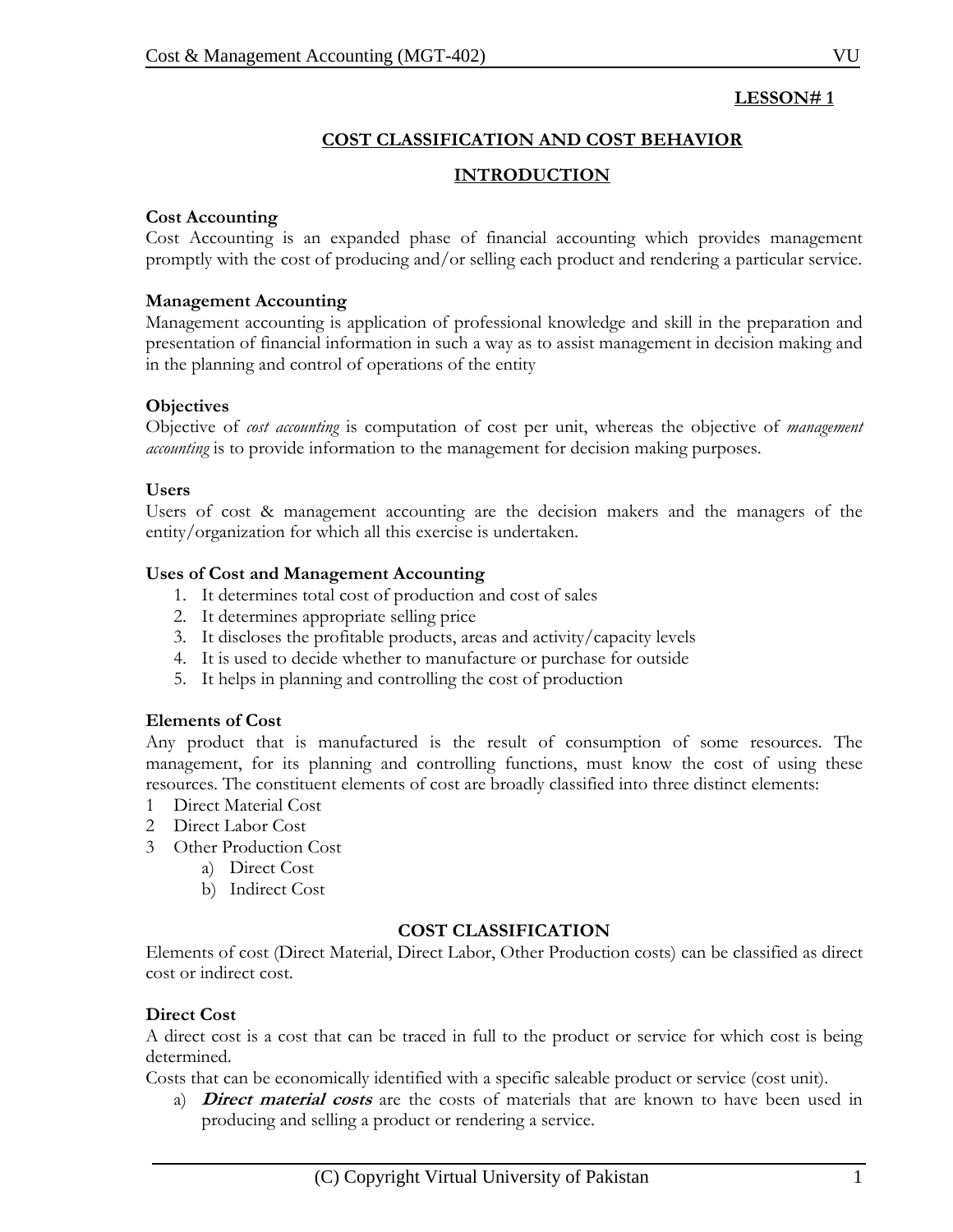- b) **Direct labor costs** are the specific costs of the workforce used to produce a product or rendering a service.
- c) **Other direct production costs** are those expenses that have been incurred in full as a direct consequence of producing a product, or rendering a service.

# **Indirect Cost/Overhead Cost**

An indirect cost or overhead cost is a cost that is incurred in the course of producing product or rendering service, but which cannot be traced in the product or service in full.

Expenditure incurred on labor, material or other services which cannot be economically identified with a specific cost product or service (cost unit).

Examples include:

Wages of supervisor, cleaning material, workshop insurance.

|          |          | Material Cost   Labor Cost   Other Production Cost   Total Production Cost |                              |
|----------|----------|----------------------------------------------------------------------------|------------------------------|
| Direct   | Direct   | Direct                                                                     | <b>Price Cost</b>            |
| Indirect | Indirect | Indirect                                                                   | <b>Factory Overhead Cost</b> |

# **1. Prime Cost**

 Direct Material +Direct Labor +Other direct production cost Prime cost

# **2. Total Production Cost**

 Prime Cost +Factory overhead cost Total production cost .

# **3. Conversion Cost**

 Direct labor cost +Factory overhead cost Conversion cost

# **COST BEHAVIOR**

Cost behavior is the way in which total production cost is affected by fluctuations in the activity (production) level.

# **Activity level**

The activity level refers to the amount of work done, or the number of events that have occurred. Depending on circumstances, the level of activity may refer to the volume of production in a period, the number of items sold, the value of items sold, the number of invoices issued, the number of invoices received, the number or units of electricity consumed, the labor turnover etc. etc.

# **Basic principle**

The basic principle of cost behavior is that as the level of activity rises, costs will usually raise. For example; it will cost more to produce 500 units of output than it will cost to produce 100 units; it will usually cost more to travel 10 km than to travel 2 km. Although the principle is based on the common sense, but the cost accountant has to determine, for each cost elements, whether which cost rises by how much by the change in activity level.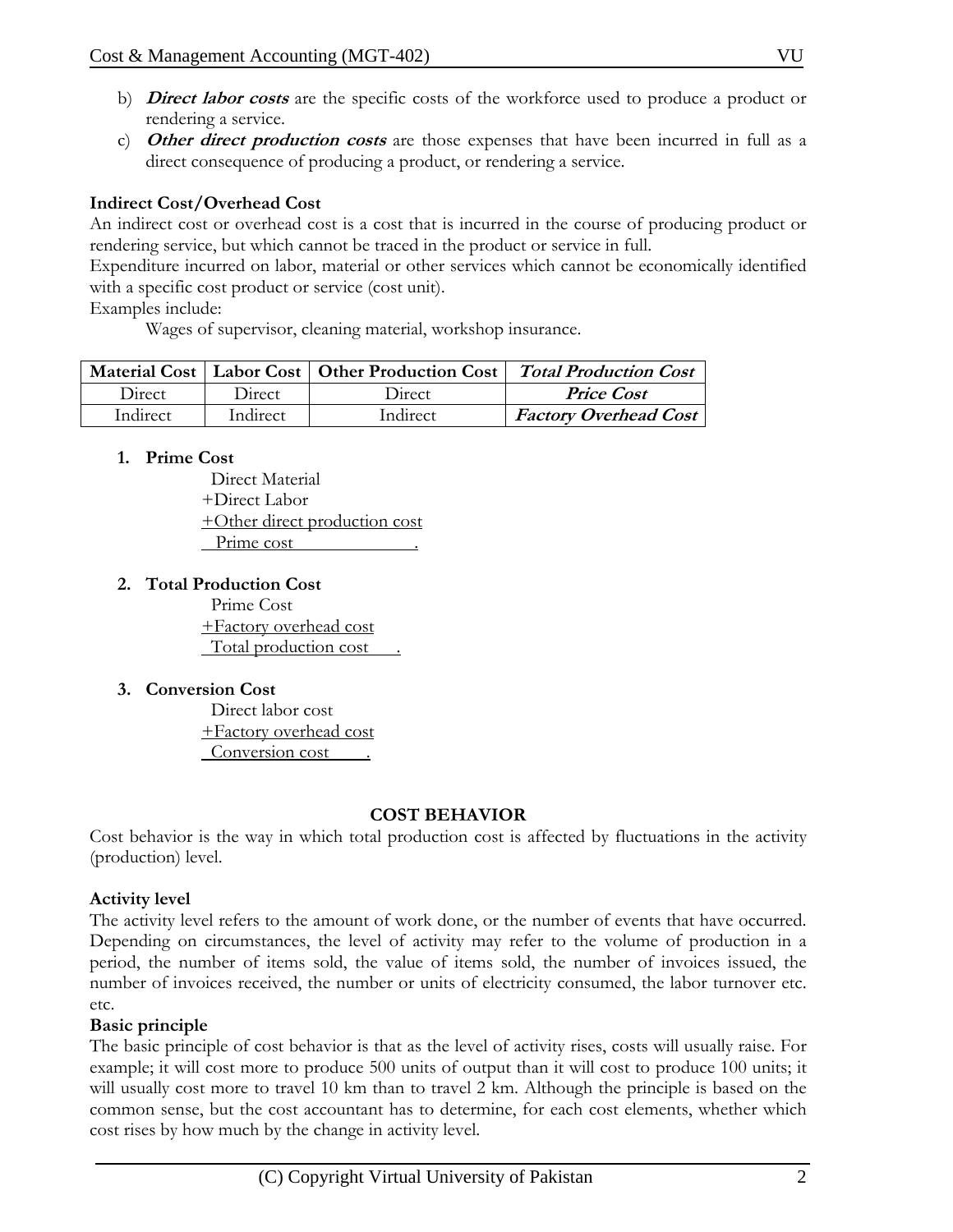Basically the cost of production has two behaviors:

- 1. Fixed Cost
- 2. Variable Cost

## **Fixed Cost**

It is a cost which tends to be constant by increases or decreases in the activity level.



This graph shows that the cost remains fixed regard less of the volume of output. Examples include:

- a. Salary of the production manager (monthly/annual)
- b. Insurance premium of factory work shop
- c. Depreciation on straight line method

# **Variable Costs**

A variable cost is a cost which tends to very directly with the change in activity level. The variable cost per unit is the same amount for each unit produced whereas total variable cost increases as volume of output increases.



This graph shows a proportionate increase in the cost by the increase in the activity level. Examples include:

- a. Cost of raw-material consumed
- b. Direct labor cost
- c. Selling commission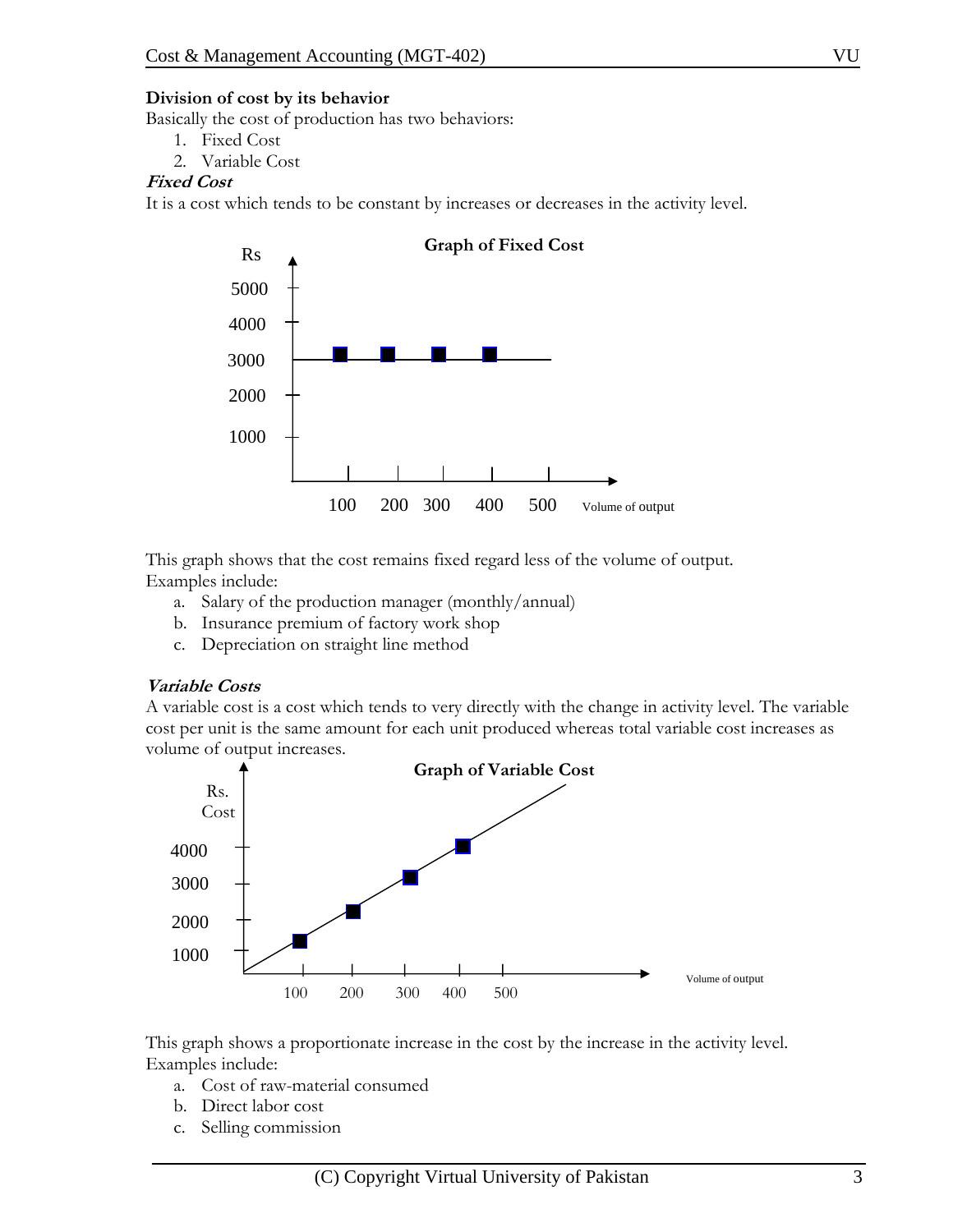## **Further division of cost behavior**

- 1. Step fixed cost
- 2. Semi variable cost

# **Step fixed cost**

A step fixed cost is the cost which is constant for a specific range of activity and rises to a new constant level once the range exceeds. The range over which the fixed cost remains constant is known as the relevant range.

For example; the depreciation of a machine may be fixed if production remains below 100 number of units per month, but if the production exceeds 100 number of units, a second machine may now be required, and the cost of depreciation would go up a step. Other examples include:

- a. Rent of workshop (in case of increase in the production one needs to rent one more workshop)
- b. Salary of supervisor (increase in output will be supervised by increased number of supervisors)



 **Graph of Step fixed Cost** 

This graph shows a stepwise increase in the total cost. Relevant range in this graph is of 100 numbers of units.

# **Semi Variable Cost**

It is also known as mixed cost. It is the cost which is part fixed and par variable. It is in fact the mixture of both behaviors.

Examples include: Utility bills – there is a fixed line rent plus charges for units consumed.

Salesman's salary – there is a fixed monthly salary plus commission per units sold.

**The graph of semi variable cost is as follow:**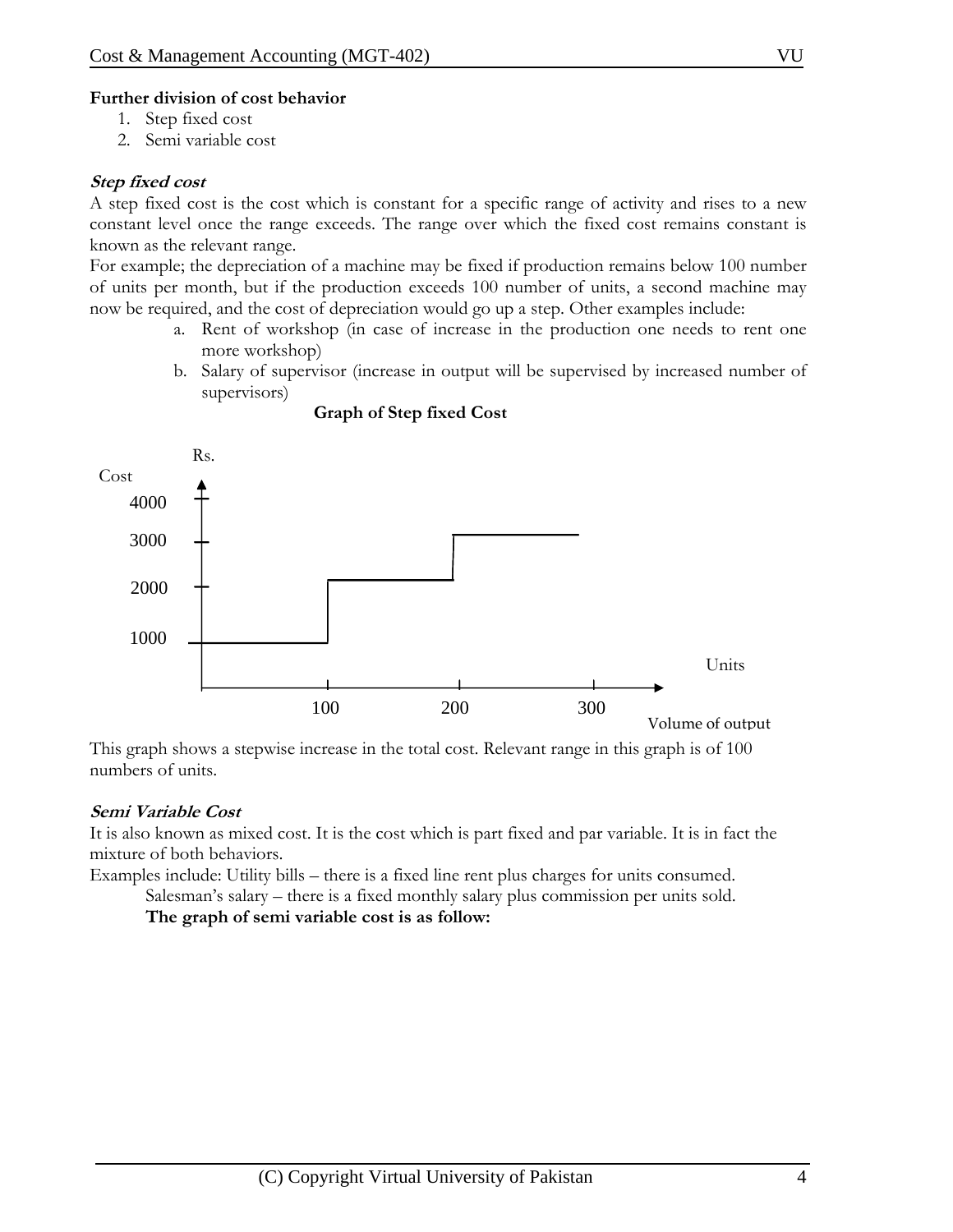Rs.



Volume of output

This graph shows a fixed cost of Rs. 2,000 and there after the cost is variable.

#### **COST BEHAVIOR PER UNIT OF PRODUCTION**

Cost per unit behaves differently than the total cost of production. Following tables show the difference in behavior.

Increasing Production Volume Situation

Decreasing Production Volume Situation

|                                     | Per Unit   Total |          |
|-------------------------------------|------------------|----------|
| <b>Fixed Cost</b>                   | Increase         | Constant |
| Variable Cost   Constant   Decrease |                  |          |
| <b>Total Cost</b>                   | Increase         | Decrease |

Increase or decrease in production volume causes no change to the variable cost per unit it remains constant, assuming there is not rebate in case of bulk purchase and the labor receives constant rate despite change in production volume.

Whereas, increase in production volume causes a decrease in fixed cost per unit and in the same way a decrease in production volume causes an increase in fixed cost per unit.

Following example helps understanding this concept.

| Total fixed cost                                                            | $=$ Rs. 4,000 |
|-----------------------------------------------------------------------------|---------------|
| Per unit variable cost                                                      | $=$ Rs. 3     |
| Cost per unit at different activity levels 1000, 2000, 4000, and 5000 units |               |

|       |         | 1000 units | 2000 units |       | 4000 units |       | 5000 units |       |
|-------|---------|------------|------------|-------|------------|-------|------------|-------|
|       | Rs. Per | Total      | Rs. Per    | Total | Rs. Per    | Total | Rs. Per    | Total |
|       | Unit    | Rs.        | Unit       | Rs.   | Unit       | Rs.   | Unit       | Rs.   |
| Fixed |         | 4,000      |            | 4,000 |            | 4,000 | 0.8        | 4,000 |
| Cost  |         |            |            |       |            |       |            |       |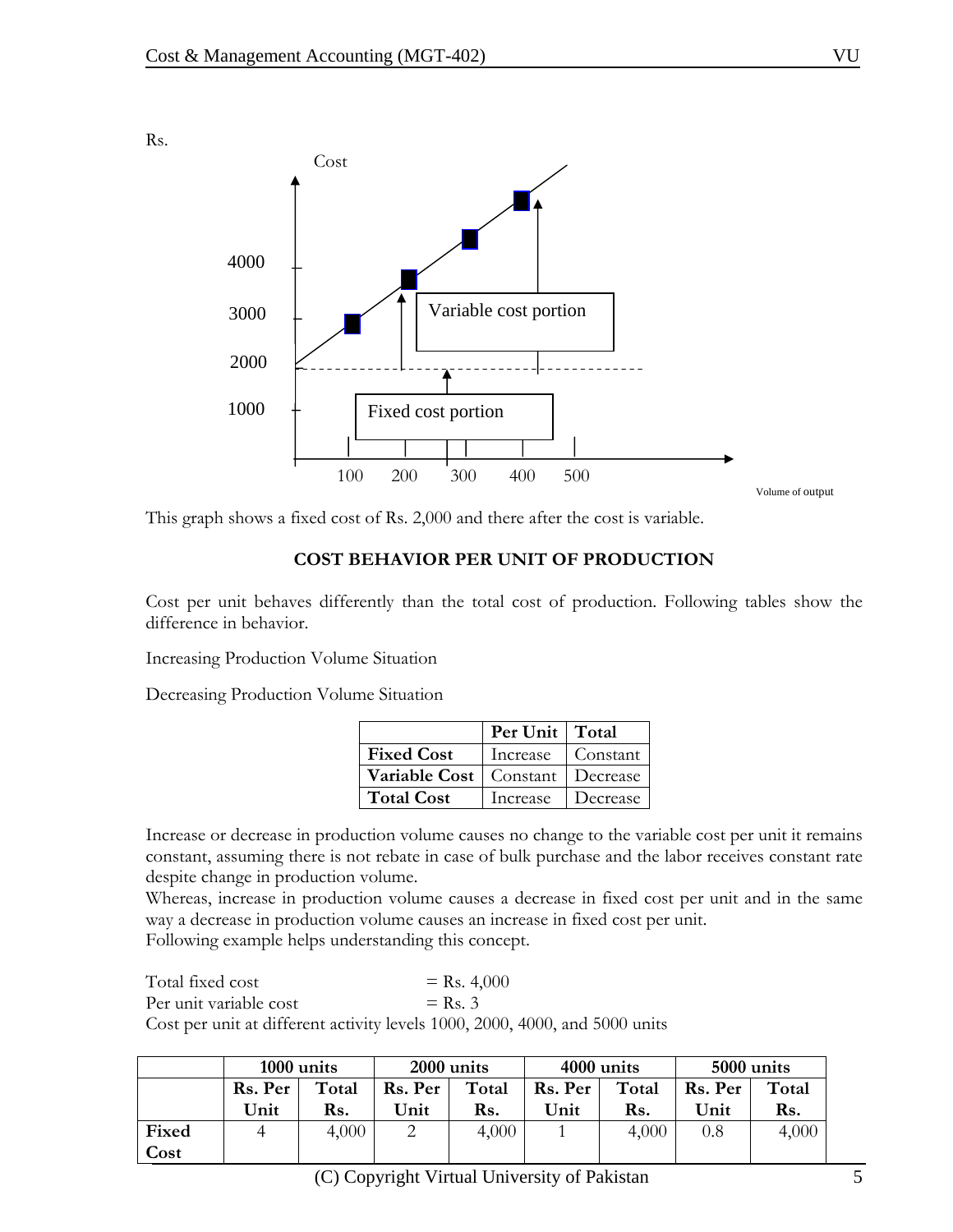| Variable | ◡ | 3,000 | w | 6,000  | 1,200  | $\tilde{\phantom{a}}$ | 15,000 |
|----------|---|-------|---|--------|--------|-----------------------|--------|
| Cost     |   |       |   |        |        |                       |        |
| Total    |   | 7,000 | ٮ | 10,000 | 16,000 | 3.8                   | 19,000 |
| Cost     |   |       |   |        |        |                       |        |

## **IMPORTANT TERMINOLOGIES**

## **Cost Unit**

It is a unit of a product or service in relation to which the cost is ascertained, i.e. it is the unit of the out put or product of the business. In simple words the unit for which cost of producing the units is identified /allocated.

## **Example**

Ball point for a Ball point manufacturing entity Bottle for Beverage producing entity Fan for a Fan manufacturing entity

# **Cost Center**

Cost centre is a location where costs are incurred and may or may not be attributed to cost units.

## **Examples**

 Workshop in a manufacturing concern Auto service department Electrical service department Packaging department Janitorial service department

## **Revenue Centre**

It is part of the entity that earns sales revenue. Its manager is responsible for the revenue earned not for the cost of operations.

# **Examples**

 Sales department Factory outlet

## **Profit Centre**

Profit centre is a section of an organization that is responsible for producing profit.

## **Examples**

A branch

A division

# **Investment Centre**

An investment centre is a segment or a profit centre where the manager has significant degree of control over his/her division's investment policies.

# **Examples**

 A branch A division

# **Relevant Cost**

Relevant cost is which changes with a change in decision. These are future costs that effect the current management decision.

## **Examples**

Variable cost Fixed cost which changes with in an alternatives Opportunity cost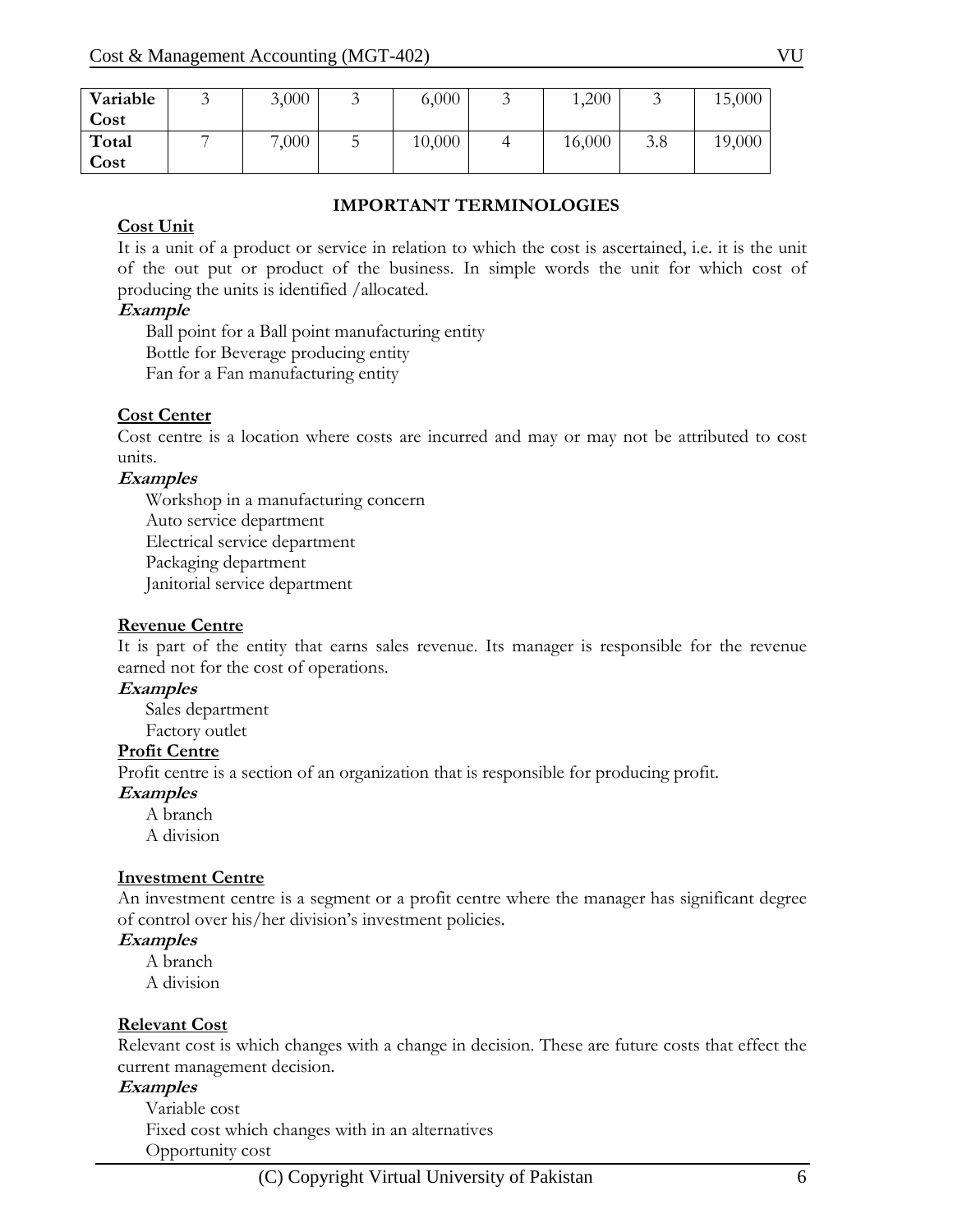# **Irrelevant Cost**

Irrelevant costs are those costs that would not affect the current management decision. **Example** 

A building purchased in last year, its cost is irrelevant to affect management decisions.

## **Sunk Cost**

Sunk cost is the cost expended in the past that cannot be retrieved on product or service.

# **Example**

The entity purchase stationary in bulk last moth. This expense has been incurred and hence will not be relevant to the management decisions to be taken subsequent to the purchase.

# **Opportunity Cost**

Opportunity cost is the value of a benefit sacrificed in favor of an alternative.

## **Example**

An investor invests in stock exchange he foregoes the opportunity to invest further in his hotel. The profit which the investor will be getting from the hotel is opportunity cost.

# **Product Cost**

Product cost is a cost that is incurred in producing goods and services. This cost becomes part of inventory.

# **Example**

Direct material, direct labor and factory overhead.

# **Period Cost**

The cost is not related to production and is matched against on a time period basis. This cost is considered to be expired during the accounting period and is charged to the profit & loss account.

# **Example**

Selling and administrative expenses

# **Historical Cost**

It is the cost which is incurred at the time of entering into the transaction. This cost is verifiable through invoices/agreements. Historical cost is an actual cost that is borne at the time of purchase.

# **Example**

 A building purchased for Rs 400,000, has market value of Rs. 1,000,000. Its historical cost is Rs. 400,000.

# **Standard Cost**

Standard cost is a Predetermine cost of the units.

# **Example**

Standard cost for a unit of product 'A' is set at Rs 30. It is compared with actual cost incurred for control purposes.

# **Implicit Cost**

Implicit cost imposed on a firm includes cost when it foregoes an alternative action but doesn't make a physical payment. Such costs are related to forgone benefits of any single transaction, and occur when a firm:

# **Example**

Uses its own capital or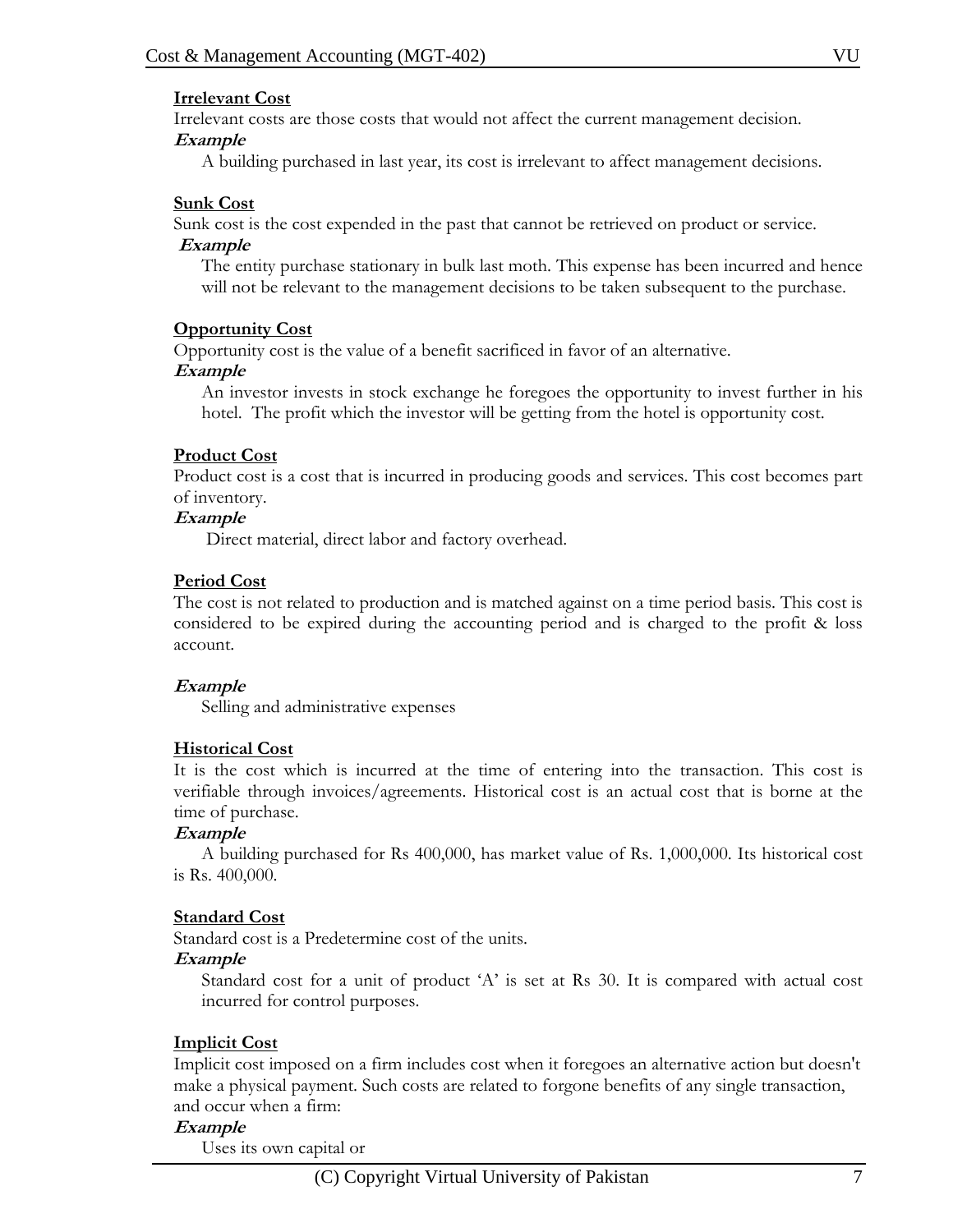Uses its owner's time and/or financial resources

## **Explicit Cost**

Explicit cost is the cost that is subject to actual payment or will be paid for in future.

**Example** 

 Wage Rent Materials

## **Differential Cost or Incremental cost**

It is the difference of the costs of two or more alternatives.

## **Example**

Difference between costs of raw material of two categories or quality.

## **Costing:**

The measurement of cost of a product or service is called costing; however, it is not a recommended terminology.

## **Cost Accounting:**

It is the establishment of budgets, standard cost and actual costs of operations, processes, activities or products and the analysis of variances, profitability or social use of funds. It involves a careful evaluation of the resources used within the business. The techniques employed are designed to provide financial information about the performance of a business and possibly the direction which future operations should take.

## **Prime Cost:**

The total costs which can be directly identified with a job, a product or service is known as Prime cost. Thus prime  $cost = direct$  materials  $+$  direct labor  $+$  other direct expenses.

## **Conversion Cost.**

This is the total cost of converting the raw materials into finished products. The total of direct labor other direct expenses and factory overhead cost is known as conversion cost

# **Cost Accumulation**

Cost accumulations are the various ways in which the entries in a set of cost accounts (costs incurred) may be aggregated to provide different perspectives on the information.

# **Methods of cost accumulation**

## **Process costing**

It is a method of cost accounting applied to production carried out by a series of operational stages or processes.

## **Job order costing**

Generally, it is the allocation of all time, material and expenses to an individual project or job.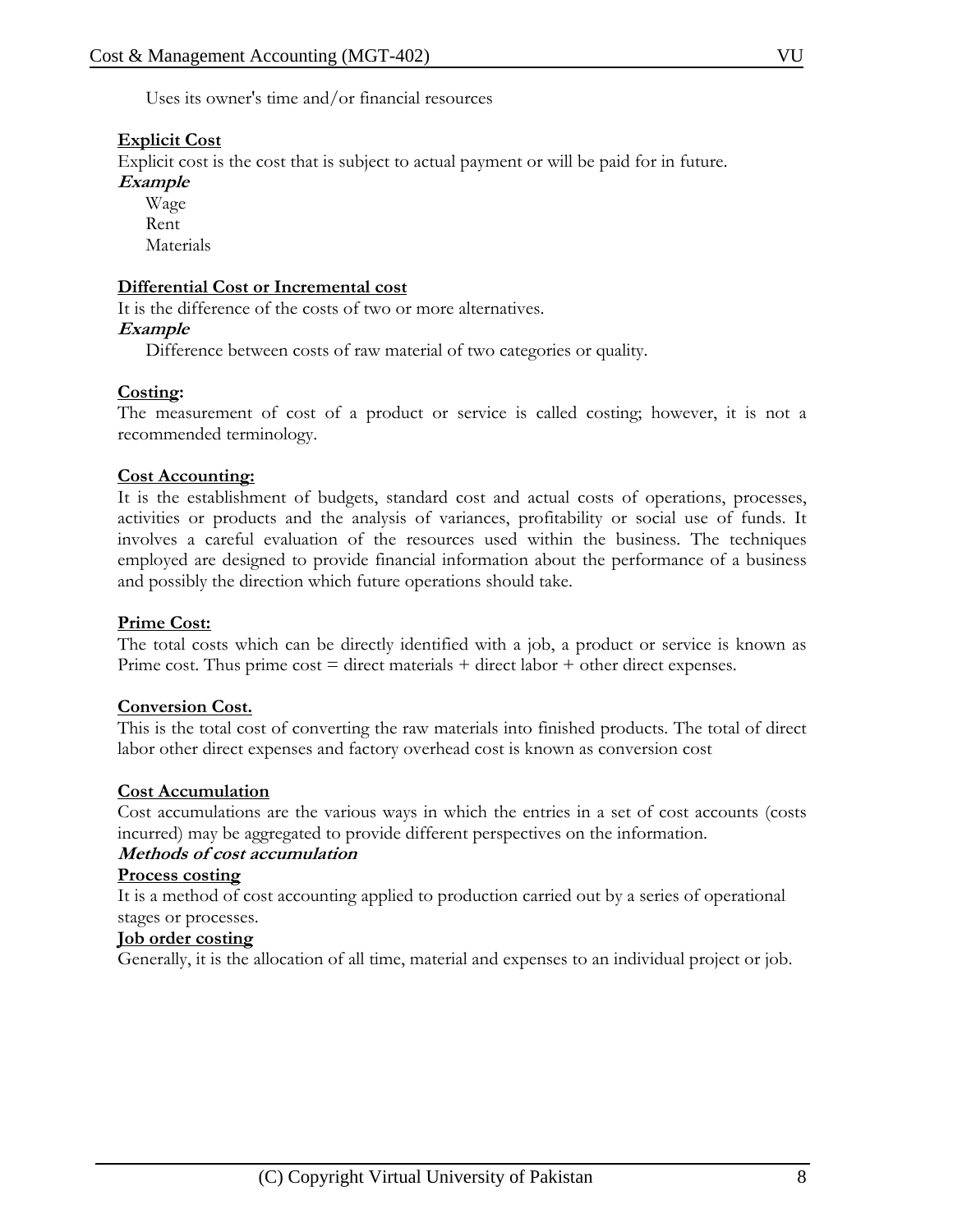# **Assignment Questions**

Answer to each of the following question should not exceed five lines.

- 1. Define Cost Accounting
- 2. What are the three broad elements of cost?
- 3. Give any five examples of factory overhead cost. Also explain.
- 4. Give any two examples of distribution overheads.
- 5. Give any two examples of office overheads
- 6. Define direct cost and give two examples.
- 7. What is indirect cost? Give three examples.
- 8. What is meant by step fixed cost and semi-variable cost? Also show graphs.
- 9. What is fixed cost? Give three items of fixed cost, also show its graph.

# **Exam Type Questions**

- 1. What is a cost unit? Give two example
- 2. Define cost centre. How does it differ from cost unit
- 3. What is the difference between direct and indirect materials? Give two examples of each.
- 4. Fixed cost per unit remains fixed. Do you agree?
- 5. How variable cost per unit behaves? Give two examples.
- 6. What are semi-variable costs? Draw graph for such costs

# **Multiple Choice Questions**

Choose the correct answer in each of the following MCQ.

- 1. The main purpose of cost accounting is to
	- a Maximize profits
	- b Help in inventory valuation
	- c Provide information to management for decision making
	- d Aid in the fixation of selling price;
- 2. Fixed cost per unit increases when
	- a Variable cost per unit increase
	- b Variable cost per unit decreases
	- c Production volume increases
	- d Production volume decreases
- 3. Variable cost per unit
	- a Varies when output varies
	- b Remains constant
	- c Increases when output increases
	- d Decrease when output decreases
- 4. Which of the followings is the reason of increase in total variable cost:
	- a Increase in fixed cost
	- b Rise in interest on capital
	- c Increase in direct material cost
	- d Depreciation of machinery
- 5. Which of the followings is an example of fixed cost:
	- a Direct material cost
	- b Works manager's salary
	- c Depreciation of machinery
	- d Chargeable expenses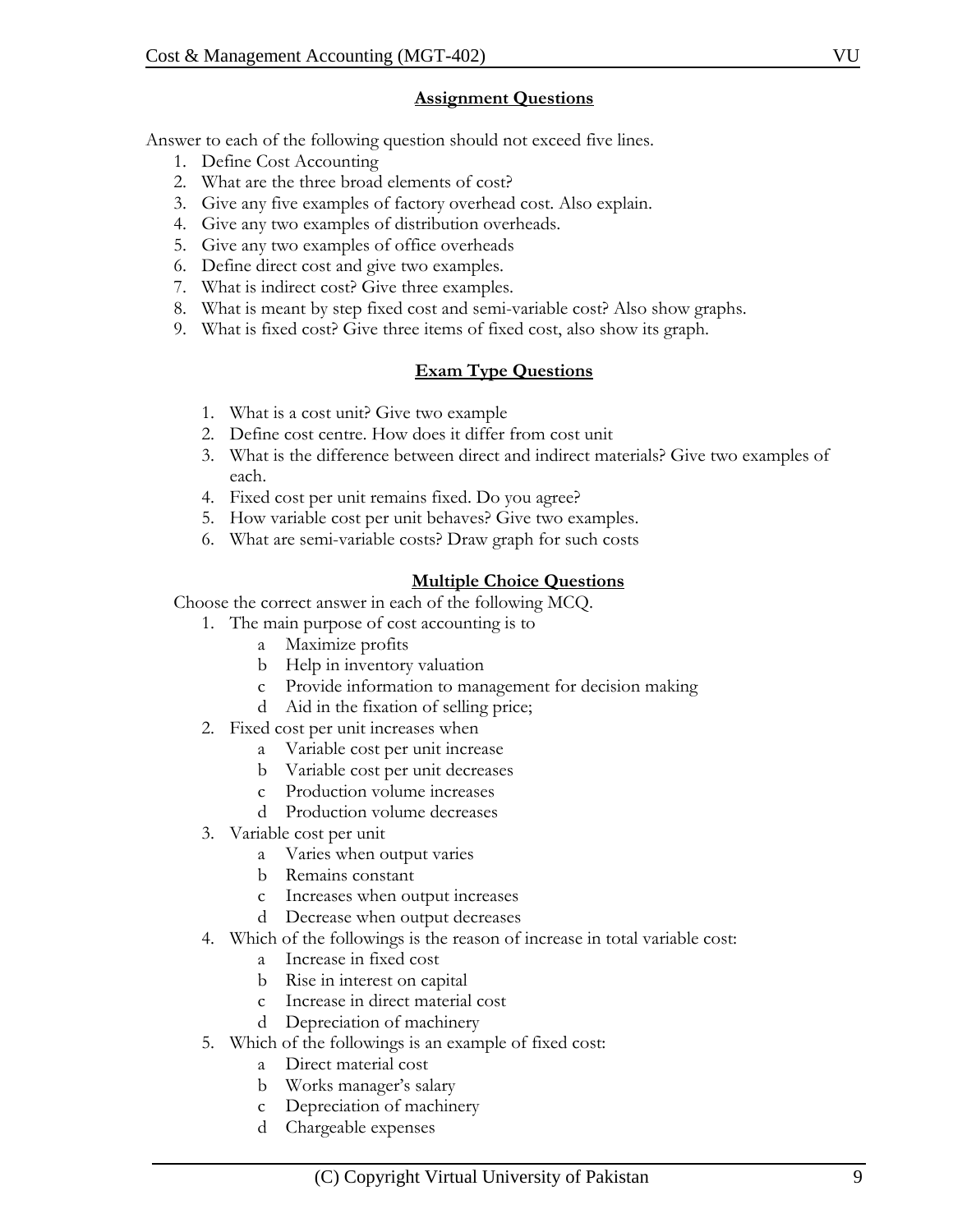- 6. Cost accounting concepts include all of the following except
	- a Planning
	- b Controlling
	- c Sharing
	- d Costing
- 7. The three elements of product cost are all but
	- a Direct material cost
	- b Factory overhead cost
	- c Indirect labor cost
	- d Direct labor cost

# **Answers:**

| c |  |  |  |
|---|--|--|--|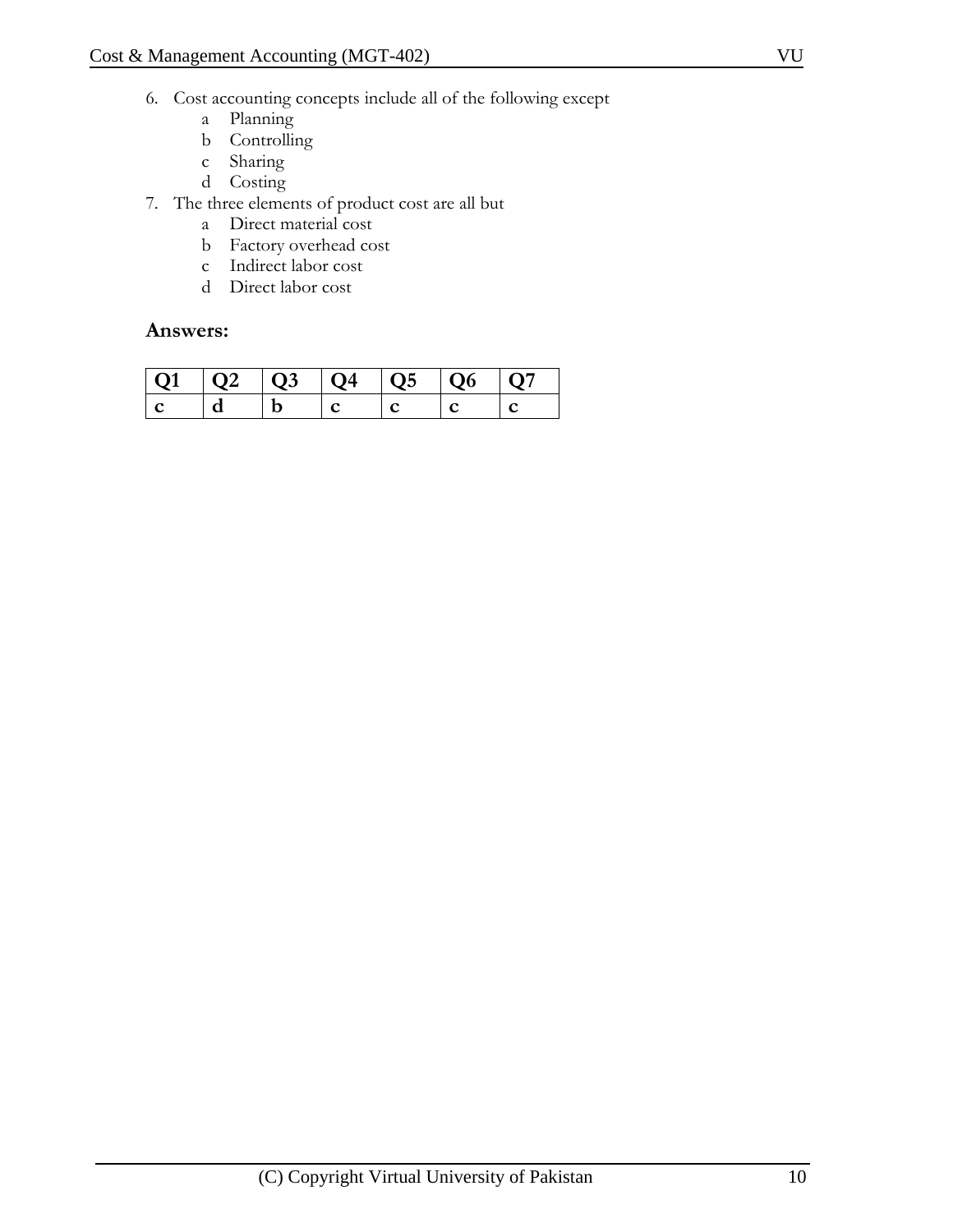## **LESSON#2**

## **IMPORTANT TERMINOLOGIES**

## **Cost Unit**

It is a unit of a product or service in relation to which the cost is ascertained, i.e. it is the unit of the out put or product of the business. In simple words the unit for which cost of producing the units is identified /allocated.

### **Example**

Ball point for a Ball point manufacturing entity Bottle for Beverage producing entity Fan for a Fan manufacturing entity

#### **Cost Center**

Cost centre is a location where costs are incurred and may or may not be attributed to cost units.

#### **Examples**

 Workshop in a manufacturing concern Auto service department Electrical service department Packaging department Janitorial service department

#### **Revenue Centre**

It is part of the entity that earns sales revenue. Its manager is responsible for the revenue earned not for the cost of operations.

#### **Examples**

 Sales department Factory outlet

#### **Profit Centre**

Profit centre is a section of an organization that is responsible for producing profit.

#### **Examples**

 A branch A division

#### **Investment Centre**

An investment centre is a segment or a profit centre where the manager has significant degree of control over his/her division's investment policies.

## **Examples**

 A branch A division

#### **Relevant Cost**

Relevant cost is which changes with a change in decision. These are future costs that effect the current management decision.

#### **Examples**

Variable cost Fixed cost which changes with in an alternatives Opportunity cost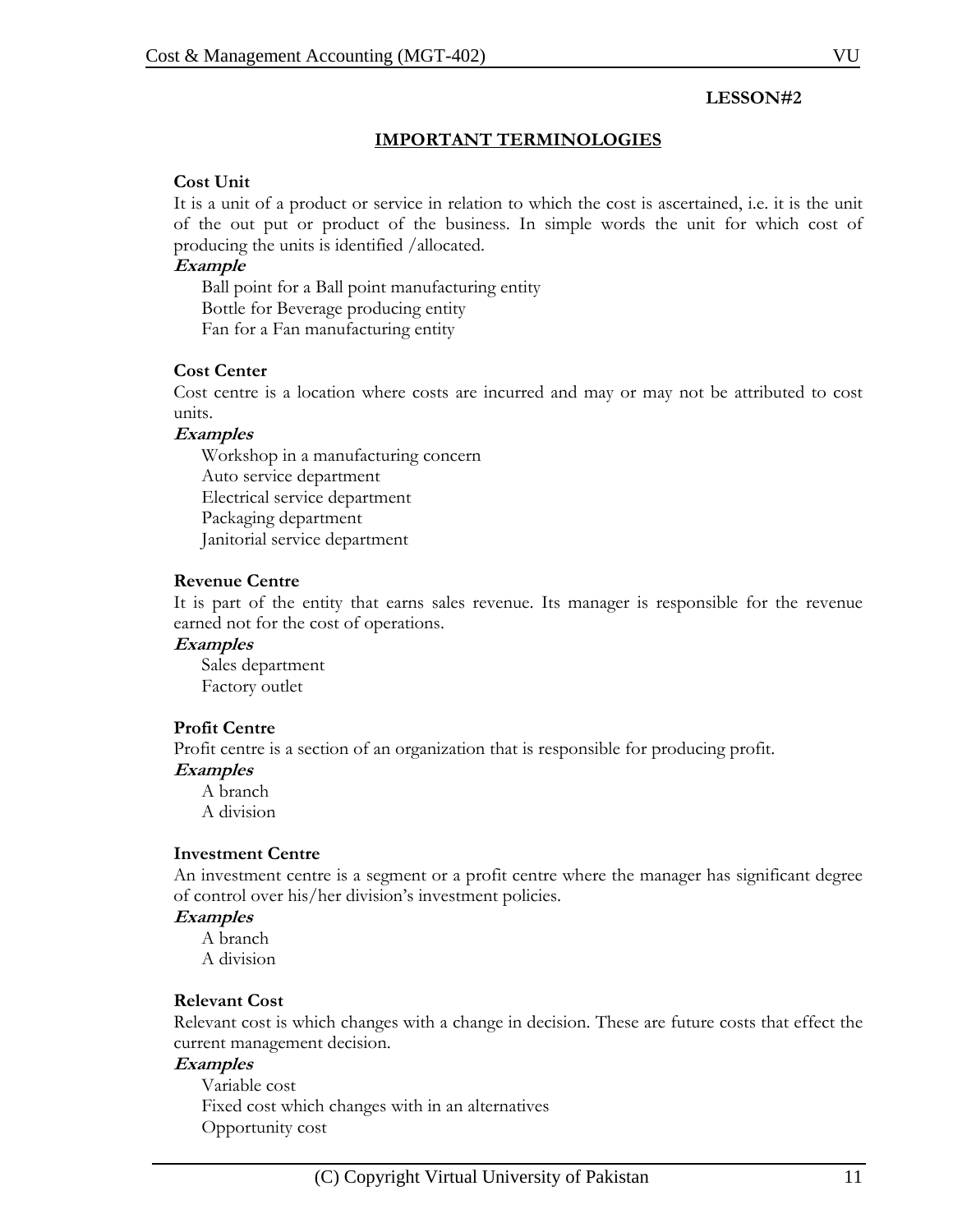## **Irrelevant Cost**

Irrelevant costs are those costs that would not affect the current management decision.

**Example** 

A building purchased in last year, its cost is irrelevant to affect management decisions.

# **Sunk Cost**

Sunk cost is the cost expended in the past that cannot be retrieved on product or service.

## **Example**

The entity purchase stationary in bulk last moth. This expense has been incurred and hence will not be relevant to the management decisions to be taken subsequent to the purchase.

# **Opportunity Cost**

Opportunity cost is the value of a benefit sacrificed in favor of an alternative.

# **Example**

An investor invests in stock exchange he foregoes the opportunity to invest further in his hotel. The profit which the investor will be getting from the hotel is opportunity cost.

# **Product Cost**

Product cost is a cost that is incurred in producing goods and services. This cost becomes part of inventory.

# **Example**

Direct material, direct labor and factory overhead.

# **Period Cost**

The cost is not related to production and is matched against on a time period basis. This cost is considered to be expired during the accounting period and is charged to the profit & loss account.

# **Example**

Selling and administrative expenses

# **Historical Cost**

It is the cost which is incurred at the time of entering into the transaction. This cost is verifiable through invoices/agreements. Historical cost is an actual cost that is borne at the time of purchase.

# **Example**

A building purchased for Rs 400,000, has market value of Rs. 1,000,000. Its historical cost is Rs. 400,000.

# **Standard Cost**

Standard cost is a Predetermine cost of the units.

# **Example**

Standard cost for a unit of product 'A' is set at Rs 30. It is compared with actual cost incurred for control purposes.

# **Implicit Cost**

Implicit cost imposed on a firm includes cost when it foregoes an alternative action but doesn't make a physical payment. Such costs are related to forgone benefits of any single transaction, and occur when a firm:

# **Example**

Uses its own capital or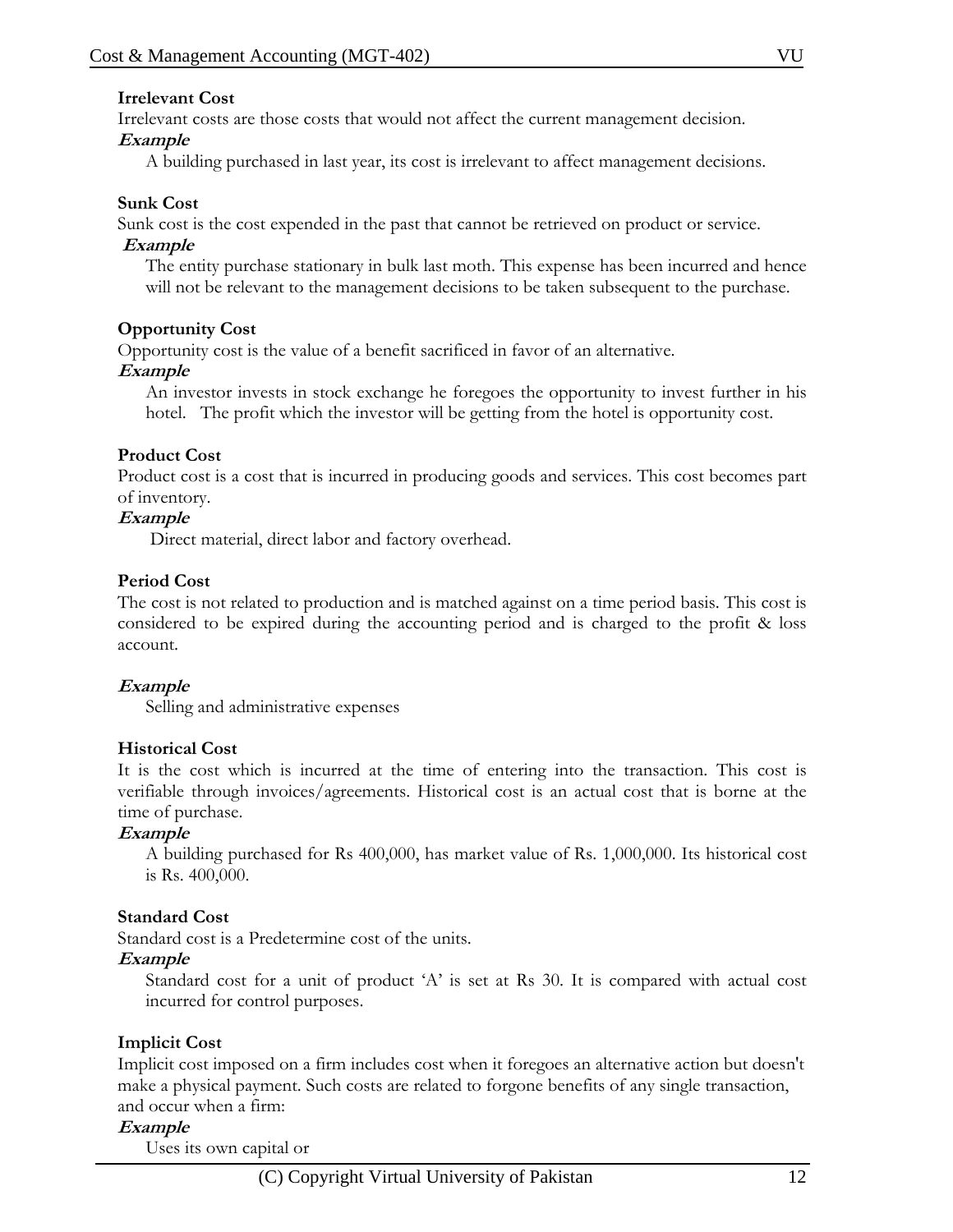Uses its owner's time and/or financial resources

# **Explicit Cost**

Explicit cost is the cost that is subject to actual payment or will be paid for in future. **Example** 

 Wage Rent **Materials** 

# **Differential Cost or Incremental cost**

It is the difference of the costs of two or more alternatives.

# **Example**

Difference between costs of raw material of two categories or quality.

# **Costing:**

The measurement of cost of a product or service is called costing; however, it is not a recommended terminology.

# **Cost Accounting:**

It is the establishment of budgets, standard cost and actual costs of operations, processes, activities or products and the analysis of variances, profitability or social use of funds. It involves a careful evaluation of the resources used within the business. The techniques employed are designed to provide financial information about the performance of a business and possibly the direction which future operations should take.

# **Prime Cost:**

The total costs which can be directly identified with a job, a product or service is known as Prime cost. Thus prime  $cost = direct$  materials  $+$  direct labor  $+$  other direct expenses.

# **Conversion Cost.**

This is the total cost of converting the raw materials into finished products. The total of direct labor other direct expenses and factory overhead cost is known as conversion cost

# **Cost Accumulation**

Cost accumulations are the various ways in which the entries in a set of cost accounts (costs incurred) may be aggregated to provide different perspectives on the information.

# **Methods of cost accumulation**

*Process costing*

It is a method of cost accounting applied to production carried out by a series of operational stages or processes.

# *Job order costing*

Generally, it is the allocation of all time, material and expenses to an individual project or job.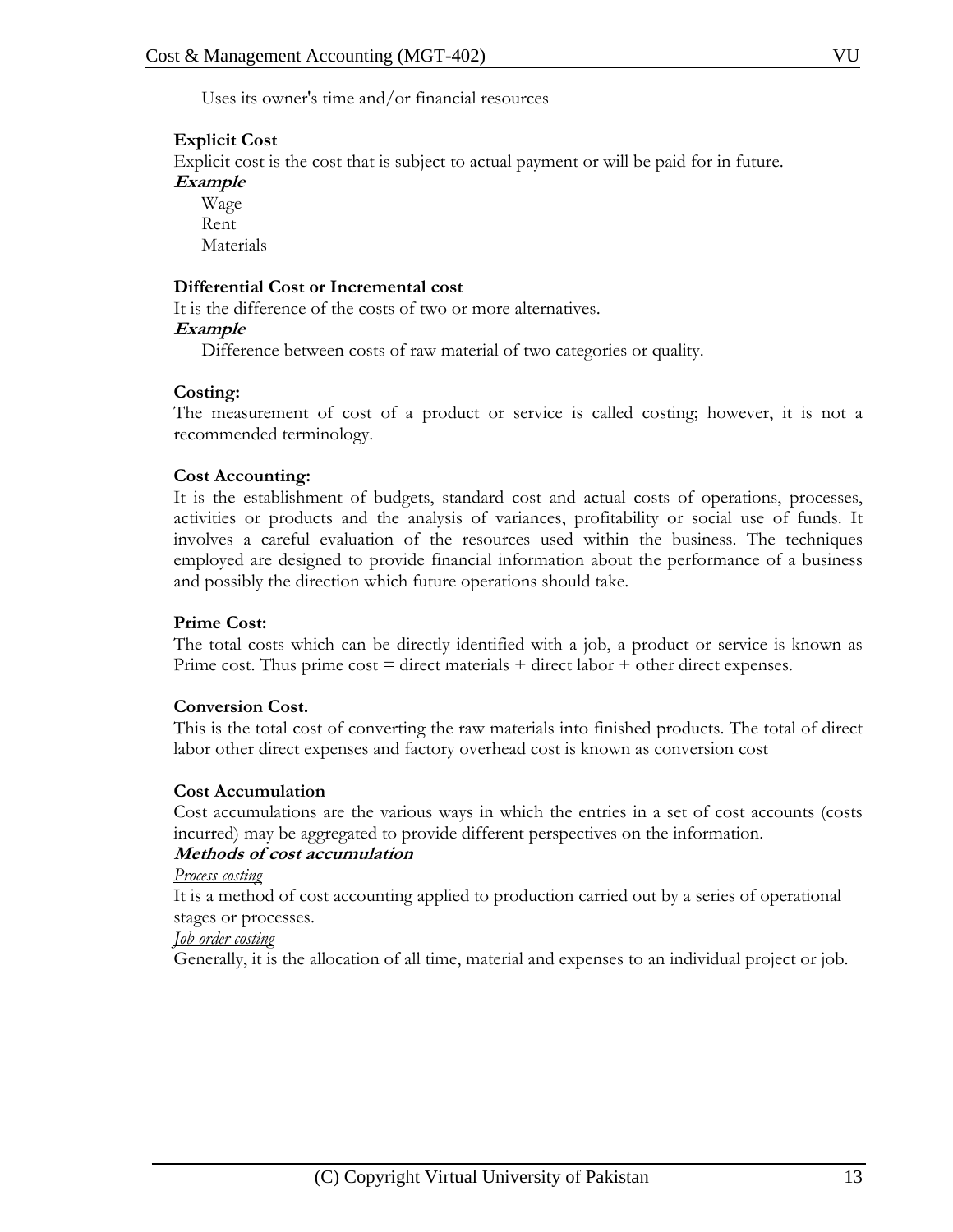# **Assignment Questions**

Answer to each of the following question should not exceed five lines.

- 1. Define Cost Accounting
- 2. What are the three broad elements of cost?
- 3. Give any five examples of factory overhead cost. Also explain.
- 4. Give any two examples of distribution overheads.
- 5. Give any two examples of office overheads
- 6. Define direct cost and give two examples.
- 7. What is indirect cost? Give three examples.
- 8. What is meant by step fixed cost and semi-variable cost? Also show graphs.
- 9. What is fixed cost? Give three items of fixed cost, also show its graph.

# **Exam Type Questions**

- 1. What is a cost unit? Give two example
- 2. Define cost centre. How does it differ from cost unit
- 3. What is the difference between direct and indirect materials? Give two examples of each.
- 4. Fixed cost per unit remains fixed. Do you agree?
- 5. How variable cost per unit behaves? Give two examples.
- 6. What are semi-variable costs? Draw graph for such costs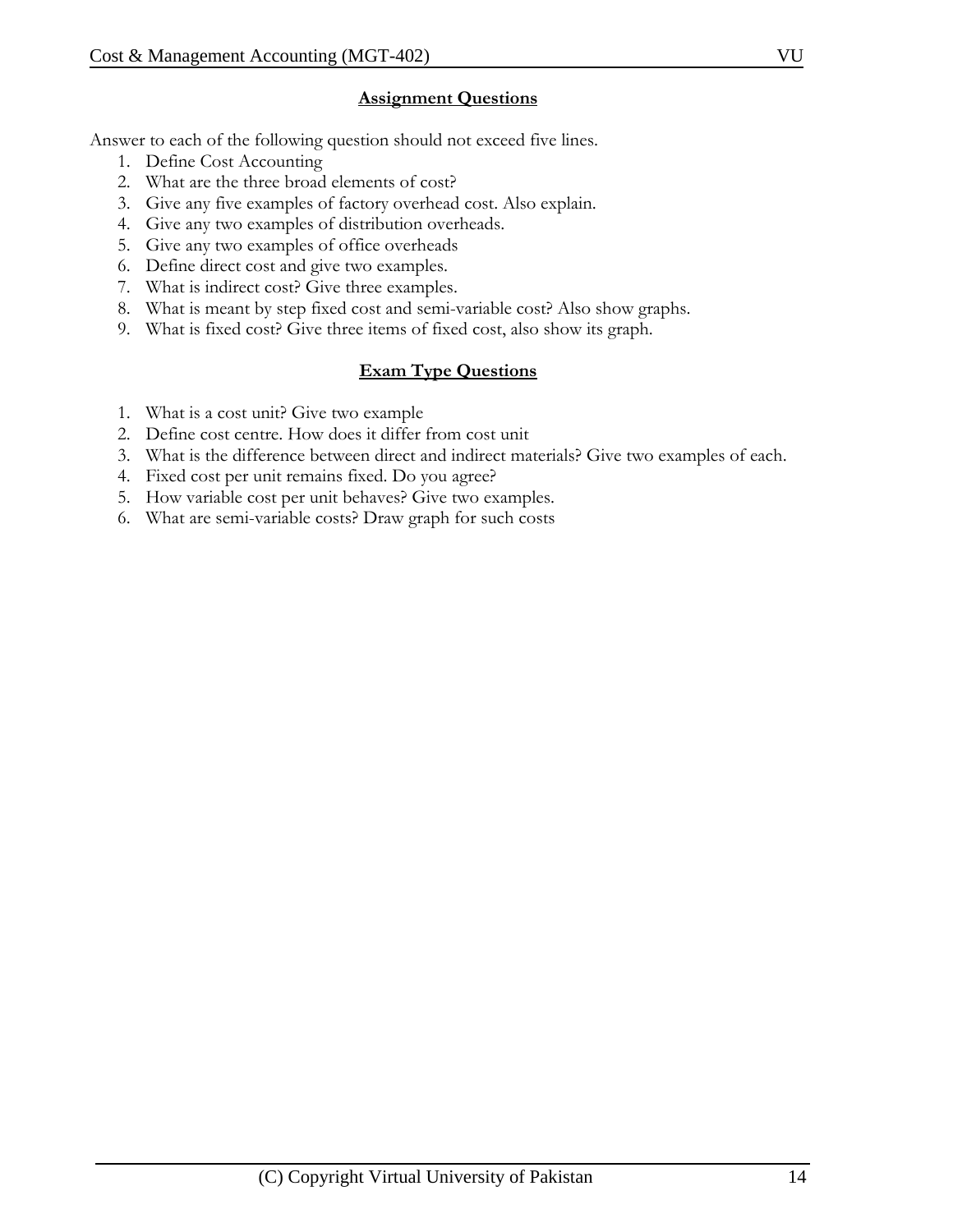# **LESSON# 3**

# **FINANCIAL STATEMENTS**

#### **Purpose of preparing financial statements**

Financial statements are prepared to demonstrate financial results to the users of financial information. These are the reports, which are prepared by the accounting department and are used by the different people inclusive of the management.

*According to IASB framework:* 

 "Financial statements exhibit its users the financial position, financial performance, and cash inflow and outflow analysis of an entity."

#### **Components of Financial Statements**

According to IASB framework there are five components of financial statements:

| <b>Balance Sheet:</b>                  | Statement of financial position at a given point in |
|----------------------------------------|-----------------------------------------------------|
|                                        | time.                                               |
| <b>Income Statement:</b>               | Incomes minus expenses for a given time period      |
|                                        | ending at a specified date.                         |
| <b>Statement of changes in Equity:</b> | Also known as Statement of Retained Earnings or     |
|                                        | Equity Statement.                                   |
| <b>Cash Flows Statement:</b>           | Summarizes inflows and outflows of cash and cash    |
|                                        | equivalents for a given time period ending at a     |
|                                        | specified date.                                     |
| Notes (to the accounts):               | Includes accounting policies, disclosures and other |
|                                        | explanatory information.                            |

It is not possible for all the business entities to prepare all of the components of the financial statements, it depends upon the size, nature and statutory requirements of each of the entities that whether all components are to be prepared or not.

For example a small business entity (like a washer man) does not need to prepare statement of changes in equity or notes to the accounts as the size of information is very little and not complex

## **Financial statements prepared by the Cost Accountant**

Cost accounting department prepares reports that help the accounting department in preparing final accounts, these include;

- Cost of goods manufactured statement
- Cost of goods sold statement

Both of the statements represent production cost function or the function of expenses that are incurred to make the goods or services available for sale. It depends upon the form of the business entity whether what should be disclosed in these statements and what should be the extent of the details to be given into these statements.

## **Forms of business entities**

## **Manufacturing Entities**

 Manufacturing entities purchase materials and components and convert them into finished goods.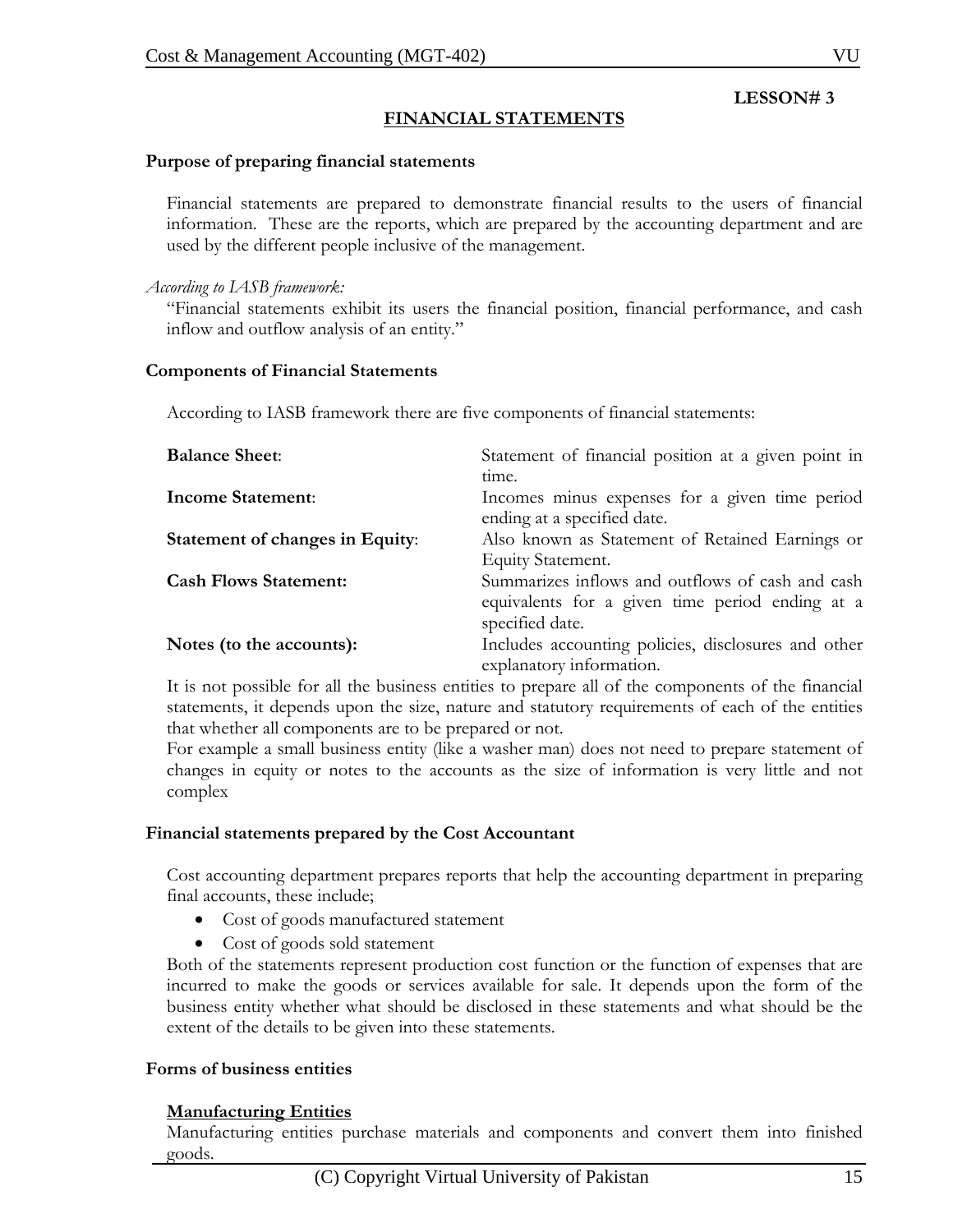Costing department of these entities works very much efficiently, a complete cost accounting system is followed in manufacturing concerns in which procedures of cost accumulation, methods of product costing, process of calculating per unit cost and determining the cost of inventories are defined.

## **Trading Entities**

 Trading entities purchase and then sell tangible products without changing their basic form. Costing department of these entities is not involved in that much minute calculations and procedures. It simply has to keep records of the cost of goods purchased and cost of inventory.

# **Servicing Entities**

Servicing entities provide services or intangible products to their customers.

Costing department of these entities is also concerned with calculation of the cost of service provided. Inventory of service is also determined in this type of concerns.

# **Inventory**

 It is the cost held in material & supplies, work in process and finished goods that will provide economic benefits in future, it is also known as stock.

Adjustment for inventories is pivotal in calculation of cost of goods sold. The basic reason for its adjustment is that profit and loss account is prepared on the basis of accrual concept. Adjustments of opening and closing inventories in the cost of production (for manufacturing entities), cost of purchases (for trading entities) is essential to match the cost with its revenue.

For manufacturing entities inventories are classified into three categories:

- 1. Material and supplies inventory
- 2. Work in process inventory
- 3. Finished goods inventory

Following is a self explanatory chart for different categories of inventories.

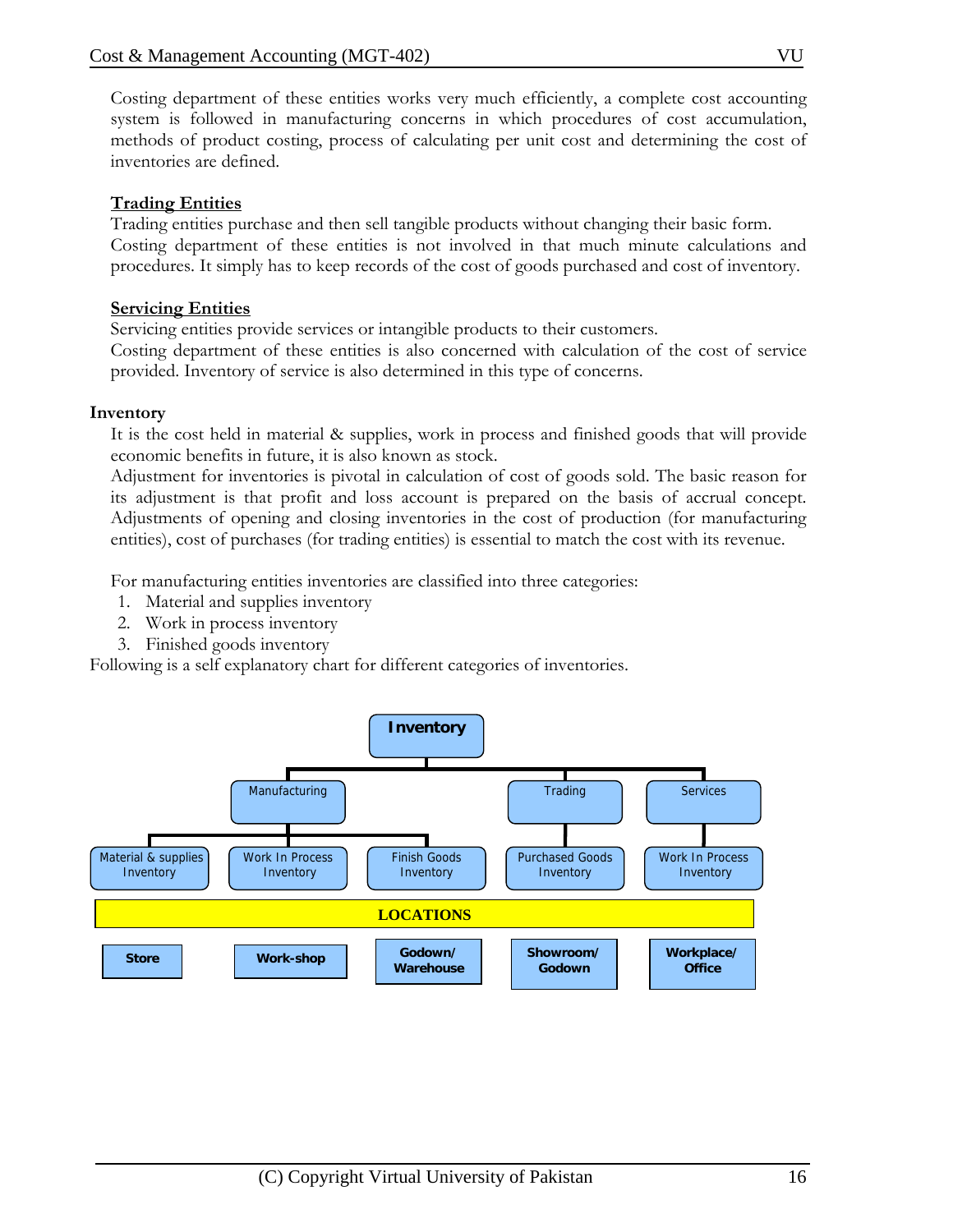### **Standard format of the cost of goods sold statement:**

| <b>LAULEY LAMAIR</b>                |               |
|-------------------------------------|---------------|
| <b>Cost of Goods Sold statement</b> |               |
| for the year ended                  |               |
|                                     | <b>Rupees</b> |
| <b>Direct Material Consumed</b>     |               |
| Opening inventory                   | 10,000        |
| <b>Add Net Purchases</b>            | 100,000       |
| Material available for use          | 110,000       |
| Less Closing inventory              | 20,000        |
| Direct Material used                | 90,000        |
| <b>Add Direct labor</b>             | 60,000        |
| Prime cost                          | 150,000       |
| <b>Add Factory overhead Cost</b>    | 80,000        |
| Total factory cost                  | 230,000       |
| Add Opening Work in process         | 30,000        |
| Cost of good to be manufactured     | 260,000       |
| Less Closing Work in process        | 50,000        |
| Cost of good manufactured           | 210,000       |
| Add Opening finish goods            | 100,000       |
| Cost of good to be sold             | 310,000       |
| Less closing finish goods           | 10,000        |
| Cost of good to sold                | 300,000       |

#### *(Important tip for students)*

To prepare cost of goods sold statement, firstly one needs to collect six elements. Three of these belong to the cost and three belong to the inventory.

#### **Six Elements of Cost of Goods Manufactured and Sold Statement**

| Cost                | <b>Inventory</b>    |
|---------------------|---------------------|
| Material & Supplies | Material & Supplies |
| Labor               | Work in Process     |
| <b>FOH</b>          | Finished goods      |

Following is the stepwise calculation of the information that is produced in the cost of goods sold statement:

| <b>Material Consumed</b>          | Rupees  |
|-----------------------------------|---------|
| Direct material opening inventory | 10,000  |
| Add Net purchases                 | 100,000 |
| Material available for use        | 110,000 |
| Less raw material closing stock   | 20,000  |
|                                   | 90,000  |

*Note: Amount of net purchases comes up with the help of following calculation:* 

Purchases of direct material Less trade discounts and rebates Less purchases returns Add carriage inward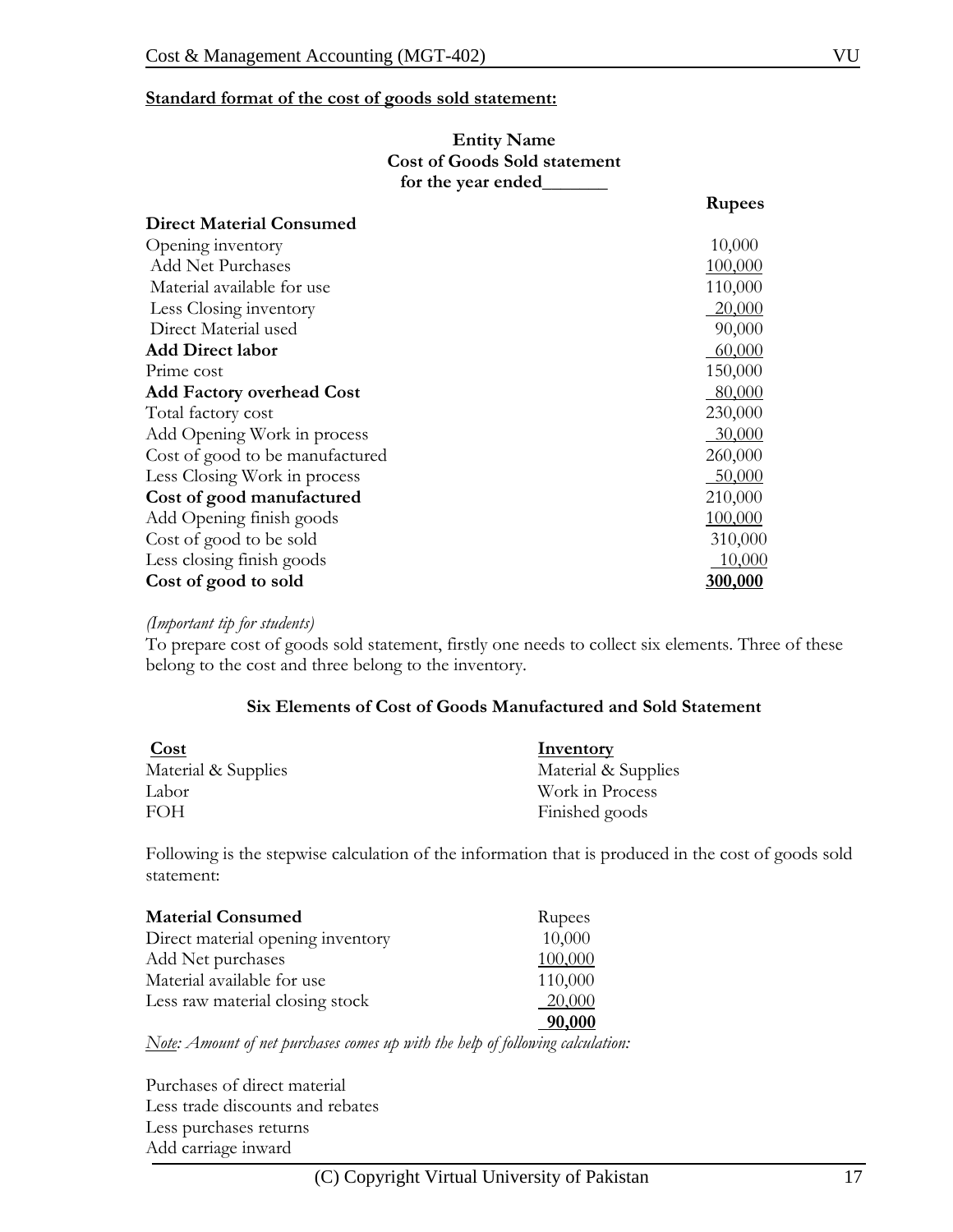Add other receiving and handling cost

| <b>Prime Cost</b>         |        |         |
|---------------------------|--------|---------|
| Direct material Consumed  |        | 90,000  |
| Add Direct labor          |        | 60,000  |
|                           |        | 150,000 |
| <b>Total Factory Cost</b> |        |         |
| Prime cost                |        | 150,000 |
| Add Factory Overhead      |        |         |
| Indirect material         | 30,000 |         |
| Indirect labor            | 20,000 |         |
| Electricity bill          | 15,000 |         |
| Rent of factory           | 10,000 |         |
| Depreciation of plant     | 5,000  | 80,000  |
|                           |        |         |

*Note: Factory overhead cost includes all production costs except direct material, direct labor and other direct costs, it is completely indirect production cost.* 

**PRACTICE QUESTIONS** 

# **Q. 1**

Following data relates to Zain & Co,

|                                  | <b>Rupees</b> |
|----------------------------------|---------------|
| Opening stock of raw material    | 80,000        |
| Opening stock of work in process | 51,000        |
| Purchases of raw material        | 230,000       |
| Direct labor cost                | 94,000        |
| Factory overheads                | 79,000        |
| Closing stock of raw material    | 66,000        |
| Closing stock of work in process | 44,000        |

## **Required:**

1) Prime cost

2) Total Factory cost

## **SOLUTION:**

| 1) Prime cost:                        | <b>Rupees</b> |
|---------------------------------------|---------------|
| Opening stock of raw material         | 80,000        |
| Add: Purchases of raw material        | 230,000       |
| Less: Closing stock of raw material   | (66,000)      |
| Cost of raw material consumed         | 244,000       |
| Add: Direct labor cost                | <u>94,000</u> |
| Prime cost/Direct cost                | 338,000       |
| 2) Total Factory Cost:                |               |
| Prime cost                            | 338,000       |
| Add: Factory overheads                | 76,000        |
| Total Manufacturing cost/Factory cost | 407,000       |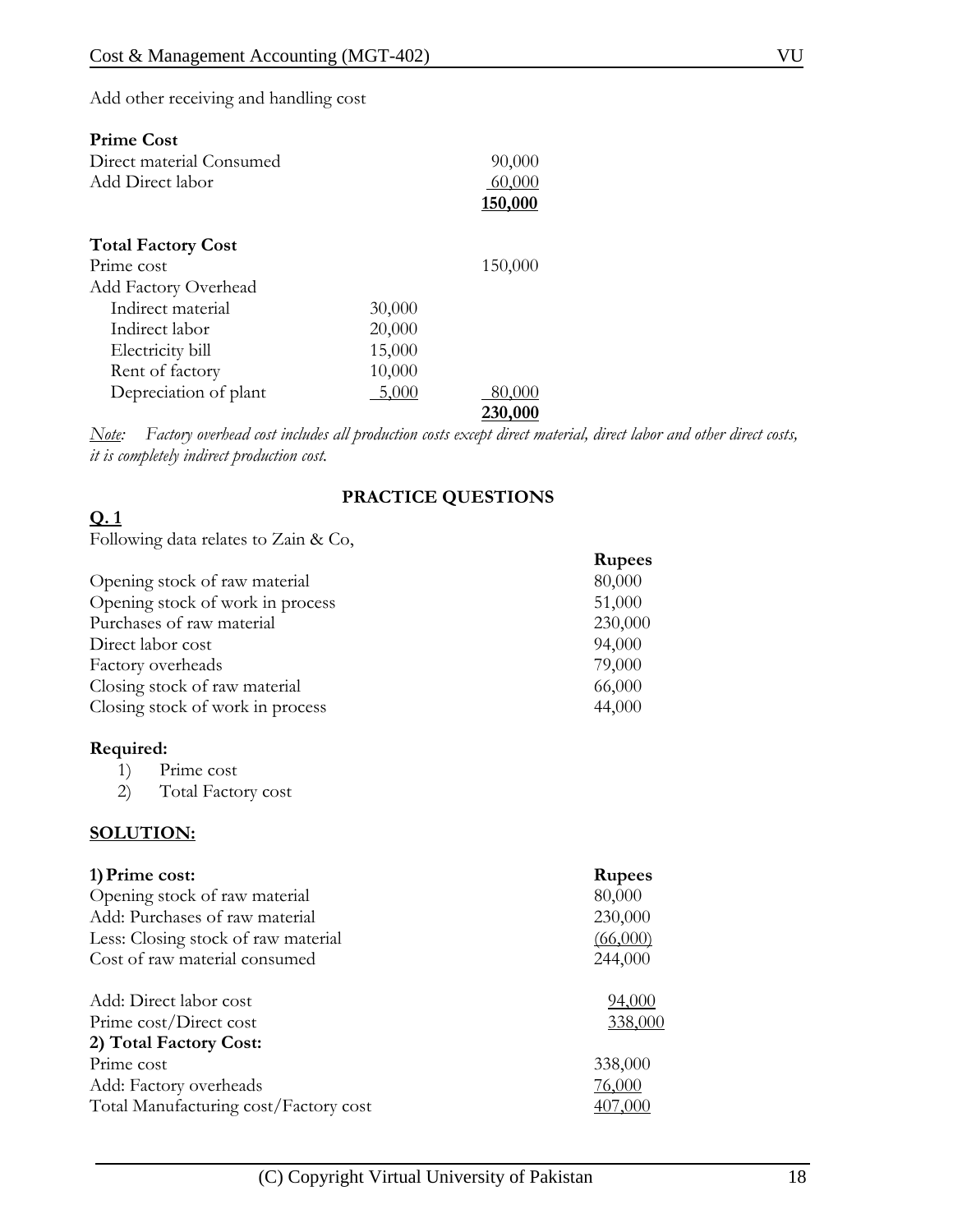# **Q. 2**

| <u>v. 4</u>                                                                    |         |
|--------------------------------------------------------------------------------|---------|
| Usama manufacturing company submits the following information on June 30,2005. |         |
| Raw material inventory, July 1, 2004                                           | 25,000  |
| Purchases                                                                      | 125,000 |
| Power, heat and light                                                          | 3,500   |
| Indirect material purchased and consumed                                       | 5,500   |
| Administrative expenses                                                        | 24,000  |
| Depreciation of plant                                                          | 18,000  |
| Purchases returns                                                              | 7,000   |
| Fuel expenses                                                                  | 29,000  |
| Depreciation of building                                                       | 8000    |
| Carriage inwards                                                               | 3,500   |
| Bad debts                                                                      | 2,500   |
| Indirect labor                                                                 | 4000    |
| Other manufacturing expenses                                                   | 15,000  |
| Raw materials inventory, June 30,2005                                          | 26,000  |
| Required:                                                                      |         |

**1)Cost of raw material consumed.** 

**2) Factory overhead cost** 

# **SOLUTION:**

## **1) Cost of raw material consumed:**

| Raw materials inventory, July 1 2004    |         | 25,000   |
|-----------------------------------------|---------|----------|
| Add: purchases of materials             | 125,000 |          |
| Less: purchase returns                  | (7,000) | 118,000  |
| Add: carriage inwards                   |         | 3,500    |
| Less: materials inventory, June 30,2005 |         | (26,000) |
| Cost of materials consumed              |         | 120,500  |

# **3) Factory overhead cost:**

| Power, heat and light                    | 3,500  |
|------------------------------------------|--------|
| Indirect material purchased and consumed | 5,500  |
| Depreciation of plant                    | 18,000 |
| Indirect labor                           | 4,000  |
| Fuel expenses                            | 29,000 |
| Other manufacturing expenses             | 15,000 |
| Total Factory cost                       | /5,000 |

## **Q. 3** Following data relates to Qasim & Co,

| Opening stock of raw material                                   | 52,000  |
|-----------------------------------------------------------------|---------|
| Opening stock of work in process                                | 46,000  |
| Purchases of raw material                                       | 255,000 |
| Direct labor cost                                               | 85,000  |
| Factory overheads                                               | 76,000  |
| Closing stock of raw material                                   | 61,000  |
| Closing stock of work in process                                | 36,000  |
| Required: Prepare a statement showing total manufacturing cost. |         |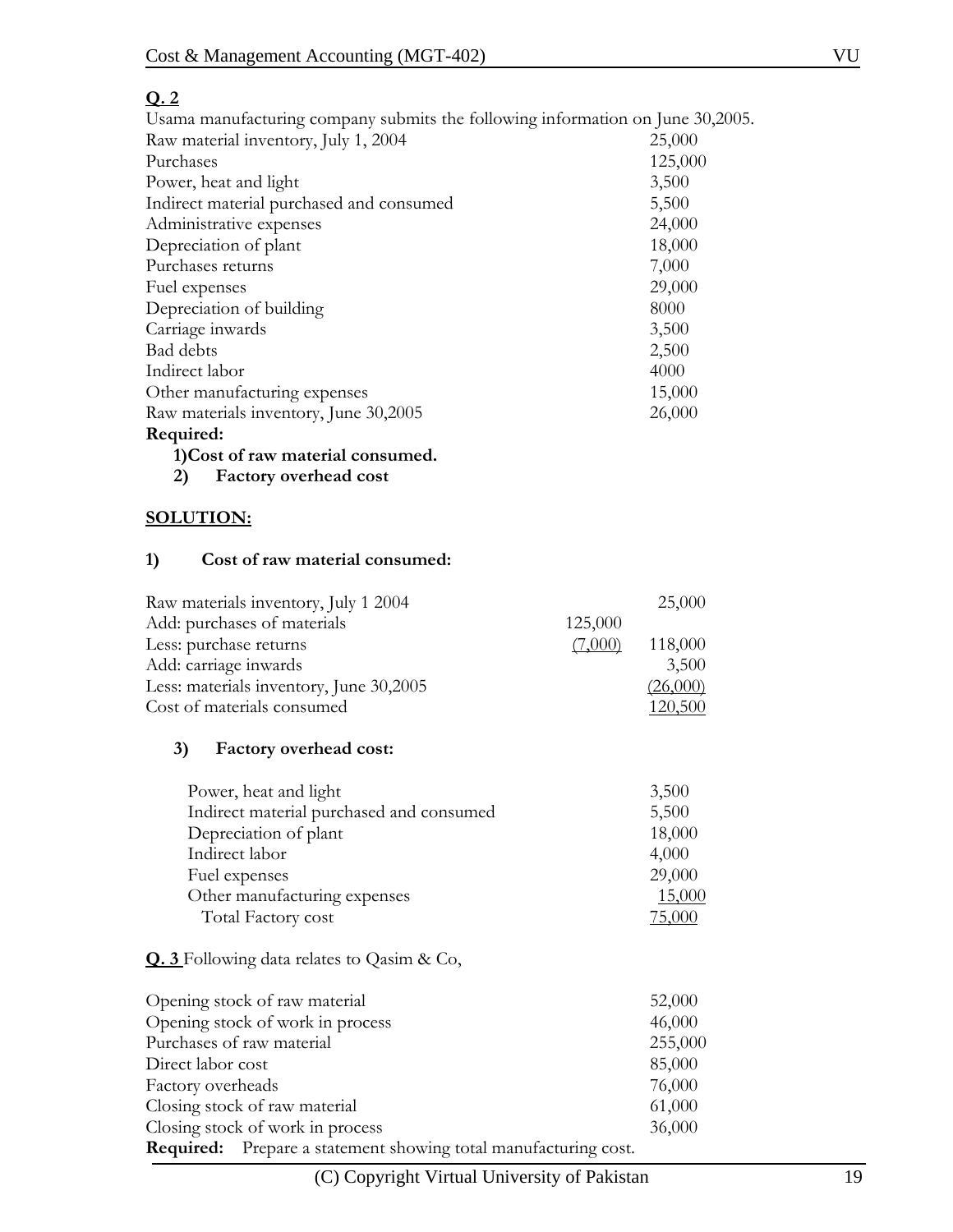# **SOLUTION:**

## **Qasim & Co. Cost of goods manufactured statement**

| Opening stock of raw material       | 52,000   |
|-------------------------------------|----------|
| Add: Purchases of raw material      | 255,000  |
| Less: Closing stock of raw material | (61,000) |
| Cost of raw material consumed       | 246,000  |
| Add: Direct labor cost              | 85,000   |
| Prime cost/Direct cost              | 331,000  |
| Add: Factory overheads              | 76,000   |
| Manufacturing cost/Factory cost     | 407,000  |

# **Q. 4**

FNS manufacturing company submits the following information on June 30,2005.

| Sales for the year                       | 450,000 |
|------------------------------------------|---------|
| Raw material inventory, July 1,2004      | 15,000  |
| Finished goods inventory, July 1,2004    | 70,000  |
| Purchases                                | 120,000 |
| Direct labor                             | 65,000  |
| Power, heat and light                    | 2,500   |
| Indirect material purchased and consumed | 4,500   |
| Administrative expenses                  | 21,000  |
| Depreciation of plant                    | 14,000  |
| Selling expenses                         | 25,000  |
| Depreciation of building                 | 7,000   |
| Bad debts                                | 1,500   |
| Indirect labor                           | 3,000   |
| Other manufacturing expenses             | 10,000  |
| Work in process, July 1,2004             | 14,000  |
| Work in process, June 30,2005            | 19,000  |
| Raw materials inventory, June 30,2005    | 21,000  |
| Finished goods inventory, June 30,2005   | 60,000  |

# **Required**

- 2) Calculate cost of raw-material consumed<br>3) Calculate prime cost
- 3) Calculate prime cost<br>4) Calculate total factor
- 4) Calculate total factory cost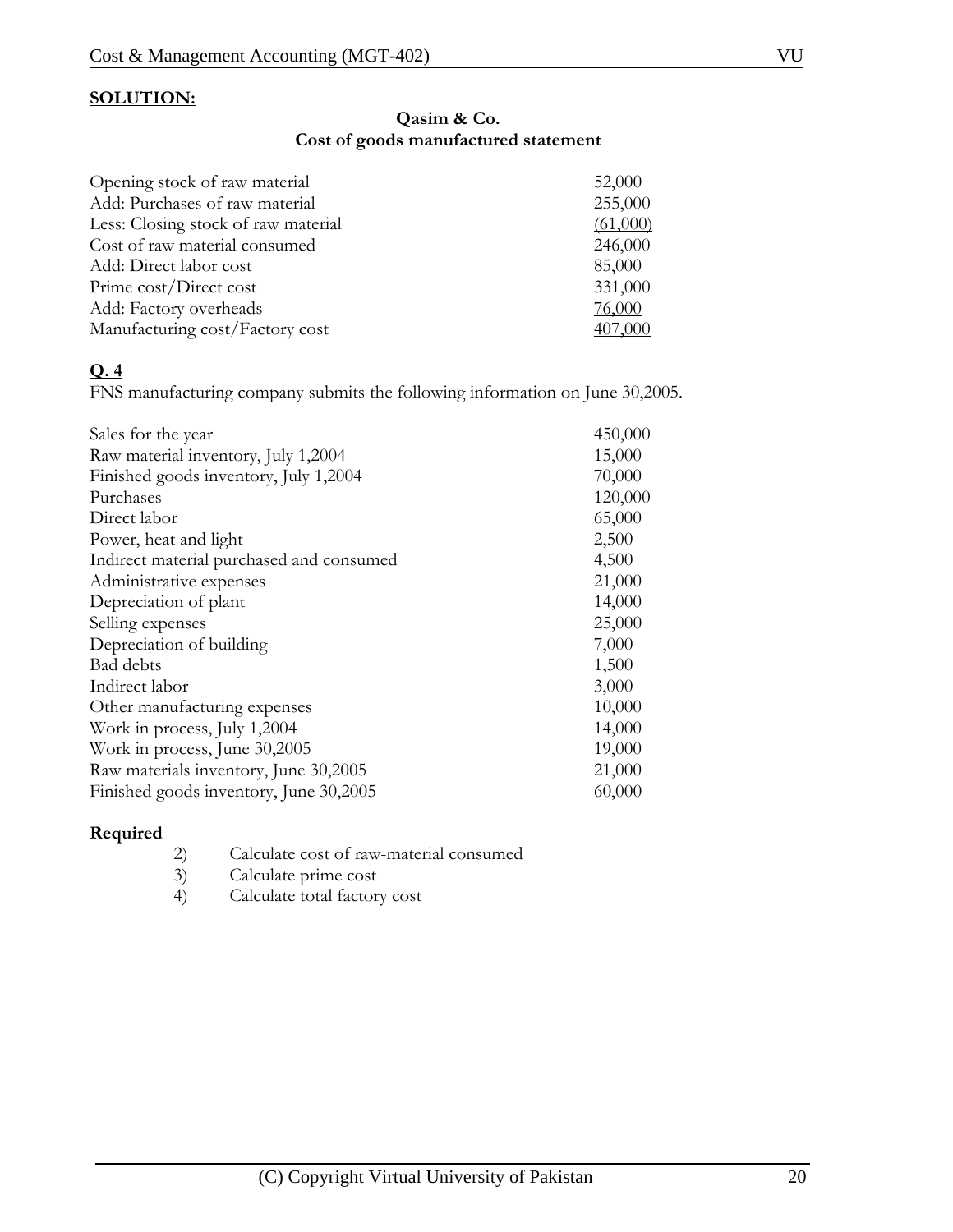# **SOLUTION:**

## **FNS manufacturing company Cost of goods manufactured statement For the year ended June 30, 2005**

| Raw materials inventory, July 1 2004     |               | 15,000   |
|------------------------------------------|---------------|----------|
| Add: purchases of materials              |               | 120,000  |
| Less: materials inventory, June 30,2005  |               | (21,000) |
| Cost of materials consumed               |               | 114,000  |
| Add: direct labor                        |               | 65,000   |
| Prime cost/Direct cost                   |               | 179,000  |
| Factory overheads:                       |               |          |
| Power, heat and light                    | 2,500         |          |
| Indirect material purchased and consumed | 4,500         |          |
| Depreciation of plant                    | 14,000        |          |
| Depreciation of plant                    | 3,000         |          |
| Other manufacturing expenses             | <u>10,000</u> | 34,000   |
| Total Manufacturing cost/Factory cost    |               | 213.     |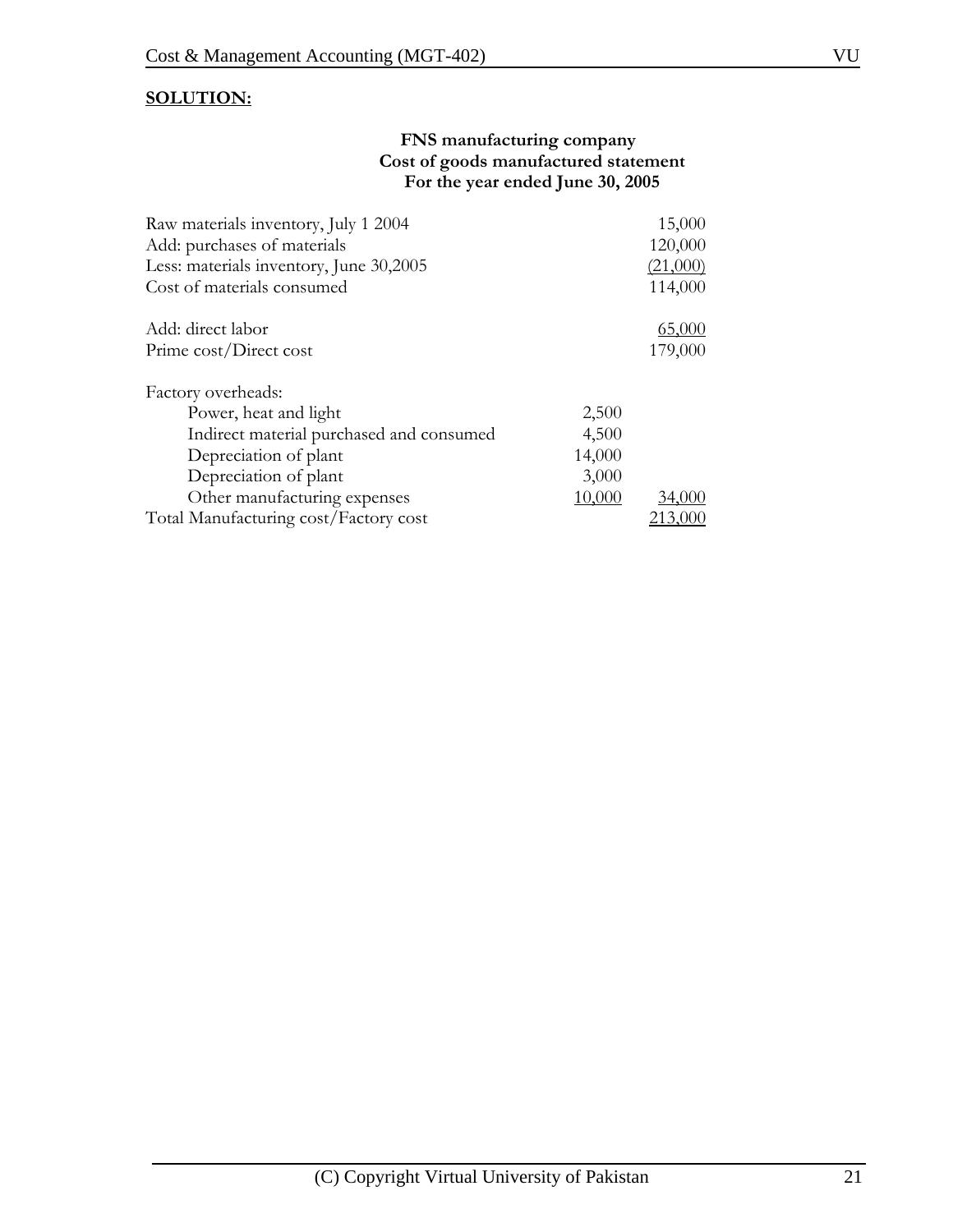## **LESSON# 4**

# **FINANCIAL STATEMENTS**

| <b>Cost of Goods Manufactured</b>     | <b>Rupees</b> |
|---------------------------------------|---------------|
| <b>Total factory Cost</b>             | 230,000       |
| Add Opening Work in process inventory | 30,000        |
| Cost of goods to be manufactured      | 260,000       |
| Less Closing Work in process          | 50,000        |
| Cost of goods manufactured            | 210,000       |

*Note: Cost of the work that was in process in the last year (Closing WIP inventory) becomes Opening WIP inventory of the current year.* 

| <b>Cost of Goods Sold</b>            |          |
|--------------------------------------|----------|
| Cost of goods manufactured           | 210,000  |
| Add Opening finished goods inventory | 100,000  |
| Cost of goods to be sold             | 310,000  |
| Less Closing finished goods          | (10,000) |
| Cost of goods sold                   | 300,000  |

*Note: Cost of the goods that were in process in the last year (closing finished goods inventory) becomes opening finished goods inventory of the current year.* 

Standard format of the cost of goods manufactured and sold statement:

## **Entity Name Cost of Goods manufactured statement for the year ended\_\_\_\_\_\_\_**

|                                  | <b>Rupees</b> |
|----------------------------------|---------------|
| <b>Direct Material Consumed</b>  |               |
| Opening inventory                | 10,000        |
| <b>Add Net Purchases</b>         | 100,000       |
| Material available for use       | 110,000       |
| Less Closing inventory           | (20,000)      |
| Direct Material used             | 90,000        |
| <b>Add Direct labor</b>          | 60,000        |
| Prime cost                       | 150,000       |
| <b>Add Factory overhead Cost</b> | 80,000        |
| Total factory cost               | 230,000       |
| Add Opening Work in process      | 30,000        |
| Cost of good to be manufactured  | 260,000       |
| Less Closing Work in process     | 50,000        |
| Cost of good manufactured        | 210,000       |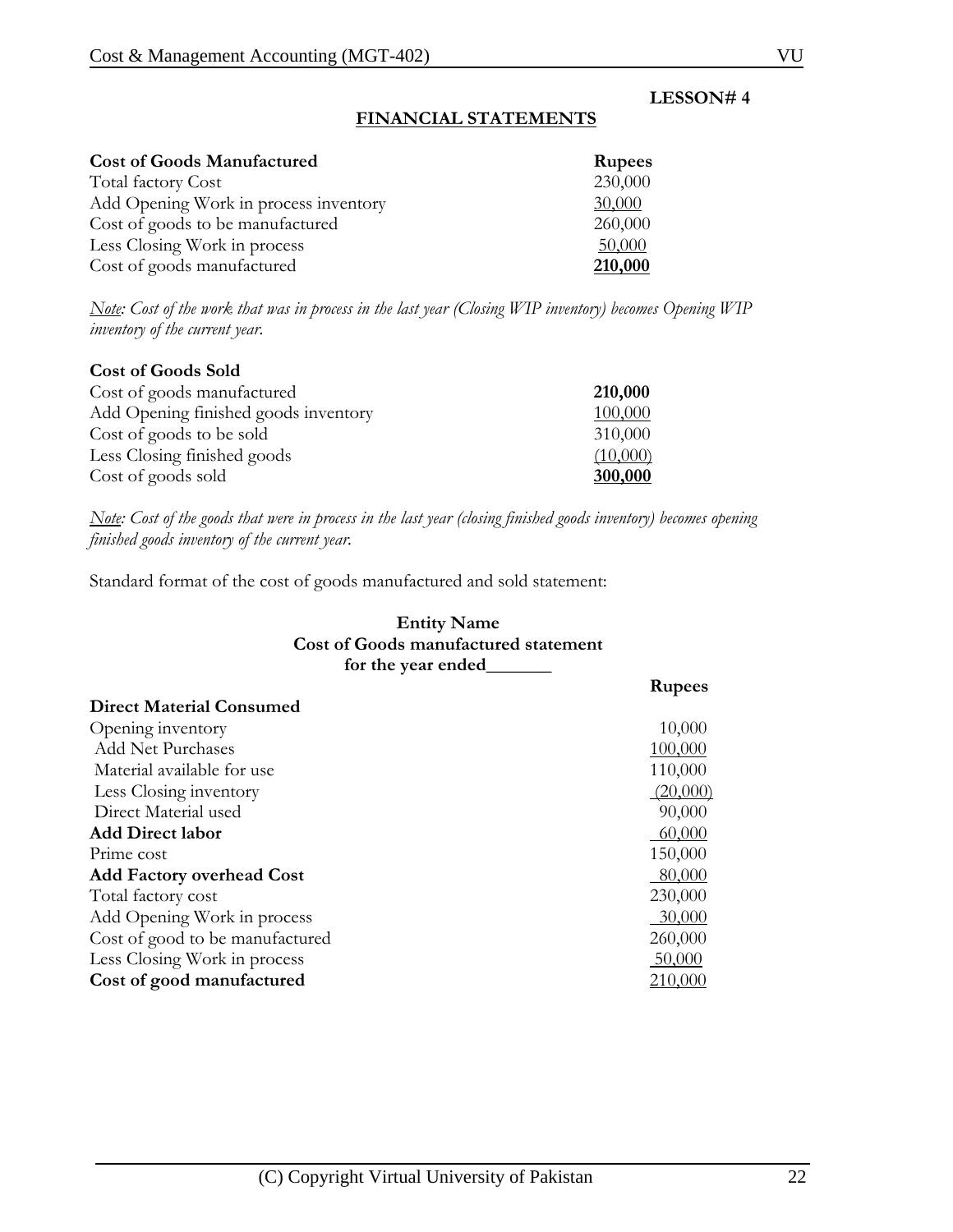## **Entity Name Cost of goods sold statement For the year ended\_\_\_\_\_\_\_**

|                            | <b>Rupees</b> |
|----------------------------|---------------|
| Add Opening finish goods   | 100,000       |
| Cost of goods manufactured | 210,000       |
| Cost of good to be sold    | 310,000       |
| Less closing finish goods  | 10,000        |
| Cost of good to sold       | 300,000       |

#### **Standard format of the Income Statement:**

| <b>Entity Name</b> |  |
|--------------------|--|
| Income Statement   |  |
| For the year ended |  |
|                    |  |

|                                |        | <b>Rupees</b> |
|--------------------------------|--------|---------------|
| Sales                          |        | 600,000       |
| Less Cost of goods sold        |        | (300,000)     |
| Gross profit                   |        | 300,000       |
| <b>Less Operating expenses</b> |        |               |
| Selling and marketing          | 50,000 |               |
| Distribution                   | 30,000 |               |
| Administrative                 | 20,000 |               |
|                                |        | (100,000)     |
| Operating profit               |        | 200,000       |
| <b>Less Financial Expenses</b> |        |               |
| Interest on loan               |        | (50,000)      |
| Profit before tax              |        | 150,000       |
| Less Income Tax                |        | (60,000)      |
| Net profit                     |        | 90,000        |

#### **Applied Factory Overhead Cost**

 Often at the end of the accounting period total FOH cost is not known in actual because of the specified nature of expenses in the list of indirect cost.

 For this reason, the third element of cost "FOH" is included in the total factory cost based on predetermined FOH cost rate; such cost is known as Applied FOH Cost.

## **Predetermined (FOH cost) rate**

 Factory overhead rate is determined on the basis of normal activity level. Normal activity level means the capacity level at which the business can operate in normal circumstances. Capacity level can be in terms of:

 Direct Labor Cost Direct Material Cost Direct Labor Hours Machine Hours Prime Cost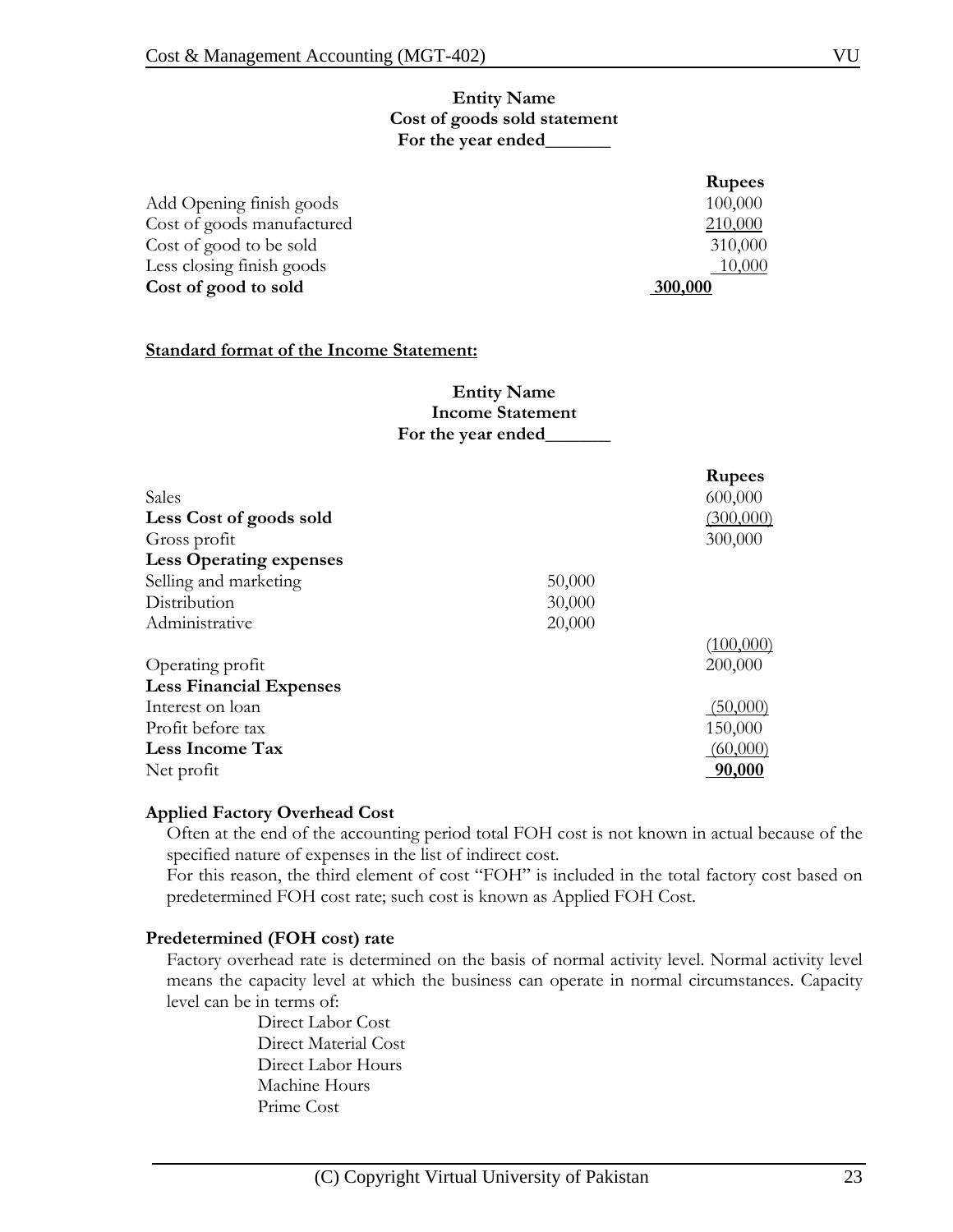Selection of capacity level depends upon the nature of the business, if its inclination is towards machine hours then machine hours will be taken as a base as capacity level. It is also known as overhead absorption rate (OAR).

Calculations pertaining to the overhead application rate will not be discussed here, in this chapter we will use pre-calculated overhead application rate.

Details of the topic will be covered in a LESSON relating to Factory Over Head.

## **Total Factory Cost based on Applied FOH Cost**

### **Assume applied factory overhead rate is 150% of direct labor cost.**

|                                  | <b>Rupees</b> |
|----------------------------------|---------------|
| Direct material Consumed         | 90,000        |
| Add Direct labor                 | 60,000        |
| <b>Prime Cost</b>                | 150,000       |
| FOH Applied (150% of Rs. 60,000) | 90,000        |
| <b>Total Factory Cost</b>        | 240,000       |

The cost of goods sold in which factory overhead cost is included on the basis of predetermined rate is termed as "Cost of Goods Sold at Normal"

# **Entity Name Cost of Goods Sold statement At normal for the year ended\_\_\_\_\_\_\_**

|                                           | Rupees    |
|-------------------------------------------|-----------|
| Direct Material Consumed                  |           |
| Opening inventory                         | 10,000    |
| <b>Add Net Purchases</b>                  | 100,000   |
| Material available for use                | 110,000   |
| Less Closing inventory                    | $-20,000$ |
| Direct Material used                      | 90,000    |
| Add Direct labor                          | 60,000    |
| Prime cost                                | 150,000   |
| Add Factory overhead Cost (60,000 x 150%) | 90,000    |
| Total factory cost                        | 240,000   |
| Add Opening Work in process               | 30,000    |
| Cost of good to be manufactured           | 270,000   |
| Less Closing Work in process              | 50,000    |
| Cost of good manufactured                 | 220,000   |
| Add Opening finish goods                  | 100,000   |
| Cost of good to be sold                   | 320,000   |
| Less closing finish goods                 | 10,000    |
| Cost of good to sold at normal            | 310,000   |

## **Variance**

Difference between the actual cost and applied cost is calculated by subtracting actual cost from the applied cost. Where the applied cost is greater than the actual cost it is favorable variance, but where the applied cost is lesser than the actual cost it is unfavorable variance.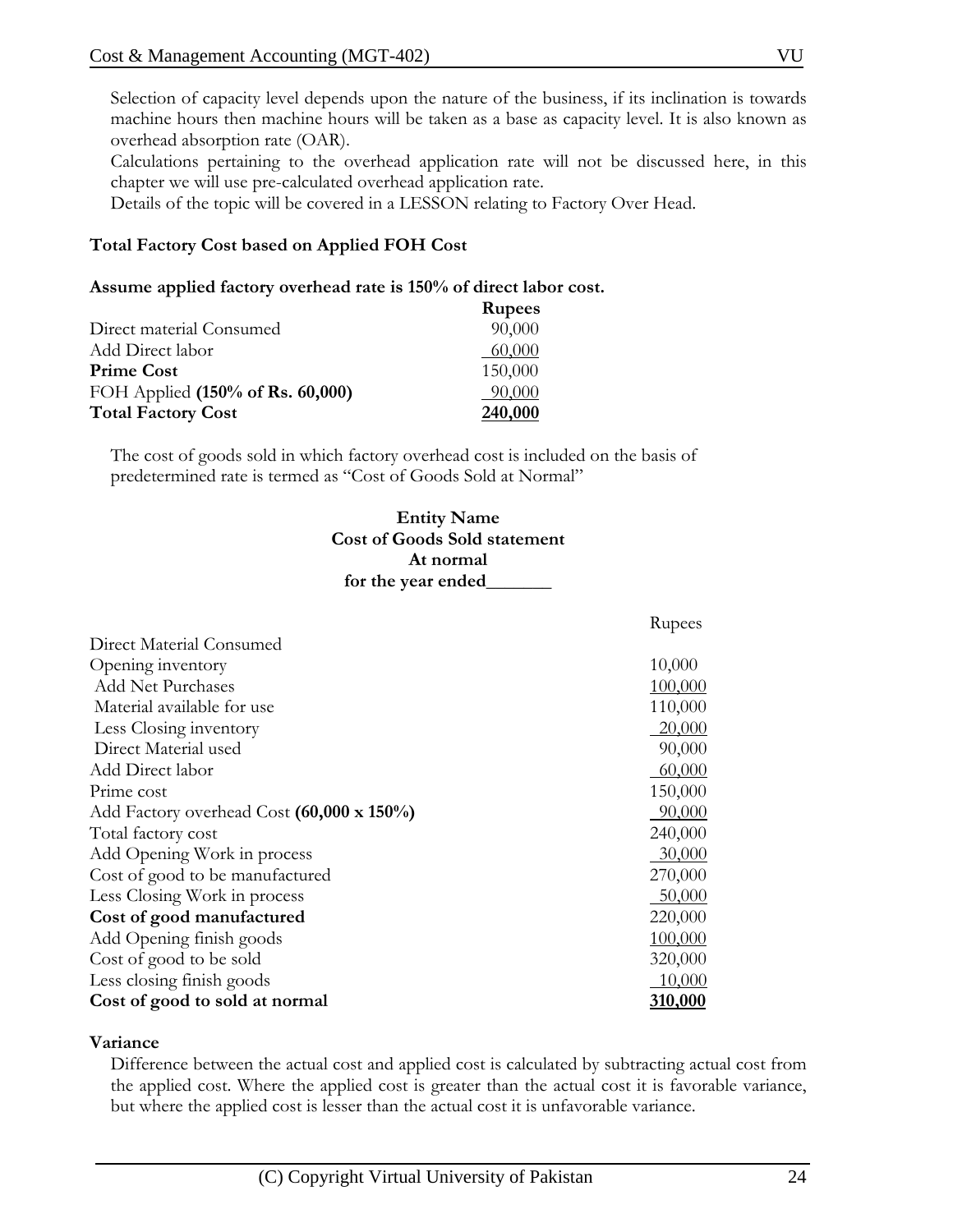## **Under/Over applied FOH cost**

| Applied FOH Cost            | 90,000        |
|-----------------------------|---------------|
| <i>Less</i> Actual FOH Cost | 80,000        |
| Over applied FOH cost       | <u>10,000</u> |

## **Adjustment of Under/Over applied FOH cost**

 Such variance should be eliminated form the financial statements through adjustment. Under/Over applied FOH cost can be adjusted in following costs/profit figures:

- 1. Entire Production
	- a) work in process inventory
	- b) finished goods inventory
	- c) cost of goods sold
- 2. Cost of Goods Sold
- 3. Net profit

## **Adjustment in the Entire Production**

| Work in process Cost | $(50,000 - 1,350)$  | 48,650  |
|----------------------|---------------------|---------|
| Finished goods Cost  | $(10,000 - 270)$    | 9,730   |
| Cost of goods sold   | $(310,000 - 8,380)$ | 301,620 |

The concept of addition to and subtraction from the relevant amount is that because there is a favorable variance i.e. the applied factory overhead cost is more than the actual cost therefore, to make correction in the information containing cost items (entire production) there must be subtraction equal to the amount which was over added.

Obviously the difference will be added if there is an unfavorable variance i.e. the applied factory overhead cost is less than the actual cost. This is so because the cost charged is lesser than the actual, and to make the cost items (entire production) equal to their actual figures we need inclusion of further amount.

Entire production includes three items; work in process inventory, finished goods inventory, and cost of goods sold. These three items are the three parts in which total cost of production (either finished or semi finished) has been divided.

## **Adjustment in the Cost of Goods Sold**

Some times it is required to adjust all of the variance in the cost of goods sold, here the same principle of addition or subtraction will be followed which has already been discussed in the above paragraphs. This is so because the cost of goods sold is also a cost item. The amount of cost of goods sold before adjustment is known as cost of goods sold at normal and after adjustment is known cost of goods sold at actual.

| Cost of goods sold at normal | 310,000  |
|------------------------------|----------|
| Add over applied FOH         | (10,000) |
| Cost of goods sold at actual | 300,000  |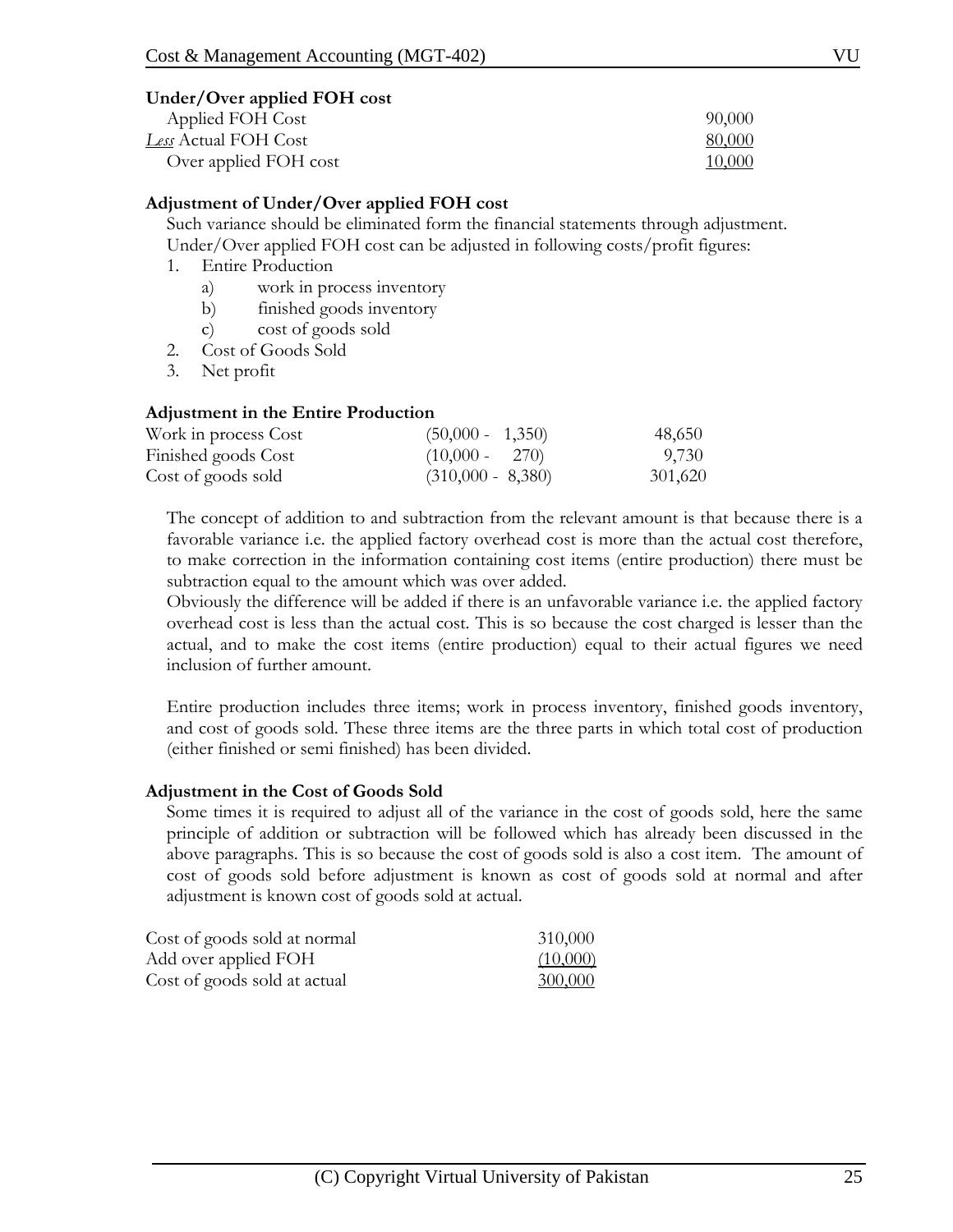## **Adjustment in the Income Statement**

## **Entity Name Income Statement**  Based on applied FOH cost **For the year ended\_\_\_\_\_\_\_**

| <b>Sales</b>                        |        | <b>Rupees</b><br>600,000 |
|-------------------------------------|--------|--------------------------|
| Less Cost of goods sold (at normal) |        | (310,000)                |
| Gross profit                        |        | 290,000                  |
| <b>Less Operating expenses</b>      |        |                          |
| Selling and marketing               | 50,000 |                          |
| Distribution                        | 30,000 |                          |
| Administrative                      | 20,000 |                          |
|                                     |        | (100,000)                |
| Operating profit                    |        | 190,000                  |
| <b>Less Financial Expenses</b>      |        |                          |
| Interest on loan                    |        | (50,000)                 |
| Profit before tax                   |        | 140,000                  |
| Less Income Tax                     |        | (60,000)                 |
| Net profit                          |        | 80,000                   |
| Add over-applied FOH cost           |        | 10,000                   |
| Net profit                          |        | <u>90,000</u>            |

Principle of addition or subtraction of factory overhead variance is reverse in income statement. This is so because here the amount of net profit is adjusted for the variances, which is income in nature.

Over-application of factory overhead cost causes an increase in the cost of goods sold which reduces the gross profit and also the net profit, so to bring the amount of net profit at its actual amount we need to add over-applied factory overhead cost in the net profit. Obviously in case of under application of factory over head cost the variance will be subtracted from the amount of net profit.

## **PRACTICE QUESTIONS**

**Q. 1** Following data relates to Qasim &Co,

|                                  | Rupees  |
|----------------------------------|---------|
| Opening stock of raw material    | 52,000  |
| Opening stock of work in process | 46,000  |
| Purchases of raw material        | 255,000 |
| Direct labor cost                | 85,000  |
| Factory overheads                | 76,000  |
| Closing stock of raw material    | 61,000  |
| Closing stock of work in process | 36,000  |

**Required:** Prepare Cost of Goods Manufactured Statement.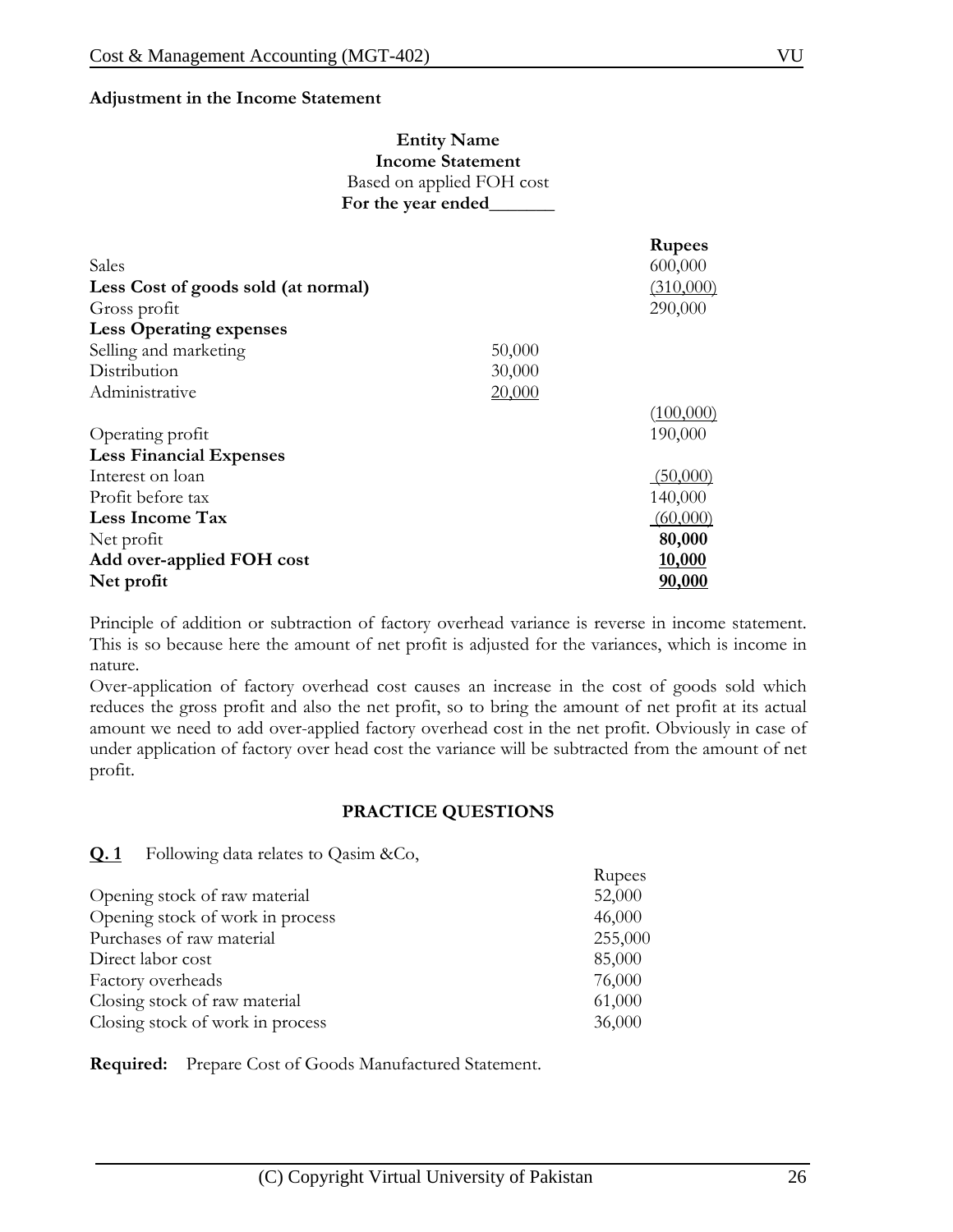## **SOLUTION:**

| Qasim & Co.                          |
|--------------------------------------|
| Cost of goods manufactured statement |
|                                      |

|                                        | Rupees   |
|----------------------------------------|----------|
| Opening stock of raw material          | 52,000   |
| Add: Purchases of raw material         | 255,000  |
| Less: Closing stock of raw material    | (61,000) |
| Cost of raw material consumed          | 246,000  |
| Add: Direct labor cost                 | 85,000   |
| Prime cost/Direct cost                 | 331,000  |
| Add: Factory overheads                 | 76,000   |
| Manufacturing cost/Factory cost        | 407,000  |
| Add: Opening stock of work in process  | 46,000   |
| Less: Closing stock of work in process | (36,000) |
| Cost of goods manufactured             | 417,000  |

## **Q. 4**

Ayesha Products Limited purchased materials of Rs. 440,000 and incurred direct labor of Rs. 320,000 during the year ended June 30, 2006. Factory overheads for the year were Rs.280,000. The inventory balances are as follows:

|                 | <b>July 1, 2005</b> | <b>June 30, 2006</b> |
|-----------------|---------------------|----------------------|
|                 | <b>Rupees</b>       | <b>Rupees</b>        |
| Finished goods  | 90,000              | 105,000              |
| Work in process | 121,000             | 110,000              |
| Materials       | 100,000             | 105,000              |

## **Required:**

- 1) Cost Of Goods Manufactured Statement.
- 2) Cost Of Goods Sold Statement.

# **SOLUTION:**

## 1) **Ayesha Products Limited Cost of goods manufactured statement For the year ended June 30, 2006**

| Materials inventory, July 1 2005                  | 100,000   |
|---------------------------------------------------|-----------|
| Add: purchases of materials                       | 440,000   |
| Less: materials inventory, June 30, 2006          | (105,000) |
| Cost of materials consumed                        | 435,000   |
| Add: direct labor                                 | 320,000   |
| Prime cost/Direct cost                            | 755,000   |
| Add: factory overheads                            | 280,000   |
| Manufacturing cost/Factory cost                   | 1,035,000 |
| Add: Inventory of work in process, July 1, 2005   | 121,000   |
| Less: Inventory of work in process, June 30, 2006 | (110,000) |
| Cost of goods manufactured                        | 1,046,000 |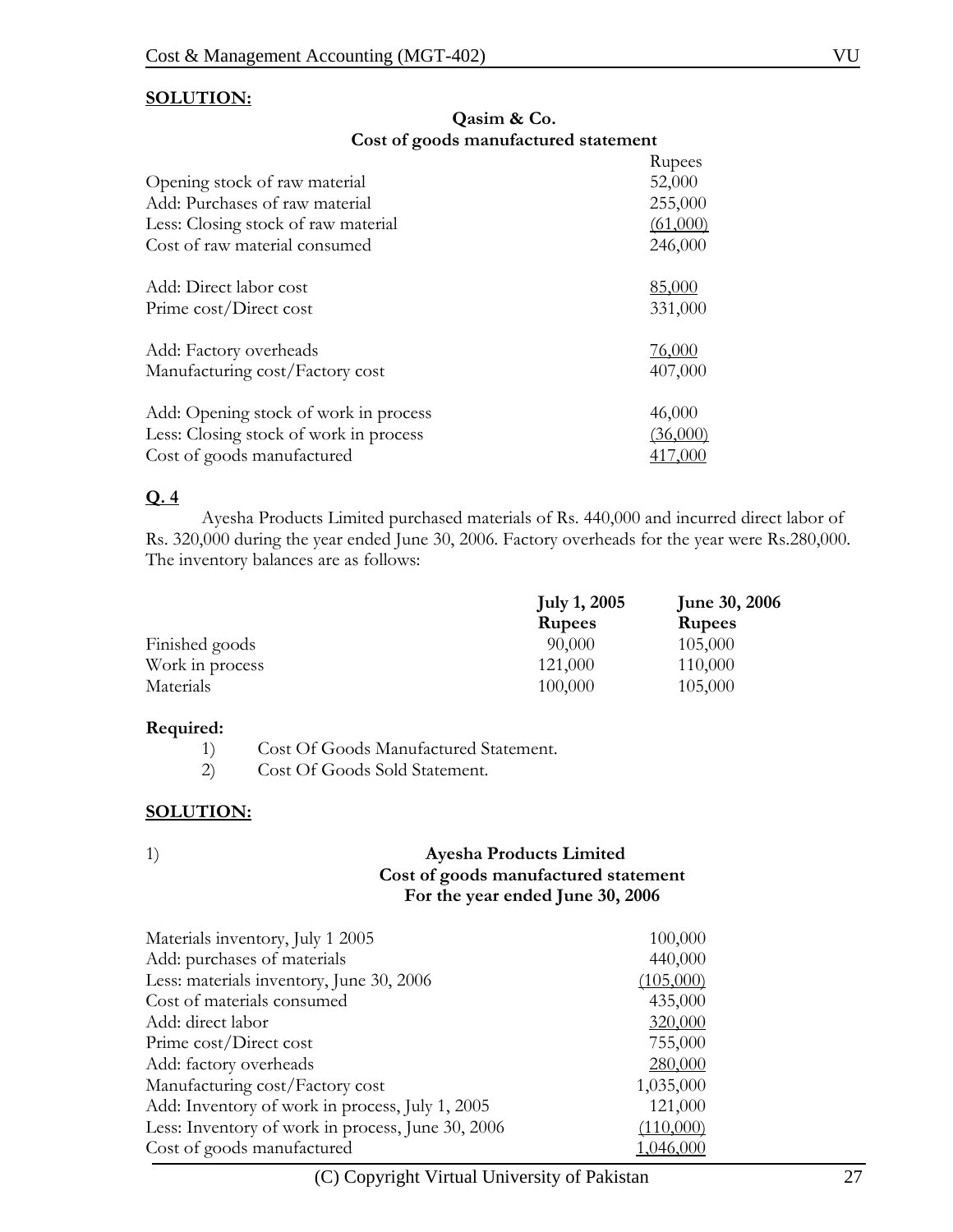## 2) **Ayesha Products Limited Cost of goods sold statement For the year ended June 30, 2006**

| Cost of goods manufactured                       | 1,046,000 |
|--------------------------------------------------|-----------|
| Add: inventory of finished goods, July 1, 2005   | 90,000    |
| Less: inventory of finished goods, June 30, 2006 | (105,000) |
| Cost of goods sold                               | 1,031,000 |

## **Q. 5**

FNS manufacturing company submits the following information on June 30, 2005.

| Sales for the year                                    | 450,000 |
|-------------------------------------------------------|---------|
| Raw material inventory, July 1, 2004                  | 15,000  |
| Finished goods inventory, July 1, 2004                | 70,000  |
| Purchases                                             | 120,000 |
| Direct labor                                          | 65,000  |
| Power, heat and light                                 | 2,500   |
| Indirect material purchased and consumed              | 4,500   |
| Administrative expenses                               | 21,000  |
| Depreciation of plant                                 | 14,000  |
| Selling expenses                                      | 25,000  |
| Depreciation of building                              | 7,000   |
| Bad debts                                             | 1,500   |
| Indirect labor                                        | 3,000   |
| Other manufacturing expenses                          | 10,000  |
| Work in process, July 1, 2004                         | 14,000  |
| Work in process, June 30, 2005                        | 19,000  |
| Raw materials inventory, June 30, 2005                | 21,000  |
| Finished goods inventory, June 30, 2005               | 60,000  |
| Applied factory head rate is $20\%$ of the prime cost |         |
|                                                       |         |

## **Required**

1) Cost Of Goods Manufactured Statement.<br>2) Cost Of Goods Sold Statement at normal

2) Cost Of Goods Sold Statement at normal and at actual

3) Income statement.

## **SOLUTION:**

## **FNS manufacturing company Cost of goods manufactured statement For the year ended June 30, 2005**

| Raw materials inventory, July 1 2004<br>Add: purchases of materials<br>Less: materials inventory, June 30, 2005 | 15,000<br>120,000<br>(21,000) |
|-----------------------------------------------------------------------------------------------------------------|-------------------------------|
| Cost of materials consumed                                                                                      | 114,000                       |
| Add: direct labor                                                                                               | 65,000                        |
| Prime cost/Direct cost                                                                                          | 179,000                       |
| Factory overhead applied (179,000x20%)                                                                          | 35,800                        |
| Manufacturing cost/Factory cost                                                                                 | 214,800                       |
| Add: Inventory of work in process, July 1, 2005                                                                 | 14,000                        |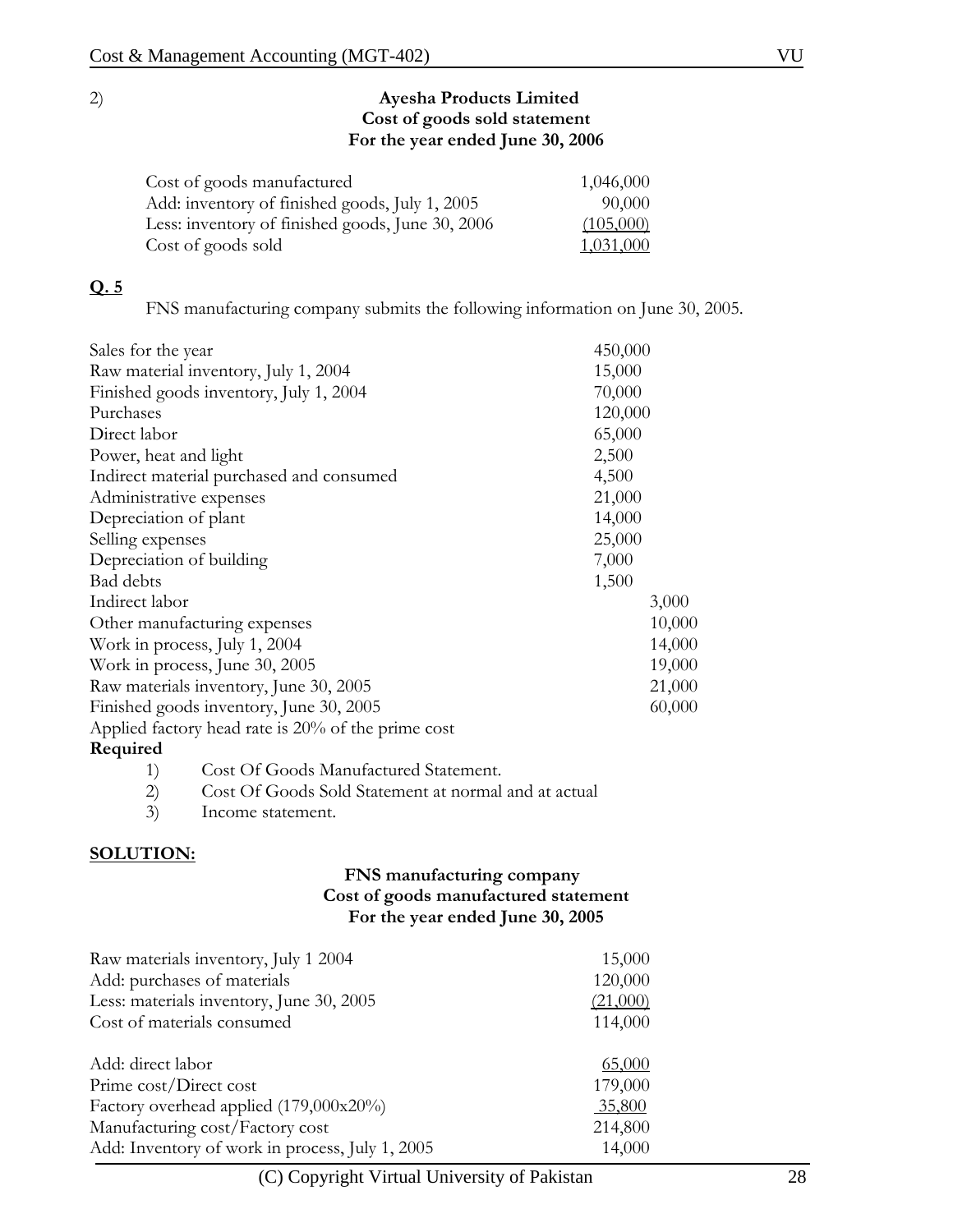| Less: Inventory of work in process, June 30, 2006 | (19,000) |
|---------------------------------------------------|----------|
| Cost of goods manufactured                        | 209,800  |

#### 2)

## **FNS manufacturing company Cost of goods sold statement For the year ended June 30, 2006**

| Cost of goods manufactured                       | 209,800  |
|--------------------------------------------------|----------|
| Add: inventory of finished goods, July 1, 2004   | 70,000   |
| Less: inventory of finished goods, June 30, 2005 | (60,000) |
| Cost of goods sold at normal                     | 219,800  |
| Less: over-applied factory overhead (working)    | 1,800    |
| Cost of goods sold at actual                     | 218,000  |

## 3)

## **FNS manufacturing company Income statement For the year ended June 30, 2006**

| Sales                                                                                                            |                                    | 450,000         |
|------------------------------------------------------------------------------------------------------------------|------------------------------------|-----------------|
| Less: cost of goods sold                                                                                         |                                    | (218,000)       |
| Gross profit                                                                                                     |                                    | 232,000         |
| Less: operating expenses<br>Bad debts<br>Depreciation of building<br>Selling expenses<br>Administrative expenses | 1,500<br>7,000<br>25,000<br>21,000 | <u>(54,500)</u> |
| Net profit                                                                                                       |                                    | 177,500         |
| Working                                                                                                          |                                    |                 |
| Applied factory overhead cost                                                                                    | 35,800                             |                 |
| Actual factory overheads                                                                                         |                                    |                 |
| Power, heat and light                                                                                            | 2,500                              |                 |
| Indirect material purchased and consumed                                                                         | 4,500                              |                 |
| Depreciation of plant                                                                                            | 14,000                             |                 |
| Indirect Labor                                                                                                   | 3,000                              |                 |
| Other manufacturing expenses                                                                                     | 10,000                             | <u>34,000</u>   |
| Over-applied factory overhead                                                                                    |                                    | 1,800           |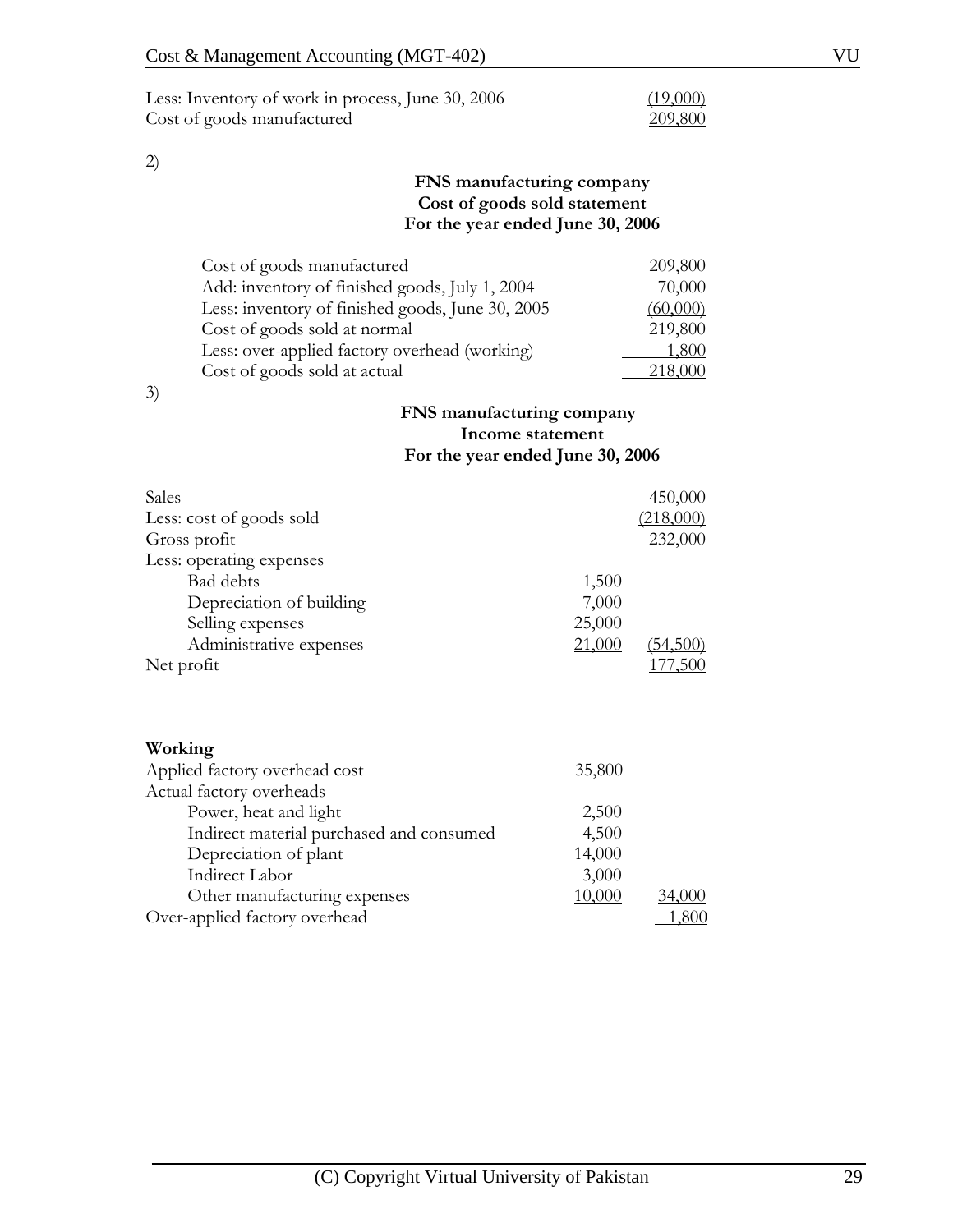**LESSON# 5** 

# **PROBLEMS IN PREPARATION OF FINANCIAL STATEMENTS**

#### **Income Statement Ratios**

 Cost accountants are also required to analyze the results gathered from the financial statements. These ratio analyses help the management to take certain decisions. These ratios do not include complex ratios like financial ratios or investment ratio. Cost accountants are concerned about the ratios relating to the profits and manufacturing cost. These might include:

- 1. Gross margin rate
- 2. Gross markup rate
- 3. Net profit ratio
- 4. Cost of goods sold to sales ratio
- 5. Inventory turnover ratio
- 6. Inventory holding period

These ratios will be calculated based on the information in the following cost of goods sold statement and income statement.

#### **Entity Name Cost of Goods manufactured statement for the year ended\_\_\_\_\_\_\_**

|                                           |                         | <b>Rupees</b> |
|-------------------------------------------|-------------------------|---------------|
| Direct Material Consumed                  |                         |               |
| Opening inventory                         |                         | 10,000        |
| <b>Add Net Purchases</b>                  |                         | 100,000       |
| Material available for use                |                         | 110,000       |
| Less Closing inventory                    |                         | (20,000)      |
| Direct Material used                      |                         | 90,000        |
| Add Direct labor                          |                         | 60,000        |
| Prime cost                                |                         | 150,000       |
| Add Factory overhead Cost (60,000 x 150%) |                         | 90,000        |
| Total factory cost                        |                         | 240,000       |
| Add Opening Work in process               |                         | 30,000        |
| Cost of good to be manufactured           |                         | 270,000       |
| Less Closing Work in process              |                         | 50,000        |
| Cost of good manufactured                 |                         | 220,000       |
| Add Opening finish goods                  |                         | 100,000       |
| Cost of good to be sold                   |                         | 320,000       |
| Less closing finish goods                 |                         | 10,000        |
| Cost of good to sold at normal            |                         | 310,000       |
|                                           |                         |               |
|                                           | <b>Income Statement</b> |               |
|                                           |                         | <b>Rupees</b> |
| Sales                                     |                         | 600,000       |
| Less Cost of goods sold (at normal)       |                         | (310,000)     |
| Gross profit                              |                         | 290,000       |
| <b>Less Operating expenses</b>            |                         |               |
| Selling and marketing                     | 50,000                  |               |
| Distribution                              | 30,000                  |               |
| Administrative                            | 20,000                  |               |
|                                           |                         | (100,000)     |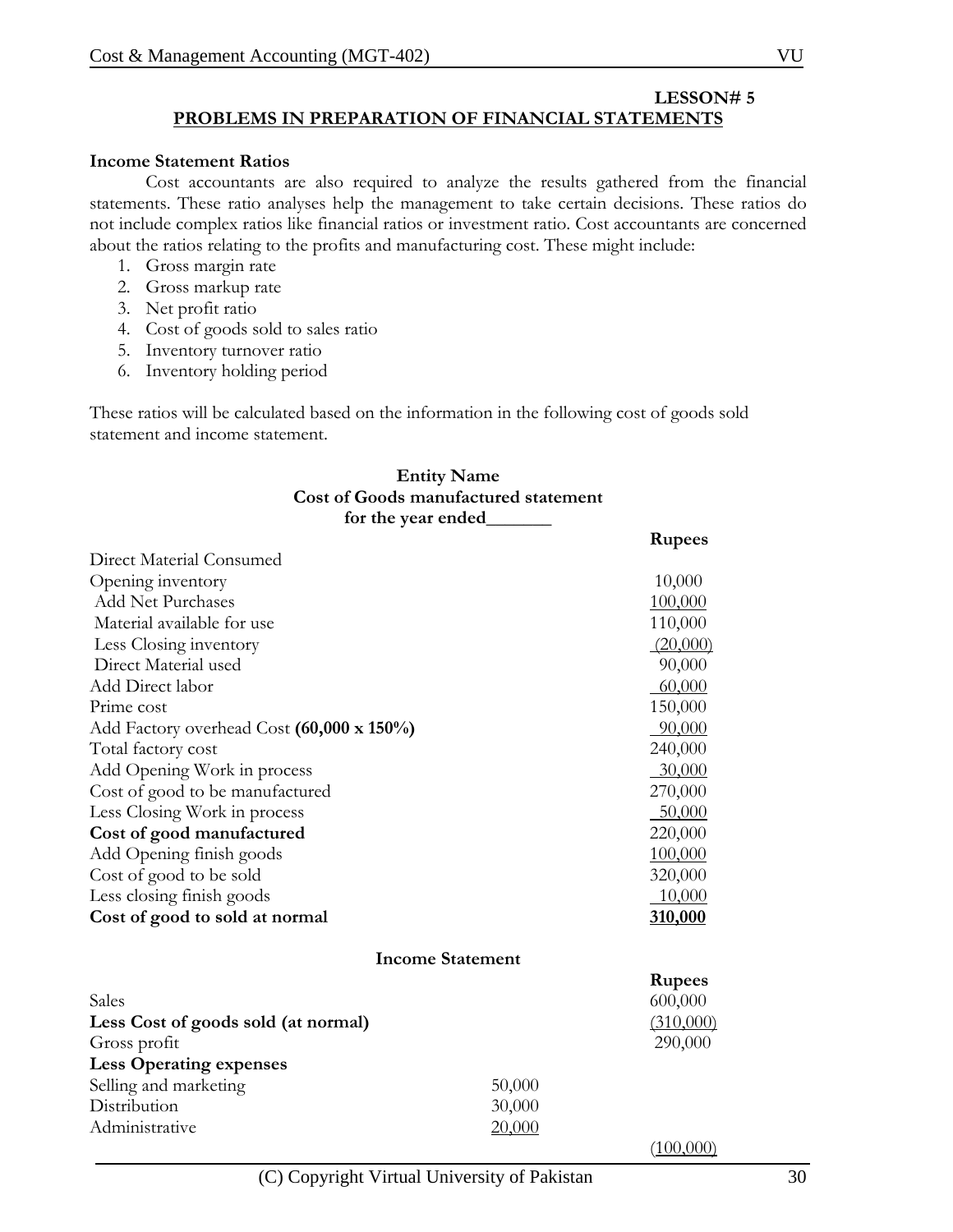| Operating profit               | 190,000  |
|--------------------------------|----------|
| <b>Less Financial Expenses</b> |          |
| Interest on loan               | (50,000) |
| Profit before tax              | 140,000  |
| Less Income Tax                | (60,000) |
| Net profit                     | 80,000   |
| Add over-applied FOH cost      | 10,000   |
| Net profit                     | 90,000   |

### **Gross Profit Margin Rate**

Gross Profit margin rate =  $G$ ross Profit x 100 = % Sales

This ratio identifies the ratio of gross profit over sales. In this ratio sale is held equal to 100%. The %age of cost of goods sold is  $100$  – the %age margin. It means that if margin is 25% then %age cost of goods sold will be 75%

Example:  $290,000 \times 100 = 48.33\%$ 600,000

## **Gross Profit Markup Rate**

Gross Profit markup rate =  $Gross Profit$  x  $100 = %$ Cost of goods sold

 This ratio identifies the ratio of gross profit over cost of goods sold. In this ratio cost of goods sold is held equal to 100%. The %age of sales is  $100 +$  the %age of markup. It means that if markup is 25% then %age of sales will be 125%

Example:  $290,000 \times 100 = 93.5\%$ 310,000

These ratios are also known as cost structure ratios. The cost structure can best be explained as below:

|                    | Incase of | Incase of |
|--------------------|-----------|-----------|
|                    | Margin    | Markup    |
| Sales              | $100\%$   | 125%      |
| Cost of goods sold | 75%       | 100%      |
| Gross profit       | $25\%$    | 25%       |

As shown above in both of the cases gross profit is 25% but the base is different. Where the sale is 100% the cost of goods sold is 75%, where the cost of goods sold is 100% the sales is 125%.

At this stage some times sales figure is missing and it is required to calculate gross profit using the margin rate (based on sales). The given information in this case is cost of goods sold. Most of the students make a common error, they straight away calculate gross profit  $\%$ age on the figure of cost of goods sold, this is wrong in this situation as the base is the figure of sales which is not given. Here the following formula will be used to calculate gross profit:

#### **Required information = given information x %age of required information %age of given information**

In the above situation where cost of goods sold is given and gross profit is to be calculated using the margin rate (based on sales), following calculations will be followed: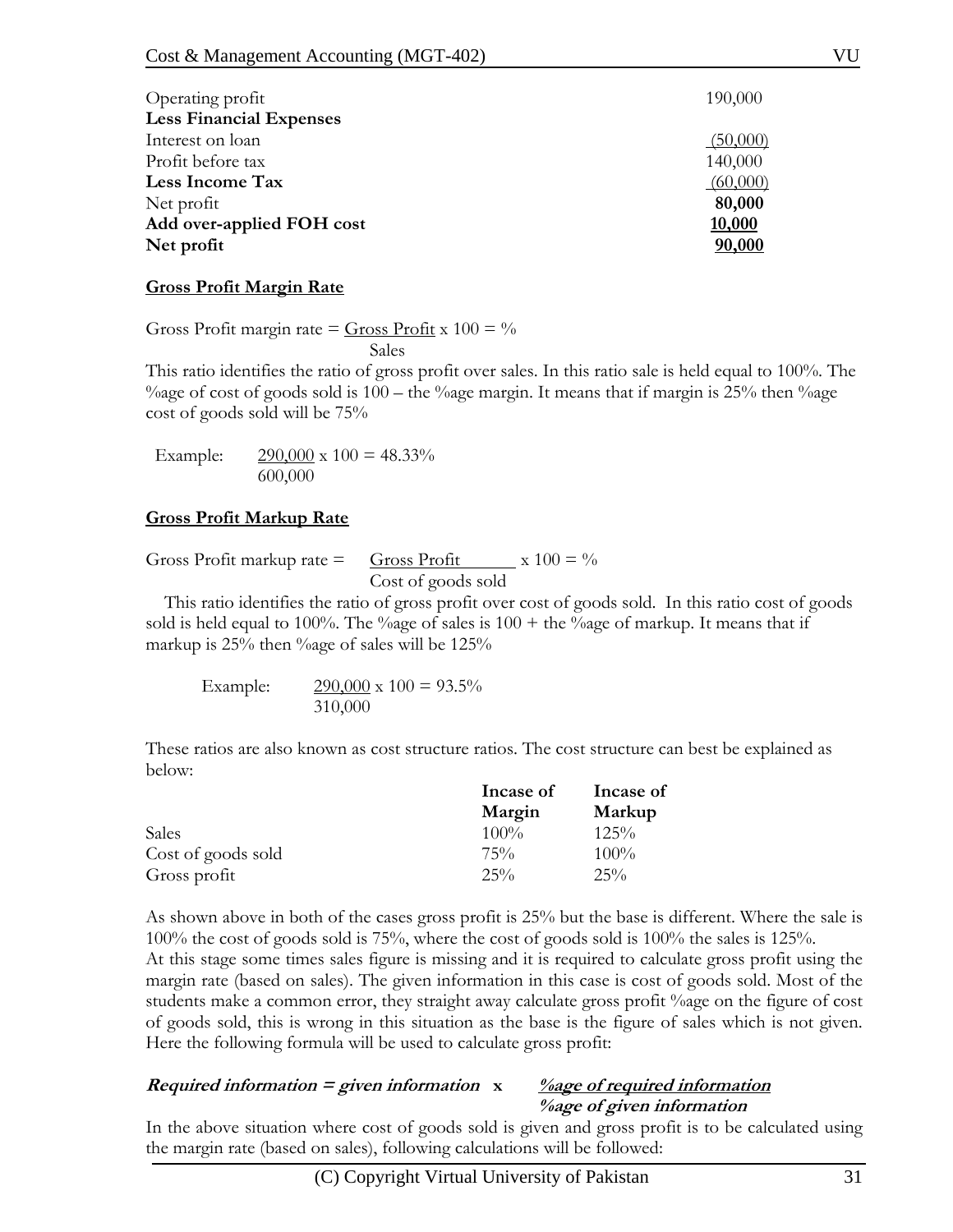Gross profit  $=$  Cost of goods sold (absolute amount) x  $25\%$  $75%$ 

Same concept is followed where cost of goods sold figure is missing and it is required to calculate gross profit using the markup rate (based on cost of goods sold). The given information in this case is that of sales. Most of the students make a common error, they straight away calculate gross profit %age on sales, this is wrong, as the base should be cost of goods sold where markup rate is to be used. Here again the above formula will be used to calculate gross profit:

#### **Required information = given information x %age of required information %age of given information**

In the above situation where sales is given and gross profit is to be calculated using the markup rate (based on cost of goods sold), following calculations will be followed:

Gross profit  $\epsilon$  Sales (absolute amount) x  $25\%$  $125%$ 

# **Net Profit Ratio**

Net Profit ratio = <u>Net Profit</u> x  $100 = %$ Sales

This ratio identifies the ratio of net profit over sales.

Example:  $290,000 \times 100 = 15\%$ 600,000

## **Inventory turnover ratio**

Inventory turnover ratio = Cost of goods sold Average inventory

Average inventory  $=$  Opening Inventory  $+$  Closing Inventory 2 Inventory turnover ratio =  $310,000 = 5.54$  times 55,000

Average inventory =  $100,000 + 10,000 = 55,000$ 2

This ratio is expressed in times. It shows that, for how many time the inventory is turning over towards cost of goods sold.

# **Inventory holding period**

| Inventory holding period in days $=$ | Number of days in a year<br>Inventory turnover ratio |
|--------------------------------------|------------------------------------------------------|
| Alternatively                        | Average inventory x 365<br>Cost of goods sold        |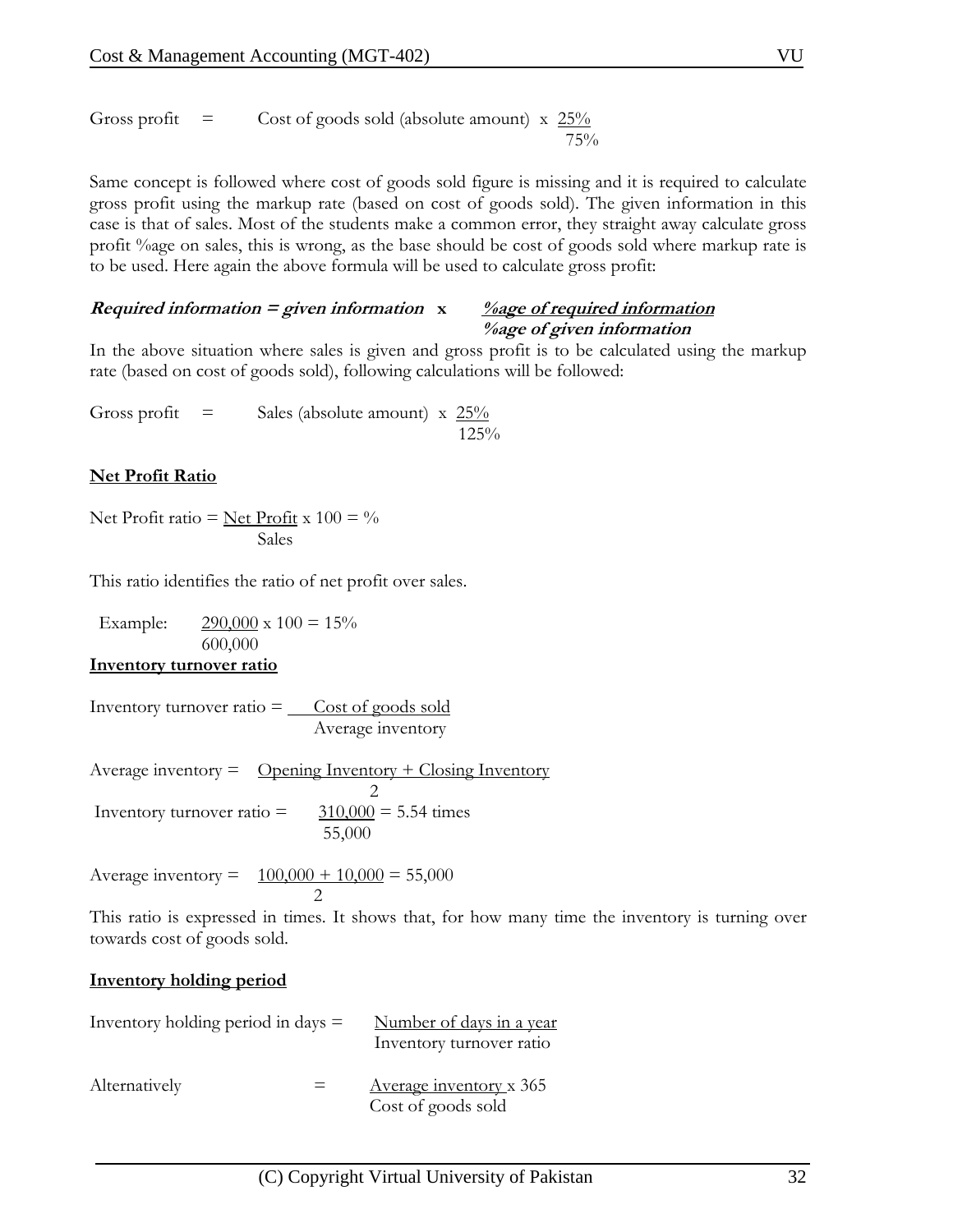If this ratio is to be calculated in number of months then number of days will be replaced by number of months in year.

Inventory holding period in months  $= 12 = 2.17$  months 5.54

This ratio tells the period for which the inventory will remain in store/godown.

## **PRACTICE QUESTIONS**

**Q. 1**   $Sales = 800,000$ Markup  $= 25\%$  of cost Calculate = COGS and Gross profit margin.

## **Hint**:

|                    | Incase of | Incase of |
|--------------------|-----------|-----------|
|                    | Margin    | Markup    |
| Sales              | $100\%$   | 125%      |
| Cost of goods sold | 75%       | 100%      |
| Gross profit       | $2.5\%$   | 25%       |

| Gross profit $=$ | Sales (absolute amount) $x \frac{25\%}{6}$ |      |
|------------------|--------------------------------------------|------|
|                  |                                            | 125% |

**Q. 2**  $COGS = 50,000$ GP Margin  $= 25\%$  of sales Calculate = Sales and gross profit margin

# **Hint**:

|                    | Incase of | Incase of |
|--------------------|-----------|-----------|
|                    | Margin    | Markup    |
| Sales              | $100\%$   | 125%      |
| Cost of goods sold | 75%       | $100\%$   |
| Gross profit       | $2.5\%$   | 25%       |
|                    |           |           |

| Gross profit $=$ | Cost of goods sold (absolute amount) x $25\%$ |        |
|------------------|-----------------------------------------------|--------|
|                  |                                               | $75\%$ |

# **Q. 3**

Gross profit  $= 40,000$ GP Margin  $= 25\%$  of sales Calculate = Sales and cost of goods sold

# **Hint:**

|                    | Incase of | Incase of |
|--------------------|-----------|-----------|
|                    | Margin    | Markup    |
| Sales              | $100\%$   | 125%      |
| Cost of goods sold | 75%       | $100\%$   |
| Gross profit       | $2.5\%$   | $25\%$    |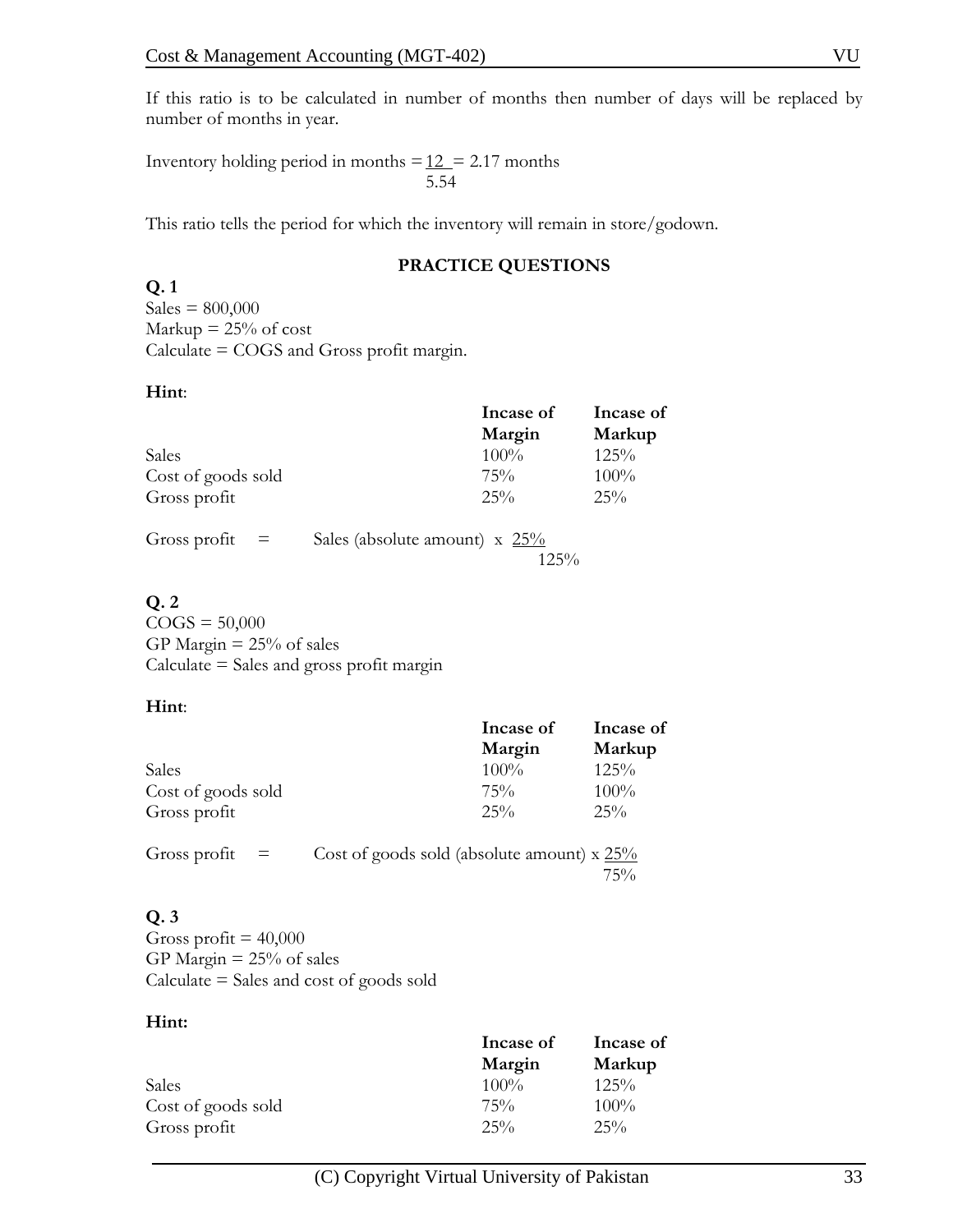| Sales        |                                                       |     |                                            | Gross profit (absolute amount) $x \frac{100\%}{6}$ | 25%                 |
|--------------|-------------------------------------------------------|-----|--------------------------------------------|----------------------------------------------------|---------------------|
|              | Cost of goods sold                                    | $=$ |                                            | Gross profit (absolute amount) $x \frac{75\%}{6}$  | 25%                 |
| Q.4          | Gross profit $= 60,000$<br>GP Markup $= 25\%$ of cost |     |                                            |                                                    |                     |
| Hint:        |                                                       |     | $Calculate = Sales and cost of goods sold$ |                                                    |                     |
|              |                                                       |     |                                            | Incase of<br>Margin                                | Incase of<br>Markup |
| Sales        |                                                       |     |                                            | 100%                                               | 125%                |
|              | Cost of goods sold                                    |     |                                            | 75%                                                | 100%                |
| Gross profit |                                                       |     |                                            | 25%                                                | 25%                 |
| Sales        |                                                       | $=$ |                                            | Gross profit (absolute amount) x 125%              | 25%                 |
|              | Cost of goods sold                                    |     |                                            | Gross profit (absolute amount) x 100%              | 25%                 |
| Q.5          |                                                       |     |                                            | Rupees                                             |                     |
| Sales        |                                                       |     |                                            | 300,000                                            |                     |
|              | Direct Material purchased                             |     |                                            | 100,000                                            |                     |
| Direct Labor |                                                       |     |                                            | 80,000                                             |                     |
| <b>FOH</b>   |                                                       |     |                                            | 70,000                                             |                     |
|              | Increase in material inventory                        |     |                                            | 10,000                                             |                     |
|              | Decrease in WIP inventory                             |     |                                            | 5,000                                              |                     |
|              | Increase in finish goods inventory                    |     |                                            | 30,000                                             |                     |
|              |                                                       |     |                                            |                                                    |                     |

Prepare cost goods sold statement and calculate the following ratios

- 1. Gross profit markup ratio
- 2. Gross profit margin ratio
- 3. Net profit ratio
- 4. Finished goods inventory turnover ratio
- 5. Finished goods inventory holding period in months
	- (Opening inventory Rs. 60,000 and Closing inventory Rs. 90,000)

Hint: Increase in inventory means closing inventory is greater than the opening inventory.

Decrease in inventory means closing inventory is lesser than the opening inventory.

Where the inventory is increased by a figure say Rs. 100, assume that the opening inventory was zero and closing inventory is Rs. 100.

Where the inventory is decreased by a figure say Rs. 100, assume that the closing inventory is zero and opening inventory was Rs. 100.

| Q.6                          |         |
|------------------------------|---------|
| Total factory cost           |         |
| WIP opening                  | 20,000  |
| WIP closing                  | 10,000  |
| Finish goods opening         | 30,000  |
| Finis goods closing          | 50,000  |
| Cost of goods sold           | 190,000 |
| Calculate total factory cost |         |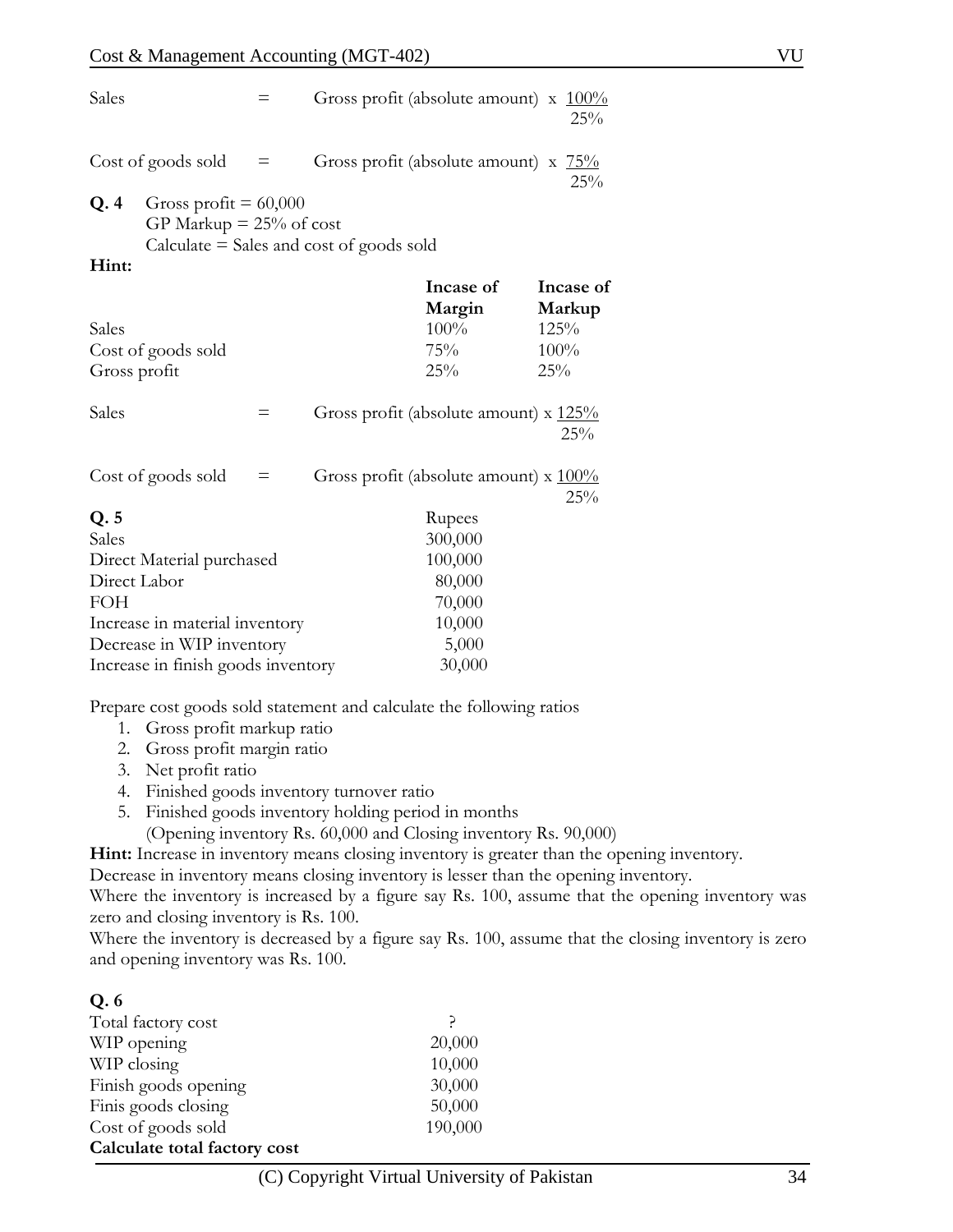# **Hint:**

Total factory cost will be calculated through a reverse calculation. Here cost of goods sold is given this will be adjusted in reverse order for changes in finished goods inventory to get the figure of cost of goods manufactured. The cost of goods manufactured will be adjusted in reverse order for changes in work in process inventory to get the figure of total factory cost.

| Q.7                        |            |
|----------------------------|------------|
| Opening material inventory | Rs. 10,000 |
| Closing material inventory | 5,000      |
| Direct Labor               | 30,000     |
| <b>FOH</b>                 | 20,000     |
| Total factory cost         | 80,000     |

Calculate the value of material purchased during the year.

# **Hint:**

Cost of material consumed will be calculated through a reverse calculation starting from total factory cost in which factory overhead cost and direct labor cost will be added, thereafter the cost of material consumed will be adjusted in reverse order with the changes in material inventory to know the amount of material purchased during the year.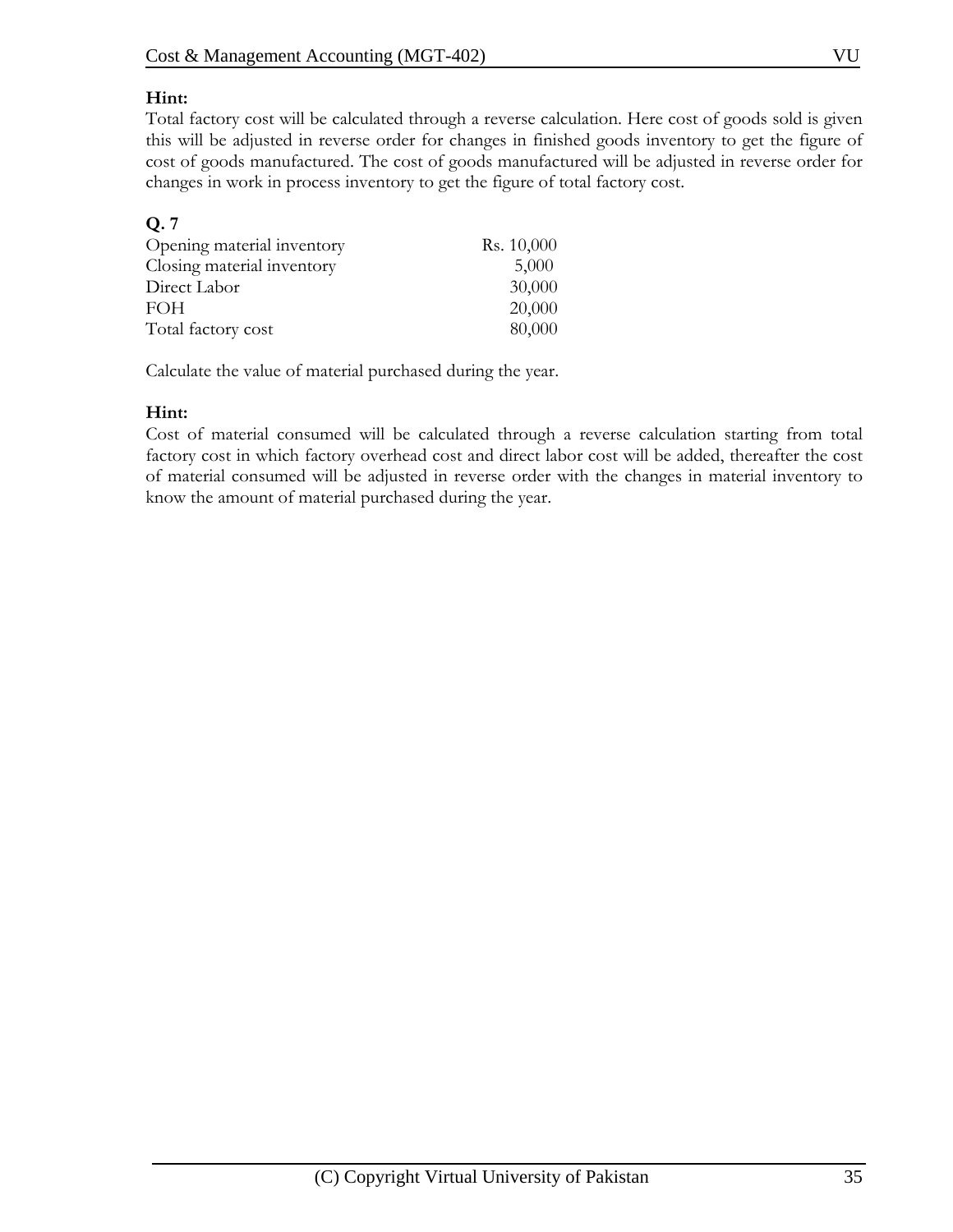#### **LESSON# 6 MORE ABOUT PREPARATION OF FINANCIAL STATEMENTS**

# **Conversion Cost**

Most of the times during solving the problems direct labor cot and factory overhead costs are not given, instead an amount named as conversion cost appears in the question. Conversion cost is combination of these two costs i.e. Conversion Cost = Direct labor + Factory overhead cost. These are the two costs which converts the raw material into the finished goods therefore these are named as conversion cost.



# **Valuation of Closing Finish Goods inventory**

Another problem that students often face while solving questions of cost of goods sold is non availability of cost of finished goods inventory.

Cost of finished goods inventory is calculated by multiplying units of finished goods inventory with the cost per unit. So to calculate cost of closing finished goods inventory following formula is used:

# **Closing finished goods units x cost per unit**

Some times cost per unit is not given in the question, the question becomes more complex. In this situation some information will be given that can be used to find out the cost per unit. Cost per unit is calculated through the following formula:

 $Cost of goods manufactured = cost per unit$ Number of units manufactured

This is also known as per unit manufacturing cost. There are two components to this formula which need to be determined before its application.

- 1. Cost of goods manufactured
- 2. Number of units manufactured

Cost of goods manufactured is calculated in the way as we have already discussed. Where as number of units manufactured will be obtained through the following working:

|      | Units sold                             | ****   |
|------|----------------------------------------|--------|
| Add  | Units closing finished goods inventory | ****   |
| Less | Units opening finished goods inventory | ****   |
|      | Units manufactured                     | $****$ |

This can also be understood through the following algebraic manner: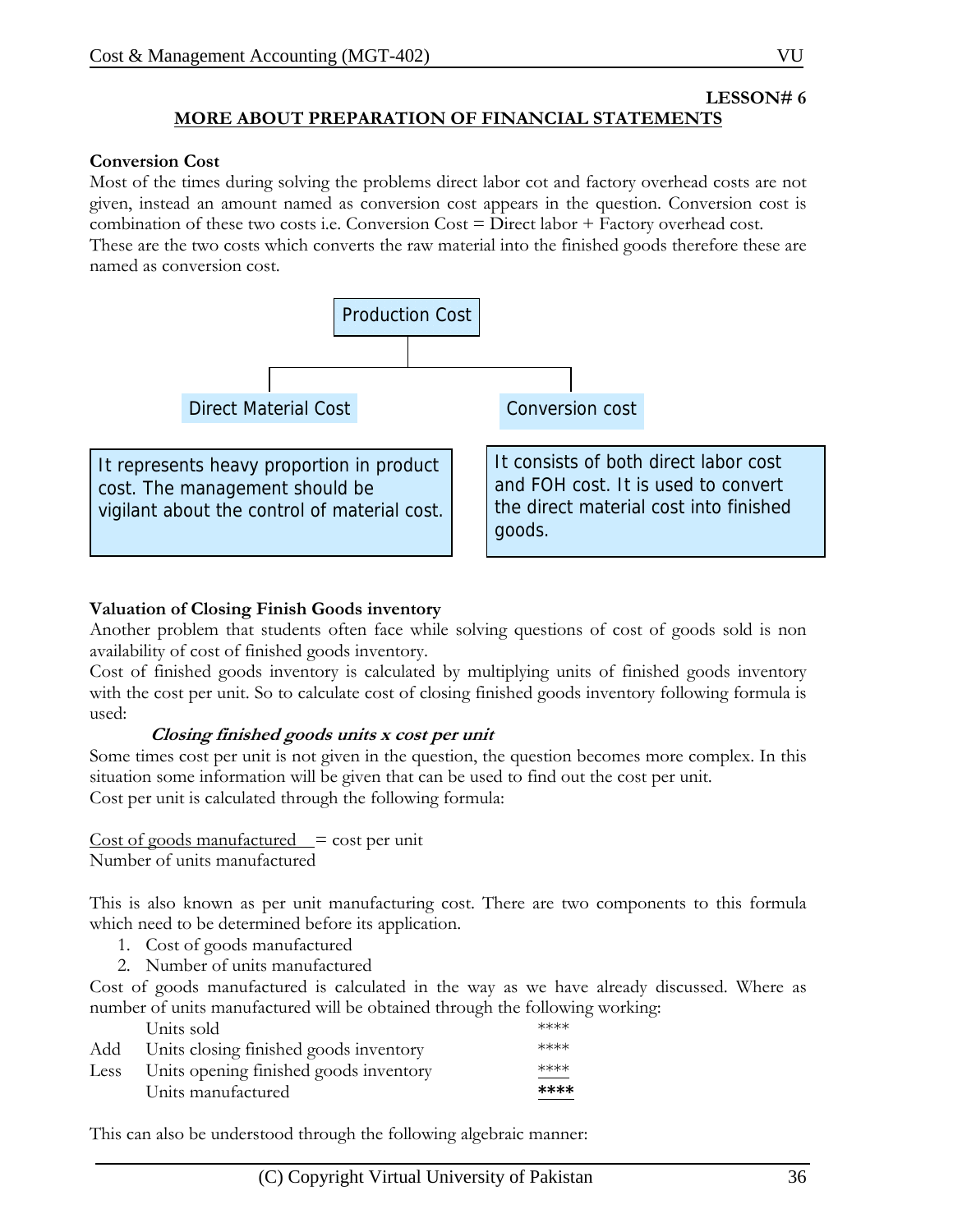*Opening finished goods units +* **Units produced** *– Closing finished goods units =* **Units sold Units produced** *= Units sold + Closing finished goods units - Opening finished goods units* 

#### **PRACTICE QUESTIONS**

## **Q. 1**

The information relating to cost department of BETA Corporation is as follows

| Inventory                  | <u>Jan 1</u> | <u>Dec 31</u>                    |
|----------------------------|--------------|----------------------------------|
| Material                   | 34,000       | 49,000                           |
| Work in process            | 82,000       | 42,000                           |
| Finish goods               | 48,000       | ?                                |
| Finish goods inventory     | Jan 1        | 300 units                        |
|                            | Dec 31       | $420$ units                      |
| Sold during the year       |              | 3,380 units at Rs. 220 per unit. |
|                            |              | <b>Rupees</b>                    |
| Material Purchased         |              | 360,000                          |
| Conversion cost            |              | 214,400                          |
| Freight In                 |              | 8,600                            |
| Purchase discount          |              | 8,000                            |
| Opening material inventory |              | 34,000                           |
| Closing material inventory |              | 49,000                           |
|                            |              |                                  |

#### **Prepare Cost of Goods Sold Statement from the above information**

| Solution                               |         |               |
|----------------------------------------|---------|---------------|
|                                        |         | <b>Rupees</b> |
| Direct material opening inventory      |         | 34,000        |
| <u>Add Net purchases</u>               |         |               |
| Material Purchased                     | 360,000 |               |
| Add Freight Inward                     | 8,600   |               |
| Less Purchase discount                 | 8,000   |               |
|                                        |         | 360,600       |
| Material available for use             |         | 394,600       |
| Less raw material closing stock        |         | 49,000        |
| <b>Direct Material consumed</b>        |         | 345,600       |
| Add Conversion cost                    |         | 214,400       |
| Total factory cost                     |         | 560,000       |
| Add Opening Work in process inventory  |         | 82,000        |
| Cost of goods to be manufactured       |         | 642,000       |
| Less Closing Work in process           |         | 42,000        |
| Cost of goods manufactured             |         | 600,000       |
|                                        |         |               |
| <b>Cost of Goods Sold</b>              |         |               |
| Cost of goods manufactured             |         | 600,000       |
| Add Opening finished goods inventory   |         | 48,000        |
| Cost of goods to be sold               |         | 648,000       |
| Less Closing finish goods<br>(working) |         | 63,000        |
| Cost of goods sold                     |         | 585,000       |
| (working)                              |         |               |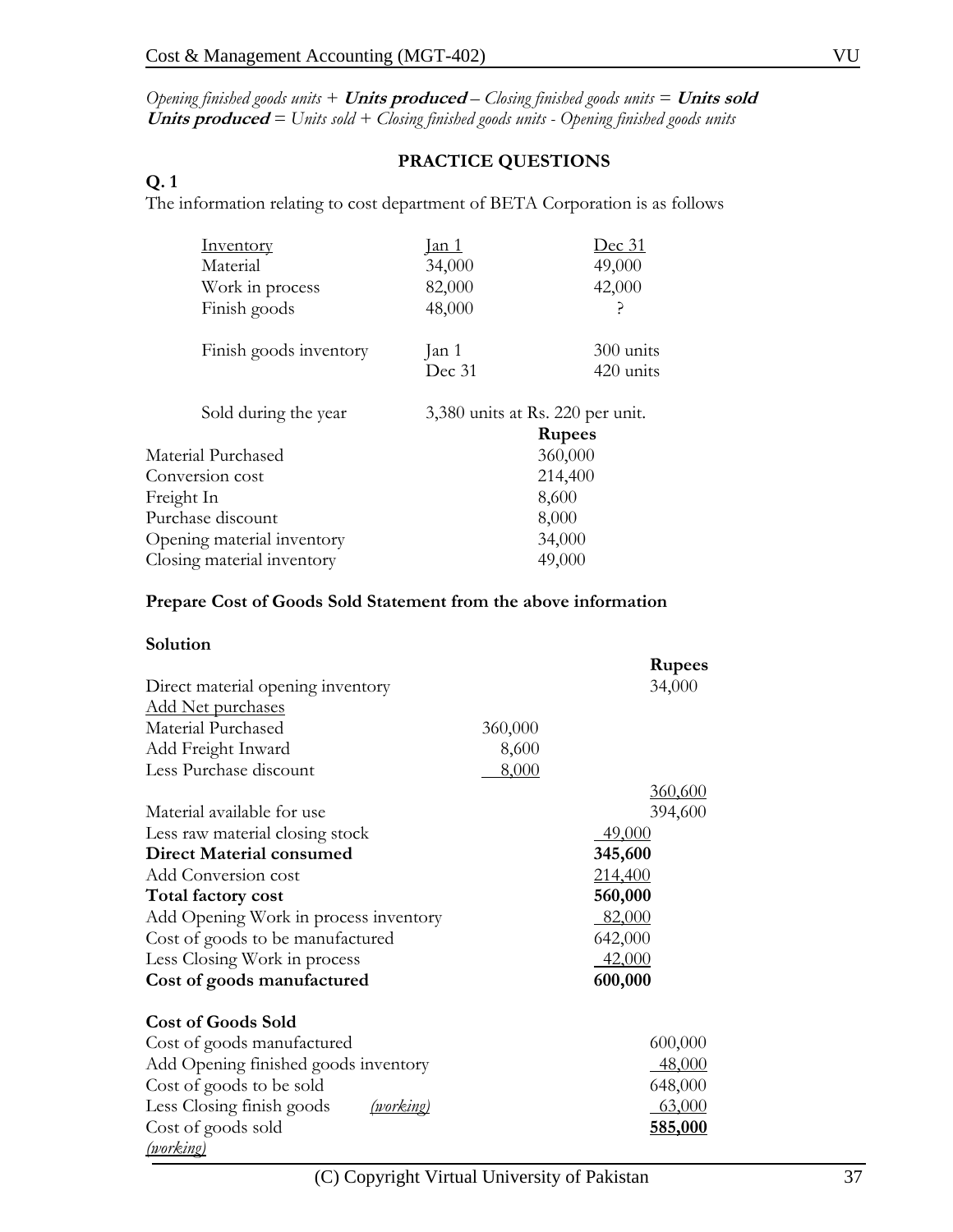|      | Units sold                             | 3,880 |
|------|----------------------------------------|-------|
| Add  | Units closing finished goods inventory | 30O   |
| Less | Units opening finished goods inventory | 420   |
|      | Units manufactured                     | 4.000 |

This can also be understood through the following algebraic manner:

*Opening finished goods units +* **Units produced** *– Closing finished goods units = Units sold*   $300 + X - 420 = 3880$ **Units produced** *= Units sold + Closing finished goods units - Opening finished goods units X* = 3,880 + 420 – 300 = **4,000**

**Cost per unit** = Cost of goods manufactured Number of units manufactured  $= 600,000$ 4,000  $= 150$ 

#### **Value of Closing Finish Goods Inventory**

Closing finish goods  $=$  Closing finish goods units  $X$  Cost Per unit

 $= 420 \times 150$ = **63,000**

#### **ASSIGNMENT QUESTIONS**

#### **Q. 1**

Following is the information pertaining to the production cost of Revolving Chair Company for the year ending on March 31 2006;

| Direct material consumed                  | 440,000 |
|-------------------------------------------|---------|
| Direct labor                              | 290,000 |
| Indirect labor                            | 46,000  |
| Light and power                           | 4,260   |
| Depreciation                              | 4,700   |
| Repairs to machinery                      | 5,800   |
| Other factory expenses                    | 29,000  |
| Work in process inventory; April 1, 2005  | 41,200  |
| Finished goods inventory; April 1, 2005   | 34,300  |
| Work in process inventory; March 31, 2006 | 42,500  |
| Finished goods inventory; March 31, 2006  | 31,500  |

During the year 18,000 units were completed.

Factory overhead cost is applied @ 30% of the direct labor cost.

#### **Required:**

- 1. Cost of goods manufactured statement
- 2. Cost of goods sold statement identifying at normal and at actual
- 3. Cost per unit
- 4. Amount of over or under applied factory overhead cost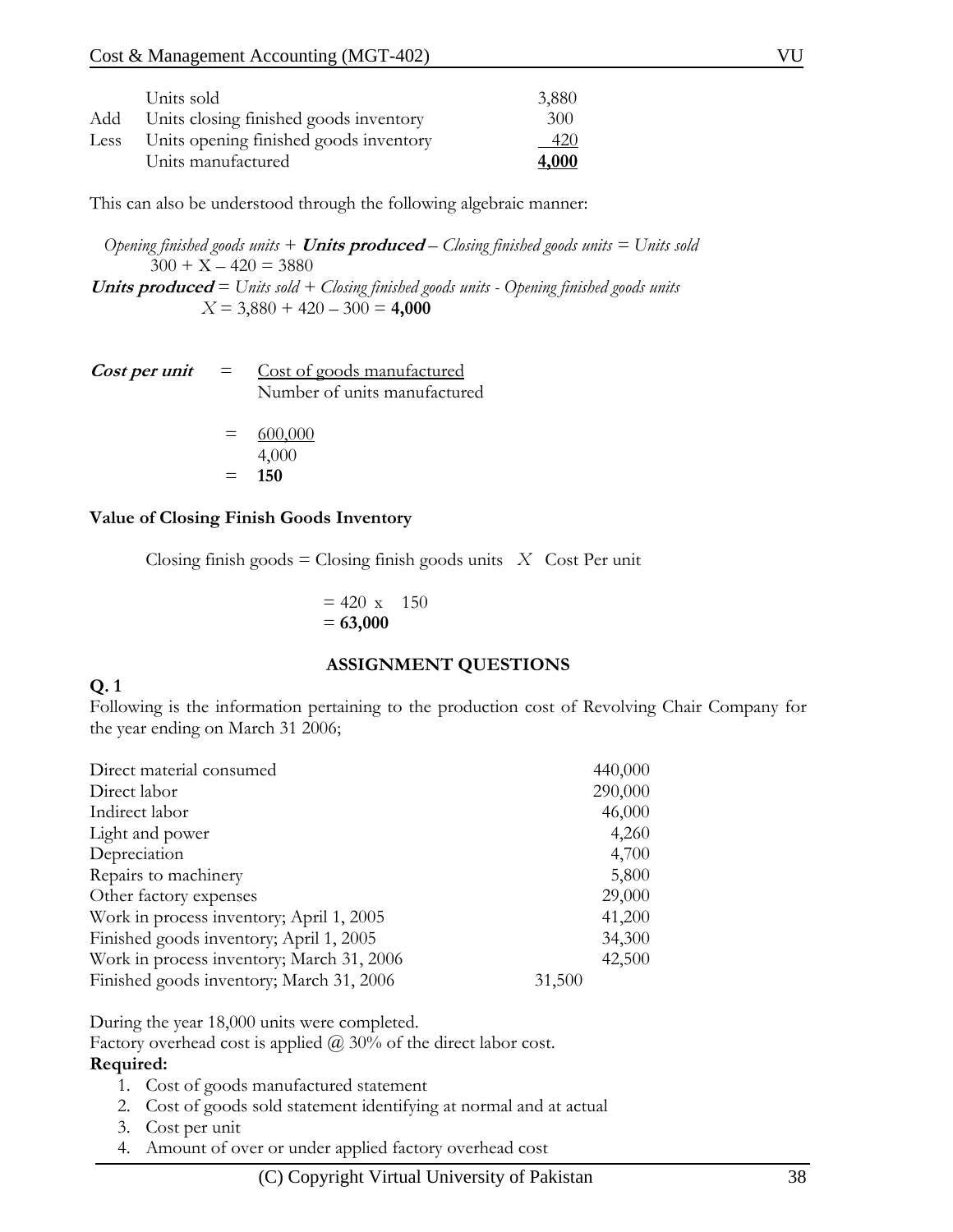# **Q. 2**

Records of Younas Fans show the following information for the first quarter of the year 2006:

| Direct material purchased                           | 1,946,700 |
|-----------------------------------------------------|-----------|
| Direct labor                                        | 2,125,800 |
| Factory overhead $(40\%$ variable and $60\%$ fixed) | 764,000   |
| Marketing expenses (80% fixed)                      | 516,000   |
| Administrative expense (100% fixed)                 | 461,000   |
| Sales (12,400 Fans)                                 | 6,634,000 |
| Inventory opening                                   |           |
| Finished goods (100 fans)                           | 43,000    |
| Direct material                                     | 268,000   |
| Inventory closing                                   |           |
| Finished goods (200 fans)                           | not known |
| Direct material                                     | 167,000   |
| 7.11                                                |           |

There was no opening and closing work in process inventory.

## **Required:**

- 1. Number of units manufactured during the quarter
- 2. Cost of goods manufactured statement for the quarter
- 3. Value of closing finished goods inventory
- 4. Income statement for the quarter
- 5. Gross profit per unit
- 6. Net profit per unit
- 7. Gross profit to sales ratio
- 8. Cost of goods sold to sales ratio
- 9. Fixed production cost per unit
- 10. Variable production cost per unit
- 11. Fixed expenses per unit sold
- 12. Variable expenses per unit sold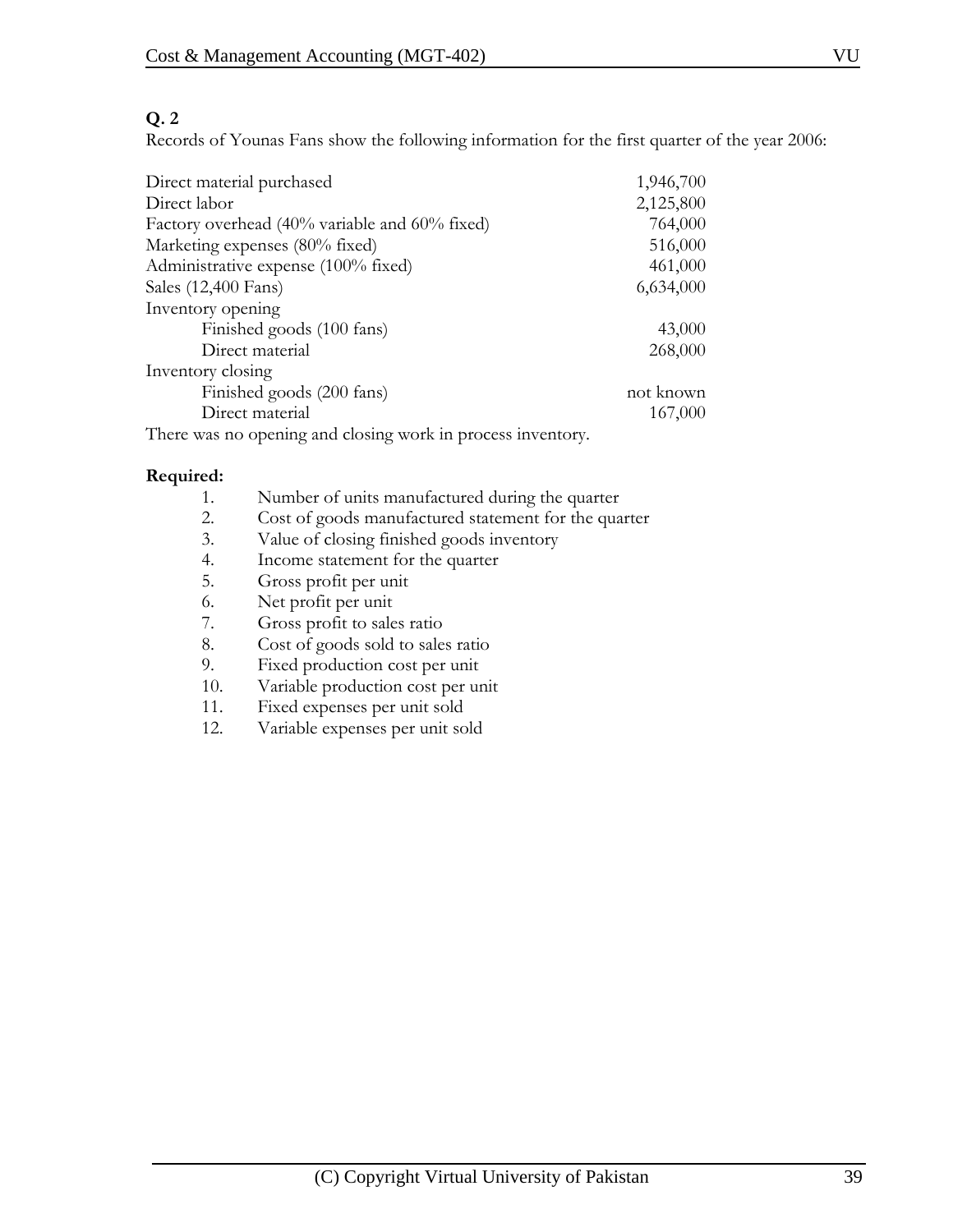## **LESSON# 7**

#### **MATERIAL**

Material means the inventory that is used as input for production of finished output or rendering of services or for office use and packaging.



#### **Categories of Material & Supplies**

- 1. Direct Material
- 2. Indirect Material
- 3. Office Supplies
- 4. Shipping Supplies

**Direct Material** costs are those cost of material that are traceable in full in the cost of a product or services. For example: cost of wood in production of table.

**Indirect Material/Factory Supplies** is the cost that is incurred in producing product but which can not traced in full in the cost unit. For example: polishing material in production of furniture.

*Office Supplies*: This is the cost of those items/goods which are used in the offices for administration purposes. For example: stationery items.

**Shipping Supplies:** This is the cost of the material which is used in packaging of the finished product.

#### **Accrual Concept/Matching Concept**

All of the cost of material and supplies purchased is not charged to the production. Only that much cost is charged which matches the revenue earned in the period. This concept of accounting is known as accrual concept.

Following the accrual concept will leave a stock of unused/unconsumed supplies and unsold finished in the stores or warehouses.

#### **Inventory**

Inventory is an asset that is held:

- as material and supplies; or
- in the production process as semi finished goods; or
- as finished goods.

#### **Inventory Maintenance Systems**

- **1. Periodic Inventory System:**
- **2. Perpetual Inventory System: `**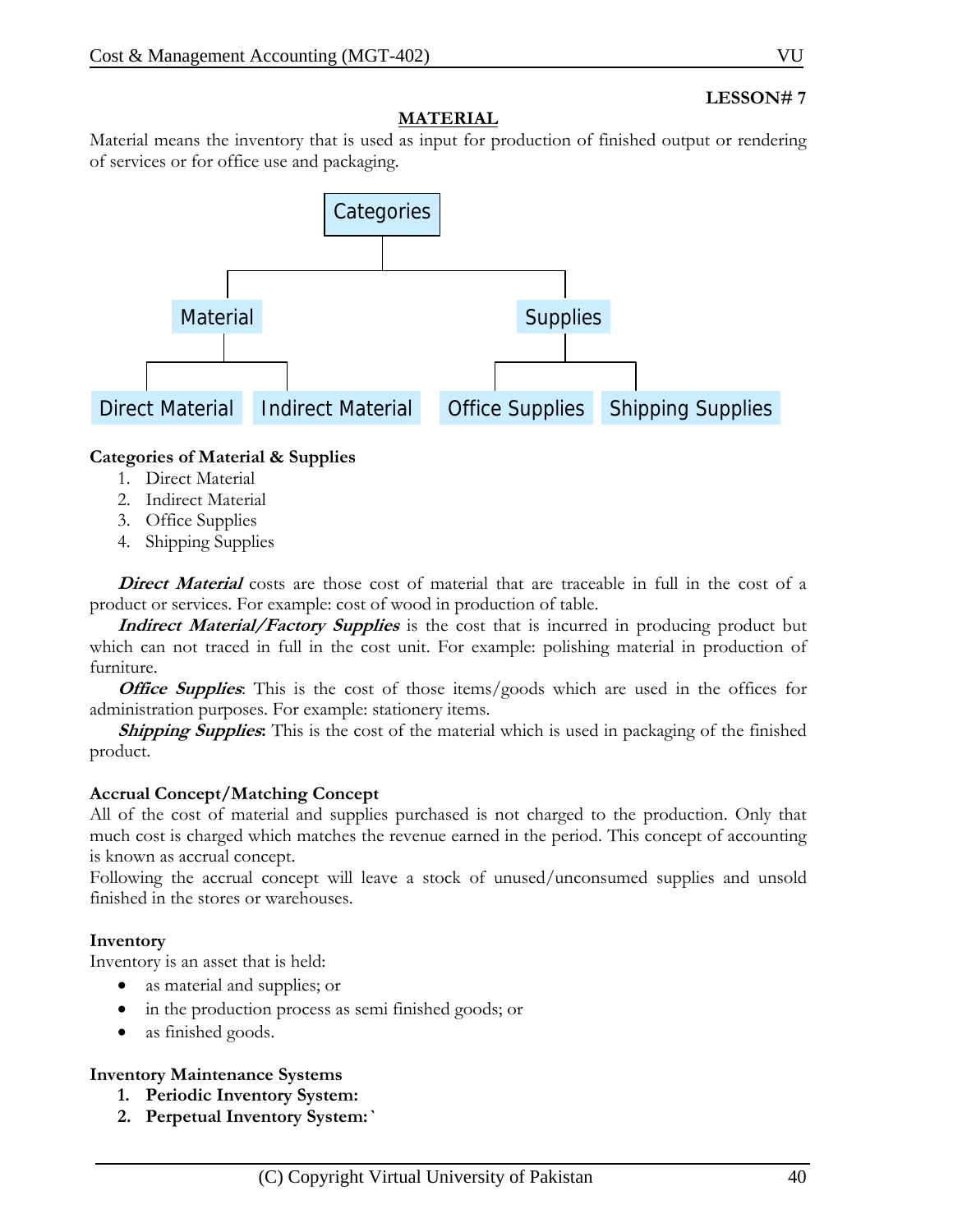## **Perpetual Inventory System**

Under this system, a complete and continuous record of movement of each inventory item is maintained. Perpetual records are useful in preparing monthly quarterly or other financial statement. Record used is normally a "store ledger card" specifying quantity wise receipt, issue and balance together with values in chronological sequence.

#### **Advantages:**

- 1) It protects materials from theft or loss.
- 2) It helps in reducing wastages and spoilages.
- 3) Inventory levels can be fixed and observed.
- 4) It serves as a moral check.
- 5) It helps in highlighting slow moving and obsolete inventory.
- 6) It helps in frequent physical counting.

#### **Disadvantages:**

- 1) It is very complex.
- 2) It is costly.
- 3) Complex calculations are required.
- 4) Sufficient technical knowledge is required.

## **Periodic inventory System or Physical system**

Under this system, the value of inventory is determined at the end of the year through a physical count of inventory in store/warehouse. It does not maintain a continuous record of movement of each inventory item.

#### **Advantages**

- 1) It is very simple.
- 2) It is very cheap.
- 3) No calculations required.
- 4) No technical knowledge required.

#### **Disadvantages**

- 1) It does not protect materials from theft or loss.
- 2) No help in reducing wastages and spoilages.
- 3) Inventory levels cannot be fixed and observed.
- 4) It does not help in highlighting slow moving and obsolete inventory.
- 5) No help in frequent physical counting.

## **Inventory costing methods**

- **1. First In First Out (FIFO)**
- **2. Last In First Out (LIFO)**
- **3. Weighted Average (W.Avg)**

## **First in First out (FIFO):**

This method assumes that the goods firstly received in the stores or produced firstly are the first ones to be delivered to the requisitioning department.

For example a bakery produces 200 loaves of bread on  $1<sup>st</sup>$  of January at a cost of Re.1 each, and 200 more on  $2^{nd}$ . at Rs. 1.25 each. FIFO states that if the bakery sold 100 loaves on  $3^{rd}$ . the cost of consumption is Re.1 per loaf (recorded on the income statement) because that was the cost of each of the first loaves in inventory. The 100 at Re. 1 and 200at Rs.1.25 loaves would be allocated to ending inventory (appears on the balance sheet).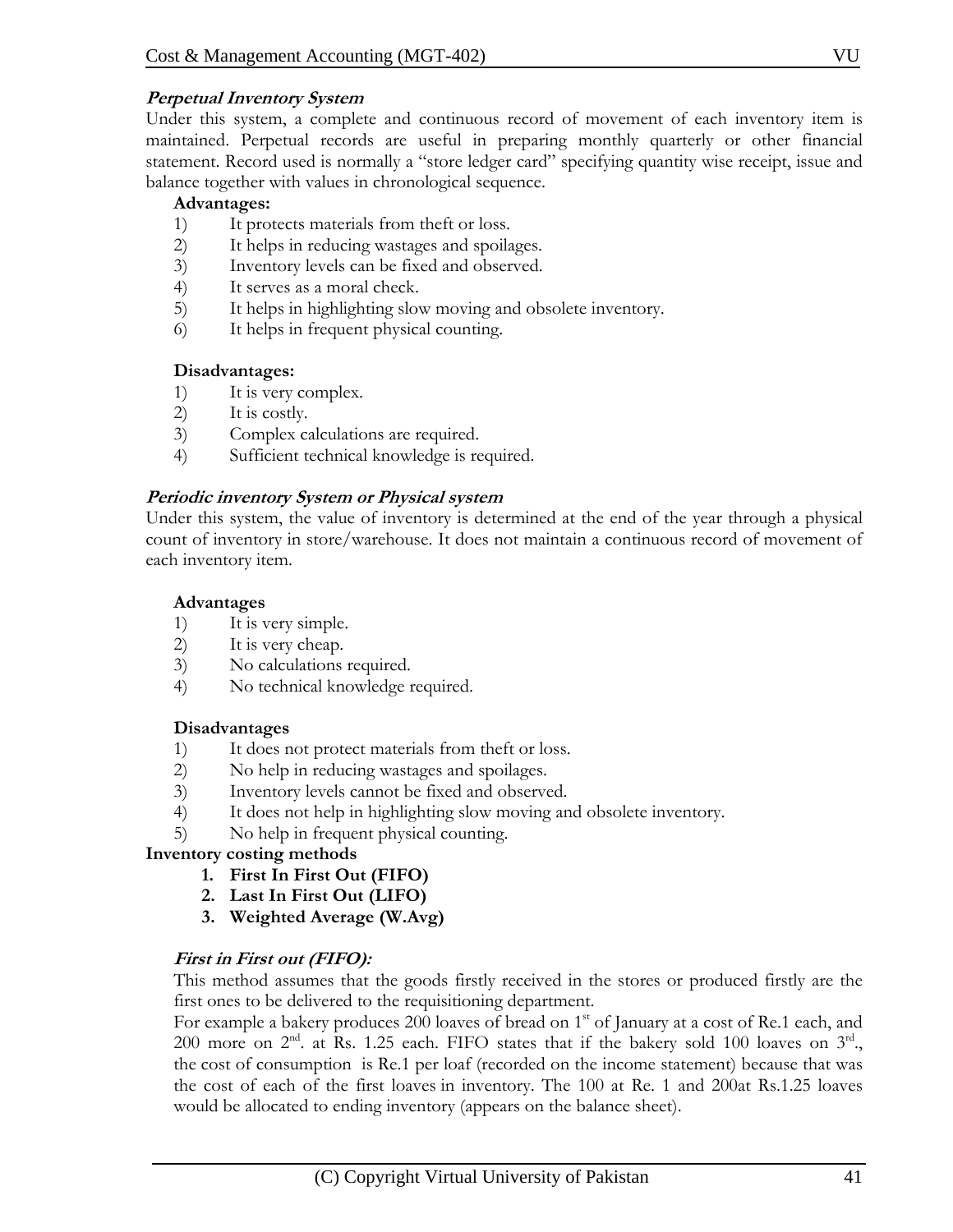## **Features**

- FIFO gives us a better indication of the value of ending inventory (on the balance sheet)
- It also increases net income because inventory that might be several years old is used to value the cost of goods sold.
- Increasing net income sounds good, but do remember that it also has the potential to increase the amount of taxes that a company must pay.

## **Advantages:**

- 1) It is the method that most people feel logically as correct since it assumes that the stock issues are made in the order in which they are received.
- 2) Issue prices are based on the prices actually paid for the stock.
- 3) It is an acceptable method for the purposes of financial reporting.

# **Disadvantages:**

- 1) FIFO complicates stock records as issues have to be analyzed by delivery.
- 2) Issues from stock are not recorded at the most recent prices paid. This could influence costing of work done and may ultimately affect the revenue.

# **Last In First Out (LIFO):**

This method assumes that the goods received most recently in the stores or produced recently are the first ones to be delivered to the requisitioning department.

The older inventory, therefore, is left over at the end of the accounting period.

For the 200 loaves sold on  $3<sup>rd</sup>$ . January, the same bakery would assign Rs. 1.25 per loaf to cost of consumption while the remaining 200 at Re.1 and 100 at Rs.1.25 loaves would be used to calculate the value of inventory at the end of the period.

# **Features**

- LIFO is not a good indicator of ending inventory value because the left over inventory might be extremely old and, perhaps, obsolete.
- LIFO results in a valuation that is much lower than today's prices. LIFO results in lower net income because cost of goods sold is higher.

# **Weighted Average Method (W.Avg):**

This method recalculates the average cost of inventory held each time a new delivery is received. Issues are then recorded at this weighted average price.

It takes the weighted average of all units available for sale during the accounting period. The formula to calculate the weighted average rate is:

*Total Cost = weighted average rate per unit Total Units* 

Weighted Average cost is used to determine the value of cost of consumption and ending inventory.

In our bakery example, the weighted average cost for inventory would be Rs. 1.125 per unit, calculated as  $[(200 \times \text{Rs. } 1) + (200 \times \text{Rs. } 1.25)]$ 

#### **400 Features**

• Weighted Average cost produces results that fall somewhere between FIFO and LIFO.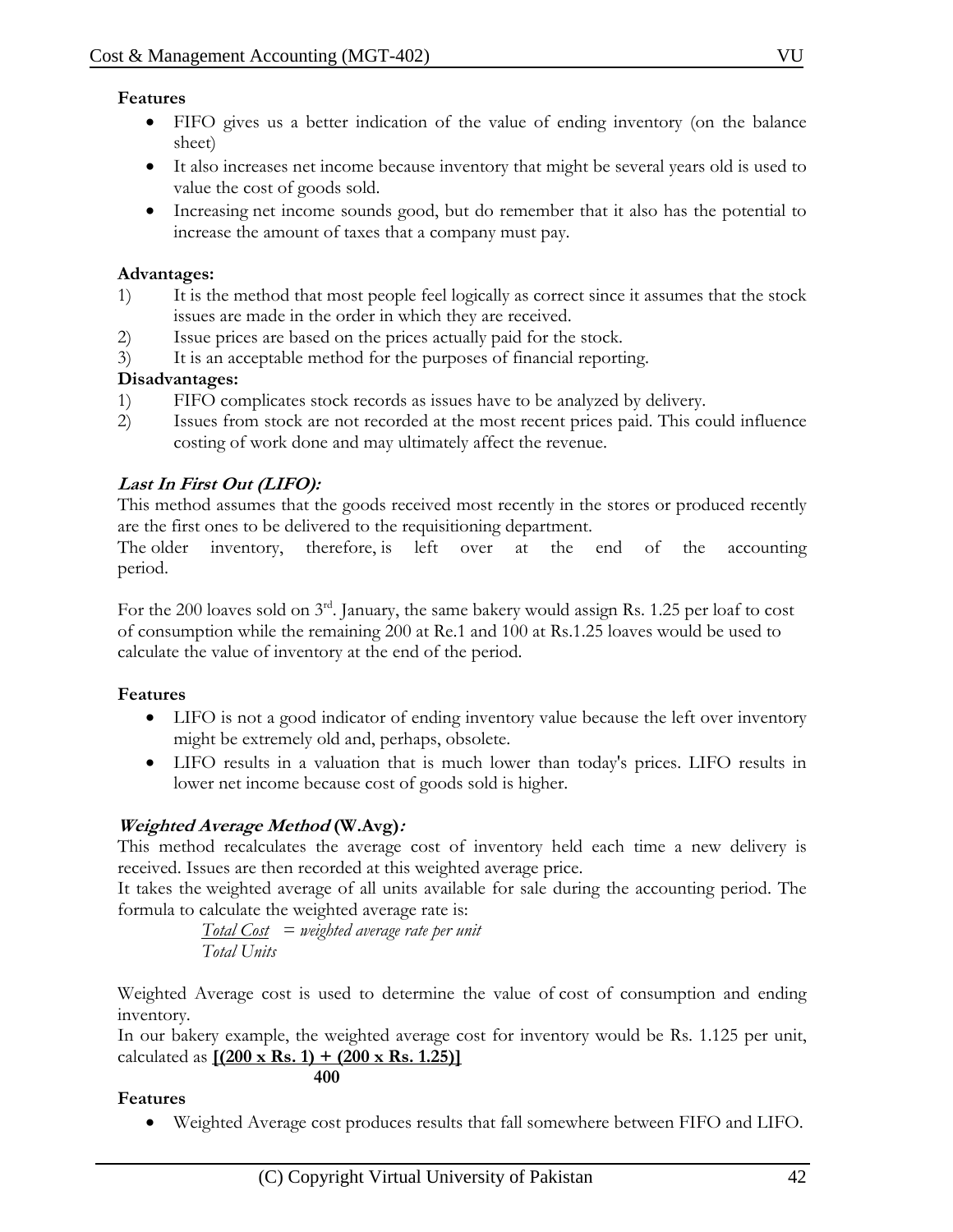# **PRACTICE QUESTION**

## **Q. 1**

## **Periodic System**

| Date     | Units |             | Total     |
|----------|-------|-------------|-----------|
| 1 Jan    | 100   | $\omega$ 10 | Rs. 1,000 |
| 5 Jan    | 100   | $\omega$ 11 | 1,100     |
| $10$ Jan | 150   | $(a)$ 12    | 1,600     |
|          |       |             |           |

During the period 300 unit were sold

Required: Calculate cost of inventory under each of the costing methods.

# **Solution**

| Cost of inventory: |                                 |         |
|--------------------|---------------------------------|---------|
| As per FIFO        | 50 $(a)$ 12                     | $= 600$ |
| As per LIFO        | 50 $(a)$ 10                     | $= 500$ |
|                    | As per W.Avg 50 @ 10.5714 = 529 |         |

# **Q. 2**

## **Perpetual System**

100 units of material "M" costing Rs. 8.00 per unit were in stores on January 1, 2006. Following are the receipts and issues during January.

| Jan. |     | Received | 100 units $(a)$ 8.50 |
|------|-----|----------|----------------------|
| Jan. | 5   | Issued   | 100 units            |
| Jan. |     | Received | 200 units @ Rs. 8.85 |
| Jan. | 15  | Received | 100 units @ Rs. 9.25 |
| Jan  | 25. | Issued   | 220 units            |
| Jan. | 31  | Issued   | 80 units             |

**Required**: Prepare Materials Ledger card based on the above information using each of the following methods:

<sup>¾</sup>FIFO Method <sup>¾</sup>LIFO Method ¾Weighted Average cost Method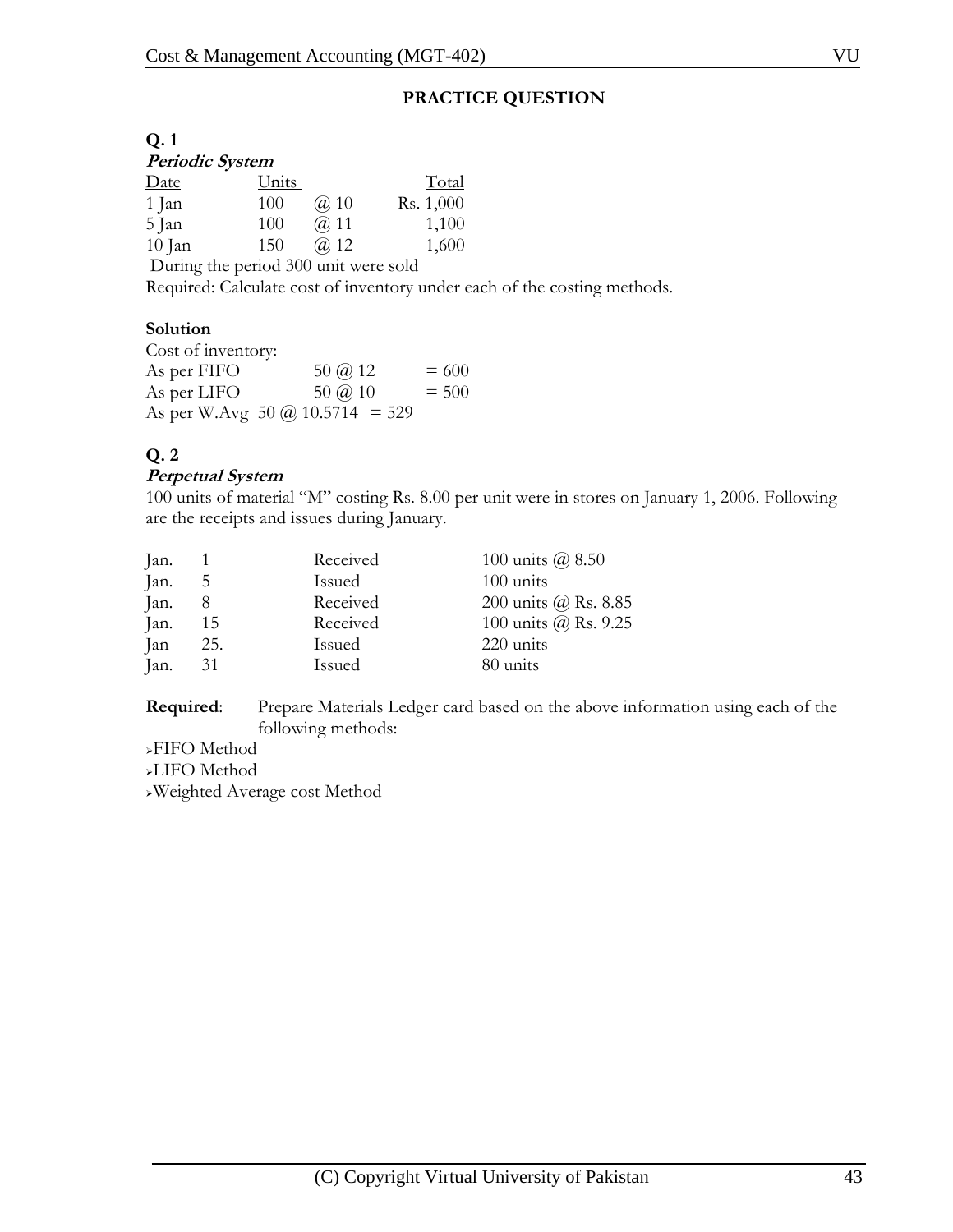## **Solution**

## **Materials Ledger Card FIFO Material –M**

|       |       | Received |        |      | <b>Issued</b> |        | <b>Balance</b> |      |        |
|-------|-------|----------|--------|------|---------------|--------|----------------|------|--------|
| Date  | Units | Units    | Amount | Unit | Unit          | Amount | Units          | Unit | Amount |
|       |       | Cost     |        |      | Cost          |        |                | Cost |        |
| 19xx  |       | Rs.      | Rs.    |      | Rs.           | Rs.    |                | Rs.  | Rs.    |
| Jan 1 |       |          |        |      |               |        | 100            | 8.00 | 800    |
|       |       |          |        |      |               |        |                |      |        |
| Jan 1 | 100   | 8.50     | 850    |      |               |        | 100            | 8.00 | 800    |
|       |       |          |        |      |               |        | 100            | 8.50 | 850    |
| Jan 5 |       |          |        | 100  | 8.00          | 800    | 100            | 8.50 | 850    |
|       |       |          |        |      |               |        |                |      |        |
| Jan.8 | 200   | 8.85     | 1,770  |      |               |        | 100            | 8.50 | 850    |
|       |       |          |        |      |               |        | 200            | 8.85 | 1,770  |
|       |       |          |        |      |               |        |                |      |        |
|       |       |          |        |      |               |        |                |      |        |
| Jan15 | 100   | 9.25     | 925    |      |               |        | 100            | 8.50 | 850    |
|       |       |          |        |      |               |        | 200            | 8.85 | 1,770  |
|       |       |          |        |      |               |        | 100            | 9.25 | 925    |
|       |       |          |        |      |               |        |                |      |        |
| Jan25 |       |          |        | 100  | 8.50          | 850    | 80             | 8.85 | 708    |
|       |       |          |        | 120  | 8.85          | 1062   | 100            | 9.25 | 925    |
|       |       |          |        |      |               |        |                |      |        |
| Jan31 |       |          |        | 80   | 8.85          | 708    | 100            | 9.25 | 925    |
|       |       |          |        |      |               |        |                |      |        |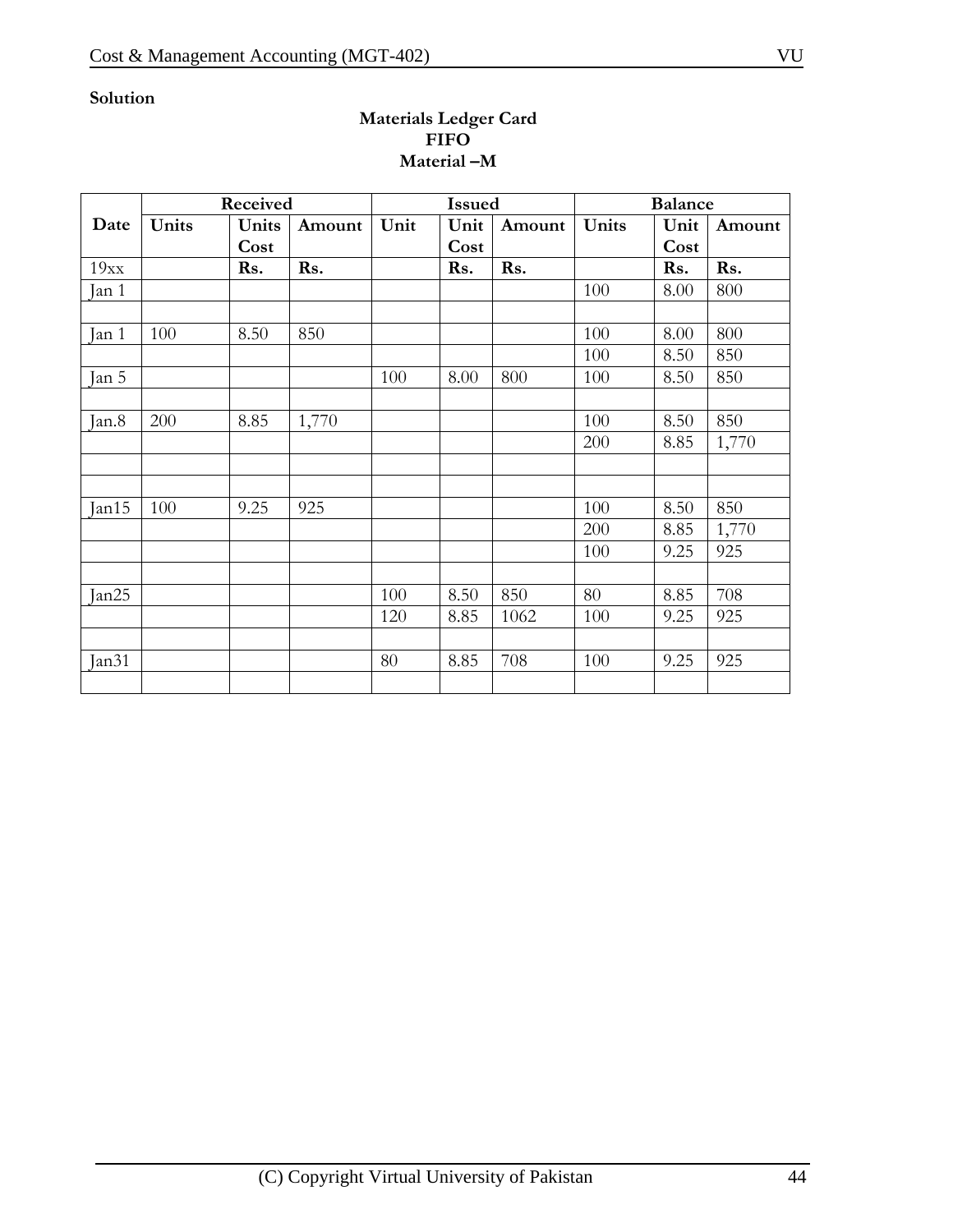## **Materials Ledger Card FIFO Material –M**

|       |       | Received |        |        | <b>Issued</b> |        | <b>Balance</b> |          |        |
|-------|-------|----------|--------|--------|---------------|--------|----------------|----------|--------|
| Date  | Units | Units    | Amount | Unit   | Unit          | Amount | Units          | Unit     | Amount |
|       |       | Cost     |        |        | Cost          |        |                | Cost     |        |
| 19xx  |       | Rs.      | Rs.    |        | Rs.           | Rs.    |                | Rs.      | Rs.    |
| Jan 1 |       |          |        |        |               |        | 100            | 8.00     | 800    |
|       |       |          |        |        |               |        |                |          |        |
| Jan 1 | 100   | 8.50     | 850    |        |               |        | 100            | 8.00     | 800    |
|       |       |          |        |        |               |        | 100            | 8.50     | 850    |
| Jan 5 |       |          |        | 100    | 8.50          | 850    | 100            | 8.00     | 800    |
|       |       |          |        |        |               |        |                |          |        |
| Jan.8 | 200   | 8.85     | 1,770  |        |               |        | 100            | 8.00     | 800    |
|       |       |          |        |        |               |        | 200            | 8.85     | 1,770  |
|       |       |          |        |        |               |        |                |          |        |
|       |       |          |        |        |               |        |                |          |        |
| Jan15 | 100   | 9.25     | 925    |        |               |        | 100            | 8.00     | 800    |
|       |       |          |        |        |               |        | 200            | 8.85     | 1,770  |
|       |       |          |        |        |               |        | 100            | 9.25     | 925    |
|       |       |          |        |        |               |        |                |          |        |
| Jan25 |       |          |        | 100    | 9.25          | 925    | 100            | $8.00\,$ | 800    |
|       |       |          |        | 120    | 8.85          | 1062   | $80\,$         | 8.85     | 708    |
|       |       |          |        |        |               |        |                |          |        |
| Jan31 |       |          |        | $80\,$ | 8.85          | 708    | 100            | 8.00     | 800    |
|       |       |          |        |        |               |        |                |          |        |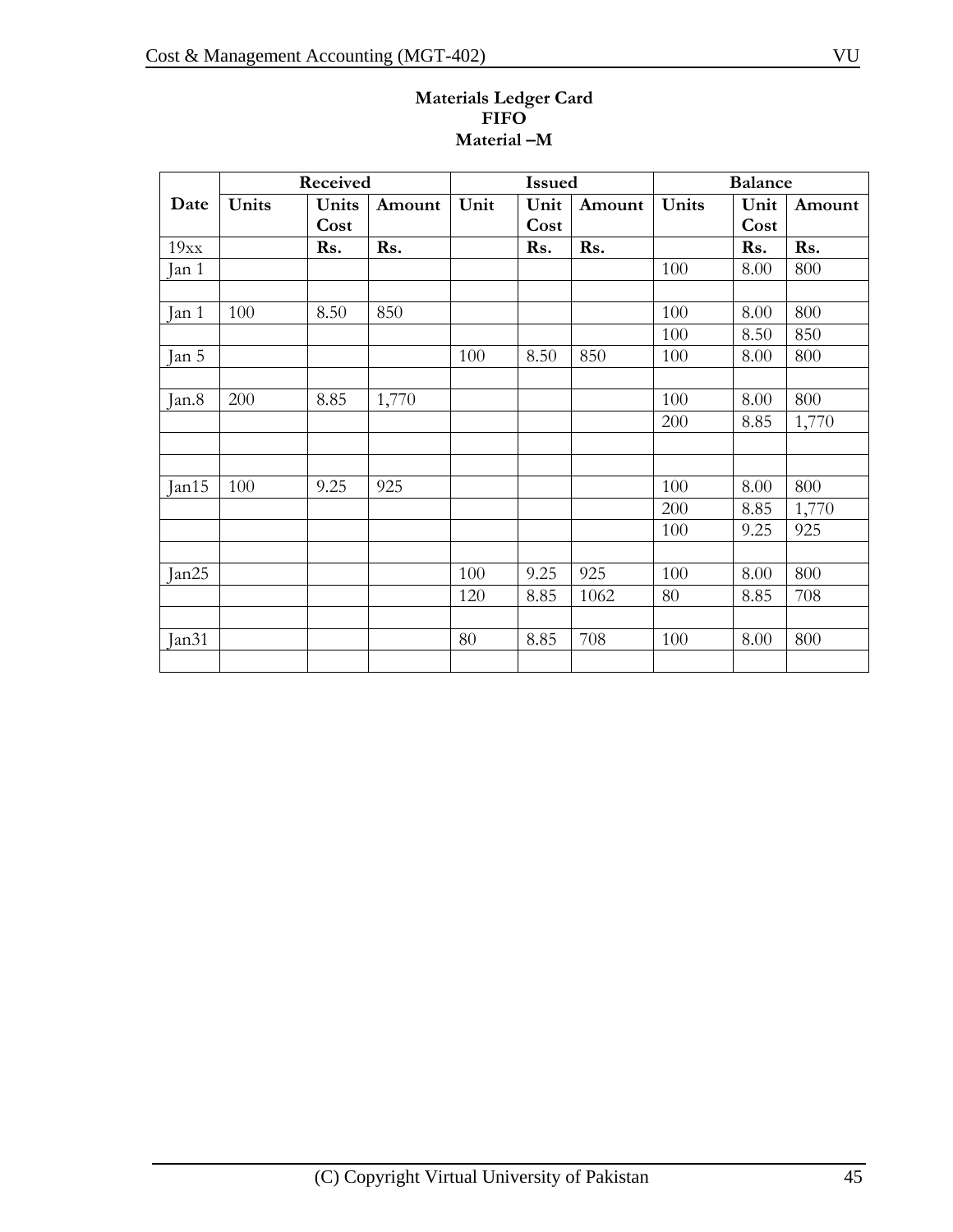|       |       | Received |        | <b>Issued</b> |      | <b>Balance</b> |       |      |        |
|-------|-------|----------|--------|---------------|------|----------------|-------|------|--------|
| Date  | Units | Units    | Amount | Unit          | Unit | Amount         | Units | Unit | Amount |
|       |       | Cost     |        |               | Cost |                |       | Cost |        |
| 19xx  |       | Rs.      | Rs.    |               | Rs.  | Rs.            |       | Rs.  | Rs.    |
| Jan 1 |       |          |        |               |      |                | 100   | 8.00 | 800    |
|       |       |          |        |               |      |                |       |      |        |
| Jan 1 | 100   | 8.50     | 850    |               |      |                | 200   | 8.00 | 1,650  |
|       |       |          |        |               |      |                |       |      |        |
| Jan 5 |       |          |        | 100           | 8.25 | 825            | 100   | 8.25 | 825    |
|       |       |          |        |               |      |                |       |      |        |
| Jan.8 | 200   | 8.85     | 1,770  |               |      |                | 300   | 8.65 | 2595   |
|       |       |          |        |               |      |                |       |      |        |
| Jan15 | 100   | 9.25     | 925    |               |      |                | 400   | 8.80 | 3520   |
|       |       |          |        |               |      |                |       |      |        |
| Jan25 |       |          |        | 220           | 8.80 | 1,936          | 180   | 8.80 | 1584   |
|       |       |          |        |               |      |                |       |      |        |
| Jan31 |       |          |        | 80            | 8.80 | 704            | 100   | 8.80 | 880    |
|       |       |          |        |               |      |                |       |      |        |

## **Materials Ledger Card Weighted Average Material –M**

A comparison, based on above illustration, of cost of materials issued and cost of ending inventory obtained under the three methods is presented below:

|                          | <b>FIFO</b> | <b>Average Cost</b> | LIFO      |
|--------------------------|-------------|---------------------|-----------|
| Cost of materials issued | Rs. 3,420   | Rs. 3,465           | Rs. 3,545 |
| Ending inventory         | -925        | 880                 | 800       |

It is clear that FIFO gives the lowest cost of materials issued and the highest cost of ending inventory, consequently the highest gross profit. On the other hand LIFO gives the highest cost of issues and lowest cost ending inventory, consequently the lowest gross profit. Whereas, the cost and as a result the gross profit, calculated under average cost method are in between FIFO and LIFO. The illustration demonstrates a period of rising prices. In a period of falling prices, naturally, the results would have been reverse.

# **Q. 1**

#### **ASSIGNMENT QUESTIONS**

Jamshed & company is a manufacturing concern. Following is the receipts & issues record for the month of January, 2006

| Date      | Receipts                       | Issues    |
|-----------|--------------------------------|-----------|
| Jan 1     | Opening Balance 50 @ 40        |           |
| Jan 8     | 200 units $\omega$ Rs. 50/unit |           |
| Jan 11    |                                | 60 units  |
| Jan $13$  | 150 units $\omega$ Rs. 60/unit |           |
| Jan $18$  | 100 units $\omega$ Rs. 75/unit |           |
| $\tan 20$ |                                | 150 units |
|           |                                |           |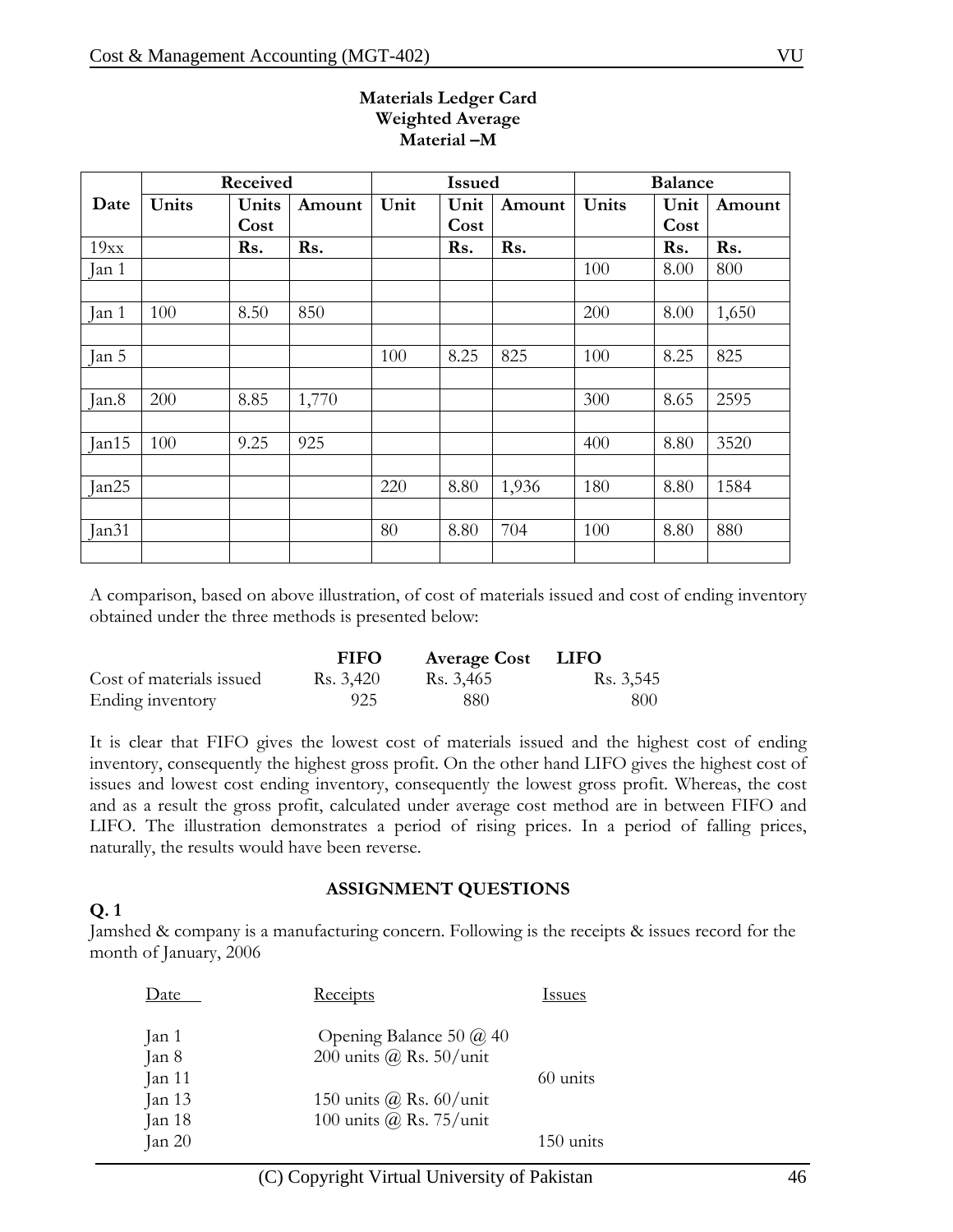Prepare Inventory sheets under: <sup>¾</sup>FIFO Method <sup>¾</sup>LIFO Method <sup>¾</sup>Weighted Average cost Method

## **Q. 2**

Assuming nil opening stocks prepare store ledger cards and calculate the value of the closing stock from the data provided below using each of the following methods:

- FIFO
- LIFO
- W.Avg

Receipts

|               | Date       | Units | Rate  |
|---------------|------------|-------|-------|
|               | October 1  | 100   | 12.50 |
|               | October 8  | 85    | 15.00 |
|               | October 16 | 95    | 11.95 |
|               | October 20 | 115   | 13.00 |
| <i>Issues</i> |            |       |       |
|               | October    | 55    |       |
|               | October    | 65    |       |
|               | October    | 50    |       |
|               | October    | 25    |       |
|               | October    | 115   |       |
|               |            |       |       |

## **Q. 3**

Following transaction appeared in the books of accounts of a trading concern.

#### **PURCHASE**

| Month                 | <b>Quantity (Units)</b> | Cost per unit $(Rs)$       |
|-----------------------|-------------------------|----------------------------|
| Jan                   | 100                     | 41                         |
| Feb                   | 200                     | 50                         |
| April                 | 400                     | 51.87                      |
|                       |                         |                            |
| Month                 | <b>Quantity (Units)</b> |                            |
| <b>SALES</b><br>March | 250                     | Cost per unit $(Rs)$<br>64 |
| May                   | 350                     | 70                         |

There was an opening balance of 100 units for Rs 3,900.

From the information given above, for the six month ended June 30, show the store ledger records including the closing stock balance and stock evaluation by using weighted average and FIFO methods of costing under periodic and perpetual system of accounting.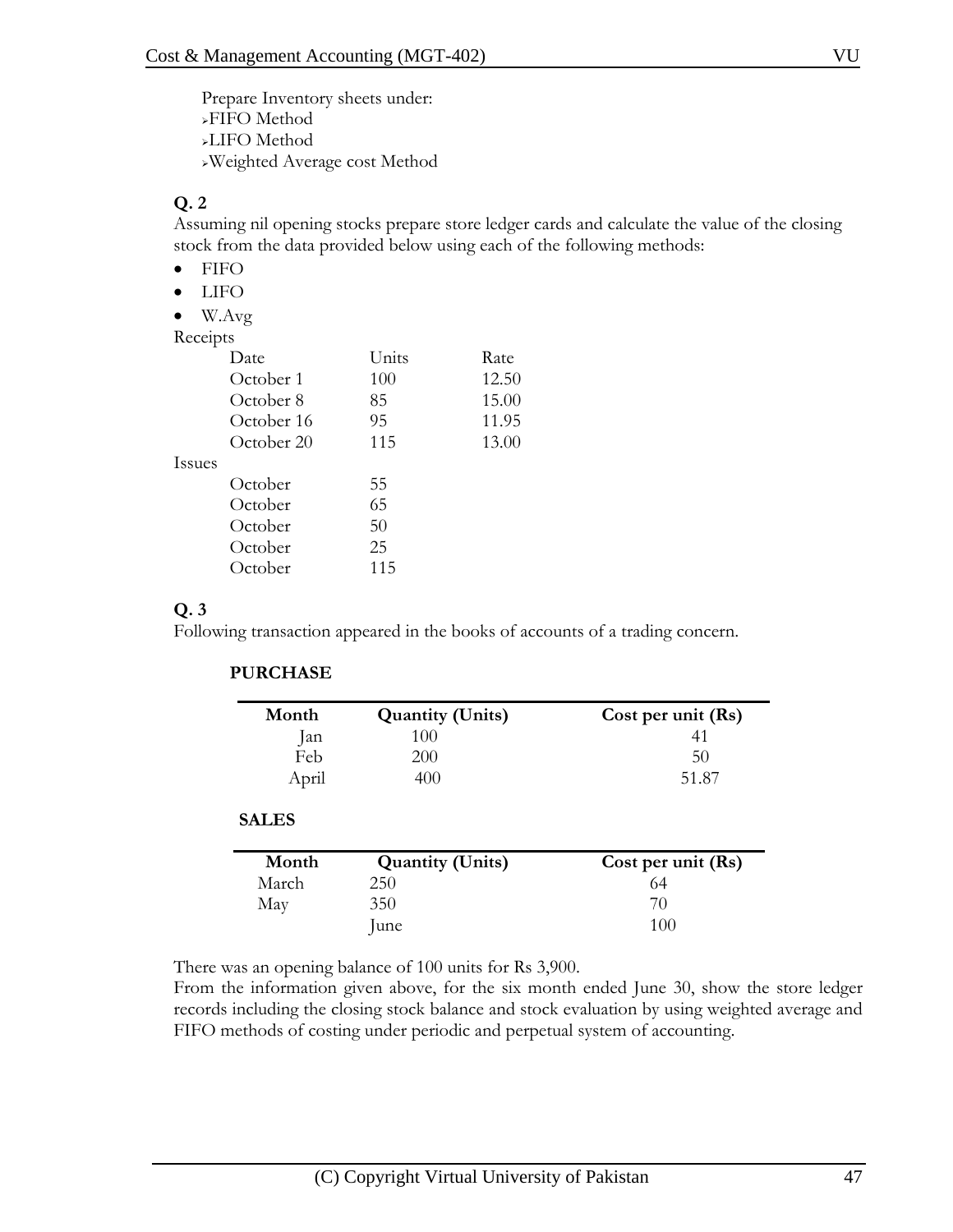#### **Q. 4**

| ı | receit |  |
|---|--------|--|
|   |        |  |

pts  $1-12-1993\ 80\text{kg}$  @ Rs. 5 per kg 10-12-1993 80 kg @ Rs. 6 per kg Issued 2-12-1993 60 kg 11-12-1993 60 kg

What is the value of 40 units of closing stock under each of the methods? Using the periodic and perpetual accounting system.

| <b>FIFO</b>            |  |
|------------------------|--|
| LIFO                   |  |
| Weighted average price |  |

# **MULTIPLE CHOICE QUESTIONS**

- 1) In most of the industries, the most important element of cost is
	- a) Material
	- b) Labor
	- c) Overheads
	- d) Prime cost
- 2) According to which of the following method of pricing, issue; are close to current economic values?
	- a) Last in first out price
	- b) First in first out price
	- c) Highest in first out price
	- d) Weighted average price
- 3) In which of the following of pricing, costs lag behind the current economic values?
	- a) Last in first out price
	- b) First in first out price
	- c) Replacement price
	- d) Weighted average price
- 4) Which of the following items of cost should not be treated as direct material?
	- a) Electricity representing 90% of the total cost
	- b) Stand paper used in production
	- c) Thread used in stitching garments
	- d) All of the above
- 5) When prices fluctuate widely, the method that will smooth out the effect of fluctuation is
	- a) Simple average
	- b) Weighted average
	- c) FIFO
	- d) LIFO

 *Data for MCQ No. 6 to 9*  Given-opening stock on 1-1-1994 -200 kg  $\omega$  Rs. 4 per kg.

- Purchase on 4-1-1994  $-300 \text{ kg} (a) \text{ Rs. } 5 \text{ per kg}$
- 
- 
- Issued on  $8-1-1994$   $-350 \text{ kg}$
- Market price on 8-1-1994  $=$  Rs. 5 per kg
- On the basis of above information, select the correct answer in each of the following:
- 6) At what amount materials issued on 8-1-1994 will be charged if FIFO method is used?
- 
- 
-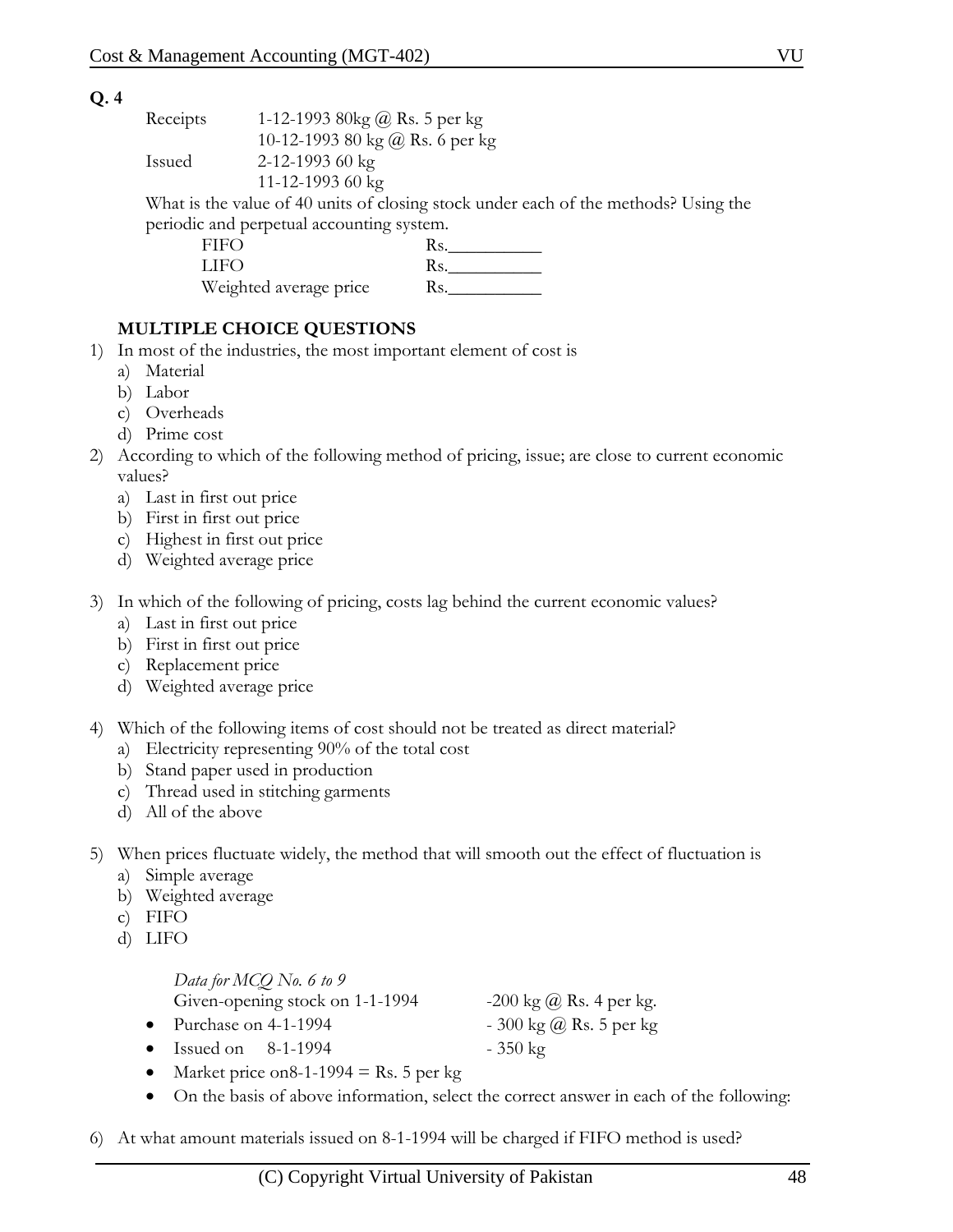- a) 1,100
- b) 1,550
- c) 1,700
- d) 1,750

7) At what amount materials issued will be charged if LIFO method is used?

- a) 1,550
- b) 1,575
- c)  $1,700$
- d) 1,750

# 8) At what amount materials, issued will be charged if simple average price is used?

- a) 1,550
- b) 1,575
- c) 1,610
- d) 1,700
- 9) What amount materials issued will be charged if weighted average price is used?
	- a) 1,575
	- b) 1,610
	- c) 1,625
	- d) None of these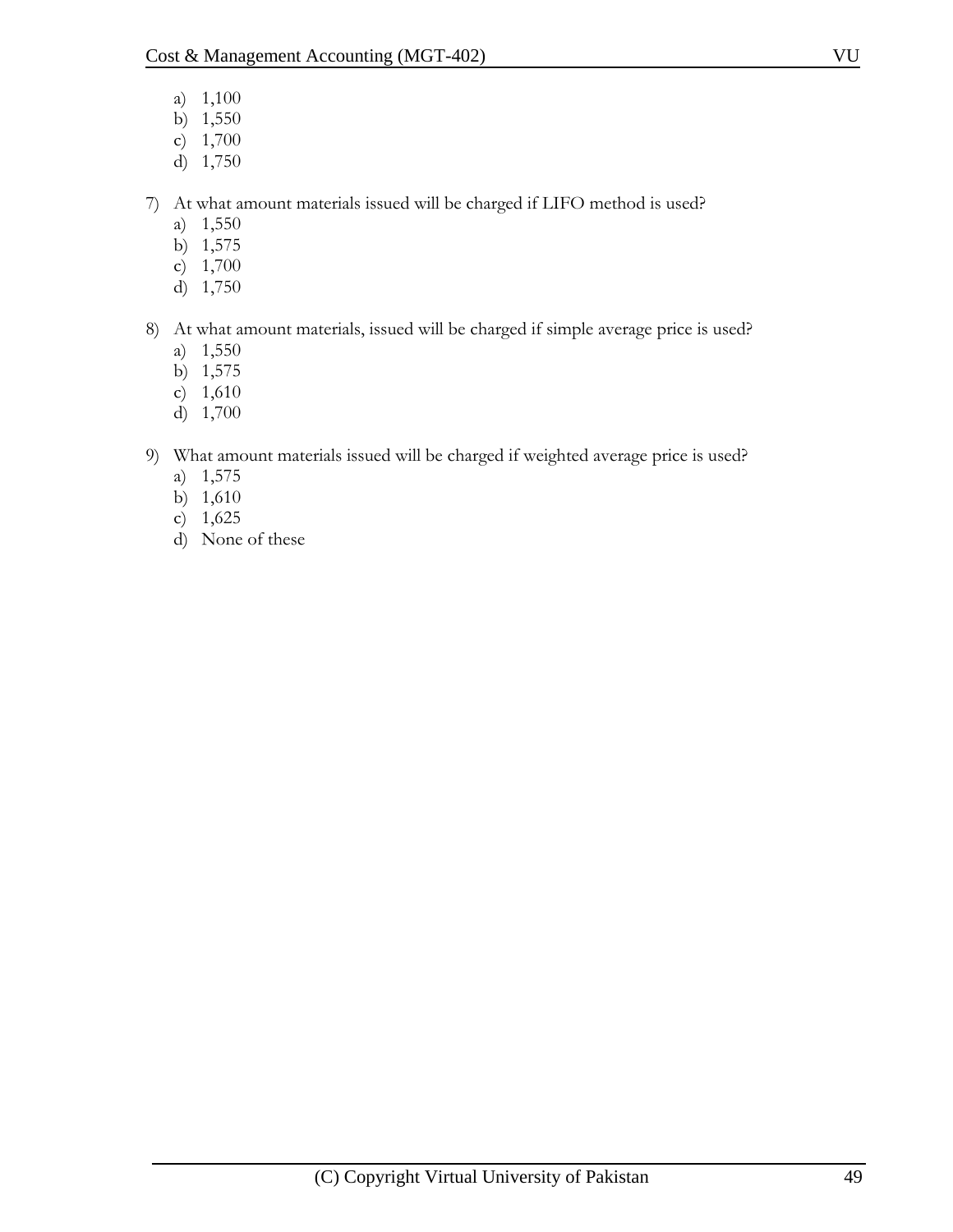## **LESSON# 8**

#### **CONTROL OVER MATERIAL**

Control over material is essential for different reasons By and large, materials are the equivalent of cash and therefore pilfering and theft may occur quite often if effective control is not exercised.

Prevention of material from deterioration and waste is also necessary. It is also important to eliminate obsolete stocks with the consequence easing of storage space and storage costs-Moreover, control over materials is necessary to prevent extra expenditure on excessive purchase of materials and improper use of material. And above all, regular supply of materials to the production departments would help production on schedule. It will also ensure preparation of accurate statements of the value of material consumed by each department/job and final statements prepared according to their needs.

From the accounting point of view, the following are some important requirements of the effective material control;

- 1. That no material is purchased without proper authority.
- 2. That the quantity of material purchased is in fact received.
- 3. That there are proper storage facilities.
- 4. That no material is issued without proper authorization and the purpose for which the material is required is recorded.
- 5. That the accounts provide a running balance of the value of the materials on hand.

#### **Replenishment of Stock**

Materials are received and issued by the storekeeper to different production departments. One important duty of a storekeeper is the restocking of stores in order to ensure efficient functioning of the stores department and steady flow of materials to the production departments. The inflow and outflow of materials has to be regulated in such a manner that neither production is adversely effected due to want of materials nor there unnecessary blocking of capital funds due to overstocking of raw materials.

This implies that there is always a limit to the minimum and maximum quantity of materials or stock in the store. The storekeeper is to requisition for stock for replenishment in time so as to ensure honoring of requisition slips from production departments. Replenishment of stock therefore implies as 'taking steps for the fresh purchase of those stocks which have been exhausted and for which requisitions are to be honored in future'.

In order to ensure that the optimum quantity of materials is purchased and stock—neither less nor more, the storekeeper applies scientific techniques of materials management. Fixing of certain levels for each item of materials is one of such techniques.

The following levels are generally fixed.

- 1. Order level.
- 2. Maximum level.
- 3. Minimum level.
- 4. Danger level.

## **Order Level**

It is also known as Re-ordering level in relation with an item of stock. It is the point at which it becomes essential to initiate purchase orders for its fresh supplies.

Normally, re-ordering level is a point between the maximum and the minimum stock levels. Fresh orders must be placed before the actual stocks touch the minimum level, so as to take care of lapse in time the placing of the order and the receipt of materials in stores.

Following are the factors that are taken into account for fixing re-order level.

1. The maximum consumption.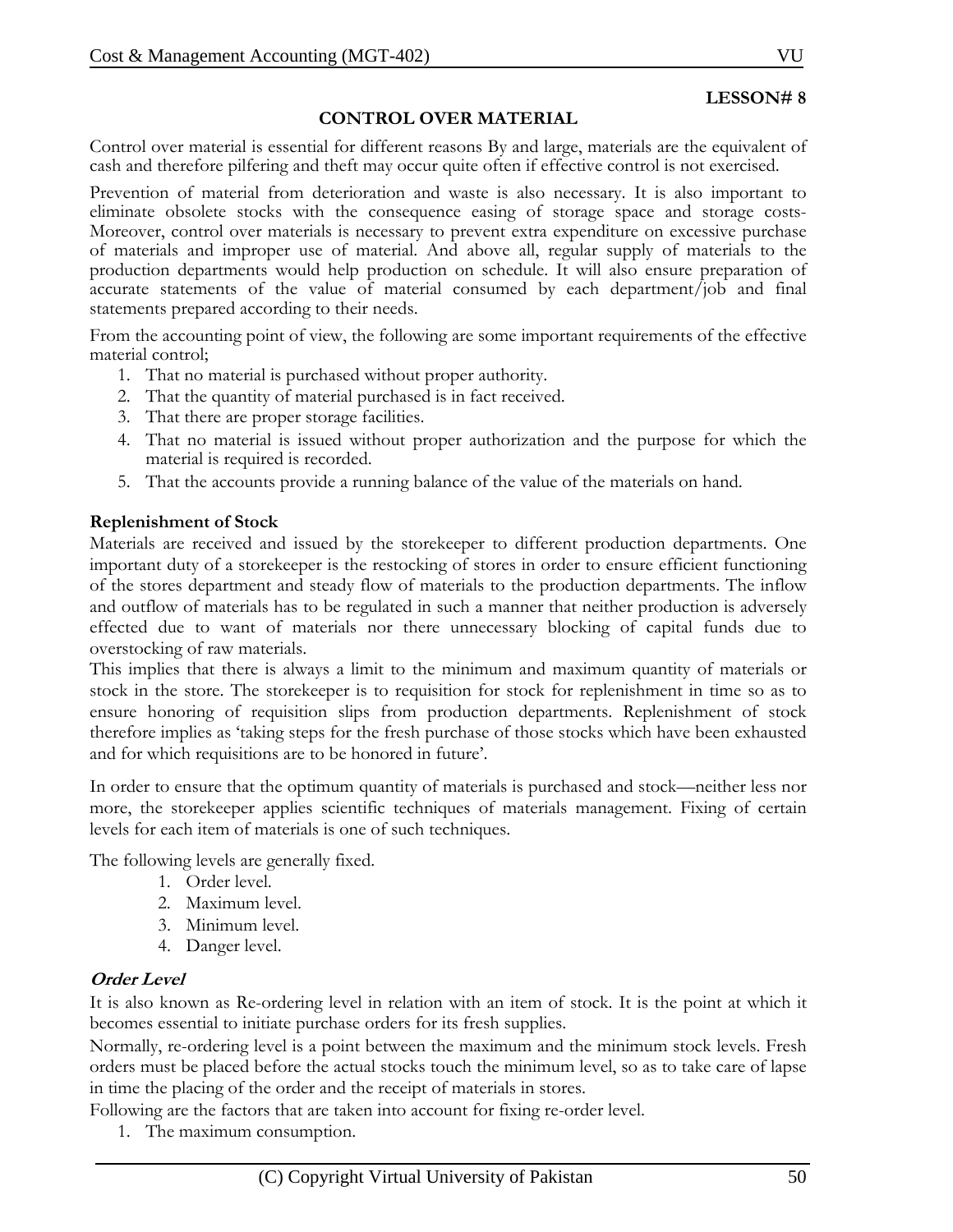This is the maximum quantity of the material that is expected to be consumed in a day or in a week or in a month time.

2. Lead time.

This is the estimated time period in number of days or in weeks or in months, which is necessarily required for placing an order and finally receiving it in the stores.

There might be different lead times for different consumptions. For example; more time will be required for maximum consumption comparing with the time required for minimum or average consumption.

3. Economic order quantity.

Details of the economic order quantity will be covered in the next lesson; here this will be sufficient to learn that it is the level where the ordering quantity will be most economical.

Although EOQ is not required while calculating the order/re-order level but one must keep in mind the EOQ of the item for determining the order level.

Most of the times where purchases are made according to the EOQ, the order level is half or the EOQ.

#### **Formula**

## **Order Level = Maximum Consumption x Lead Time (maximum)**

#### **Maximum Stock Level**

The maximum stock level indicates the maximum quantity of an item of material which can be held in stock at any time. The maximum stock level is fixed by taking into consideration the following factors:—

1. Minimum rates of consumption.

This is the minimum quantity of the material that is expected to be consumed in a day or in a week or in a month time.

2. The lead time.

This is the estimated time period in number of days or in weeks or in months, which is necessarily required for placing an order and finally receiving it in the stores.

There might be different lead times for different consumptions. For example; more time will be required for maximum consumption comparing with the time required for minimum or average consumption.

3. Economic ordering quantity.

Details of the economic order quantity will be covered in the next lesson; here this will be sufficient to learn that it is the level where the ordering quantity will be most economical.

- 4. Availability of funds,
- 5. Availability of storage space.
- 6. Risk of obsolescence, depletion, evaporation and material waste,
- 7. Future fluctuations of price of materials.
- 8. Cost of storage and insurance.
- 9. The nature of material—seasonal supplies etc.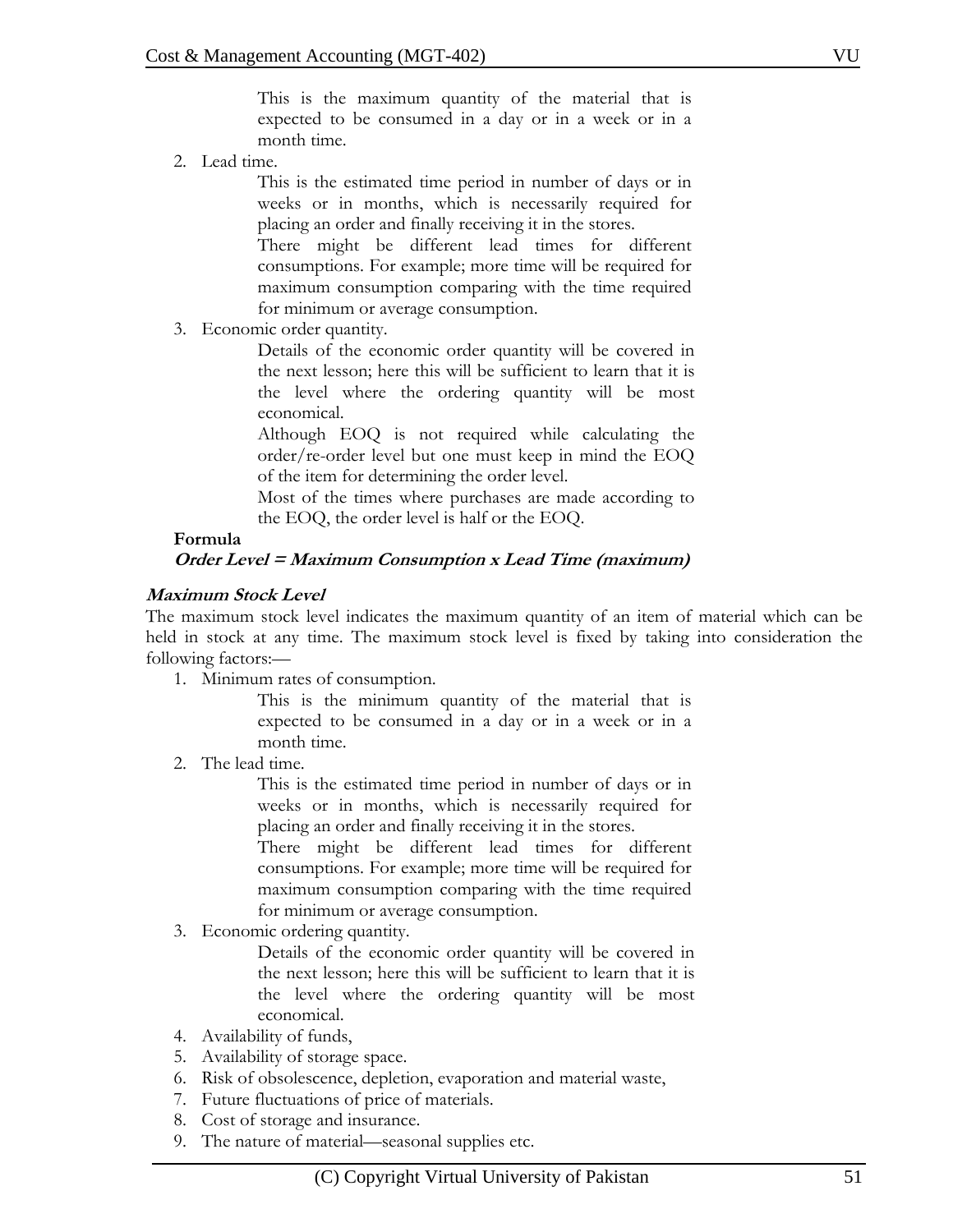10. Any restrictions imposed by the government or restrictions in respect of import of materials.

The maximum stock can be calculated by applying the following formula.

**Formula** 

**Reorder level – (Minimum consumption x Lead time) + EOQ** 

Putting the formula elements of reorder level over here the result will be like this:

**(Maximum consumption x Lead time) – (Minimum consumption x Lead time) + EOQ** 

# **[(Maximum consumption - Minimum consumption) Lead time]+ EOQ**

# **Minimum Level;**

This represents the quantity below which the stock of any item should not be allowed to fall. In other words, an enterprise must maintain minimum quantity of stock so that the production is not adversely affected due to non-availability of materials.

The minimum stock level is fixed by taking into account:

- 1. Re-order level.
- 2. Lead time.

This is the estimated time period in number of days or in weeks or in months, which is necessarily required for placing an order and finally receiving it in the stores.

There might be different lead times for different consumptions. For example; more time will be required for maximum consumption comparing with the time required for minimum or average consumption.

3. Average rate of consumption.

This is the minimum quantity of the material that is expected to

be consumed in a day or in a week or in a month time.

# **Formula**

# **Reorder level— (Average consumption x lead time)**

Putting the formula elements of reorder level over here the result will be like this:

# **(Maximum Consumption – Average Consumption) x Lead time**

# **Danger Level**

The danger level is below the minimum level and represents a stage where immediate steps are taken for getting stock replenished. When the stock reaches danger level it is indicative that if no emergency steps are taken to restock the materials, the stores will be completely exhausted and normal production stopped. Generally, the danger level of stock is fixed above the minimum level.

The danger stock level is fixed by taking into account:

- 1. Average Consumption.
- 2. Emergency Lead Time.

# **Formula**

**Average consumption x Emergency time** 

# **PRACTICE QUESTIONS**

# **Q. 1**

Following is the information provided by the concerned departments about two components FRAME and VASE regarding their replenishment and usage:

|               | The mass with a regarding area representation |
|---------------|-----------------------------------------------|
| Minimum usage | 25 units per week each                        |
| Maximum usage | 75 units per week each                        |
| Average usage | 50 units per week each                        |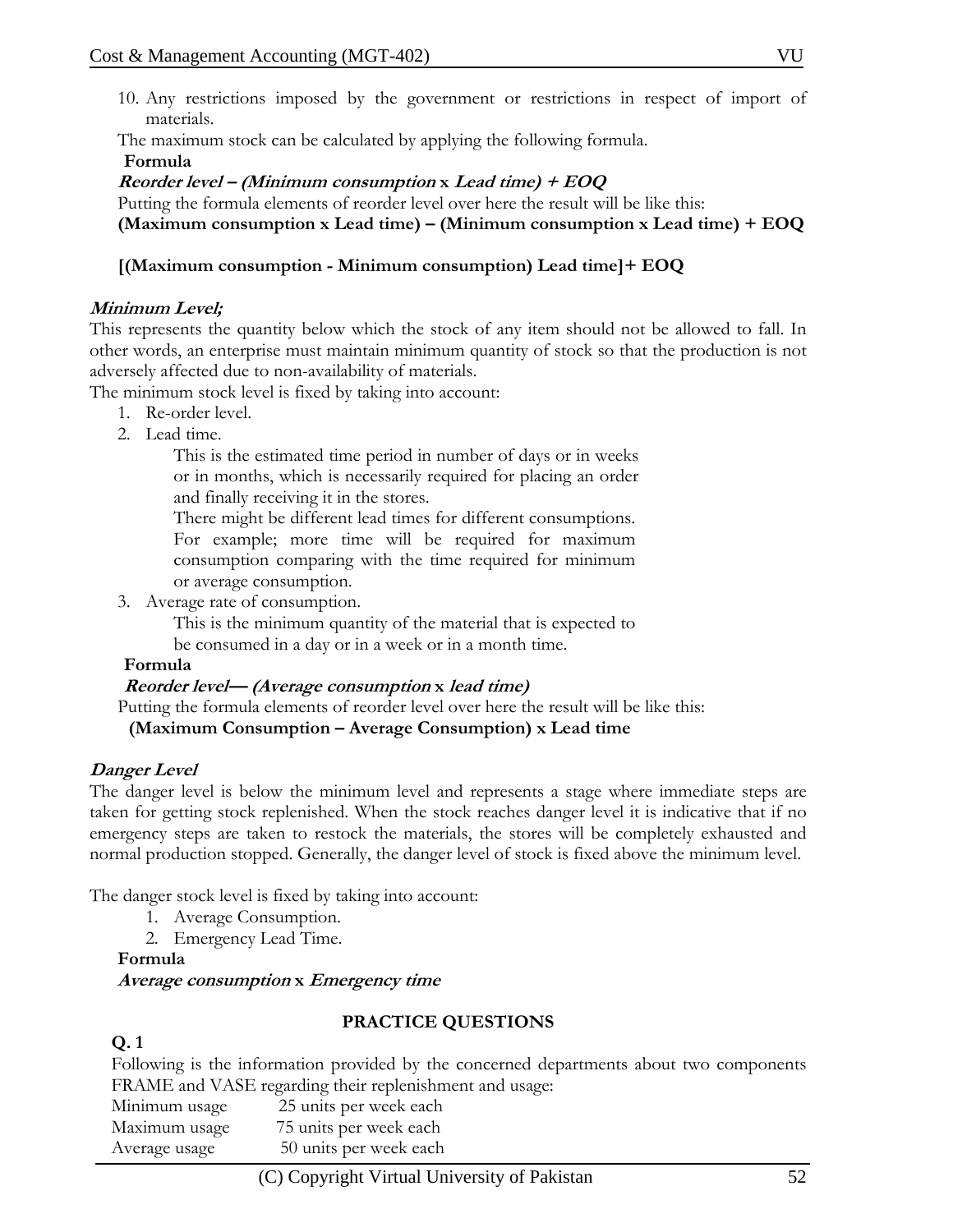| Re-order quantity   | Frame        | $300 \text{ units}$ |
|---------------------|--------------|---------------------|
|                     | Vase         | 500 units           |
| Re-order period     | Frame        | 4 to 6 weeks        |
|                     | <i>V</i> ase | 2 to 4 weeks        |
| Emergency lead time | Frame        | 2 weeks             |
|                     | ∨ase         | 1 week              |

#### **Calculate for each component:**

- 1. Re-order level,
- 2. Maximum stock level, and
- 3. Minimum stock level,
- 4. Danger stock level.

#### **Solution**

| Re-order level:                           |              |                                                                     |                     |
|-------------------------------------------|--------------|---------------------------------------------------------------------|---------------------|
|                                           |              | <b>Maximum consumption x Lead Time [maximum]</b>                    |                     |
|                                           | Frame        | 75x6                                                                | $450 \text{ units}$ |
|                                           | <i>V</i> ase | 75x4                                                                | $300 \text{ units}$ |
| Maximum stock level:                      |              |                                                                     |                     |
|                                           |              | Reorder level – (Minimum consumption x Lead time [minimum]) + $EOQ$ |                     |
|                                           | Frame        | $450 + 300 - (25 \text{ X4})$ 650 units                             |                     |
|                                           | Vase         | $300 + 500 - (25x2)$ 750 units                                      |                     |
| Minimum stock level:                      |              |                                                                     |                     |
|                                           |              | Reorder level - (Average consumption x lead time [Average])         |                     |
| Average lead time $=$ $Maximum + Minimum$ |              |                                                                     |                     |
|                                           | 2            |                                                                     |                     |
|                                           | Frame        | $450 - (50X5)$                                                      | $200 \text{ units}$ |
|                                           | Vase         | $300 - (50X3)$                                                      | $150 \text{ units}$ |

#### Danger stock level:

| Average consumption x Emergency lead time |               |                     |  |  |
|-------------------------------------------|---------------|---------------------|--|--|
| Frame                                     | $50 \times 2$ | $100 \text{ units}$ |  |  |
| Vase                                      | $50 \times 1$ | 50 units            |  |  |

#### **Q. 2**

From the following information calculate the Maximum stock level, Minimum stock level, Re-ordering level and Danger stock level;-

| (a) Average consumption               | 330 units per day |
|---------------------------------------|-------------------|
| (b) Maximum consumption               | 420 units per day |
| (c) Minimum consumption               | 240 units per day |
| (d) Re-order quantity                 | $3,600$ units     |
| (e) Re-order period                   | 10 to 15 days     |
| (f) Emergency Re-order period 12 days |                   |

#### **Solution :**

Re-ordering level:

#### **Maximum consumption x Lead Time [maximum]**  420x15 6,300 units.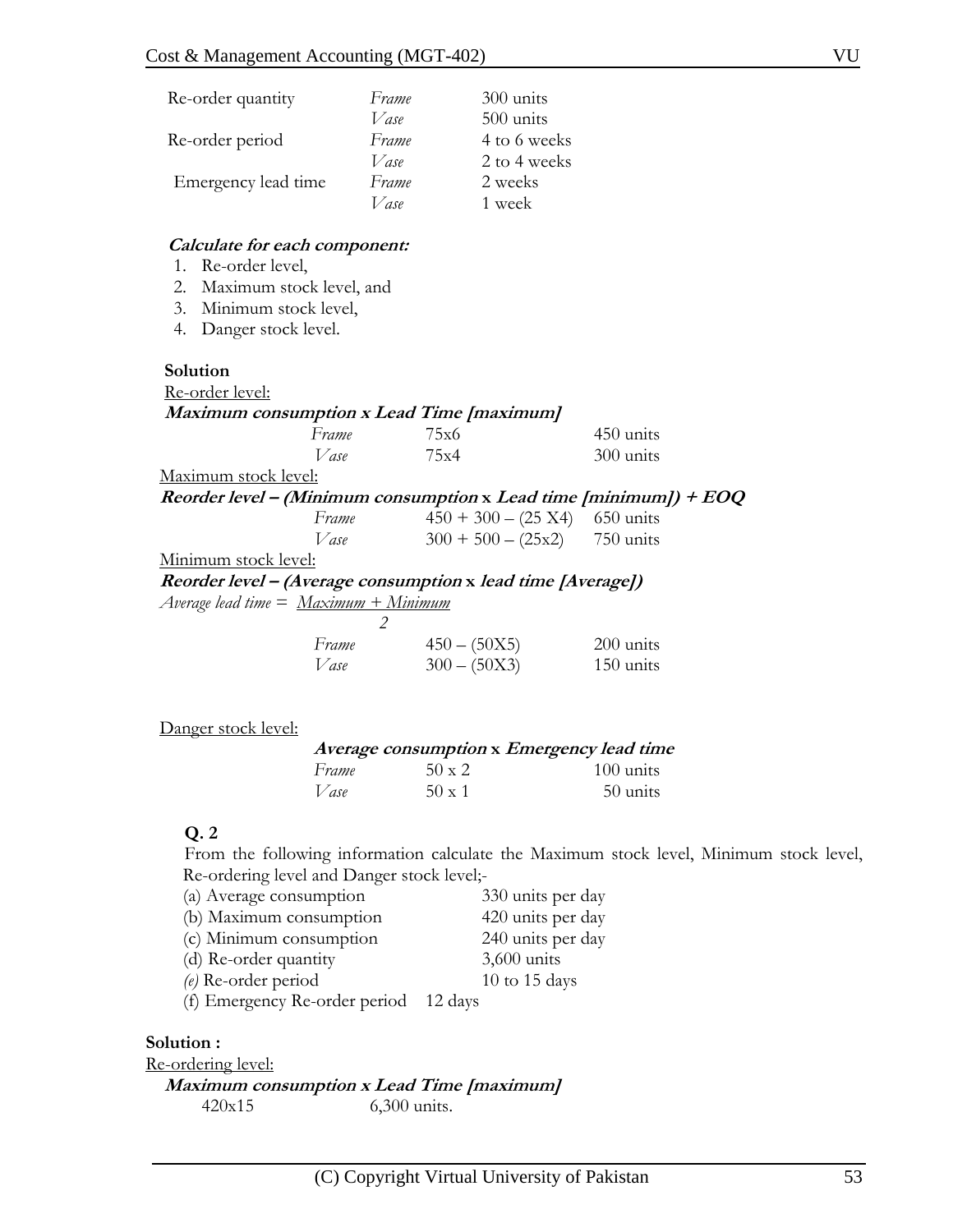#### Maximum stock level:

#### **Reorder level – (Minimum consumption x Lead time [minimum]) + EOQ**   $6,300 - (240 \times 10) + 3,600$  7,500 units

Minimum stock level:

| Reorder level – (Average consumption x lead time [Average]) |                                        |  |  |  |
|-------------------------------------------------------------|----------------------------------------|--|--|--|
| Average lead time                                           | $=$ Maximum + Minimum = 15 + 10 = 12.5 |  |  |  |
|                                                             |                                        |  |  |  |
| $6,300 - 330 \times 12.5$                                   | $2,175$ units                          |  |  |  |

Danger stock level:

**Average consumption x Emergency lead time**  330 x 12 3,960 units

#### **PROBLEMS**

## **Q. 1**  From the following particulars, calculate: — Re-order level, Minimum level, Maximum level, and Danger level. Average usage 400 units per day Minimum usage 60 units per day Maximum usage 130 units per day Economic order quantity 5000 units Re-order period 25 to 30 days

## **Q. 2**

In manufacturing its Products, a Company uses three raw materials. A, B and C, in respect of which the following apply:

| Raw              | Usage per unit of | Re-order | Price   | Delivery Period |                | Re-order |           |
|------------------|-------------------|----------|---------|-----------------|----------------|----------|-----------|
| material         | Product           | Quantity | Per kg. |                 |                |          | level kg, |
|                  | kg.               | kg.      |         |                 |                |          |           |
|                  |                   |          |         |                 |                |          |           |
|                  |                   |          |         | Min             | Avg            | Max      |           |
| $\boldsymbol{A}$ | 10                | 10,000   | 0.10    |                 | $\overline{2}$ | 3        | 8,000     |
| B                | 4                 | 5,000    | 0.30    | 3               | 4              | 5        | 4,750     |
| $\mathcal{C}$    | 6                 | 10,000   | 0.15    | 2               | 3              | 4        | 2,000     |
|                  |                   |          |         |                 |                |          |           |

Weekly production varies from 175 to 225 units, averaging 200 units.

What would you expect the quantities of the following to be:

- *(a)* Minimum stock of A
- *(b)* Maximum stock of B
- (c) Re-order level of C
- *(d)* Danger stock level of A

## **Q. 3**

|               | Two components of A and B are used as follows:— |
|---------------|-------------------------------------------------|
| Normal usage  | 50 units per week each                          |
| Minimum usage | 25 units per week each                          |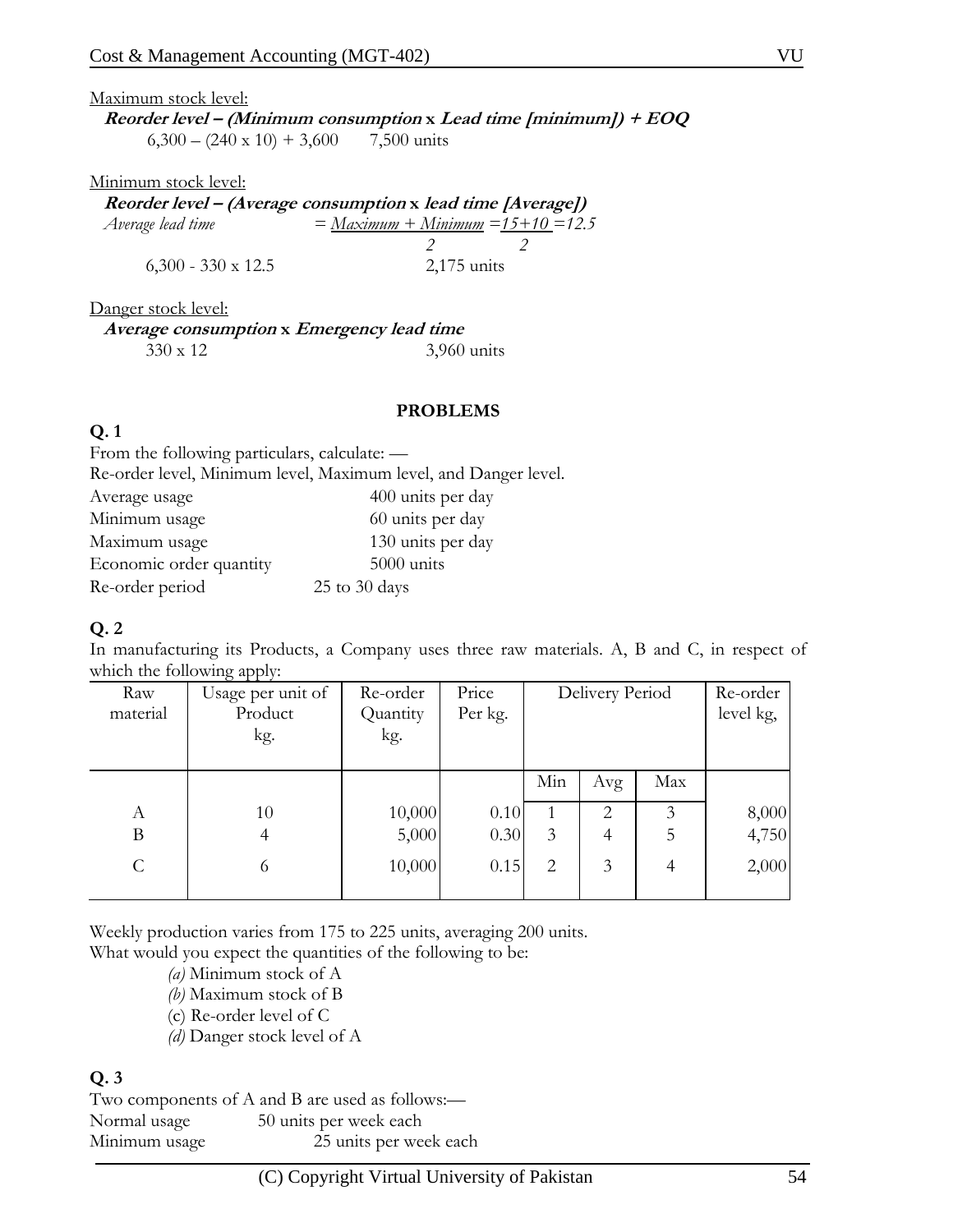Maximum usage 75 units per week each Re-order quantity—A : 400 units ; B : 600 units. Re-order period— A : 4 to 6 weeks : B : 2 to 4 weeks.

Calculate for each component;

- (a) Re-order level
- (b) Minimum level
- (c) Maximum level
- (d) Danger stock level.

## **Q. 4**

What do you understand by maximum stock level, minimum stock level, and reorder level? Calculate the above from the following data:

| Re-order quantity                      | $1,500$ units     |
|----------------------------------------|-------------------|
| Re-order period                        | 4 to 6 weeks      |
| Maximum consumption 400 units per week |                   |
| Average consumption                    | 30 units per week |
| Minimum consumption 250 units per week |                   |

## **Q. 5**

The following information is available in respect of component FS-6:

| Maximum stock level            | 8,400 units           |
|--------------------------------|-----------------------|
| Budgeted consumptions:         |                       |
| Maximum                        | 1,500 units per month |
| Minimum                        | 800 units per month   |
| Estimated delivery period      |                       |
| Maximum                        | 4 months              |
| Minimum                        | 2 months              |
| You are required to calculate: |                       |
| $(i)$ Re-order level           |                       |
| (ii) Economic Order Quantity   |                       |
|                                |                       |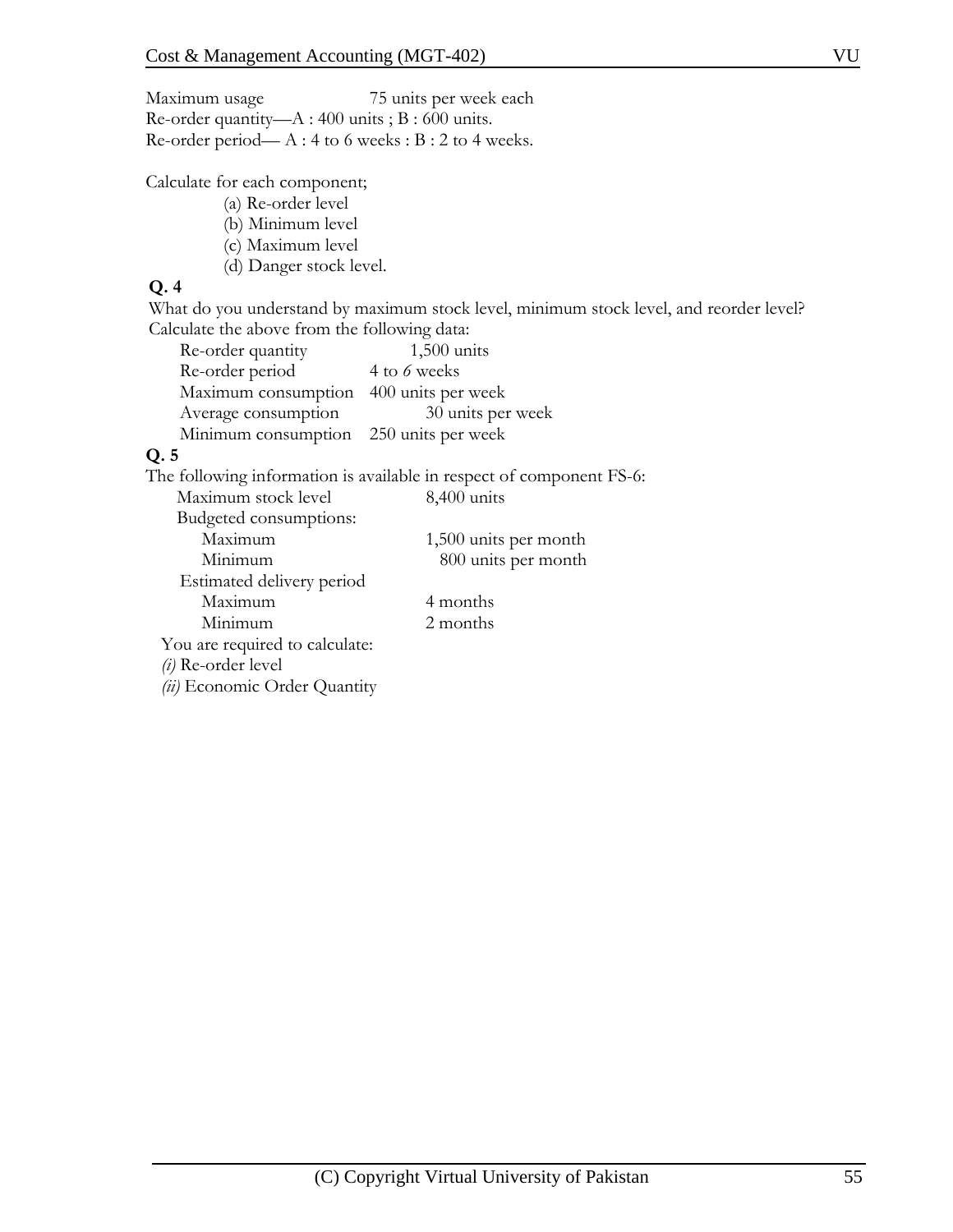# **LESSON# 9**

**ECONOMIC ORDERING QUANTITY**  Economic order quantity refers to that number (quantity) ordered in a single purchase so that the accumulated costs of ordering and carrying costs are at the minimum level.

 In other words, the quantity that is ordered at one time should be so, which will minimize the total of (i) Cost of placing orders and receiving the goods, and (ii) cost of storing the goods as well as interest on the capital invested.

The economic order quantity can be determined by the following simple formula:

 $EOQ = \frac{2xRUxOC}{2}$  $\forall$  UC x CC%

Where;

| $EOQ =$ | Economic Order Quantity.             |
|---------|--------------------------------------|
| $RU =$  | Annually Required Units.             |
| $OC =$  | Ordering Costs for one order.        |
| $UC =$  | Inventory Unit Cost.                 |
| $CC =$  | Carrying Cost as % age of Unit Cost. |

This formula is based on three assumptions:

- 1. Price will remain constant throughout the year and quantity discount is not involved.
- 2. Pattern of consumption, variable ordering costs per order and variable inventory carrying charge per unit per annum will remain the same throughout, and
- 3. EOQ will be delivered each time the stock balance is just reduced to nil.

The Economic Order Quantity can be determined by applying the formula as under:

Suppose; the Annual consumption is  $80,000$  units, Cost to place one order is Rs. 1,200 Cost per unit is Rs. 50 Carrying cost is 6% of Unit cost

$$
EOQ = \sqrt{\frac{2xRUxOC}{UC \times CC\%}}
$$

EOQ = 
$$
\sqrt{\frac{2 \times 80,000 \times 1,200}{50 \times 6\%}}
$$

 $EOO = 8,000$ 

As stated above this formula holds good if changes in price are not likely in the near future and consumption is regular. Otherwise, placing orders according to this formula may become expensive.

Carrying cost of inventory consists of (i) the costs of physical storage such as cost of space, handling and upkeep expenses, insurance, cost of obsolescence, etc., and (ii) interest on capital invested (the opportunity cost of the capital blocked up). All these costs are expressed in %age of the cost per unit.

# **Table of EOQ**

Economic order quantity can also be proved through a table, by calculating total cost at different order quantities.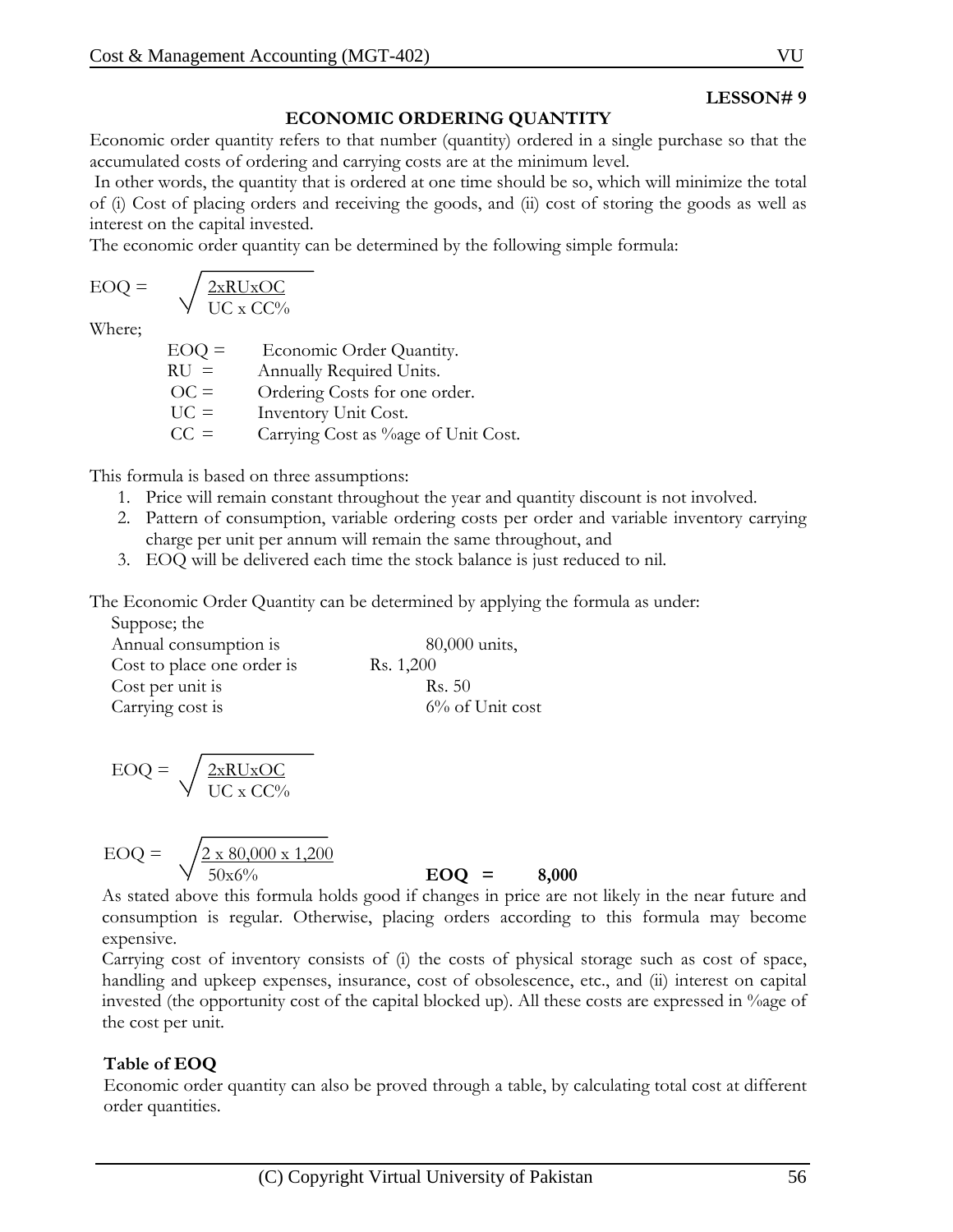Following is a table that is showing total cost at five different order quantities, assuming that the annual requirement of the units to be consumed remains the same. Here the total cost comprises of ordering cost and carrying cost.

#### **Total Ordering cost**

Ordering cost is arrived by multiplying the number of orders in a year with the cost per order. Number of order is calculated by dividing annually required units by the order quantity.

Step I: Required Units = Number of orders Order Quantity

Step II: Number of orders x Cost per order

#### **Total Carrying Cost**

Carrying cost is arrived by multiplying the average ordering quantity with the carrying cost per unit. Average ordering quantity is calculated by dividing the ordering quantity by 2. *(It is assumed that half of the ordering quantity is always kept into the store, this is the reason the ordering quantity is divided by 2)*

Step I:  $\qquad$   $\qquad$   $\qquad$   $\qquad$   $\qquad$   $\qquad$   $\qquad$   $\qquad$   $\qquad$   $\qquad$   $\qquad$   $\qquad$   $\qquad$   $\qquad$   $\qquad$   $\qquad$   $\qquad$   $\qquad$   $\qquad$   $\qquad$   $\qquad$   $\qquad$   $\qquad$   $\qquad$   $\qquad$   $\qquad$   $\qquad$   $\qquad$   $\qquad$   $\qquad$   $\qquad$   $\qquad$   $\qquad$   $\qquad$   $\qquad$   $\q$ 2

Step II: Carrying cost per unit  $=$  Unit Cost x CC  $\%$ age

Step III: Average ordering quantity x Carrying cost per unit

**Applying these steps at different presumed order quantities (inclusive of the Economic Order Quantity) we can develop a table.** 

| Order    | Required | Number of               | Total        | <b>Total Carrying</b> | Total cost |
|----------|----------|-------------------------|--------------|-----------------------|------------|
| Quantity | Units    | orders                  | Ordering     | Cost                  |            |
|          |          |                         | Cost         | Avg Order qty x       |            |
|          |          |                         | Number of    | Rs.3                  |            |
|          |          |                         | orders x Rs. |                       |            |
|          |          |                         | 1,200        |                       |            |
| 20,000   | 80,000   | $\overline{\mathbf{4}}$ | 4,800        | 30,000                | 34,800     |
|          |          |                         |              |                       |            |
| 10,000   | 80,000   | 8                       | 9,600        | 15,000                | 24,600     |
|          |          |                         |              |                       |            |
| 8,000    | 80,000   | 10                      | 12,000       | 12,000                | 24,000     |
|          |          |                         |              |                       |            |
| 5,000    | 80,000   | 16                      | 19,200       | 7,500                 | 26,700     |
|          |          |                         |              |                       |            |
| 4,000    | 80,000   | 20                      | 24,000       | 6,000                 | 30,000     |
|          |          |                         |              |                       |            |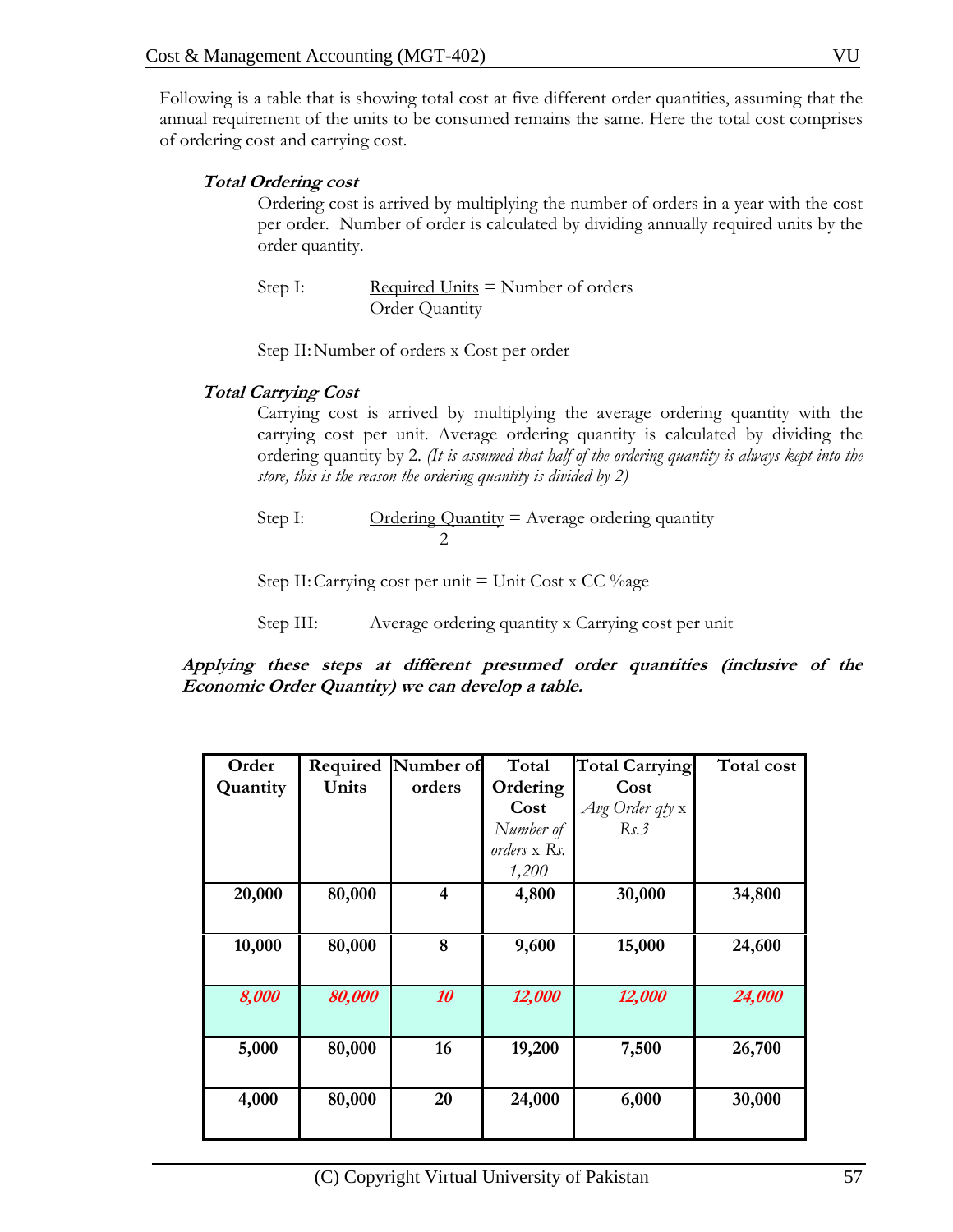The above table shows that 8,000 is the economic order quantity because at this point total cost is the minimum. At this point total ordering cost is equal to the total carrying cost.

If the order quantity is increased it will although result in reducing the total ordering cost but at the same time more carrying cost will be incurred to store the inventory.

Whereas if the order quantity is decreased it will although result in reducing the total carrying cost but at the same time more ordering cost will be incurred as the number of orders will increase.

## **EOQ Graph**

Economic order quantity can also be determined through a graph. Here the above information is plotted in a graph for total ordering cost, total carrying cost and total cost at different ordering quantities.

The point at which the line of total ordering cost intersects with the total carrying cost is the EOQ. At this point the line of total cost will give a bend that shows the minimum cost.



In the above graph line of total carrying cost intersects line of total ordering cost at 8,000 order quantities, where both of the costs are Rs. 12,000. At this order quantity the total cost is Rs. 24,000 which is the minimum most.

If the order quantity is increased or decreased the total cost will be more than the cost at EOQ. This is also evident from the above graph.

#### **PROBLEMS**

## **Q. 1**

From the following data, you are required to determine the Economic Order Quantity.

| Annual usage  | $8,000$ units                                                            |
|---------------|--------------------------------------------------------------------------|
| Cost per unit | Rs. 30                                                                   |
| Ordering cost | Rs. 7 per order                                                          |
|               | Storage and carrying cost as percentage of average inventory holding 15% |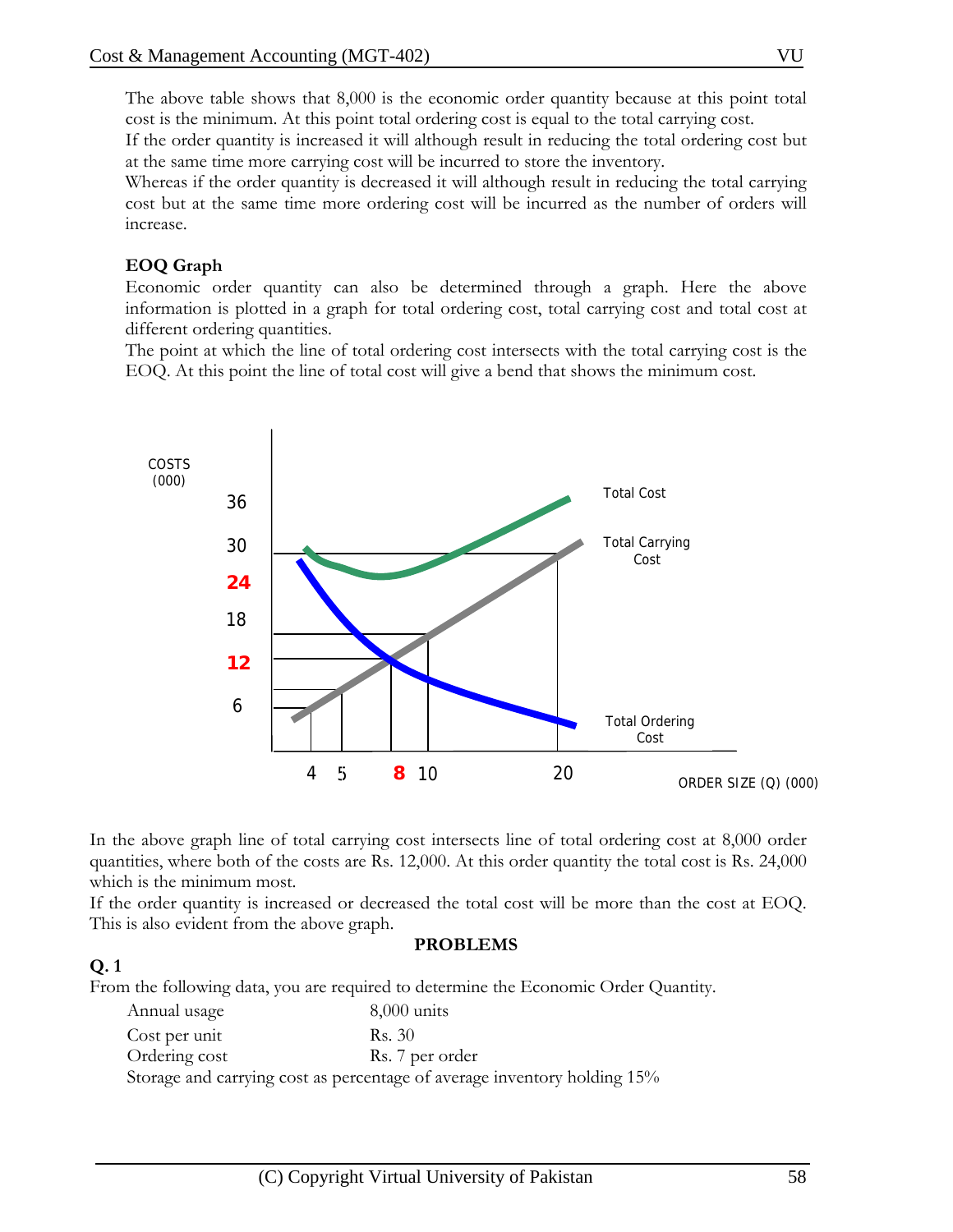# **Q. 2**

What is Economic Order Quantity (EOQ)? Should the quantity ordered be always equal to EOQ? Calculate EOQ from the following:

- (a) RU 600 units
- *{b}* Ordering cost Rs, 12 per order (c) Carrying cost  $20\%$ *(d)* Price per unit Rs. 20.

# **Q. 3**

Annual requirement of Glass Limited is 100,000 units of product 10mm glass. Per unit cost of the product is Rs. 10 and cost for each new order is Rs. 100. Carrying cost is 50%. **Required:** Calculate EOQ by table and by graph.

## **MULTIPLE CHOICE QUESTIONS**

# **Q. 1**

The demand for a product is 12,500 units for a three month period. Each unit of product has a purchase price of Rs.15 and ordering costs are Rs.20 per order placed.

The annual holding cost of one unit of product is 10% of its purchase price.

What is the Economic Order Quantity (to the nearest unit)?

- A 1,577
- B 1,816
- C 1,866
- D 1,155

# **Q. 2**

A company determines its order quantity for a raw material by using the Economic Order Quantity (EOQ) model.

What would be the effects of a decrease in the cost of ordering a batch of raw material on the *ordering quantity* and the *total carrying cost*?

| <b>Ordering</b> quantity | Total carrying cost |
|--------------------------|---------------------|
| Higher                   | Lower               |
| Higher                   | Higher              |
| Lower                    | Higher              |
| Lower                    | Lower               |
|                          |                     |

# **Q. 3**

A company uses the Economic Order Quantity (EOQ) model to establish reorder quantities. The following information relates to the forthcoming period:

| Order costs                 | Rs.25 per order                                                                                           |
|-----------------------------|-----------------------------------------------------------------------------------------------------------|
| Carrying costs              | $10\%$ of purchase price                                                                                  |
| Annual demand               | $20,000$ units                                                                                            |
| Purchase price              | Rs.40 per unit                                                                                            |
| <b>EOQ</b>                  | $500 \text{ units}$                                                                                       |
|                             | What are the total annual costs of stock ( <i>i.e.</i> the total purchase cost plus total order cost plus |
| total holding cost)?        |                                                                                                           |
| A<br>Rs. 22,000             |                                                                                                           |
| B<br>Rs. 33,500             |                                                                                                           |
| $\mathsf{C}$<br>Rs. 802,000 |                                                                                                           |
| D<br>Rs. 803,000            |                                                                                                           |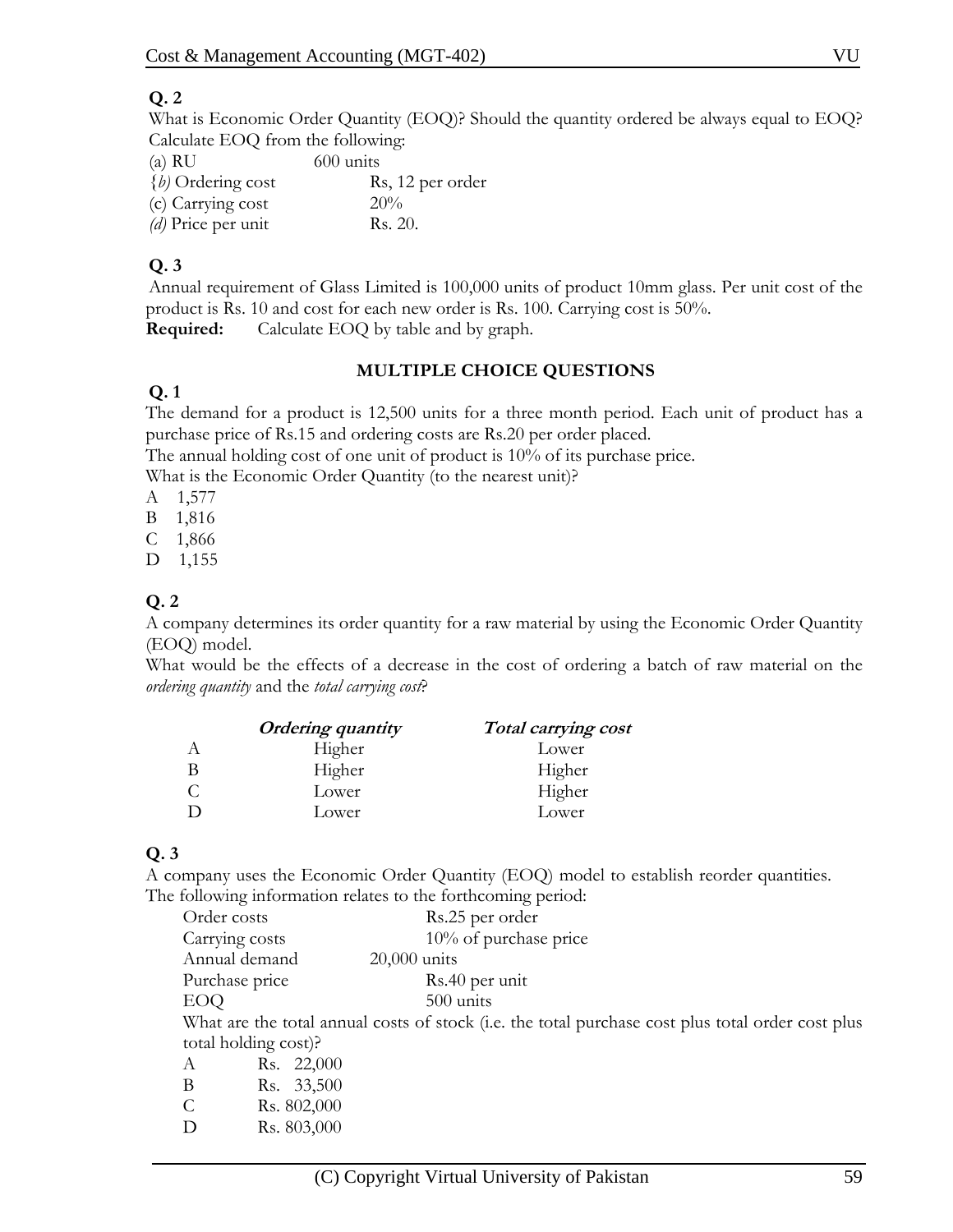## **LESSON # 10**

## **ACCOUNTING FOR LOSSES**

There is always a chance of occurrence of losses during the manufacturing process and even in the finished goods godown. Such losses are classified as normal loss and abnormal loss:



#### **Normal loss**

Occurrence of this type of loss is always expected. It is unavoidable loss and is inherent in the manufacturing process or its chances of happening are more likely than not. For example; while transporting petrol, it is normal that a little quantity will be evaporated.

#### **Abnormal loss**

It is an unexpected loss. Measures are always taken to avoid abnormal losses. For example; security system is installed to secure loss by theft from godown of finished goods. Safety measures are undertaken during manufacturing process against any loss of breakage of the output. Special care is taken during transportation of petrol to avoid its leakage.

Normal and abnormal losses are treated differently in the financial accounting and in the cost accounting as well. Following is the self explanatory chart that will help in understanding the difference between accounting treatment of the two different types of losses.

| <b>Treatment in Financial Accounting</b> |                                                  |    |                                      |
|------------------------------------------|--------------------------------------------------|----|--------------------------------------|
|                                          | <b>Normal loss</b>                               |    | <b>Abnormal loss</b>                 |
|                                          | 1. Ignored (no treatment).                       |    | <b>1.</b> Specifically recorded      |
|                                          | 2. Per unit cost increases.                      | 2. | Inventory per unit cost remains same |
|                                          | <b>3.</b> Normal losses are absorbed by the good |    |                                      |
|                                          | units.                                           |    |                                      |

|                    | <b>Treatment in Cost Accounting</b>  |                      |                                  |  |
|--------------------|--------------------------------------|----------------------|----------------------------------|--|
| <b>Normal loss</b> |                                      | <b>Abnormal loss</b> |                                  |  |
|                    | Charged to FOH account.              |                      | Charged to specific WIP account. |  |
|                    | 2. Overall per unit cost increases   |                      |                                  |  |
|                    | 3. No impact on individual job cost. |                      |                                  |  |

In manufacturing process there are two types of distortions that can be identified as losses:

- 1. Defective output/work
- 2. Spoiled output

## **Defective output/work**

At the end of or during the manufacturing process the inspection or quality control department tells about the defective output/work. This can be made good by adding further cost into it. For example; in a winding department, 10 of the capacitors were found improperly wound up. A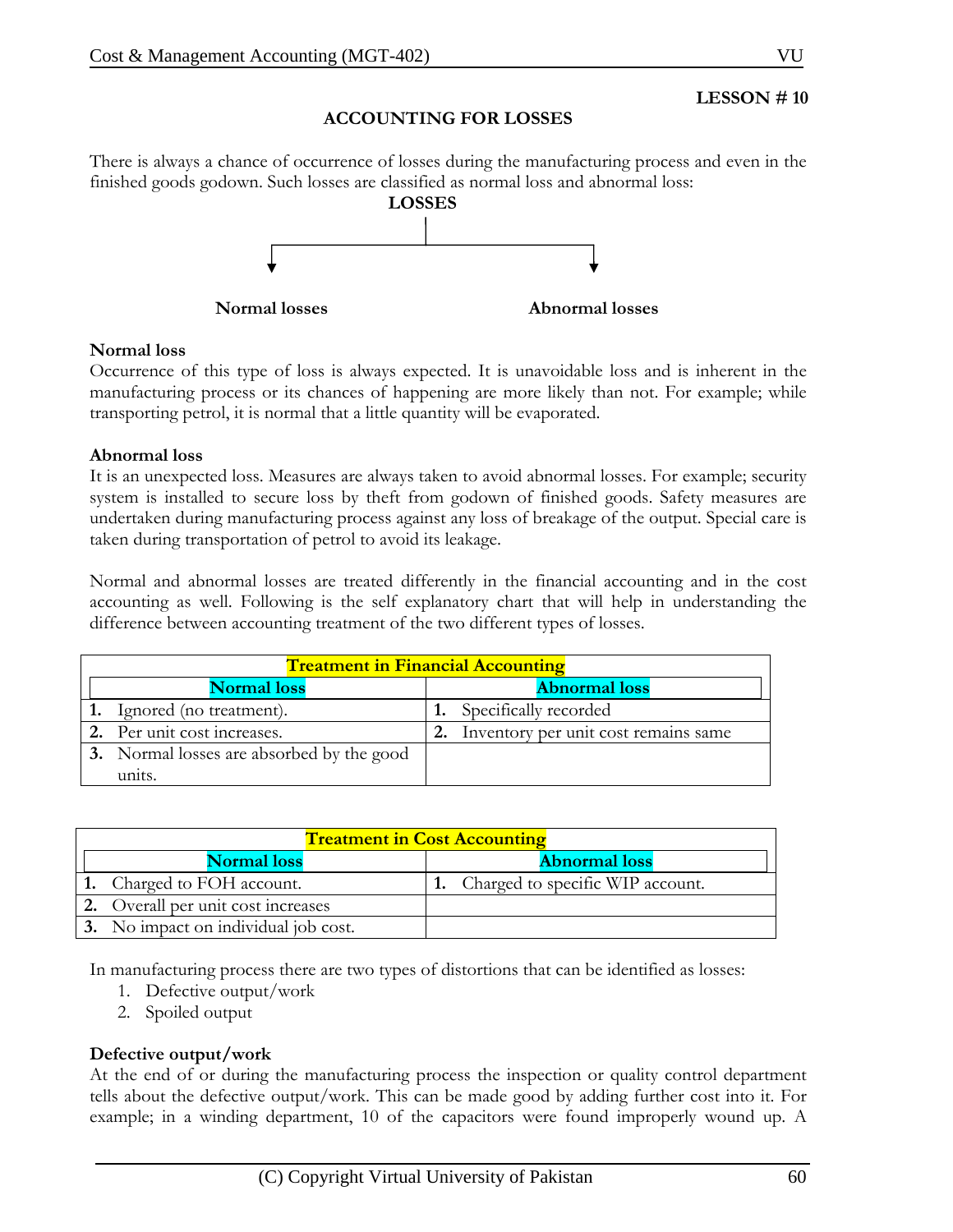further cost of material, labor and FOH will be required to re-wind these capacitors. Doing this will remove the defect. (Output means completed units/work means in process).

# **Spoiled output**

This is cost of the goods that have been destroyed because of any reason. This can not be made good and therefore are sold as scrap inventory.

| <b>LOSSES</b>                                             |                                                                 |                                                          |                                       |  |  |
|-----------------------------------------------------------|-----------------------------------------------------------------|----------------------------------------------------------|---------------------------------------|--|--|
| Types of                                                  | <b>Defective Output/Work</b>                                    | <b>Spoiled Output</b>                                    |                                       |  |  |
| losses                                                    |                                                                 | <b>Having some</b><br>recoverable value                  | <b>Having no</b><br>recoverable value |  |  |
| <b>Cost of loss</b><br>charged as<br>expenses             | <b>Additional cost (Material,</b><br>Labor, FOH)                | Total cost of<br>production (less)<br>recoverable value  | Total cost of<br>production           |  |  |
| Accounting<br><b>Entries</b><br><b>Normal</b><br>losses   | FOH control $A/C$<br>Material<br>Payroll<br>FOH applied/(items) | Scrap inventory<br>FOH control $A/c$<br>WIP or Job $A/c$ | FOH control $A/c$<br>WIP or Job $A/c$ |  |  |
| <b>Accounting</b><br><b>Entries</b><br>Abnormal<br>losses | WIP or Job $A/C$<br>Material<br>Payroll<br>FOH applied/(items)  | Scrap inventory<br>WIP or Job $A/c$                      | No Entry                              |  |  |

# **Accounting treatment**

## **Normal loss**

Normal losses are charged to factory overhead control account and thence become part of the total production/manufacturing cost.

The additional cost incurred **to remove the defect** is charged to the factory overhead cost, as it is explained in the accounting entry shown in the above table.

Whereas, the total cost of **spoiled output** is taken out of the cost already charged to the job and is then split into to two; scrap inventory and factory overhead cost. Scrap inventory shows the amount recoverable from the spoiled output through its disposal and the balancing amount that is estimated to be irrecoverable is charged to the factory overhead cost. Where nothing is expected to be recovered from the scrap inventory, total cost of the spoiled output is taken out of the job and charged to the factory overhead.

# **Abnormal loss**

Abnormal losses are charged to the specific job/work in process account and thence become part of the cost of the specific job. This treatment causes an increase in the cost of the job.

The additional cost incurred **to remove the defect** is charged to the work in process account, as it is explained in the accounting entry shown in the above table.

Whereas, a part of the cost of **spoiled output** that is expected to be recoverable (scrap inventory), is taken out of the cost charged to the job. The estimated irrecoverable cost (loss portion) remains a part of cost of the job, which means that the loss has been charged to the job.

Scrap inventory shows the amount recoverable from the spoiled output through its disposal. Where nothing is expected to be recovered from the scrap inventory, no accounting entry in this case is required to be passes, as total cost of the spoiled output is irrecoverable and should remain in the cost of the job.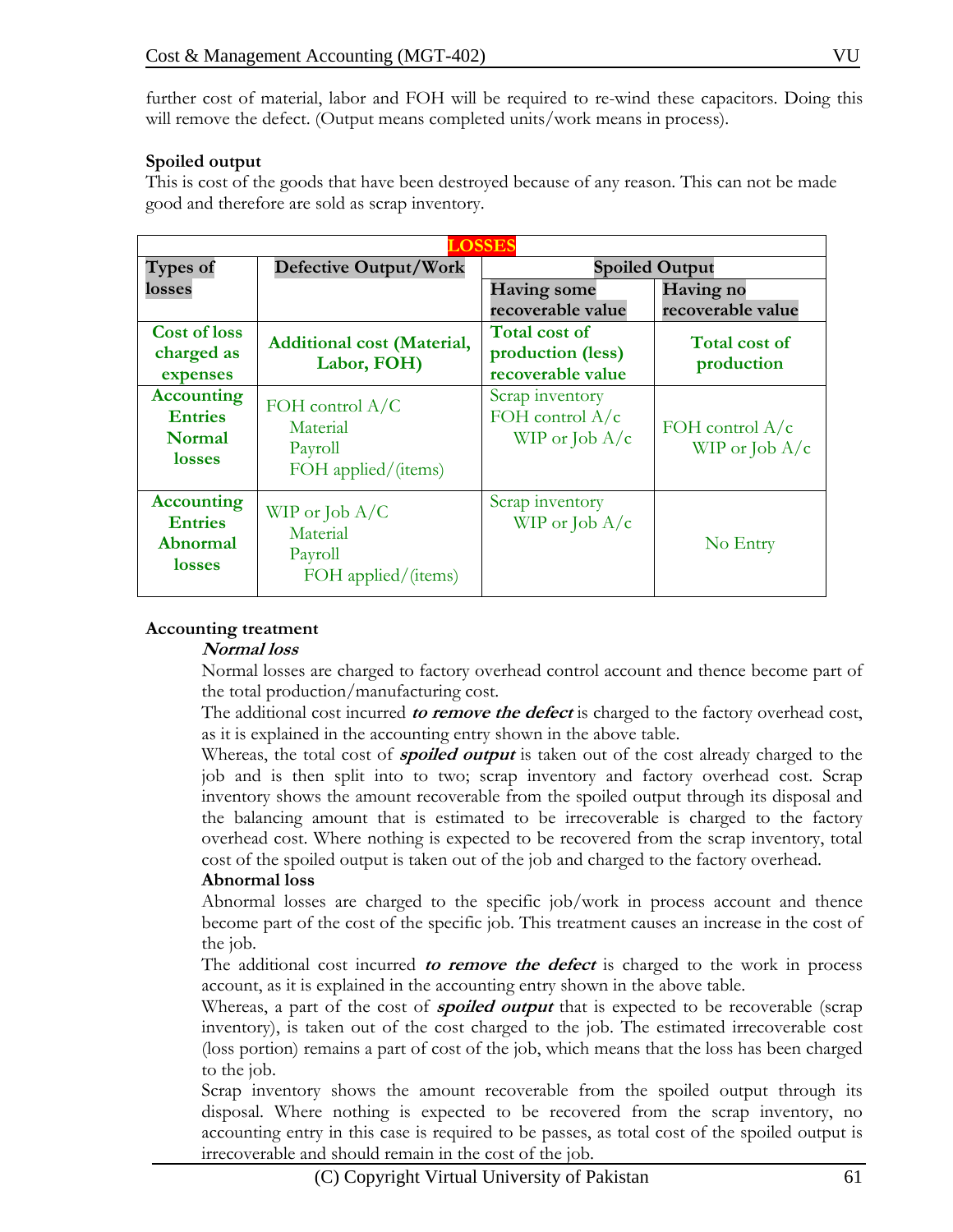## **Q. 1**

## **Practice Question**

A & Co manufactured 500 ceiling fans to fill an order by incurring:

| Direct material               |                                                               | Rs.        | 150,000 |                  |                                                                                            |
|-------------------------------|---------------------------------------------------------------|------------|---------|------------------|--------------------------------------------------------------------------------------------|
| Direct labor cost             |                                                               |            | 100,000 |                  |                                                                                            |
| F.O.H (60% of labor cost)     |                                                               | 60,000     |         |                  |                                                                                            |
| Total production cost         |                                                               |            | 310,000 |                  |                                                                                            |
|                               |                                                               |            |         |                  | Some of the work was found defective, to make good such loss, following cost was incurred: |
| Rework cost on defective work |                                                               |            |         |                  |                                                                                            |
| Material                      |                                                               | Rs. 10,000 |         |                  |                                                                                            |
| Labor                         |                                                               |            | 30,000  |                  |                                                                                            |
| F.O.H (60% of Labor cost)     |                                                               | 18,000     |         |                  |                                                                                            |
| Required:<br>a)<br>b)         | for re-work cost, treating the loss as:<br>Normal<br>Abnormal |            |         |                  | Pass accounting entries to record the cost incurred along with the adjusting entry         |
| Solution                      |                                                               |            |         |                  |                                                                                            |
| a) Normal loss                |                                                               |            |         |                  |                                                                                            |
| Work in process $A/C$         |                                                               | 310,000    |         |                  |                                                                                            |
| Material                      |                                                               |            |         | 150,000          |                                                                                            |
| Payroll                       |                                                               |            |         | 100,000          |                                                                                            |
| F.O.H applied                 |                                                               |            |         | 60,000           |                                                                                            |
| $FOH - Control A/C$           |                                                               | 58,000     |         |                  |                                                                                            |
| Material                      |                                                               |            |         | 10,000           |                                                                                            |
| Payroll                       |                                                               |            |         | 30,000           |                                                                                            |
| F.O.H applied                 |                                                               |            |         | 18,000           |                                                                                            |
| Finished goods $A/C$          |                                                               | 310,000    |         |                  |                                                                                            |
| Work in process $A/C$         |                                                               |            |         | 310,000          |                                                                                            |
| Cost per unit $=$             | 310,000/500                                                   | =          |         | Rs. 620 per unit |                                                                                            |
| b) Abnormal loss              |                                                               |            |         |                  |                                                                                            |
| Work in process $A/C$         |                                                               | 310,000    |         |                  |                                                                                            |
| Material                      |                                                               |            |         | 150,000          |                                                                                            |
| Payroll                       |                                                               |            |         | 100,000          |                                                                                            |
| F.O.H applied                 |                                                               |            |         | 60,000           |                                                                                            |
| Work in process $A/C$         |                                                               | 58,000     |         |                  |                                                                                            |
| Material                      |                                                               |            |         | 10,000           |                                                                                            |
| Payroll                       |                                                               |            |         | 30,000           |                                                                                            |
| F.O.H applied                 |                                                               |            |         | 18,000           |                                                                                            |
| Finished goods A/C            | 368,000                                                       |            |         |                  |                                                                                            |
| Work in process $A/C$         |                                                               |            |         | 368,000          |                                                                                            |
| Cost per unit $=$             | 368,000/500                                                   | Ξ          |         | Rs. 736 per unit |                                                                                            |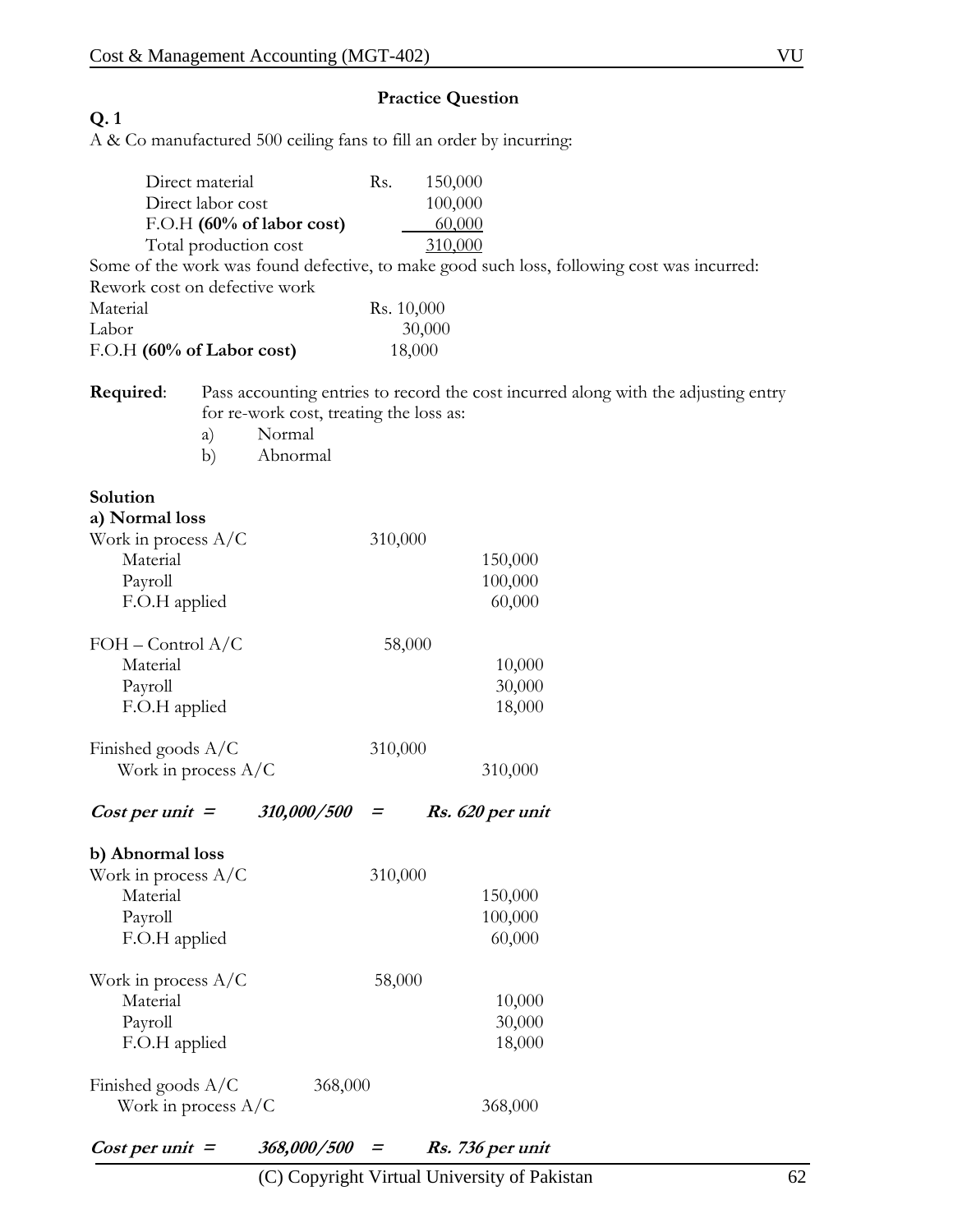## **Q. 2**

Using the data in Q. 1, now suppose the spoiled output is 50 fans, which can be sold as scrap for Rs. 200 each.

| Cost of spoiled output                                             |             | $=$ Rs. 310,000 x 50 | $\equiv$         | Rs. 31,000               |
|--------------------------------------------------------------------|-------------|----------------------|------------------|--------------------------|
| Estimated recoverable amount = Rs. $200 \times 50$<br>Cost of loss |             |                      | $=$              | Rs. 10,000<br>Rs. 21,000 |
| Solution                                                           |             |                      |                  |                          |
| a) Normal loss                                                     |             |                      |                  |                          |
| Work in process $A/C$                                              |             | 310,000              |                  |                          |
| Material                                                           |             |                      | 150,000          |                          |
| Payroll                                                            |             |                      | 100,000          |                          |
| F.O.H applied                                                      |             |                      | 60,000           |                          |
|                                                                    |             |                      |                  |                          |
| Scrap inventory                                                    |             | 10,000               |                  |                          |
| FOH - Control A/C                                                  |             | 21,000               |                  |                          |
| Work in process $A/C$                                              |             |                      | 31,000           |                          |
| Finished goods A/C                                                 |             | 279,000              |                  |                          |
| Work in process $A/C$                                              |             |                      | 279,000          |                          |
| Cost per unit $=$                                                  | 279,000/500 | =                    | Rs. 558 per unit |                          |
| b) Abnormal loss                                                   |             |                      |                  |                          |
| Work in process $A/C$                                              |             | 310,000              |                  |                          |
| Material                                                           |             |                      | 150,000          |                          |
| Payroll                                                            |             |                      | 100,000          |                          |
| F.O.H applied                                                      |             |                      | 60,000           |                          |
|                                                                    |             | 10,000               |                  |                          |
| Scrap inventory                                                    |             |                      |                  |                          |
| Work in process $A/C$                                              |             |                      | 10,000           |                          |
| Finished goods $A/C$                                               |             | 300,000              |                  |                          |
| Work in process $A/C$                                              |             |                      | 300,000          |                          |
| Cost per unit $=$                                                  | 300,000/500 |                      | Rs. 600 per unit |                          |

Different documents are used in the process of requisition, purchasing, production and for procurement of material. These are used in sequence presented in the following diagram: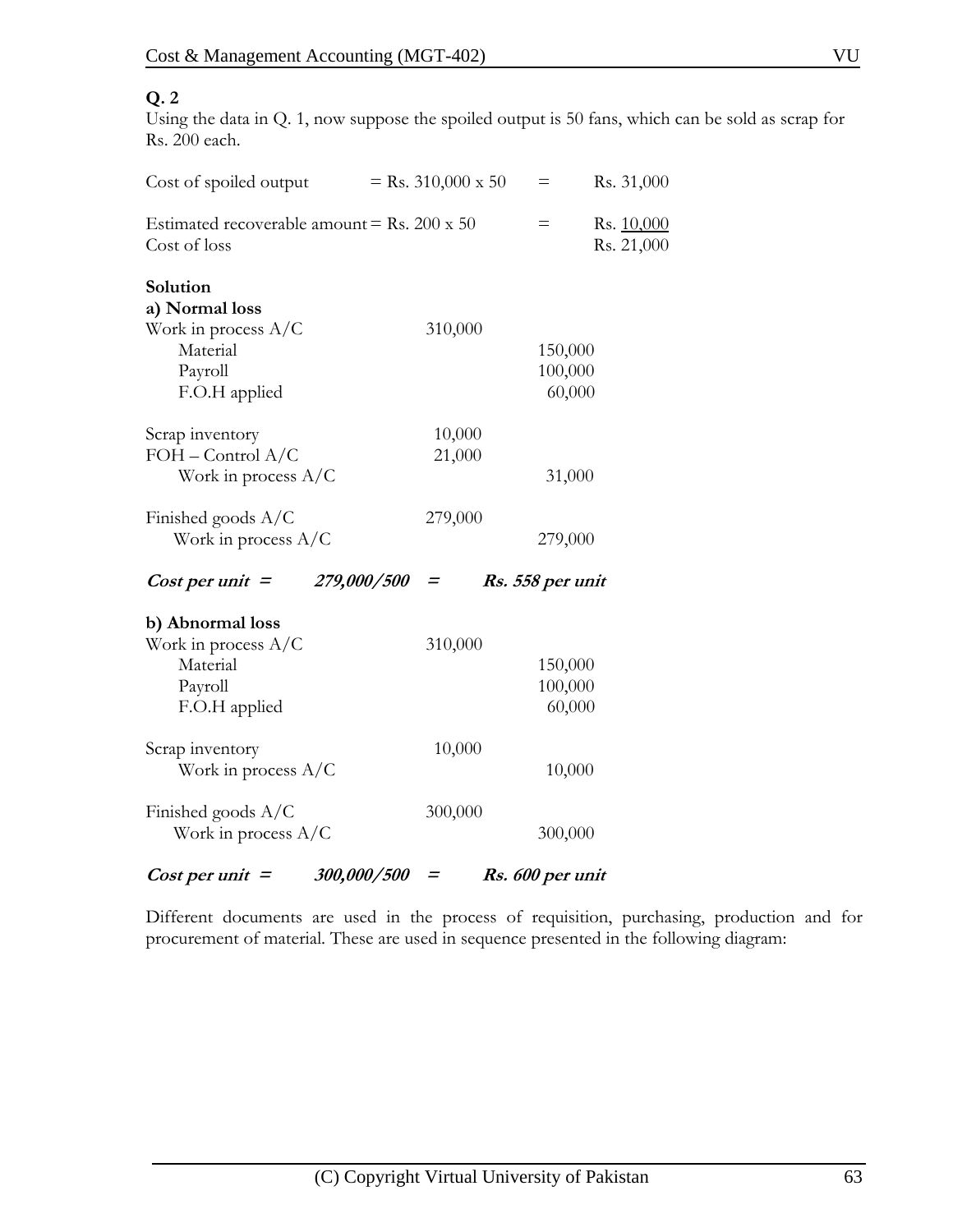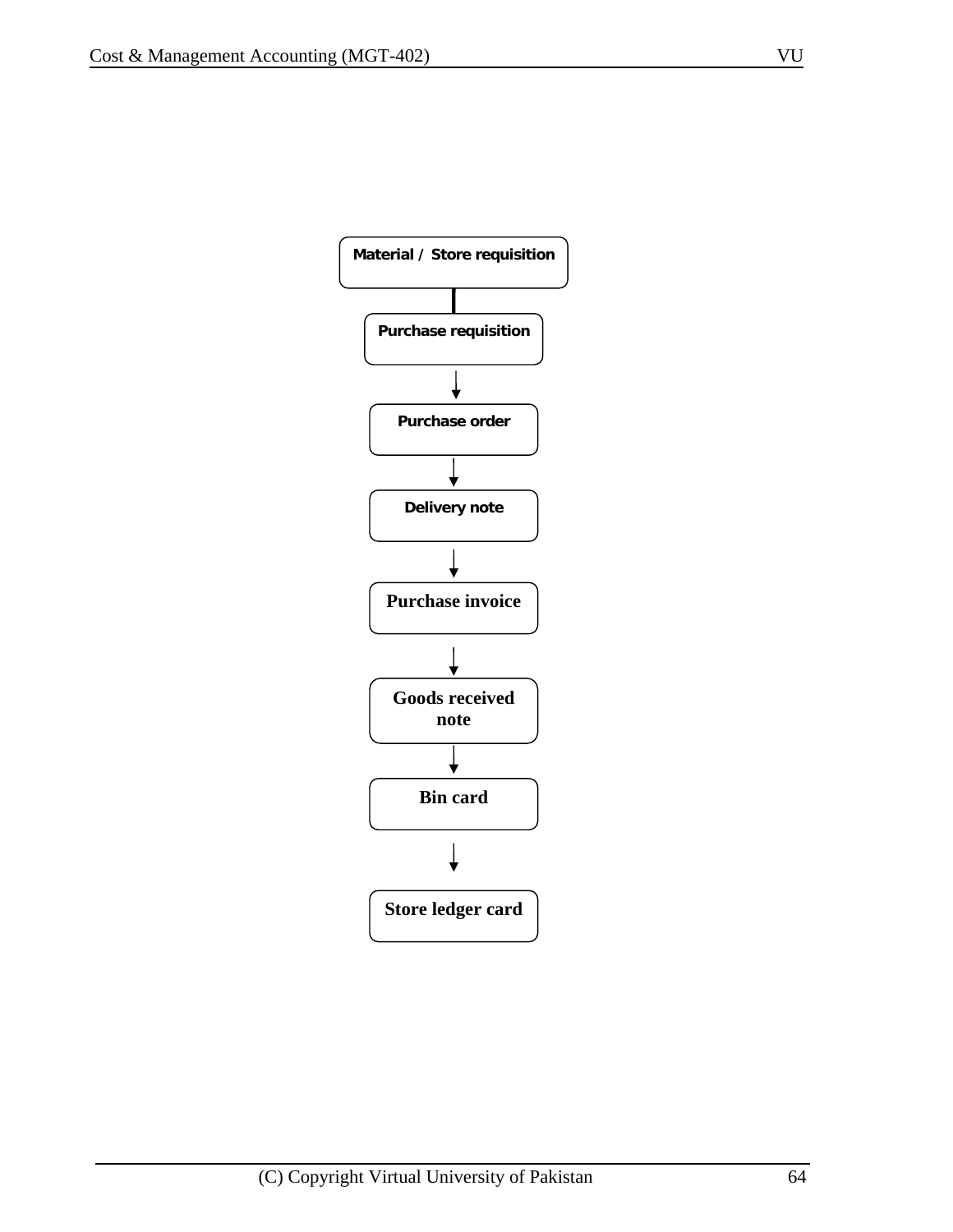## **Material/Store Requisition**

It is a document through which work station incharge requires/receives material from the store. It is sent to the store incharge duly approved by the production manager, stating the number of units required for consumption based on which the store incharge issues the required material to the work shop.

## **Purchase Requisition**

It is forwarded by the store department to the purchase department, indicating the maximum and minimum stock levels, it also states the reorder level along with the economic order quantity. It is used to require further purchase to be made by the purchase department. It also indicates the current position of the material in the store.

## **Purchase Order**

It is used to place order to the supplier for purchase of further material. This document contains information regarding the quantity, specification, rate, discount, settlement term, time of delivery, and dealing person. Based on the purchase order the supplier manages to deliver material to the ordering entity.

## **Delivery Note**

It is issued by the supplier/seller to the purchaser, mentioning the quantity and specification of the material dispatched. On receipt of the material the recipient acknowledges by the signing the delivery note and returns it back to the supplier

## **Purchase Invoice**

It is the document that evidences the transaction of purchase of material. It is issued by the seller stating quantity, rate, discount, and amount of the purchased material. Settlement terms are also stated at bottom of the invoice. Receiving an invoice means that money is payable to the supplier.

## **Goods Received Note**

It is prepared by the inspection department after verifying the quantity and quality of the material received. Received material along with the goods received note is sent to the store incharge.

# **Bin Card**

Store incharge after receiving the material as per the goods received note, places the material at its location and makes an entry in the bin card. Bin card is used to maintain physical record of the material received in and issued from the store. It updated for balance in the store after each transaction. It also contains information regarding reorder level, economic order quantity, maximum and minimum stock levels, maximum and minimum daily consumption, and lead time. It is placed at the location where the material is stored.

## **Store Ledger Card**

It is maintained by the accounting department, more precisely stating it is maintained by the cost accounting department that is concerned about the calculation of cost per unit. It is similar to the bin card as far as receipt and issue of the quantity of material is concerned, but the main purpose of maintaining the store ledger card is to know the cost of material consumed and material in store along with the cost per unit of the material. Store ledger card is maintained using the FIFI, LIFO and W Avg methods.

## **Inventory Turnover Ratio**

 Inventory Turnover ratio shows the stock position of the store room. In how many times inventory is used in a year and for how long the inventory is held in the store.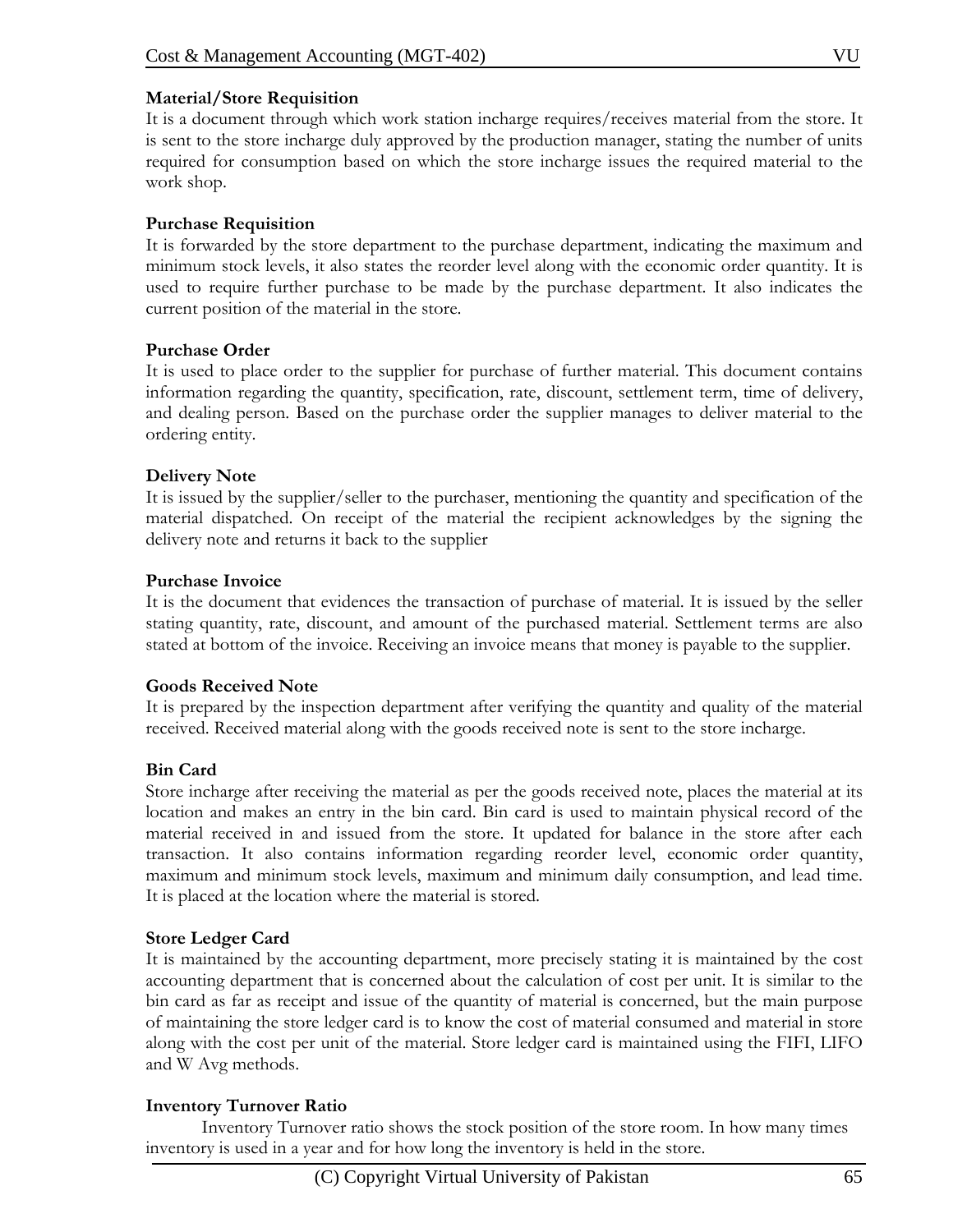#### **Inventory Turn over Ratio**

```
Cost of goods sold or Material consumed = times
Average Inventory
```
#### **Average Inventory**

Opening Inventory + Closing Inventory = Average inventory 2

#### **Stock holding period**

Number of days in a year  $=$  number of days Inventory turnover ratio

#### **PRACTICE QUESTION**

| Opening stock     | $1,000$ units |
|-------------------|---------------|
| Material Purchase | $7,000$ units |
| Closing Stock     | 500 units     |
| Material consumed | Rs. 7,500     |

#### **Solution**

*Inventory Turn over Ratio* 

 Material consumed Average Inventory

 $7500$   $\qquad$   $\qquad$  = 10 times  $(1000+500)/2$ 

*Inventory holding period* 

No of days in a year Inventory Turn over Ratio

 $\frac{360}{ }$  = 36 days 10

#### **MULTIPLE CHOICE QUESTIONS**

The following information is to be used for questions 1 and 2

A national chain of tyre fitters stocks a popular tyre for which the following information is available:

| Average usage:     | 140 tyres per day |
|--------------------|-------------------|
| Minimum usage:     | 90 tyres per day  |
| Maximum usage:     | 175 tyres per day |
| Lead time:         | 10 to 16 days     |
| Re-order quantity: | $3,000$ tyres     |

1 Based on the data above, at what level of stocks should a replenishment order be issued?

- A 2,240
- B 2,800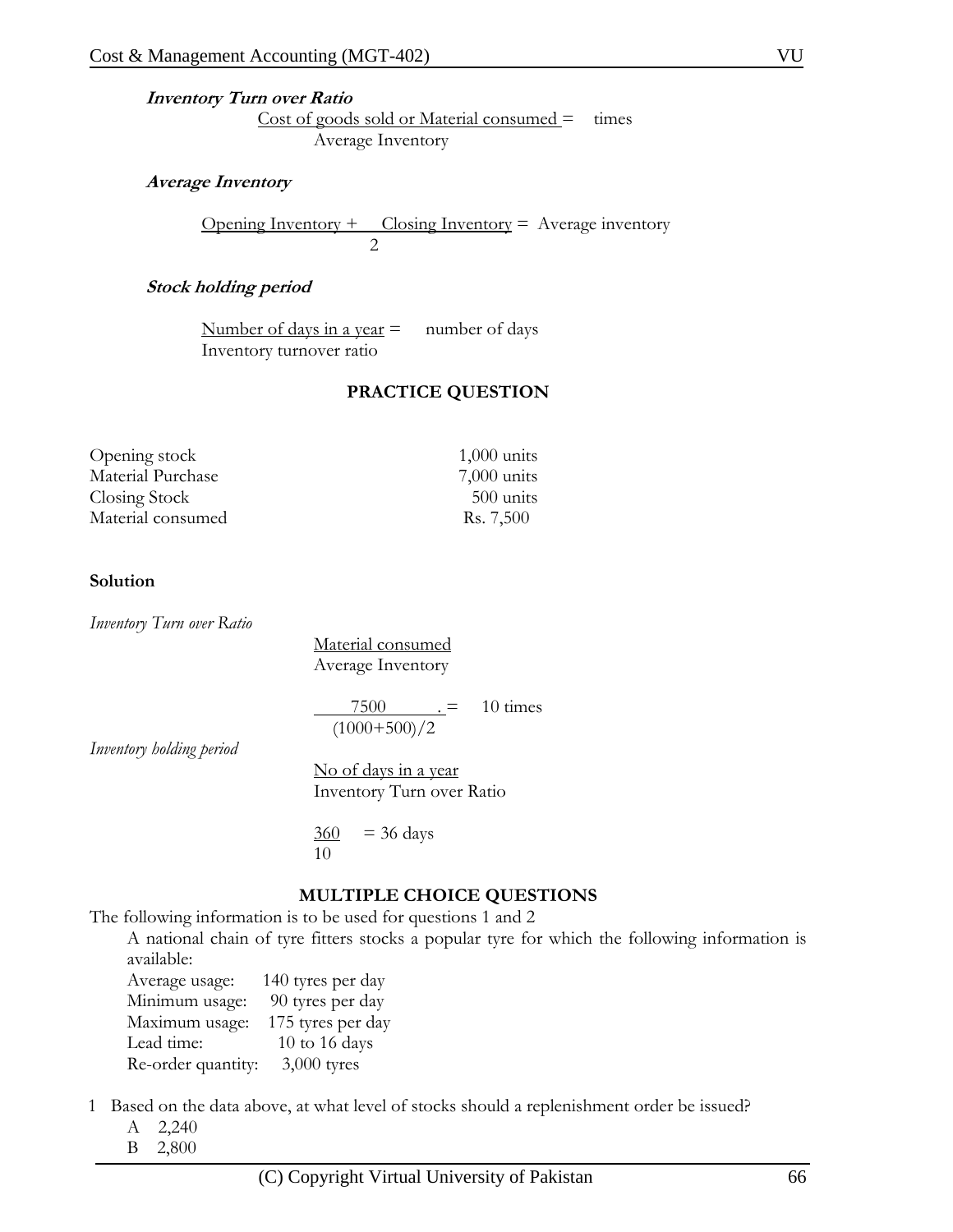- C 3,000
- D 5,740
- 2 Based on the data above, what should be the maximum level of stocks possible?
	- A 2,800
	- B 3,000
	- C 4,900
	- D 5,800

3 Moura uses the economic order quantity formula (EOQ) to establish its optimal reorder quantity for its single raw material. The following data relates to the stock costs:

Purchase price:  $\angle f$  15 per item Carriage costs:  $\angle$  £50 per order Ordering costs:  $\angle$  4.5 per order Storage costs:  $10\%$  of purchase price plus  $f(0.20)$  per unit per annum Annual demand is 4,000 units.

What is the EOQ to the nearest whole unit?

- A 53 units
- B 170 units
- $C$  485 units
- D 509 units

4 Which of the following statements is correct?

A store ledger account will be updated from goods received note only.

- A. A stores requisition will only detail the type of product required by a customer.
- B. The term 'lead time' is best used to describe the time between receiving an order and paying for it.
- C. To make an issue from stores authorization should be required.
- 5 What would be the most appropriate cost unit for a cake manufacturer?
	- Cost per:
	- A Cake
	- B Batch produced
	- C Kilogram produced
	- D Production run

The following information relates to questions 6 and 7

Turner Limited has the following stock record:

| Date             |                                 | Number of units | Cost (Rupees)         |
|------------------|---------------------------------|-----------------|-----------------------|
|                  | 1 March Opening stock 100 units |                 | at $3.00/\text{unit}$ |
| 3 March Receipt  |                                 | 200 units       | at $3.50/$ unit       |
| 8 March Issue    |                                 | 250 units       |                       |
| 15 March Receipt |                                 | 300 units       | at $3.20/$ unit       |
| 17 March Receipt |                                 | 200 units       | at $3.30$ /unit       |
| 21 March Issue   |                                 | 500 units       |                       |
| 23 March Receipt |                                 | 450 units       | at $3.10$ /unit       |
| 27 March Issue   |                                 | 350 units       |                       |

6 What is the valuation of closing stock using LIFO at each issue?

- A Rs. 460
	- B Rs. 465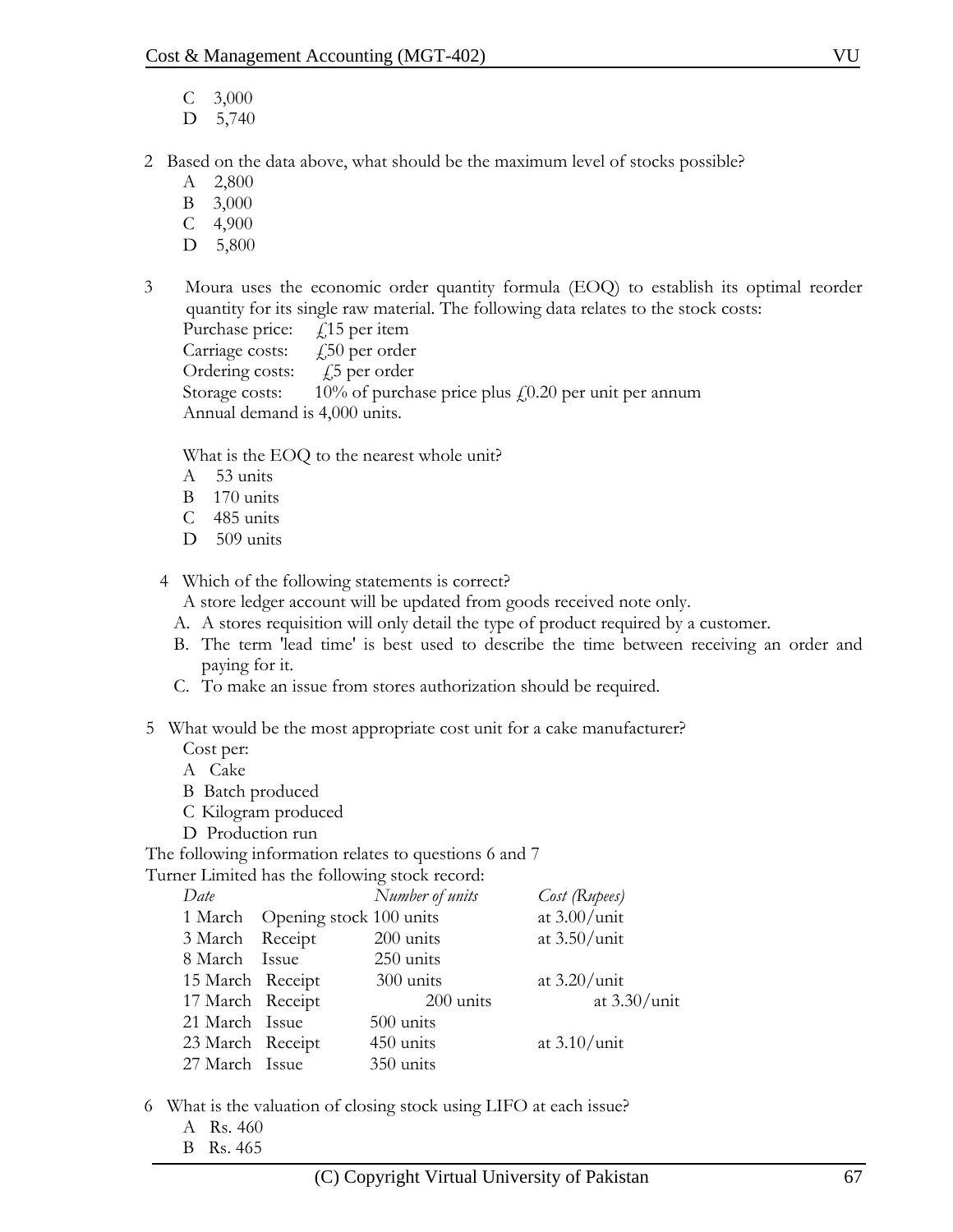- C Rs. 467
- D Rs. 469
- 7 What is the valuation of issues using the weighted average method of stock valuation at each issue?
	- A Rs. 3,248
	- B Rs. 3,548
	- C Rs. 3,715
	- D Rs. 4,015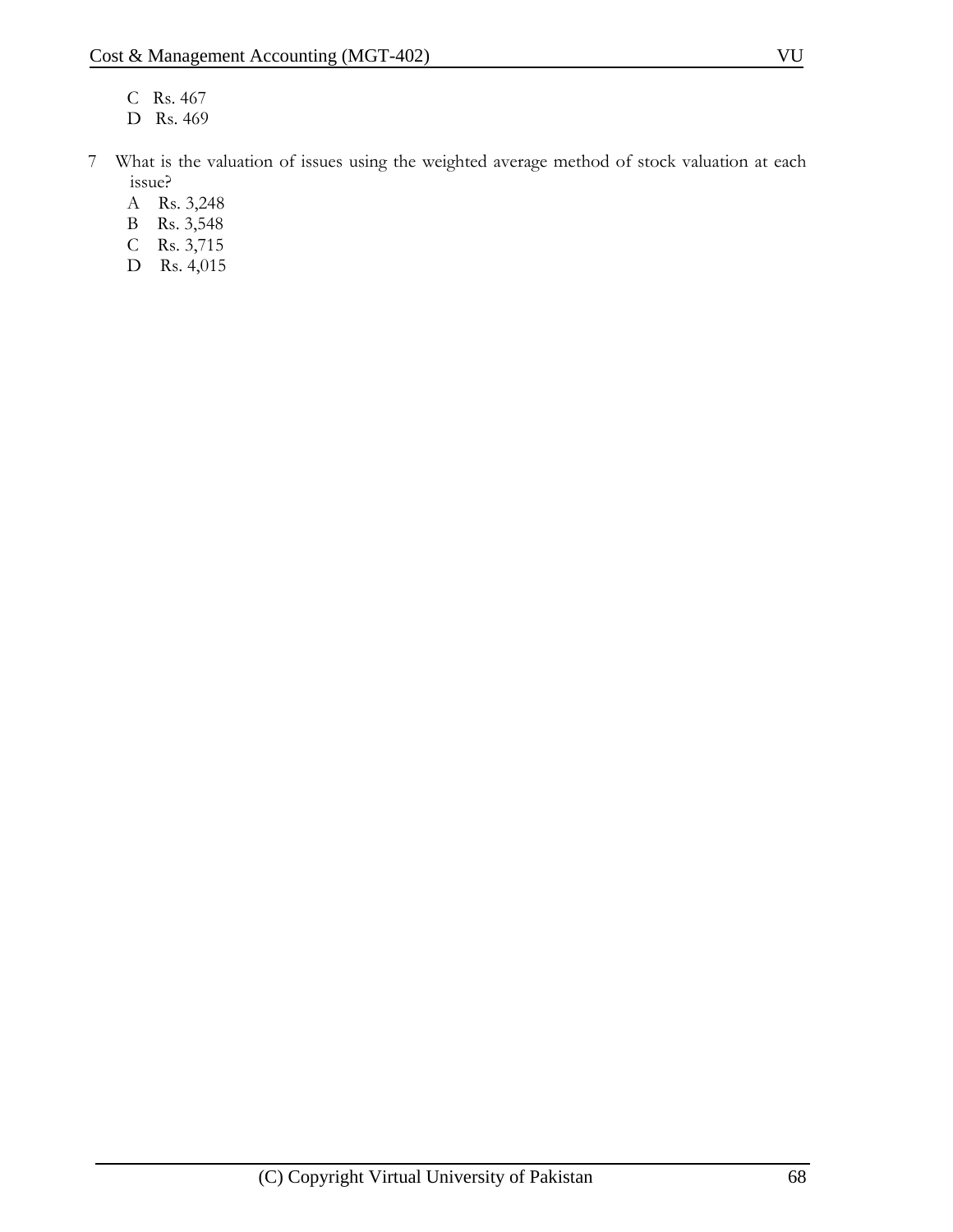# **LESSON# 11**

## **LABOR**

There are three elements of cost:

- **Material**
- Labor
- FOH

Labor costs constitute an important part of production cost. Labor cost is and element of total payroll expense of an entity. Payroll expense consists of:

- Labor cost
- Administrative staff expenses
- Selling and distribution staff expenses

The total labor cost incurred by a manufacturing entity includes four separate elements:

• Direct labor cost (this is expensed on production and it is traceable in the cost unit)

Indirect labor cost (this is also expensed on production but it is not traceable in the cost unit)

• Abnormal labor cost (this is the labor cost that is lost because of break-down of power and machinery etc.)

Labor related cost (this includes overtime pay, bonus pay, shift allowances, and other benefits)

From the cost and management accounting point of view, the distinction between direct labor cost and indirect labor cost is very essential.

## **Direct Labor Cost**

Direct labor cost is that portion of salaries and wages which can, as a practical matter, e traced with and charged to a cost unit. Thus the wages paid to employees/workers engaged in manufacturing of a job or process like bricks, spinning and weaving, are direct labor cost. Broadly speaking, labor costs will be direct if:

a. There is a direct relationship to the product through a process,

b. The labor cost can be measured in the light of this relationship, and

c. The labor cost is sufficiently material (significant) in amount.

However, the main criterion of determining the direct labor cost is that if it is economically and conveniently be identified /traced with a product, it is a direct labor cost.

## **Indirect Labor Cost**

These are the costs which are not identifiable with or incurred directly in the production of a specific goods or services but are applicable to manufacturing activities generally, salaries and wages paid to supervisors, foremen, storekeepers, clerical staff member will constitute the indirect labor costs. Mostly costs of service departments, supervisory and engineering departments are indirect labor costs.

## **Salaries & Wages**

Salary is a fixed amount of remuneration paid to the employees after a month or a year. Wage is remuneration of the employees/workers who work on hourly or unit produced basis.

## **Determining Wage Rates**

Wage rates are determined on the basis of requirements of a job. **Job analysis** is breaking up of a job into basic elements or operations and studying them in detail to find out the duties, responsibilities and skills involved in it.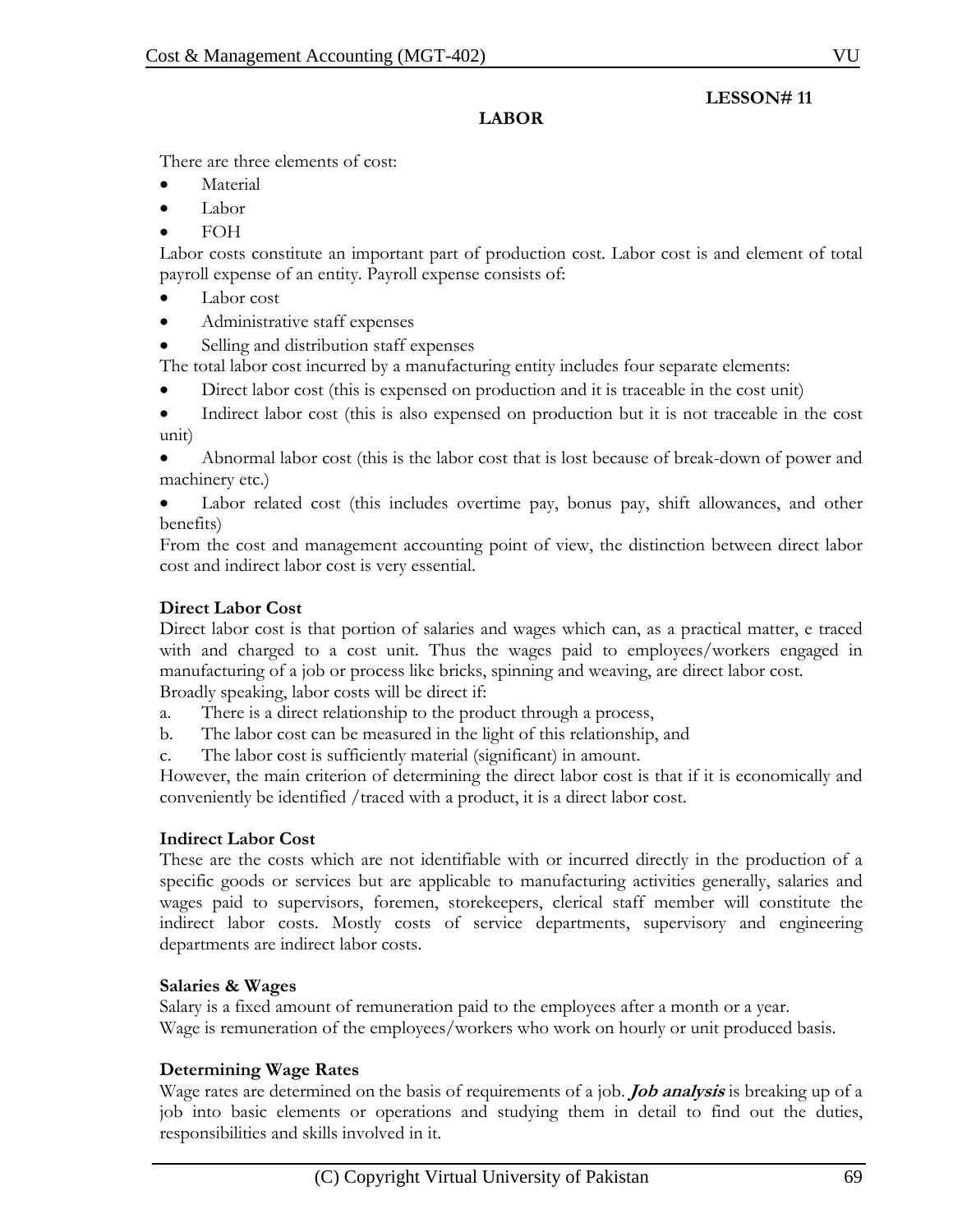It is a process of determining the contents and characteristics of a job, the conditions under which performance is to be carried on, the qualifications required in the worker, methods and techniques used and other conditions and skills involved. This basic object of job analysis is to ascertain the relative worth of each job through an objective evaluation so that suitable remuneration can be fixed for each Job and worker.

# **Advantages of Job Analysis**

a. Job analysis facilitates selection of right type of workers according to the job requirements. It helps in training the workers accordingly.

b. Job analysis helps in fixing suitable wage rates for different jobs according to their characteristics, skills required and hazards involved.

c. It helps in Job evaluation and merit rating thereby improving the decision making ability of the supervisory staff in regard to transfer, promotion and placement.

d. Job analysis facilitates the settlement of disputes with workers in regard to dutieswages, transfer and other disciplinary action by providing complete requirements of different jobs.

e. It helps in placing employees on the most suited jobs and thus increasing their satisfaction and morale. It helps in reducing labor turnover, absenteeism and removes inequalities in wages and salaries.

# **Time-Keeping**

In an industrial enterprise accurate time keeping is very essential, normally, recording of time is done for two purposes:

a. For administrative and payroll purposes, and

b. For cost analysis and apportionment of overhead among different departments.

Wages to casual and temporary workers are paid on time basis while others are paid on piece rates with minimum guaranteed wages. Payment of wages to such categories of workers is dependent on the proper recording of total time spent by a worker in the factory and on the Job.

# **Purposes of Time-Keeping**

Recording of time is essential for the following purposes:

a. Preparation of Pay Rolls, where the workers are paid on time basis.

b. .Meeting the statutory requirements.

c. For internal administration, like increments, pension, provident fund, gratuity and leave benefits.

d. For proper distinction between direct and indirect costs, normal time and overtime, and regular and late comers.

e. For overhead rates, if based on labor hours.

f. For enforcing regularity, discipline and ensuring daily requirement of labor force in the factory.

# **Methods of Time-keeping or Recording:**

Following are the usual methods of recording attendance of workers at the gate of a factory. **1)**Manual Methods:

- **A.** Attendance Register, and
- **B.** Token system
- **2)** Mechanical Methods:
	- **A.** Time recording clock, and
	- **B.** Dial Time Recorders
- **3)** Electronic Methods:
- **A.** Smart card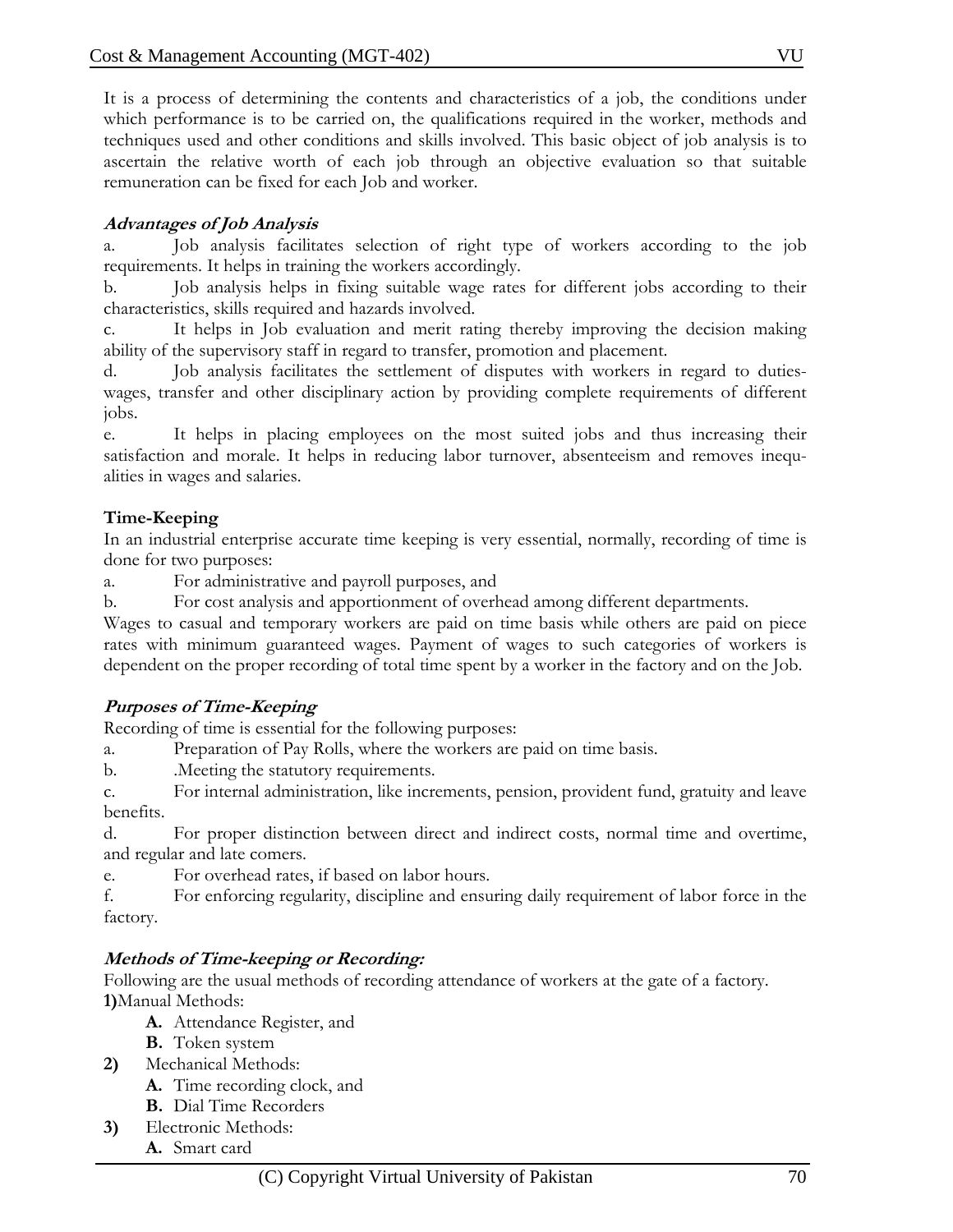## **Manual Methods**

#### *Attendance Register method (Hand written record):*

Under the method a register with necessary columns like name, identity no. of the employee and arrival and departure time is maintained.

In a large factory, separate registers may be maintained for each department but in a small factory one register may serve the needs of the entire factory.

The practice of recording attendance or roll calls may conveniently be adopted depending upon the nature of employees and their number. As soon as a worker enters into the premises of the factory the necessary entries in the attendance register are completed either by calling the name of each worker or by some other physical method.

#### *Disk or Token or Check method:*

Under this method each worker is allotted a metal disk or token bearing his identification. On each disk the name and number of the worker is engraved or painted. All the tokens or disks are hung on a board serially note the arrival time of the workers.

As soon as a worker reports for duty on the appointed time he/she removes his/her disk from the board and puts into a box. Immediately after the scheduled time for entering into the premises of the factory the board is removed and a list is prepared of all such disks or tokens not collected and dropped into the box by the workers. The late comers collect their disks and hand over personally to the time keeper. The list of late comers is prepared separately. The tokens not removed from the boards represent the absentee workers.

## **Mechanical Methods**

Different mechanical devices have been designed for recording the exact time of the workers. These include:

a.Clock Card b.Dial Time Records.

# **Clock Card**

The attendance of workers in this system is marked by a time recording clock on a card each worker is given a clock card usually for one week duration. These clock cards are serially arranged and kept in a tray at the gate of the factory and as the worker enters into the gate he picks up his/her clock card from the tray, puts it in the time recording clock that records the exact arrival time at the space provided on the card against the particular day.

This process is repeated where the worker leaves the factory after his/her day's work. Other particulars of time in respect of lunch, late arrivals, early leaving and overtime are printed in red so as to distinguish these from normal period spent in the factory. This is very popular method of recording the attendance of workers. The format of clock card is given below: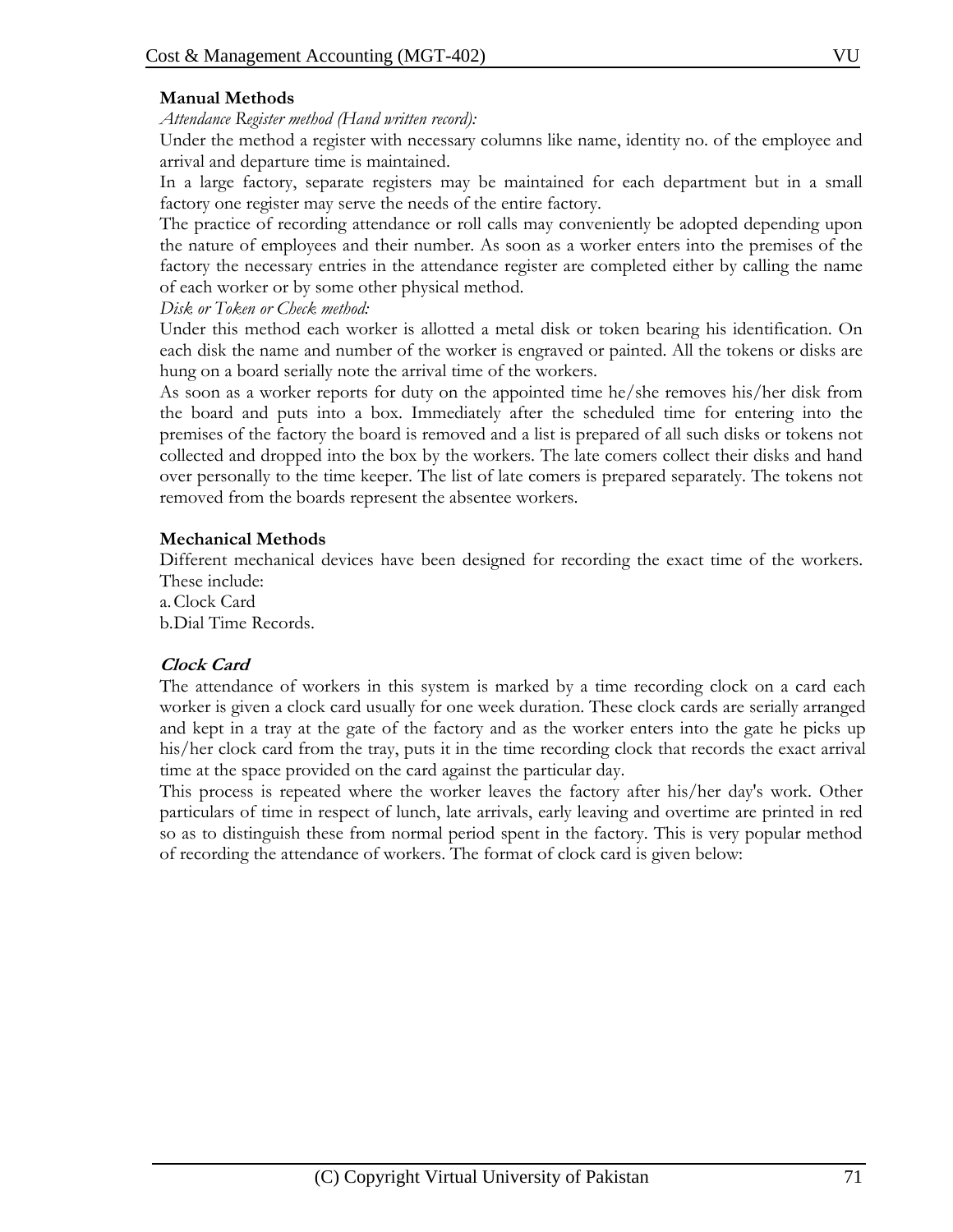| Worker's Name       |              | <b>Clock Card</b><br>Department |       |      |           |                |                |
|---------------------|--------------|---------------------------------|-------|------|-----------|----------------|----------------|
| <b>Week</b><br>Days | Time         | Regular-time                    |       |      | Over-time | Total-time     |                |
|                     |              | In                              | Out   | In   | Out       | Normal<br>time | Over-<br>time  |
| Monday              | A.M.<br>P.M. |                                 |       |      |           |                |                |
| Tuesday             | A.M.<br>P.M. |                                 |       |      |           |                |                |
| Wednesday           | A.M.<br>P.M. |                                 |       |      |           |                |                |
| Thursday            | A.M.<br>P.M. |                                 |       |      |           |                |                |
| Friday              | A.M.<br>P.M. |                                 |       |      |           |                |                |
| Saturday            | A.M.<br>P.M. |                                 |       |      |           |                |                |
| Sunday              | A.M.<br>P.M. |                                 |       |      |           |                |                |
| Calculations of     |              | Normal<br>Hours<br>Worked       | Over- | Rate | Amount    | Deductions     | Net<br>payable |
| Worker              |              | Foreman                         |       |      |           | Payroll Clerk  |                |

# **FUTURE SHINE CO. LTD**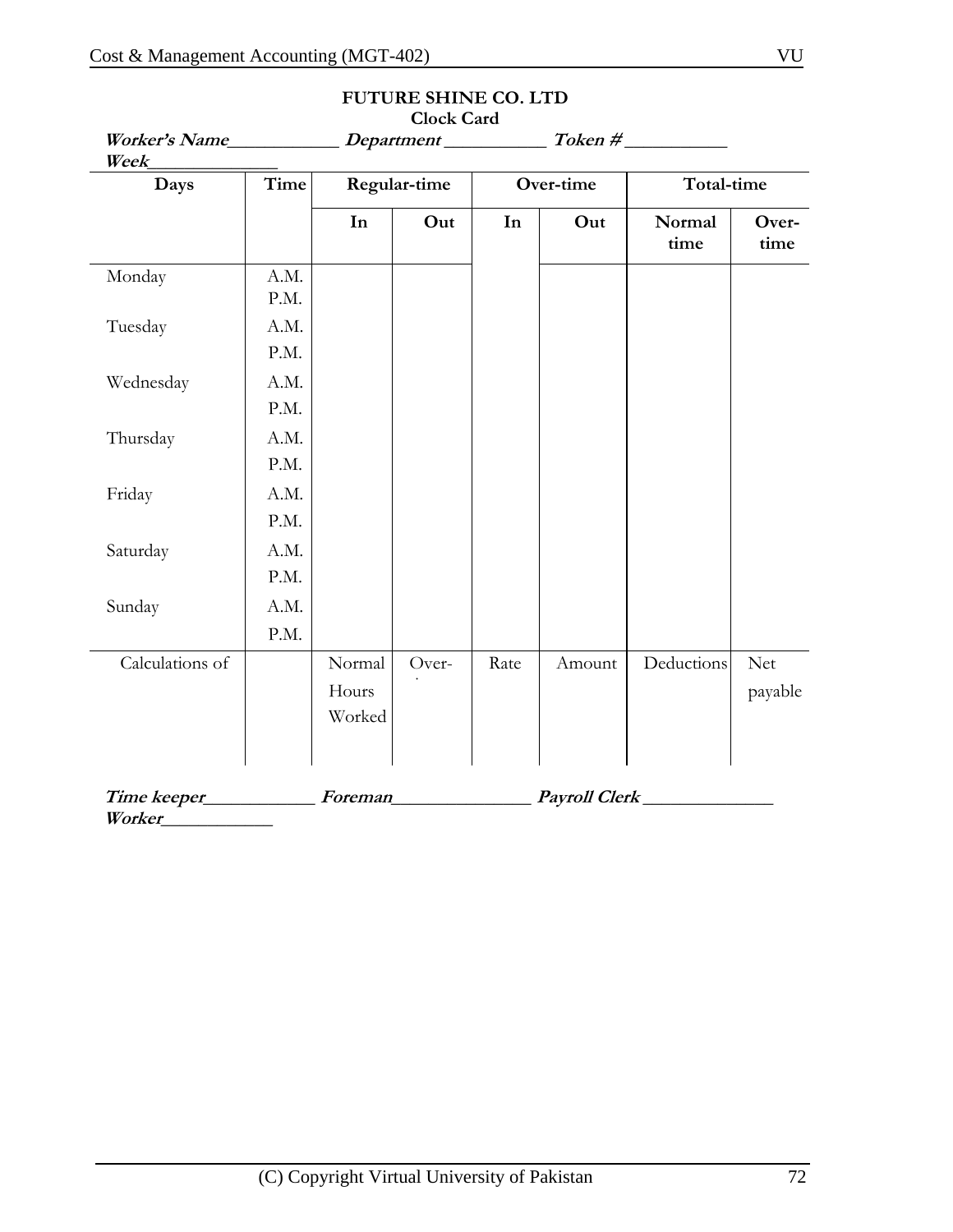## **Electronic Methods**

In the era of Information Technology wastage of time is considered as a sin. Although manual and mechanical methods produce accurate results but both are time consuming methods. Same results with less time consumption and lesser chance of errors can be obtained with the application of electronic devices. Now a days clock cards have been substituted with the smart cards.

## **Smart Card**

Clock cards may be replaced by smart cards. These record the same information, but it is recorded on the magnetic strip on the card. Smart cards may also be used for other purposes not related to the payroll.

## **Job Time Sheets**

For proper labor cost analysis, it is essential that the worker records, in details, his/her activities of production and time he/she spends on each job correctly. Time spent by a worker on the job, process or activity may be recorded manually, mechanically or electronically depending upon the nature and size of the enterprise. Recording of time spent by the worker on the job is better known as time booking. The objects of time booking are:

1. To ensure that the time paid for is properly utilized.

- 2. To ascertain the labor cost for each individual job and the cost of work done
- 3. To determine the rate of absorption of overhead expenses based on direct labor and machine hour methods against each job.
- 4. To ascertain and minimize idle time.

5. To evaluate each employee's performance by comparing the actual time taken with the budgeted time.

For achieving these objectives it is very important that clear instructions should be issued and proper forms are designed for recording work time.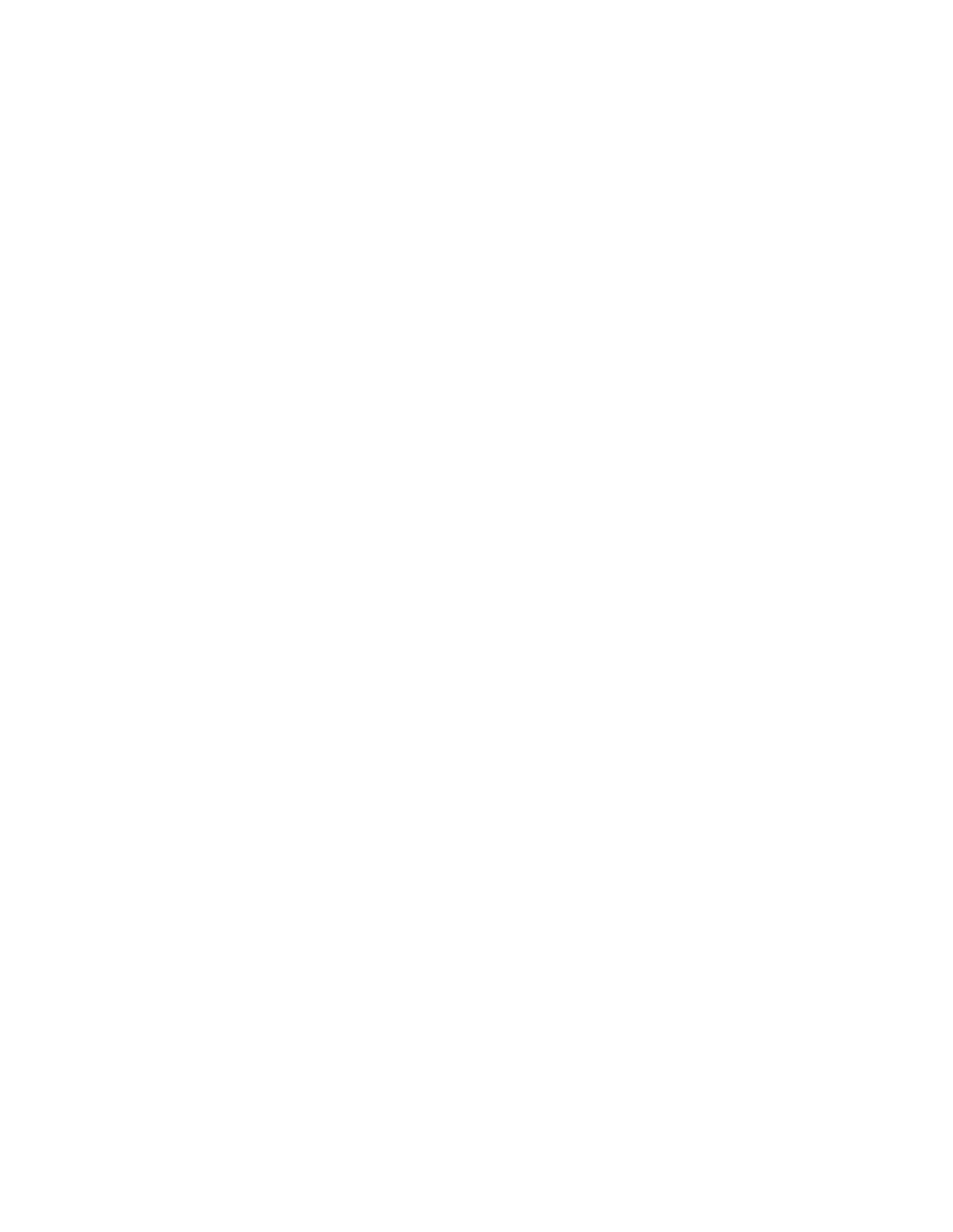| Worker's Name<br>Date |              |                         |    | Department |       | $Token~\#$  |      |        |
|-----------------------|--------------|-------------------------|----|------------|-------|-------------|------|--------|
| Job or<br>work        | Work<br>done | Descriptio<br>n of work |    | Time       |       | Total Hours |      | Cost   |
| order.                |              |                         | On | Off        | Ordin | Overti      | Rate | Amount |
|                       |              |                         |    |            |       |             |      |        |

| Total hours | Workers  |
|-------------|----------|
| Total cost  | Fore man |

#### **PAYROLL SYSTEM**

The payroll is a list of the employees of the organization and the money due to each. A payroll list is produced each time that employees are paid.

- Wage earners are paid weekly.
- Salary earners are paid monthly.

Sometimes, employees earn a fixed amount every week or every month. Sometimes there are variations in the amount employees earn, due to overtime payments or bonuses or commissions which add to their pay.

#### **GROSS PAY AND NET PAY**

#### **DEDUCTIONS**

The total amount earned in a week or month by an employee is called his or her gross pay. This is not the amount of money that the employee receives, because deductions are taken away

from the gross pay, and the employee receives just the gross pay less deductions. This is known as the employee's net pay.

The deductions from pay are usually a combination of:

- Statutory deductions and
- Non-statutory or voluntary deductions.

**Statutory deductions** are deductions from pay that are made by law. In the Pakistan income tax is taken away from gross pay and paid to Income Tax Department, which is the main taxcollecting department of the government.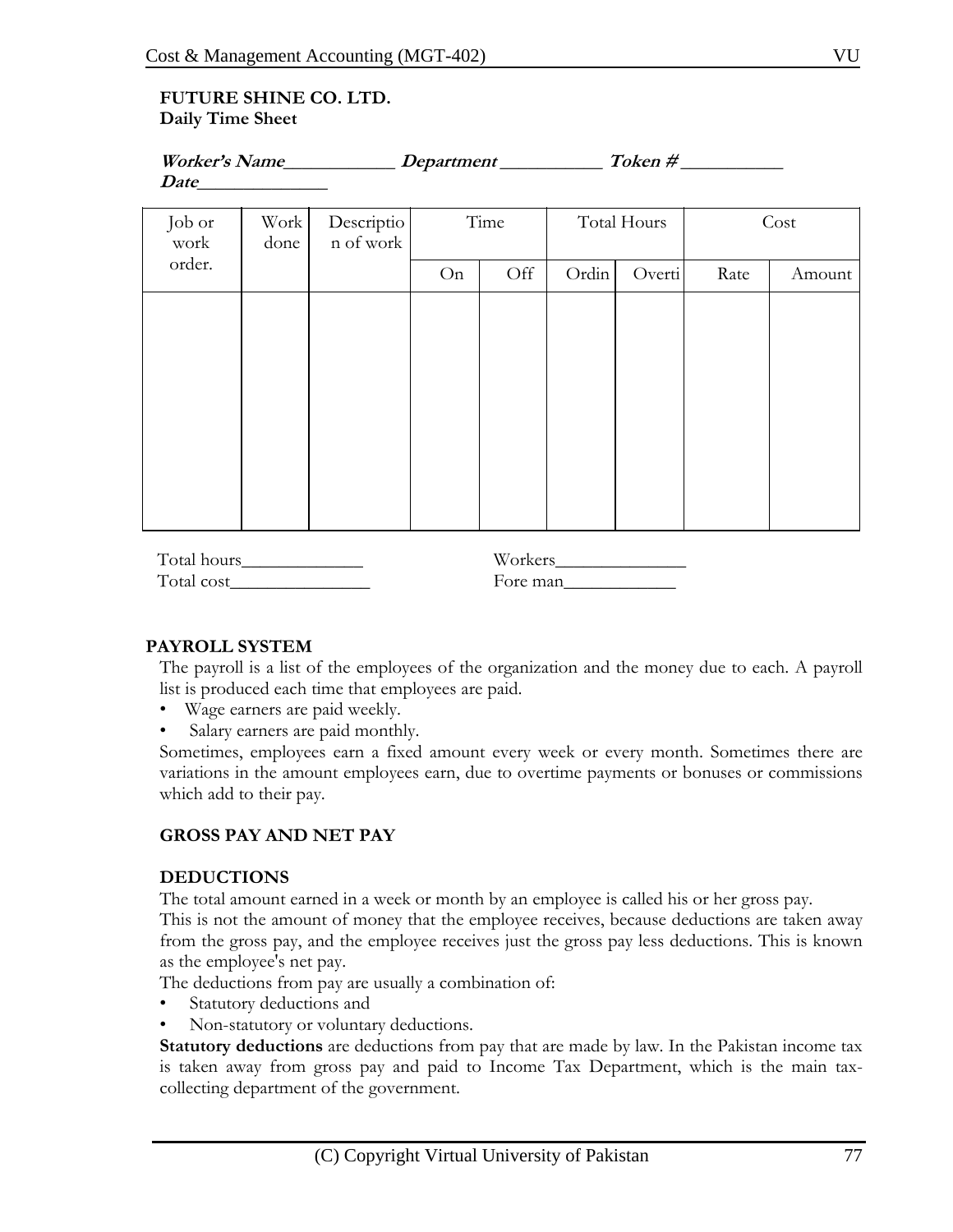**Income tax** is collected from employees every time they are paid, and this system of tax payment is therefore known as Pay As You Earn or PAYE. An employer is required by law to deduct income tax from the wages and salaries of all their employees.

The employer in effect acts as an unpaid tax collection agent for Income Tax Department.

**Non-statutory deductions** are voluntary deductions from pay that the employee chooses

- to make. Examples of these are: • Subscriptions to a trade union
- Contributions by the employee to a pension scheme.

Rupees

| Gross pay                 | $***$   |
|---------------------------|---------|
| Less:                     |         |
| Statutory deductions      | $(***)$ |
| Non-statutory deductions  | $(***`$ |
| Net pay or take home" pay | ***     |

What this means is that when an employee is paid, he or she receives the net pay or take home pay, and the employer pays the other amounts to other organisations ('external agencies') such as Income Tax Department, a trade union and a pension scheme organisation.

## **COST OF LABOR TO THE EMPLOYER**

Although the employee only receives the net pay, all the deductions have to be paid to other organisations, and it is the employer who has to pay them. Therefore, you might think that the total cost of wages and salaries to the employer is the total of gross wages. In fact the total cost of wages and salaries to an employer is higher than the total gross wages and salaries. This is because there are two elements in Provident Fund Contributions.

There are employees' provident fund contributions. These are a part of the statutory deductions from gross pay,

• There are also employer's provident fund contributions. These are additional payments that the employer has to pay the government.

The amount payable is related to the amount earned by the employees, but it is nevertheless an additional labor cost for the employer.

To an employer, the total cost of wages and salaries is therefore:

- Gross wages and salaries, plus
- Employer's provident fund contributions.

## **OTHER DEDUCTIONS**

The employer and employee may agree that other deductions should be made from the employee's salary. Examples are:

- (a) Pension contributions.
- (b) Deductions under the payroll giving scheme (charity giving).
- (c) Deductions under a payroll savings scheme,
- (d) Trade Union subscriptions.
- (e) Deductions under Holiday Pay schemes,

(f) Certain other voluntary deductions agreed by the employer (for example, fees for use of the company sports club).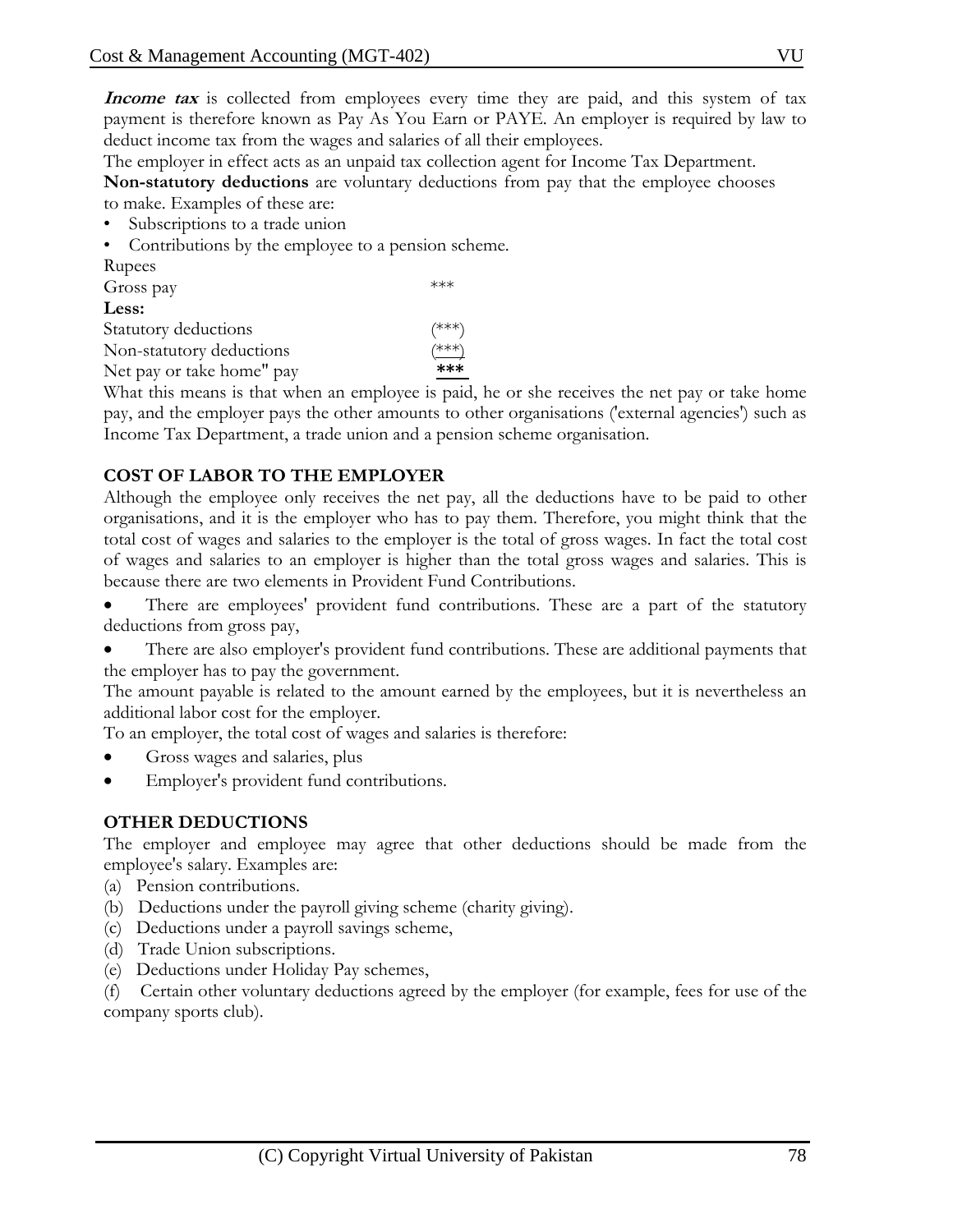## **PRACTICE QUESTION**

The following figures have been extracted from a trader's records in respect of wages and salaries for July. *Rupees*

| (i) Wages and salaries (gross)         | 6,300 |
|----------------------------------------|-------|
| $(ii)$ Income tax                      | 1,600 |
| (iii) Employees' pension contributions | 600   |
| (iv) Employer's pension contributions  | 700   |

## **1 What is the total amount the trader will have to pay for wages and salaries for July?**

- A 4,100
- B 4,800
- C 6,300
- D 7,000

### **2 What is the net pay received by employees?**

- A 4,100
- B 4,200
- C 4,800
- D 5,600

## **PROCESSING THE PAYROLL**

To process the payroll, an employer must, for each employee:

- 1. Calculate the **gross wage** or salary for the period.
- 2. Calculate the **income tax** payable out of these earnings.
- 3. Calculate the **employee's state benefit contributions** that are deductible.
- 4. Calculate the **employer's state benefit contributions**. For all employees collectively, the employer must:
- 5. Calculate any **non-statutory deductions**.
- 6. Prepare a **payslip** showing the gross pay, deductions and net pay.
- 7. Make the payment of **net pay** to the employee.

8. Make the **payments of all the deductions** from pay and the employer's state benefit contributions to the appropriate other organisations.

9. **Record the payroll costs** in the accounting system.

### **PAYSLIPS**

A payslip will accompany each payment of salary or wages to an employee. It shows how the amount paid has been arrived at, how much income tax and state benefit contributions has been deducted. The provision of a payslip detailing the income tax and provident deductions is another responsibility of an employer as required by the national law. Other deductions will also be shown on the payslip.

Getting a payslip means that even if the employee receives wages or salary payments directly into his bank account, he is notified of the payment and how much it is by receiving the payslips, Payslips might be distributed to employees at work, or posted to their home address.

A payslip must show details of:

- Gross pay
- Deductions (itemized separately)
- Net pay (Net pay is sometimes called **'take home pay'**).

However, there isn't a standard layout for a payslip and so payslips of different employers can look very different.

An example is shown below.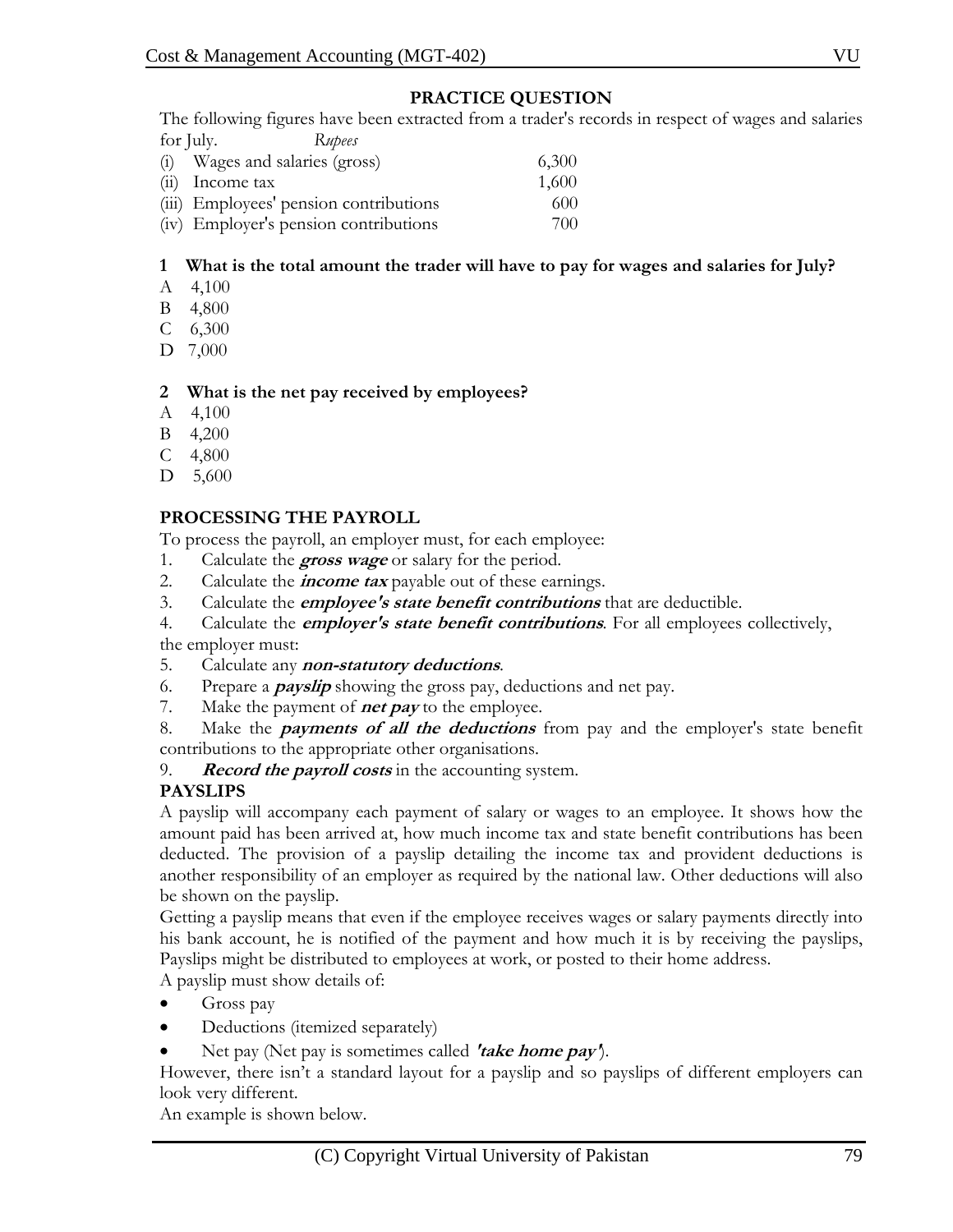| <b>Silver Glass Manufacturers</b><br><b>PAYSLIP</b>          |                                |             |                         |                                      |  |
|--------------------------------------------------------------|--------------------------------|-------------|-------------------------|--------------------------------------|--|
| <b>Employee</b> : Syed Imam Din                              |                                |             | Employee #. 256         |                                      |  |
| <b>National Tax Number:</b><br>7296849-5                     | Social<br>Y<br>Security:<br>45 |             | Date:<br>$08-10-$<br>06 | Tax period:<br>week 40               |  |
| Pay For Week Ending:<br>October $8th$ .                      | Hou<br><b>rs</b>               | Rate<br>Rs. | Amount Rs.              | <b>Year To Date</b><br>$\mathbf{Rs}$ |  |
| <b>Basic Pay</b>                                             | 40.0                           | 7.50        | 300.00                  |                                      |  |
| Overtime                                                     | 5.0                            | 15.00       | 75.00                   |                                      |  |
| <b>Shift Allowance</b><br>$\overline{2}$<br>10.00            |                                | 20.00       |                         |                                      |  |
| <b>Gross Pay</b>                                             |                                |             | 395.00                  |                                      |  |
| <b>Pension</b> (Employer's pension<br>contribution Rs.25.00) |                                |             | 15.00                   |                                      |  |
| Trade union subscription                                     |                                |             | 10.00                   |                                      |  |
| <b>Total Pay</b>                                             |                                | 370.00      | 16,605.00               |                                      |  |
| <b>Income Tax</b>                                            |                                | 57.92       | 2.711.32                |                                      |  |
| <b>Provident Fund</b> (Employer's Cont<br>Rs.36,71)          |                                | 30.85       |                         |                                      |  |
| <b>NET PAY</b>                                               |                                |             | 281.23                  |                                      |  |

## **Content of the Payslip**

A payslip must show certain items, by law. Compulsory items in the UK are:

- The employer's name
- The employee's name
- The date
- The total gross pay, showing the calculation where it comprises different elements such as bonuses, overtime etc
- The employee's pension contribution (if there is any)
- Other deductions from, or adjustments to, pay. If a set amount is deducted each pay day the breakdown need not be shown, provided the employee was given the details earlier
- Total gross pay to date for PAYE purposes
- Total tax paid to date in the current tax year and tax due this pay day
- National Insurance contributions due this pay day
- Net pay.

The payslip may also show additional information (and often does), such as:

- the employee's Payroll Number
- the employee's Social Security Number
- the employee's National Tax Number
- the total provident fund contributions paid by the employee in the tax year to date
- the method of payment, such as 'paid through cheque or cash etc.'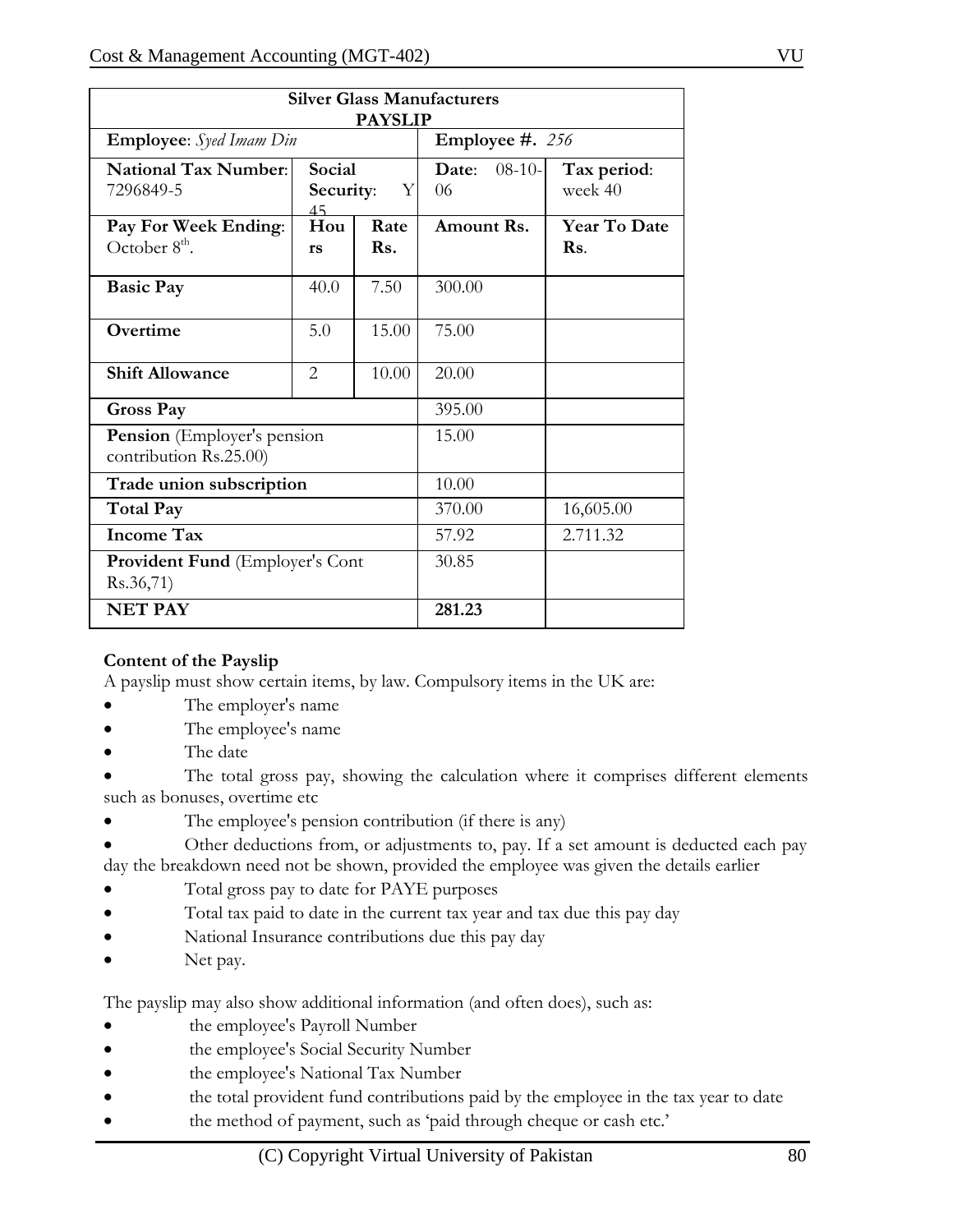- employer's provident fund contribution for the current period
- employer's provident fund contribution for the tax year to date

## **MAKING PAYMENTS TO EMPLOYEES**

Most employers will have a set day on which employees should be paid, and it is the payroll department's responsibility to ensure that wages are paid on the correct due days.

Weekly paid employees will be paid at least once a week, normally on the same day each week. Usually the pay day will be either Thursday or Friday.

Monthly paid employees will be paid once a month, and there will be a formula for determining the pay day. For example, this may be:

- the last day of the calendar month
- the last Friday or Saturday of the calendar month
- the same date each month, such as the 26th.

Employees may be paid their wages in several ways:

- in cash (but this is now very uncommon)
- by cheque
- by bank transfer
- through the Banks Automated Clearing System (BACS).

## **PRACTICE QUESTIONS**

- **1** Which of the following does not appear on a payslip?
	- A. Gross weekly wage for the employee
	- B. Tax paid to date by the employee in the tax year
	- C. Deductions paid by the employee
	- D. Details of the employee's expected pension.
- **2** Which is the most convenient way for a large employer to pay salaries electronically?
	- A. BACS
	- B. Bank transfer
	- C. By cash
	- D. By cheque.

### **Elements of Gross Pay**

The amount of pay to which an employee is entitled may be earned in a variety of different ways. These include:

- (A) Basic pay, such as:
	- a. wages paid according to the number of hours worked
	- b. Wages paid according to the output of the employee.
	- c. salaries, for salaried staff
- (B) Other pay, such as:
	- a. overtime pay, for extra hours worked by the employee
	- b. shift pay, to compensate for unsocial hours.
- (C) Bonuses and commission, such as:
	- a. bonuses paid under bonus schemes, based on productivity, or profitability
	- b. commission paid, normally based on sales.
- Rupees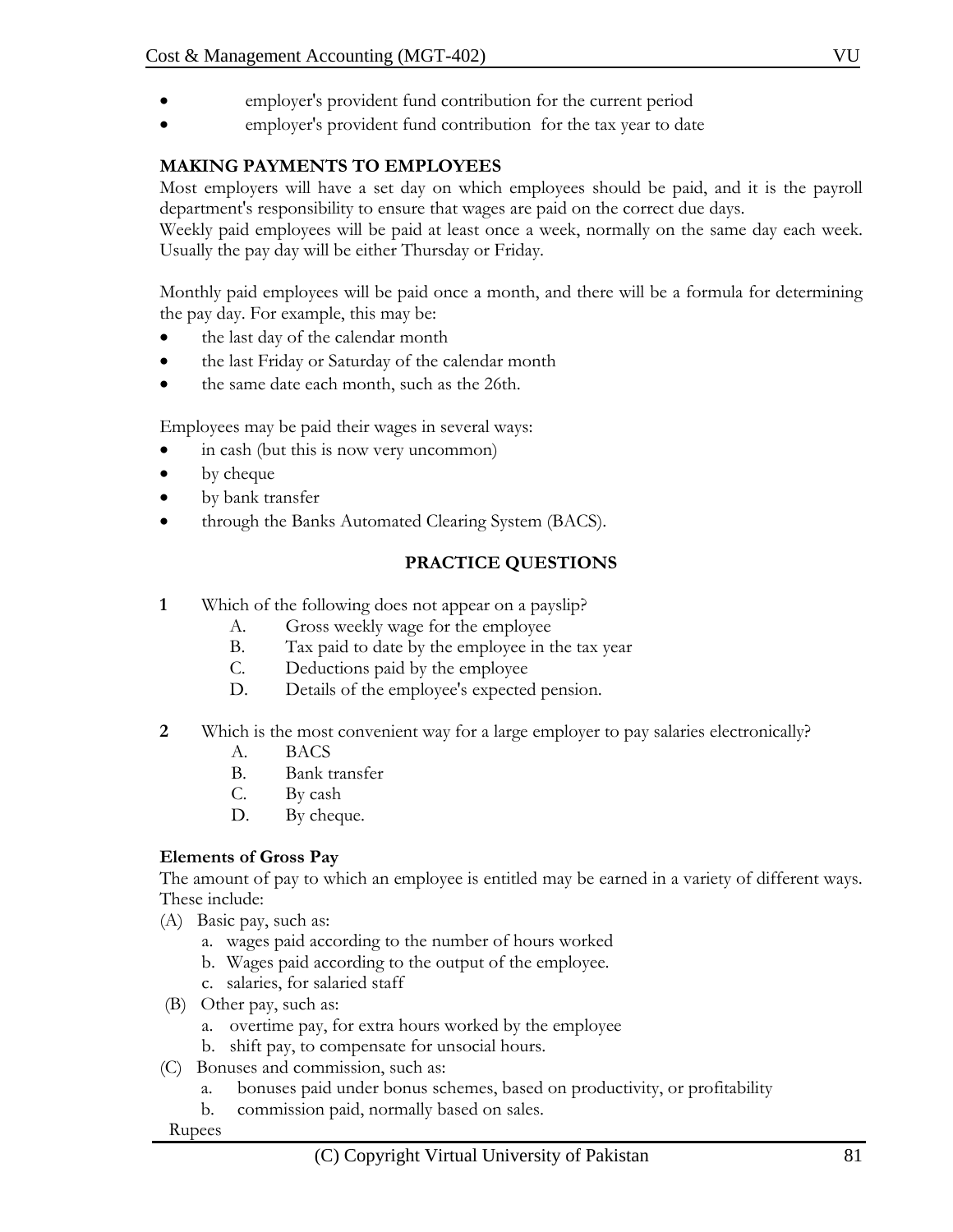| Basic Pay                | ****  |
|--------------------------|-------|
| + Bonus                  | ****  |
| +Overtime payment        | ****  |
| +Other allowance         | ****  |
| Gross pay                | ****  |
| -Statutory deduction     | (***) |
| -Non Statutory deduction | ′***` |
| Net Pay                  |       |

## **Payroll Entries**

| <b>Payroll Preparation</b>  | Payroll expenses<br>Deduction of income tax<br>Payroll Payable | 100 | 5<br>95 |
|-----------------------------|----------------------------------------------------------------|-----|---------|
| <b>Payroll Distribution</b> |                                                                |     |         |
|                             | Work in process                                                | 20  |         |
|                             | FOH                                                            | 30  |         |
|                             | Administrative expense                                         | 40  |         |
|                             | Selling expenses                                               | 10  |         |
|                             | Payroll expenses                                               |     | 100     |
| <b>Payment</b>              |                                                                |     |         |
|                             | Accrued payroll                                                | 95  |         |
|                             | Bank                                                           |     | 95      |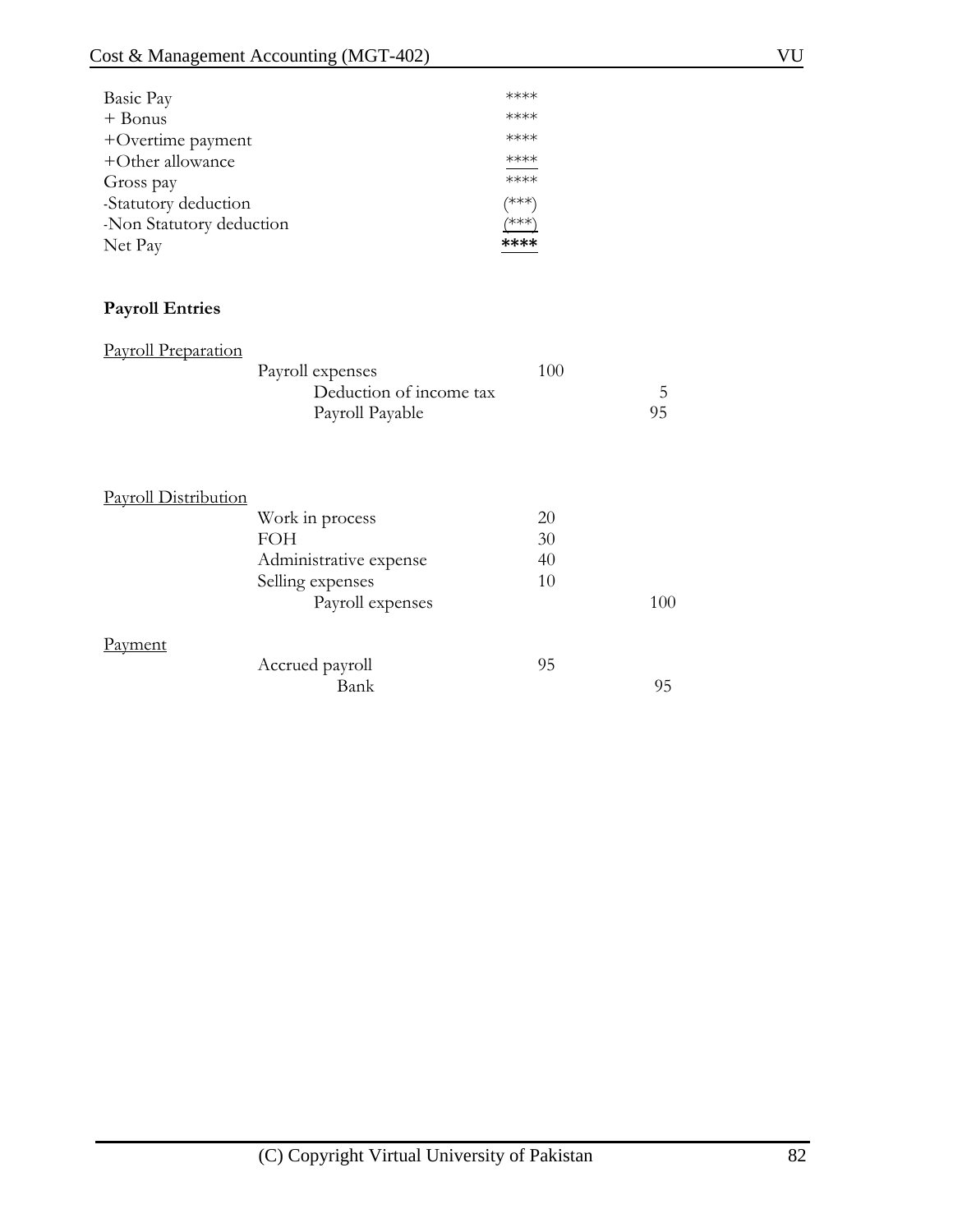# **PRACTICE QUESTION**

| Direct Labor            | 15,000 |
|-------------------------|--------|
| Indirect Labor          | 10,000 |
| Sales Salaries          | 7,000  |
| Administrative Salaries | 8,000  |
| Total                   | 40,000 |
| Deductions              |        |
| Income tax              | 4,000  |
| Group insurance         | 1,000  |

**Required:** Pass journal entries to record Payroll expense and its payment **Solution** 

| $1 -$ | Payroll expense           | 40,000 |        |
|-------|---------------------------|--------|--------|
|       | Income tax (Payable)      |        | 4,000  |
|       | Group insurance (Payable) |        | 1,000  |
|       | Payroll Payable           |        | 35,000 |
| $2 -$ | Payroll payable           | 35,000 |        |
|       | Voucher payable           |        | 35,000 |
| $3-$  | Voucher payable           | 35,000 |        |
|       | Bank                      |        | 35,000 |
| $4-$  | Work in process           | 15,000 |        |
|       | <b>FOH</b>                | 10,000 |        |
|       | Selling expense           | 7,000  |        |
|       | Administrative            | 8,000  |        |
|       | Payroll expenses          |        | 40,000 |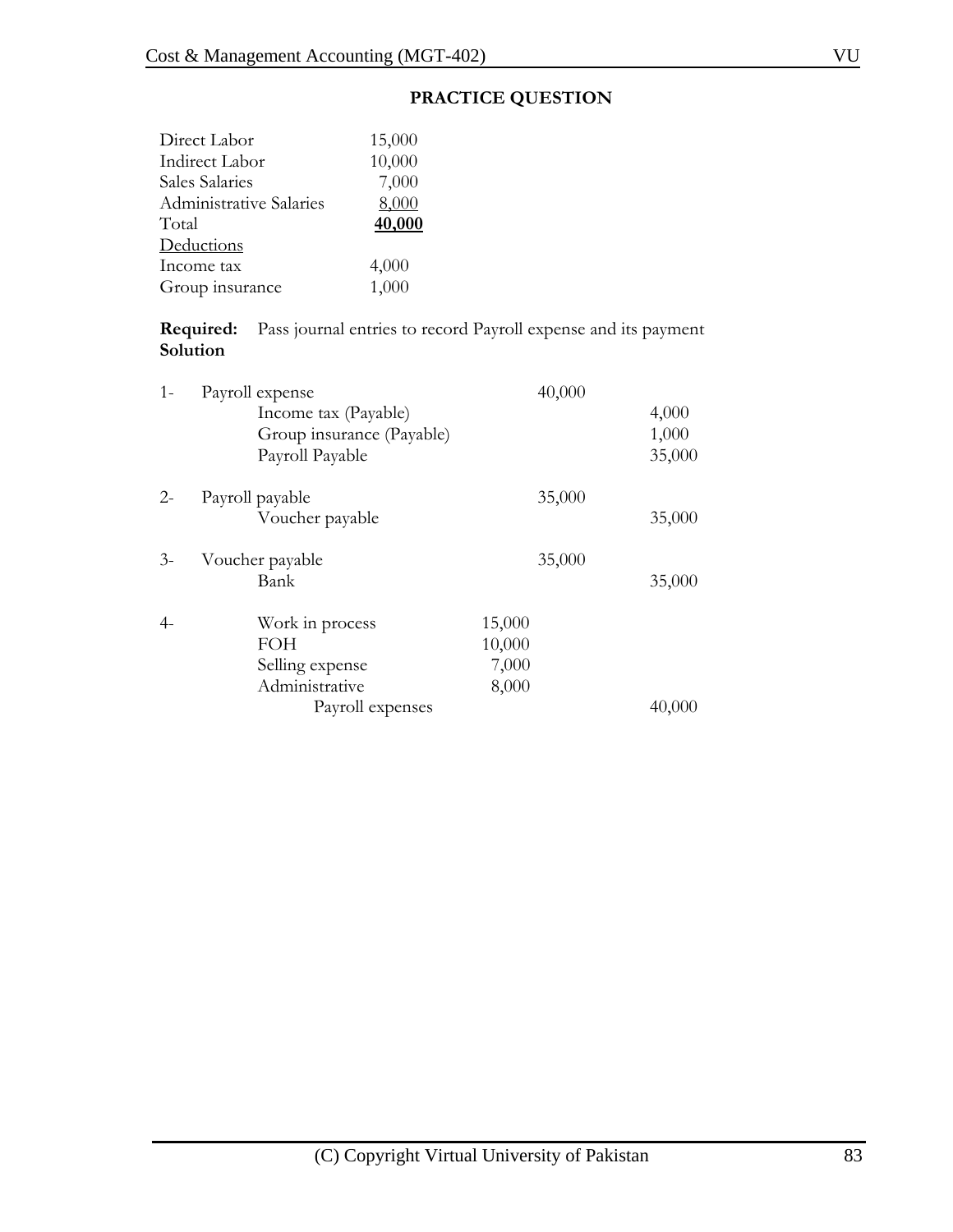## **LESSON # 12**

## **PAYROLL AND INCENTIVES**

Wages are paid to the workers as the reward of their labor and service. Different systems of remuneration have been devised for meeting the requirements of both employees and employers. Usually the employer makes a specified monetary payment to workers for a specified work or job done. The specified monetary payment or minimum wages could either be related to a particular hours of attendance or to the quantum of work.

Thus the wages are paid to the workers either for the **time** spent by them in an organisation or the **goods or services** produced for it. So there are two basic systems of remunerating labor. One is related to the time and the other relates to the quantum of work.

In between these two basic or extreme systems of labor remuneration there are a number of variants in vogue in many industries. Organized trade unions and state regulatory measures have significantly contributed to the introduction of various bonus and incentive schemes for the labor.

Demand for increased wages is a natural consequence on the part of labor while the employer tends to resist this demand. However, it must be borne in mind that high wages do not necessarily results in higher cost of production.

If labor is satisfied with high wages it may ultimately lead to increased production and productivity. The increased production and productivity will in return results in reduced labor and overhead cost per unit. It is also essential requirement of a good wage system.

The aims of a wage system should be the introduction of a fair wage. A good wage system should have, among others, the following features:

- 1. The system of wage payment should be fair to all workers
- 2. A guaranteed minimum wage should be assured to all workers*.*
- 3. The system should be acceptable to workers so as to avoid the work to rule, stoppage of work and slow-downs.
- 4. It should have the elements of simplicity, certainty and flexibility.
- 5. It should provide adequate incentives to workers.
- 6. It should be in conformity of various labor laws and regulations both local and national.
- 7. It should invariably contain an increment clause providing for an automatic rise in wages and attendances as cost of living index number increases.
- 8. The wage system should be simple and practicable so as to keep its operational and administrative cost at a minimum.

### **Systems of Wages**

Basically there are two principal systems of wages. They are:

- (i) Time wage
- (ii)Piece rate or Piece work

### **1. Time base wage**

Under this system, wages to a worker are paid on time basis irrespective of the quantum of production. The wage is measured on the basis of unit of time i.e. hourly, daily, weekly or monthly. The formula is:

*Hours worked* x *Rate per hour.* 

Assuming a worker is paid Rs. 110 per hour and he has spent 200 hours during a particular month in a factory, his wages will be:

*Rs. 22,000 i.e. (Time* x *Rate i.e. 200* x *Rs.110).* 

### **2. Piece Rate wage**

Under this method of remuneration a worker is paid on the basis of production and not time taken by him to perform the work. This is one of the simplest and most commonly used of all incentive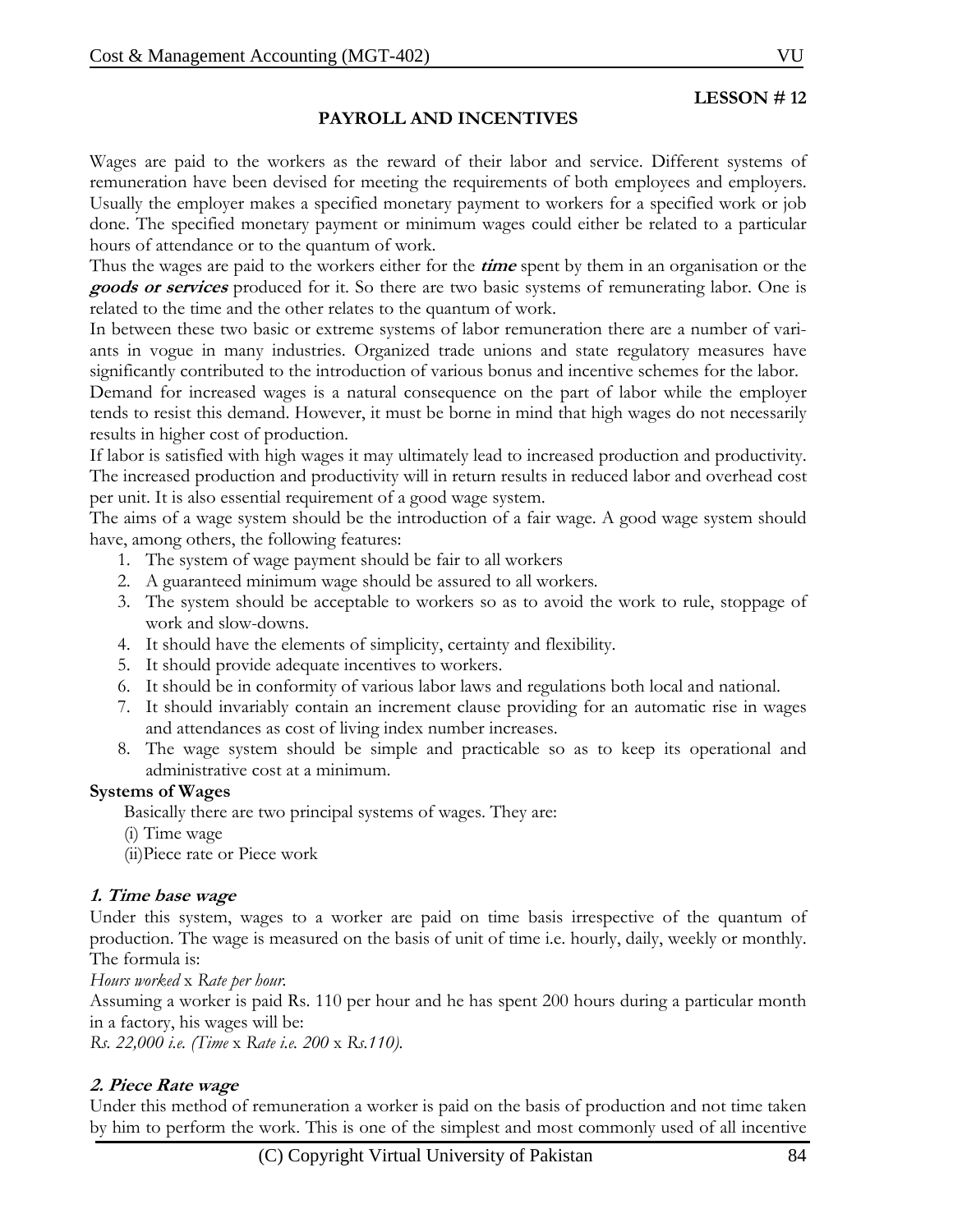schemes. The rate is expressed in terms of certain sum of money for every unit produced, e.g. Rs 2 per unit. The formula is:

*Units produced* x *Rate per unit.* 

Suppose a worker is paid Re. 50 per unit and he has produced 20 units in 7 hours. His total wages will be:

*Rs. 1,000 i.e. (Units* x *Rate i.e. 20* x *Rs.50)* 

However, a well regulated piece rate system has a guaranteed minimum wage. A well regulated piece rate system, with a guaranteed minimum wage rate of compensation is much superior over the time rate system.

## **Piece rate with guaranteed wage rate**

Under this system a worker receives the straight piece rate for the number of pieces he produces, provided that his total remuneration is more than his earnings on a time rate basis. If the piece rate earnings fall below the minimum level of his earnings then he is paid on the time rate basis per hour/per day).

## **Premium Plans**

In between the two principal systems of remuneration described above, there are a variety of bonus and premium plans of compensating workers for their extra efforts and skills. The basic objectives of various bonus and premium plans are:

- a. to induce the workers to increase the production and productivity,
- b. to provide them additional wages for their skill and efforts,
- c. to raise the morale of the labor high,
- d. to reduce the cost of production,
- e. to retain the services of good workers,
- f. to induce the workers to serve the organisation with loyalty and sincerity, and
- g. to establish better labor-management relations.

### *Essential futures of sound wage incentive plan:*

Various incentive wage schemes have been designed to overcome the drawbacks of two principal systems of labor compensation. A system of wage payment that would ensure both quality and quantity of product is known as Incentive or Bonus or Premium plan. Essentially, all incentive plans are a combination of the two basic wage plans, i.e., time rate and piece rate.

The following are some essential features of an incentive plan:

- 1. The plan should be acceptable to the workers, trade unions and management.
- 2. The incentive should be related to the efforts involved and should be sufficiently high so as to provide inducement to greater effort.
- 3. It should be simple and should be understood by all workers easily.
- 4. The standard time or norms upon which wage incentive is based should be determined on the basis of lime and motion studies.
- 5. Standards once fixed should not be changed unless it is necessitated by the change in the method of work. Likewise unilateral and unwarranted rate cuttings should be avoided.
- 6. No upper limit should be placed upon the amount of individual earnings.
- 7. The incentive plan should be aim at increasing production, reducing cost, and should influence the workers morale.
- 8. The scheme should be operated without excessive and operative cost.
- 9. It should be consistent and incentive should be based on properly assessed lime values of respective jobs.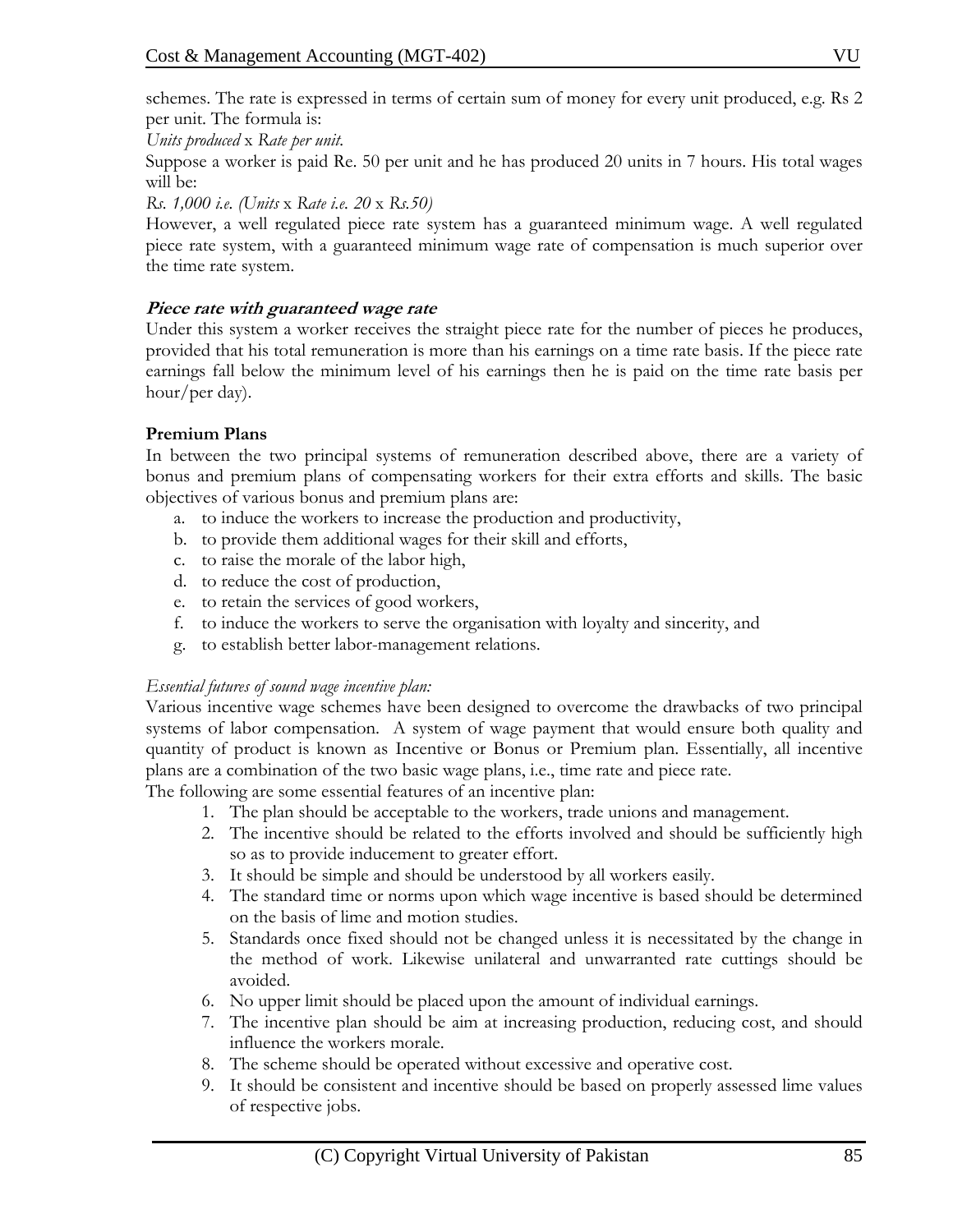- 10. The scheme should motivate the employees towards attainment of management objectives by means of coordinated efforts of all concerned.
- 11. The grievances of the workers especially in respect of work standard and incentive rates should be removed at once.

The success of an incentive plan largely depends on the mutual co-operation and understanding between employer and employees and immediate removal of workers' grievances. And above all, the payments of incentive or bonus should be made as soon as possible after the work is completed.

#### *Some Important Incentive Wage Plans:*

Some of the important incentive wage plans are briefly discussed here with practical examples. These are:

#### **Time Rate Based Premium Plan**

- (1) Halsey Premium Plan.
- (2) Halsey-Weir Premium System.

(3) Rowan Plan.

#### **Piece Rate Based Premium Plan**

(4) Taylor's Differential Piece Rate System.

(5) Merrick Differential Piece Rate Plan-

While calculating total earnings of a worker under different incentive wage schemes, the following four elements must be taken into account: **(i) Unit of output, (ii) Standard time, (iii) Time worked, and (iv) Time saved.** 

#### **Time Rate Based Premium Plans Halsey Premium Plan**

**Q. 1** 

Under this system, a standard time is fixed for each job or operation. Time rate is guaranteed to a worker and if he completes the job within standard time or more than the standard time, he is paid standard rate.

But if the Job is completed in less than the standard time fixed for the job, he is given wages for the actual hours taken plus bonus equal to one half of the wage of the time saved.

**Gross Wages = (Time worked x wage rate) + (½ Time saved x wage rate)** 

### **PRACTICE QUESTION**

| Wage rate per hour                             | Rs. 1.50                |           |                            |  |
|------------------------------------------------|-------------------------|-----------|----------------------------|--|
| Time allowed for the job                       | 16 hours                |           |                            |  |
| Time taken                                     |                         | 12 hours. |                            |  |
| Required:                                      |                         |           |                            |  |
| 1. Calculate the Gross earnings of the worker. |                         |           |                            |  |
| 2. Find out effective "rate of earnings"       |                         |           |                            |  |
| <b>Solution:</b> (Halsey premium plan)         |                         |           |                            |  |
| Gross Earnings                                 |                         |           |                            |  |
| Basic Pay                                      | $12 \times 1.5$         | =         | 18                         |  |
| Bonus Pay                                      | $\frac{1}{2}$ (4) x 1.5 | $=$       | $\overline{\mathbf{3}}$    |  |
|                                                |                         |           | 21                         |  |
| Effective rate of earning                      |                         |           | $Rs21/12 hours = Rs. 1.75$ |  |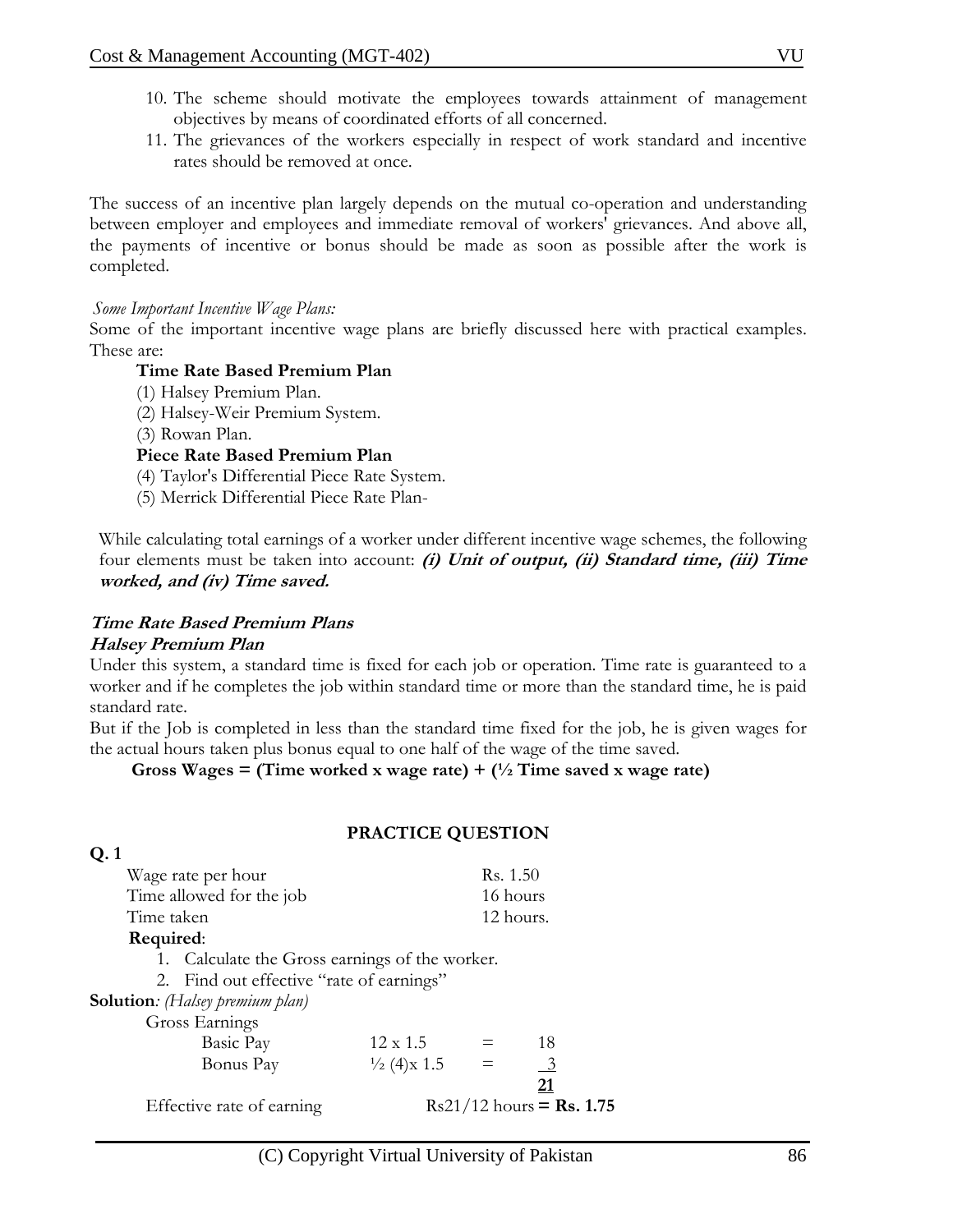## **Halsey-Weir Premium Plan**

Under this method, other things being the same as Halsey Plan, the rate of premium usually applied is 33.33: 66.67 sharing plan basis. In practice the bonus is on a 50: 50 sharing scheme.

## **Q. 2**

Calculate the total earnings and effective rate of earning per hour from the practice question given above, if the worker is paid according to Halsey-Weir premium plan.

**Solution***: (Halsey-Weir premium plan)*

| Gross Earnings |                           |                                        |                            |
|----------------|---------------------------|----------------------------------------|----------------------------|
| Basic Pay      | $12 \times 1.5$           | $=$                                    | 18                         |
| Bonus Pay      |                           | $33.33\% \text{ of } (4) \times 1.5 =$ | $\frac{2}{2}$              |
|                |                           |                                        | 20                         |
|                | Effective rate of earning |                                        | $Rs20/12 hours = Rs. 1.67$ |

### **Rowan Premium Plan**

This system is similar to the above two plans. The worker is guaranteed at ordinary rate of wages and bonus is paid in respect of time saved.

Under the Rowan system the bonus hours are calculated as the proportion of the time taken which the time saved bears to the standard time allowed.

Thus under this system a different method of calculating bonus is applied. *Step I* 

The bonus rate is calculated *as*:

## **Time allowed – Actual time taken**  $\boldsymbol{x}$  **100 = %**

### **Time allowed**

*Step II* 

This bonus rate is then applied on the basic pay to calculate the bonus pay. **Basic Pay x bonus rate = bonus pay** 

## **Q. 3**

Calculate the total earnings and effective rate of earning per hour from the practice question given above, if the worker is paid under Rowan bonus plan.

**Solution***: (Rowan premium plan)*

| Bonus rate = $16 - 12 \times 100 = 25\%$ |                  |               |
|------------------------------------------|------------------|---------------|
| 16                                       |                  |               |
| Gross Earnings                           |                  |               |
| Basic Pay                                | $12 \times 1.5$  | 18.00         |
| Bonus Pay                                | $18 \times 25\%$ | 4.50          |
|                                          |                  | 22.50         |
| Effective rate of earning                | Rs 22.5/12 hours | $=$ Rs. 1.875 |

## **OVERTIME**

Normally an employee is required to work for a set number of hours every week. There may however be occasions where the employer will ask the employee to work for longer hours. Overtime is the time worked over and above the employee's basic working week.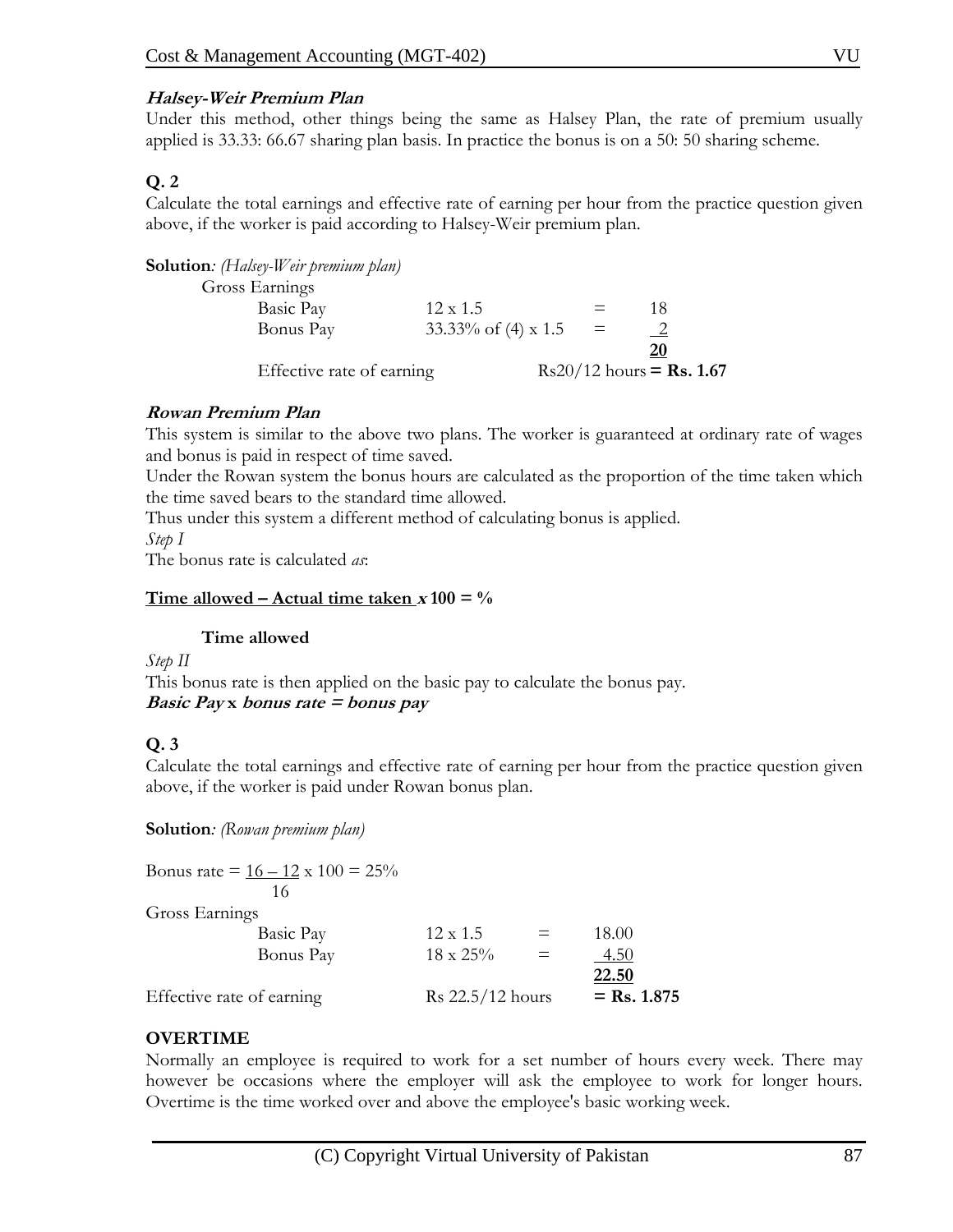Overtime must not be confused with flex-time. In a flex-time system an employee is allowed to work extra hours earlier in the week or month, in return for which he will work fewer hours later on. His overall number of hours worked remains constant.

Overtime is time that is paid for, usually at a premium, over and above the basic hours for the period.

Overtime by direct workers might be incurred for two reasons:

- Either to make up for lost time earlier in the production process or
- In order to produce more of the product than was originally anticipated.

Overtime being worked means that more units of a product are produced. However, if the overtime is being worked to make up for lost production earlier in the process then the units produced in the overtime may simply be enough to bring production back up to its anticipated level.

Overtime that is being worked in order to make up for unnecessarily lost production time is avoidable and should not have occurred.

Overtime that is necessary in order to fulfill customer orders is unavoidable overtime.

## **Calculating Overtime Pay**

#### **Hourly Paid Workers**

Hourly paid workers may be paid overtime at various different rates. For example, the hourly rate of overtime may be the same as the basic rate of pay or higher than the basic rate of pay.

It may either be expressed as a higher monetary amount, or as a proportion of basic pay, such as 'time and a half.

The hourly rate of overtime may vary according to when the overtime is worked. For example the evening rate may be 'time and a half, whereas the weekend rate may be 'double time'.

The hourly rate may vary with the number of overtime hours worked. For example the first 5 hours may be at 'time and a half, and additional hours at 'double time'.

#### **Weekly Paid Workers**

The overtime pay is the number of hours of overtime worked, multiplied by the rate at which overtime is paid.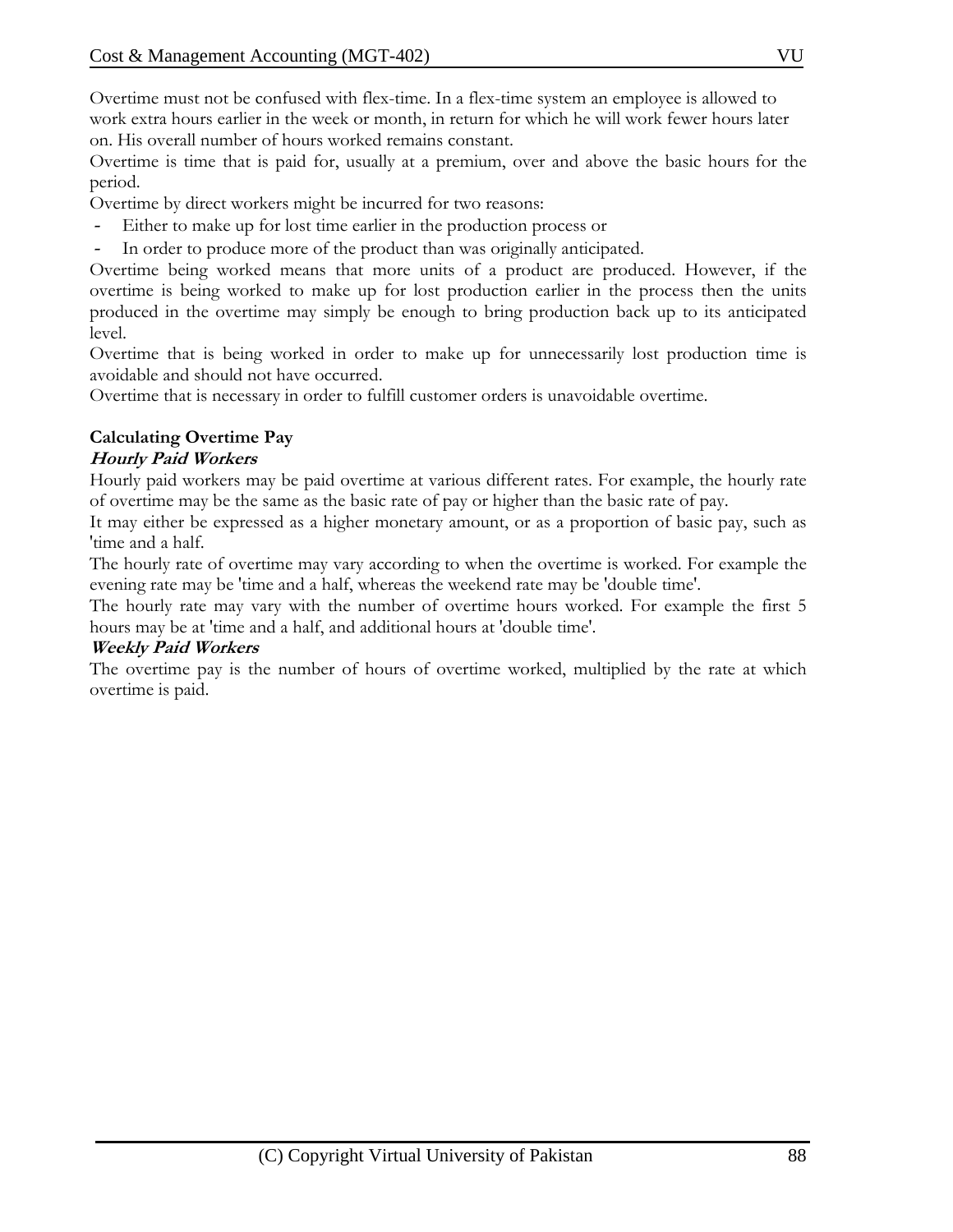## **PRACTICE QUESTION**

S normally works a 35 hour week, and is paid Rs.5 per hour. In one week she works 12 hours of overtime, one hour each week day, and 7 hours on Saturday.

How much is her overtime-pay if:

- (a) She is paid time and a half for all overtime hours?
- (b) She is paid time and a half for evening overtime and double time for weekend overtime?
- (c) She is paid time and a half for the first 8 hours overtime and double time thereafter?

#### **Solution**

S's overtime pay is:

| (a) | Basic rate of pay    | Rs. 5 per hour                                                      |
|-----|----------------------|---------------------------------------------------------------------|
|     | Overtime rate of pay | Rs. $5 \times 1\frac{1}{2}$ times = Rs. 7.50 per hour               |
|     | Overtime pay         | 12 hours @ Rs.7.50 per hour = Rs. 90.00                             |
| (b) | Basic rate of pay    | Rs. 5 per hour                                                      |
|     | Overtime rate of pay | evenings Rs. 5 x 1 $\frac{1}{2}$ Rs. 7.50 per hour Overtime rate of |
|     | pay                  | weekends Rs. $5 \times 2 =$ Rs. 10.00 per hour                      |
|     |                      |                                                                     |
|     |                      |                                                                     |

|     | Overtime pay 5 hours $\omega$ Rs. 7.50 per hour                  | 37.50                 |
|-----|------------------------------------------------------------------|-----------------------|
|     | 7 hours $\omega$ Rs. 10.00 per hour                              | 70.00                 |
|     |                                                                  | 107.50                |
| (c) | Basic rate of pay Rs. 5 per hour                                 |                       |
|     | Overtime rate of pay -first 8 hours Rs. $5 \times 1\frac{1}{2}$  | $=$ Rs. 7.50 per hour |
|     | Overtime rate of pay-excess hours Rs. $5x2 = Rs. 10.00$ per hour |                       |
|     | Overtime pay 8 hours® Rs. 7.50 per hour                          | 60.00                 |
|     | 4 hours <sup>®</sup> Rs. 10.00 per hour                          | 40.00                 |
|     |                                                                  | 100.00                |

### **Salaried Staff**

Not all salaried staff will be paid overtime. If they are, the rate at which overtime is paid may vary according to when the overtime is worked, in precisely the same way as for weekly paid employees. The difference is that the pay of salaried staff is usually expressed as an annual rate, and this must be converted to an hourly rate before the overtime can be calculated.

This is done by dividing the annual salary by 52 to give the weekly salary, and further dividing this by the number of hours an employee is contracted to work for.

It should be noted that the contract of employment may override this calculation, setting a rate of overtime pay.

#### **PRACTICE QUESTION**

Alee works a 35 hour week for an annual salary of Rs.18,200. He is expected to work up to 5 hours of overtime for no extra pay, but thereafter will be paid overtime pay at the rate of time and a half. One week he works 8 hours of overtime. What is his overtime pay?

#### **Solution**

**Hint:** *There are 52 weeks in a year and there are 35 working hours in a week*  Alee's basic hourly rate of pay is:

Rs.18,200 x  $1/52$  x  $1/35$  =Rs.10 The hourly rate of overtime pay, at time and a half is:  $Rs.10 \times 1\frac{1}{2} = Rs.15.00$ Alee will not be paid for the first 5 hours of overtime so his overtime pay is:  $(8 - 5)$  hours = 3 hours  $\omega$  Rs.15 = Rs.45.00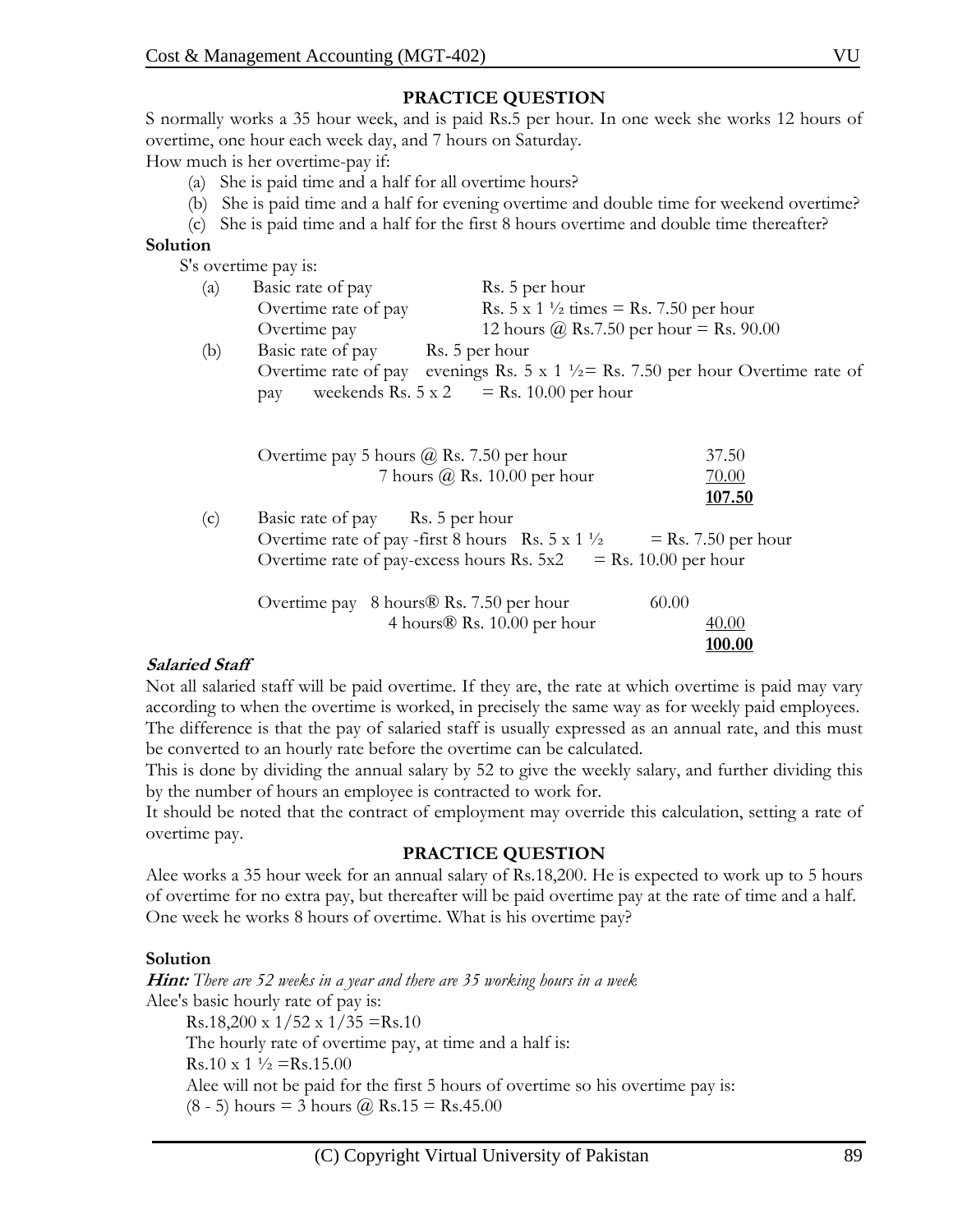#### **COMMISSION**

In some jobs, employees may be remunerated by a basic salary, plus an additional amount specifically related to that employee's performance.

Commission is an amount paid to an employee based on that employee's performance.

Commission is most commonly paid to salesmen, based on the volume of sales that they have achieved in a given period. In some cases they may have a very low basic salary, so that commission forms the largest part of their pay.

In its simplest form, commission will usually be expressed as a percentage of sales achieved in the previous period e.g. 1% of sales.

Commission may also be paid at different scales, so that the higher the sales, the higher the commission. For example, a salesman may be paid 2% commission on the first Rs.10,000 of sales, 2.5% on the next Rs.10,000, and 3% on any additional sales.

This basis may be appropriate where an employee sells a large number of small value items. If he sells instead higher value contracts, the level of commission may vary with the value of the contract. For example the rate of commission may be 2% for contracts worth up to Rs.10,000, 2.5% for contracts worth up to Rs.20,000, and 3% for larger contracts.

Since the incentive is for the employee to make a large volume of sales, it is important for the employer to ensure that the salesman is only rewarded for good sales. The commission scheme may contain a proviso that the commission will only be paid once the customer has paid up, or once the customer's creditworthiness has been checked.

#### **PRACTICE QUESTION**

Haroon is a salesman, selling machinery. He receives a commission of 2% on all sales, with an additional 0.5% for any item of machinery selling for more than Rs.10,000. In addition he receives a further 0.5% on sales in excess of Rs.100,000 per month.

During July his total sales amounted to Rs.110,000. Included in this were two expensive machines, one selling for Rs.12,000, and the other for Rs.17,000.

How much commission does Haroon earn?

#### **Solution**

Haroon earns commission of:

| KS.             |
|-----------------|
| 2,200           |
| 145             |
| 50 <sup>2</sup> |
| 2,395           |
|                 |

Rs.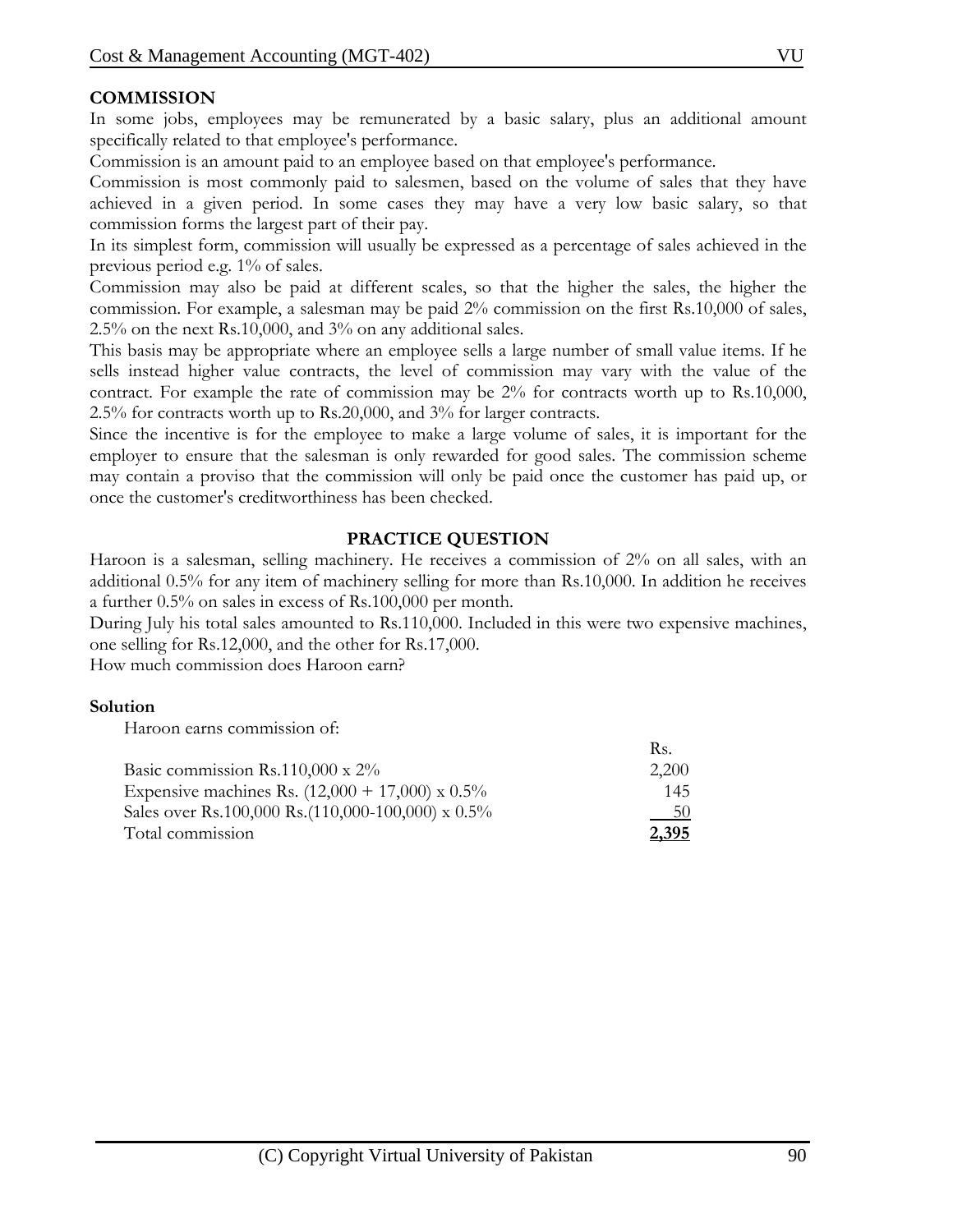## **PROBLEM QUESTIONS**

## **Q. 1**

From the information given below calculate the earnings of each employee, under the following methods of wage payment.

- (i) Halsey Premium Bonus Scheme.
- (ii) Halsey-Weir Premium Bonus Scheme.
- (iii) Rowan Premium Bonus Scheme.

|     | В   |     |
|-----|-----|-----|
| 35  | 40  | 42. |
|     |     |     |
|     |     |     |
| 50  | 48  | 40  |
| 200 | 150 | 125 |
|     |     |     |

## **Q. 2**

Ten men work as a group. When the weekly production of the group exceeds standard (200 pieces per hour) each man in the group is paid a bonus for the excess production in addition to his wages at hourly rates. The bonus is computed thus:

The percentage of production in excess of the standard amount is found and one half of this percentage is considered as the men's share. Each man in the group is paid as a bonus this percentage of a wage rate of 50 paisa per hour. There is no relationship between the individual work man's hourly rate and the bonus rate. The following is one week's record:

| Days         | Hours worked      | Production |  |  |
|--------------|-------------------|------------|--|--|
| Monday       | 90                | 22,100     |  |  |
| Tuesday      | 88                | 20,600     |  |  |
| Wednesday    | 90                | 24,200     |  |  |
| Thursday     | 84                | 20,100     |  |  |
| Friday       | 88                | 20,400     |  |  |
| Saturday     | 40                | 10,200     |  |  |
| <b>Total</b> | <i><b>480</b></i> | 117,600    |  |  |

(i) Compute the rate and amount of bonus for the week.

(ii) Compute the total pay of "A" who worked 41 hours and was paid 35 paisa per hour basic and of "B" who worked 44 hours and was paid 30 paisa per hour basic.

**Q. 3** Using the information given below you are required to calculate the amounts earned by each employee under each of the following remuneration methods:

(i) Piece work (with guaranteed hourly rates)

(ii) Hourly rate;

(iii) Bonus system (under which the employee receives *50% of* time savings).

Also calculate the gross wages paid to each employee under each of the above method.

|                            | Employee | Employee | Employee |
|----------------------------|----------|----------|----------|
|                            | A        |          |          |
| Time allowed:              |          |          |          |
| Hours per 100 units        | 23       | 32       | 38       |
| Price per unit in Paisa    | 12       | 20       | 15       |
| Guaranteed hourly rate     | Re. 0.60 | Re. 0.75 | Re. 0.50 |
| Actual time taken in hours | 40       | 42.      | 39       |
| Actual units produced      | 200      | 125      | 150      |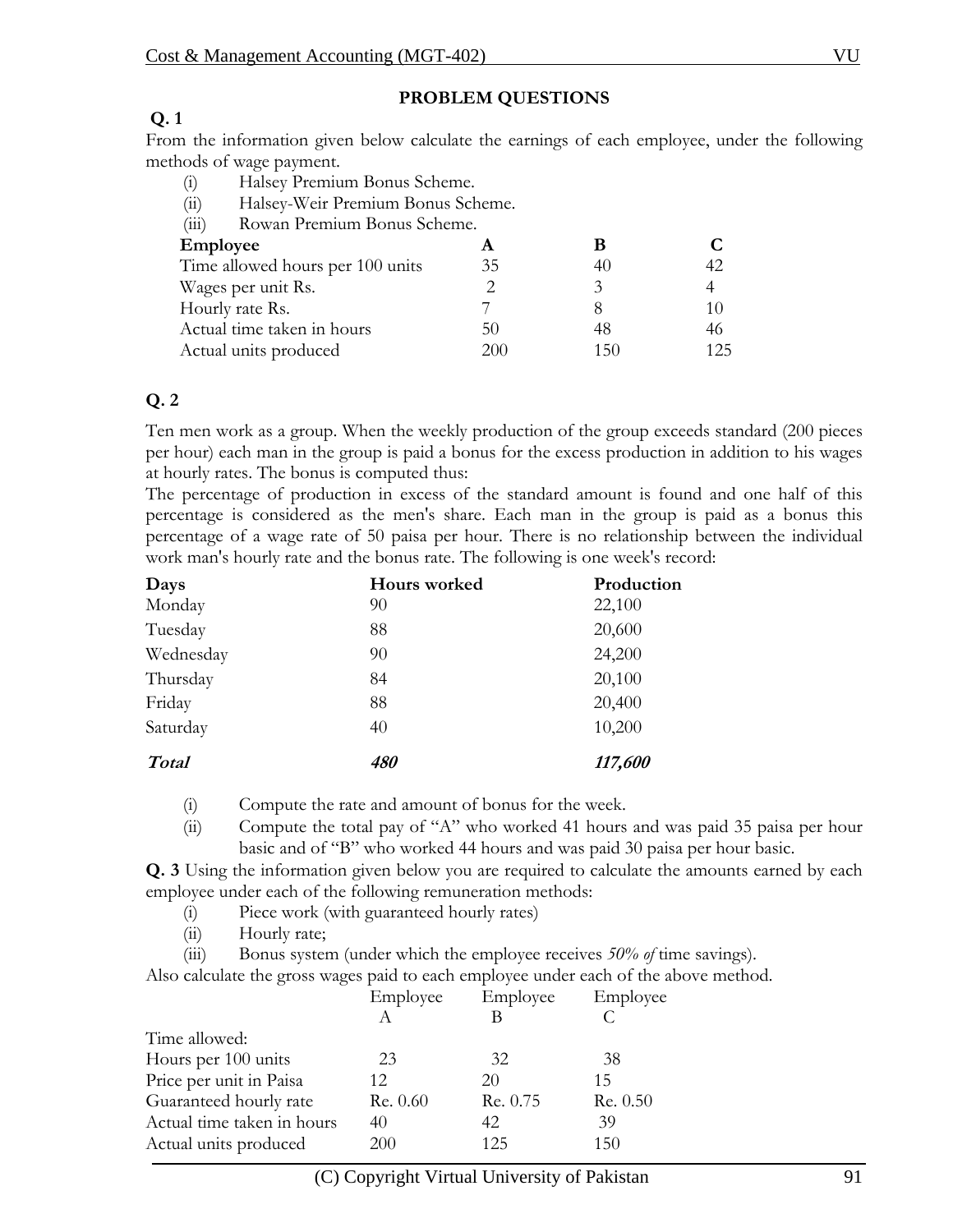## **Q. 4**

(a) How is incentive wages calculated under (i*)* Halsey and (ii) Rowan incentive schemes of wages payment? Explain the difference between them and the advantage to the worker under these two methods of incentive payment.

*(b)* From the following data tabulate the total earnings per hour of each worker separately under (i) Halsey and  $\hat{\mu}$ *i*) Rowan schemes of incentive payment.

| (a) Worker                        |  |  |  |
|-----------------------------------|--|--|--|
| (b) Time allowed hrs.             |  |  |  |
| (c) Actual time hrs.              |  |  |  |
| (d) Basic wages per hrs. in Rs. 2 |  |  |  |
|                                   |  |  |  |

## **Q. 5**

Kirn is paid commission of 5% on the first Rs.20,000 of sales, and 7,5% on any sales in excess of this amount. However she is only paid the commission when either the customer has paid for the order, or has taken out a financing agreement.

In October she made sales of Rs.35,000, However two customers refused to pay or take out a financing agreement. One had ordered goods costing Rs.1,500, and the other goods costing Rs.2,500.

How much commission will Kirn receive?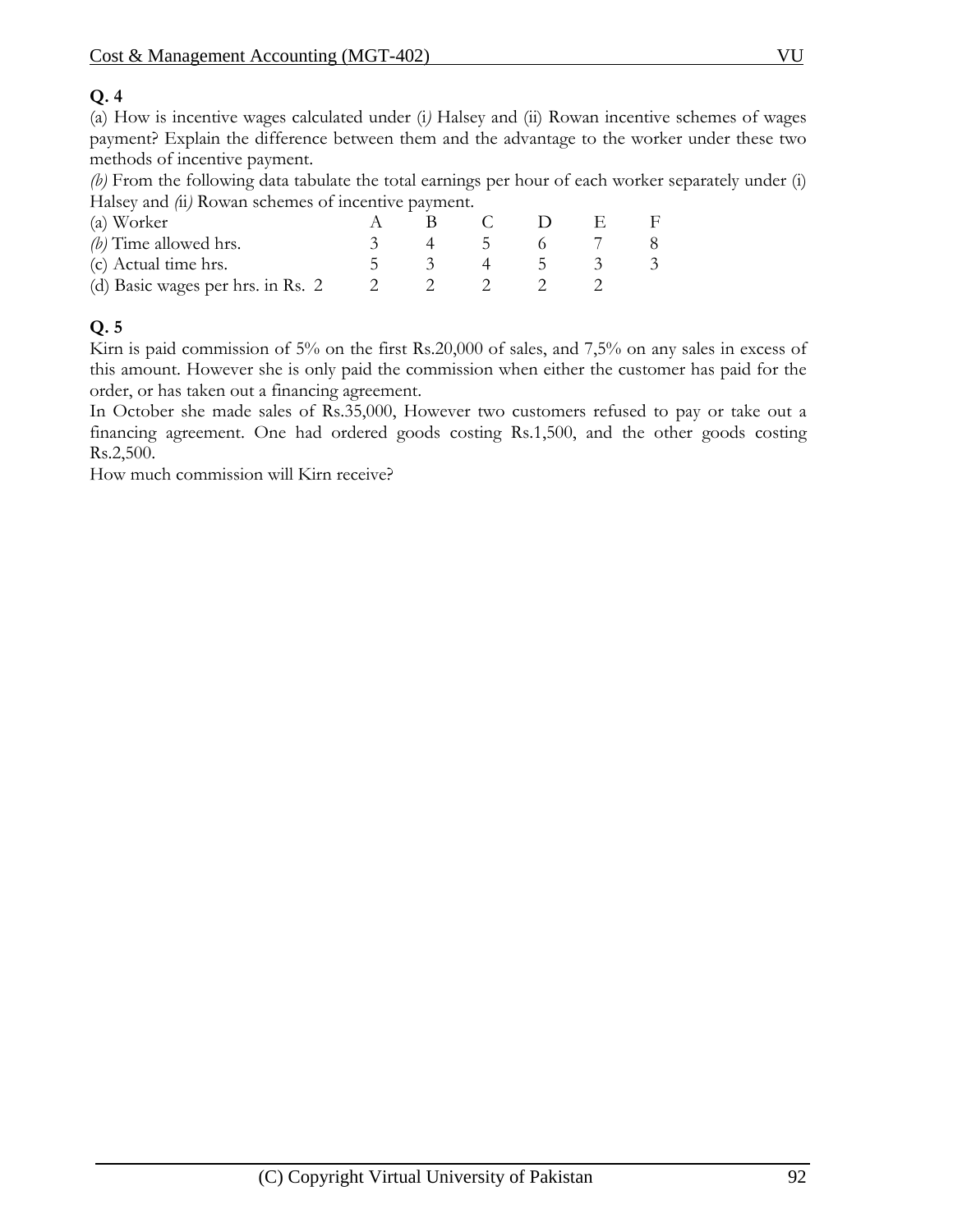#### **LESSON # 13**

## **PIECE RATE BASE PREMIUM PLANS**

#### **Piece Rate Wages**

Under this method of remuneration a worker is paid on the basis of production and not lime taken by him to perform the work. This is one of the simplest and most commonly used of all incentive schemes. The rate is expressed in terms of certain sum of money for every unit produced, e.g. Rs 2 per unit. The formula is:

### *Units produced* x *Rate per unit.*

Suppose a worker is paid Rs. 0.50 per unit and he produces 18 units in 7 hours. His total wages would be:  $18 \times \text{Rs.} 0.50 = \text{Rs.} 9$ .

However, a well regulated piece rate system has a guaranteed minimum wage.

### **Advantages of piece rate or piece work system:**

- 1. There is a direct connection between effort and reward. Efficient workers are paid according to their performance and hence a sense of competition is created among workers.
- 2. Since there is a direct incentive to work there is always a tendency on the part of worker to produce more by adopting correct procedure and techniques of production.
- 3. The increased volume of production results in decreased cost of production specially overhead cost per unit.
- 4. Since the cost per unit is fixed computation of labor costs of production in advance is possible.
- 5. Under this system every worker assumes the responsibility of his time and output so there is considerable scope of reduction in managerial cost.
- 6. Since the payment is linked with results the idle time costs are reduced to minimum.

### **There are certain disadvantages of piece rate system:**

- 1. At the initial stage, setting of piece rates or standard hours involves lot of difficulties and a considerable amount of expenditure has to be incurred- It is difficult to establish fair standard- If high standard or rates arc established, it is very difficult to reduce them subsequently.
- 2. Quality of work is another casualty of this system. Since the payment is made on the basis of output, every worker tempts to produce more and more irrespective of quality of product. This results in production of substandard items, high rate of rejection and ultimately increased cost of production per unit.
- 3. For the maintenance of quality of standards a rigid system of supervision and inspection is necessary.
- 4. The workers tend to work for longer hours in temptation to earn more- This leads to excessive fatigue, ill-health and risk of accident.
- 5. There is always danger to the flow of production and regularity of minimum wage to the workers. For some time a worker works with great zeal and enthusiasm to earn more and then absents himself from work or comes late. In all these cases not only the flow of production is adversely affected but also there is no certainly of regular payment of wages to the worker.
- 6. This system is unsuitable where the quality of work is given the lop preference.
- 7. Under this system a uniform rate is paid regardless of quality and quantity of work. There is no special incentive for exceptionally good workmanship and expertise, likewise, no particular penalty is imposed for producing less or substandard goods.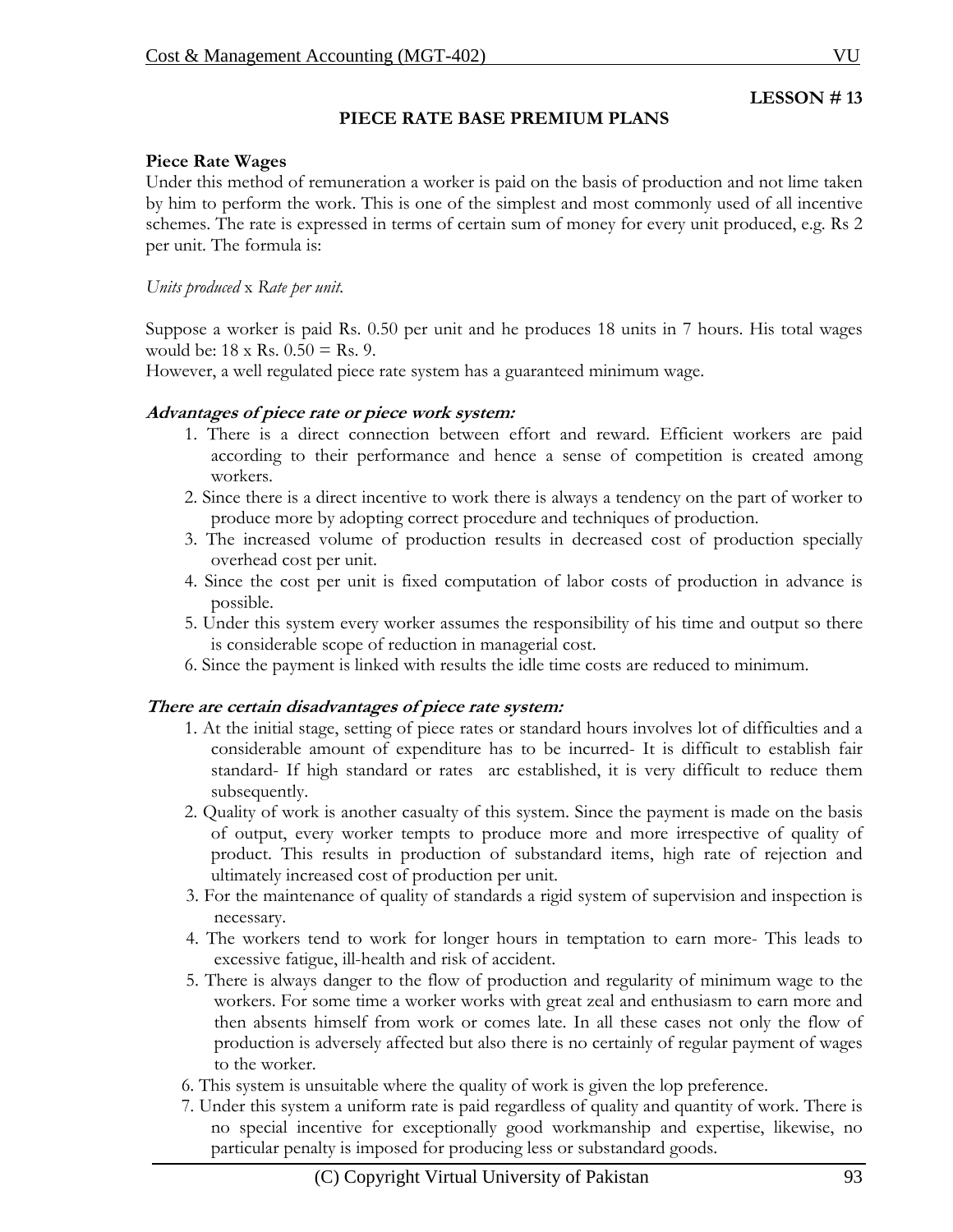8. The system does not provide security of minimum payment of wages to the worker. Hence it is opposed by the trade unions on the ground that frequently workers are laid off or their remuneration is reduced due to lack of work or inefficiency of management.

These drawbacks are associated with the straight piece rate method, A well regulated piece rate system, with a guaranteed minimum wage rate of compensation is much superior over the time rate system. An improved version of straight piece rate is piece rate with guaranteed day rate. Under this system a worker receives the straight piece rate for the number of pieces he produces, provided that his total remuneration is more than his earnings on a time rate basis. If the piece rate earnings fall below the minimum level of his earnings then he is paid on the time rate basis. (per hour/per day).

### **Suitability of Piece Rate System**

Piece rate system also known as 'payment by results' can be suitably applied under the following conditions:

(i) The amount of work can be precisely measured and standardised.

{ii) The work is of repetitive nature.

(iii) If the productivity is closely related to skill and efforts.

(iv) The unit cost can be easily determined and controlled.

(v) If it is possible to fix a fair and acceptable piece rate.

(vi) Where lime cards are maintained for ensuring, regularity and punctuality of workers and uninterrupted flow of production.

(vii) If there is no fear of unwarranted rate cutting by the management and the management realizes the significance of the system.

#### **Differential Piece Rates:**

There are various differential piece rate plans. The differential piece rate plans aim at maximum production by giving an additional incentive to increase output just at the stage at which the worker would otherwise begin to feel that further efforts was not worthwhile. These schemes are devised in such a manner that with the increase in efficiency of a worker his wages are automatically increased. Some of the differential schemes are:

(1) Taylor Differential Piece Rate Plan

(2) Merrick Differential Piece Rate Plan

### **Taylor's Differential Piece Rate Plan:**

This system was originated by W.F. Taylor, the father of scientific management. It is based on the assumption that the degree of efficiency varies from worker to worker and hence the worker must be paid according to their degree of efficiency.

Under this system **two piece rates are fixed**; one lower rate applicable to worker whose production is below standard and another higher rate and is applicable to a worker whose production is above the standard.

The efficiency of a worker may be determined as a percentage, either:

(i) of the time allowed for a job to the actual time taken, or

(ii) of actual output to the standard output, within a specified time.

For Example;

| Standard time allowed for a job | 15 hours       |
|---------------------------------|----------------|
| Actual time taken for the job   | 20 hours.      |
| Standard output                 | 5 units per hr |
| Actual output                   | 6 units per hr |
|                                 |                |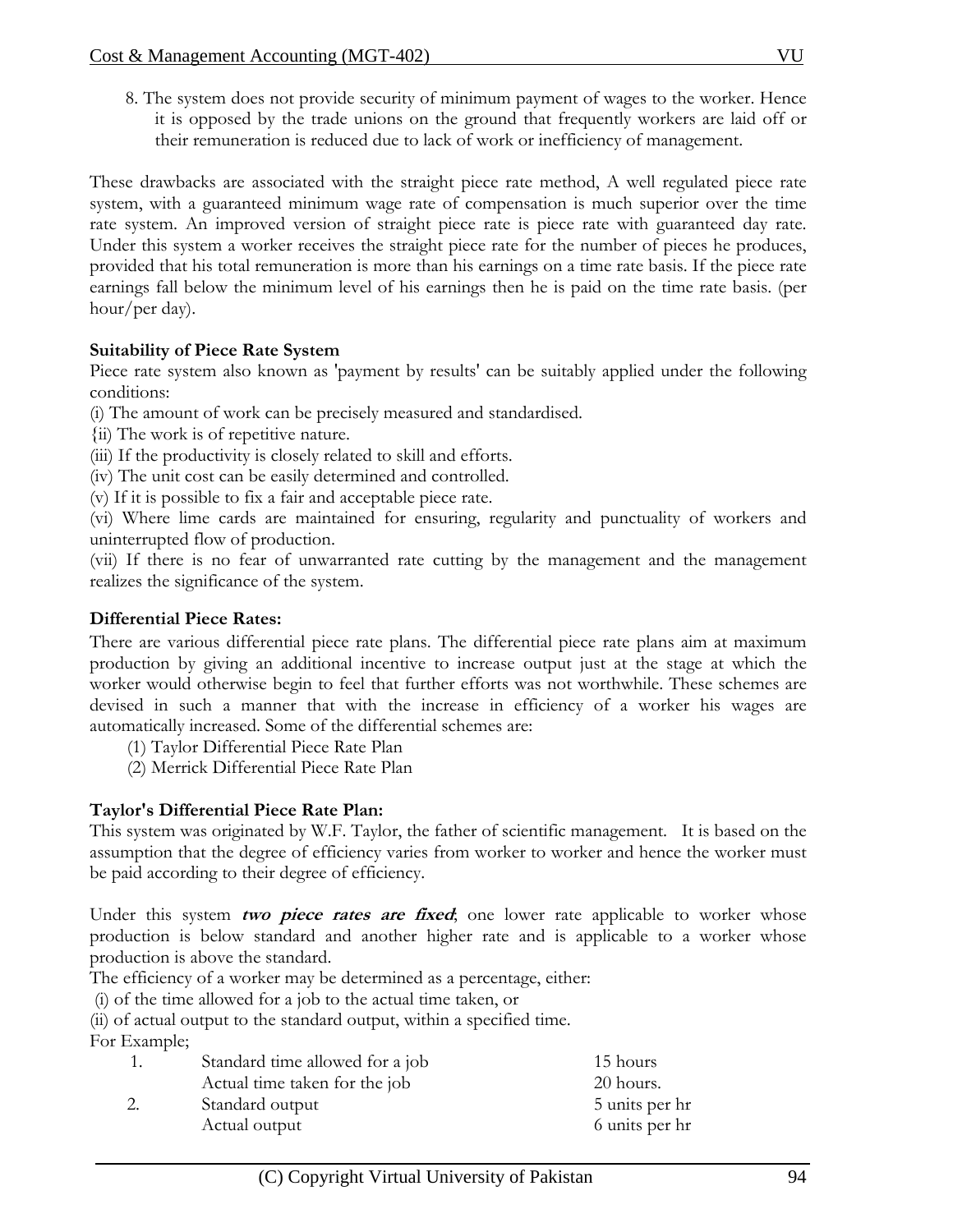| Efficiency under: |  | $15/20 \times 100 = 75\%$ |  |
|-------------------|--|---------------------------|--|
|-------------------|--|---------------------------|--|

(2)  $6/5 \times 100 = 120\%$ 

Under this system no guaranteed time rate is given. Moreover, the difference between the two rates is very wide. The slow worker is penalized while the efficient worker is duly rewarded.

#### **PRACTICE QUESTION**

From the following particulars, calculate the earnings of workers under straight piece basis and Taylor's Differential Piece Rate Plan.

| Standard Time per piece             | 20 minutes                                                                                  |
|-------------------------------------|---------------------------------------------------------------------------------------------|
| Normal rate per hour                | Rs. 0.90                                                                                    |
| In a 9 hour day;                    |                                                                                             |
| A produces                          | 25 units                                                                                    |
| B produces                          | 35 units                                                                                    |
| standard.                           | Differential to be applied 80% of piece rate below standard. 120% of piece rate at or above |
| Solution:<br>$0.1111$ $1.1$ $1.001$ |                                                                                             |

| Standard production per hour                  |                  | $60 \text{ min}/20 \text{ min}$ |                       | $=$ 3 units  |              |
|-----------------------------------------------|------------------|---------------------------------|-----------------------|--------------|--------------|
| Standard production per day                   |                  | 3units x 9 hours                |                       | $= 27$ units |              |
| Per Piece rate                                |                  | Rs. $0.90/3$ units              |                       | $=$ Rs. 0.30 |              |
| Efficiency of:                                |                  |                                 |                       |              |              |
| Worker "A" is less than $100\%$               |                  |                                 |                       |              |              |
| Worker "B" is more than $100\%$               |                  |                                 |                       |              |              |
| Wages under Straight Piece Rate Basic:        |                  |                                 |                       |              |              |
| Earnings of A                                 |                  |                                 |                       |              |              |
| No. of units X Rate per unit                  |                  |                                 |                       |              |              |
| $25 \times 0.30 =$ Rs. 7.50                   |                  |                                 |                       |              |              |
| Earnings of B                                 |                  |                                 |                       |              |              |
| $30 \times 0.30 =$ Rs. 9.00                   |                  |                                 |                       |              |              |
| Wages Taylor's differential piece rate basis: |                  |                                 |                       |              |              |
| Efficiency of A                               | 92.25%           |                                 |                       |              |              |
| Efficiency of B                               | 111%             |                                 |                       |              |              |
| Low piece rate in case of A                   |                  |                                 | $=80\%$ of Rs. 0.30   |              | $=$ Rs. 0.24 |
| High piece rate in case of B                  |                  |                                 | $= 120\%$ of Rs. 0.30 |              | $=$ Rs. 0.36 |
| Earning of A                                  |                  | $25 \times 0.24$                | $=$ Rs. 6-00          |              |              |
| Earning of B                                  | $30 \times 0.36$ |                                 | $=Rs-10.80$ .         |              |              |

It is clear from the above results that worker with low efficiency gets less wages under Taylor's Differential Piece Rate System as compared to straight piece rate method.

The Taylor's Differential system is very beneficial to the efficient worker and is simple to understand and operate. However, it penalizes the inefficient workers.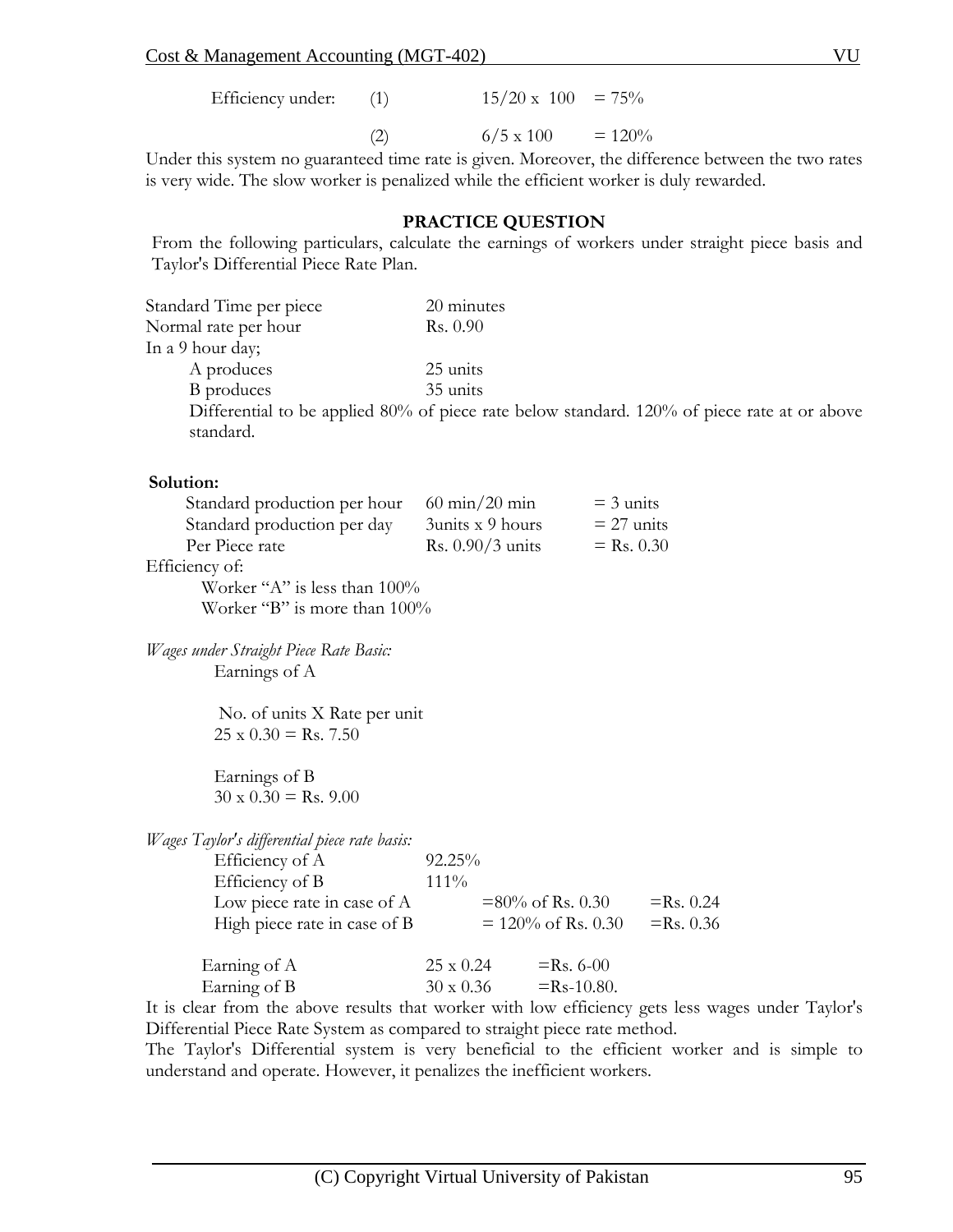#### **Merrick Differential Piece Rate System:**

Merrick Differential system is a slight modification of the Taylor's system and **uses three rates** instead of two. Under this system the worker is not penalized even if his performance does not exceed 80 per cent of the High Task. The three rates are as under:

Efficiency upto 80% Normal Piece rate applicable

upto  $100\%$  10% above normal rate above  $100\%$ 

20% above normal rate.

Under this system also day wages are not guaranteed. The following illustration makes the working of this system clear.

#### **PRACTICE QUESTION**

From the following particulars calculate the total earnings of the three workers who are paid wages under the Merrick Differential System.

| Normal piece rate (upto 80% of High Task Output) | Rs. 5 per unit    |  |  |
|--------------------------------------------------|-------------------|--|--|
| High Task                                        | 40 units per week |  |  |
| Output of the workers for the week.              |                   |  |  |
|                                                  | 32 units          |  |  |
|                                                  | 37 units          |  |  |
|                                                  | 42 units          |  |  |

Also find out their wages if they are paid on the straight piece rate basis. **Solution** 

Efficiency level:

**A. 32/40 x 100 = 80% B. 37/40 x 100 = 92.5% C. 42/40 x 100 = 105%** 

Wages of A at normal rate (since his efficiency is below standard)  $=32 \times$  Rs.5=Rs 160.

Wages of B at normal rate plus 10% above normal rate (since his efficiency is above 80% of High Task but below 100 %.)

 $= 37x$  Rs.  $5.50 =$  Rs. 193.50 Wages of C at normal rate plus 20% of normal rate (since his efficiency is above 100%)  $= 42$  x Rs.6 = Rs.252.

If Straight piece rates are paid: Wages of  $A = 32$  x Rs.  $5 =$  Rs. 160 Wages of  $B = 37$  x  $Rs.5 = Rs. 185$ Wages of  $C=42 \times Rs.5 = Rs. 210$ 

Thus it is very clear that even if the output of a worker is below standard, he is paid at normal rate of wages. Under this scheme bonus is within the reach of every worker since it is paid just at 80 per cent of the efficiency and is step-up after 10 per cent increase in output.

#### **GROUP BONUS SYSTEMS**

It is impossible for a worker of assembly line or manufacturing concern to increase his output without the assistance and co-operation of the entire group of workers. In such situations companies have successfully introduced group incentive schemes.

#### **Common characteristics of group bonus schemes**

(a) A standard time is set for the completion of a job.

(b) If the time taken is greater than the time allowed, the workers in the group receive time wages.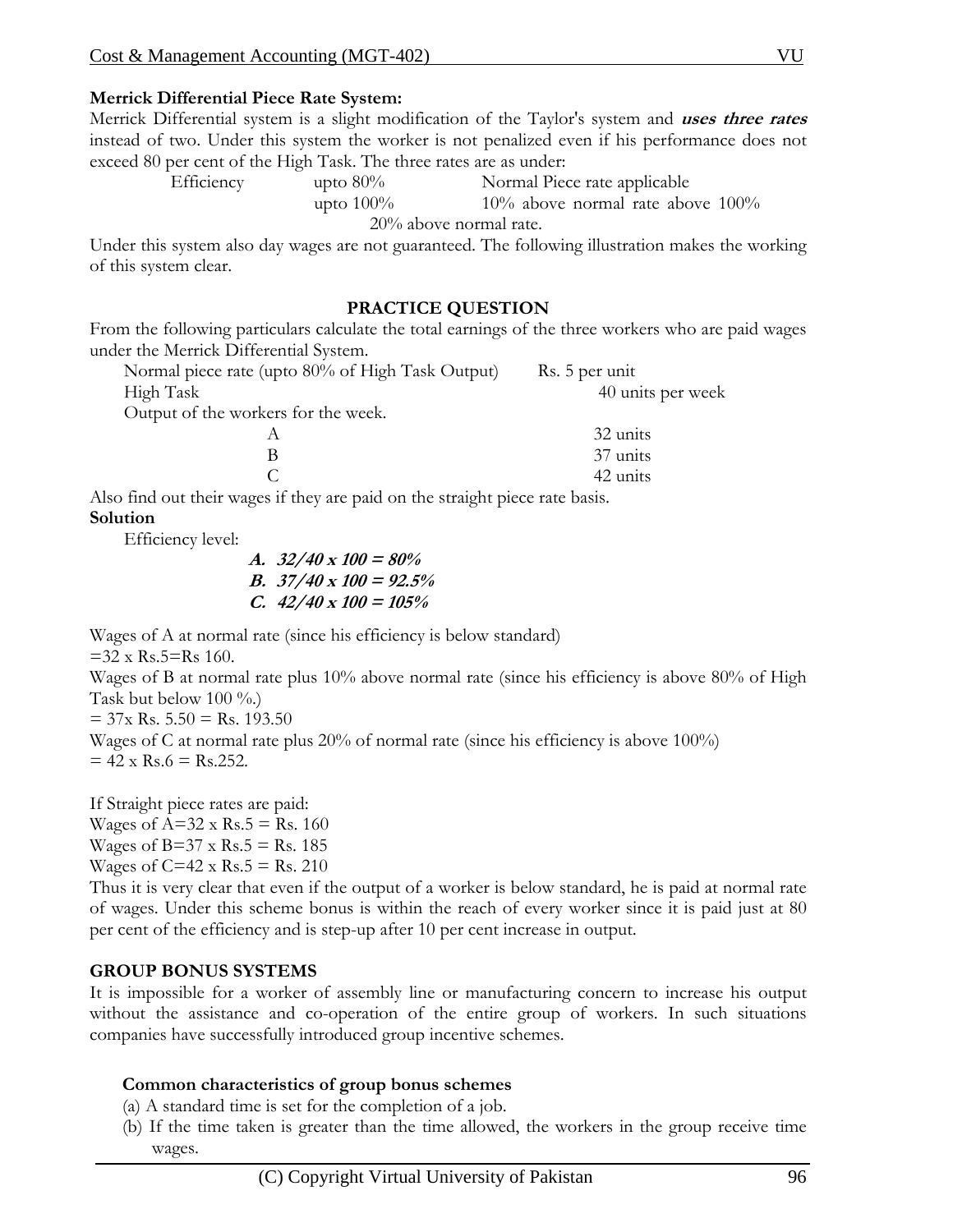(c) If the time taken is less than the time allowed, the group receives a bonus on time saved.

### **Advantages of group bonus systems**

(a) Encouraging team spirit. Mutual dependence engenders mutual trust.

- (b) Good group incentive plans assist in the reduction of labor turnover, accidents, spoilage, waste and absenteeism.
- (c) Good output will qualify for bonus and this can be earned only if each member has performed his/her task satisfactorily. There is therefore a built-in system of inspection and such a scheme reduces the amount of supervision necessary.
- (d) High output should result as the slower workers in the group follow the example of faster workers. The cost per unit should decrease as the fixed overhead will be spread over a greater number of units.

### **Disadvantages of group bonus schemes**

(a) A faster worker in the group may real dissatisfy with his earnings; this may cause dissension within the group. In such cases he may be paid a higher rate;

Alternatively, he may be transferred.

(b) Sickness of members may cause the output of the group to suffer. For the incentive scheme to be successful, it is necessary lo have able substitutes to cover sickness, holidays and other absences. (c) Additional administrative costs may result.

(d) In attempting to produce greater output, quality of the work may deteriorate and there could be excessive material wastage.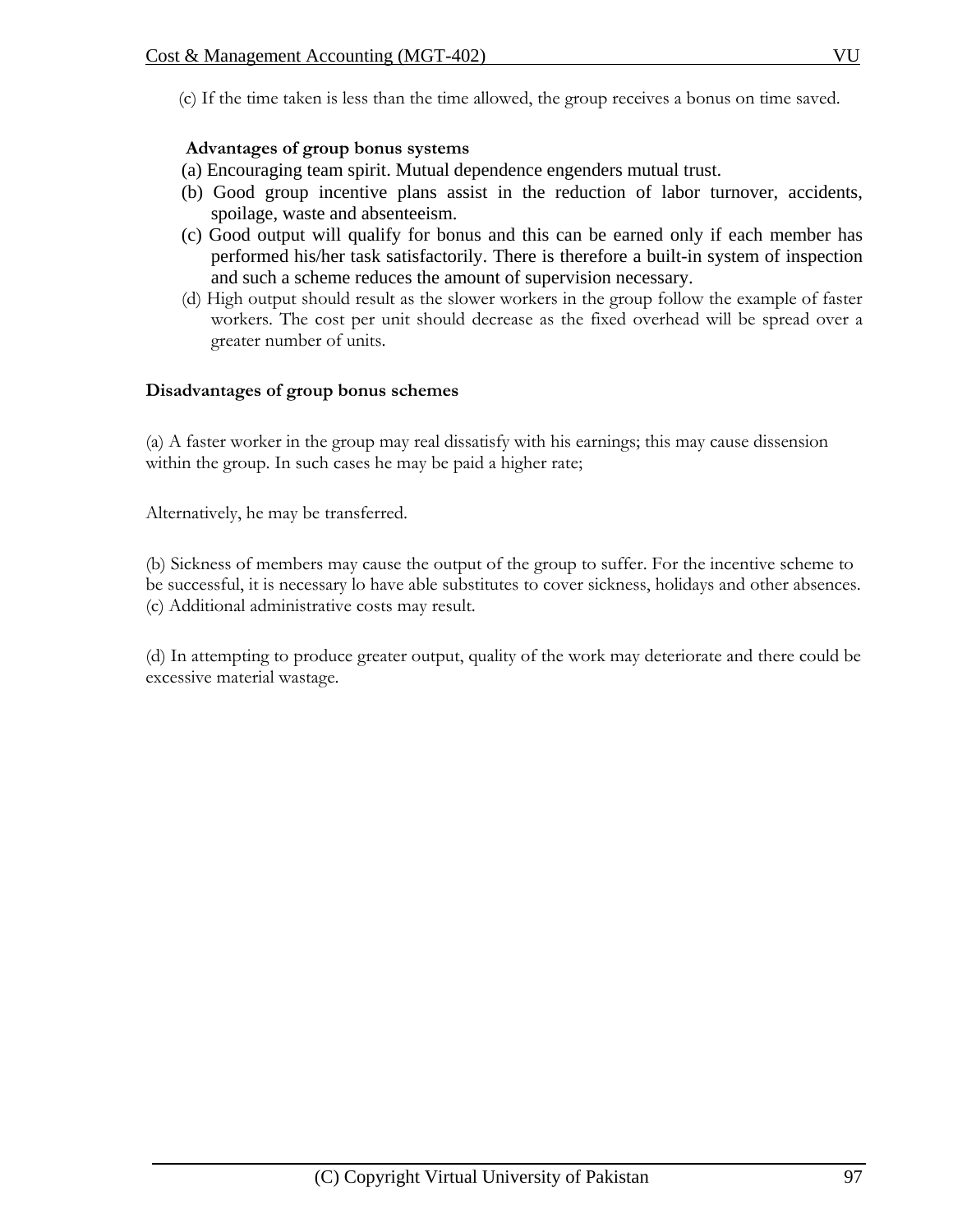## **Total Wages**

The total wages of a worker includes among others basic pay, dearness allowance, employer's contribution to provident fund and state insurance, and other benefits.

Some of these benefits are treated as part of **direct labor costs** while others are treated as **indirect labor costs**.

For the purposes of charging a particular job or jobs, the wage rate is to be ascertained. For this the total of all wages and benefits is found out and then divided by the effective hours worked. The wages rate thus derived would be labor cost per hour and the job should be charged accordingly. The operative part is explained with the help of the following practice question.

### **PRACTICE QUESTION**

## **Q. 1**

Calculate labor cost per man-day of 8 hours from the following particulars.

| 1. Basic Salary               | Rs. 4 per day                                         |
|-------------------------------|-------------------------------------------------------|
| 2. Dearness Allowance         | 25 paisa, per every point over 100 cost of living     |
|                               | index for working class. Current cost of living index |
|                               | is $500$ points                                       |
| 3. Leave Salary               | $10\%$ of (1) and (2)                                 |
| 4. Employer's contribution to |                                                       |
| provident fund                | $8\%$ of (1) (2) and (3)                              |
| 5. Employer's contribution to |                                                       |
| Pension fund                  | $2.5\%$ of (1) (2) and (3)                            |
| 6. Labor amenities            | Rs. 20 per head per month                             |
| 7. Number of working          |                                                       |
| days in a month               | 25 days of 8 hours each.                              |
|                               |                                                       |

## **Solution**

### **Statement of Labor Cost (per man-day of 8 boors)**

| <b>Basic Salary</b>                       | 4.00  |
|-------------------------------------------|-------|
| Dearness Allowance                        | 4.00  |
| Leave Salary-10%                          | 0.80  |
| Employer's contribution to Provident Fund | 0.70  |
| Employer's contribution to Pension Fund   | 0.22  |
| Labor amenities                           | 0.80  |
| Total                                     | 10.52 |

### **Q. 2**

The Lemon Car Company operates two shifts. The company's day shift pay rate is Rs. 15.00 per hour and the night shift pay rate is Rs. 15.50 for the same work (Rs.0.50 more per hour). Pass appropriate accounting entry to record payroll of a night shift worker who works in 35 hours in the week.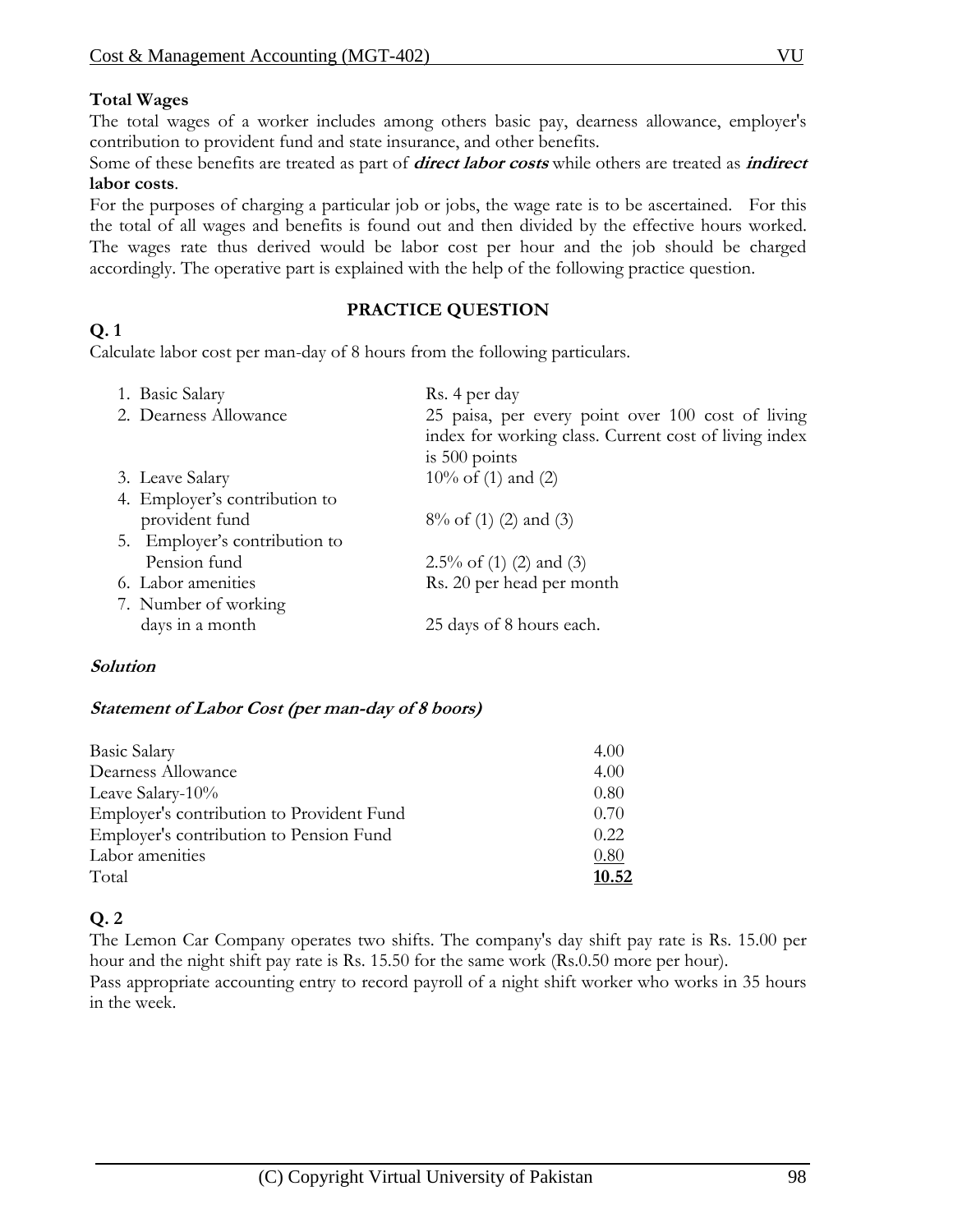#### **LESSON # 14**

#### **LABOR TURNOVER AND LABOR EFFICIENCY RATIOS & FACTORY OVERHEAD COST**

#### **Labor Turnover:**

Labor turnover may be defined as the rate of change in the composition of the labor force of an organisation high rate of labor turnover denotes that labor is not stable and there is frequent change in the labor force in the organisation. The high labor turnover rate is an important indication of high labor cost. It is therefore not desirable.

#### **Measurement of Labor Turnover:**

There are various methods for the measurement of labor turnover. The choice of method of measurement would depend on the organisation. But, however, once a particular method is adopted for it, it should be followed for quite some times, so that a clear and comparative picture is obtained. The methods of measurement are:

*(1) Separation method;* 

Labor turnover is measured by dividing the total number of separations (workers left the organisation) during a period by the average number of workers on the pay roll. Labor turnover

> Number of separations in a period x 100 Average number of workers in a period

*(2) Flux method:* 

Labor turnover is measured by dividing the total number of separations and replacements by the average number of workers.

Labor turnover

Number of separations + number of replacement x 100 Average number of workers during the period.

*(3) Replacement method:* 

Labor turnover is measured by dividing the number of replacements during a period by the average number of workers employed in that period.

Labor turnover

Number of workers replaced during the period

Average number of workers during the period.

Average workers employed  $=$  Number of workers at the beginning of the period  $+$  Number of workers at the end of that period divided by 2.

### **PRACTICE QUESTION**

The personnel department of a company has supplied the following information relating to its work force during the month of June, 2006.

Number of workers:

| $1st$ . June  | 1900 |
|---------------|------|
| $30th$ . June | 2100 |
|               |      |

During the month 60 persons were discharged and 20 left the company. During the month 200 workers were engaged out of which only 40 workers were appointed against the vacancy caused by the number of workers separated and the remaining on account of an expansion scheme of the company.

Calculate labor turnover rate and equivalent rate under different methods.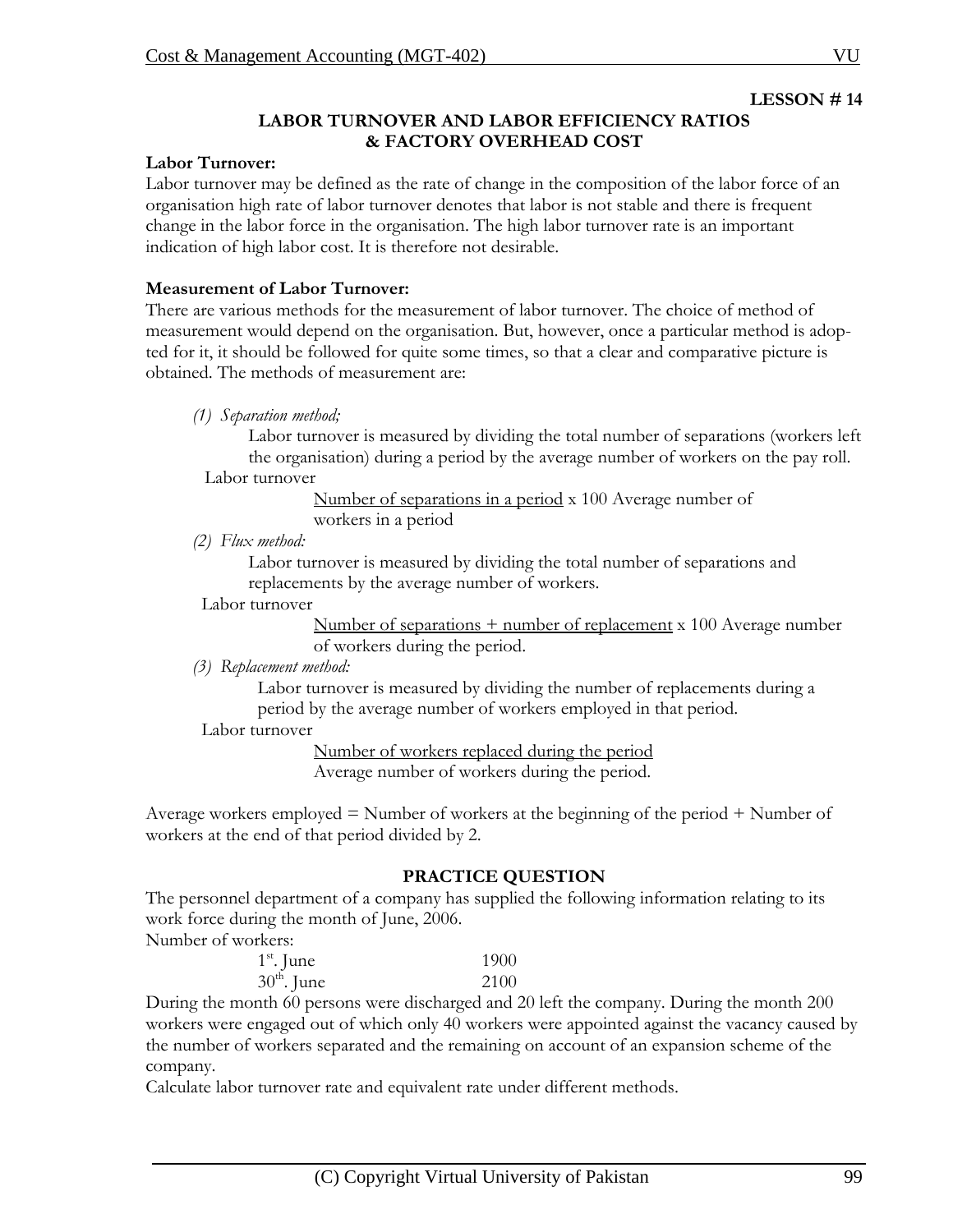#### **Solution:**

| Average number of workers  | $1900 + 2100 = 2,000$           |     |        |
|----------------------------|---------------------------------|-----|--------|
|                            | 2                               |     |        |
| 1. Separation Method:      |                                 |     |        |
| Labor turnover ratio       | 80 x 100<br>2,000               | $=$ | $4\%$  |
| Equivalent annual turnover | <u>4 x 365</u><br>30            |     | 48.67% |
| <u>2. Flux Method:</u>     |                                 |     |        |
| Labor turnover             | $80 + 40 \times 100 =$<br>2,000 |     | $6\%$  |
| Equivalent annual turnover | <u>6 x 365</u><br>30            |     | 73%    |
| 3. Replacement Method:     |                                 |     |        |
| Labor turnover             | 40x100<br>2,000                 |     | $2\%$  |
| Equivalent annual turnover | <u>2 x 365</u><br>30            |     | 24.33% |

The working results of the above practice question reveals wide fluctuations among the different annual labor turnover rates obtained by different methods of measurement.

The flux method of labor turnover denotes the total change in the composition of labor force. While replacement method takes into account only workers appointed against the vacancy caused due to discharge or quitting of the organisation. This method does not take into account the workers employed under the expansion schemes of the company.

However, it must be noted that if a department is closed and workers retrenched, it would not be a case of labor turnover.

The higher percentage of labor turnover, the higher will be the cost of recruitment and training of new workers. A higher rate of labor turnover also reduces the efficiency since good deal of work would be done by new inexperienced workers. The objective of management therefore should be to keep the percentage of labor turnover at minimal. However, in any organisation a minimum rate of labor turnover will always occur particularly due to retirement, marriages, death and personal betterment.

### **Causes of Labor Turnover**

Labor turnover arises because of various factors including dissatisfaction with job, low rate of wages, unsatisfactory working conditions and non-availability of adequate basic amenities. The causes of labor turnover may be sub-divided as:

- (1) Avoidable causes, and
- (2) Unavoidable causes.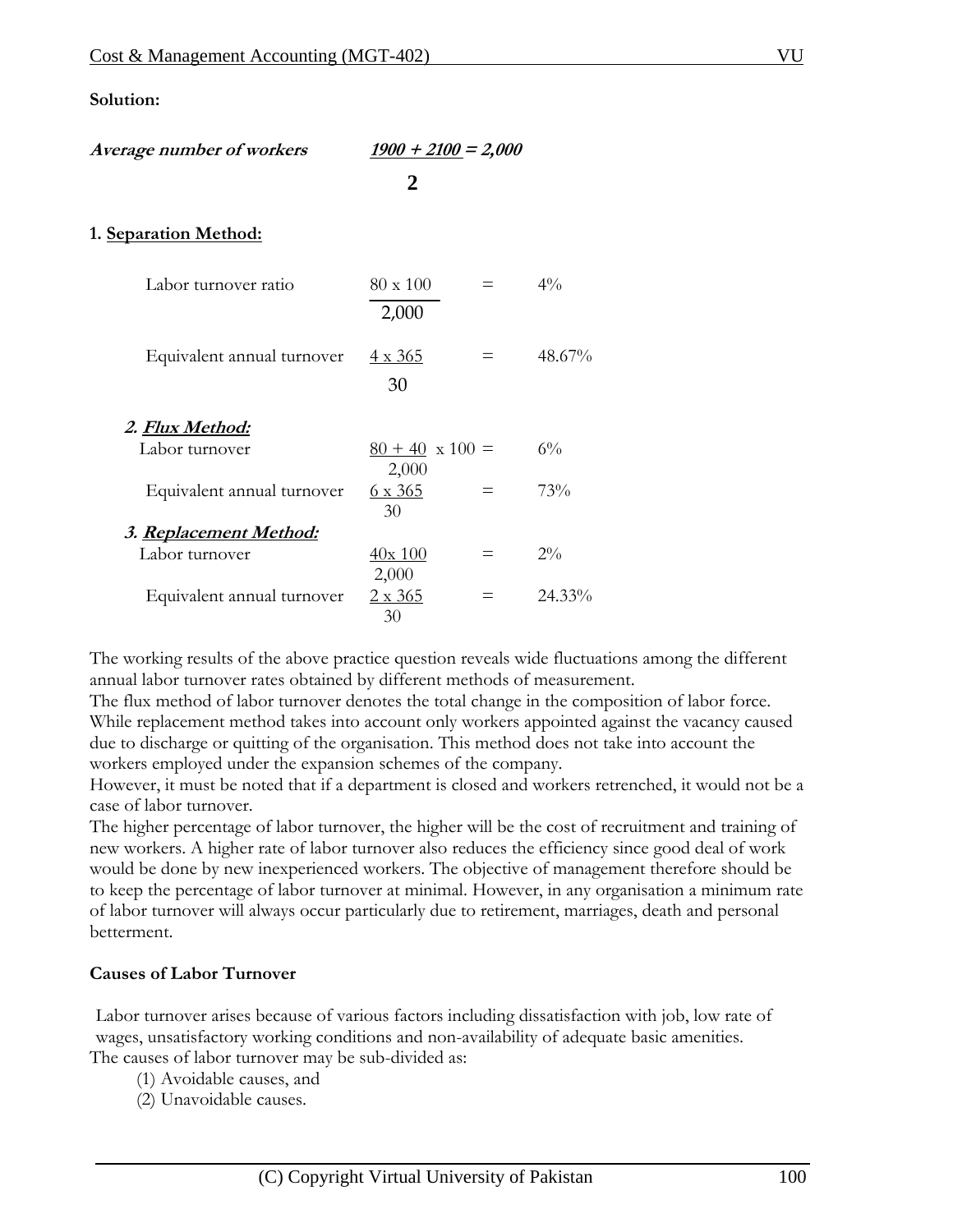- *(1) Avoidable Causes:* 
	- a) These include low wages rate in the present organisation and the worker may look for higher wages elsewhere,
	- b) Dissatisfaction with job,
	- c) Bad working conditions,
	- d) Long and odd working hours,
	- e) Unsatisfactory relationship with the supervisors,
	- f) Bad relationship with the fellow workers,
	- g) Lack of adequate recreational facilities,
	- h) Inadequate housing, medical facilities,
	- i) Unfair methods of promotion and lack of promotions avenues,
	- j) Lack of planning and foresight on the part of management, seasonal nature of industry, non-availability of raw materials, power, etc.
- *(2) Unavoidable Causes include:* 
	- a) Personal betterment of worker,
	- b) Retirement and death leading to labor turnover,
	- c) Domestic responsibilities—to look after old parents,
	- d) Accident or illness rendering workers permanently incapable to work,
	- e) Dismissal or discharge due to insubordination, negligence, inefficiency, etc.,
	- f) Marriages, specially in case of women workers,

## **Effect of Labor Turnover**

The higher rate of labor turnover results in increased cost of production. This is due to—

- (i) Increased cost of new recruitment, training,
- (ii) Interruption of production,
- (iii) Decrease in production due to inefficiency and inexperience of newly recruited workers,
- (iv) The new workers are more accident prone and are liable to cause more damage to machinery, tools than old employees,
- (v) Losses due to wastage, spoilage and defectives,
- (vi) Increased number of accidents causing loss of output and increase in medical expenses and cost of repairs,
- (vii) Lack of cooperation and coordination between old and new employees resulting fall in output and increased cost of production,

## **LABOR EFFICIENCY AND UTILISATION**

Labor is a significant cost in many organisations and it is important to continually measure the efficiency of labor against pre-set targets.

### **Measuring labor efficiency**

To measure labor efficiency: Compare actual efficiency with predetermined targets (or budgets) using 'standard hours'.

**A standard hour** is the number of production units which should be achieved by an experienced worker within a period of one hour.

We can assume that all organisations will benefit from efficient labor, thus it is important to measure how efficient workers are and identify opportunities for improvement.

The following practice question shows the calculation of the efficiency ratio.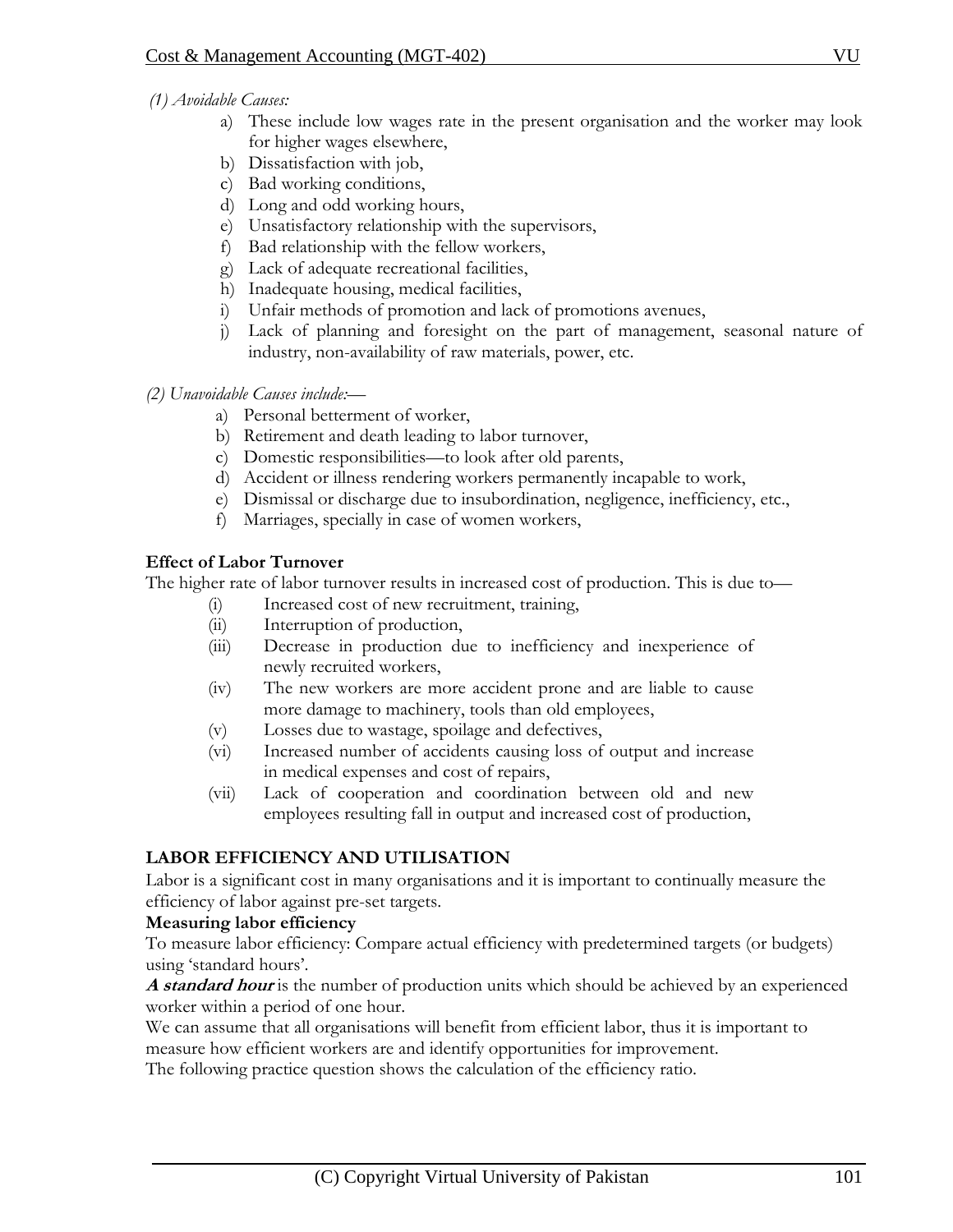| Standard time allowed per unit                               | 30 minutes |
|--------------------------------------------------------------|------------|
| Actual output in period                                      | 840 units  |
| Actual hours worked                                          | 410        |
| Budget hours worked                                          | 400        |
| The efficiency ratio is calculated by the following formula: |            |

Actual output measured in standard hours Actual hours Actual hours

 $840 \times \frac{1}{2}$  hours (30 minutes) = 420 hours

 $420 \times 100 = 102.44\%$ 210

### **Problem Question**

| Calculate the efficiency ratio from the following data. |            |
|---------------------------------------------------------|------------|
| Standard time allowed per unit                          | 15 minutes |
| Actual production                                       | 900 units  |
| Actual hours                                            | 250        |
| Budget hours                                            | 200        |

## **FACTORY OVERHEAD COST (FOH)**

Factory overhead costs are those costs incurred which cannot be identified directly to cost unit. These are incurred in many different parts of organisation.

These include:

- 1. Indirect materials
- 2. Indirect labor and
- 3. Indirect costs attributable to production and the service activities associated with manufacturing.

Marketing, general administration, research and development costs that are not associated with manufacturing are not usually treated as overheads for this purpose.

Factory overhead costs are incurred in three main centers:

- **Production centers** costs arising in production departments such as the costs of fuel, protective clothing, depreciation and supervision.
- **Service centers** the cost of operating support departments or sections within the factory, for example, the costs of materials handling, production control, and canteen.
- **General costs centers** general production overhead such as factory rent/taxes, heating and lighting and production management salaries.

The purpose of cost accounting is to provide information to the management. Management need to know cost per unit as a basis for valuing inventory and for decision making.

### **FOH Cost Allocation & Apportionment**

The total cost of factory overhead needs to be distributed among specific cost centers. Some items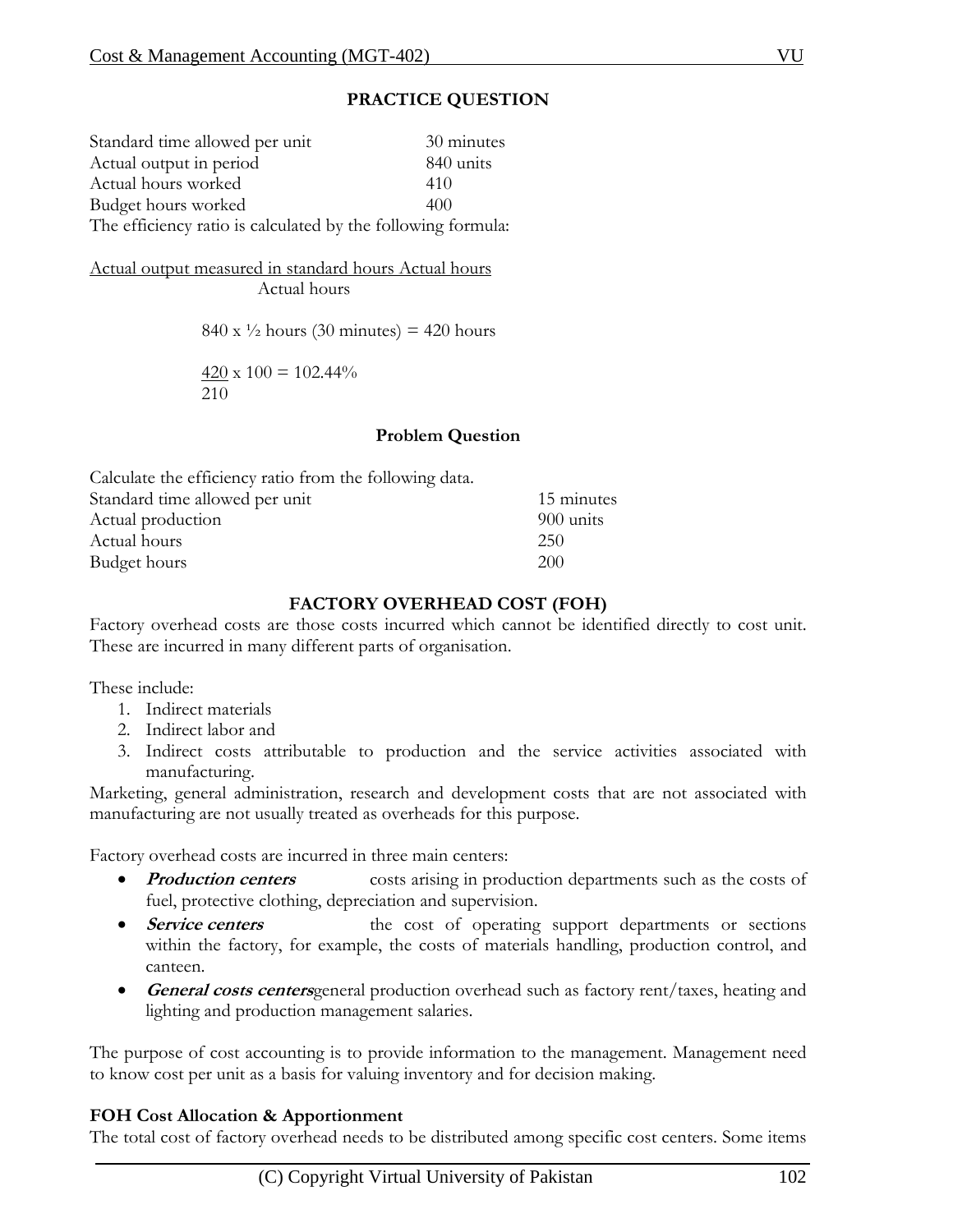can be allocated immediately, e.g. the salary of a cost centre supervisor or indirect materials issued to a cost centre. Other items need to be apportioned between a number of centers, e.g. factory rent and taxes or the factory manager's salary.

### **Cost Allocation**

It refers to the costs that can be identified with specific cost centers.

#### **Apportionment**

It refers to the costs that cannot be identified with specific cost centre but must be divided among the concerned department/cost centers.

### **Steps of Allocation & Apportionment**

- 1. Item wise collection of FOH cost.
- 2. Identifying cost centre (Production & Services).
- 3. Allocating and apportioning general F.O.H cost to the cost centers.
- 4. Apportioning FOH cost of service cost centers to the production cost centers.
- 5. Calculation of total FOH cost for each production cost centers.
- 6. Determining FOH rate for each production cost center.

### **FOH Absorption Rate**

Finally FOH absorption rate is calculated at which the cost is absorbed in the cost unit. This is also known as overhead absorption rate (OAR) this can be calculated as under:

 $OAR = *Estimated F.O.H cost*$ 

Base

### **Bases for FOH Absorption Rate**

Following can be used as base to calculate overhead absorption rate:

- 1. Direct Labor hours
- 2. Machine hours
- 3. No. of unit produced
- 4. Direct labor cost
- 5. Prime cost

#### **Problem Question**

### **Apportion each of the cost given in four cost centers A, B, C, and D**

| Supervision                      | Rs. 7,525 |
|----------------------------------|-----------|
| Indirect workers                 | 6,000     |
| Holiday pay & national Insurance | 6,200     |
| Tolling cost                     | 9,400     |
| Machine Maintenance labor cost   | 4,500     |
| Powers                           | 1,944     |
| Small tools & Supplies           | 1,171     |
| Insurance of machinery           | 185       |
| Insurance of building            | 150       |
| Rent & rates                     | 2,500     |
| Depreciation of machinery        | 9,250     |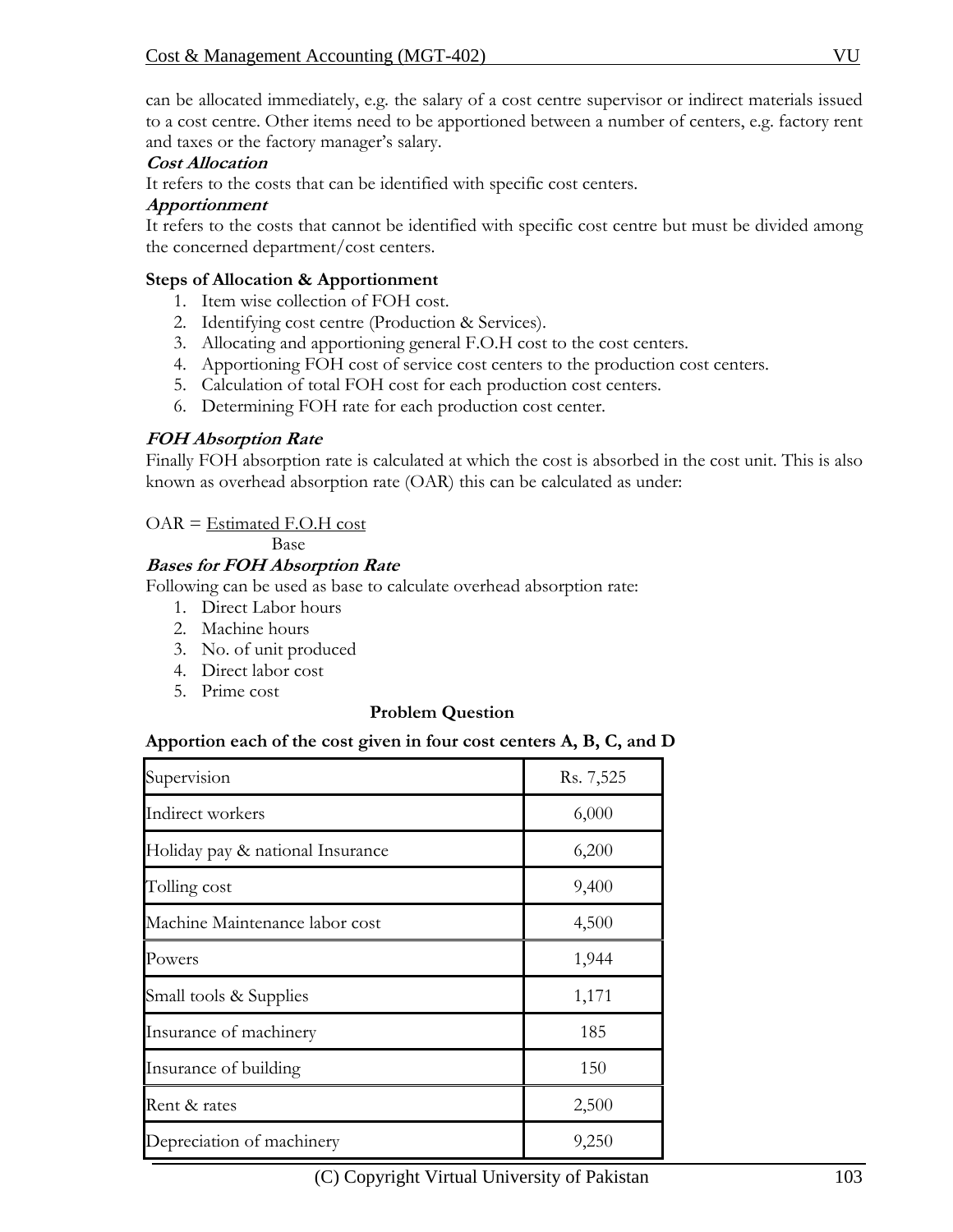| $1000$ in the position of $100$ |         |        |               |        |         |
|---------------------------------|---------|--------|---------------|--------|---------|
|                                 | A       | B      | $\mathcal{C}$ | D      | Total   |
| 1. Floor Space                  | 1,800   | 1,500  | 800           | 900    | 5,000   |
| 2. Kilowatt hours               | 270,000 | 66,000 | 85,000        | 65,000 | 486,000 |
| 3. Cost of machine              | 30,000  | 20,000 | 8,000         | 16,000 | 74,000  |
| 4. Indirect workers             | 3       | 3      | 1             | 1      | 8       |
| 5. Total workers                | 19      | 24     | 12            | 7      | 62      |
| 6. Machine maintenance<br>hrs   | 3,000   | 2,000  | 3,000         | 1,000  | 9,000   |
| 7. Supervision cost             | 2,050   | 2,200  | 1,775         | 1,500  | 7,525   |
| 8. Tooling cost                 | 3,500   | 4,300  | 1,000         | 600    | 9,400   |
| 9. Small tools & supplies       | 491     | 441    | 66            | 173    | 1,171   |
| 10. Machine running<br>hours    | 30,000  | 36,000 | 19,000        | 8,000  | 93,000  |

**Basis of apportionment of different costs:**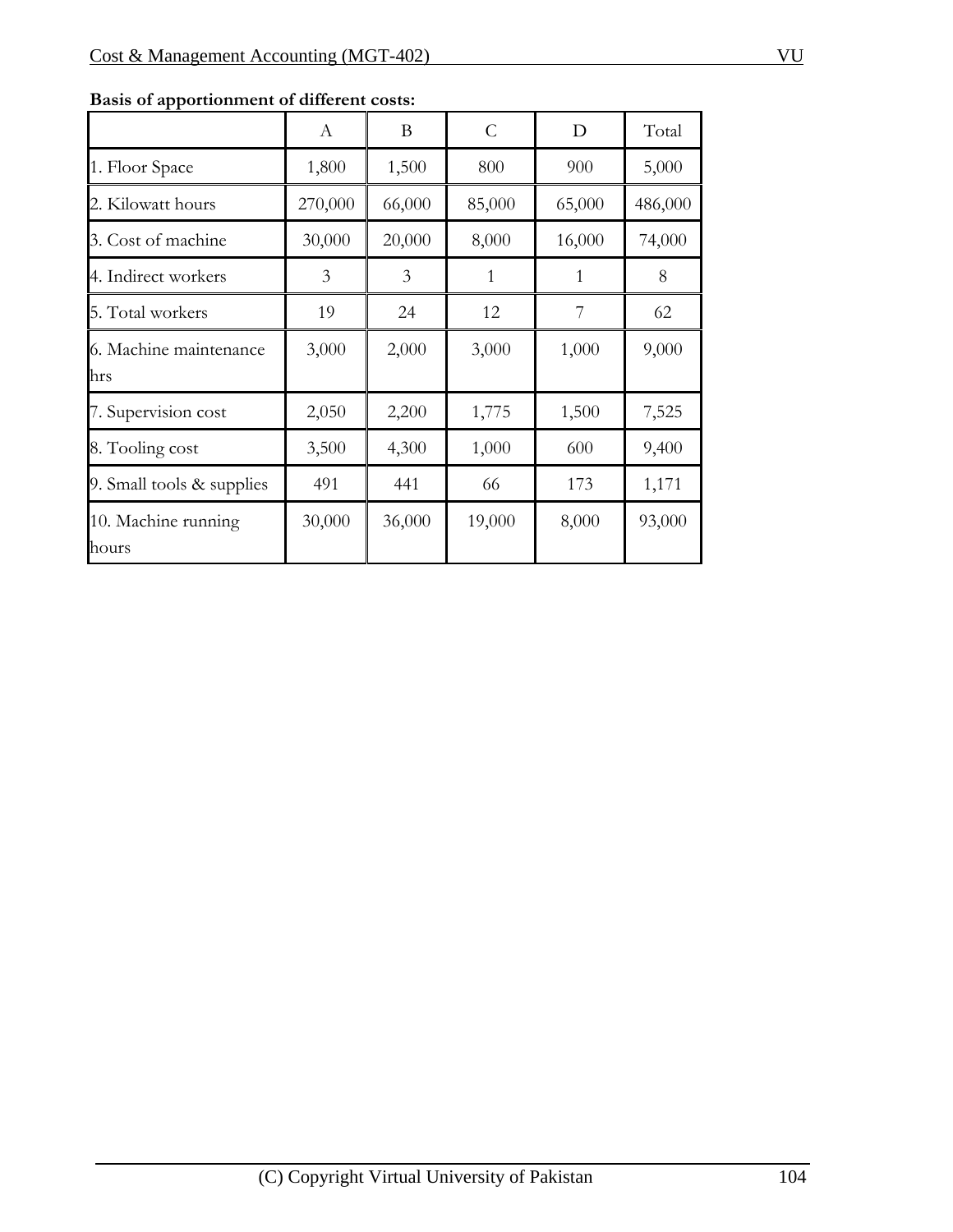**LESSON # 15** 

## **ALLOCATION AND APPORTIONMENT OF FOH COST**

#### **Bases for apportioning costs**

In selecting a basis for apportioning an overhead item, the cost of obtaining a high degree of accuracy must be considered. For example, the charge for heat and light could be shared on the basis of a complex formula incorporating power points, light bulbs and wattage but you should be aware that the end result will still be open to question. When answering examination questions, you may have to use your own judgment in relation to the information given as it is impracticable to provide a comprehensive list of bases to cover every situation.

#### **Practice Question**

|                                | <b>Production Department</b> |         |         | <b>Service Department</b> |                                                         |  |
|--------------------------------|------------------------------|---------|---------|---------------------------|---------------------------------------------------------|--|
|                                |                              |         |         |                           | Molding   Machining   Finishing   Canteen   Maintenance |  |
| Materials (Rs.)                | 300,000                      | 130,000 | 45,000  | 40,000                    | 75,000                                                  |  |
| Wages (Rs.)                    | 400,000                      | 750,000 | 755,000 | 95,000                    | 100,000                                                 |  |
| <b>Cost of Assets</b><br>(Rs.) | 125,000                      | 250,000 | 130,000 | 70,000                    | 75,000                                                  |  |
| Horse Power<br>Hour            | 700                          | 1,400   | 600     | 88                        | 200                                                     |  |
| Area in Sq.<br>Yard            | 180                          | 180     | 240     | 60                        | 60                                                      |  |
| Metered Units                  | 6,000                        | 6,000   | 7,000   | 2,000                     | 3,000                                                   |  |
| No. of<br>Employees            | 240                          | 300     | 380     | 30                        | 80                                                      |  |

#### **Plastic Pots & Furniture Basis of Apportionment**

## **Plastic Pots & Furniture Work Sheet Apportionment of Factory Overhead Product Department**

|                    | <b>Production Department</b> |        |                                           | <b>Service Department</b> |             |         |
|--------------------|------------------------------|--------|-------------------------------------------|---------------------------|-------------|---------|
| <b>Cost Heads</b>  |                              |        | Molding   Machining   Finishing   Canteen |                           | Machine     | Total   |
|                    |                              |        |                                           |                           | Maintenance |         |
| <b>Allocated</b>   |                              |        |                                           |                           |             |         |
| <b>Cost</b>        |                              |        |                                           |                           |             |         |
| (Identified)       |                              |        |                                           |                           |             |         |
| <b>Materials</b>   |                              |        |                                           | 40,000                    | 75,000      | 115,000 |
| <b>Labor Wages</b> |                              |        |                                           | 95,000                    | 100,000     | 195,000 |
|                    |                              |        |                                           | 135,000                   | 175,000     | 310,000 |
|                    |                              |        |                                           |                           |             |         |
| Electricity        | 13,500                       | 13,500 | 15,750                                    | 4,500                     | 6,750       | 54,000  |
| <b>Bonus Pay</b>   | 4,000                        | 7,500  | 7,550                                     | 950                       | 1,000       | 21,000  |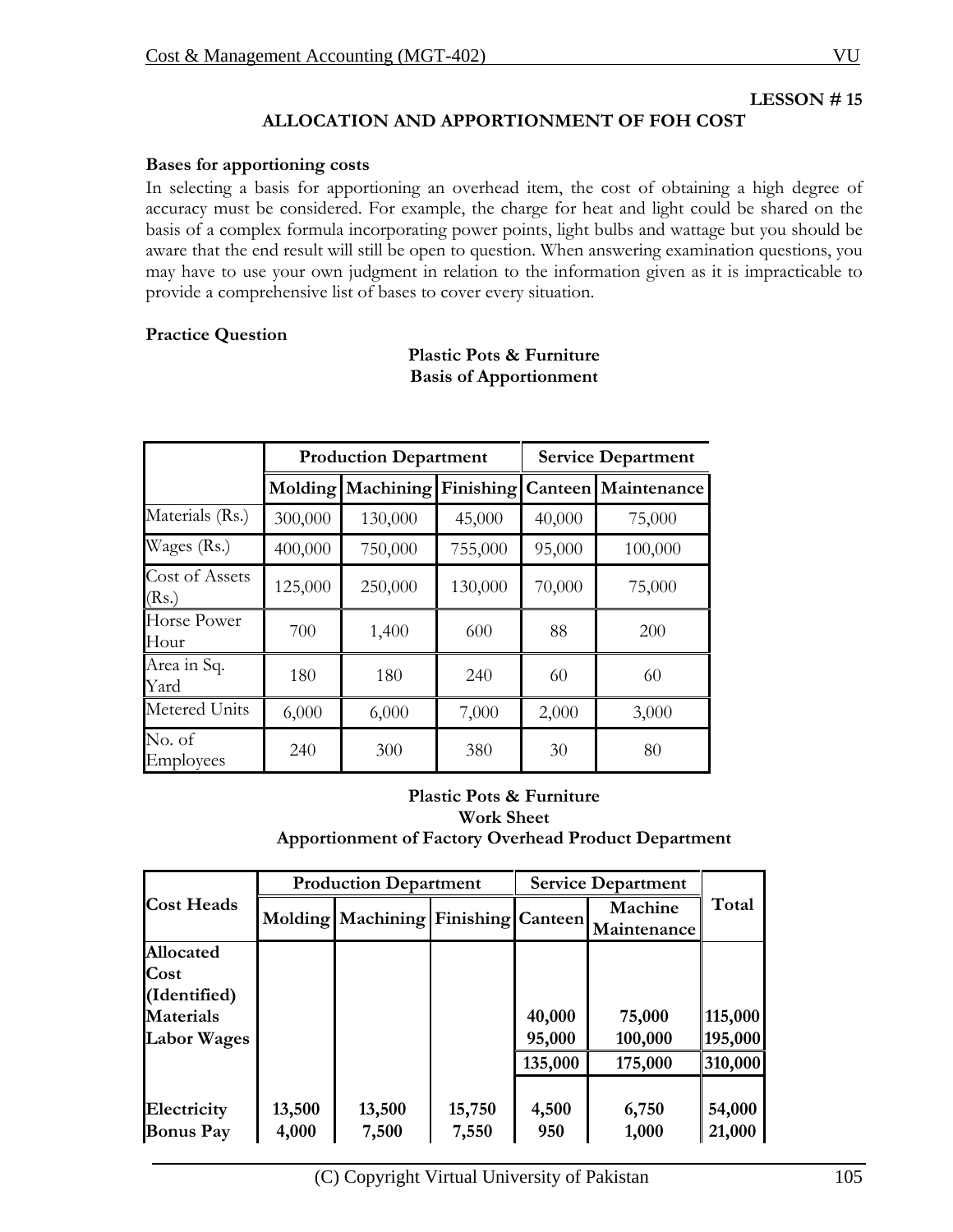| <b>Factory Rent</b> | 60,000  | 60,000  | 80,000  | 20,000  | 20,000  | 240,000 |
|---------------------|---------|---------|---------|---------|---------|---------|
| Power               | 175,000 | 350,000 | 150,000 | 22,000  | 50,000  | 747,000 |
| Depreciation        | 37,500  | 75,000  | 39,000  | 21,000  | 22,500  | 195,000 |
| c/f                 |         |         |         | 203,450 | 275,250 | 156,700 |

## **Apportionment Electricity**

Basis: Metered units

| Canteen | Machine     | Molding | Machining | Finishing | Total  |
|---------|-------------|---------|-----------|-----------|--------|
|         | Maintenance |         |           |           |        |
|         |             |         |           |           |        |
| 2,000   | 3,000       | 6,000   | 6,000     | 7,000     | 24,000 |
|         |             |         |           |           |        |
| 2       |             | 0       | $\circ$   | 7         | 24     |
|         |             |         |           |           |        |
| 2/24    | 3/24        | 6/24    | 6/24      | 7/24      |        |
|         |             |         |           |           |        |

| Molding                | 54,000x 6/24 | 13,500 |
|------------------------|--------------|--------|
| Machining              | 54,000x 6/24 | 13,500 |
| Finishing              | 54,000x 7/24 | 15,750 |
| Canteen                | 54,000x 2/24 | 4,500  |
| Machine<br>maintenance | 54,000x 3/24 | 6,750  |

## **Apportionment Bonus Pay**

Basis: Labor wages

| Molding  | Machining | Finishing | Lanteen | Machine     | Total    |
|----------|-----------|-----------|---------|-------------|----------|
|          |           |           |         | Maintenance |          |
| 400,000  | 750,000   | 755,000   | 95,000  | 100,000     | ,100,000 |
| 400      | 750       | 755       | 95      | 100         | 2100     |
| 400/2100 | 750/2100  | 755/2100  | 95/2100 | 100/2100    |          |

| Molding             | 21,000/2100*400 | 4,000 |
|---------------------|-----------------|-------|
| Machining           | 21,000/2100*750 | 7,500 |
| Finishing           | 21,000/2100*755 | 7,550 |
| Canteen             | 21,000/2100*95  | 950   |
| Machine maintenance | 21,000/2100*100 | 1,000 |

## **Reciprocal costs between service centers**

A particular problem arises when service centers provide reciprocal services to each other as in the following figure.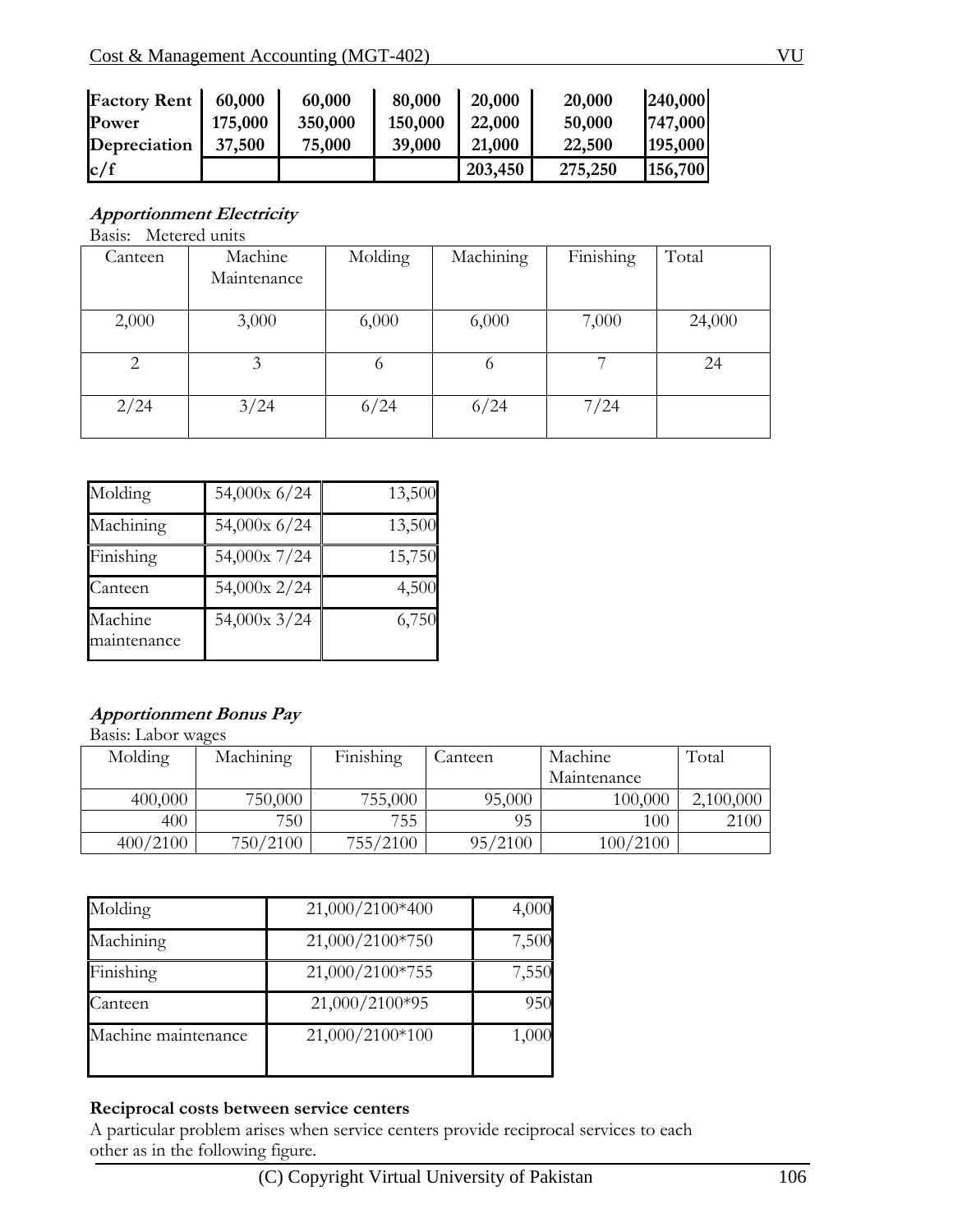

In this situation, a secondary allocation of costs arises. There are a number of methods of dealing with this, of which the simplest, the repeated distribution method, is shown below.

#### **Repeated distribution method**

This method takes each service department in turn and re-allocates its costs to all departments which benefit. The re-allocation continues until the numbers being dealt with become very small.

| <b>Problem Question</b> |            |          |           |          |          |  |
|-------------------------|------------|----------|-----------|----------|----------|--|
|                         | Production |          |           |          | Service  |  |
| Department              | A          | B        |           |          |          |  |
| Costs Proportion        | Rs.3,000   | Rs.4,000 | Rs. 2,000 | Rs.2,500 | Rs.2,700 |  |
| P Proportion Q          | 20         | 30       | 25        |          | 25       |  |
|                         | 25         | 25       | 30        | 20       |          |  |
|                         |            |          |           |          |          |  |
|                         |            |          |           |          |          |  |

Apportion the cost of Service department to the Production departments. To calculate the cost of a cost unit we must include a fair share of all costs incurred in its production. If more than one product is made. This will include allocation and apportionment.

### **Blanket v departmental absorption rates**

#### **Blanket rates**

A blanket absorption rate is a single rate of absorption used throughout an organization's production facility and based upon its total production costs and activity.

The use of a single blanket rate makes the apportionment of overhead costs unnecessary since the total production costs are to be used. How ever this is not recommended for the following reasons:

- It relies on a single activity measure being appropriate for the entire production function.
- It does not distinguish between the miming costs of particular activities or departments when absorbing costs into cost units.

#### **Departmental rates**

A departmental absorption rate is a rate of absorption based upon the particular department's overhead cost and activity level

This method allows the activity of each department to be measured using a basis which is appropriate. It also ensures that the cost attributed to the cost unit reflects the cost of the departmental resources used in its cost units.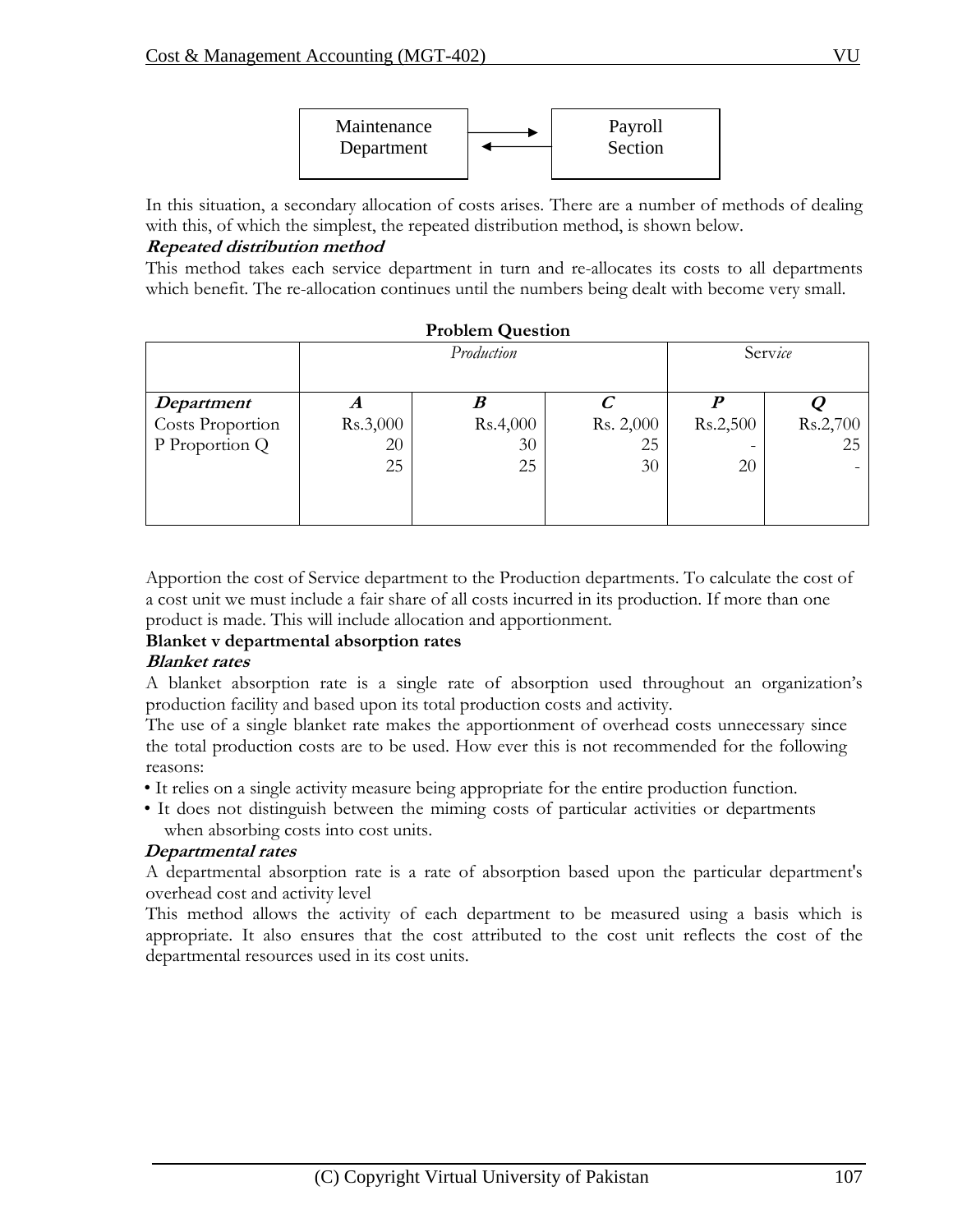## **LESSON # 16**

# **FACTORY OVERHEAD COST**

# **(Apportionment & Variance Analysis)**

## **Reciprocal Apportionment**

This method recognizes the fact that if a service department receives from other service e department, the department receiving services should be charged. Thus the costs of interdepartmental services are taken into account on reciprocal basis.

There are two main methods which may be used for reciprocal distribution:

- 1. Repeated distribution method
- 2. Algebraic method

## **Repeated distribution method**

Under this method, the total of overhead costs of the service departments are distributed to other service and product ion department according to the given percentage till the expense of all service departments are exhausted or remains insignificant.

## **PRACTICE QUESTION**

Following is the cost of summary of allocated indirect cost of an organization

| Machining | Finishing | Maintenance | Air-conditioning | Allocated     |
|-----------|-----------|-------------|------------------|---------------|
|           |           |             |                  | indirect cost |
| 100,000   | 70,000    | 40,000      | 30,000           | 240,000       |
|           |           |             |                  |               |

The above costs of service departments are apportioned among the departments in the following ratios.

|               | Machining Finishing |     | $Air-$       |
|---------------|---------------------|-----|--------------|
|               |                     |     | conditioning |
| Maintenance   | 60%                 | 15% | 25%          |
| Appropriation |                     |     |              |
|               | 70%                 | 25% | $5\%$        |
| Conditioning  |                     |     |              |

|               | Production |           | Service     |              |
|---------------|------------|-----------|-------------|--------------|
| Allocate      | Machining  | Finishing | Maintenance | Air-         |
| Indirect cost |            |           |             | conditioning |
| Rs. 240,000   | 100,000    | 70,000    | 40,000      | 30,000       |
| Maintenance   | 24,000     | 6,000     | (40,000)    | 10,000       |
|               |            |           |             |              |
| Air-          | 28,000     | 10,000    | 2,000       | (40,000)     |
| conditioning  |            |           |             |              |
|               |            |           |             |              |
| Maintenance   | 1200       | 300       | (2,000)     | 500          |
| Air-          | 350        | 125       | 25          | (500)        |
| conditioning  |            |           |             |              |
| Maintenance   | 15         | 3.50      | (25)        | 6.50         |
| Air-          | 5          | 1.50      | 0.50        | (6.50)       |
| conditioning  |            |           |             |              |
|               | 153,570    | 86,430    |             |              |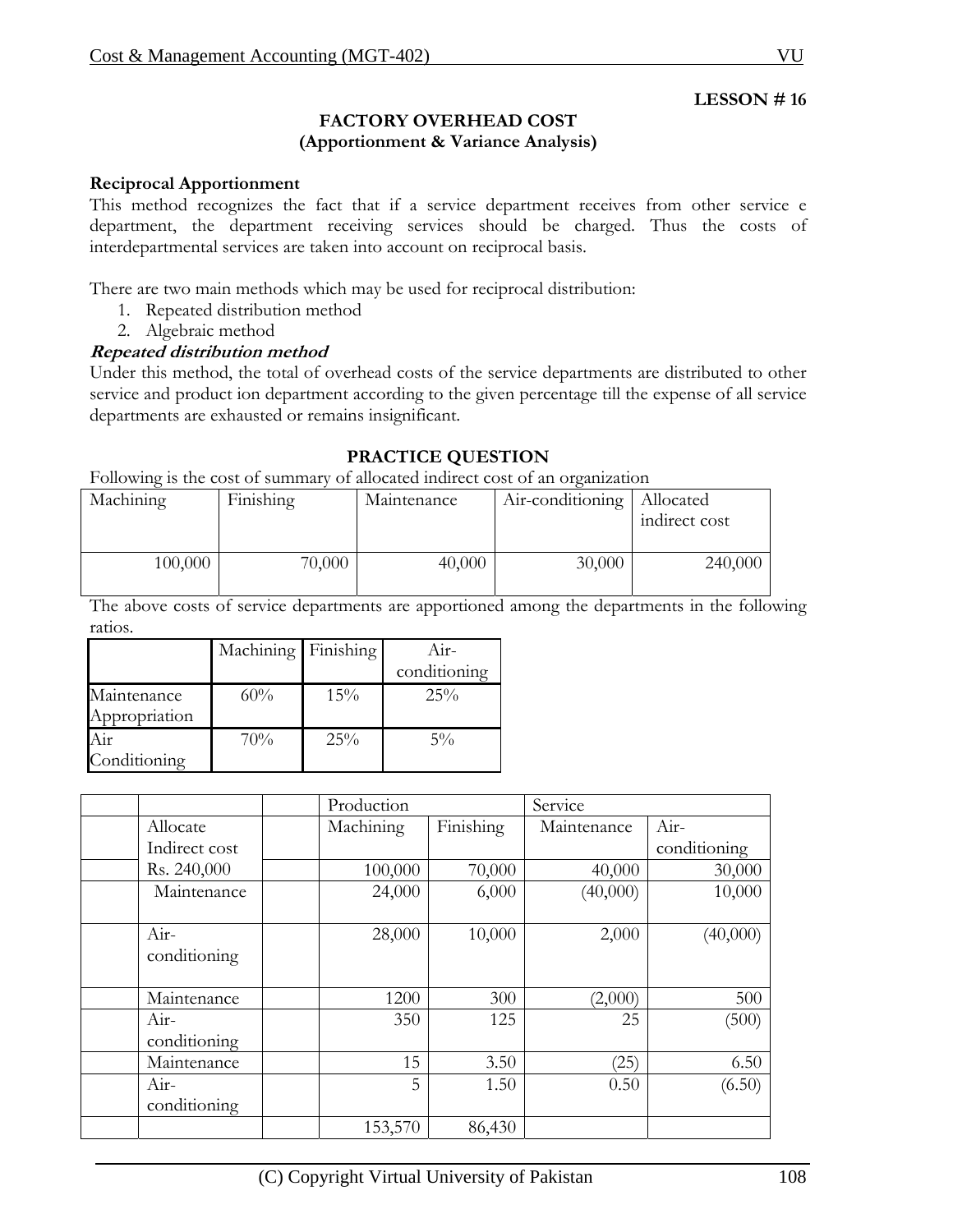## **Solution (Algebraic method)**

| Maintenance Dept                    | $=X=$   | $(40,000)$ +5% of Air condition |
|-------------------------------------|---------|---------------------------------|
| Air conditioning Cost               | $= Y =$ | $(30,000)$ +25% of maintenance  |
| $X = 40,000+5\%$ of y               |         |                                 |
| $X = 30,000 + 25\% \text{ of } x$   |         |                                 |
| $X = 40,000 + 0.05(30,000 + 0.25x)$ |         |                                 |
| $X = 40,000 + 1500 + 0.0125x$       |         |                                 |
| $X = 0.0125x = 41,500$              |         |                                 |
| $0.9875x = 41,500$                  |         |                                 |
| $X = 41,500$                        |         |                                 |
| 0.9875                              |         |                                 |
|                                     |         |                                 |
|                                     |         |                                 |

Cost of Maintenance Dept  $X = 42,025$  $Y = 30,000 + 25\% \text{ of } x$  $Y = 30,000 + 0.25 (42,025)$  $Y = 30,000 + 10,506 = 40,506$  $Y = 40,506$ 

| Apportionment |           |                     |                    |
|---------------|-----------|---------------------|--------------------|
| Machinery     | Finishing | Maintenance         | Air-condition      |
| 1,00,000      | 70,000    | 40,000<br>(42, 025) | 30,000             |
| 25,215        | 6,304     | 2,025               | 10,506<br>(40,506) |
| 28,354        | 10,127    | 2,025               | 40,506             |
| 1,53,569      | 86,431    |                     | 0                  |

## **Apportionment**

### **Over/under-absorption of overhead**

In the previous LESSON s reference was made to an accounting problem associated with the use of predetermined absorption rates.

Where the amount of overhead absorbed exceeds the actual overhead cost incurred, the excess is known as over-absorption; if the amount absorbed is less than the cost incurred then the difference is know as under-absorption.

## **Accounting for over/under absorptions**

The extent of any over/under-absorption is a balancing figure in the production overhead account. This is normally transferred to the costing profit and loss account each month. Though it may be carried forward in the production overhead account until the end of the year when any net over/under-absorption for the year is transferred to profit and loss account. This treatment, it is argued, is reasonable because the predetermined absorption rate is based on annual costs and activity levels.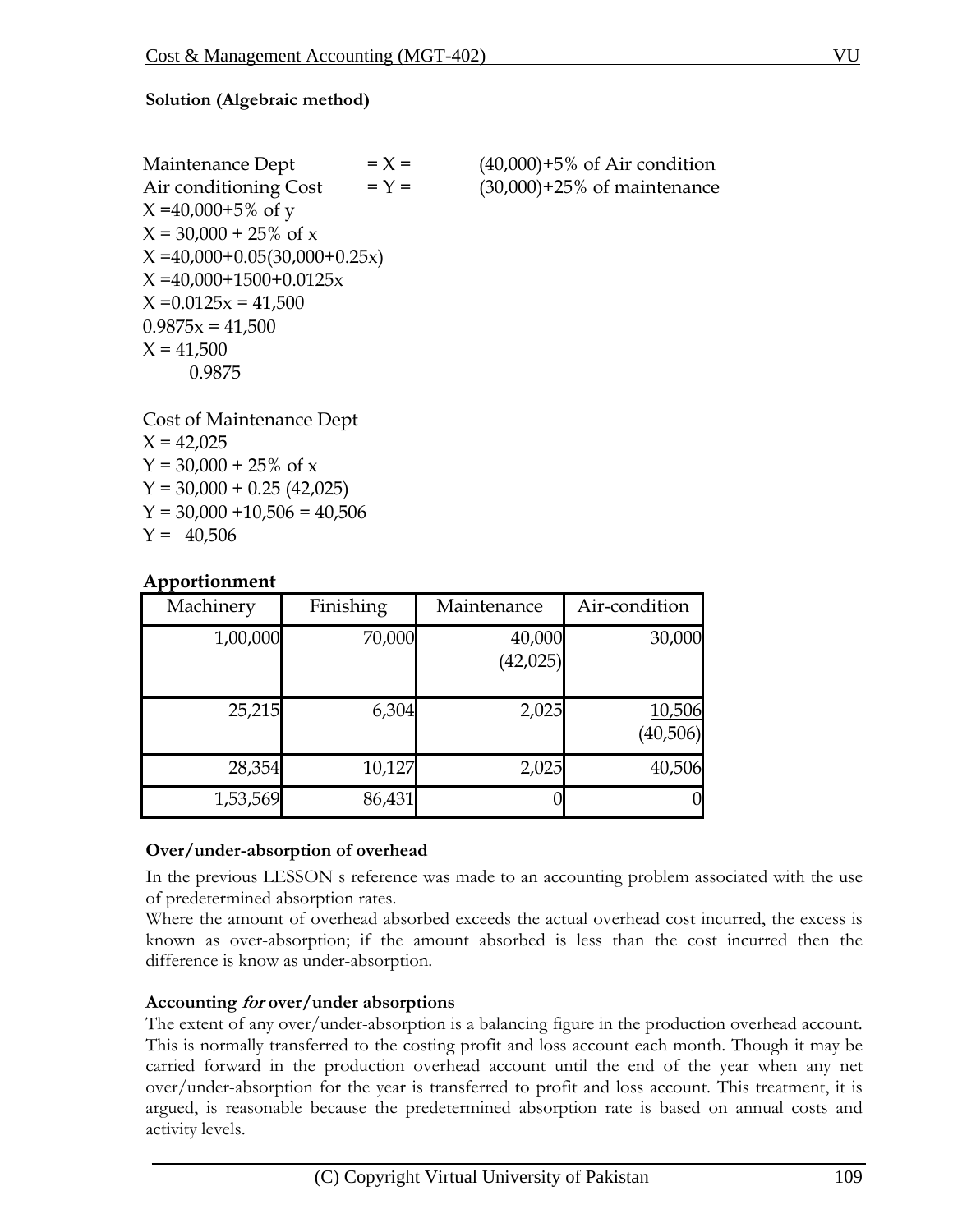## **PRACTICE QUESTION**

## **Q. 1**

From the following data calculate the over/under absorption and show how the transactions would be recorded in the production overhead account.

Absorption rate  $=$  Rs.5.00 per direct labor hour Number of direct labor hours  $= 1,400$ Production overhead incurred  $=$  Rs. 6,900

| <b>Solution</b>                                              | Rs.        |
|--------------------------------------------------------------|------------|
| Production overhead absorbed = $\text{Rs.}5.00 \times 1,400$ | 7.000      |
| Production overhead incurred                                 | 6.900      |
| Over-absorption                                              | <b>100</b> |

### **Production overhead account**

| Creditors                 | Rs.   | 6,900 Work-in-progress | Rs.   |
|---------------------------|-------|------------------------|-------|
| Balance (over-absorption) | 100   |                        | 7,000 |
|                           | 7,000 |                        | 7,000 |

## **Q. 2**

From the following data relating to four departments of a factory you are required to:

- (a) Journalize departmental overheads incurred
- (b) Journalize departmental overheads recovered

(c) Give the journal entry recording under or over-absorbed overhead expenditure.

|                                                              |                          | Actual expenses<br>Rs.                  | Absorption rates (based on pre-determined<br>annual estimates}                                           |                            |
|--------------------------------------------------------------|--------------------------|-----------------------------------------|----------------------------------------------------------------------------------------------------------|----------------------------|
| Department A<br>Department B<br>Department C<br>Department D |                          | 1,000<br>4,000<br>7,000<br>3,500        | Rs.0.10 per machine hour<br>Rs.0.75 per direct labor hour<br>$100\%$ on direct wages<br>Rs.0.25 per unit |                            |
|                                                              | Machine<br>hours worked  | Direct<br>labor hours<br>$\cdot$ worked | Direct wages                                                                                             | Units produced             |
| Department A                                                 | 10,000                   | 11,000                                  | Rs.<br>6,000                                                                                             | 100,000                    |
| Department B<br>Department C<br>Department D                 | 3,000<br>6,000<br>14,000 | 5,300<br>18,000<br>30,000               | 6,000<br>6,800<br>10,000                                                                                 | 48,900<br>52,000<br>13,800 |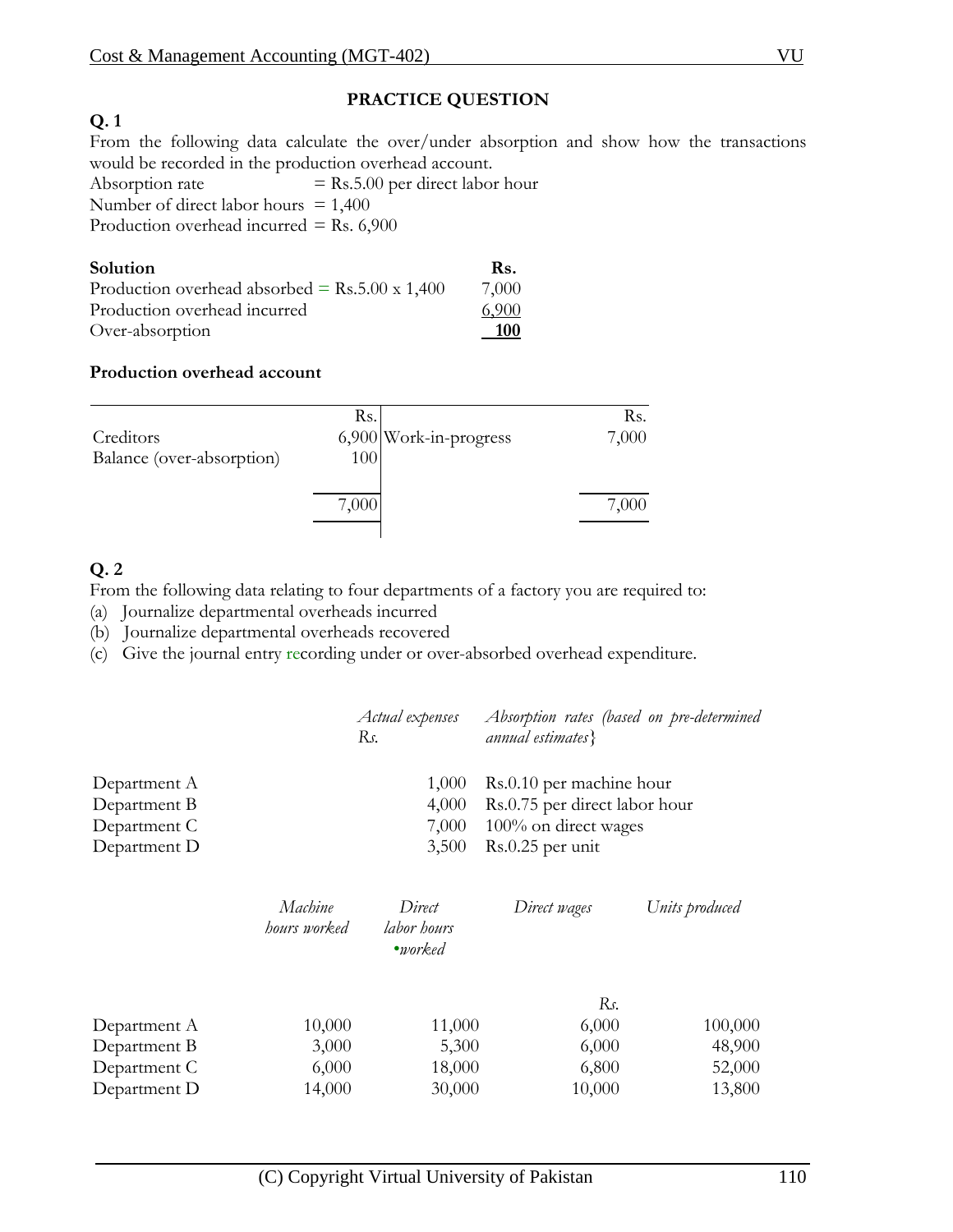# **Solution**

# **(a) Departmental overheads incurred.**

|                                          | $Dr-$ |        |        |
|------------------------------------------|-------|--------|--------|
|                                          | Rs.   |        | Rs.    |
| Department A overhead account            |       | 1,000  |        |
| Department B overhead account            |       | 4,000  |        |
| Department C overhead account            |       | 7,000  |        |
| Department D overhead account            |       | 3,500  |        |
| Factory overhead control account         |       |        | 15,500 |
| Transfer of actual departmental expenses |       | 15,500 | 15,500 |
| for period                               |       |        |        |

| (b) Departmental overheads recovered                  |                                                             |                       |                |                 |
|-------------------------------------------------------|-------------------------------------------------------------|-----------------------|----------------|-----------------|
|                                                       |                                                             | Dr                    |                | $\mathcal{C}$ r |
| Work in progress account                              |                                                             | Rs.<br>15,225         |                | Rs.             |
| Department A overhead account                         |                                                             |                       |                | 1,000           |
| Department B overhead account                         |                                                             |                       |                | 3,975           |
| Department C overhead account                         |                                                             |                       |                | 6,800           |
| Department D overhead account                         |                                                             |                       |                | 3,450           |
| Transfer of absorbed departmental expenses for period |                                                             | 15,225                |                | 15,225          |
| (c) Under- or over-absorbed overhead expenditure      |                                                             | Dr<br>$\mathbb{R}$ s. | $C_{r}$<br>Rs. |                 |
| Profit and loss account                               |                                                             | 275                   |                |                 |
| Department B overhead account                         |                                                             |                       | 25             |                 |
| Department C overhead account                         |                                                             |                       | 200            |                 |
| Department D overhead account                         |                                                             | 275                   | 50             |                 |
|                                                       |                                                             |                       | 275            |                 |
|                                                       | Transfer of under-absorbed departmental expenses for period |                       |                |                 |
| (c) Under or over-absorbed overhead expenditure       |                                                             |                       |                |                 |
| Department A                                          | 10.000 machine hours x Rs.0.10                              |                       | 1,000          |                 |

| $10.000$ machine hours x Rs.0.10 | 1,000 |
|----------------------------------|-------|
| 5.300 labor hours x Rs.0.75      | 3.975 |
| $100\%$ of Rs.6.800              | 6,800 |
| 13,800 units x Rs.0.25           | 3,450 |
|                                  |       |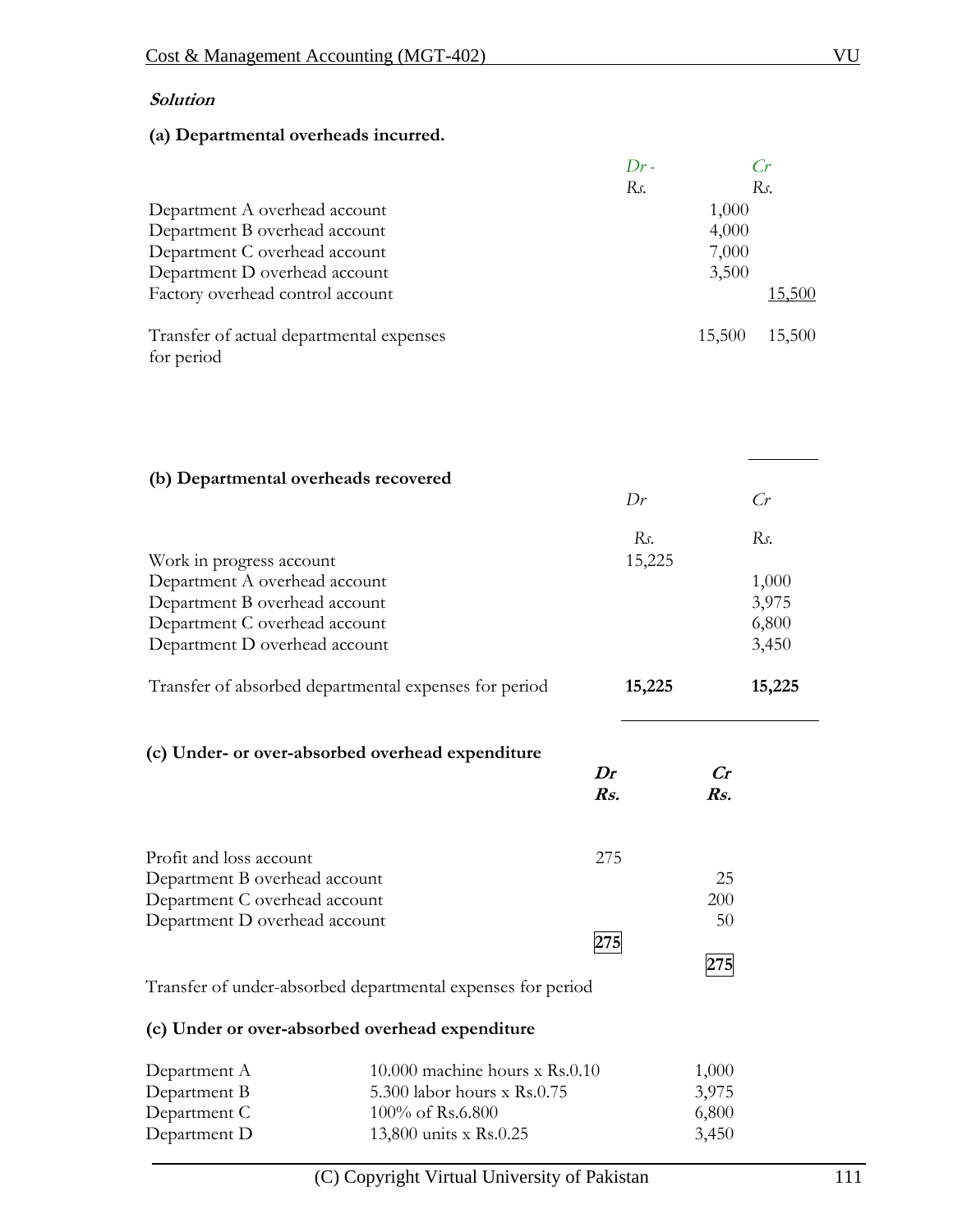If predetermined absorption rates are used. It is likely that there will be under or over-absorption of overheads. This is the balance on the production overhead account and will be debited or credited in the costing profit and loss account.

# **Absorption of non-production costs**

Non-production costs are costs incurred for non-manufacturing reasons such as administration or selling and marketing cost.

The cost of administration, marketing, research and development etc. has a great impact on the fortunes of a business, and thus must be allowed for in cost-per-unit. Calculations which provide information for cost control and disclose the effect of management decisions on other function costs, and *vice versa.*

# **Marketing**

**Marketing** comprises the activities of selling, publicity and distribution.

The cost accounting system should show:

- Suitable cost centre analysis to identify costs with responsibility
- Analysis between fixed and variable, especially for distribution costs, e.g. packaging and delivery
- Statistical bases to measure and compare costs**,** e.g. salesmen's calls, number of orders

# **General administration**

**General** administration represents the costs of general management, secretarial accounting and administrative services except for any such costs which can be directly related to production, marketing, research or development.

Once again the cost accounting emphasis will be on analysis by cost centre for control.

#### **Research and development**

Research costs are those incurred in seeking new or improved products or methods. Development costs are those incurred by those stages from decision implementation to production.

Cost analysis will usually relate to natural classification, such as materials or laboratory services and will accumulate costs by specific project.

#### **Attributing non-production costs to output**

IAS 2 regulates the valuation of stocks and work-in-process for financial accounting purposes and states that only production costs should be included in stock valuations. This defeat the argument for attributing non-production costs to output. However, as has been stated above, such costs are often significant, and their inclusion in internal unit costs may be necessary in order to ensure that they are fully recognized in any pricing policy discussions undertaken by management accountants.

For pricing purposes the most common method of attributing non-production costs to output units is by an absorption rate calculated as a percentage of production cost. The alternative to this is to treat non-production overheads as period costs and write them off in full as an expense of the period in which they are incurred, with no absorption into units produced in the period. **Multiple Choice Questions**

**1** The following statements relate to the effects or advantages of using a predetermined overhead absorption rate, rather than calculating overhead costs on the basis of actual costs and actual activity levels.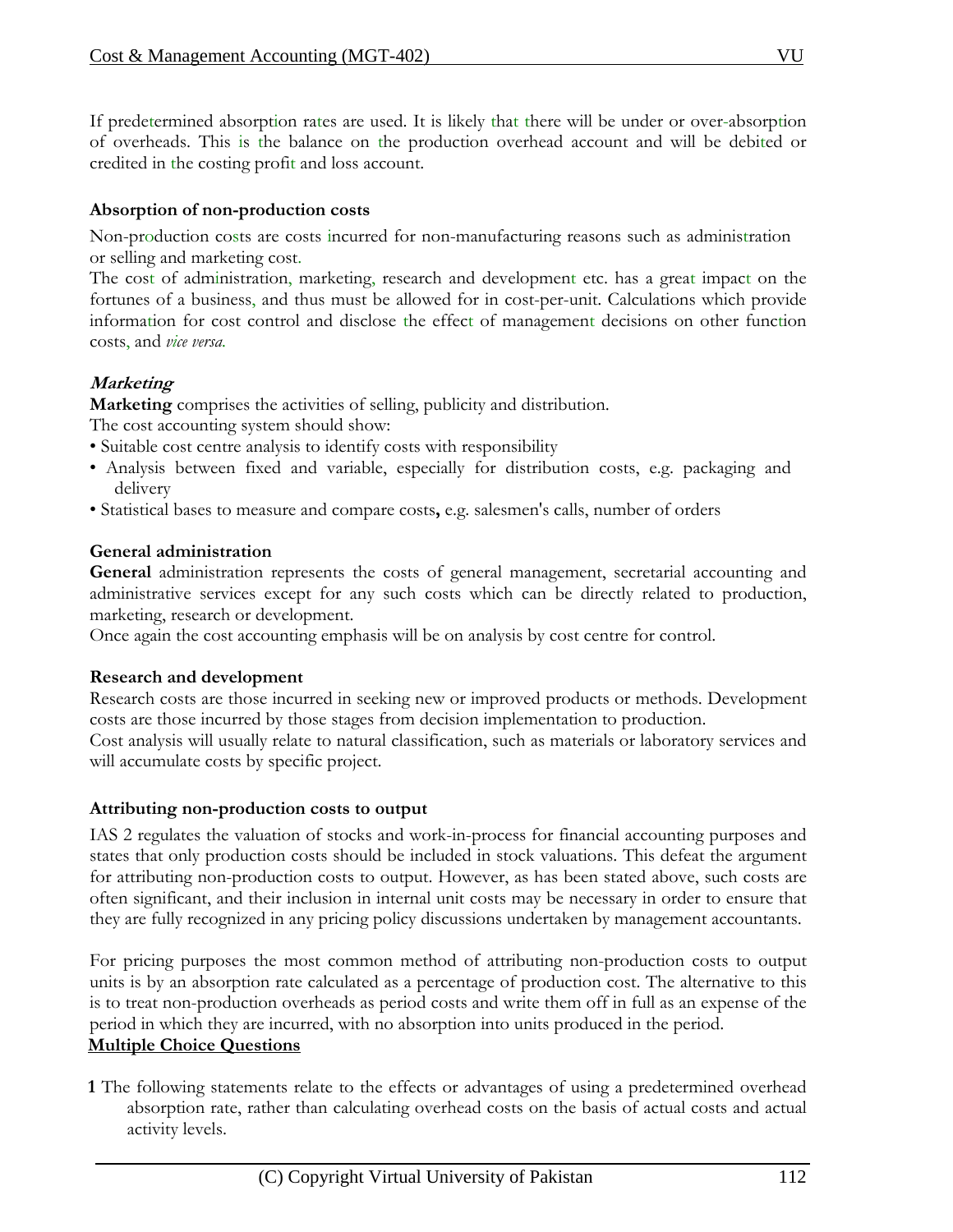- (a) IAS 2 requires the absorption of production overhead to be based on normal levels of activity rather than actual levels of activity.
- (b) Using a pre-determined absorption rate avoids fluctuations in unit costs caused by abnormally high or low overhead expenditure or activity levels.
- (c) The net profit each year, allowing for the under- or over-absorbed overhead adjustment to profit, will be the same with pre-determined overhead rates as with actual rates.
- (d) Using a pre-determined absorption rate offers the administrative convenience of being able to record full production costs sooner.

All of these statements are correct except:

- **A.** Statement (a)
- **B.** Statement (b)
- **C.** Statement (c)
- **D.** Statement (d)
- **2** What is cost apportionment?
	- **A.** The charging of discrete identifiable items of cost to cost centers or cost units
	- **B.** The collection of costs attributable to cost centers and cost units using the costing methods, principles and techniques prescribed for a particular business entity
	- **C.** The process of establishing the costs of cost centers or cost units
	- **D.** The division of costs amongst two or more cost centers in proportion to the estimated benefit received, using a proxy, e.g. square feet
- **3** Grumpy & Dopey Ltd estimated that during the year 75,000 machine hours would be used and it has been using an overhead absorption rate of Rs.6.40 per machine hour in its machining department. During the year the overhead expenditure amounted to Rs.472,560 and 72,600 machine hours were used.

Which one of the following statements is correct?

- **A.** Overhead was under-absorbed by Rs.7,440
- **B.** Overhead was under-absorbed by Rs.7,920
- **C.** Overhead was over-absorbed by Rs.7,440
- **D.** Overhead was over-absorbed by Rs.7,920

#### **PROBLEM QUESTION**

You are the cost accountant of an industrial concern and have been given the following budgeted information regarding the four cost centers within your organisation.

You also ascertain the following points:

- (i) The canteen staff is outside contractors.
- (ii) Departments 1 and 2 are production cost centers and the Maintenance department and Canteen are service cost centers.
- (iii) The Maintenance department provides 4,000 service hours to Department 1 and 3,000 service hours to Department 2
- (iv) Department 1 is machine-intensive and Department 2 is labor-intensive.
- (v) 6,320 machine hours and 7,850 labor hours are budgeted for Departments 1 and 2 respectively for 2006.

#### **Required**

Prepare an overhead cost statement showing the allocation and apportionment of overhead to the four cost centers for the year 2006, clearly showing the basis of apportionment. Consider the following given information: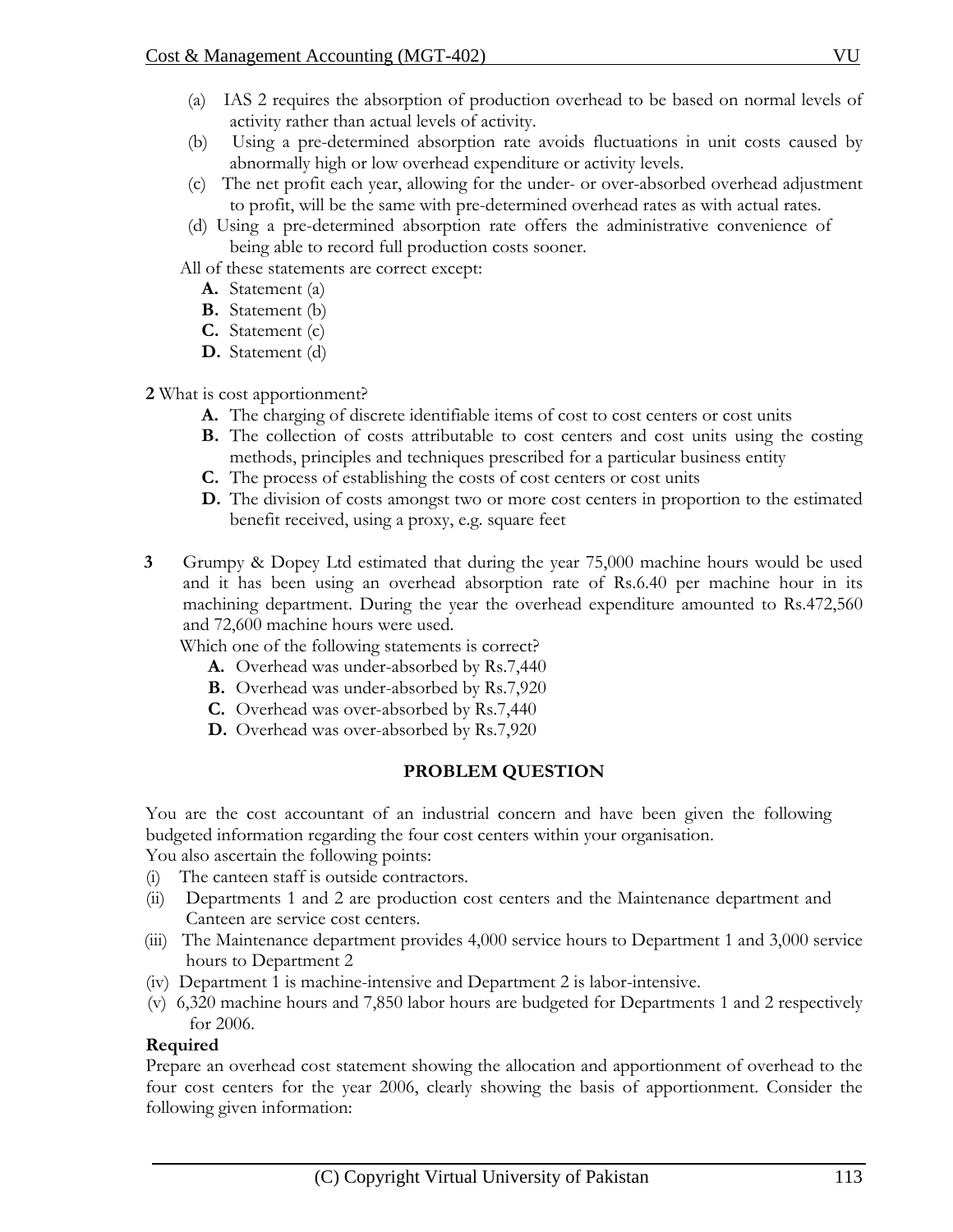|                                               | Dept 1  | Dept 2  | Maint-<br>enance | Canteen | Total   |
|-----------------------------------------------|---------|---------|------------------|---------|---------|
|                                               | Rs.     | Rs.     | Rs.              | Rs.     | Rs.     |
| Indirect labor                                | 60,000  | 70,000  | 25,000           | 15,000  | 170,000 |
| Consumables                                   | 12,000  | 16,000  | 3,000            | 10,000  | 41,000  |
| Heating and lighting                          |         |         |                  |         | 12,000  |
| Rent and rates                                |         |         |                  |         | 18,000  |
| Depreciation                                  |         |         |                  |         | 30,000  |
| Supervision                                   |         |         |                  |         | 24,000  |
| Power                                         |         |         |                  |         | 20,000  |
|                                               |         |         |                  |         | 315,000 |
| You are also given the following information: |         |         |                  |         |         |
|                                               | Dept 1  | Dept 2  | Mainte<br>dept   | Canteen | Total   |
| Floor space in<br>square meters               | 10,000  | 12,000  | 5,000            | 3,000   | 30,000  |
| Book value of<br>machinery in Rs              | 150,000 | 120,000 | 20,000           | 10,000  | 300,000 |
| Number of employees                           | 40      | 30      | 10               |         | 80      |
| Kilowatt hours                                | 4,500   | 4,000   | 1,000            | 500     | 10,000  |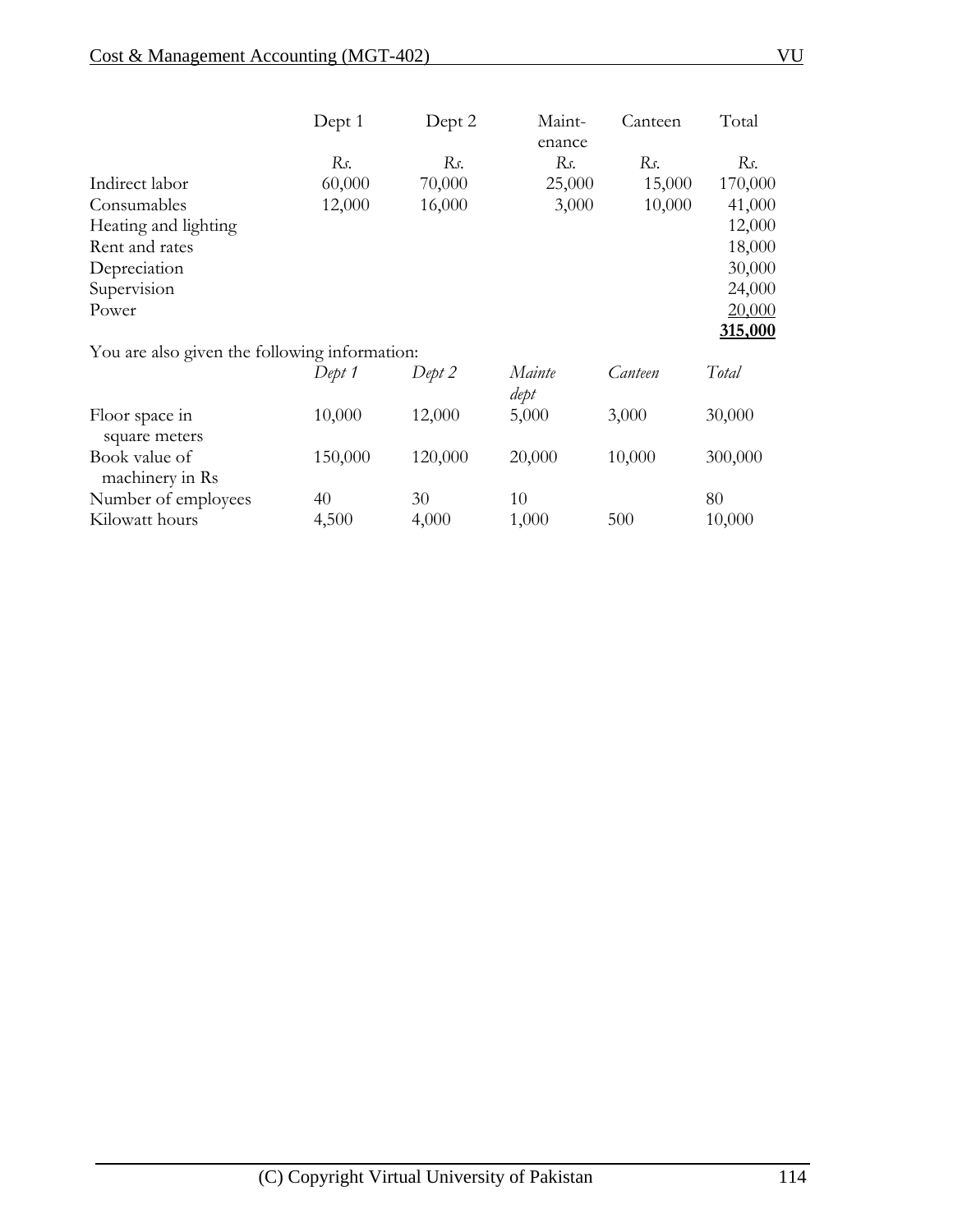#### **LESSON# 17**

#### **FACTORY OVERHEAD COST**

#### **Overhead Absorption Rate**

After preparing estimates of factory overhead for production departments, the next step is to select a factory overhead absorption base for each production department. The base to be selected for this purpose should be the principal cost deriver of factory overhead of the department.

Cost Driver is defined as a measure of activity the magnitude of which influences if magnitude of cost of relevant cost objectives. In other words Factory overhead application base should be a measure of activity which has causal relation with incurrence of factory overhead.

The most simple and direct measure of activity of a manufacturing concern is number of units produced. It can be safely regarded as the best cost driver for the purpose of factory overhead absorption in such situations where there is a mass production of homogeneous units (i.e. process costing industries) or where a few products are produced in batches (i.e. batch costing industries). In process costing industries like sugar, cement etc. Kg. or a bag may be regarded as unit of output; a bottler may use a bottle or a liter as a unit of output. In bate costing industries the activity is measured "in equivalent number of units produced.

For example, a chip-board factory produces three grades of chip board say A, B, and C and a square foot is used as the unit to measure out put. Technical estimates reveal that factory overhead cost of one square foot of grade B and grade C is respectively one-half and one-fourth of grade A. In other words proportion of factory overhead cost of one square foot of chip board among the three grades is 4:2:1. Consequently, for the purpose of factory overhead absorption one square foot of grade A, B, and C shall be regarded as equivalent to 4 Sq, Ft. 2 Sq, Ft. and 1 Sq. Ft. respectively.

On the other hand in job costing industries each unit of output is quite different from the other. For example, a furniture manufacturer produces chairs (study chairs, office chairs, easy chairs, dining chairs), tables. (study tables. office tables, dining tables, dressing tables), beds (doubly beds. single beds) and many other items, each according to specifications of customers. In such a situation because of the dissimilarities, a unit of output can neither be used to measure the activity nor as base for factory overhead absorption. Therefore, some other common denominator should be adopted to measure the activity and as base for applying factory overhead to the products. Basis generally selected for this purpose are listed below in descending order of frequency of use:

- 1. Direct labor cost;
- 2. Direct labor hours;
- 3. Machine hours;
- 4. Direct materials cost;
- 5. Prime cost.

No hard and fast rule regarding selection of the absorption base can be prescribed. However, two guiding principles in this respect are: (i) the selected base should give accurate results, and (ii) cost of operating the base should not be greater than the benefit derived from accuracy.

Many times we find that factory overhead cost fluctuates with time spent on the products or Jobs, therefore, direct labor hours and machine hours are more suitable cost derivers. But use of direct labor hours or machine hours as factory overhead absorption base requires additional cost and clerical efforts to collect data of time spent on each job, Consequently, for the sake of convenience, management may decide to adopt direct labor cost as base for applying factory overhead, provided that it also gives approximately correct results. Use of direct materials cost as factory overhead absorption base is rarely recommended because prices of materials are subject to violent fluctuation as well as direct materials cost seldom represents a cost driver of factory overhead. Same is the case with prime cost as a base for factory overhead absorption.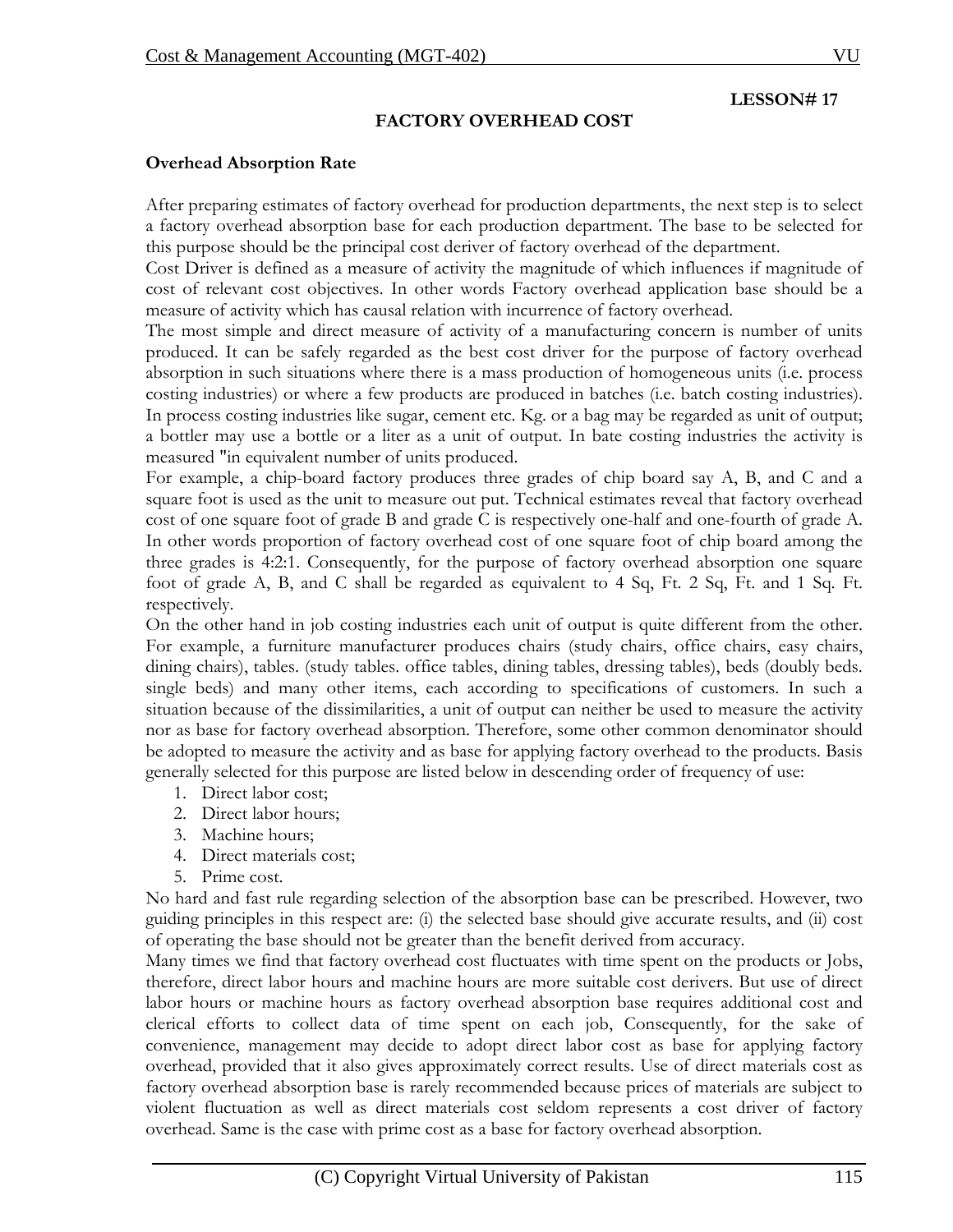# **PRACTICE QUESTION**

Units of output as the Absorption Base.

Babul Bottlers produces "Bubble Drink" which is filled in bottles of three sizes i.e. 25 ml. 1 liter and 5 liters. The firm assigns factory overhead cost to its products by using a predetermined factory overhead absorption rate calculated on the basis of units of output. Technical studies reveal that proportion of factory overhead incurred on one bottle of each size mentioned above is 1:2:4 respectively. Estimated production during the coming year is as follow:

Bottle Size Production

| 250 ml. | 80,000 bottles |
|---------|----------------|
|---------|----------------|

- 1 liter 70,000 bottles
- 5 liter 20,000 bottles

Estimated factory overhead cost for the coming year is Rs 360.000

Required: Calculate predetermined factory overhead rate for each size of bottle.

Solution:

| Bottle    | Estimated      | Points   | Estimated | Estimated | Estimated | Predetermine |
|-----------|----------------|----------|-----------|-----------|-----------|--------------|
| Size      | output         | Assigned | Total     | FOH Per   | FOH for   | FOH rate per |
|           | <b>Bottles</b> |          | Points    | Point     | Each Size | Bottle       |
|           |                |          |           | Rs.       | Rs        | Rs.          |
| $250$ ml. | 80,000         |          | 80,000    | 1.20      | 96,000    | 1.20         |
| 1 liter   | 70,000         | 2        | 140,000   | 1.20      | 168,000   | 2.40         |
| 5 liter   | 20,000         |          | 80,000    | 1.20      | 96,000    | 4.80         |
|           |                |          | 300,000   |           | 360,000   |              |

Notes:

Estimated FOH per point= Total FOH/Total point = Rs. 360.000/300.000 point Estimated FOH for each size Predetermined FOH rate per bottle=Rs. 1.20 = Estimated FOH per point or Estimated points of each size  $=$  Estimated FOH for each size/Estimated output of each size

#### Q. 2

Following figures are presented to you by Alfa Manufacturing Company.

| <b>Items</b>                                                                                                   | Budgeted Figures for<br>operations During 2006                        |                                                                               | Actual Figures for operations<br>during January 2006 |                                                           |
|----------------------------------------------------------------------------------------------------------------|-----------------------------------------------------------------------|-------------------------------------------------------------------------------|------------------------------------------------------|-----------------------------------------------------------|
| Direct materials (Rs) Direct<br>$labor$ (Rs.)<br>Factory overhead (Rs.)<br>Direct labor hours<br>Machine hours | Dept $A$<br>6,000,000<br>1,500,000<br>1,200,000<br>150,000<br>300,000 | $\text{Depth }B$<br>2,400,000<br>1,200,000<br>1,800,000<br>100,000<br>360,000 | Dept $A$<br>50,000<br>145,000<br>14,000<br>26,000    | $\text{Depth }B$<br>250,000<br>105,000<br>9,500<br>28,000 |

Required: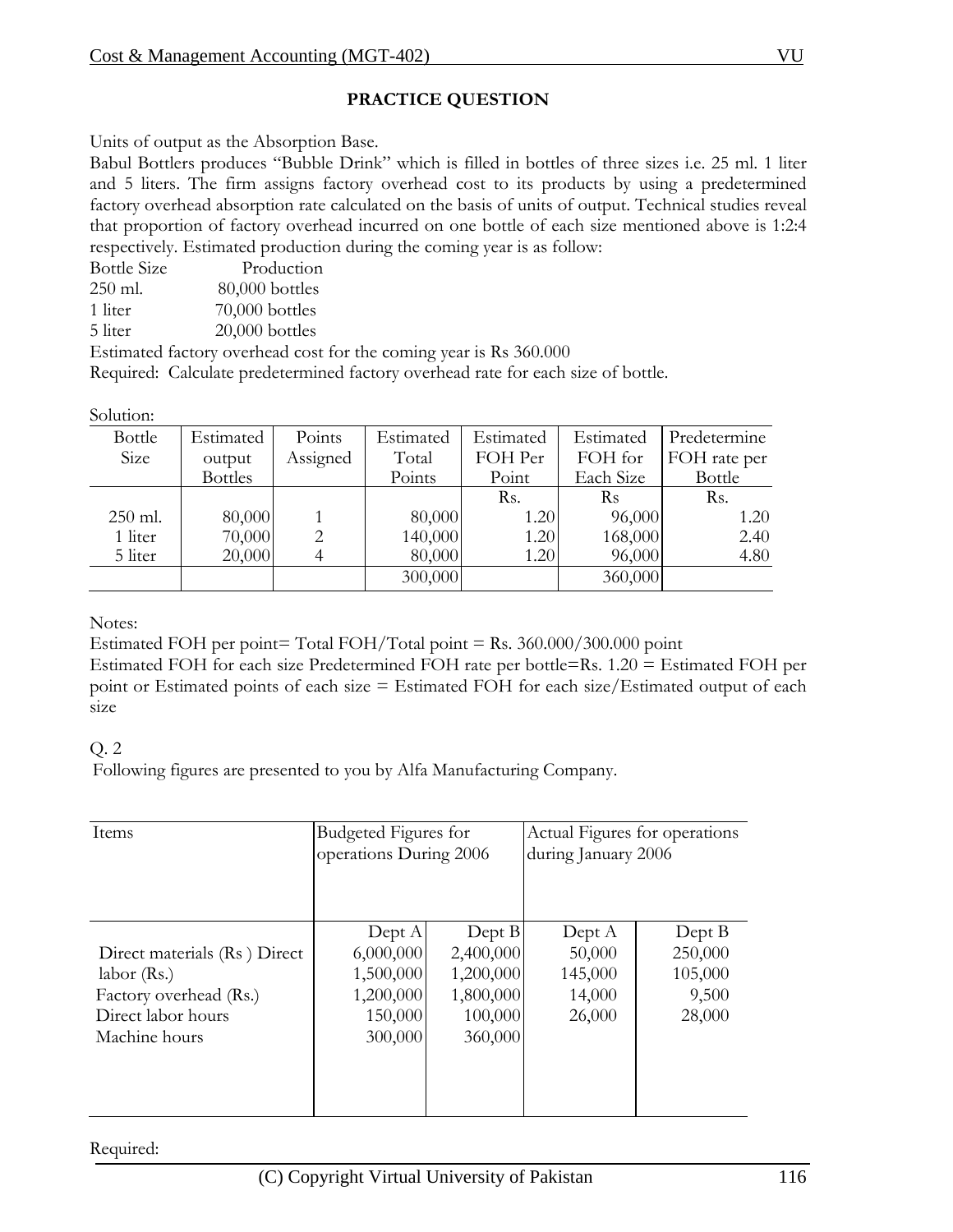(i) Calculate predetermined factory overhead absorption rates for the departments using five different bases. (Present your answer by enlisting the rates in descending order of approximate frequency of their use).

(ii) Calculate total product cost of output during January 2006 under all of the three bases,

Solution:

(i) Predetermined Factory Overhead Absorption Rates:

| <b>FOH Absorption Bases</b>    | Predetermined FOH Absorption Rates |              |  |
|--------------------------------|------------------------------------|--------------|--|
|                                | Department                         | Department B |  |
| (1) Direct labor cost base     | 80%                                | 150%         |  |
| (2) Direct labor hours base    | Rs.8                               | <b>Rs</b> 18 |  |
| (3) Machine hours base         | Rs.4                               | Rs. 5        |  |
| (4) Direct materials cost base | 20%                                | 75%          |  |
| (5) Prime cost base            | 16%                                | 50%          |  |
|                                |                                    |              |  |
|                                |                                    |              |  |
|                                |                                    |              |  |
|                                |                                    |              |  |

NOTE:

FOH absorption rate  $=$  Estimated FOH for the year x 100 (if base is in Rs) Estimated base for the year

# Total Product Cost for January 2006

|                            | (1)          | $\left( 2\right)$ | (3)           |
|----------------------------|--------------|-------------------|---------------|
| Particulars                | Direct Labor | Direct Labor      | Machine Hours |
|                            | Cost Base    | Hours Base        | Base          |
| Department A Direct        | Rs. 450,000  | Rs. 450,000       | Rs. 450,000   |
| materials                  |              |                   |               |
| Direct labor               | 145,000      | 145,000           | 145,000       |
| Factory overhead applied   | 116,000      | 112,000           | 104,000       |
| Total Department B: Direct | 711,000      | 707,000           | 699,000       |
| materials                  | 250,000      | 250,000           | 250,000       |
| Direct Labor               | 105,000      | 105,000           | 105,000       |
| Factory overhead applied   | 157,500      | 171,000           | 140,000       |
| Total                      | 512,500      | 526,000           | 495,000       |
| Total product              | 1,223,500    | 1,233,000         |               |
| cost                       |              |                   |               |
|                            |              |                   |               |

#### NOTES:

# **Factory Overhead Applied:**

Department A:

(1) Rs  $145,000 \times 80\% =$  Rs.  $116,000$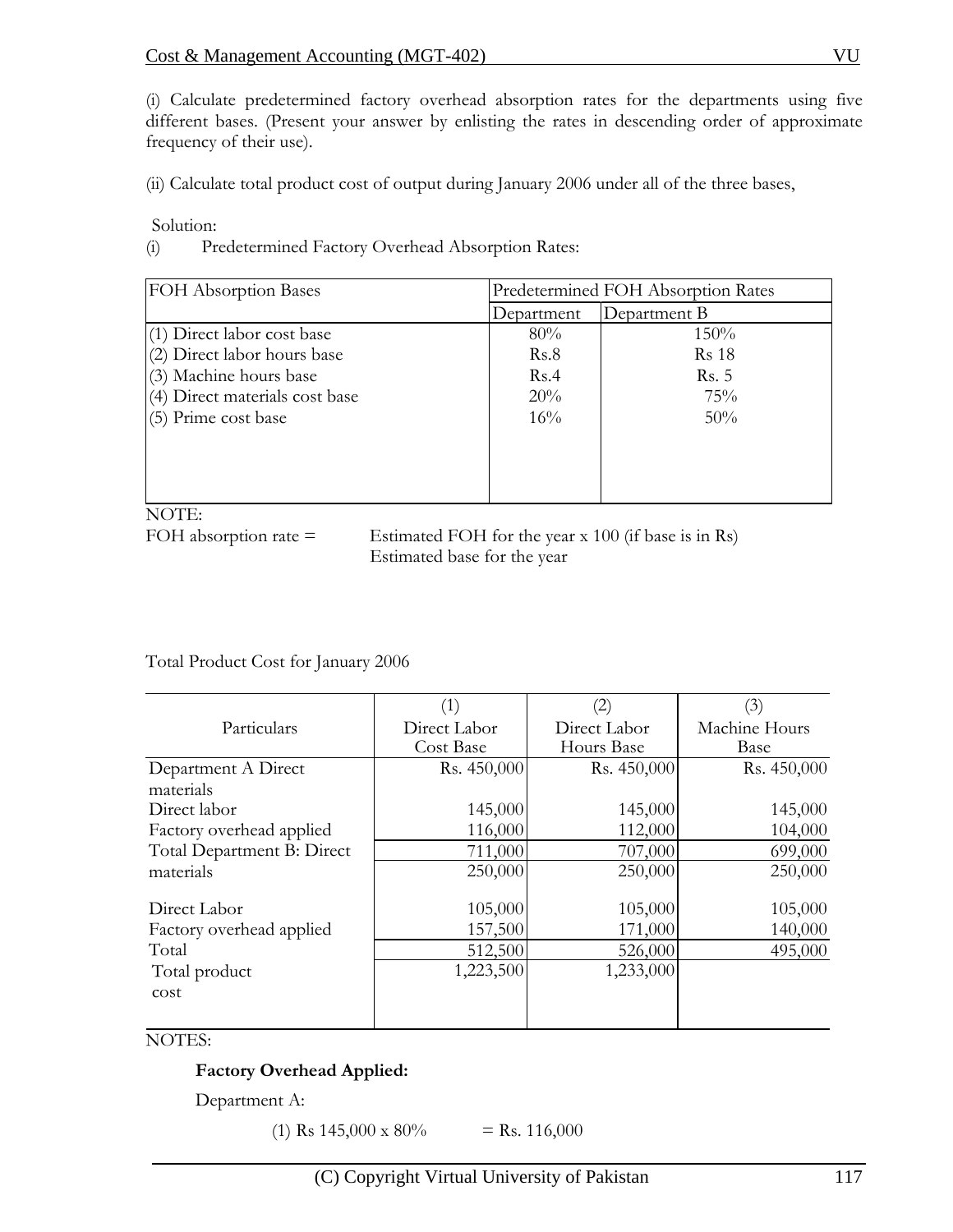| $(2)$ 14,000 hours x Rs 8 | $=$ Rs. 112,000 |
|---------------------------|-----------------|
|                           |                 |

(3) 26,000 hours x Rs. 4 = Rs, 104,000

Department B:

(1) Rs,  $105.000 \times 150\% =$  Rs,  $157,500$ 

(2) 9.500 hours x Rs. 18 = Rs. 171,000

(3) 28,000 hours x Rs. 5  $=$  Rs. 140,000

# **Selection of Capacity Level**

Capacity Level means ability to produce. The term is synonymous as Activity Level or Volume. Industries producing homogeneous units may express their capacity level in terms of units of output, whereas, Job costing industries may measure it in terms of direct labor cost, direct labor hours, machine hours etc.

For the purpose of calculating predetermined factor overhead absorption rate it is necessary to select an appropriate capacity level at which the cost and the cost driver should be estimated. In cost accounting literature we find reference to following types of capacity levels.

**Theoretical Capacity** It is the maximum capacity level that could be achieved if there were 100% utilization of time. This capacity level can never be achieved because of unavoidable interruptions e.g. Fridays, holidays, repair and maintenance, machine breakdown, electricity breakdown, shortage of materials, lack of demand etc. Theoretical capacity is the starting point for measurement of practical capacity.

**Practical Capacity** It is the maximum capacity level that can he attained under efficient working conditions. When loss of time due to unavoidable interruptions as mentioned above, is deducted from theoretical capacity the remainder is practical capacity.

**Expected/Normal Capacity** It is the capacity level expected to be attained during the accounting, year. Expected/normal capacity is dependent of market demand for the products. It may be equal to or less than the practical capacity.

Most of the experts make a slight difference between expected and normal capacity. They are of the opinion that normal capacity is the average of expected capacity over a number of years. This average is used to smooth the seasonal, cyclical and trend variations over the years.

Selection of an appropriate capacity level is necessary because:

(1) Fixed factory overhead absorption rate is inversely related with capacity level i.e. the fixed rate is higher at a lower capacity level and it is lower at a higher capacity level,

(2) Amount of unabsorbed fixed factory overhead at the end of an accounting period is used to denote cost of failing to achieve the target production i.e. cost of unutilized capacity (the idle capacity variance to be discussed later).

Practical capacity is seldom selected for the purpose of budgeting. It is the expected/normal capacity that is used to budget or estimate the costs. Long term planning prospective advocates selection of normal capacity level. However, on account of difficulties in estimating with reasonable accuracy beyond one year. expected actual capacity is most commonly adopted.

Following practice question shows affects of capacity level on factory overhead, application rate and on the amount of unabsorbed fixed factory overhead.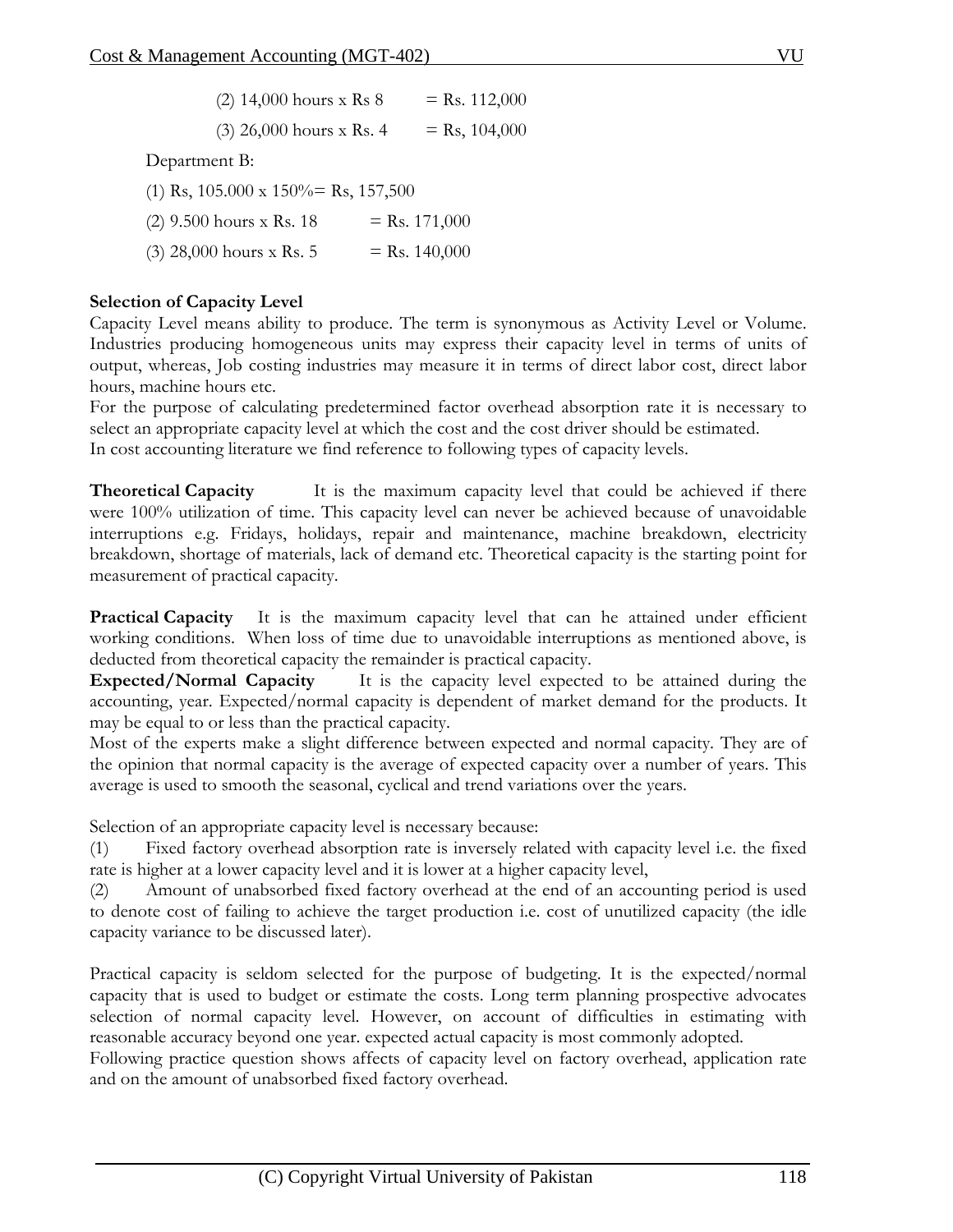# **PRACTICE QUESTION**

At beginning of the year 2006 Shahbaz & Co. estimated its fixed factory overhead at Rs. 350,000 and variable factory overhead at Rs. 500,000 for a normal volume of 125,000 units. Practical volume was estimated at 140,000 units per year. During 2006 the company could produce only 100,000 units.

Required: Compute each of the following on the bases of (i) Expected volume and (ii) Practical volume:

- (a) Predetermined factory overhead application rate:
- (b) Amount of factory overhead applied during 2006 and

Solution:

(a) Predetermined Factory Overhead Application Rate ;

Estimated Factory Overhead Estimated Capacity Level

(i) At normal capacity

(Rs. 350,000 Fixed + Rs 500,000 Variable) = Rs 6.80 per unit 125,000 units

(ii) At practical capacity level (Rs. 350,000 Fixed + Rs. 500,000 Variable) = Rs 6.07 per unit 140,000 units

(b) Factory Overhead Applied During 2006:

Capacity attained x Factory overhead application rate at normal capacity

(i) Using the rate at expected capacity

100.000 units x Rs  $6.80 =$  Rs. 680,000

# **Blanket Rate**

A blanket absorption rate is a single rate of absorption used throughout an organization's production facility and based upon its total production costs and activity.

The use of a single blanket rate makes the apportionment of overhead costs unnecessary since the total production costs are to be used. How ever this is not recommended for the following reasons:

- It relies on a single activity measure being appropriate for the entire production function.
- It does not distinguish between the miming costs of particular activities or departments when absorbing costs into cost units.

# **Accounting for Factory Overhead Cost**

Factory overhead cost includes indirect materials cost, indirect labor cost and other indirect manufacturing costs.

Most of the factory overhead cost items are recorded (identified) straight away as factory overhead cost; these include some sort of indirect material items, indirect labor, electricity, insurance, rent, repair etc. etc. Accounting entry for these costs is:

Factory overhead control  $a/c$  xxx

 $Bank/cash/accounts$  payable  $a/c$  xxx

Some of the factory overhead cost items are allocation or transfer of cost from another accounting head. Accounting entry for these costs is:

| Factory overhead control $a/c$                                                                                                                                                                                     | <b>XXX</b> |
|--------------------------------------------------------------------------------------------------------------------------------------------------------------------------------------------------------------------|------------|
| Depreciation $a/c$                                                                                                                                                                                                 | <b>XXX</b> |
| Prepaid rent $a/c$                                                                                                                                                                                                 | <b>XXX</b> |
| $Etc.$ .                                                                                                                                                                                                           | <b>XXX</b> |
| $\mathbf{1}$ $\mathbf{1}$ $\mathbf{1}$ $\mathbf{1}$ $\mathbf{1}$ $\mathbf{1}$ $\mathbf{1}$ $\mathbf{1}$ $\mathbf{1}$ $\mathbf{1}$ $\mathbf{1}$<br>$\mathbf{1}$ $\mathbf{1}$ $\mathbf{1}$ $\mathbf{2}$ $\mathbf{3}$ |            |

Applied factory overhead is entered in the work in process account. In order to journalize total applied factory overhead following accounting entry is passed:

(C) Copyright Virtual University of Pakistan 119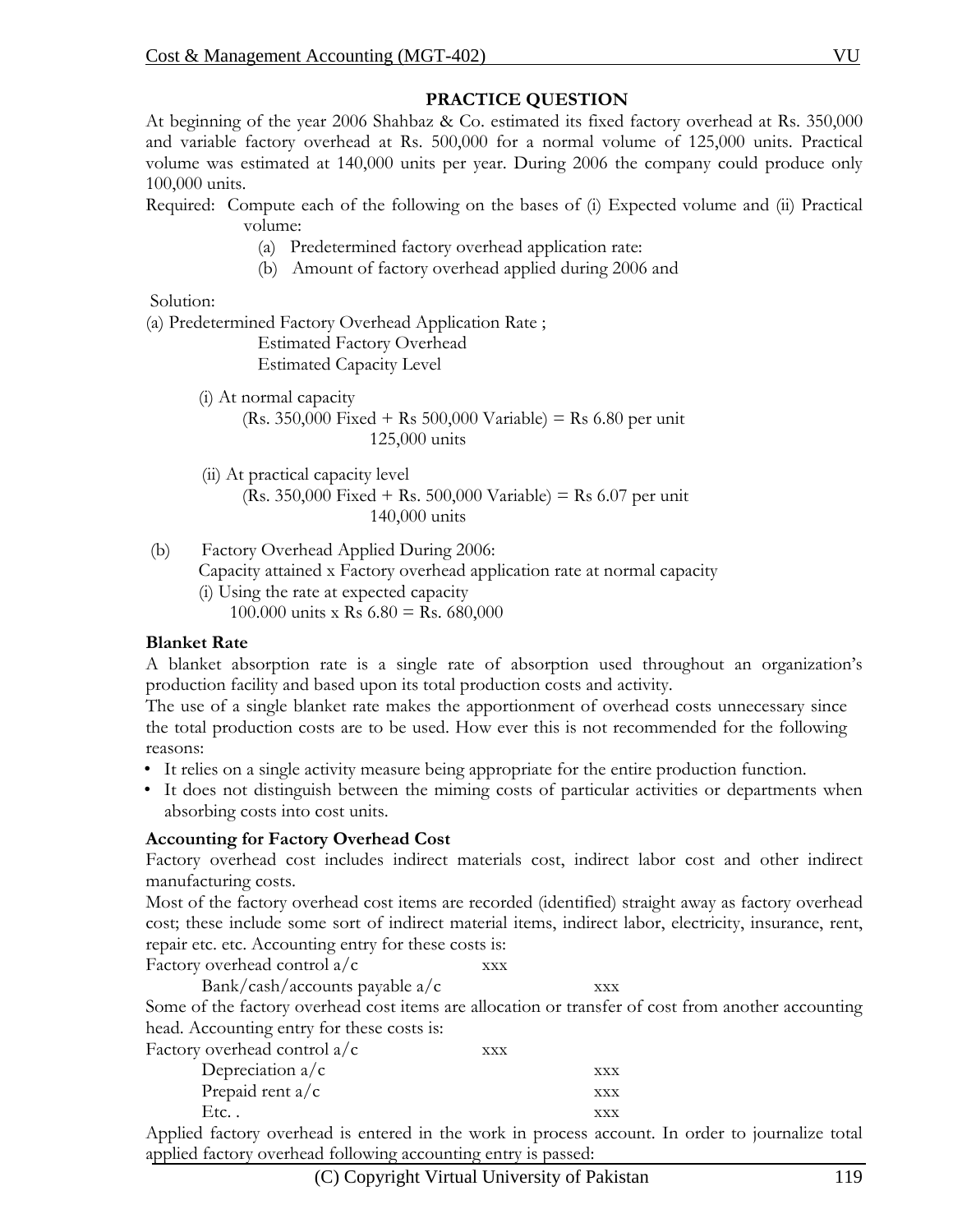Work in process control  $a/c$  xxx

Factory overhead applied  $a/c$  xxx

The amounts are then posted to relevant ledger accounts.

Actual factory overhead continues to accumulate on debit side of factory overhead control account throughout the year and applied factory overhead cost on credit side of factory overhead applied account. At the end of year factory overhead applied account is closed to factory overhead control account by passing following accounting entry:

Factory overhead applied  $a/c$ 

Factory overhead control  $a/c$  xxx

Actual and applied overhead are never equal. They could be equal only when estimates of factory overhead cost and the capacity level prepared for calculating the absorption rate are 100% correct.

In practice it is impractical to achieve this much accuracy. As a result, after the close of applied account, factory overhead control account shows either a debit balance representing under applied factory overhead or a credit balance representing over applied factory overhead.

Under applied factory overhead means that factory overhead cost charged to production is less than the actual factory overhead and the cost of production is understated.

On the other hand over applied factory overhead means that factory overhead charged to production is more than the actual factory overhead and the cost of production is overstated.

This under or over applied balance is disposed off by adopting anyone of the following four methods.

1. Adjusting Cost of Entire Production of the Period.

This is the most accurate method and gives correct figures for income determination and for balance sheet. At the end of a year total production of the year stands divided into

- a) cost of goods sold,
- b) finished good inventory' and
- c) work in process inventory.

An under or over absorbed factory overhead means respectively under or overstated cost of goods sold, finished goods inventory and work in. process inventory. Therefore mathematically correct method is to adjust all of these three accounts by distributing under or over applied overhead to these accounts in the proportion of their respective balances.

Assume that at the end of year factory overhead control account shows an over applied balance of Rs. 100,000. Balances of cost of goods sold, finished goods and work in process control accounts are Rs. 1,600,000 .Rs. 300,000 and Rs. 100,000 respectively. The over applied factory overhead shall be disposed off by passing following entry in general journal.

| Factory overhead over-applied a/c | 100,000 |        |
|-----------------------------------|---------|--------|
| Cost of goods sold $a/c$          |         | 80,000 |
| Finished goods $a/c$              |         | 15,000 |
| Work in process $a/c$             |         | 5,000  |

The above entry closes factory overhead control account and reduces the balance of cost of goods sold, finished goods, and work in process control accounts by the accounts by which these are overstated. Had the factory overhead cost under absorbed, the above entry would have been reversed.

#### **1. Closing the Variance to Cost of Goods Sold.**

Posting of under or over applied factory overhead to the subsidiary ledgers of finished goods and work in process control accounts is a tedious .job requiring much clerical efforts especially in job-order and batch costing industries, Therefore, when the amount of under or over absorbed factory' overhead is insignificant. The cost accountants prefer to close it only to cost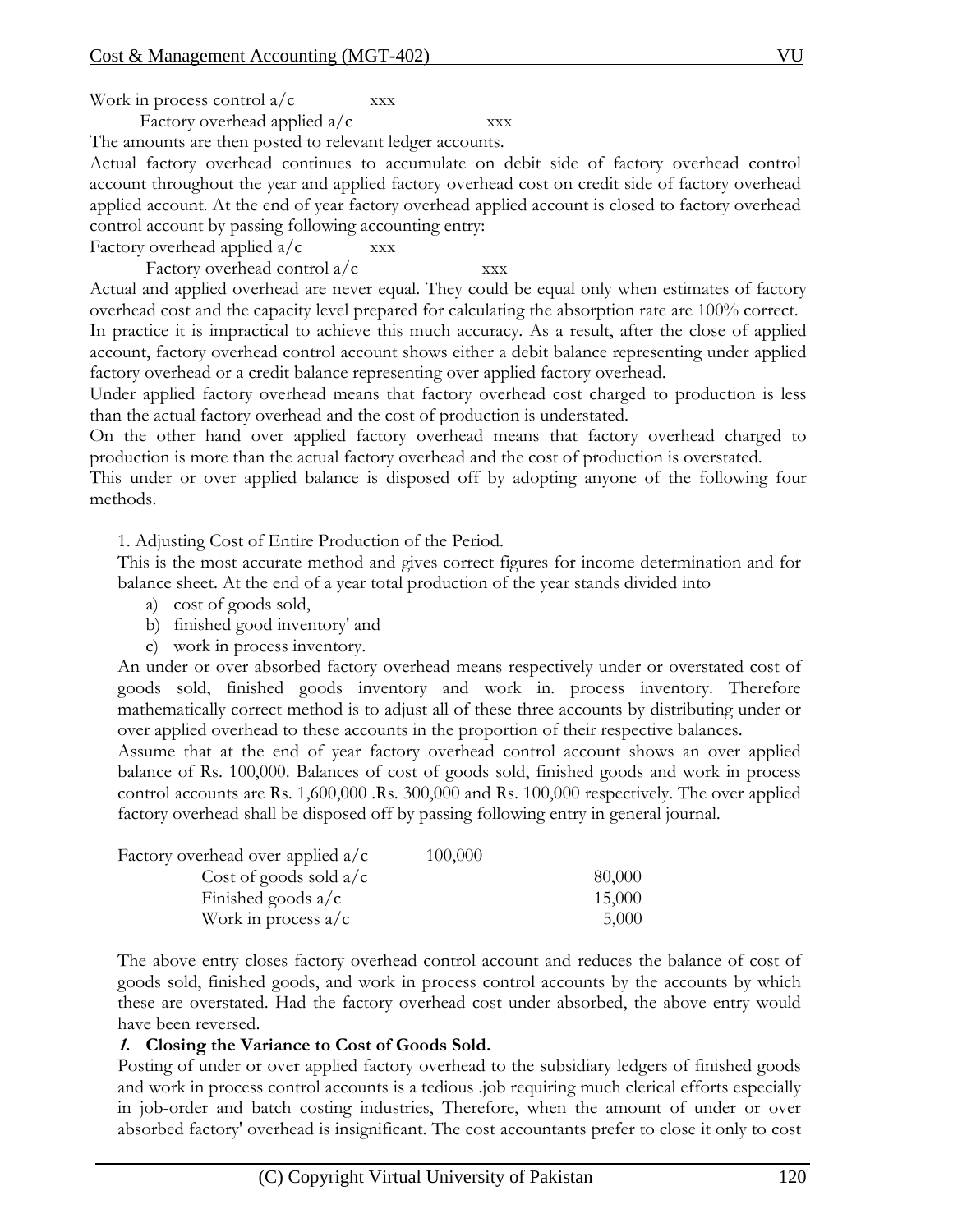of goods sold. In this case the entry to be passed in general journal to dispose off an over applied balance is as follow:

| Factory over head over-applied $a/c$ | XXX        |
|--------------------------------------|------------|
| Cost of goods sold $a/c$             | <b>XXX</b> |

Obviously the entry to dispose of an under applied balance shall be opposite to the above entry. This method though theoretically not very sound, is justified on the ground of convenience.

#### **2. Closing the Variance to Income Statement.**

Where factory overhead variance is on account of some abnormal factors e.g. idle capacity caused by strikes or lockouts, unlawful spending, poor utilization of production facilities, mismanagement in production etc. the amount of variance is closed to Income Summary/Profit and Loss Account. The above noted factors result in under absorption of factory overhead. The general journal entry to dispose off such under applied factory overhead is as follow:

| Income summary/Profit & loss $a/c$   | <b>XXX</b> |
|--------------------------------------|------------|
| Factory overhead under-applied $a/c$ | <b>XXX</b> |

In this case, cost of goods sold at normal is deducted from the net sales. The resulting gross profit is termed as gross profit at normal. Then from the gross profit at normal amount of under absorbed factory overhead is deducted and the remainder is called gross profit at actual. Alternatively this amount of under absorbed factory overhead may also be deducted from the net profit/income.

#### **PRACTICE QUESTION**

City Links Limited applies factory overhead  $\omega$  60% of direct labor cost. During the year just completed following actual costs were recorded:

> Direct labor cost Rs. 580,000 Factory overhead cost Rs. 428,000

At the end of the year following balances appear in some of the control accounts:

Cost of goods sold Rs. 1,750,000

| Finished goods  | Rs. 500,000 |
|-----------------|-------------|
| Work in process | Rs. 250,000 |

Required:

- a) Determine under or over applied factory overhead.
- b) Pass accounting entry to close factory overhead applied account at the end of year.
- c) Pass accounting entries to dispose off under or over applied factory overhead in following cases:
- i) The variance is regarded as a significant amount.
- ii) The variance is regarded as an insignificant amount.
- iii) The variance is regarded as cause by poor scheduling of production and excessive spending.

Solution:

| (a) Under or Over applied Factory Overhead:         |             |         |
|-----------------------------------------------------|-------------|---------|
| Actual factory overhead                             | Rs. 428,000 |         |
| Capacity attained x application rate                |             |         |
| Rs. 580,000 x 60%                                   |             | 348,000 |
| Under applied                                       |             | 80,000  |
| (b) Entry to Close Factory Overhead Applied $a/c$ : |             |         |
| Factory overhead applied $a/c$                      | 348,000     |         |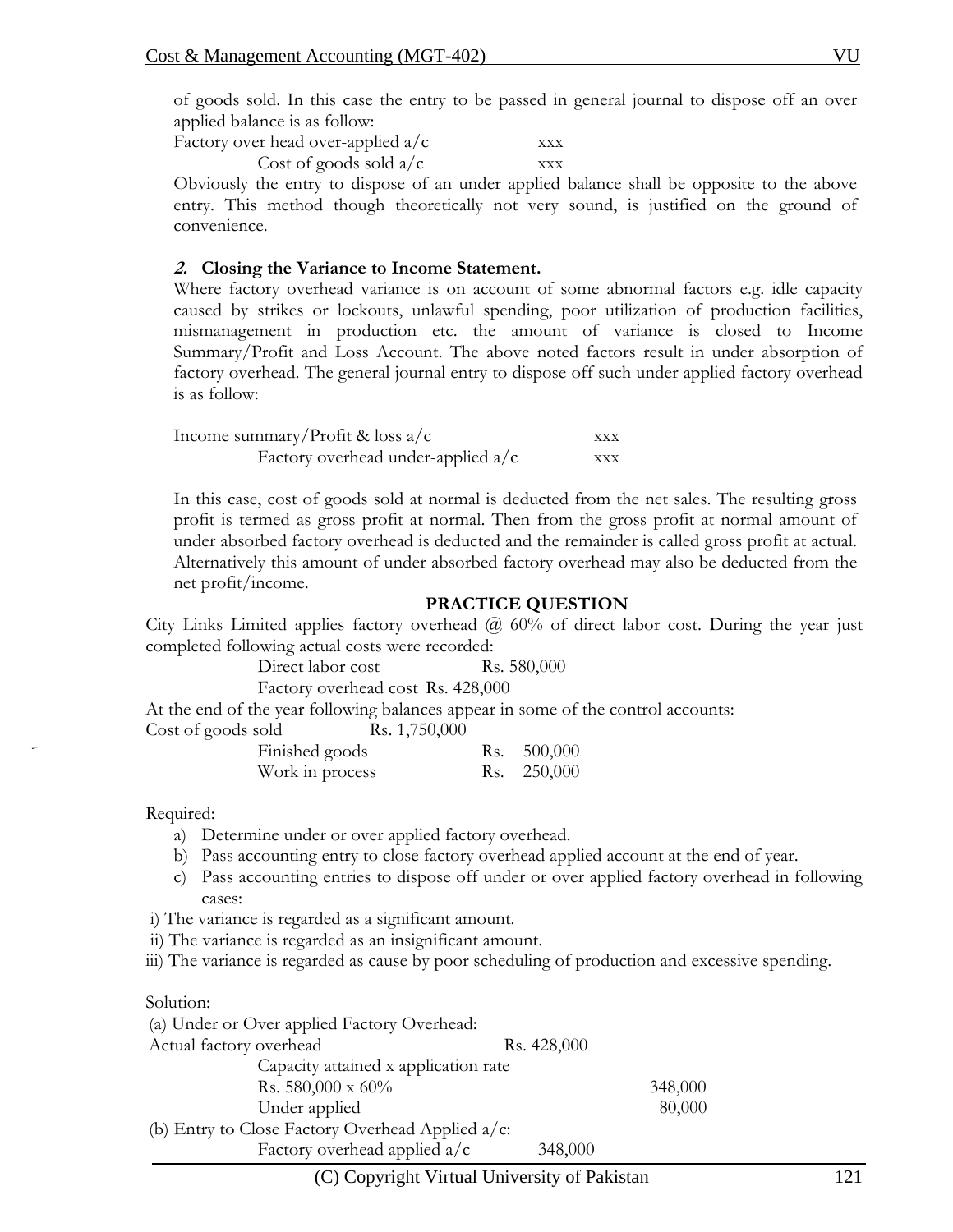|                     | Factory overhead control $a/c$                                                                           |                                                                              | 348,000 |
|---------------------|----------------------------------------------------------------------------------------------------------|------------------------------------------------------------------------------|---------|
|                     | Under applied Factory overhead $a/c$<br>Factory overhead control $a/c$                                   | 80,000<br>(c) Entries to dispose off under or over applied Factory Overhead: | 80,000  |
| (i)                 | Cost of goods sold $a/c$<br>Finished goods $a/c$<br>Work in process $a/c$                                | 56,000<br>16,000<br>8,000<br>Factory overhead under applied $a/c$            | 80,000  |
| Rs. 80,000<br>2,500 | $=Rs. 56,000$<br>$x\,1,750$<br>$500 = Rs. 16,000$<br>$\mathbf{X}$<br>$=$ Rs. 8,000<br>250<br>$\mathbf X$ |                                                                              |         |
| $\overline{u}$      | Cost of goods sold $a/c$                                                                                 | 80,000                                                                       |         |
| (111)               | Factory overhead under applied $a/c$<br>Income summary $a/c$                                             | 80,000                                                                       | 80,000  |
|                     |                                                                                                          |                                                                              |         |

Factory overhead under applied  $a/c$  80,000

Factory overhead variance means the difference between actual factory overhead incurred and factory overhead applied during the year. Under applied factory overhead is regarded as an unfavorable sign because actual factory overhead cost is greater than the factory overhead absorbed by the production, On the other hand. Over applied factory overhead is considered as favorable sign because actual factory overhead is less than the factory overhead absorbed. This total variance is analyzed to determine the causes. The causes of variance lie in the following two factors:

- a) The variance may be due to the difference between capacity level budgeted for calculating predetermined factory overhead absorption rate and the capacity level actually attained till the end of year: and
- b) The variance may be due to the difference between factory overhead budgeted for capacity attained and the factory overhead cost actually incurred

 If the variance is caused by difference in capacity i.e. the first factor mentioned above, it is called Capacity Variance or Volume Variance.

On the other hand, if the variance is caused by difference in budgeted and actual costs. i.e. the second factor mentioned above, it is called Budget Variance or

#### **Spending Variance**

In practice the total variance is composed of both of these two factors. The total variance is decomposed into capacity variance and budget variance in order to determine the magnitude of variance caused by each of the two factors listed above.

#### **Capacity/Volume Variance**

Capacity variance is on account of presence of fixed factory overhead. Predetermined factory overhead absorption rate is the sum of fixed rate and variable rate. We know that total fixed factory overhead remains unchanged within a designated range of activity level and the fixed rate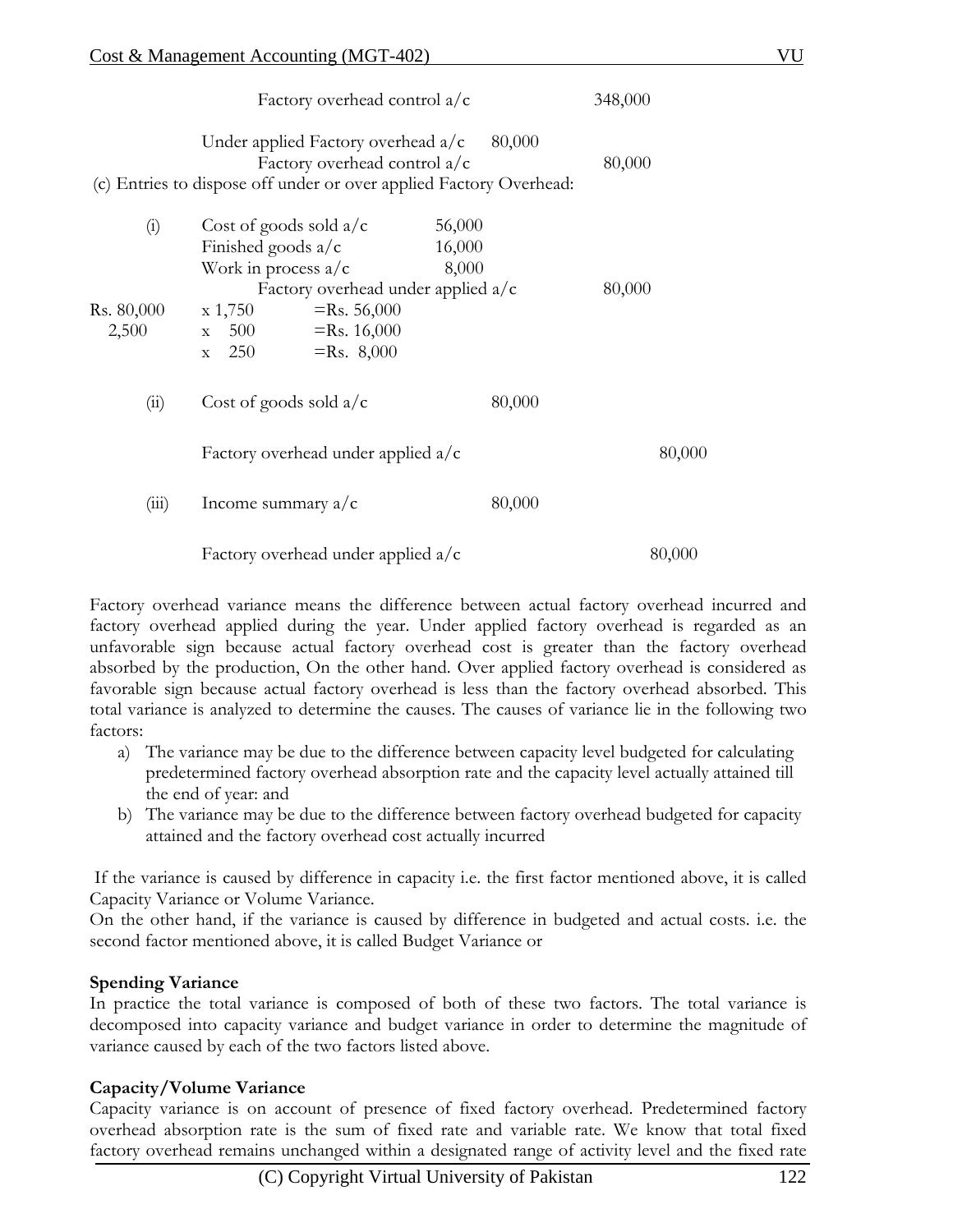changes inversely with changes in activity level Assume that for an estimated activity level of 50,000 machine hours budgeted factory overhead is Rs. 150,000 which includes Rs 100.000 of fixed cost. The absorption rate and its composition in this case is as follow:

#### **FOH absorption rate:**

| Rs, 150,000/ 50.000 machine hrs                                         | $=$ Rs. 3 per machine hr. |
|-------------------------------------------------------------------------|---------------------------|
| The fixed rate:                                                         |                           |
| Rs. 100,000/50.000 machine hrs                                          | $=$ Rs. 2 per machine hr. |
| The variable rate:                                                      |                           |
| Rs 3 per machine hr less Rs. 2 per machine hr $=$ Rs. 1 per machine hr. |                           |

It is very easily understood that Rs, 100.000 of fixed factory overhead can be absorbed only when capacity attained till the end of year is 50,000 machine hours If capacity attained is less than the budgeted capacity it means an unfavorable capacity variance, which will be signified by unabsorbed fixed factory overhead. Assume that the capacity attained is 48,000 machine hours. At this capacity level only Rs 96,000 of fixed factory overhead is absorbed (i.e. 48,000 hrs x Rs. 2) and the under absorbed fixed cost of Rs 4,000(i.e. Rs. 100,000 less Rs. 96,000) represents the portion of factory overhead variance cause by unfavorable capacity variance. Similarly, where capacity attained is more than the budgeted capacity it is a favorable capacity variance which will be signified by over absorbed fixed factory overhead. In other words capacity variance can be computed by multiplying the difference in capacity (budgeted and attained) by the fixed rate. The same result is obtained by taking. the difference between absorbed factory overhead and budgeted factor\* overhead for capacity attained.

Budget/Spending Variance

Budget variance is the difference between budgeted factory overhead for capacity attained and actual factory overhead incurred. It represents either over-spending or under-spending.

If actual factory overhead is more than the budgeted, it is unfavorable budget variance. On the other hand if actual factory overhead is less than the budgeted it is favorable budget variance.

In order to determine exact causes of budget variance, the difference between actual and budgeted figures of each item of factory overhead is computed and communicated to the responsible person for the purpose of control. The budget variance may be due to fixed factory overhead items or it may be due to the variable items or the both.

Following practice question explains the computation and presentation of the variance and its analysis.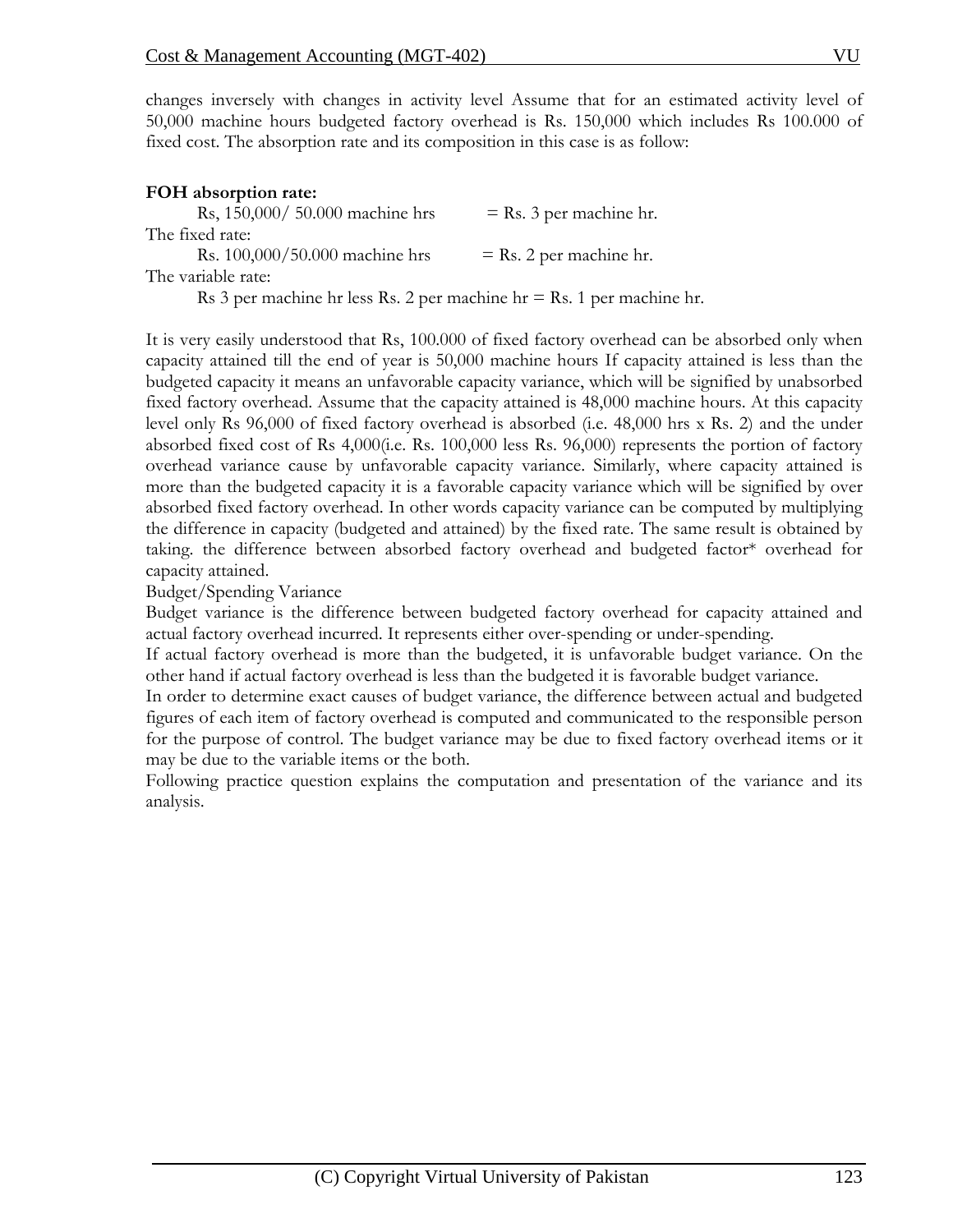|                                  | PRACTICE QUESTION                                                    |               |
|----------------------------------|----------------------------------------------------------------------|---------------|
|                                  | Shahzewaz Associates prepared following estimates for the year 2006. |               |
|                                  | Fixed factory overhead                                               |               |
|                                  | Variable factory overhead                                            |               |
|                                  | Direct labor hours Actual results for the year 19xx were as follow:  |               |
|                                  | Fixed factory overhead                                               | Rs. 450,000   |
|                                  | Variable factory overhead                                            | Rs. 600,000   |
|                                  | Direct labor hours                                                   | 200,000       |
|                                  | Required: Calculate                                                  |               |
|                                  | Total factory overhead variance.<br>$\left( 1\right)$                |               |
|                                  | Capacity variance.<br>(ii)                                           |               |
|                                  | Budget variance.<br>(iii)                                            |               |
| Solution:                        |                                                                      |               |
| (i)                              | <b>Total Factory Overhead Variance</b>                               |               |
|                                  | Actual factory overhead                                              |               |
|                                  |                                                                      |               |
|                                  |                                                                      |               |
|                                  | Fixed FOH + Variable FOH                                             |               |
|                                  | Rs. $450.000 +$ Rs. 680,000                                          | Rs. 1,130,000 |
|                                  | Absorbed factory overhead                                            |               |
|                                  | Capacity attained x Absorption rate                                  |               |
|                                  | 220,000 hours x Rs. 5.25                                             | 1,155,000     |
|                                  | Over applied                                                         | 25,000        |
| (i)                              | Capacity Variance                                                    |               |
|                                  | Absorbed factory overhead (220,000 x 5.25)                           | Rs. 1.155.000 |
|                                  | Budgeted factory overhead for capacity attained                      |               |
|                                  | Fixed factory overhead + (Capacity attained x Variable rate)         |               |
|                                  | $(Rs. 450,000 + 220,000$ hours x Rs. 3)                              | 1,110,000     |
|                                  | Favorable                                                            | 45,000        |
|                                  |                                                                      |               |
| (iii)                            | <b>Budget Variance</b>                                               |               |
|                                  | Budgeted factory overhead for capacity attained                      | Rs. 1,110,000 |
|                                  | Actual factory overhead                                              | 1,130,000     |
|                                  | Unfavorable                                                          | 20,000        |
|                                  |                                                                      |               |
|                                  | <b>Supporting Calculations</b>                                       |               |
|                                  | Absorption rate = (Rs $450.000 +$ Rs. 600,000)                       |               |
|                                  | 200.000 direct labor hours                                           |               |
|                                  | $=$ Rs. 5.25 per direct labor hour                                   |               |
| Variable rate<br>$=$ Rs. 600,000 |                                                                      |               |
|                                  | 2,00,0000 direct labor hours                                         |               |
|                                  | $=$ Rs. 3 per direct labor hour                                      |               |

It should be remembered here that no definite conclusions can be drawn only on the basis of factory overhead variance analysis, as presented above Analysis of factory overhead variance is a part of whole process of variance analysis whereby direct materials variance and direct labor variance are also computed and analysed. Complete study of variance analysis is a part of advanced courses of cost accounting.

In the above practice question capacity attained in terms of direct labor hours is greater than the budgeted capacity. This seemingly favorable capacity variance may, in fact, be due to unfavorable factors. For example, direct labor may be less efficient and as a result same quantity of output is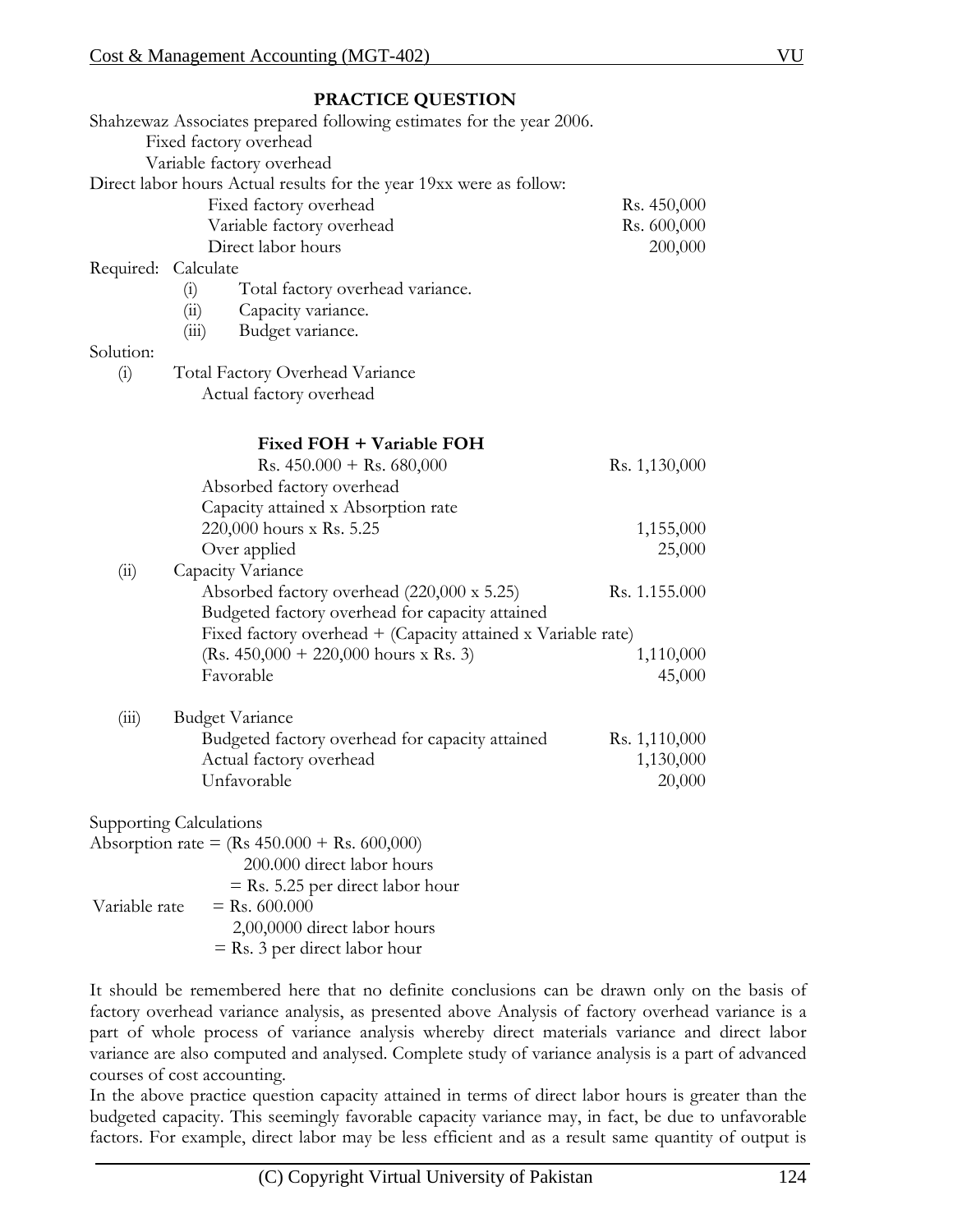produced by working greater number of hours, or it may be due to defective materials which require more conversion time and as such the hours worked over and above the budgeted capacity have not resulted in extra output Similarly an unfavorable budget variance may be on account of higher spending on preventive repairs and maintenance or higher spending on training of workers, which is in effect beneficial for the organisation.

Here a practice question is discussed to explain High and Low Point Method. This method is a technique to segregate fixed and variable portions of a total/semi-variable cost.

#### **Practice Question**

Predetermined factory overhead absorption rate computed by AI-Nasr Associates Rs. 6 per machine hour. Budgeted factory overhead for activity level of 150.000 machine hours is Rs. 800,000 and for activity level of 100,000 machine hours it is Rs. 700,000. Actual factory overhead incurred during the year is Rs. 710,000 at an actual volume of 120,000 machine hours. Required:

- (i) Variable factory overhead absorption rate.
- (ii) Budgeted fixed factory overhead,
- (iii) Budgeted activity level on which the absorption rate is based
- (iv) Over or under absorbed factory overhead.
- (v) Volume variance
- (vi) Spending variance

#### **Solution:**

| (1)  | Variable Factory Overhead Absorption Rate: |                     |  |
|------|--------------------------------------------|---------------------|--|
|      | <b>Activity Level</b>                      | <b>Budgeted FOH</b> |  |
|      | (Machine Hours)                            | (Rs.)               |  |
| High | 150,000                                    | 800,000             |  |
| Low  | 100,000                                    | 700.000             |  |

 **50,000 100,000** 

# **(i) Variable Factory Overhead Absorption Rate:**

For a change of 50,000 machine hour's m activity level there is a change of Rs, 100,000 in budgeted factory overhead. This change in budgeted factory overhead is due to variable factory overhead. Therefore,

Variable rate  $=$  Change in budgeted FOH Change in activity level Rs 100,000/50,000 machine hours Rs. 2 per machine hour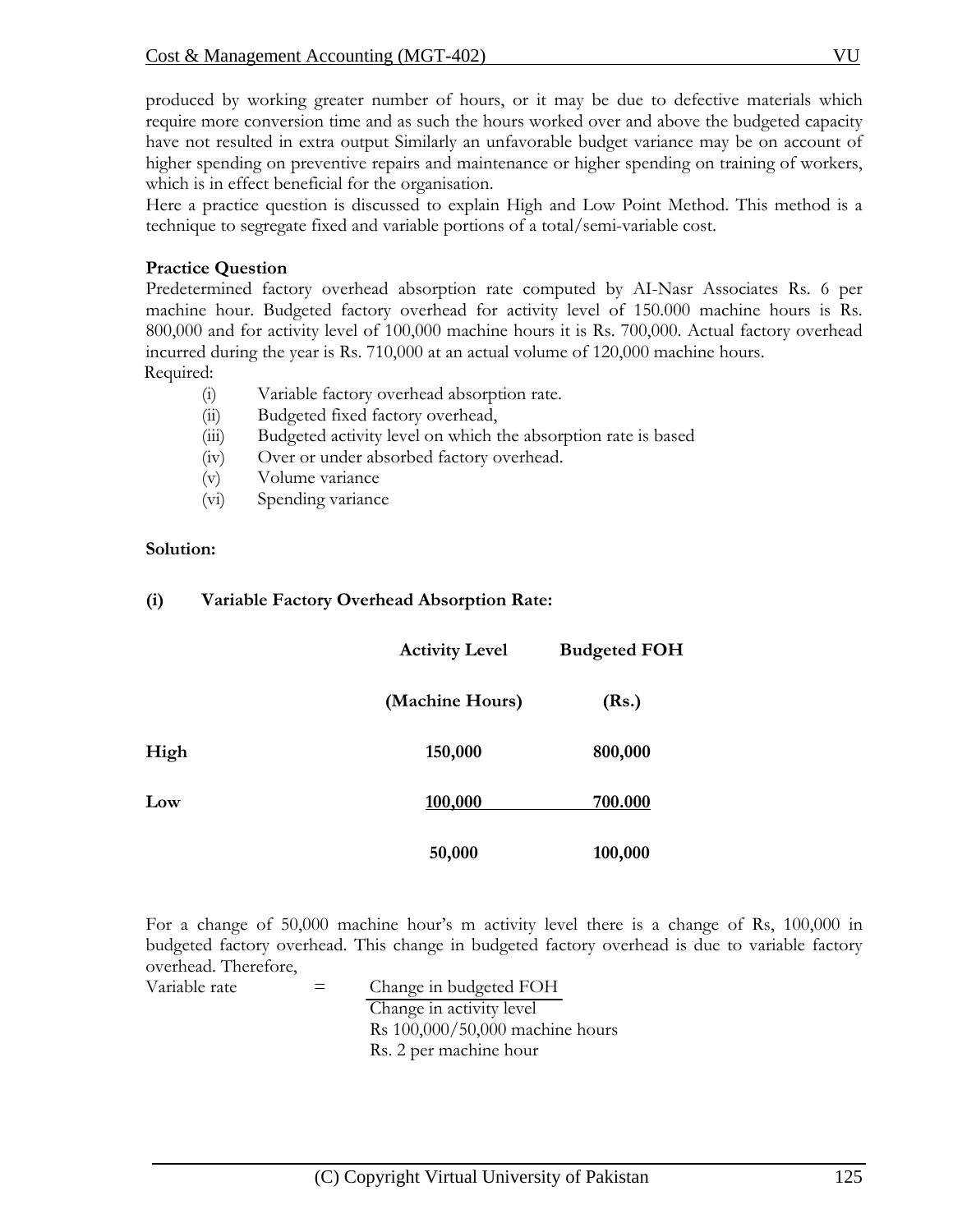(ii) Budgeted Fixed Factory Overhead:

| Total FOH for 150,000 machine hours                   | $=$ Rs. 800.000 |
|-------------------------------------------------------|-----------------|
| Budgeted variable FOH = $150,000$ hrs Rs 2            | $=$ Rs. 300,000 |
| Budgeted fixed FOH = Rs $800.000$ less Rs. 300,000    | $=$ Rs. 500.000 |
| OR.                                                   |                 |
| Total FOH for 100.000 machine hours                   | $=$ Rs 700.000  |
| Budgeted variable FOH $=$ 100.000 hrs x Rs. 2         | $=$ Rs 200.000  |
| Budgeted fixed FOH = Rs, $700.000$ less Rs. $200,000$ | $=Rs. 500.000$  |

(iii)Budgeted Activity Level

Budgeted activity level  $=$  Fixed FOH Fixed rate  $=$  Rs. 500.000/ (Rs. 6 less Rs. 2) =125,000 machine hours

(iv) Over or under absorbed Factory Overhead:

| <b>Actual factory overhead</b><br>Absorbed factory overhead   | Rs. 710.000 |
|---------------------------------------------------------------|-------------|
| Actual volume x FOH absorption rate                           |             |
| 120,000 hrs x Rs. 6                                           | 720.000     |
| Over absorbed                                                 | 10,000      |
| (v) Volume Variance:                                          |             |
| Absorbed factory overhead                                     | Rs. 720,000 |
| Budgeted FOH for actual volume                                |             |
| Fixed FOH + (Actual volume x Variable rate)                   |             |
| Rs, $500.000 + (120.000 \text{ hrs}, \text{x} \text{ Rs. 2})$ | 740,000     |
| Unfavorable                                                   | 20,000      |
| (vi) Spending Variance:                                       |             |
| Budgeted FOH for actual volume                                | Rs. 740,000 |
| Actual factory overhead                                       | 710,000     |
| Favorable                                                     | 30,000      |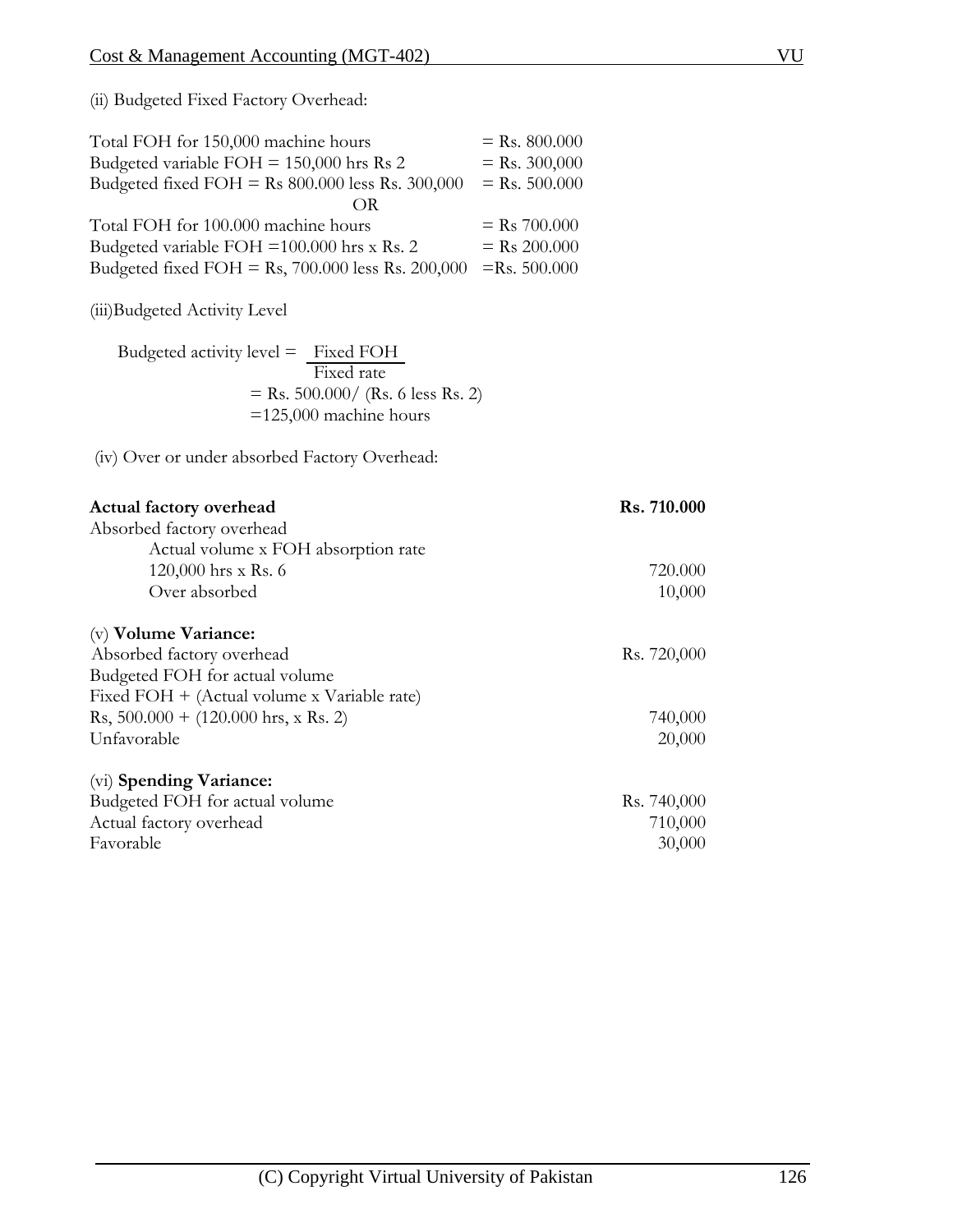#### **LESSON# 18**

#### **JOB ORDER COSTING SYSTEM**

It has been explained that a cost accounting system is composed of two sub-systems:

- (i) A system of recording and summarizing costs and
- (ii) A costing system.

Costing system means *"the ascertainment of costs* ", It includes determination of total cost as well as unit cost. A costing system determines and reports to management total and unit cost of product or project of service with details of cost components

Costing is compulsory for satisfying at least three important needs of management.

- I. Unit cost must be known to assist the management in making price decisions.
- II. Ascertainment of cost at every stage of production is important for exercising control over costs.
- III. In order to operate a system of accounting for costs, management needs to know cost of materials, labor and overhead to be charged to work in process, cost of work completed and transferred to finished goods and the cost of goods sold so that necessary debit and credit entries can be passed.

#### **Choice of a Costing System**

#### **Job Order Costing or Process Costing?**

What type of costing system an accounting entity should adopt? It depends upon:

- (1) Nature of operations and
- (2) Information needs of management.

Take the example of a construction company that produces houses in response to customers' orders and according to their specifications. All the times, the company remains engaged in the construction of many houses at different sites for different customers. Such a company definitely wants to know the cost incurred on each house separately so that customers' can be billed properly and profit (or loss) on each contract may be ascertained. Here the nature of operations is such that each house is clearly distinguishable from the other and separate calculation of cost for each house is desirable and practically possible. This company will employ job costing system.

On the other hand take the example of a company producing cement. All of the bags of cement produced are quite similar. Here separate calculation of cost of cement supplied to each customer is neither desirable nor feasible. The company can calculate cost per bag of cement produced by dividing total cost incurred during the accounting period by total number of bags produced during the period.

Accordingly, the company can fix the price per bag and bill each customer according to the number of bags supplied to him. This company will use process costing system.

Job costing and process costing are two basic types of costing systems and can be viewed as two ends of a spectrum or range. In practice we find companies employing either one of these two or some combination of features of the two both of these at the same time. For example, a ready made garments manufacturer employs process costing to accumulate and determine the cost of free size shirts produced by him in large quantity. At the same time he uses job costing to accumulate the cost of waiters' uniforms supplied to a hotel under a contract.

#### **Job costing may be defined:**

*The costing system that separately accumulates costs incurred to produce each job in a situation where each job is distinguishable from the other throughout the production process.* 

The job may be a single unit or a multi unit batch, a contract or a project, program or a service. Job costing is employed by organisations possessing following characteristics:

- 1. Production is generally in response of customers' orders.
- 2. Every order has its own manufacturing specifications. Therefore, every job is different from the other and requires different amounts materials, labor and overhead.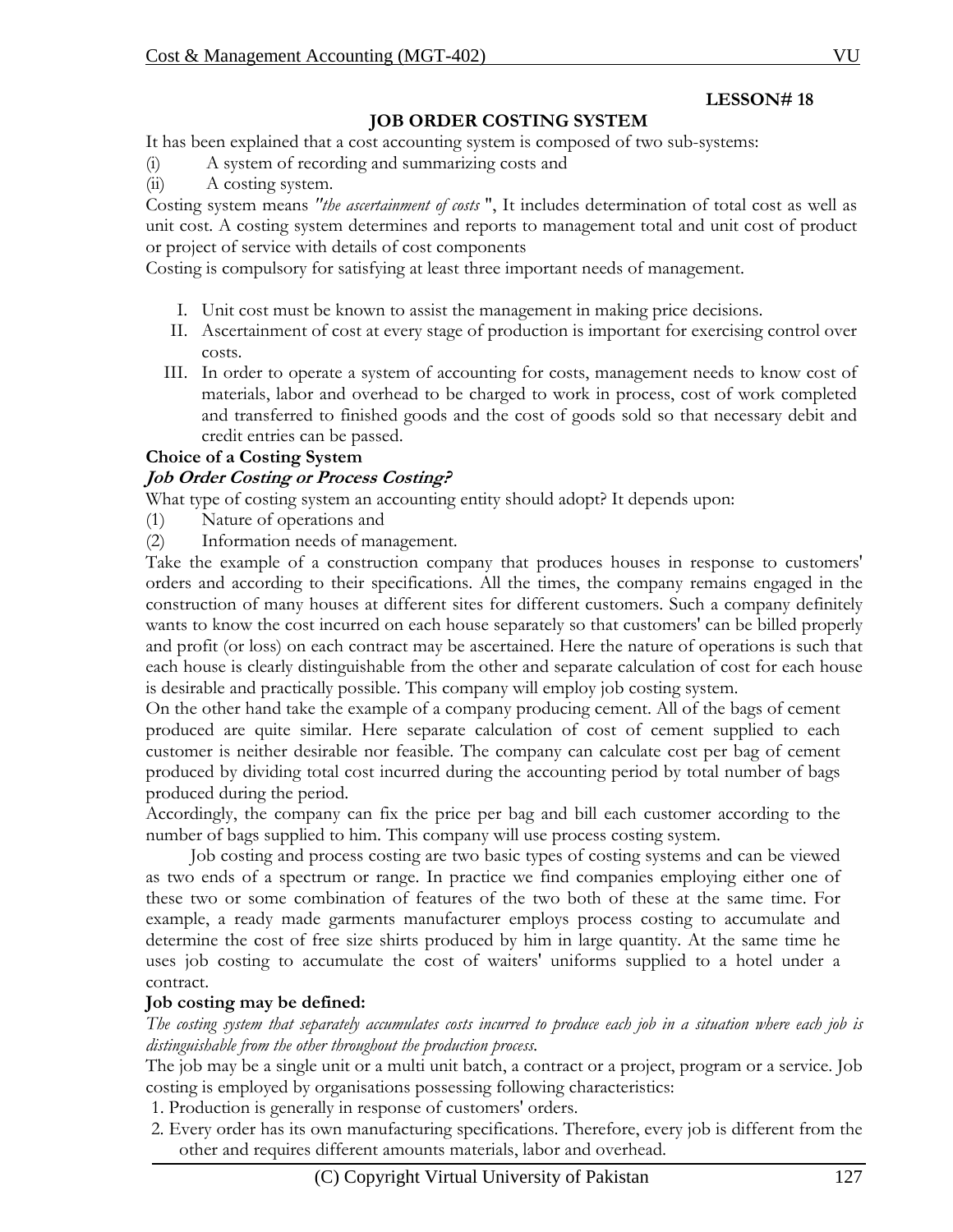- 3. Each job is clearly distinguishable from the other at all stages production process which makes job-wise accumulation of possible.
- 4. Job-wise accumulation of cost is desirable and/or necessary for and profit determination and
- 5. Each job is generally of high value.

Following are the examples of organisations employing job costing include:

- a) Accounting firms
- b) Civil engineering
- c) Furniture manufacturing
- d) Medical care
- e) Printing press
- f) Ship-building
- g) Advertising agencies
- h) Computer programming
- i) Jewellery manufacturing
- j) Movie studios
- k) Repair shops

As the costs are accumulated separately for each job, therefore, job costing requires considerable amount of clerical work. Where production is carried in different departments of a factory, department wise cost accumulation is also necessary for performance evaluation of departmental management. In this way clerical work is further increased. Consequently, job costing is *more expensive* as compared with process costing. Job costing is also called specific order costing or production order costing.

# **Job order costing procedures**

Most of the times, organisations employing job order costing are required to submit quotation before finalization of customer's order. Therefore, naturally, the first step in job order costing is to prepare an estimate of cost likely to be incurred to produce the job. The estimation is done by coordination of sales, designing and production departments. On the basis of estimated cost price is quoted. When customer's order has been initialized production planning and control department takes the first step towards execution of the order.

On receipt of production order, cost accounting department prepares a job cost sheet for each job. Job cost sheet may be defined as *a document used for accumulating costs incurred to produce a job.* 

Design and contents of job cost sheet vary widely depending on customs of manufacturing operations and information needs of management.

However, generally, a job cost sheet is designed to show the following information:

- 1. Job number
- 2. Name of the customer
- 3. Description and specifications of the job
- 4. Date of commencement of production
- 5. Date of completion of job.
- 6. Direct materials cost incurred on the job
- 7. Direct labor cost incurred on the job
- 8. Factory overhead applied to the job
- 9. Total cost of the job
- 10. Selling and administration expenses chargeable to the job
- 11. Sales price of the job
- 12. Profit (or loss) on the job

13. Where the job consists of a batch, the quantity produced and unit cost

14. Where cost estimates are prepared before production, estimated cost should also be shown for comparison and efficiency evaluation.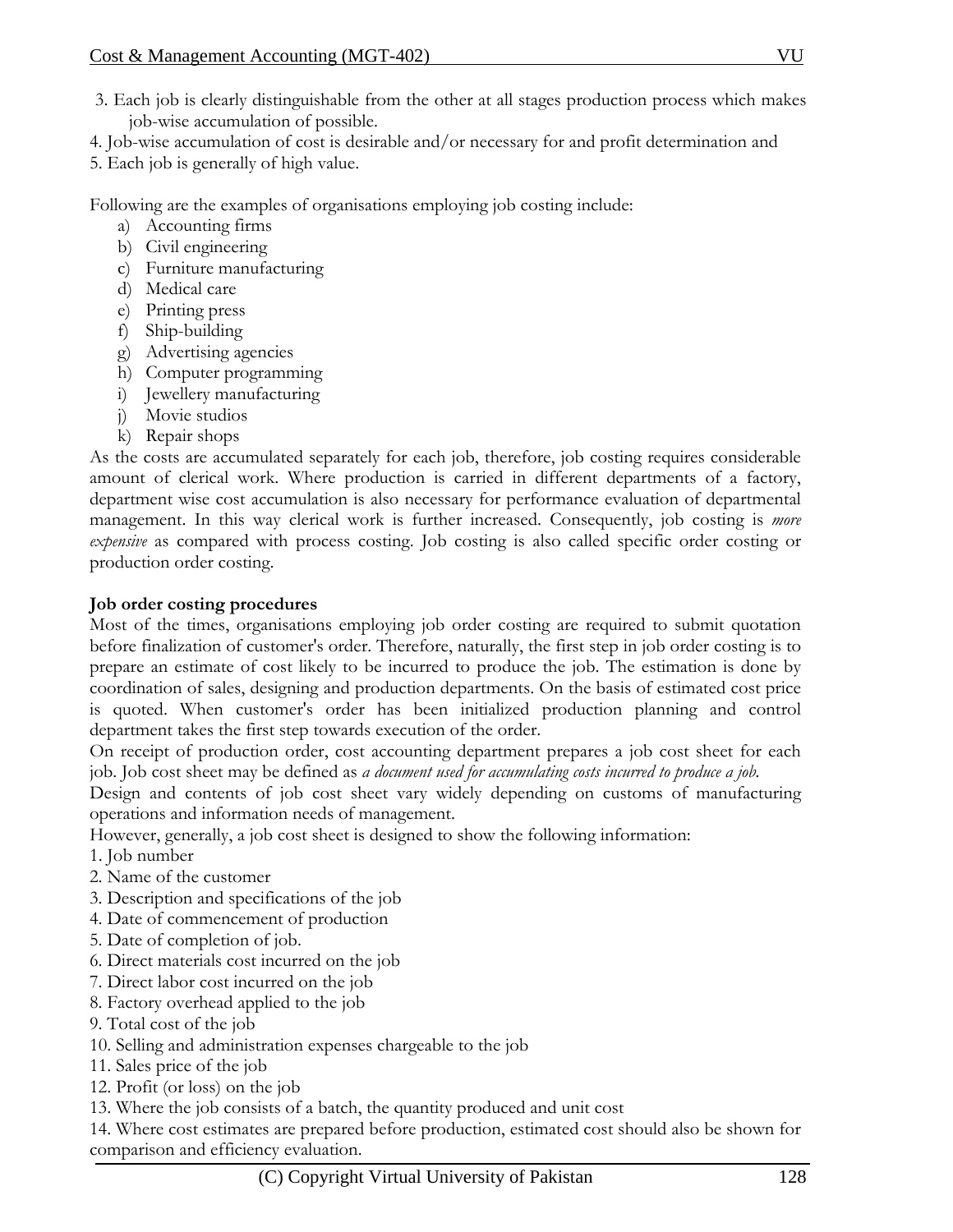Job cost sheet is one of the *basic documents* used in job order costing. Upto the time the job is *incomplete;* job cost sheet serves as a *subsidiary record .for work in process control account* and is placed in work in process subsidiary ledger. On *completion* of job, the relevant job cost sheet is removed from work in process subsidiary ledger.

Now it reveals the cost of completed job and serves as *source document* for debiting finished goods account (or completed jobs control account) and for crediting work in process account.

Then it is placed in finished goods subsidiary ledger and serves as *subsidiary record .for finished goods account.* When completed job is shipped to the customer, relevant job cost sheet serves as *source document* for debiting cost of goods sold account and for crediting finished goods account. Then it is placed in cost of goods sold subsidiary ledger where the same job cost sheet serves as *subsidiary record for cost of goods sold account.* 

Manufacturing process is, most of the times, divided into departments. This departmentalization is the logical result of different types of operations performed to produce a product. For example, furniture manufacturing is divided into cutting, assembling and finishing and polishing departments; readymade garments manufacturing is divided into cutting, stitching finishing and packing departments.

These departments are regarded as cost centers. **Cost Centre** means *a division or segment for which a separate individual is made responsible .for incurrence of cost.* Accumulation of cost for each department is necessary to achieve better control over cost. In job order costing it is necessary to identify cost not only with the department but also with the relevant job.

Direct materials, direct labor and factory overhead to be charged to each job and to each department are recorded in the following manners:

**Direct Materials:** Every materials requisition issued to secure direct materials bears the name of department and job number for which materials are required. Periodically (weekly or fortnightly etc) a summary of materials requisitions is prepared. Materials requisition summary analyses cost of materials issued and ascertains cost of materials chargeable to each department and to each job. Indirect materials issued cannot be associated with particular jobs, therefore, these are summarised only by department. Instead of posting each individual materials issue to job cost sheets, the periodic totals are recorded on relevant job cost sheets.

The *periodic grand total* are debited to work in process and factory overhead -control accounts and credited to materials control account.

**Direct Labor:** Primary labor cost data are accumulated on Job Time Tickets. Job time tickets contain names of departments and job numbers for which labor time is used. A labor cost analysis sheet is prepared periodically that analyses the direct labor cost by departments and by jobs. As indirect labor cost cannot be identified with particular jobs, therefore, labor cost analysis sheet analyses it only by departments. The *periodic totals* are posted to job cost sheets and debited to work in process and factory overhead control accounts.

**Factory Overhead**: Factory overhead is applied to jobs on the basis of predetermined departmental factory overhead applied rates. Factory overhead is also *periodically* applied to the jobs and entered in job cost sheets. Total applied factory overhead is debited to work in process control account and credited to factory overhead applied account.

#### **Practice Question**

**Job Order Costing.** Shah Taj Engineering Works on April 5, 2006 started production of 100 lawn mower of model EG- 72 ordered by Capital Development Authority. Islamabad, vide Order No. 2119-M dated April 1, 2006 at a price of Rs. 3,600 per lawn mower.

Production Planning Department allotted Job No. J-832-LM and instructed the factory to complete production by April 20, 2006. However, the factory completed production on April 18, 2006.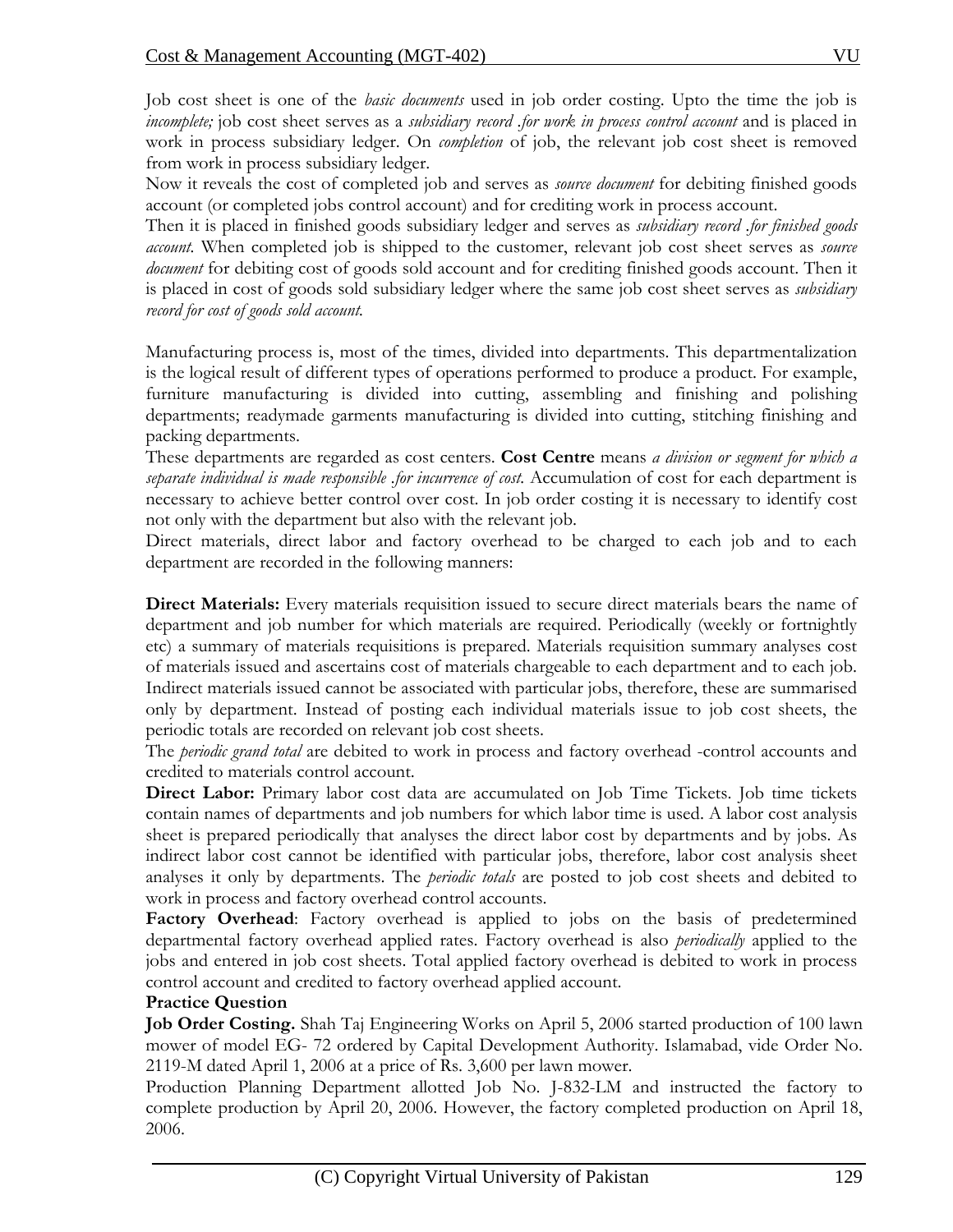On April 11, weekly Materials Requisitions Summary. No. MRS-16 and weekly Labor Cost Analysis Sheet No.LAS-16 showed following charges to Job No. J-832-LM.

|                  | Department 101 | Department 102        |
|------------------|----------------|-----------------------|
| Direct materials | Rs. 58,500     | 11,700                |
| Direct labor     | Rs. 13,500     | 15,750                |
|                  |                | $(900 \text{ hours})$ |

Materials Requisitions Summary No. MRS-17 and Labor Cost Analysis Sheet No. LAS-17 prepared on April 18 revealed following direct costs for the job.

|                  | Department 101 | Department 102 |
|------------------|----------------|----------------|
| Direct materials | Rs.71,500      | Rs. 14,300     |
| Direct labor     | Rs. 16,500     | Rs. 19,250     |
|                  |                | (1100 hours)   |

In department 101 factory overhead is applied  $\omega$  50% of direct labor cost and in department 102 @ Rs. 12 per direct labor hour. Marketing and administration expenses chargeable to the job were respectively 7.5 % and 5% of the sale price. The lawn mowers were delivered to customer on April 22, 2006

#### Required:

(i) Prepare a Job Cost Sheet for Job No. J-832-LM.

(ii) Assuming that J-832-LM was the only job worked on during the two weeks period, pass account entries in General Journal form to record:

(a) Cost incurred on the job:

(b) Completion of the job; and

(c) Sale of the job.

#### **Solution**

#### **SHAH TAJ ENGINEERING WORKS LIMITED JOB COST SHEET FOR JOB NO. J-832-LM**

Customer's Name: Capital Development Authority. Islamabad.

Order No. 2119-M Dated 02-04-2006 Description Lawn Mowers Model EG- 72

Total Cost Rs. 260.000 No. of units. 100Date Started 05-04-2006

Date wanted 20-04-2006 Date Completed 18-04-2006 Unit Sales Price Rs. 3,600 Unit Cost Rs. 2,600

# **DIRECT MATERIALS**

| Date       | Mat. Req. Sum.   Department 101 |            | Department 102 | Total   |  |  |
|------------|---------------------------------|------------|----------------|---------|--|--|
|            | $\rm No$                        |            |                |         |  |  |
| 11-04-2006 | $MRS-16$                        | Rs. 58,500 | 11,700         | 70,200  |  |  |
| 18-04-2006 | <b>MRS-17</b>                   | 71,500     | 14,300         | 85,800  |  |  |
|            |                                 |            |                |         |  |  |
| Total      |                                 | 130,000    | 26,000         | 156,000 |  |  |

#### **DIRECT LABOR**

| Date       | Analysis<br>Lab | Department 101 | Department 102 | Total  |
|------------|-----------------|----------------|----------------|--------|
|            | Sheet No.       |                |                |        |
| 11-04-2006 | $LAS-16$        | Rs. 13,500     | 15,750         | 29,250 |
| 18-04-2006 | LAS-17          | 16,500         | 19,250         | 35,750 |
|            |                 |                |                |        |
| Total      |                 | 30,000         | 35,000         | 65,000 |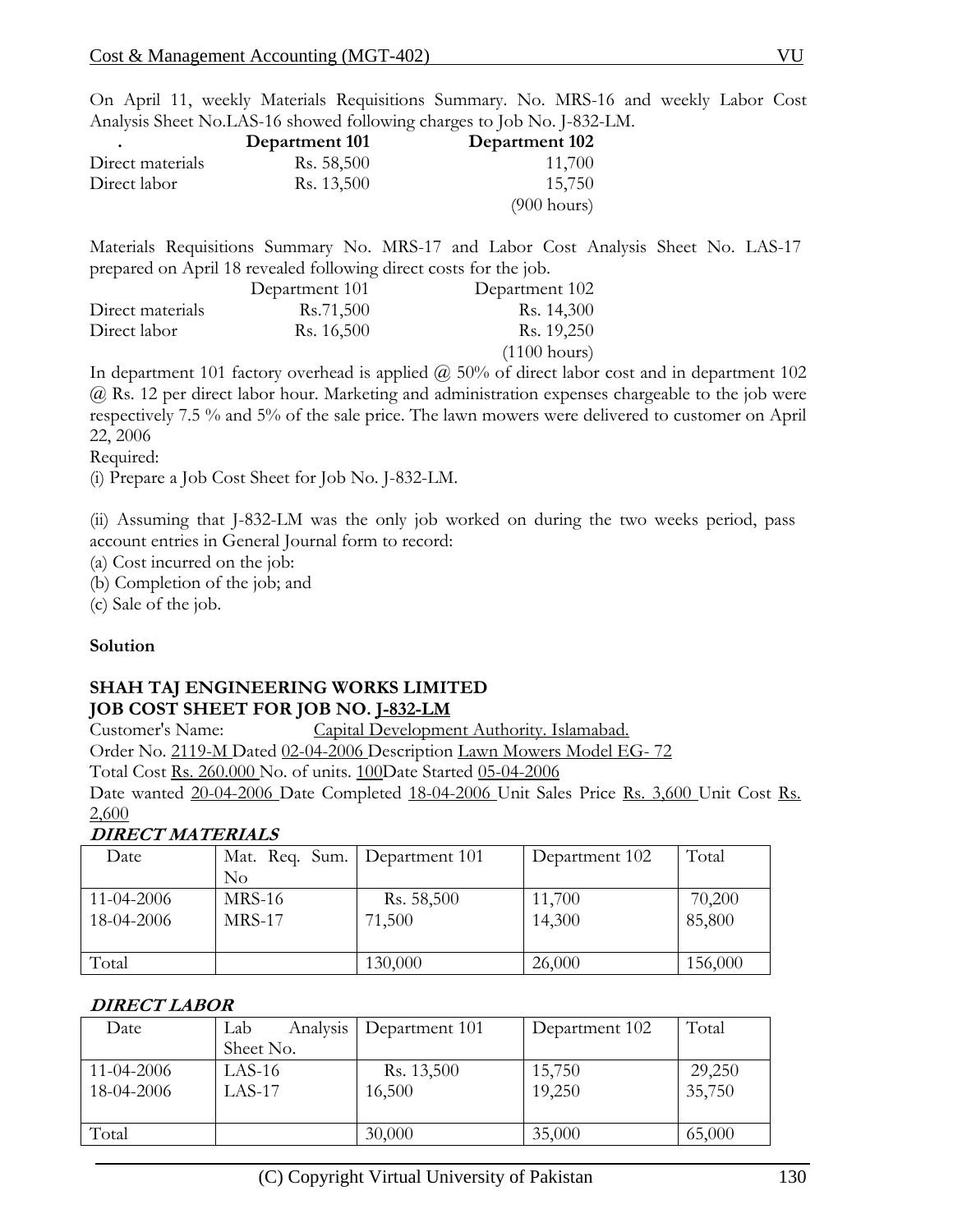| Date       | Department 102<br>Department 101 |        |        | Total |      |        |        |
|------------|----------------------------------|--------|--------|-------|------|--------|--------|
|            | D.L                              | Rate   | Amount | D.L   | Rate | Amount |        |
|            | Cost                             |        |        | Hours |      |        |        |
| 11-04-2006 | 13,500                           | $50\%$ | 6,750  | 900   | 12   | 10,800 | 17,750 |
| 18-04-2006 | 16,500                           | 50%    | 8,250  | 1,100 | 12   | 13,200 | 21,450 |
|            |                                  |        |        |       |      |        |        |
| Total      |                                  |        | 15,000 |       |      | 24,000 | 39,000 |

# **FACTORY OVERHEAD APPLIED**

#### **Total Production Cost**

| Direct material cost                       | 156,000                 |  |
|--------------------------------------------|-------------------------|--|
| Direct labor cost                          | 65,000                  |  |
| Factory overhead cost                      | 39,000                  |  |
|                                            | 260,000                 |  |
|                                            |                         |  |
| Income Statement                           |                         |  |
| Sales price 100 units $\omega$ Rs. 3,600   | 360,000                 |  |
| Cost of production                         | 260,000                 |  |
| Gross profit                               | 100,000                 |  |
| Operating expenses                         |                         |  |
| Marketing Expenses (Rs. 360,000 x 7.5%)    | 27,000                  |  |
| Administration Expenses (Rs. 360,000 x 5%) | 18,000<br><u>45,000</u> |  |
| Net Income/profit                          | 55,000                  |  |

# **Problem Questions**

## **Q. 1**

Arman Advertisers on November 15, 2006 received an order from Pheasent Cosmetics Limited for manufacturing and installation of a huge neon sign for a contract price of Rs. 180,000. Job No. 676-PN was allotted and manufacturing was begun on November 21, 2006 .The costs are charged to the jobs periodically by means of weekly summaries.

Following costs were related to Job No. 676-PN

WEEK ENDED

|                                  | Nov. 23                | Nov. 30                 | Dec.7                   | Dec. 14                 |
|----------------------------------|------------------------|-------------------------|-------------------------|-------------------------|
| Direct materials<br>Direct labor | Rs.<br>13,300<br>1,800 | Rs.<br>24,800<br>12,400 | Rs.<br>16,400<br>20,100 | Rs.<br>12,600<br>14,200 |

Factory overhead is applied @ 25% of prime cost. The Job was completed on December 14, 2006 Selling expenses are applied to the job  $\omega$  3 % of contract price and administration expenses  $\omega$  2% of contract price.

**Required**: Prepare a job cost sheet containing above information

#### **Q. 2**

In order to submit quotation for air conditioning of Hina Shopping Centre, management of Indus Electrical Industries made following estimates:

Direct materials Rs. 280,000;

Direct labor Rs. 120,000;

Predetermined overhead applied rate is 50% of direct labor cost;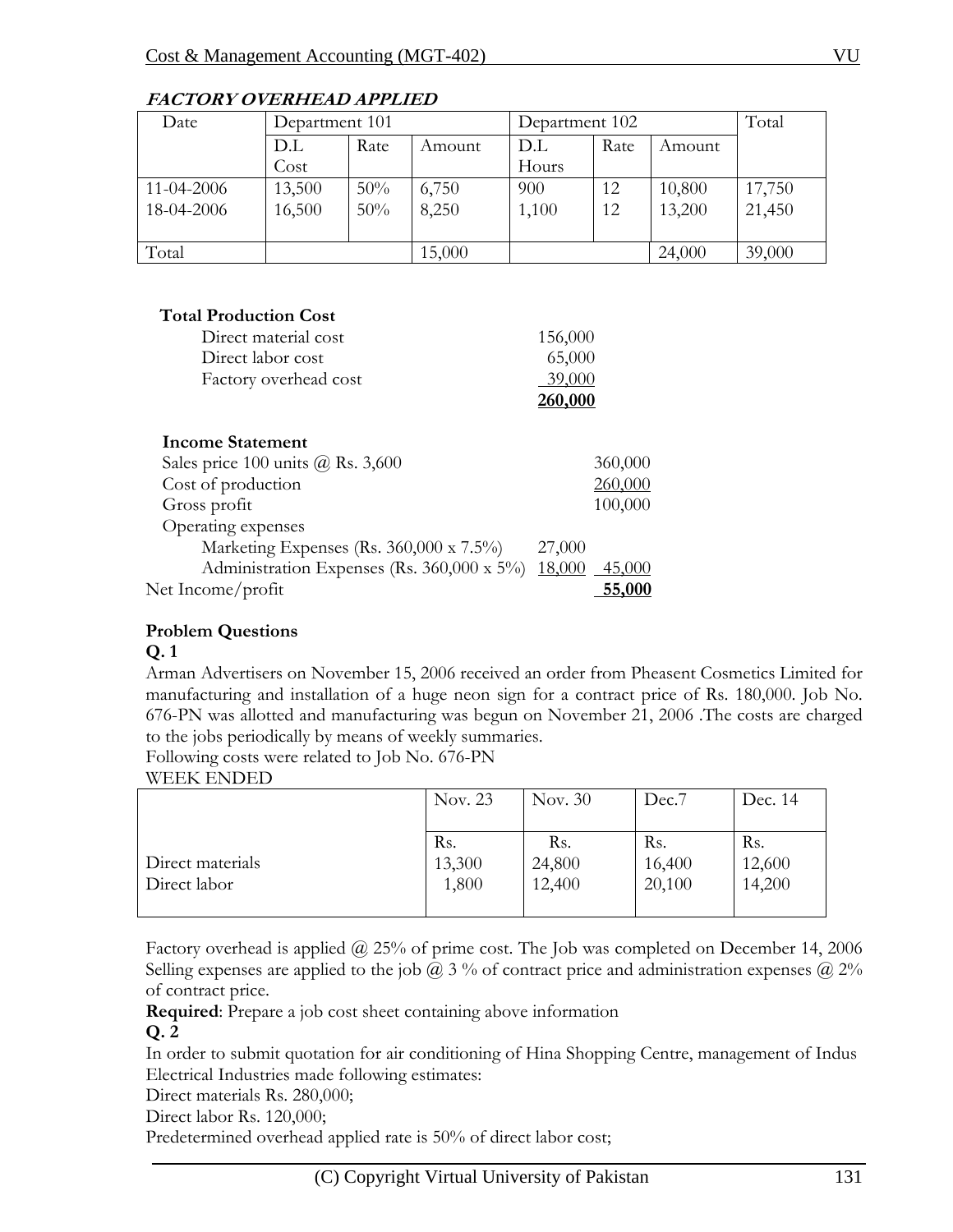Predetermined rates for charging marketing and administration expenses are respectively 3% and 2% of the contract price.

On the basis of above estimates contract price was quoted as Rs. 575,000

The quotation was accepted by the owners of Hina Shopping Centre and the order was finalized on October 6, 2006.

Job No. 1617 was assigned to the order and the work was started on October 12, 2006. Weekly materials requisition summaries and labor cost analysis sheets showed following charges to Job No. 1617.

| Date       | Direct Material           | Direct labor        |
|------------|---------------------------|---------------------|
| October 17 | Rs. 120,000               | Rs. 46,000          |
| October 24 | Rs. 96,000                | $\text{Rs. }44,000$ |
| October 31 | $\text{Rs.} \quad 60,000$ | Rs. 48,000          |

The job was completed on October 31. However, the time allowed for completion of job was upto November 4.

# **Required**

(i) Prepare job cost sheet for Job No. 1617.

 (ii) Assuming that Job No. 1617 was the only job worked on during the above period, pass entries in general journal form to record production and sale of the job. Job was accepted by the customer on November 4 and cash received for the contract price.

# **Q. 3**

Hussain Engineering Co. Ltd. produces machines as per customer's specifications. The following data pertains to Job Order No. K 101:

Customer: Azam Banking Co. Date Started: 06-08-2006. Customer Order No. C 467. Date Finished: 20-08-2006. Dated: 31-07-2006. Total Cost of manufacture? Sales Price? Description: 6 Banking Machines.

|                                                    | <b>Week End 13/08</b> | <b>Week End 20/08</b> |
|----------------------------------------------------|-----------------------|-----------------------|
| Materials used. Dept. A.                           | Rs. 4,800             | Rs. 2,600             |
| Direct labor rate. Dept. A.                        | Rs 40 per hour        | Rs. 40 per hour       |
| Labor hours used, Dept. A.                         | 1,200                 | 800                   |
| Direct labor rate, Dept. B.                        | Rs 42 per hour        | Rs. 42 per hour       |
| Labor hour uses, Dept. B.                          | 600                   | 280                   |
| Machine hours. Dept. B.                            | 400                   | 2.40                  |
| Applied factory overhead Dept. A. Rs. 20/labor hr. |                       | Rs. 20/labor hr.      |
| Applied factory overhead Dept. B Rs. 18/machine hr |                       | Rs.18/machine hr      |
|                                                    |                       |                       |

Marketing and administrative costs are charged to each order  $\omega$  20% of the cost to manufacture

- 
- **Required:** a) Prepare a job order cost sheet
	- b) Calculate sales price of the job, assuming that it has been contracted with a markup of 40%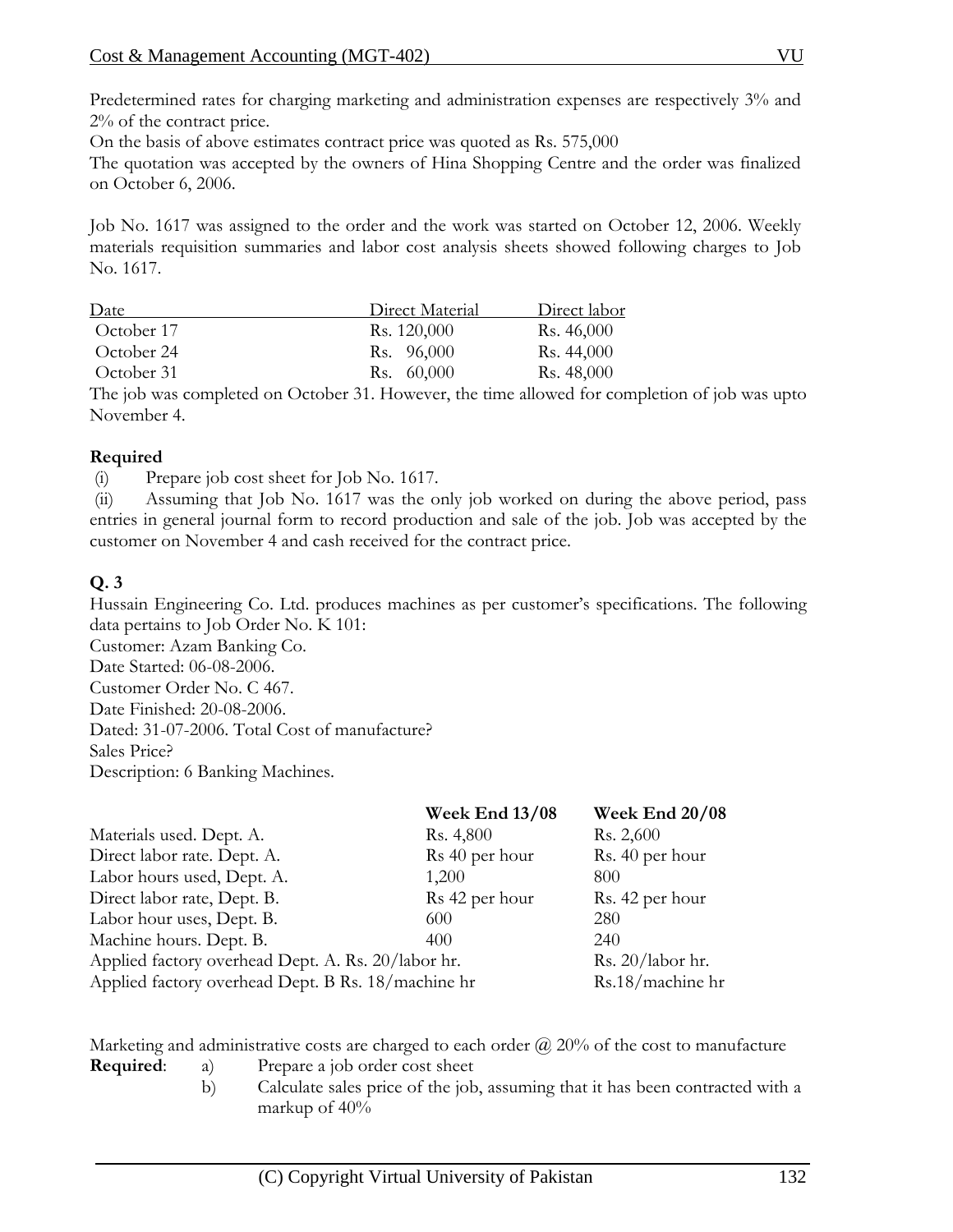#### **PROCESS COSTING SYSTEM**

#### **(An introduction)**

#### **Definition**

Process costing system applies when standardised goods are produced tom a series of interconnected operations.

In some industries, the output produced emerges from a continuous process. An example might be an oil refinery; Oil in a raw state is input and subjected to a process of purification. Refined oil emerges at the end of the process.

Problems that arise in such situations include the attribution of materials costs and conversion costs to units of finished output and the occurrence of losses during the process (spoilt or lost production).

The characteristics and application of process costing

#### **Continuous production**

In the job order costing, costs were directly allocated to a particular job. When standardised goods or services result from a sequence of repetitive and continuous operations, it is useful to work out the cost of each operation. Then because every unit produced may be assumed to have involved the same amount of work, costs for a period are charged to processes or operations, and unit costs are ascertained by dividing process costs by the quantity of output units produced This is know n as process costing.

#### **Series of interconnected operations**

Process costing applies when standardised goods are produced from a series of interconnected operations. Process costing system is employed by industries possessing following characteristics:

- 1. There is mass production of a single product or two or more products in successive runs of scheduled duration e.g., vegetable canning or fruit juice bottling.
- 2. All units of output are exactly similar and are produced by the same manufacturing process.
- 3. Entire manufacturing process is divided into departments or processes, each performing a specific set of operations.
- 4. Completed output of each department, except the last one, is the raw materials for the next department.
- 5. Manufacturing operations may result in production of joint products or by products.
- 6. Production is not in response to customers' orders but in anticipation of demand.

#### **Examples of industries** using Process Costing include:

Bottling, Pharmaceuticals, Cement, Paint, Coal, Distilleries Electricity, Ice, Soap, Sugar, Canning, Chemicals, Cooking oil, Electric appliances, Flour, Natural gas, Petroleum Products, Rubber, Steel, Textile. Under process costing, for the purpose of cost control, each department involved in manufacturing process is regarded as a cost centre and product costs are accumulated separately for each department. **Cost Centre** *means a division or segment for which an individual is made responsible .for the incurrence of cost* 

Departmental costs are passed through department work in process accounts and not through a single work in process control account as in job costing. As all units are produced from the same raw materials and by same manufacturing operations, therefore, it is assumed that same cost is chargeable to each unit. Instead of accumulating cost of individual units, an average unit cost is computed by dividing total cost by total output of the period. Cost is associated only with departments and not with jobs. It reduces clerical efforts for accumulation and analysis of cost. In this way process costing is *less expensive,* as compared with job costing.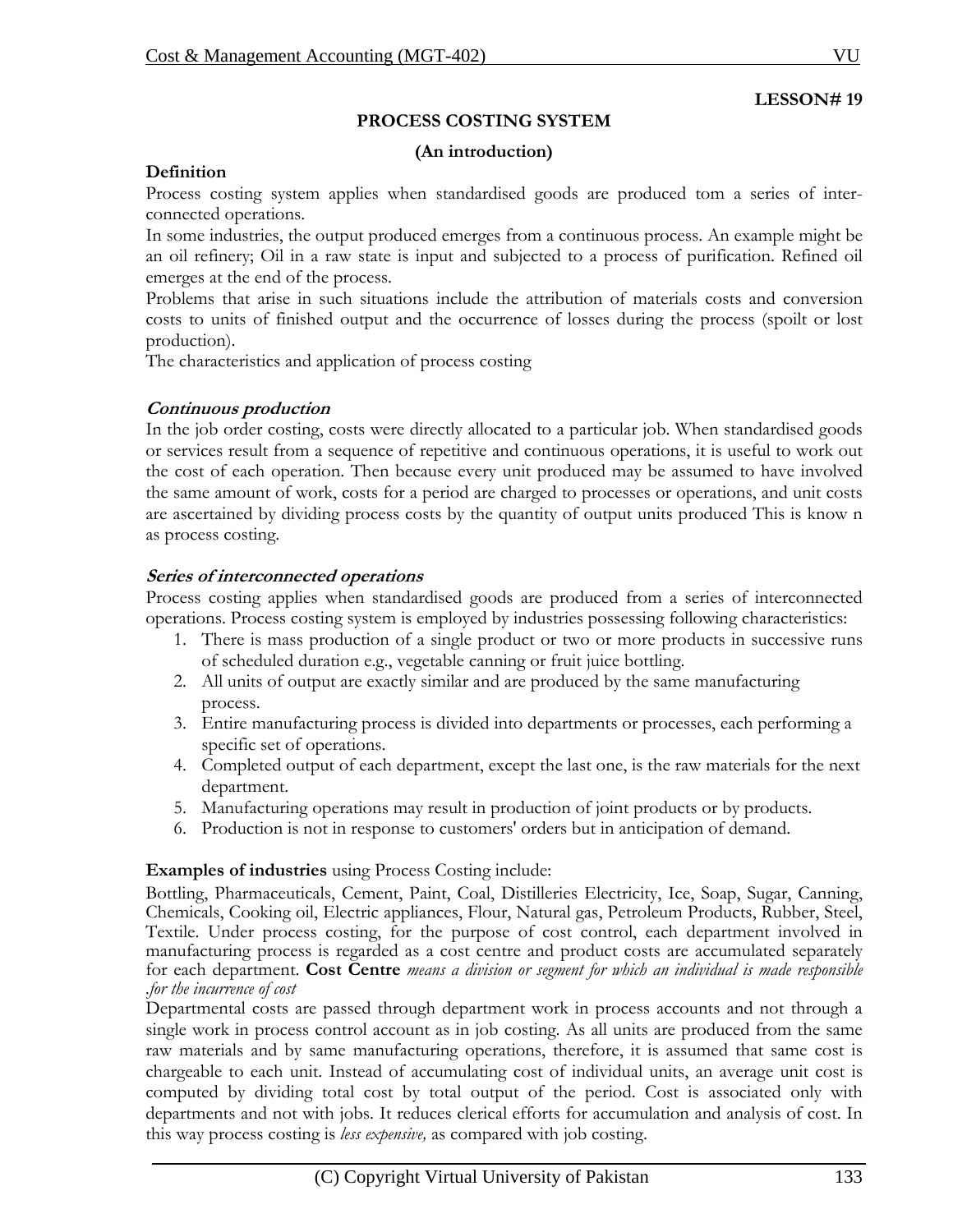The Process Cost Sheet also called **Cost of Production Report** is the basic document in process costing. This document is prepared for each department and shows the quantities processed, total and unit cost, and cost of work transferred out, and still in process. .

Following table is meant to make the difference between the two costing systems more clear.

|                              | Job order costing system                                                                                                                                                                                  | Process costing system                                                                                                                                                                  |
|------------------------------|-----------------------------------------------------------------------------------------------------------------------------------------------------------------------------------------------------------|-----------------------------------------------------------------------------------------------------------------------------------------------------------------------------------------|
| Application                  | Where different products<br>having peculiar<br>specifications are produced<br>against customers' orders                                                                                                   | Where single standard<br>product is produced or<br>two or more standard<br>products are produced in<br>successive runs.<br>Production is for stock<br>and in anticipation of<br>demand. |
| <b>Accumulation of Cost</b>  | In order to determine cost<br>of each job, costs are<br>compiled job wise. At the<br>same time, to evaluate<br>efficiency of departmental<br>management cost are also<br>compiled department wise         | Costs are associated only<br>with departments                                                                                                                                           |
| Cost per unit                | Unit cost is computed on<br>completion of job. The job<br>may itself be a single cost<br>unit e.g. a machine or it may<br>be a multi unit<br>Only one work in process<br>control account is<br>maintained | An average unit cost is<br>computed at the end of<br>costing period by dividing<br>total cost by units of output<br>of the period.                                                      |
| Work in process $a/c$        | More clerical efforts are<br>needed to accumulate costs<br>by jobs and by departments,-<br>therefore, the system is more<br>expensive                                                                     | A separate work in process<br>control<br>account<br><i>is</i><br>maintained<br>for<br>each<br>producing department<br>Cost accumulation is simple<br>as costs are accumulated only      |
| Cost of operating the system |                                                                                                                                                                                                           | by departments; therefore,<br>the system is comparatively<br>less expensive.                                                                                                            |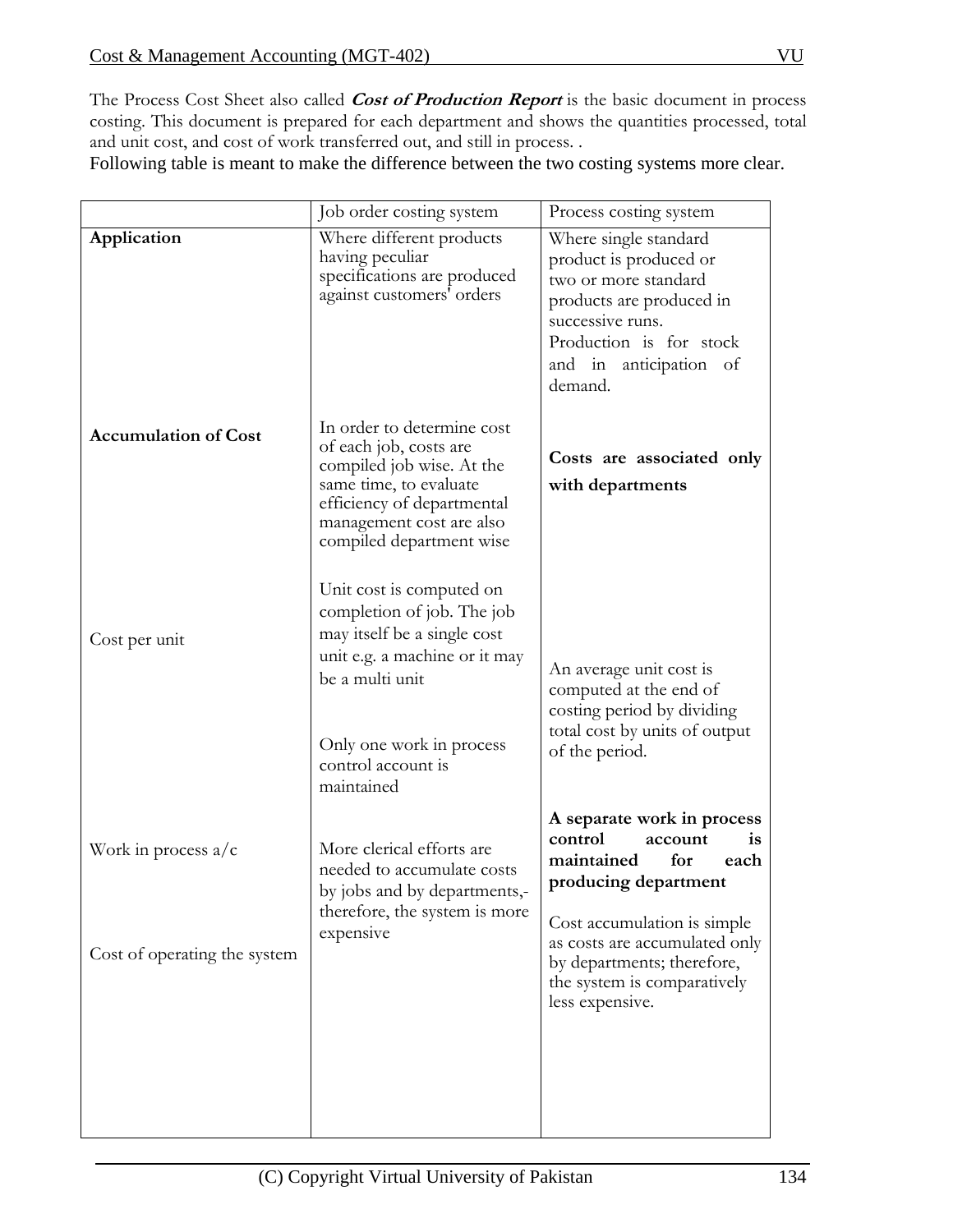#### **Process costing procedures**

In process costing industries standard products are produced in accordance with production budget. Therefore, it becomes unnecessary to issue a production order. Production Planning and Control Department communicates production targets to departmental heads by means of written letters. Data of quantities produced by each department are collected and compared with budgeted quantities for control purposes. These information are collected by departmental supervisors or quality inspectors may recording these data. Each producing department is a cost centre because for the purpose of cost control management is interested in ascertaining departmental costs.

In process costing, generally, a separate work in process account is maintained for each producing department.

#### **Data Collection**

Collection of departmental cost figures of direct materials, direct labor and factory overhead is based on similar procedure as for, job order costing. However, the source documents used for the data collection are comparatively simple. These documents identify costs only with departments and not with jobs as well.

#### **Direct Materials**:

Production people secure materials by issuing properly authorised Materials Requisitions. At the end of each month, these requisitions are sorted and a Materials Requisition Summary indicating cost of direct and indirect materials issued to each department is prepared. Monthly totals of direct and indirect materials issued are debited to departmental work in process control accounts and factory overhead control account respectively and credited to materials control account.

#### **Direct Labor**:

Instead of using Job Time Tickets, labor cost data are accumulated on Clock Cards and Daily Time Sheets. These documents show labor time utilized by each department and classification of labor cost as direct and indirect. At the end of each month, labor cost data accumulated on these source documents are summarised in Labor Cost Analysis Sheet indicating direct and indirect labor cost for each department. Monthly totals of direct labor are debited to departmental work in process accounts and indirect labor is debited to factory overhead control account.

#### **Factory Overhead**:

Factory overhead costs, other than indirect materials and indirect labor discussed earlier, are accumulated in Voucher Register and in General Journal by means of adjusting entries for depreciation, expired insurance etc, Monthly total, are debited to factory overhead control account.

Factory overhead is charged to production through predetermined departmental factory overhead applied rates. Some industries using process costing charge actual factory overhead to departments. This method gives satisfactory results if production is stable from month to month, But if there are fluctuations in production volume, charge of actual factory overhead is unsatisfactory especially when considerable portion of factory overhead is a fixed cost,

#### **Cost of Completed Output:**

Cost of completed output of each production department is calculated in Cost of Production Report. Cost of units completed and transferred out is credited to work in process control account of the respective department and debited to work in process control account of the department receiving the units. Cost transferred out by the last department is, however, debited to finished goods control account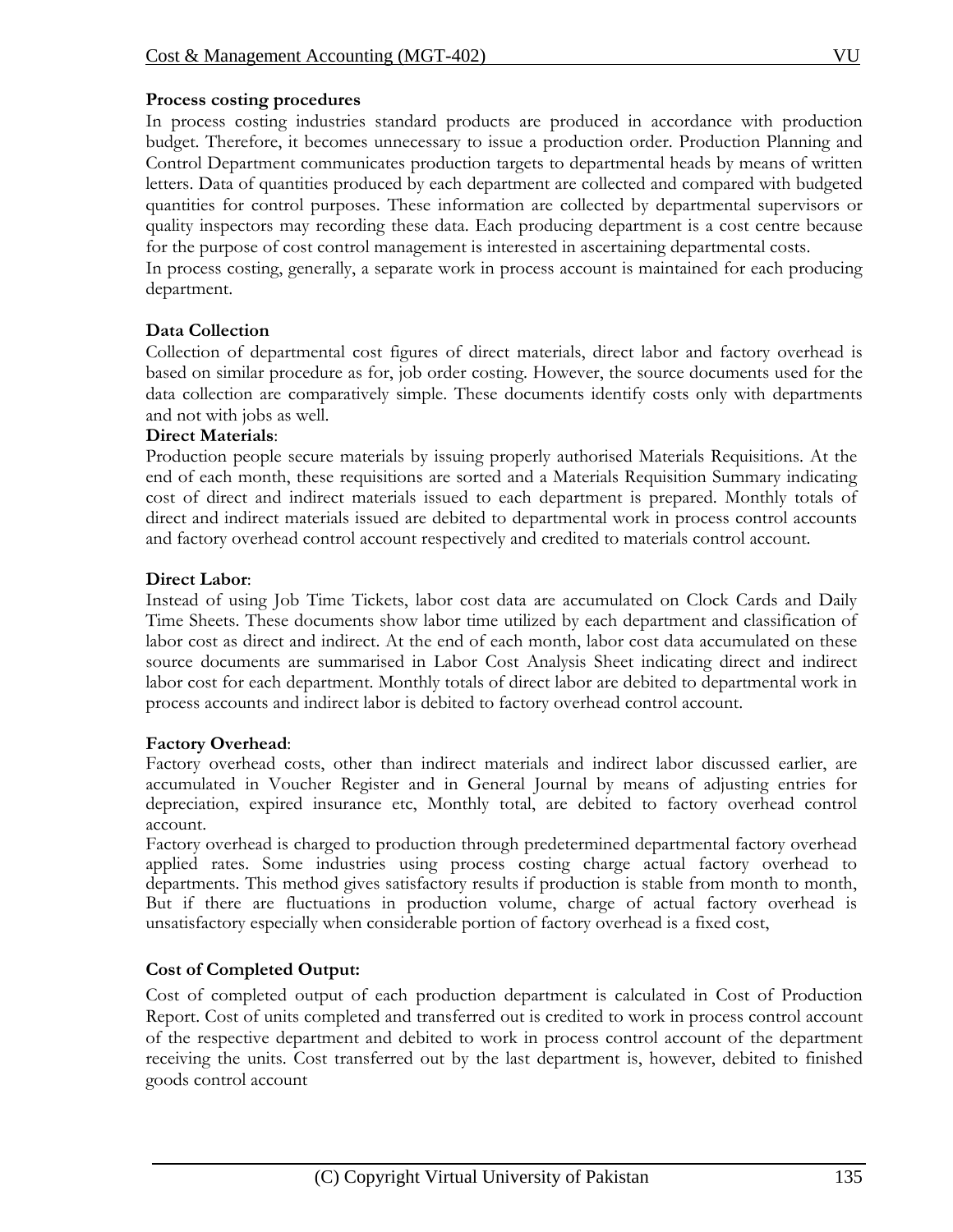# **Cost of Production Report**

In process costing Cost of Production Report also called Process Cost Sheet is the key document. At the end of costing period, generally a month, a Cost of Production Report is prepared. It summarizes the data of quantity produced and cost incurred by each producing department. It also serves as a source document for passing accounting entries at the end of costing period.

Cost of production report is divided into **five** sections. Each section is meant to provide specific information. A brief description of these sections is presented below:

- **1. Quantity schedule.**
- **2. Cost accumulated in the department/process.**
- **3. Calculation of equivalent units produced.**
- **4. Calculation of cost per unit.**
- **5. Accounting treatment / apportionment of the accumulated cost**

#### **Quantity Schedule:**

The first section Quantity Schedule contains input and output data in terms of quantities. The information is presented in the following order.

- (i) Units in process at the beginning of costing period.
- (ii) Units started in process or received from preceding department during the period. (Total of (i) and (ii) constitutes total units to be accounted for)
- (iii) Units completed and transferred to next department or to finished goods.
- (iv) Units completed but still in the department.
- (v) Units in process at the end of the period and their degree of completion.
- (vi) Units lost in process during the period indicating whether normal loss or abnormal loss. The stage of completion at which the loss occurs is also specified.
- (Total of  $(iii)$ ,  $(iv)$ ,  $(v)$  and  $(vi)$  is again the total units to be accounted for)

The quantity schedule assists management to look at a glance production performance of departments as well as it provides necessary data for preparing remaining sections of the report.

#### **Cost accumulated in the department/process.**

The second section Cost Accumulated to Departments shows total cost for which the departments are accountable. Total costs include cost of beginning work in process inventory, cost transferred in from the preceding department and cost of direct materials, direct labor and factory overhead added by the department. If there is normal loss of units, unit cost received from preceding department requires adjustment. This adjustment for lost units is also shown in this section. This section provides data for debiting work in process control accounts of the departments.

#### **Calculation of equivalent units produced.**

In order to arrive at cost per unit of output, total of each cost element is divided by the number of units produced, For this purpose, where at the end of costing period, there are some partially completed units in process, these units must be stated in terms of equivalent completed units, For example, if 4,000 units. are in process at the end of month estimated as 50% complete, these will be equivalent to 2,000 completed units. These equivalent units are added to units completed by the department to arrive at equivalent production. Then total cost is divided by this equivalent production figure to calculate unit cost.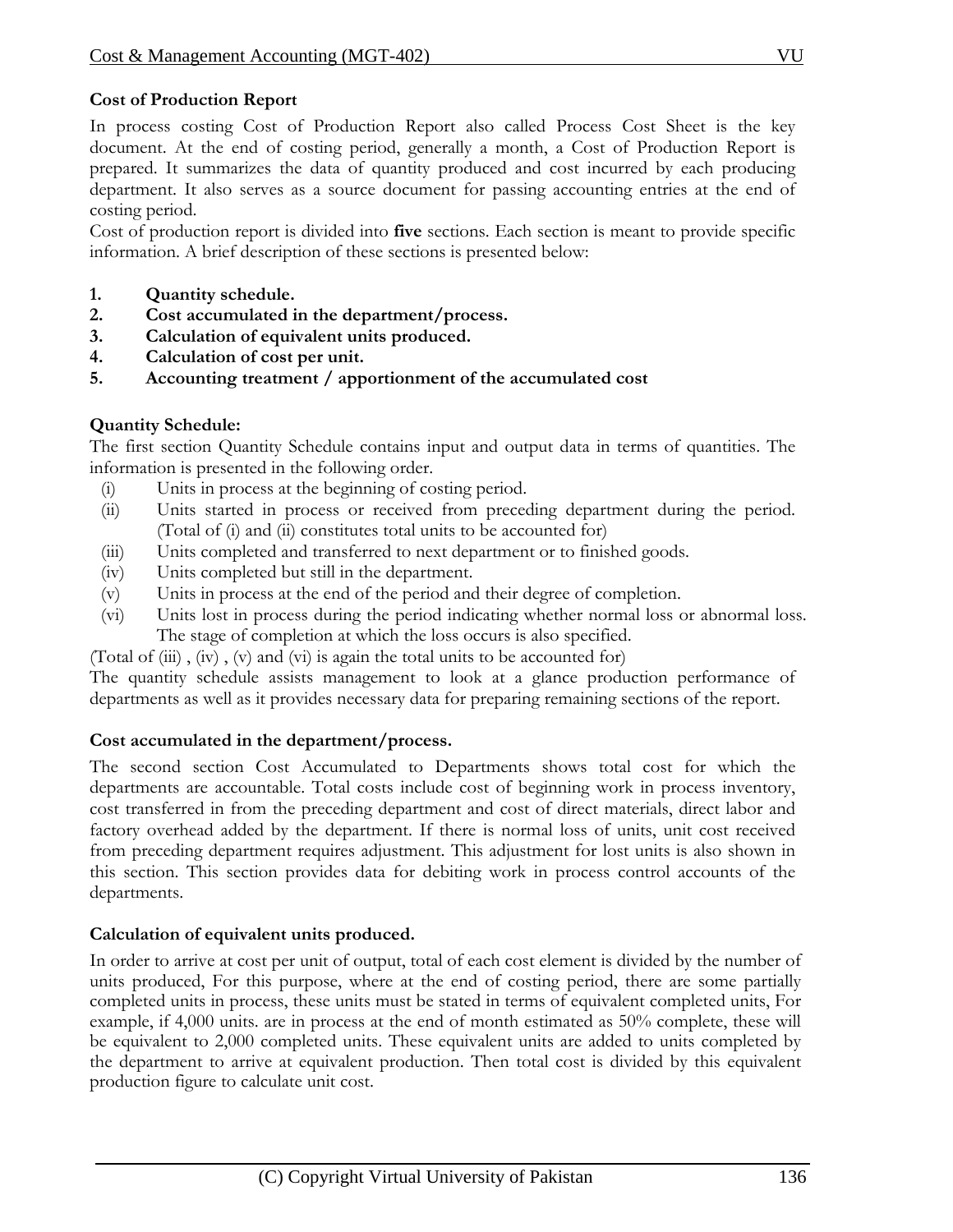# **Calculation of cost per unit**

In process costing, costs are averaged over the units produced. The costs accumulated to a process for a period are collected and divided by the number of units equally produced during the period. Accounting treatment / apportionment of the accumulated cost

The last section presents a summary to the explaining the accounting treatments of the costs incurred in the department. This includes

- (i) Adjustment for lost units for normal loss, if any.
- (ii) Cost transferred out.
- (iii) Cost of abnormal loss, if any.
- (iv) Cost of work in process ending inventory and
- (v) Any other accounting adjustment, if necessary to present.

Cost of production report is generally presented to management with supplementary reports of usage of materials, labor and factory overhead.

#### **Standard format of a simple Cost of Production Report**

| I- Quantity Schedule: |                                                                 |       |
|-----------------------|-----------------------------------------------------------------|-------|
|                       | Units put into the process                                      | $***$ |
|                       | Units completed in this process & transferred                   |       |
|                       | to next department.                                             | $***$ |
|                       | Units not yet completed at the end of the                       |       |
|                       | Period.                                                         | $***$ |
|                       |                                                                 | ***   |
|                       | II- Cost Accumulated In The Department / Process:               |       |
|                       | Direct Material Cost                                            | $***$ |
|                       | Direct Labor                                                    | $***$ |
|                       | Factory Overhead (Applied)                                      | $***$ |
|                       |                                                                 | ***   |
|                       | III- Calculation of Equivalent Units Produced                   |       |
|                       | 100% of completed units $+$ % completed of the in process units |       |
|                       | IV-Calculation Of Per Unit Cost                                 |       |
|                       | <b>Total Cost</b>                                               |       |
|                       | <b>Equivalent Units Produced</b>                                |       |
| $V -$                 | <b>Accounting Treatment</b>                                     |       |
|                       | 1- Finished goods                                               |       |

2- Closing Work in process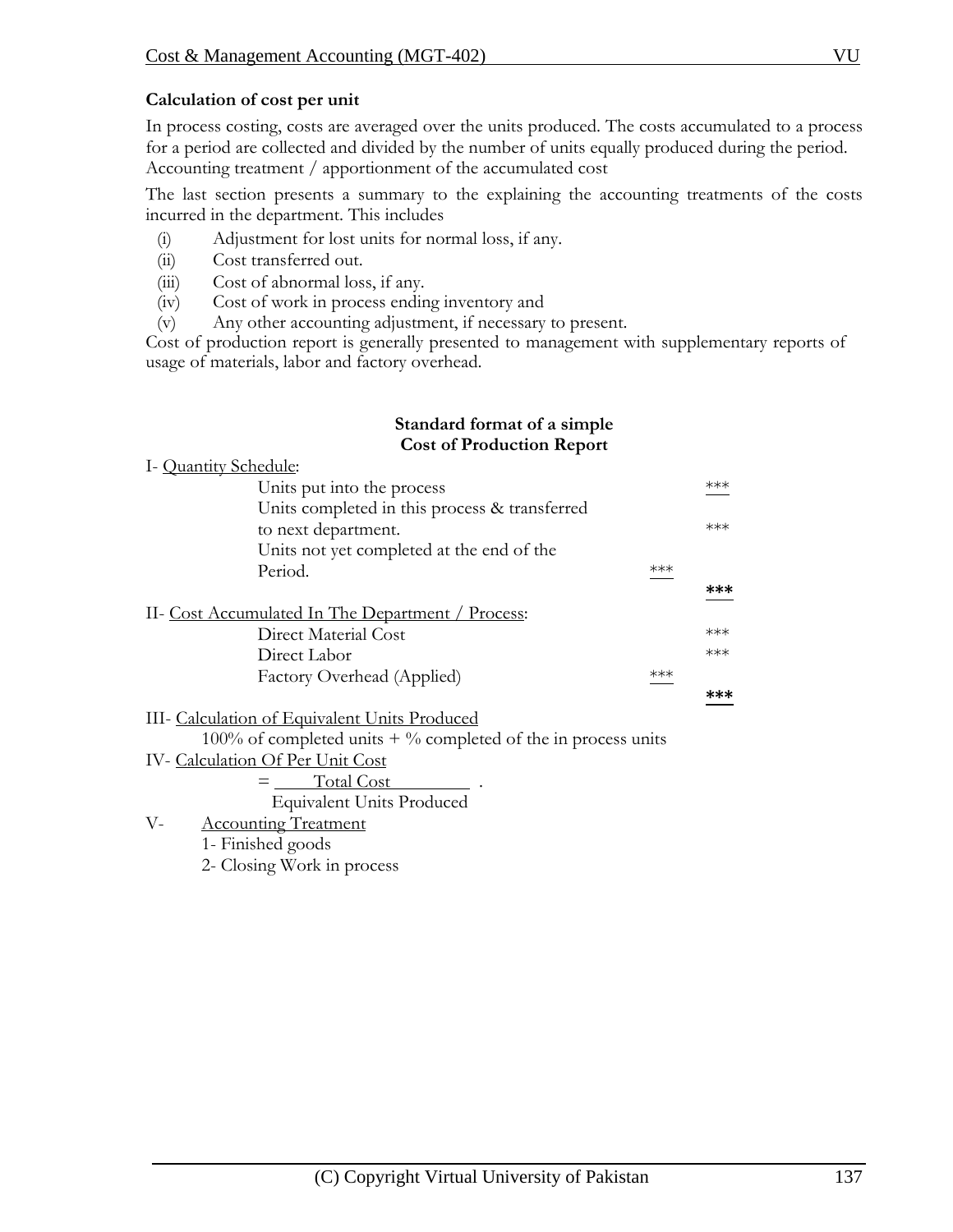# **Problem Questions**

# **Q. 1**

Heera Manufacturing Company manufactures a product. Production made and manufacturing costs incurred in the first department during the month of October .are given below: 10,000 units were started in process out of which 9,400 units were transferred to next department and remaining 600 units were 1/2 complete as to materials, labor and overhead. Direct materials Rs. 19,400, direct labor Rs. 24,250 and factory overhead Rs. 14,550 was charged to production. **Required**: Cost of production report for the month.

# **Q. 2**

Production and cost data of first production department of Excellent Manufacturing Company for the month of March 2006 are as follow:

Units started in process were 5,000. Units completed and transferred to second department were 4,500. Remaining units were in process estimated to be 50%, 40%, 60% completed as to materials, labor and factory overhead respectively. Costs of materials, labor and overhead were Rs. 50,000, Rs. 60,000 and Rs. 40,000 respectively.

**Required:** Cost of production report.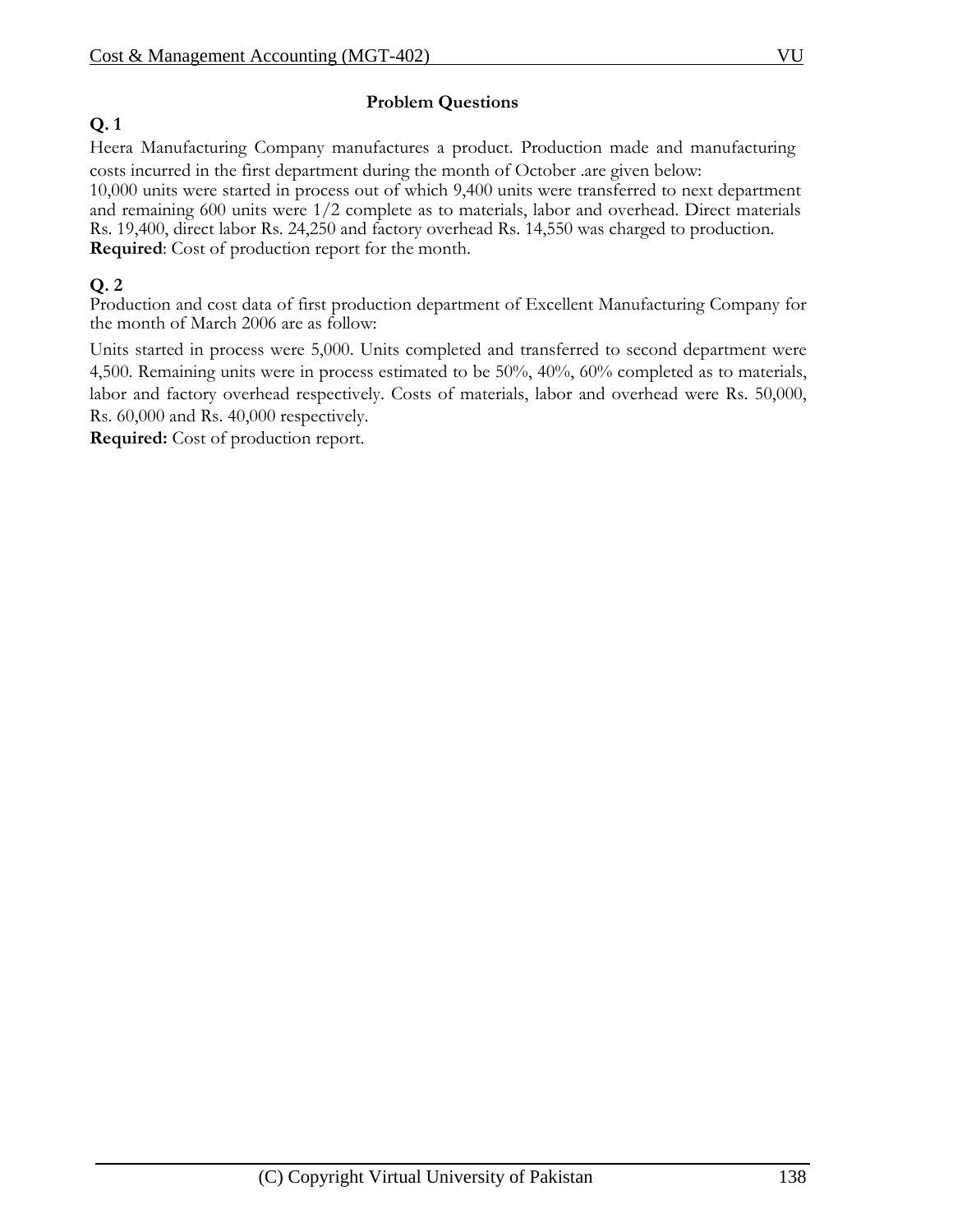#### **LESSON# 20, 21, & 22**

### **PROCESS COSTING SYSTEM**

#### **Practice Question**

**Q. 1** 

Mini Soap Manufacturing unit completed and transferred out 600 soaps to department-11 at the end of the week. In department-11 500 soaps completed and transferred out. Units which were still in process 100 (100% material, Conversion cost 60%).

| Rs.                                                                                                                           |                   |                                  |             |            |            |
|-------------------------------------------------------------------------------------------------------------------------------|-------------------|----------------------------------|-------------|------------|------------|
| Cost received from preceding department                                                                                       |                   |                                  |             |            | 540        |
| Following costs were incurred by department-11:                                                                               |                   |                                  |             |            |            |
| Direct Material                                                                                                               |                   |                                  | 150         |            |            |
| Direct Labor                                                                                                                  |                   |                                  | 112         |            |            |
| Factory overhead                                                                                                              |                   |                                  | 168         |            | 430        |
|                                                                                                                               |                   |                                  |             |            | 970        |
| <b>Required:</b> Prepare cost of production report                                                                            |                   |                                  |             |            |            |
|                                                                                                                               |                   | <b>Cost of Production Report</b> |             |            |            |
|                                                                                                                               |                   | Department-II                    |             |            |            |
| I-Quantity Schedule:                                                                                                          |                   |                                  |             |            |            |
| Units received previous department                                                                                            |                   |                                  |             | 600        |            |
| Unites completed and transfer to                                                                                              |                   | next department                  |             | 500        |            |
| Units still in process                                                                                                        |                   |                                  |             | <u>100</u> | 600        |
| <u>II-Cost Accumulated in the Department / Process:</u>                                                                       |                   |                                  |             |            |            |
| Cost received from preceding department                                                                                       |                   |                                  |             | Rs.        | 540        |
| Cost added by department-11:                                                                                                  |                   |                                  |             |            |            |
| Direct Material                                                                                                               |                   | 150                              |             |            |            |
| Direct Labor                                                                                                                  |                   | 112                              |             |            |            |
|                                                                                                                               |                   | <u>168</u>                       |             |            | 430        |
| Factory overhead                                                                                                              |                   |                                  |             |            | <u>970</u> |
| <b>III-Calculation of Equivalent Units Produced:</b><br>$(100\% \text{ of completed units} + \% \text{ of units in process})$ |                   |                                  |             |            |            |
|                                                                                                                               |                   |                                  |             |            |            |
| Units completed in department-I = $500 + 100 = 600$                                                                           |                   |                                  |             |            |            |
| Direct Material:                                                                                                              | $500+(100x100\%)$ | $= 600$                          |             |            |            |
| Direct Labor :                                                                                                                |                   | $500+(100x60\%)$ = 560           |             |            |            |
| F.O.H<br>$\sim 10^{11}$ and $\sim 10^{11}$                                                                                    |                   | $500+(100x60\%)$ = 560           |             |            |            |
| IV- Unit Cost:                                                                                                                |                   |                                  |             |            |            |
| As to Previous department:                                                                                                    |                   |                                  |             |            |            |
| Total cost / Number of Equivalent units produced = $540 / 600 = 0.90$                                                         |                   |                                  |             |            |            |
| As to Direct Material:                                                                                                        |                   | $150 / 600 = 0.25$               |             |            |            |
| As to Direct Labor:                                                                                                           |                   | $112 / 560 = 0.20$               |             |            |            |
| As to F.O.H:                                                                                                                  |                   | $135 / 900 = 0.15$               |             |            |            |
|                                                                                                                               |                   |                                  | <u>1.65</u> |            |            |
| V-Apportionment of the Accumulated Cost:                                                                                      |                   |                                  |             |            |            |
| Cost of units transferred to the next department                                                                              |                   |                                  |             |            |            |
| No of completed units x Total cost per unit:                                                                                  |                   |                                  |             |            |            |
| 500                                                                                                                           | $\mathbf X$       | 1.65<br>$=$                      |             |            | 825        |
| Units in process:                                                                                                             |                   |                                  |             |            |            |
| Cost of preceding department 100 x 0.9                                                                                        |                   | $\equiv$                         | 90          |            |            |
|                                                                                                                               |                   |                                  |             |            |            |
| Direct Material                                                                                                               | $100 \times 0.25$ |                                  | 25          |            |            |

(C) Copyright Virtual University of Pakistan 139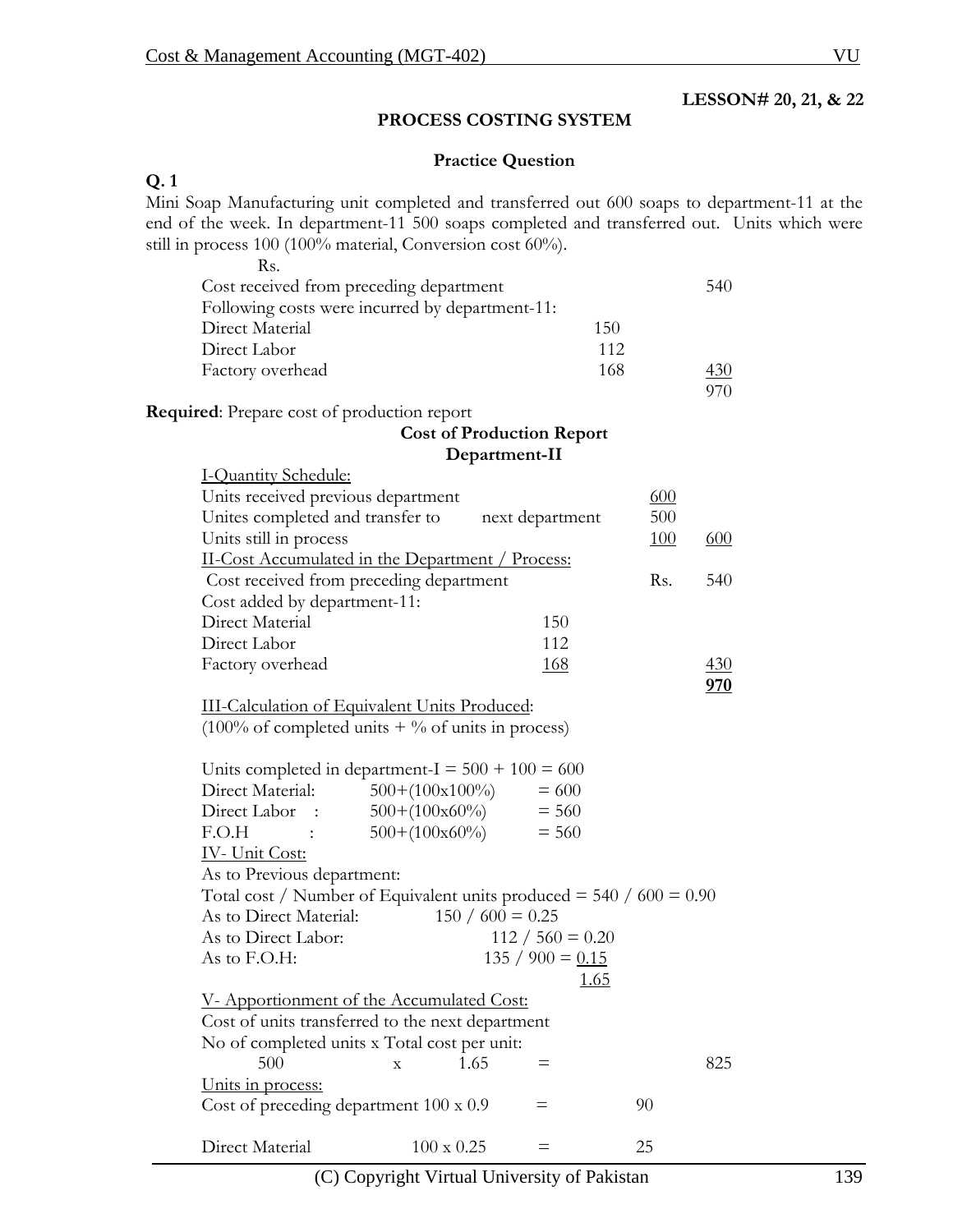| Direct Labor | $60 \times 0.20$ | $=$ | 12  |
|--------------|------------------|-----|-----|
| F.O.H        | $60 \times 0.30$ | $=$ | 18  |
|              |                  |     | 145 |
|              |                  |     | 970 |

# **Q. 2**

Mini Soap Manufacturing unit started to incurring cost in first department for 1000 soaps. At the end of the week 600 soaps were completed, 300 still in process and 100 units lost. 100% of direct material had been incurred but 75% conversion cost was yet incurred on the incomplete work.

The detail of costs incurred by the department:

 Rs. Direct material 500 Direct labor 225 Factory overhead 135 **Required**: Prepare cost of production report

# **Cost Of Production Report Department-I**

| I-Quantity Schedule:                                 |                                                  |                     |
|------------------------------------------------------|--------------------------------------------------|---------------------|
| Units started in process                             |                                                  | 1000                |
| Units completed in the department                    |                                                  | 600                 |
| Units still in process                               |                                                  | 300                 |
| Units Lost (Normal)                                  |                                                  | 100                 |
|                                                      |                                                  | 1,000               |
| II-Cost Accumulated in the Department / Process:     |                                                  |                     |
|                                                      |                                                  | Total               |
|                                                      |                                                  | $\operatorname{Rs}$ |
| Direct Material                                      |                                                  | 500                 |
| Direct Labor                                         |                                                  | 225                 |
| F.O.H                                                |                                                  | 135                 |
|                                                      |                                                  | 860                 |
| <b>III-Calculation of Equivalent Units Produced:</b> |                                                  |                     |
| Direct material $600+$ $(300x100\%)$                 |                                                  | $= 900$             |
| Direct labor                                         | $600 + (300x75%)$                                | $= 825$             |
| F.O.H                                                | $600 + (300x75%)$                                | $= 825$             |
| IV- Unit Cost:                                       |                                                  |                     |
| Direct material                                      | 500/900                                          | $= 0.555$           |
| Direct labor                                         | 225/825                                          | $= 0.27272$         |
| F.O.H                                                | 135/825                                          | $= 0.163636$        |
|                                                      |                                                  | 0.992               |
| V-Apportionment of the Accumulated Cost:             |                                                  |                     |
|                                                      | Cost of units transferred to the next department |                     |
| 600                                                  | 0.992<br>$\mathbf{x}$                            | 595                 |
| Work in process:                                     |                                                  |                     |
| Direct Material                                      | $300 \times 0.5555 = 167$                        |                     |
| Direct Labor                                         | $300 \times 0.2727 = 61$                         |                     |
| F.O.H                                                | $300 \times 0.16363 = 37$                        | 265                 |
|                                                      |                                                  | 860                 |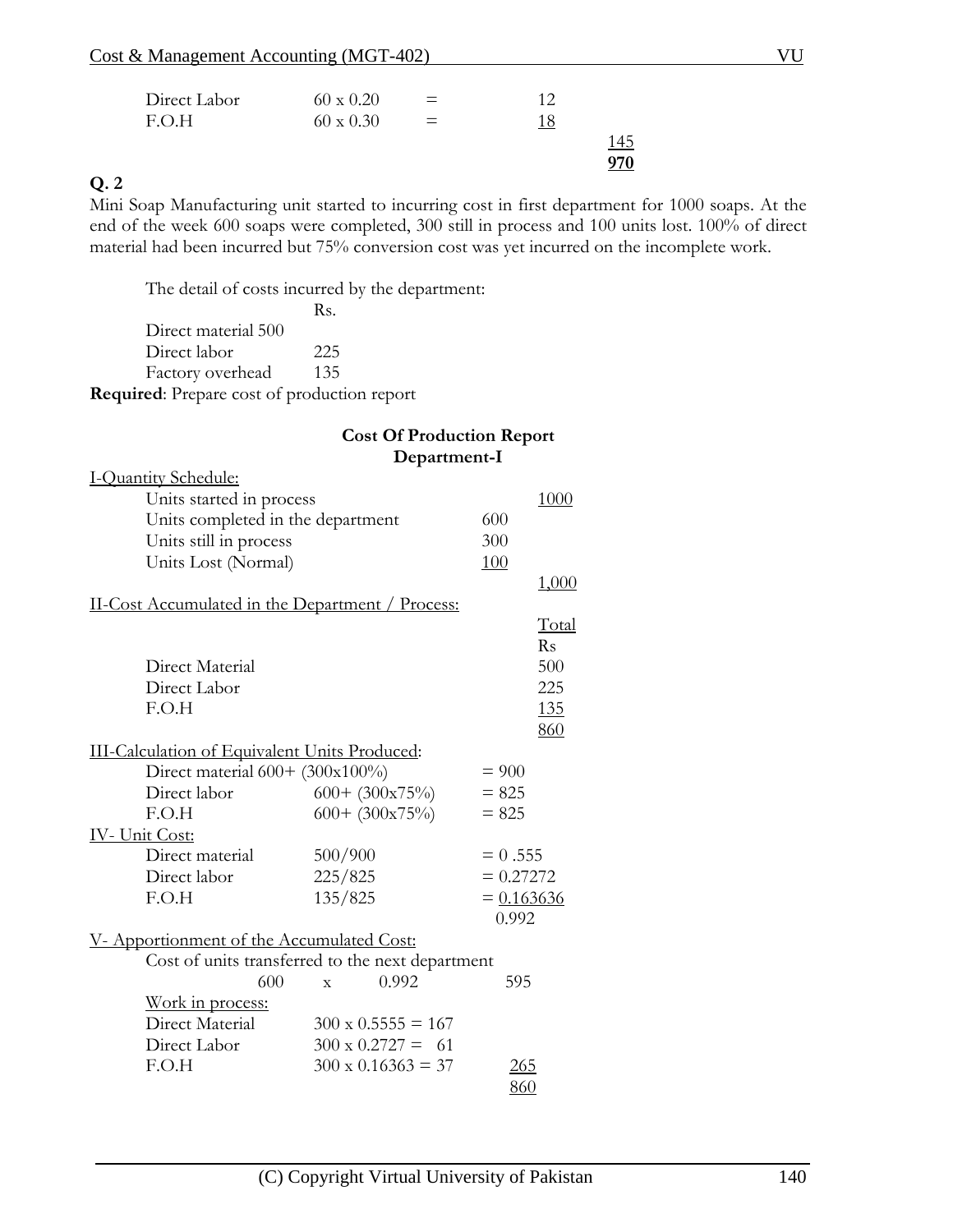#### **Normal Loss in First Department.**

Loss of units during manufacturing process is, in many industries, a normal condition. This loss may be due to unavoidable spoiled work or wastage, evaporation or shrinkage etc. In other words, normal loss represents *the lost units expected to arise even under efficient operating conditions.* 

Such a loss is inherent in manufacturing operations and cannot be avoided, for this reason; cost of normal loss is absorbed by the good units produced. It has the affect of increasing unit cost of good output. Total cost of the department is not divided by all units processed, instead. It is divided only by the good units produced.

#### **Practice Question**

During the month of January 2006 direct materials worth Rs. 300,000 were issued to produce 26,000 units of finished product. Direct labor to process these materials totaled Rs. 110,000 and factory overhead Rs. 55,000. During the month processing of 20,000 units were completed and these units were transferred to next department, whereas, 1,000 units were lost during processing (the loss is regarded as normal). All of the direct materials had been issued for the units in process at the end of month, but these units were only  $40\%$  converted. Cost of Production Report for the month 'based on above inforn1ation is given below:

> Ginza Beauty products Department I Cost of Production Report For the Month of January, 2006.

#### **Quantity Schedule**

| Units started in process                |        | 000 |
|-----------------------------------------|--------|-----|
| Units transferred to next department    | 20,000 |     |
| Units still in process                  | 5,000  |     |
| $(100\%$ materials, $40\%$ labor & FOH) |        |     |
| Units lost in process                   |        |     |
| Normal loss                             | 1,000  |     |
|                                         | 26,000 |     |

| <b>Cost accumulated to Department</b> |  |
|---------------------------------------|--|
|---------------------------------------|--|

|                                | Total   | Units |
|--------------------------------|---------|-------|
|                                | Rs.     | Rs.   |
| Cost added by the department:  |         |       |
| Direct materials               | 300,000 | 12    |
| Direct labor                   | 110,000 | 5     |
| Factory overhead               | 55,000  | 2.50  |
| Total cost to be accounted for | 465,000 | 19.50 |

#### **Cost Apportioned**

| Transferred to next department            |                                              |             |  |
|-------------------------------------------|----------------------------------------------|-------------|--|
|                                           |                                              |             |  |
| $(20,000 \text{ units x Rs. } 19.50)$     |                                              | Rs. 390,000 |  |
|                                           | Rs.                                          |             |  |
| Work in process ending inventory:         |                                              |             |  |
| Direct materials (5000 units x Rs. 12.00) | 60,000                                       |             |  |
|                                           | (C) Copyright Virtual University of Pakistan |             |  |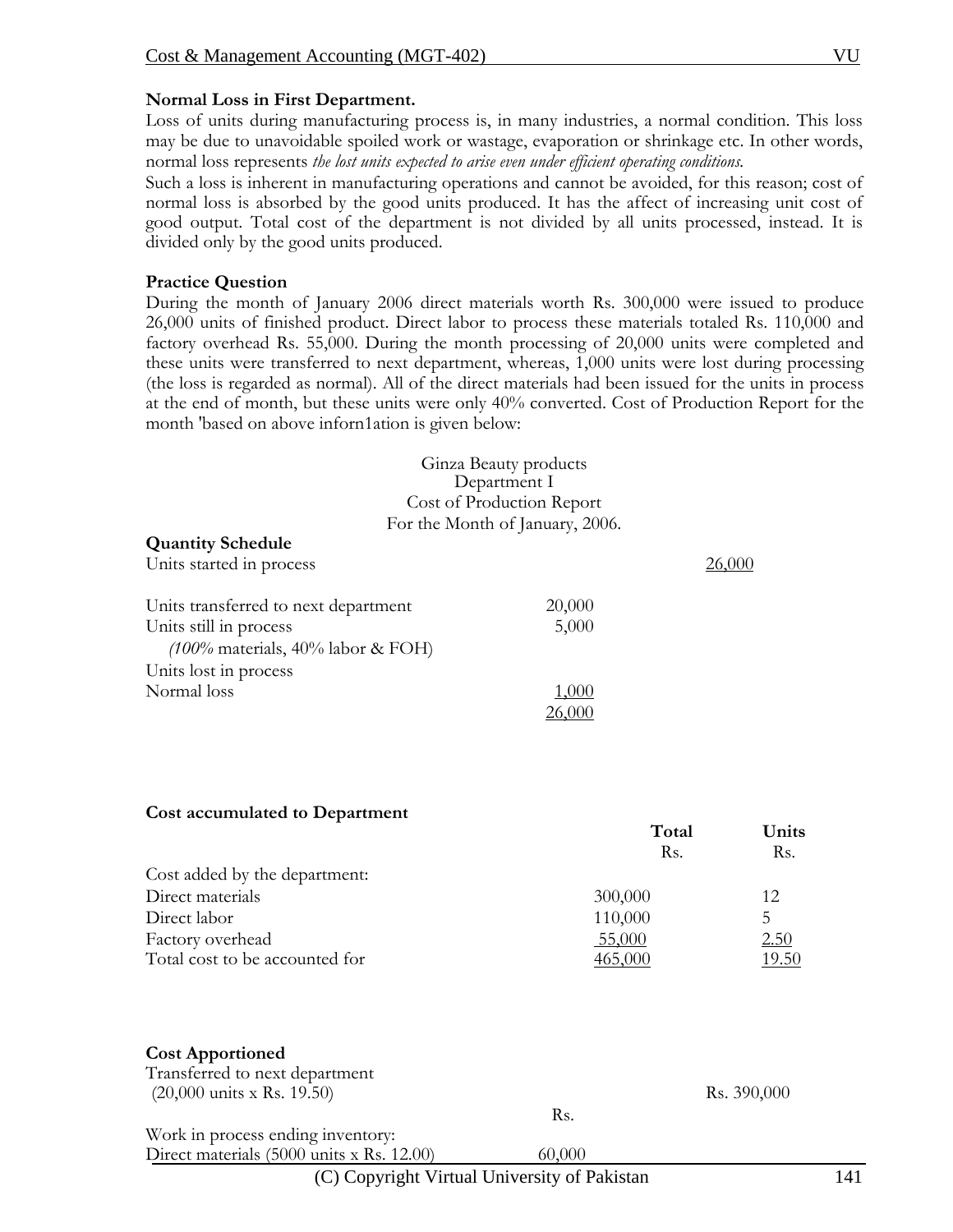| Direct labor (5000 units x $40\%$ x Rs. 5.00)                  | 10,000 |               |
|----------------------------------------------------------------|--------|---------------|
| FOH $(5000 \text{ units} \times 40\% \times \text{Rs. } 2.50)$ | 5,000  | <u>75,000</u> |
|                                                                |        | 465,000       |

 Whenever, normal loss occurs in the first department, it requires no separate calculation. Number of units so lost is ignored while computing equivalent production. The result is a decrease in equivalent production quantity (the denominator) and an increase in unit cost.

In the above cost of production report, equivalent production of department I include 20,000 completed units plus 5,000 units in work in process ending inventory adjusted for their stage of completion.

#### **Normal Loss in Departments Subsequent to the First.**

It is stated earlier that cost of normal loss is absorbed by the good units produced and this is done by omitting lost units from equivalent production quantity. Same procedure applies when units are lost during processing in a department subsequent to the first.

However, here an *adjustment in unit cost from preceding department* is also necessary. In the above report total cost of Rs. 390,000 received from department I was for 20,000 units. Out of these 20,000 units, 500 units were lost. Now total cost of Rs. 390,000 applies only to 19,500 remaining good units. This *decrease* in number of units will cause an *increase* in unit cost from preceding department. In department 2, after the lost units have been taken into account, unit cost from department I come to Rs. 20.00 (i.e. Rs. 390,000 + 19,500 units). This increase of Rs. 0.50 (i.e. Rs. 20.00 *less* Rs. 19.50) is called adjustment for lost units.

The adjustment for lost units can be computed by anyone of the following two methods. For the purpose of explanation assume the following:

Assembling department received from cutting department 32,000 units at a total cost of Rs.120,000 resulting in a unit cost of Rs. 3.75. During processing in assembling department 2,000 units were lost. The lost units are considered as normal.

**First Method:** Firstly find unit cost received from preceding department after adjustment for lost units and then deduct it from the unit cost before adjustment; the difference is adjustment per unit. Unit cost after adjustment is calculated by dividing total cost from preceding department by good units left after the loss.

Computations are illustrated as follow:

|                             | Rs   |
|-----------------------------|------|
| Unit cost after adjustment  |      |
| Rs. 120,000/30,000 units    | 4.00 |
| Unit cost before adjustment | 3.75 |
| Adjustment per unit         | 0.25 |

**Second Method:** Find total cost of lost units at which they are received by the department. This total cost is now to be absorbed by the remaining good units. How much cost is to be absorbed by each good unit is computed by dividing remaining good units into total cost of lost units. The resulting figure is adjustment per good unit.

These computations are explained as follows:

| Cost of lost units accumulated upto preceding department |           |
|----------------------------------------------------------|-----------|
| $2,000$ units x Rs. 3.75                                 | Rs. 7,500 |
| Adjustment per unit Rs. 7.500/30,000 units               | Rs. 0.25  |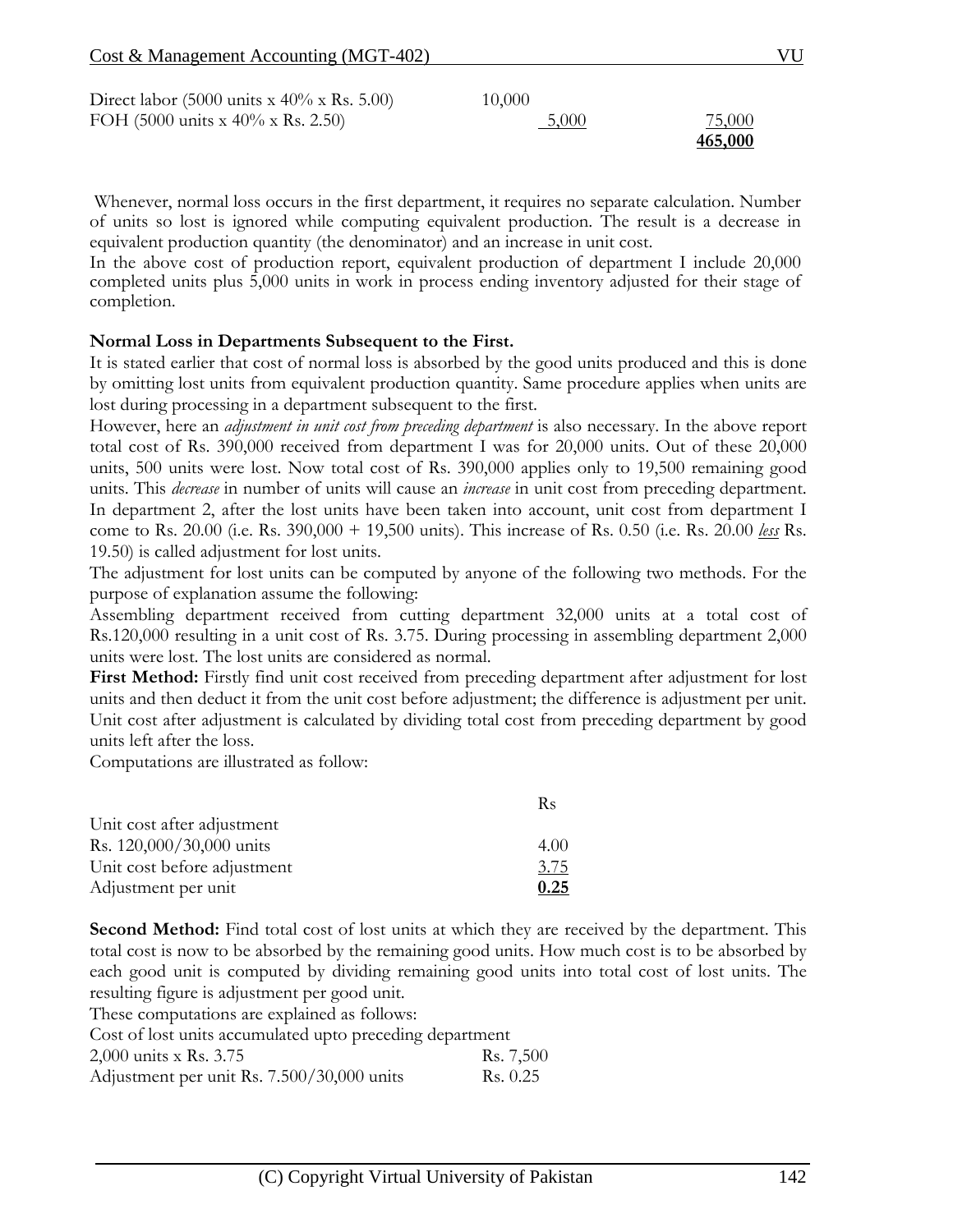#### **Normal Loss at the End of Process:**

Preceding discussion of normal loss is for a situation where units are lost at the beginning or during manufacturing process in the department. In many industries, lost units are identified by quality inspectors at the end of manufacturing process when all production costs have been incurred by the department. In such cases cost of units lost is charged to completed units only and no portion of loss is absorbed by Units in work in process ending inventory

For this purpose lost units are included in equivalent production and the adjustment for lost units is not required, cost of lost units is included in cost of units completed and transferred out or still in the department. This treatment increases unit cost of completed units only.

Assuming that in department 2 lost units are discovered in final inspection at the end of process, cost of production report of the department will be as follow:

#### **Ginza Beauty products Department 2 Cost of Production Report For the Month of January 2006**

| <b>Quantity Schedule.</b>                           |                     |      |               |               |
|-----------------------------------------------------|---------------------|------|---------------|---------------|
| Units received from preceding department            |                     |      |               | 20,000        |
| Units transferred to next department                |                     |      | 16,000        |               |
| Units still in process                              |                     |      |               |               |
| (80% direct labor & factory overhead)               |                     |      | 3,500         |               |
| Units lost in process                               |                     |      |               |               |
| Normal loss (at the end of process)                 |                     |      | 500           | 20,000        |
|                                                     |                     |      | Total         | <u>Unit</u>   |
| Cost Charged to Department.                         |                     |      | <b>Rupees</b> | <b>Rupees</b> |
| Cost from preceding department                      |                     |      | 390,000       | <u>19.50</u>  |
| Cost added by department:                           |                     |      |               |               |
| Direct labor                                        |                     |      | 36,284        | 1.88          |
| Factory overhead                                    |                     |      | 72,568        | 3.76          |
| Total cost added by department                      |                     |      | 108,852       | 5.64          |
| Total cost to be accounted for                      |                     |      | 498,852       | 25.14         |
| <b>Cost Accounted for as Follow</b>                 |                     |      | <b>Rupees</b> | <b>Rupees</b> |
| Transferred to next department                      |                     |      |               |               |
| $(16,000 \text{ units x} \text{ Rs. } 25.93)$       |                     |      |               | 414,810       |
| Work in process ending inventory                    |                     |      |               |               |
| Cost from preceding department                      |                     |      |               |               |
| $(3,500 \text{ units x} \text{ Rs. } 19.50)$        |                     |      | 68,250        |               |
| Direct labor (3,500 units x 80% x Rs 1.88)          |                     |      | 5,264         |               |
| FOH (3.500 units x 80% x Rs. 3.76)                  |                     |      | 10,528        | 84,042        |
| Total cost accounted for                            |                     |      |               | 498,852       |
| <b>Equivalent units produced</b>                    |                     |      |               |               |
| $16,000 + (3,500 \times 80\%) + 500 = 19,300$ units |                     |      |               |               |
| Cost per unit                                       |                     |      |               |               |
| Direct labors                                       | 36,284/19,300 units | 1.88 |               |               |
| Factory overhead                                    | 72,568/19,300 units | 3.76 |               |               |
| Cost transferred to next department                 |                     |      |               |               |
| 16000 units x Rs. 25.14                             |                     |      | 402,240       |               |
| Add cost of lost units                              |                     |      |               |               |
| 500 units x Rs. 25.14                               |                     |      | 12,570        |               |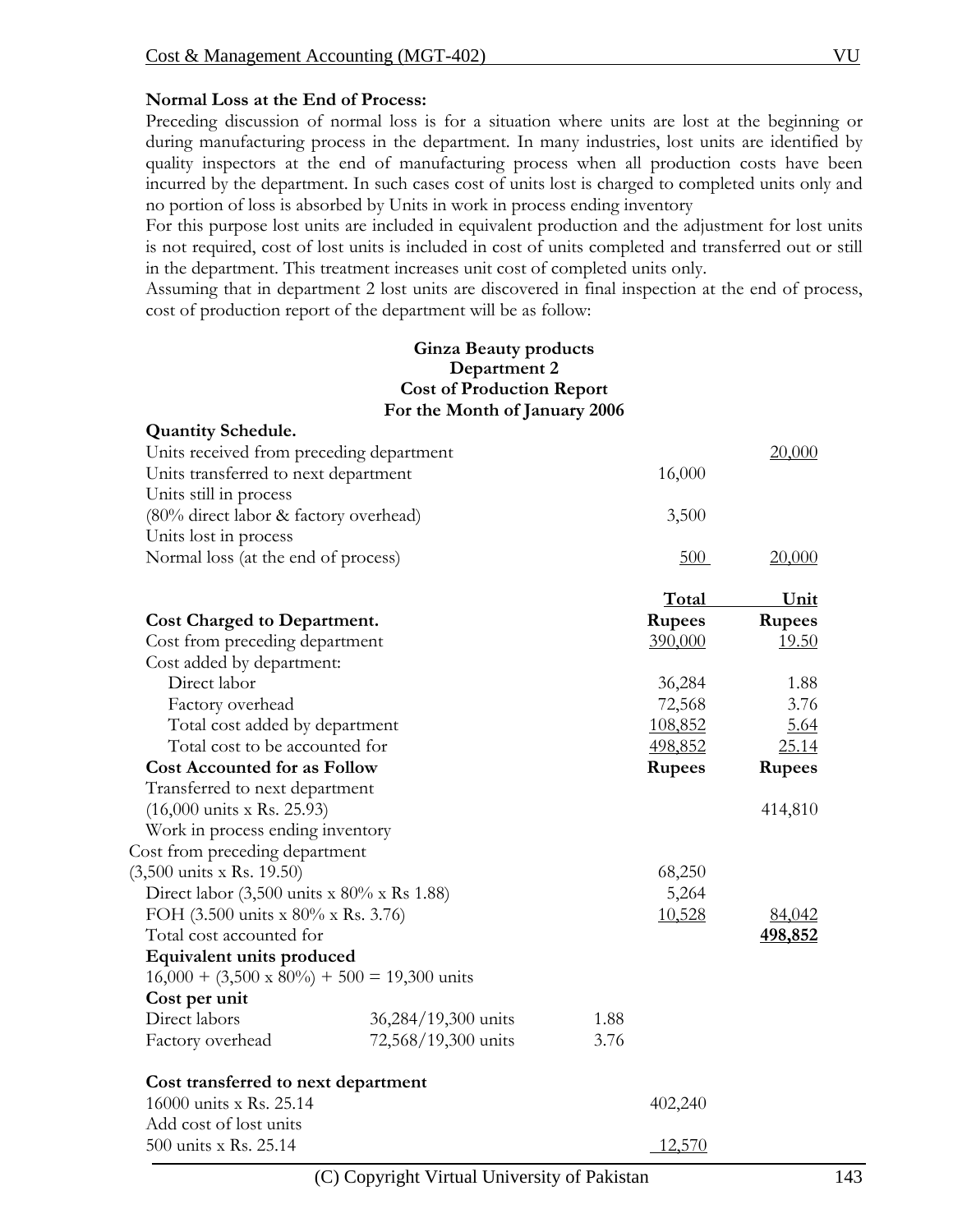Total cost 414,840 Unit Cost of Units Transferred out: Rs.  $414,840 = 25.9256$ 16,000 units

The logic of charging cost of normal loss at the end of process only to completed units is that these units have goon through quality inspection, whereas, units still in process are yet to pass the inspection, of-course, units till in process include spoiled units as well. Therefore, units in work in process ending inventory shall be charged with the cost of spoiled units, .1cluded therein, only after these units will have goon through quality inspection. In many industries units being processed in a department are checked at a definite stage before the end of process, say at 75% or 90% stage of completion. In this case cost of normal loss is charged only to those nits which have passed through the stage at which quality check is made. These units may be still in process or may have been completed and transferred out.

#### **Abnormal Loss**

Abnormal loss is the loss of units not expected to arise under efficient operating conditions. It is not inherent in the manufacturing process; instead, it is on account of some accident or carelessness. The reasons of abnormal loss include defective materials or poor workmanship, machine breakdown or some other contingency. Abnormal loss represents inefficiencies in the manufacturing process; therefore, it is improper to treat it as a part of product cost of good units. Cost of abnormal loss is treated as *separate unfavorable item* and is shown as such in cost of production report. It is debited to factory overhead control account or to a separate expense account to be charged directly against revenues of the period and is credited to the departmental work in process control account. Being an indicator to inefficiency, abnormal loss requires immediate attention of management.

For the purpose of computing unit cost, units of abnormal loss are, included in equivalent production after adjustment for degree of completion. Consequently unit cost represents, cost per unit as if there were no loss.

#### **Q. 3**

#### **PRACTICE QUESTION**

Mini Soap Manufacturing unit completed and transferred out 600 soaps to department-11 at the end of the week. In department-11 450 soaps completed and transferred to finished goods. Units which were still in process 100 and 50 units lost (Normal). Units in process 100% with the reference of material and 60% with conversion cost. **Rs**.

| Cost received from preceding department         |     | 540 |
|-------------------------------------------------|-----|-----|
| Following costs were incurred by department-II: |     |     |
| Direct Material                                 | 150 |     |
| Direct Labor                                    | 112 |     |
| Factory overhead                                | 168 |     |
|                                                 |     |     |

**Required**: Prepare cost of production report

#### **Solution:**

#### Cost of Production Report Department-II

 I-Quantity Schedule: Units received previous department 600

(C) Copyright Virtual University of Pakistan 144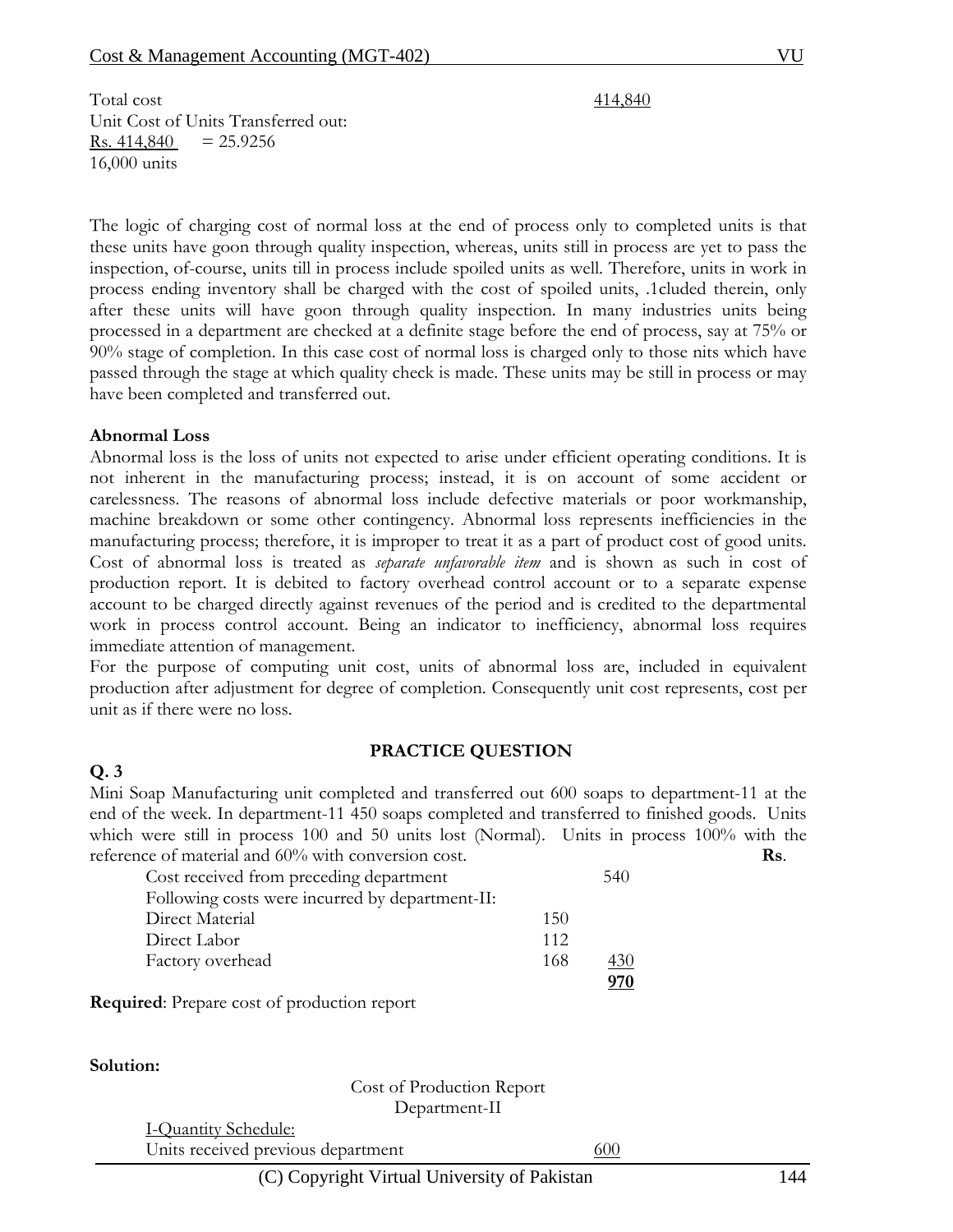| Units completed and transfer to                     |                                                                       |         |            |            |
|-----------------------------------------------------|-----------------------------------------------------------------------|---------|------------|------------|
| Finished goods                                      |                                                                       | 450     |            |            |
| Units still in process                              |                                                                       | 100     |            |            |
| Units lost (Normal)                                 |                                                                       | 50      |            |            |
|                                                     |                                                                       |         |            | 600        |
|                                                     | II-Cost Accumulated in the Department / Process:                      |         |            |            |
|                                                     |                                                                       |         |            | Rs.        |
|                                                     | Cost received from preceding department                               |         |            | 540        |
| Cost added by department-11:                        |                                                                       |         |            |            |
| Direct Material                                     |                                                                       | 150     |            |            |
| Direct Labor                                        |                                                                       | 112     |            |            |
| Factory overhead                                    |                                                                       | 168     |            | <u>430</u> |
|                                                     |                                                                       |         |            | 970        |
|                                                     | <b>III-Calculation of Equivalent Units Produced:</b>                  |         |            |            |
|                                                     | $(100\% \text{ of completed units} + \% \text{ of units in process})$ |         |            |            |
|                                                     |                                                                       |         |            |            |
|                                                     | Units completed in department-I = $450 + 100 = 550$                   |         |            |            |
| Direct Material:                                    | $450+(100x100\%)$ = 550                                               |         |            |            |
|                                                     | Direct Labor : $450+(100x60\%)$ = 510                                 |         |            |            |
| F.O.H                                               | $450 + (100 \times 60\%)$ = 510                                       |         |            |            |
|                                                     |                                                                       |         |            |            |
|                                                     |                                                                       |         |            |            |
| <u>IV- Unit Cost:</u>                               |                                                                       |         |            |            |
|                                                     | Previous department = $540 / 550 = 0.98182$                           |         |            |            |
| Direct Material                                     |                                                                       |         |            |            |
|                                                     | $150 / 550 = 0.272727$                                                |         |            |            |
| Direct Labor                                        | $112 / 510 = 0.21961$                                                 |         |            |            |
| F.O.H                                               | $135 / 510 = 0.32941$                                                 |         |            |            |
|                                                     |                                                                       | 1.80357 |            |            |
|                                                     |                                                                       |         |            |            |
|                                                     | V-Apportionment of the Accumulated Cost:                              |         |            |            |
| Transferred to finished goods                       |                                                                       |         |            |            |
|                                                     |                                                                       |         |            |            |
| 450<br>$\mathbf X$                                  | 1.80357                                                               |         |            | 812        |
| Work in process:                                    |                                                                       |         |            |            |
| Cost of preceding department                        |                                                                       |         |            |            |
| $(100 \times 0.98182)$                              |                                                                       |         | 98         |            |
|                                                     |                                                                       |         |            |            |
| Direct Material                                     | (100 x0.272727)                                                       |         | 27         |            |
| Direct Labor                                        | $(60 \times 0.21961)$                                                 |         | 13         |            |
| F.O.H                                               | $(60 \times 0.32941)$                                                 |         | 20         |            |
|                                                     |                                                                       |         |            | 158        |
|                                                     |                                                                       |         |            | <u>970</u> |
|                                                     |                                                                       |         |            |            |
| Transfer to Finished Goods                          |                                                                       |         |            |            |
| Cost of preceding department $(450 \times 0.98182)$ |                                                                       | 442     |            |            |
|                                                     |                                                                       |         |            |            |
| Direct Material                                     | (450 x0.272727)                                                       | 123     |            |            |
| Direct Labor                                        | $(450 \times 0.21961)$                                                | 99      |            |            |
| F.O.H                                               | $(450 \times 0.32941)$                                                |         | <u>148</u> |            |
|                                                     |                                                                       |         | 812        |            |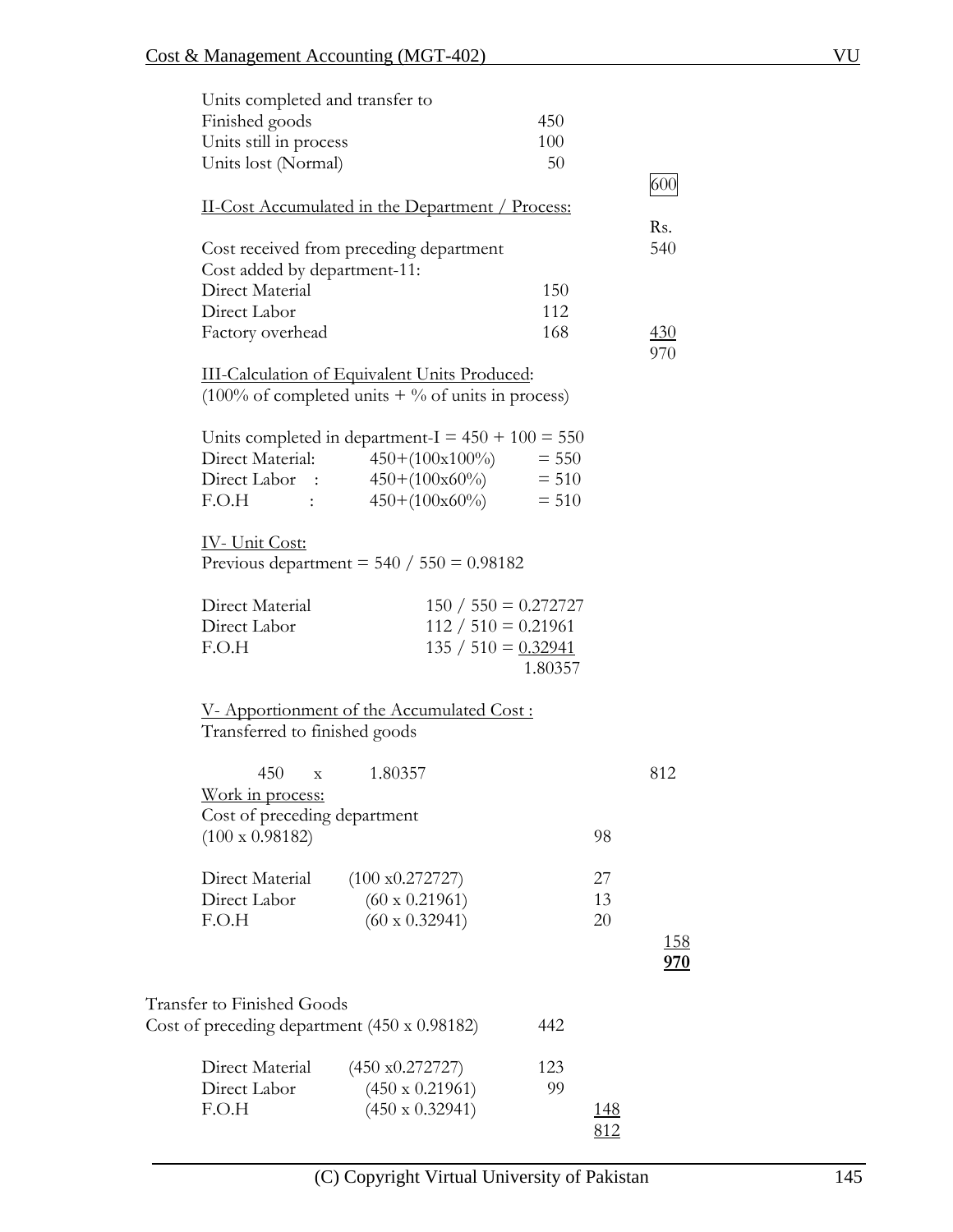# **Q. 4**

Mini Soap Manufactures Co. started to incurring cost in first department for 1000 soaps. At the end of the week 600 soaps were completed and 300 still in process . 100% of direct material had been incurred. But 75% conversion cost was yet incurred on the incomplete work. Remaining 100 units were abnormally lost (completed 100% material, 50% conversion cost)

|                                                    | Following in the detail of cost incurred:                  |             |     |
|----------------------------------------------------|------------------------------------------------------------|-------------|-----|
| Direct material Rs.                                | 500                                                        |             |     |
| Direct labor                                       | 225                                                        |             |     |
| Factory Overhead                                   | 135                                                        |             |     |
|                                                    | 860                                                        |             |     |
| <b>Required:</b> Prepare cost of production report |                                                            |             |     |
|                                                    | Cost Of Production Report                                  |             |     |
|                                                    | Department-I                                               |             |     |
|                                                    | <b>III-Calculation of Equivalent Units Produced:</b>       |             |     |
| Direct material:                                   | $600+(400x100\%)+(100x100\%) = 1000$                       |             |     |
|                                                    | Direct labor :600+(300x75%)+(100x50%) = 875                |             |     |
| F.O.H                                              | $600+(300x75%)+(100x50%) = 875$                            |             |     |
|                                                    |                                                            |             |     |
| <u> IV- Unit Cost:</u>                             |                                                            |             |     |
| Direct material:                                   | 500/1,000                                                  | $= 0.50$    |     |
| Direct labor :                                     | 225/875                                                    | $= 0.25714$ |     |
|                                                    |                                                            |             |     |
| F.O.H<br>$\sim$ $\sim$ $\sim$ $\sim$ $\sim$        | 135/875                                                    | $= 0.15428$ |     |
|                                                    |                                                            | 0.91142     |     |
|                                                    | V-Apportionment Of the Accumulated Cost to Finished Goods: |             |     |
|                                                    | Cost of units transferred to the next department           |             |     |
| 600                                                | 0.91142<br>$\mathbf X$                                     | $=$         | 547 |
| Closing W.I.P Inventory:                           |                                                            |             |     |
| Direct Material                                    | $300 \times 0.50$                                          | $= 150$     |     |
| Direct Labor                                       | $300 \times 75\% \times 0.25714$                           | $= 58$      |     |
| F.O.H                                              | 300 x 75% x 0.15428                                        | $=$ 34      |     |
|                                                    |                                                            |             | 242 |
| Abnormal Loss                                      |                                                            |             |     |
| Direct Material = $100 \times 0.5$                 |                                                            | $= 50$      |     |
| Direct Labor = $50 \times 0.25714$                 |                                                            | $= 13$      |     |
| $= 50 \times 0.15428$<br>FOH                       |                                                            | $= 8$       |     |
|                                                    |                                                            |             | 71  |
|                                                    |                                                            |             | 860 |
|                                                    |                                                            |             |     |

# **Q. 1**

**Problem Question** 

Orient Industries. Limited produces a product that passes through two departments. Production data for the first month of its operations are as follow:

|                               | Department A  | Department B  |
|-------------------------------|---------------|---------------|
| Production Costs:             | <b>Rupees</b> | <b>Rupees</b> |
| Direct materials              | 140,000       | 28,000        |
| Conversion costs              | 200,000       | 70,000        |
| Production units:             | <b>Units</b>  | <b>Units</b>  |
| Started / received in process | 23,000        | 13,000        |
| Transferred out               | 18,000        | 13,000        |
| Still in process              |               |               |
| $2/3$ complete                | 3,000         |               |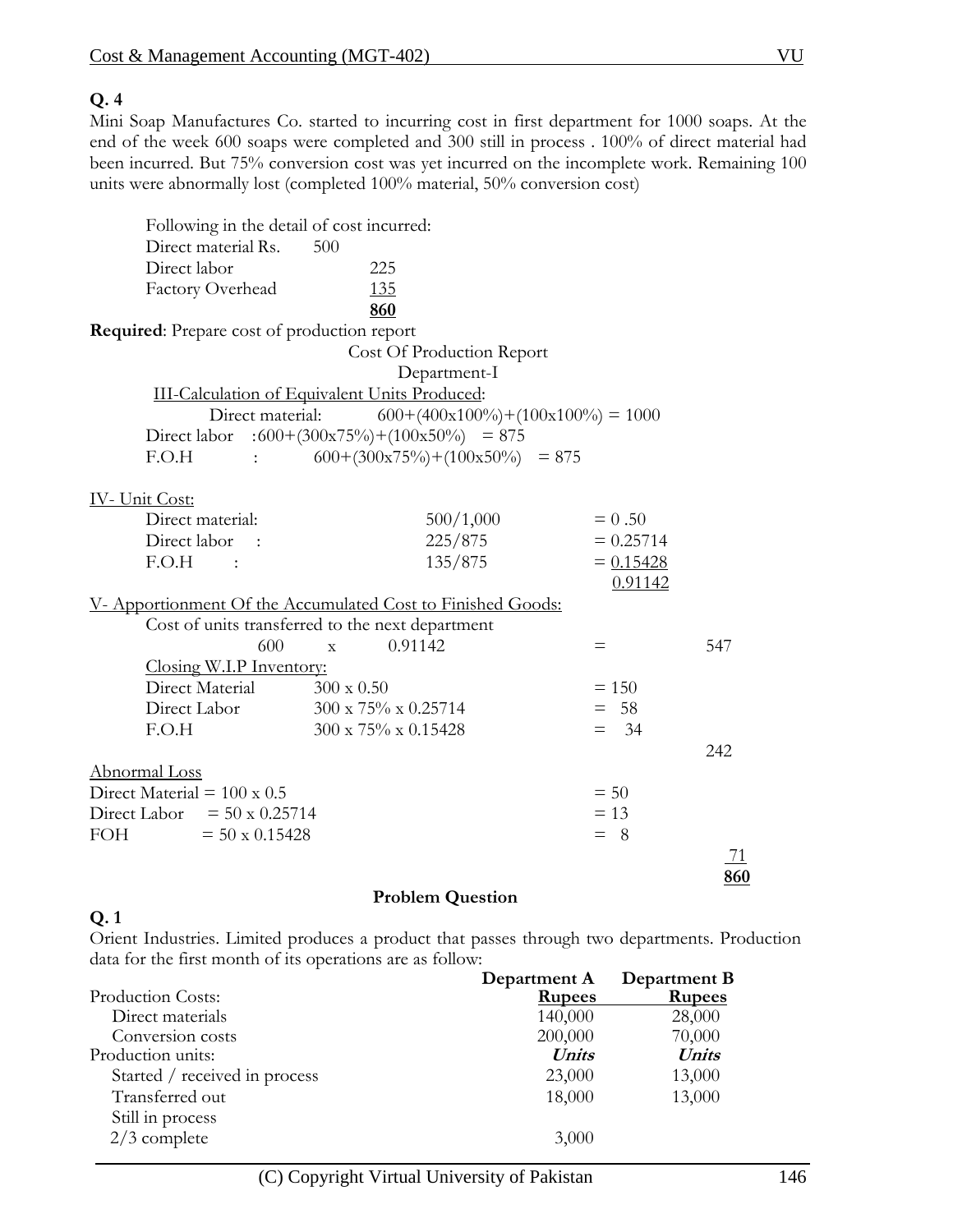1/5 complete 2,500 In department B there is an abnormal loss of 1,500 units when 1/3 complete. **Required:** Prepare cost of production report for the month

## **Q. 2**

Delight Food Products produces 'Squash Cubes" by continuous processing. During February 19 -' producing department **XYZ** received 8,000 cubes from the preceding department aI1d after processing, transferred 5,500 cubes to next department. During the month there was normal loss of 400 cubes at the end of process. 600 cubes, 75% converted, were lost due to negligence of a worker. There was no work in process beginning inventory, the ending inventory was estimated as 60% converted. Following product costs were charged to the department during February:

| Rs.                                                                  |        |            |
|----------------------------------------------------------------------|--------|------------|
| Cost from preceding department                                       | 16,400 |            |
| Direct materials                                                     | 2,000  |            |
| Direct labor                                                         | 3,625  |            |
| Factory overhead                                                     | 5,075  | Rs. 27,000 |
| In department $XYZ$ all materials are added at the start of process. |        |            |
| <b>Dequired:</b> Cost of production report for February 2006         |        |            |

**Required**: Cost of production report for February 2006

## **Q. 3**

Quantity schedule of Mirza and Company shows that 12,000 units were started in process during the month of June. 7,000 units were completed and transferred to next department. 4,000 units, 25 % complete as to materials and 50% complete as to labor and factory overhead, were in process at the end of June. The remaining units were lost during processing. Costs incurred by the department were materials Rs. 90,000 labor Rs. 70,000 and factory overhead Rs. 50,000. .

**Required**: Cost of production report for the month.

## **Q. 4**

Tahir Manufacturing Company uses process costing. Costs of direct materials, direct labor and factory overhead incurred by department A during April 2000, were Rs. 25,000, Rs. 30,000 and Rs. 20,000 respectively. The quantity schedule shows that 8,000 units were started in process. 5,000 units were transferred to next department. 2,000 units were still in process (all materials, 50% labor and 25 % factory overhead). The remaining units were lost, in process. **Required:** Cost of production report for April, 2000.

## **Q. 5**

During April, 20,000 units were transferred in from Department A at a cost of Rs. 39,500. Materials cost of Rs. 6,500 and conversion cost of Rs. 9,000 were added in Department B. On April 30, Department B had 5,000 units of work in process 60% complete as to conversion costs. Materials are added in the beginning of the process in Department B.

**Required**: Cost of production report.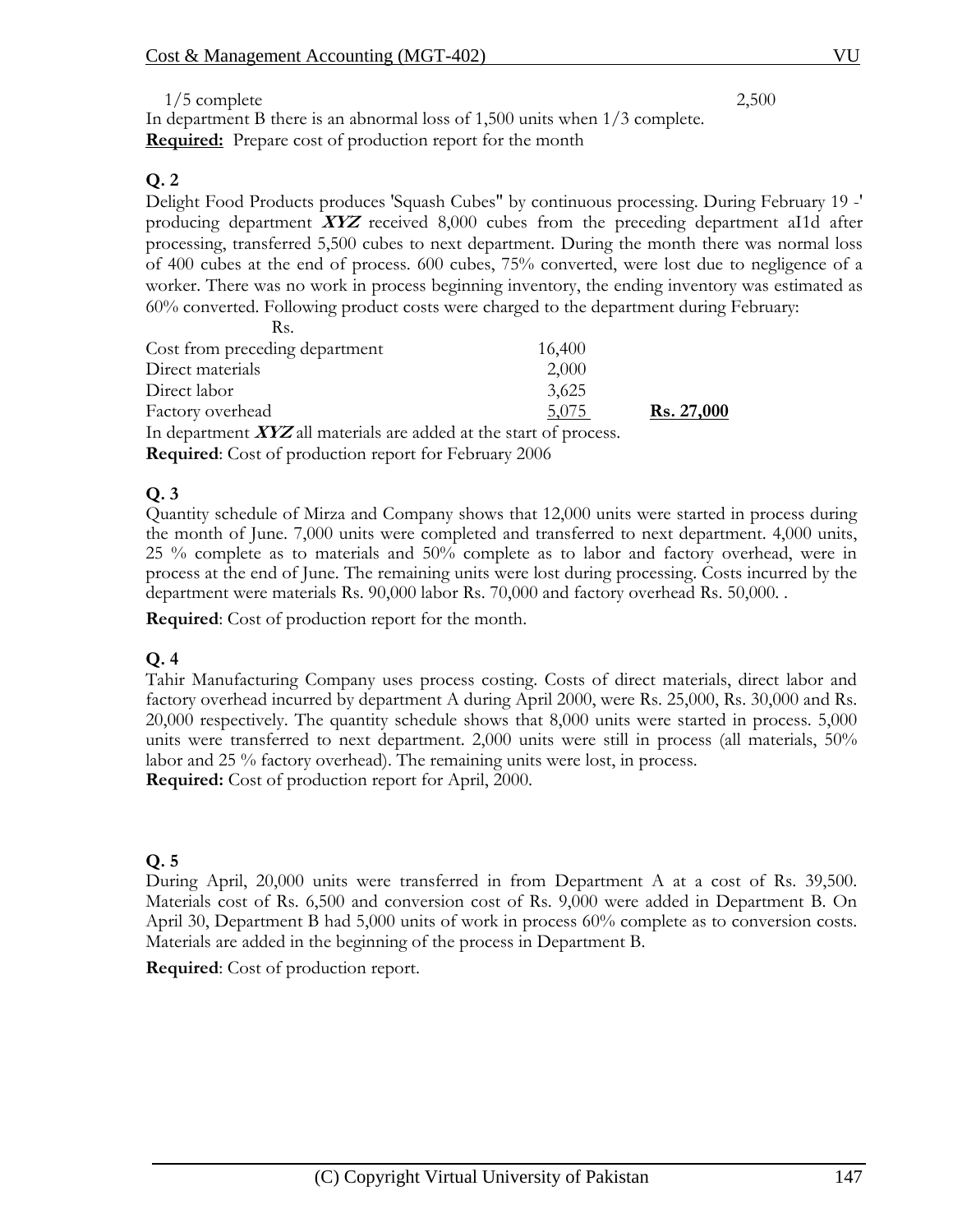## **PROCESS COSTING SYSTEM**

## **(Opening balance of work in process)**

Work-in-process and equivalent units

## **Partially-processed units**

At the end of a period there may be some units which have been started but have not been completed. These are **closing work-in-process units.**

At this stage we assume for simplicity that there is no opening work-in-process. In that case the output for a period will consist of two classes of finished units of production:

• Those that have been started and fully processed within the period

• Those that have been started during the period, but not finished by the end of the period. This closing work-in-process will be completed during the following period;

Further costs will be incurred in order to achieve this.

## **Equivalent units**

Once processing has started on a unit; of output, to the extent that it remains in an uncompleted state it can be expressed as a proportion of a completed unit. For example, if 100 units are exactly half-way through the production process in terms of the amount of cost they have absorbed, they are effectively equal to 50 complete units. Therefore, 100 units which are half-complete can be regarded as 50 equivalent units that are complete.

## **Practice Question**

A manufacturer starts processing on 1 March. In the month of March he starts work on 20,000 units of production. At the end of March there are 1,500 units still in process and it is estimated that each is two thirds complete. Costs for the-period total Rs19,500.

Calculate the value of the completed units and the work-in-process at 31 March.

In practice it is unlikely that all inputs to production will take place at the same time, as was suggested in the example above. For instance, materials are frequently added at the beginning of a process, whereas labor may be applied throughout the process. Thus, work-in-process may be more complete as regards one input or cost element than as regards another. Equivalent units must thus be calculated for each input and costs applied on that basis,

## **Practice Question**

In this activity, use the same data as in Activity 1 except that:

- all materials have been input to the process
- work-in-process is only one-third complete as regards labor

Costs for the period are as follows:

| Materials | 10,000 |
|-----------|--------|
| Labor     | 9,500  |
| Total     | 19,500 |

Costs for a process are allocated to equivalent units to calculate valuations for finished goods and work-in-process.

## **The FIFO and weighted average methods of cost allocation**

In the previous examples it was assumed that there was no opening stock of work-in-process. In reality, of course, this is unlikely to be the case, and changes in levels of work-in-process during me period can give rise to problems. There are basically two methods of accounting for such changes.

- The weighted average (or averaging) method
- The FIFO method.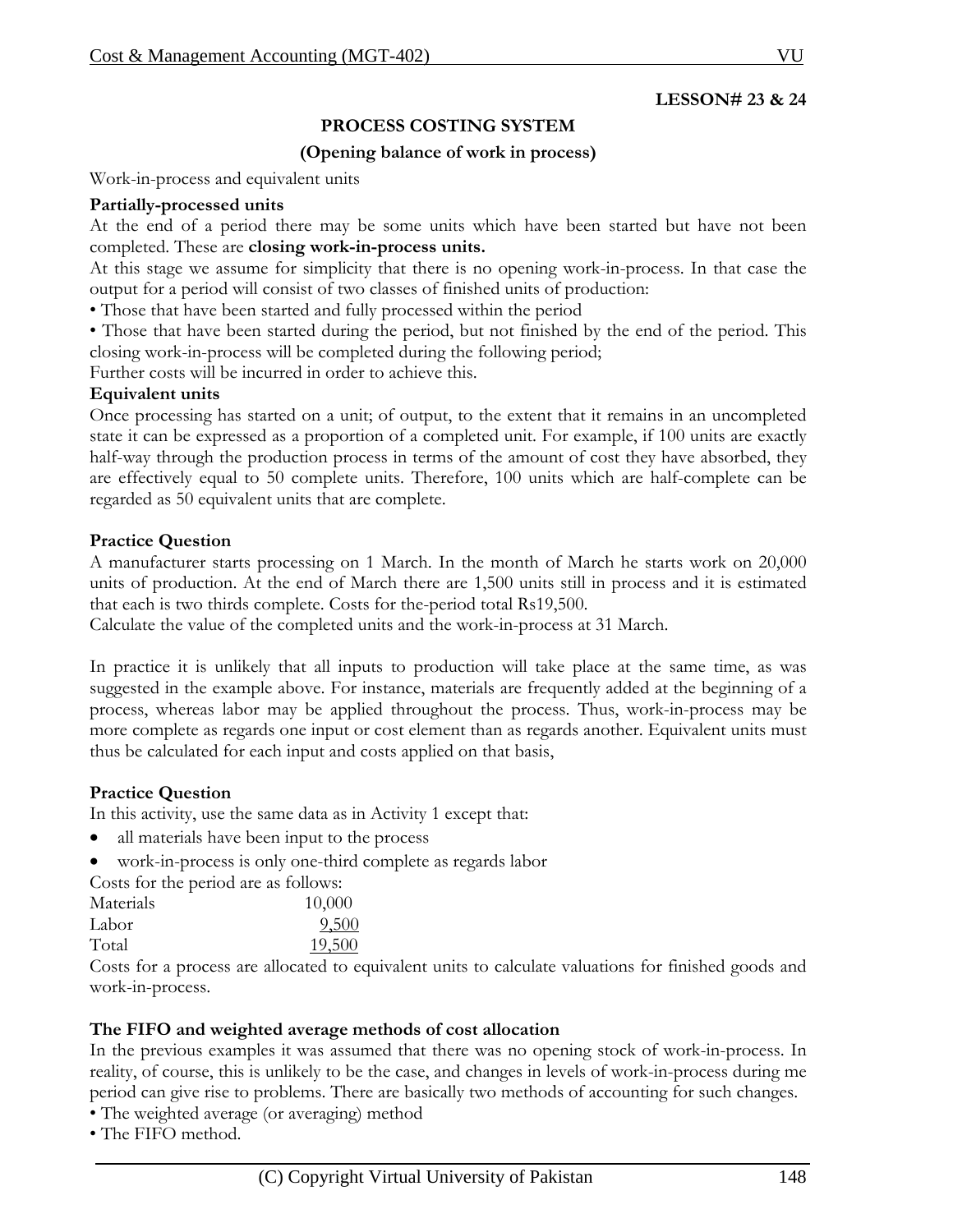## **Weighted average method**

In the weighted average method opening stock values are added to current costs to provide an overall average cost per equivalent unit. No distinction is therefore made between units in process at the start of the period and those added during it and the costs associated with them

#### **Problem Question**

FL Manufacturing Co Ltd Process information for month ended 31 December Work-in-process 1 December (15,000 units, two-fifths complete) Rs. 10,250 (work-in-process value made up of: materials Rs 9,000 Plus conversion costs Rs1,250).

| Units started during December                           | 30,000 |
|---------------------------------------------------------|--------|
| Units completed during December                         | 40,000 |
| Work-in-process 31 December (half completed)            | 5,000  |
| Material cost added in month                            | 24,750 |
| Conversion cost added in month                          | 20,000 |
| Materials are wholly added at the start of the process. |        |
| Conversion takes place evenly throughout the process.   |        |

**Calculate** the values of finished production for December and work-in-process at 31 December, using the weighted average method.

#### **Choosing the valuation method in practice**

In practice the FIFO method is little used, for two main reasons:

- It is more complicated to operate
- In process costing, it seems unrealistic to relate costs for the previous period to the current period of activities.

#### **Choosing the valuation method in examinations**

In order to use the weighted average or FIFO methods to account for opening work-in-process different information is needed, as follows:

| Method                | Information needed                               |  |
|-----------------------|--------------------------------------------------|--|
| For weighted average. | An analysis of the opening work-in-process value |  |
|                       | into cost elements (i.e. materials, labor)       |  |
| For $FIFO$            | The degree of completion of the opening work in  |  |
|                       | process for each cost element.                   |  |

If all of the information is available so that either method may be used, the question will specify the required method.

Where there is opening work-in-process, two methods of cost allocation can be used which make different assumptions and produce different stock valuations. They are FIFO and weighted average.

#### **PRACTICE QUESTION**

#### **Q. 1**

Mini Soap Manufacturing unit providing following information

| Units of opening work in process | $200 \text{ units}$ |
|----------------------------------|---------------------|
| Units put into the process       | 800 units           |
|                                  | .                   |

Units completed and transfer out 1000 units

Units of opening work in process 100% completed as per direct material and 75% completed with direct labor and factory overhead cost.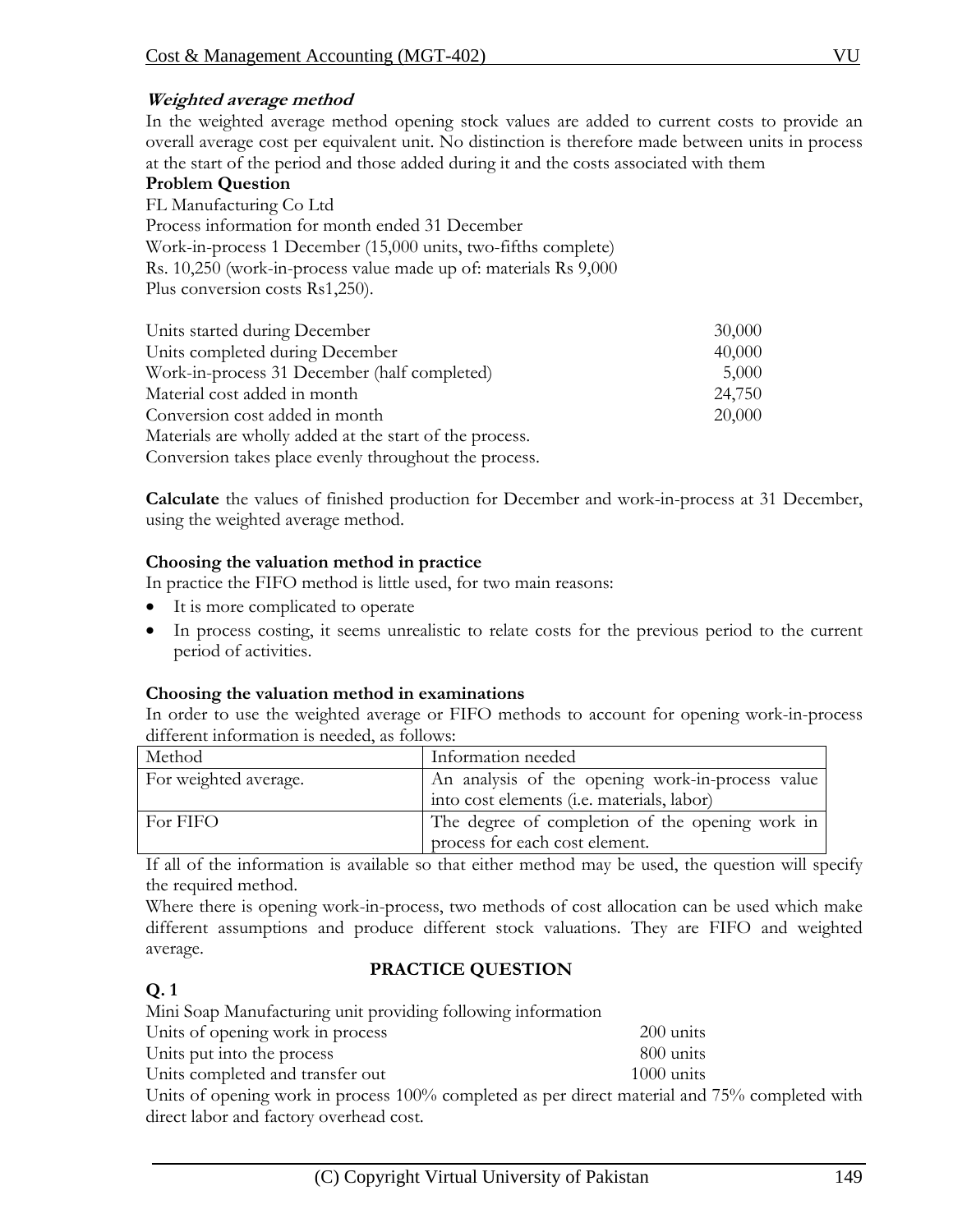**Cost incurred on opening work in process:**

| Direct Material                                                         | Rs. 6,000  |
|-------------------------------------------------------------------------|------------|
| Direct Labor                                                            | 2,000      |
| Factory overhead                                                        | 1,000      |
|                                                                         | 9,000      |
| Cost incurred during the accounting period on units put in the process: |            |
| Direct Material                                                         | Rs. 20,000 |
| Direct Labor                                                            | 10,000     |
| Factory overhead                                                        | 8,000      |
|                                                                         | 38,000     |

**Required**: Prepare cost of production report of process-1 (using FIFO and Weighted Average method of inventory costing)

|                                                            |                | <b>Cost of Production Report</b> |  |  |
|------------------------------------------------------------|----------------|----------------------------------|--|--|
|                                                            | Department-1   |                                  |  |  |
| I-Quantity Schedule:                                       |                |                                  |  |  |
| Units of opening work in process                           |                | 200                              |  |  |
| Units put in the process                                   |                | 800                              |  |  |
|                                                            |                | 1,000                            |  |  |
| Units completed and transfer out                           |                | 1,000                            |  |  |
| II-Cost Accumulated in the Process:                        |                |                                  |  |  |
| Direct Material $(6,000 + 20,000)$                         |                | 26,000                           |  |  |
| Direct Labor $(2,000 + 10,000)$                            |                | 12,000                           |  |  |
| $F.O.H$ $(1,000 + 8,000)$                                  |                | 9,000                            |  |  |
|                                                            |                | 47,000                           |  |  |
| <b>III-Calculation of Equivalent Units Produced (FIFO)</b> |                |                                  |  |  |
|                                                            |                |                                  |  |  |
| As to Direct Material $200 \times 0\%$ +                   | 800            | 800                              |  |  |
|                                                            |                |                                  |  |  |
| As to Conversion cost $200 \times 25\%$ +                  | 800            | 850                              |  |  |
|                                                            |                |                                  |  |  |
|                                                            |                |                                  |  |  |
| <u>IV- Unit Cost (FIFO):</u>                               |                |                                  |  |  |
| Direct Material                                            | 20,000 / 800   | $= 25$                           |  |  |
| Direct Labor                                               | 10,000 / 850   | $= 11.7647$                      |  |  |
| F.O.H                                                      | 8,000 / 850    | $= 9.4118$                       |  |  |
|                                                            |                | $= 46.1765$                      |  |  |
|                                                            |                |                                  |  |  |
| V- Cost Apportionment/Accounting Treatment (FIFO):         |                |                                  |  |  |
| Cost of opening work in process                            |                |                                  |  |  |
| Cost already incurred on opening WIP Rs. 9000              |                |                                  |  |  |
| 100% complete<br>Material                                  | $\overline{0}$ |                                  |  |  |
| Labor 200 x 25 $\%$ = 50 x 11.7647 =                       | 588            |                                  |  |  |
|                                                            |                |                                  |  |  |
| FOH $200 \times 25\% = 50 \times 9.4118 =$                 | 4/1            | 10,059                           |  |  |
| Cost of units put into the process during the period       |                |                                  |  |  |
| 800 x 46.1765                                              |                | 36,947                           |  |  |
|                                                            |                |                                  |  |  |
|                                                            |                | 47,000                           |  |  |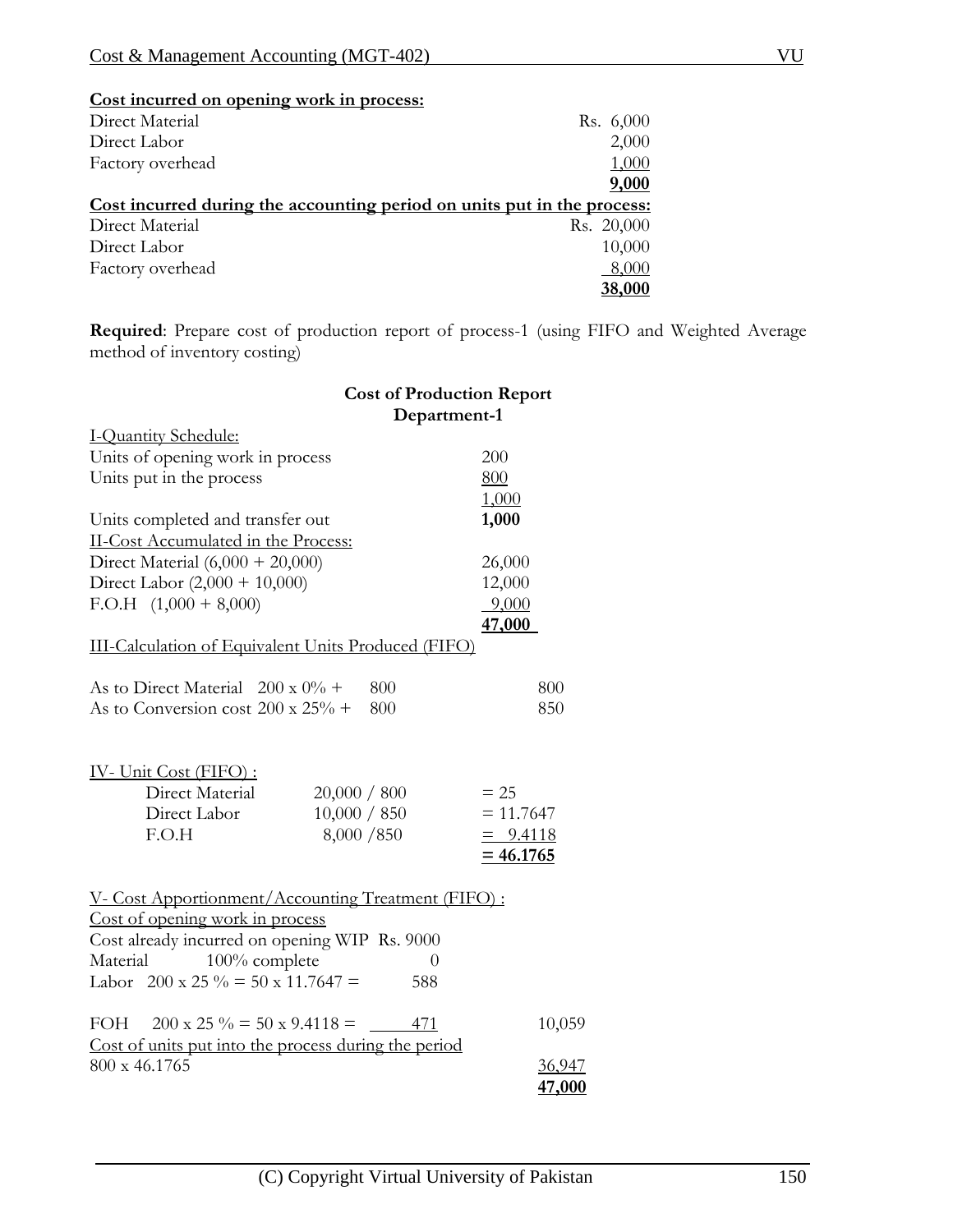| <b>III-Calculation of Equivalent Units Produced (W. Avg method)</b>         |            |
|-----------------------------------------------------------------------------|------------|
| Material and Conversion $cost = 1000$ units                                 |            |
| IV- Unit Cost (W. Avg):                                                     |            |
| Direct Material 26,000 / 1,000                                              | $= 26$     |
| Direct Labor<br>12,000 / 1,000                                              | $= 12$     |
| F.O.H<br>9,000 / 1,000                                                      | $= 9$      |
|                                                                             | 47         |
| V-Cost Apportionment                                                        |            |
| Cost of units transferred to the next department:                           |            |
| 1000<br>47<br>$\overline{X}$                                                | $= 47,000$ |
|                                                                             |            |
| Q.2                                                                         |            |
| Mini Soap Manufacturing unit providing following information:               |            |
| Units of opening work in process<br>200                                     |            |
| Units put into the process<br>800                                           |            |
| 1000<br>300                                                                 |            |
| Units of closing work in process<br>Units completed and transfer out<br>700 |            |
|                                                                             |            |
| <u>Cost incurred on opening work in process:</u>                            |            |
| Direct Material                                                             | Rs. 6,000  |
| Direct Labor                                                                | 2,000      |
| Factory overhead                                                            | 1,000      |
|                                                                             | 9,000      |
| Cost incurred on units put in the process:                                  |            |
| Direct Material                                                             | Rs. 20,000 |
| Direct Labor                                                                | 10,000     |
| Factory overhead                                                            | 8,000      |
|                                                                             | 38,000     |
|                                                                             | 47,000     |

Units of opening work in process 100% completed as per direct material and 75% completed with direct labor but the units of closing work in process 100% completed as per material and 50% direct labor.

## **Required**: Prepare cost of production report of process-1

#### **Cost of Production Report**

#### **Calculation of Equivalent Units Produced (Weighted Average Method)**

|                 | Material | Labor              | <b>FOH</b>        |
|-----------------|----------|--------------------|-------------------|
| Completed units | 700      | 700                | 700               |
| Opening WIP     | 300      | (300 x 50%)<br>150 | (300 x50%)<br>150 |
| Total           | 1000     | 850                | 850               |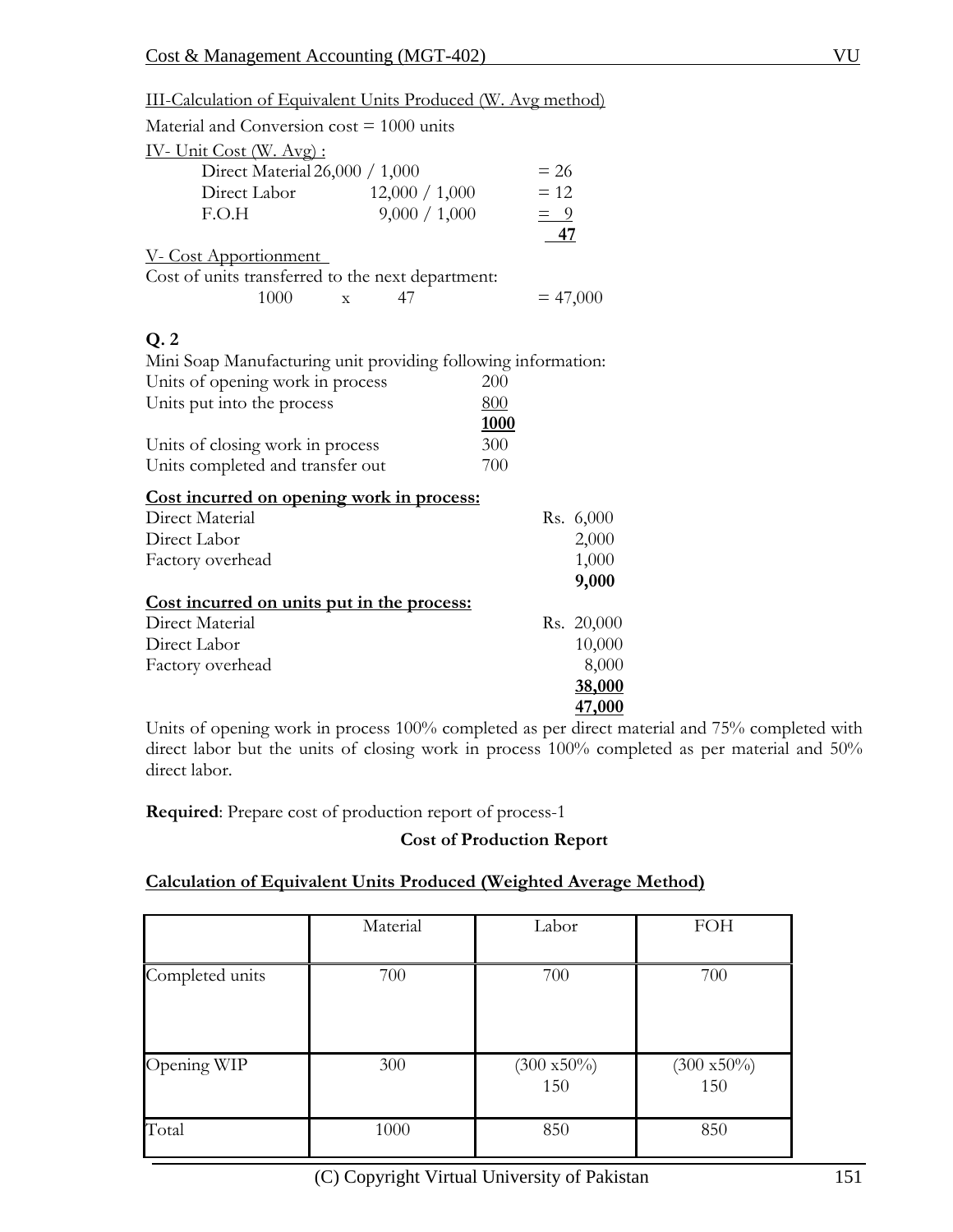|            | Per unit cost (W.Avg)    |
|------------|--------------------------|
| Material   | $26,000 / 1000 = 26$     |
| Labor      | $12,000 / 850 = 14.1176$ |
| <b>FOH</b> | $9,000 / 850 = 10.5882$  |
| Total      | 50.7058                  |

## **Cost Apportionment**

| Cost of units transferred to the next department: |                        |              |         |               |  |
|---------------------------------------------------|------------------------|--------------|---------|---------------|--|
|                                                   | 700                    | $\mathbf{X}$ | 50.7058 | $= 35,494$    |  |
| Work in process                                   |                        |              |         |               |  |
| Material                                          | $300 \times 26 =$      |              | 7,800   |               |  |
| Labor                                             | $150 \times 14.1176 =$ |              | 2,118   |               |  |
| <b>FOH</b>                                        | $150 \times 10.5882 =$ |              | 1,588   |               |  |
|                                                   |                        |              |         | <u>11,506</u> |  |
|                                                   |                        |              |         | 47,000        |  |

## **Equivalent production (FIFO)**

|            | <b>Opening WIP</b>        | Completed # of<br>units (Current<br>period) | Closing work in<br>process<br>$(\%$ of completion) | Total |
|------------|---------------------------|---------------------------------------------|----------------------------------------------------|-------|
| Material   | $\left( \right)$          | 500                                         | 300                                                | 800   |
| Labor      | $(200 \times 25\%)$<br>25 | 500                                         | $(300 \times 50\%)$<br>150                         | 700   |
| <b>FOH</b> | $(200 \times 25\%)$<br>25 | 500                                         | $(300 \times 50\%)$<br>150                         | 700   |

## **Cost Per Unit (FIFO)**

| Direct Material:                  | 20,000 / 800 | $= 25$      |
|-----------------------------------|--------------|-------------|
| Direct Labor:                     | 10,000 / 700 | $= 14.2857$ |
| E.O.H<br><b>Contract Contract</b> | 8,000 / 700  | $= 11.4286$ |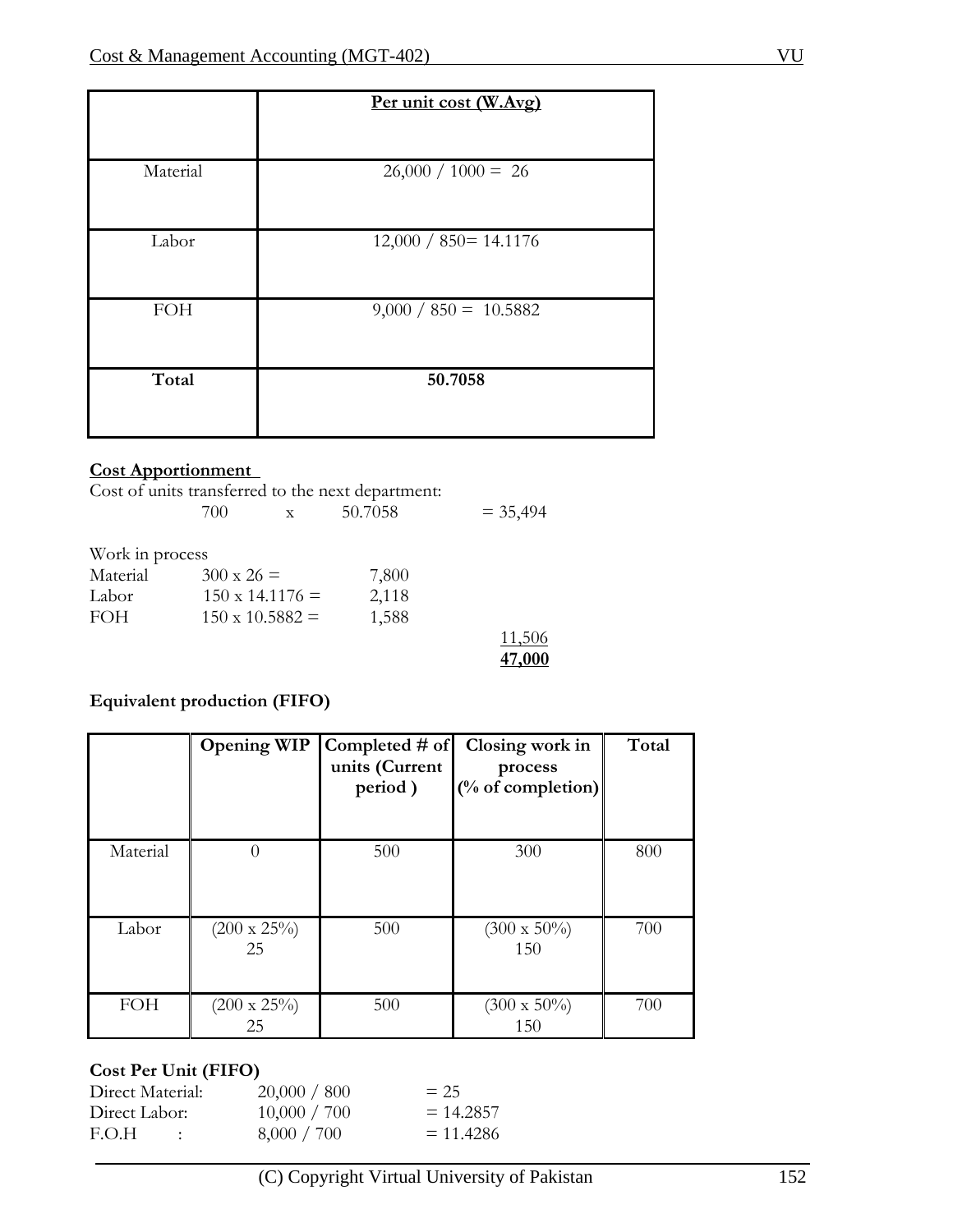| 1- Cost of units transferred to next department |                                                      |               |               |  |
|-------------------------------------------------|------------------------------------------------------|---------------|---------------|--|
|                                                 | a- Opening work in process                           |               |               |  |
| Cost already incurred                           |                                                      | 9,000         |               |  |
|                                                 | Direct Labor $200 \times 25\% = 50 \times 14.2857 =$ | 714           |               |  |
| FOH                                             | $200 \times 25\% = 50 \times 11.4286 = 571$          |               |               |  |
|                                                 |                                                      |               | 10,285        |  |
|                                                 |                                                      |               |               |  |
| b- Cost of completed units                      |                                                      |               |               |  |
| 500 x 50.7143                                   |                                                      |               | <u>25,358</u> |  |
|                                                 |                                                      |               |               |  |
|                                                 | Cost transferred to next department                  |               | 35,643        |  |
|                                                 |                                                      |               |               |  |
| 2- Closing work in process                      |                                                      |               |               |  |
|                                                 | Material 300 x 25 = 7500                             |               |               |  |
|                                                 | Labor $150 \times 14.2857 = 2142$                    |               |               |  |
|                                                 | FOH $150 \times 11.4286 = 1715$                      |               |               |  |
|                                                 |                                                      |               | <u>11,357</u> |  |
|                                                 |                                                      |               | <u>47,000</u> |  |
| Q.3                                             |                                                      |               |               |  |
|                                                 | Units of opening work in process                     | 2,000         |               |  |
|                                                 | Units produced during the period                     | 16,000        |               |  |
|                                                 |                                                      | <u>18,000</u> |               |  |
|                                                 | Units completed and transfer out                     | 14,800        |               |  |
|                                                 | Work in progress at the end                          | 3,200         |               |  |
|                                                 |                                                      |               |               |  |

| Stage of completion | Material | Labor & Overhead |
|---------------------|----------|------------------|
|                     |          |                  |
| Opening WIP         | 100%     | 50%              |
|                     |          |                  |
| Closing WIP         | 100%     | 25%              |
|                     |          |                  |
|                     |          |                  |

| Cost incurred on opening work in process:       |            |         |
|-------------------------------------------------|------------|---------|
| Direct Material                                 | Rs. 24,000 |         |
| Direct Labor                                    |            | 3,200   |
| Factory overhead                                |            | 3,200   |
|                                                 |            | 30,400  |
| <u>Cost incurred during the current period:</u> |            |         |
| Direct Material                                 | Rs. 20,000 |         |
| Direct Labor                                    |            | 63,680  |
| Factory overhead                                |            | 63,680  |
|                                                 |            | 319,360 |
|                                                 |            | 349,750 |

Required: Prepare cost of production report of process-1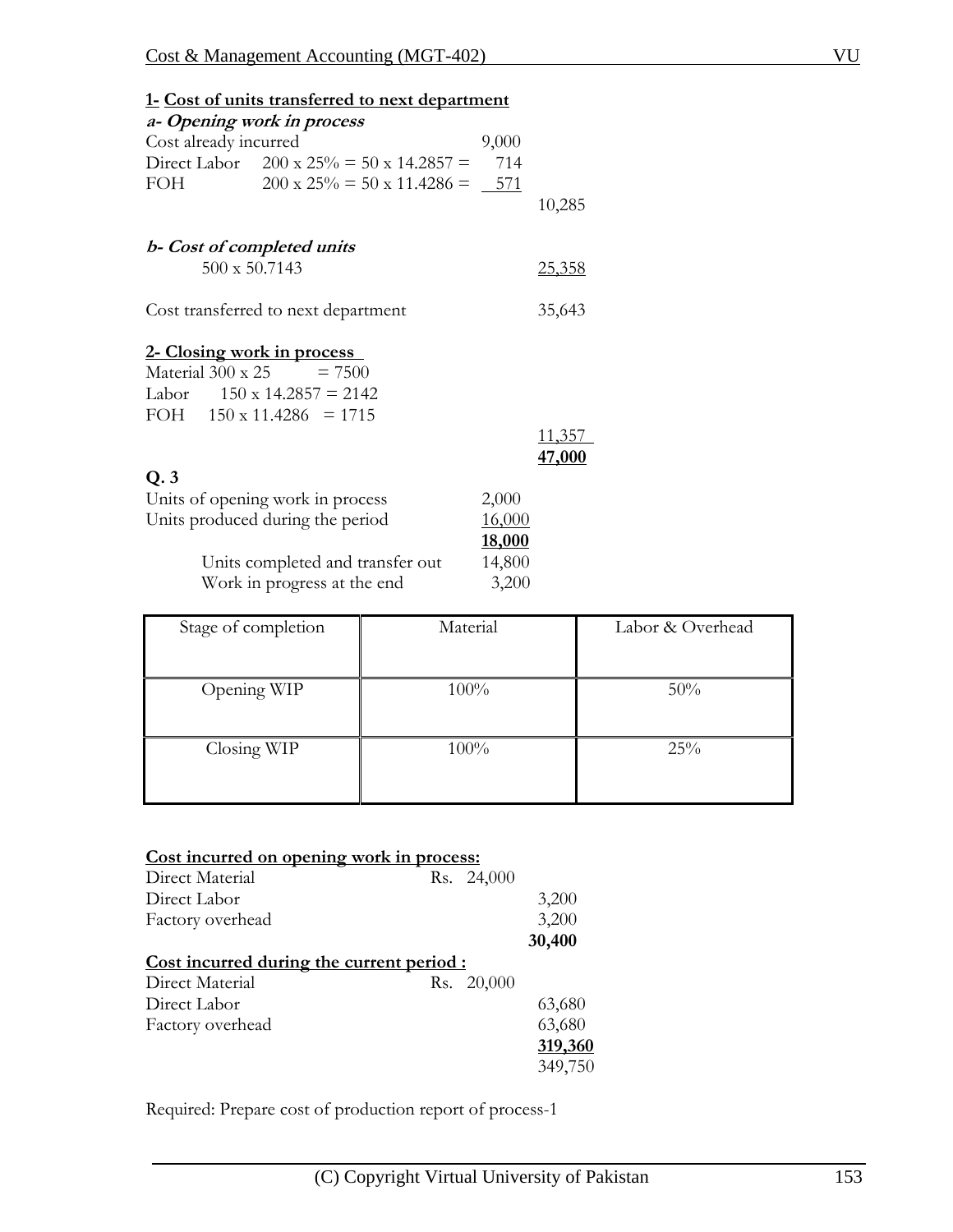# **Cost of Production Report**

| Calculation of Equivalent Units Produced (Weighted Average Method) |  |
|--------------------------------------------------------------------|--|
|                                                                    |  |

|                 | Material | Labor & FOH                  |
|-----------------|----------|------------------------------|
| Completed units | 14,800   | 14,800                       |
| Opening WIP     | 3,200    | $(3,200 \times 50\%)$<br>800 |
| Total           | 18,000   | 15,600                       |

## Equivalent production (FIFO)

|                       | Opening WIP                  | Completed $#$ of<br>units (Current | Closing work in                                    | Total  |
|-----------------------|------------------------------|------------------------------------|----------------------------------------------------|--------|
|                       |                              | period)                            | process<br>$\left(\% \text{ of completion}\right)$ |        |
|                       |                              |                                    |                                                    |        |
| Material              | $\left( \right)$             | 12,800                             | 3,200                                              | 16,000 |
| Labor &<br><b>FOH</b> | $(2000 \times 50\%)$<br>1000 | 12,800                             | $(300 \times 25\%)$<br>800                         | 14,600 |

|          | Per unit cost (W.Avg)         | Per unit cost (FIFO)          |
|----------|-------------------------------|-------------------------------|
| Material | $2,16,000 / 18,000 = 12$      | $19,200 / 16,000 =$<br>12     |
| Labor    | $66,880 / 15,600 =$<br>4.2872 | $63,680 / 14,600 =$<br>4.3616 |
| FOH      | $66,880 / 15,600 =$<br>4.2872 | $63,680 / 14,600 = 4.3616$    |
| Total    | 20.5744                       | 20.7232                       |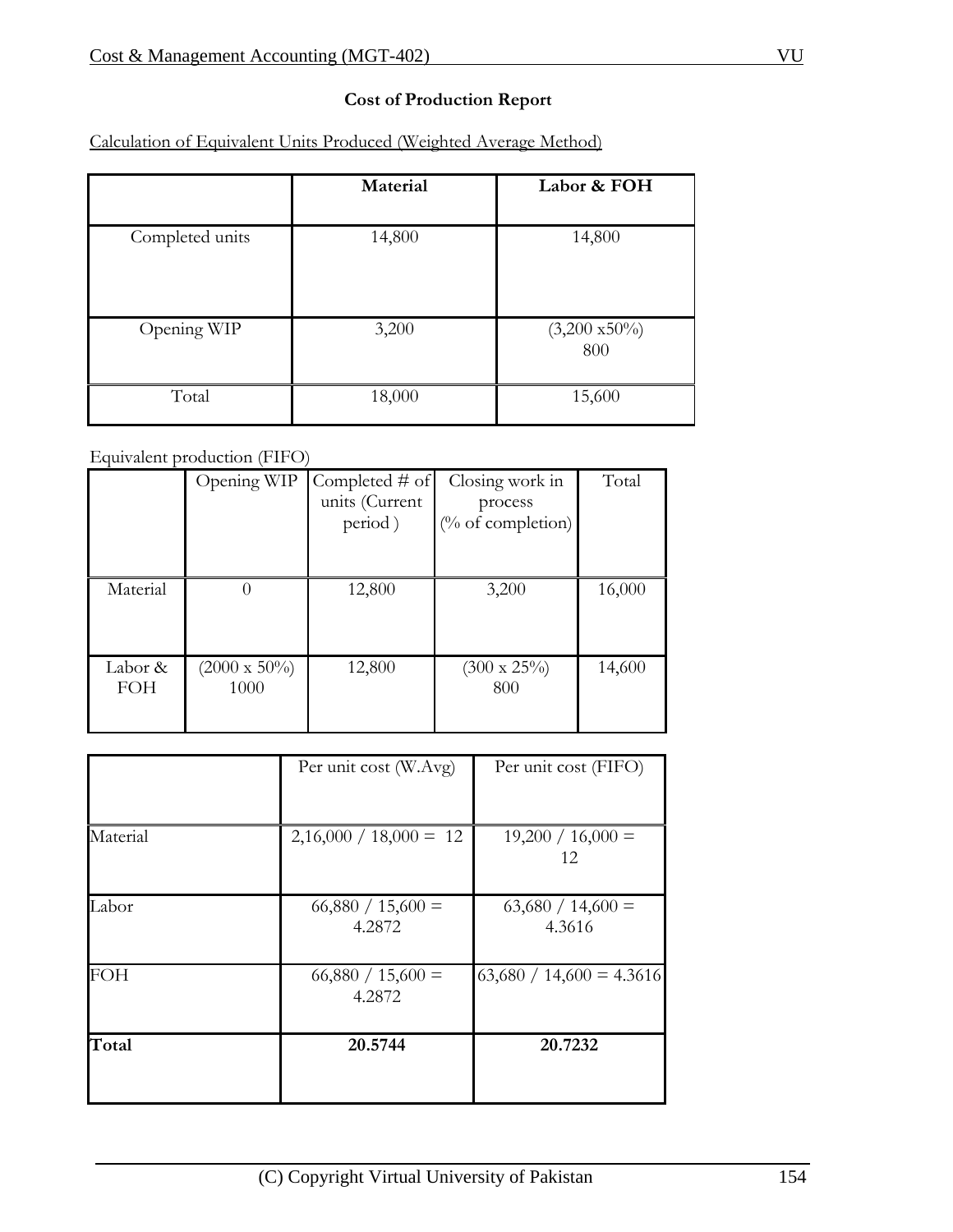## **Cost Apportionment (Weighed Average Method)**

| Transfer to next department         |                                                    |            |         |                |
|-------------------------------------|----------------------------------------------------|------------|---------|----------------|
|                                     | $14,800 \text{ X } 20.5744 =$                      |            | 304,500 |                |
| Work in process                     |                                                    |            |         |                |
| Material                            | $3200 \times 12 = 38,400$                          |            |         |                |
| Labor                               | $800 \times 4.2872 = 3430$                         |            |         |                |
| <b>FOH</b>                          | $800 \times 4.2872 = 3430$                         |            |         |                |
|                                     |                                                    |            | 45,260  |                |
|                                     |                                                    |            | 349,760 |                |
|                                     | <b>Cost Apportionment (Weighed Average Method)</b> |            |         |                |
|                                     | 1- Cost of units transferred to next department    |            |         |                |
| a- Opening work in process          |                                                    |            |         |                |
| Cost already incurred               |                                                    |            | 30,400  |                |
| Direct Labor $1000 \times 4.3616 =$ |                                                    |            | 4316    |                |
| FOH FOR                             | $1000 \times 4.3616 =$                             |            | 4316    |                |
|                                     |                                                    |            |         | 39,122         |
| b- Cost of completed units          |                                                    |            |         |                |
| 12,800 x 20.7232                    |                                                    |            |         | <u>265,258</u> |
|                                     | Cost transferred to next department                |            |         | 304,380        |
| 2- Closing work in process          |                                                    |            |         |                |
| Material 3,200 x 12                 |                                                    | $= 38,400$ |         |                |
| Labor 800 x 4.3616                  |                                                    | $= 3,490$  |         |                |
| FOH 800 x 4.3616                    |                                                    | $= 3,490$  |         |                |
|                                     |                                                    |            |         | <u>45,380</u>  |
|                                     |                                                    |            |         | <u>349,760</u> |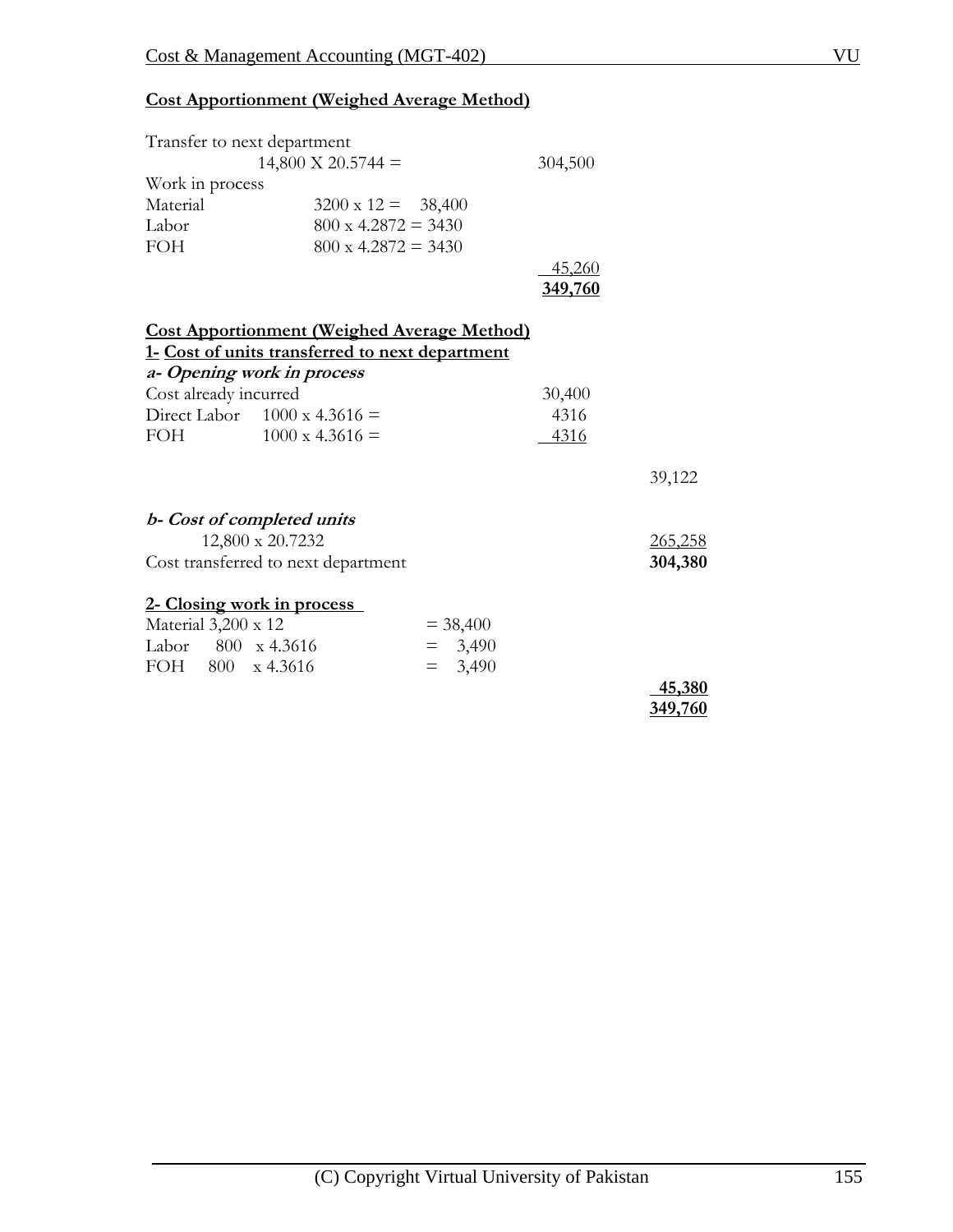## **LESSON# 25 & 26**

# **COSTING/VALUATION OF JOINT AND BY PRODUCTS**

Following are self explanatory diagrams which help in understanding the concept of joint product and by products.

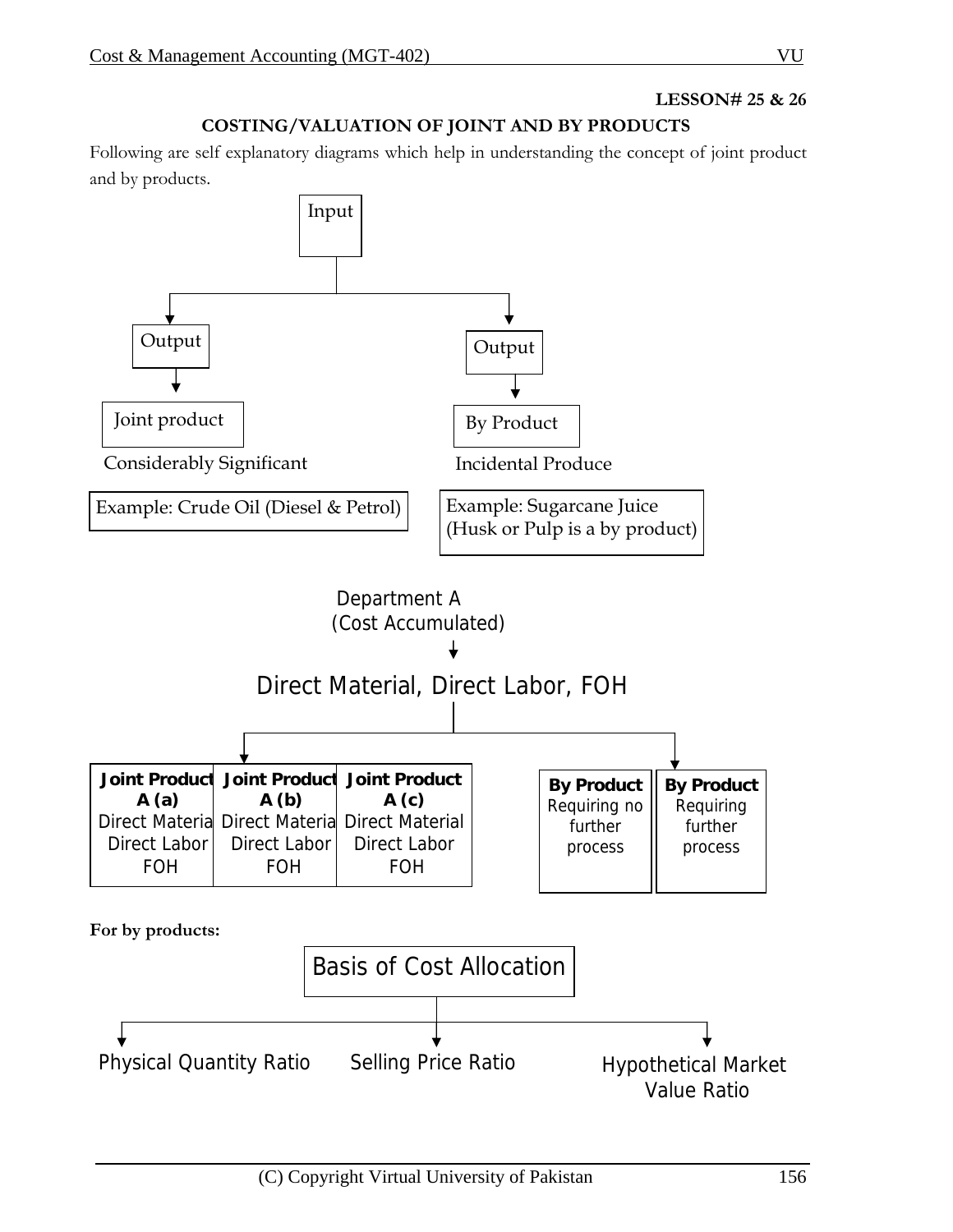## **Valuing by-products and joint products**

## **By-products**

Either of the following methods may be adopted when valuing by-products:

(a) The proceeds from the sale of the by-product may be treated as pure profit

(b) The proceeds from the sale, less any handling and selling expenses, may be applied in reducing the cost of the main products.

If a by-product needs further processing to improve its marketability, such cost will be deducted in arriving at net revenue, treated as in (a) or (b) above.

Recorded profits will be affected by the method adopted if stocks of the main product are maintained.

## **Accounting for joint products**

Joint products are by definition, subject to individual accounting procedures. Joint costs may require apportionment between products if only for joint valuation purposes. The main bases for apportionment are as follows:

## **Physical measurement of joint products**

When the unit of measurement is different, e.g. liters and kilos, some method should be found of expressing them in a common unit. Some joint costs are not incurred strictly equally for all Joint products: such costs can be separated and apportioned by introducing weighting factors.

## **Market value**

The effect is to make each product appear to be equally profitable. Where certain products are processed after the point of separation, further processing costs must be deducted from the market values before joint costs are apportioned.

## **Technical estimates of relative use of common resources**

Apportionment is, of necessity, an arbitrary calculation and product costs which include such an apportionment can be misleading if used as a basis for decision-making.

## **Problems of common costs**

Even if careful technical estimates are made of relative benefits, common costs apportionment will inevitably be an arbitrary calculation. When providing information to assist decision-making, therefore, the cost accountant will emphasize cost revenue differences arising from the decision. Here are some examples of decisions involving joint products:

- withdrawing, or adding, a product
- Special pricing
- Economics of further processing.

Apportioned common costs are not relevant to any of the above decisions although a change in marketing strategy may affect total joint costs, e.g. withdrawing a product may allow capacity of the joint process to be reduced.

In the short or medium term, it is probably impractical and/or uneconomic to alter the processing structure. The relative benefit derived by joint products is, therefore, irrelevant when considering profitability or marketing opportunities.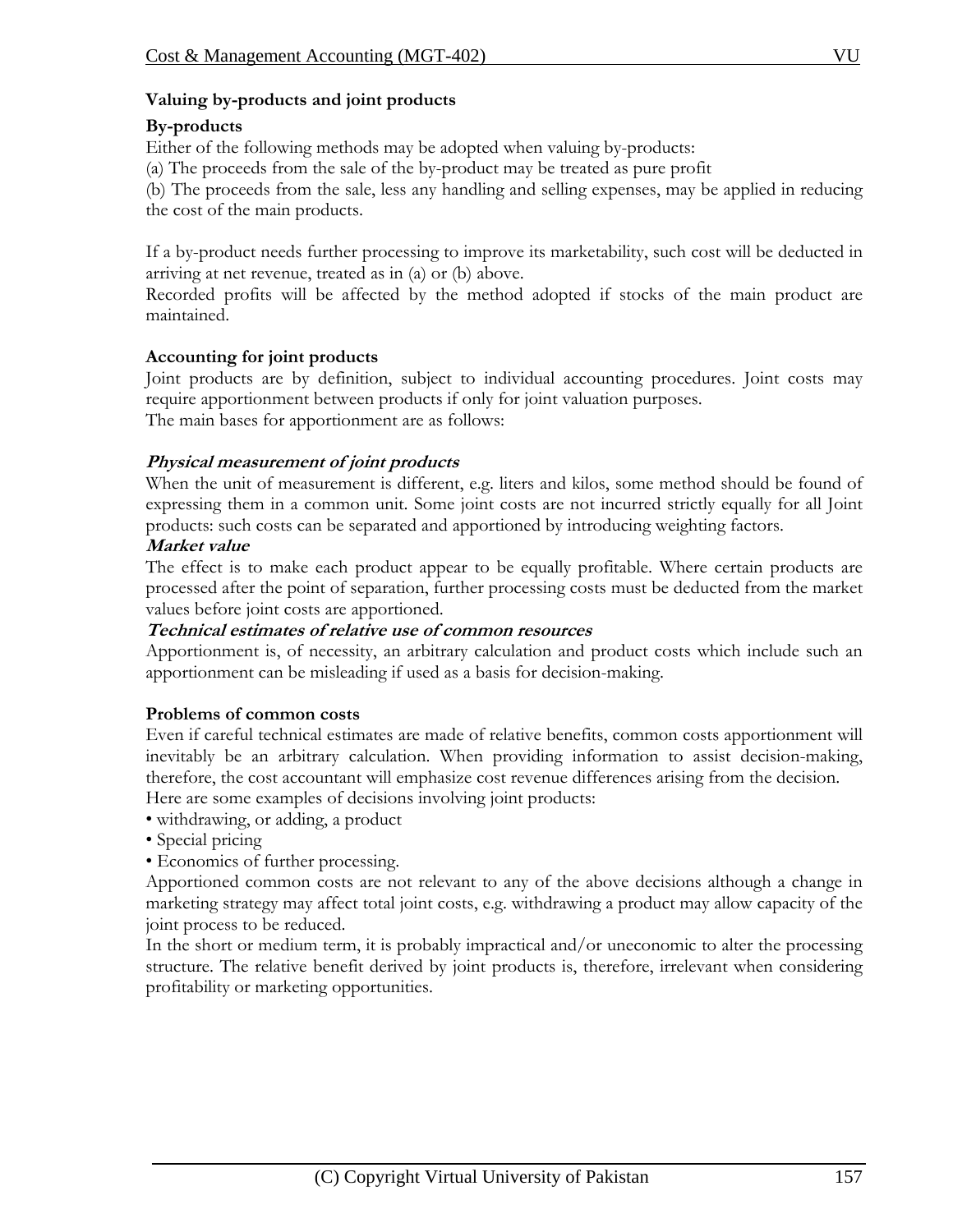## **PRACTICE QUESTION**

# **Q. 1 Physical quantity method**

*Cost Allocation at Split off Point* 

1960 liter fresh milk put in the process

| Skim Milk               | 1,000 Liter                                          |
|-------------------------|------------------------------------------------------|
| Cream                   | 500 Liter                                            |
| <b>Butter</b>           | 200 Liter                                            |
| Ghee                    | 100 Liter                                            |
| Yogurt                  | 60 Liter                                             |
| Miscellaneous 100 Liter |                                                      |
|                         | Cost incurred for 1,960 liters of milk is Rs. 15,680 |

## **Solution**

| Skim Milk     | $= 15,680 / 1960 \times 1000 = 8,000$ |  |
|---------------|---------------------------------------|--|
| Cream         | $= 15,680 / 1960 \times 500 = 4,000$  |  |
| <b>Butter</b> | $= 15,680 / 1960 \times 200 = 1,600$  |  |
| Ghee          | $= 15,680 / 1960 \times 100 = 800$    |  |
| Yogurt        | $= 15,680 / 1960 \times 60 = 480$     |  |
| Miscellaneous | $= 15,680 / 1960 \times 100 = 800$    |  |

## **Q. 2**

Cost incurred in the department Rs 70,000

| Drum sticks          | Rs. 4 per gram        |  |
|----------------------|-----------------------|--|
| <b>Breast pieces</b> | Rs. 6 per gram        |  |
| Wings                | Rs. 3 per gram        |  |
| Miscellaneous        | Rs. 2 per gram        |  |
| Drum stick           | $20,000 \text{ X } 4$ |  |

| Drum stick    | $20,000 \text{ X } 4$ | $= 80,000$ |
|---------------|-----------------------|------------|
| Breast pieces | $10,000 \text{ X} 6$  | $= 60,000$ |
| Wings         | $6,000 \text{ X } 3$  | $= 18,000$ |
| Miscellaneous | $4,000 \text{ X } 2$  | $= 8,000$  |
|               |                       | 1,66,000   |

## **Solution**

| Drum stick           | $= 70,000 / 1,66,000 \times 80,000 = 33,735$ |
|----------------------|----------------------------------------------|
| <b>Breast</b> pieces | $= 70,000 / 1,66,000 \times 60,000 = 25,300$ |
| Wings                | $= 70,000 / 1,66,000 \times 18,000 = 7,590$  |
| Miscellaneous        | $= 70,000 / 1,66,000 \times 8,000 = 3,375$   |
|                      | 70,000                                       |

## **Physical Quantity Ratio**

| Total quantity produced 40,000 grams |        |
|--------------------------------------|--------|
| Drum stick                           | 20,000 |
| Breast pieces                        | 10,000 |
| Wings                                | 6,000  |
| Miscellaneous                        | 4,000  |
|                                      | 40,000 |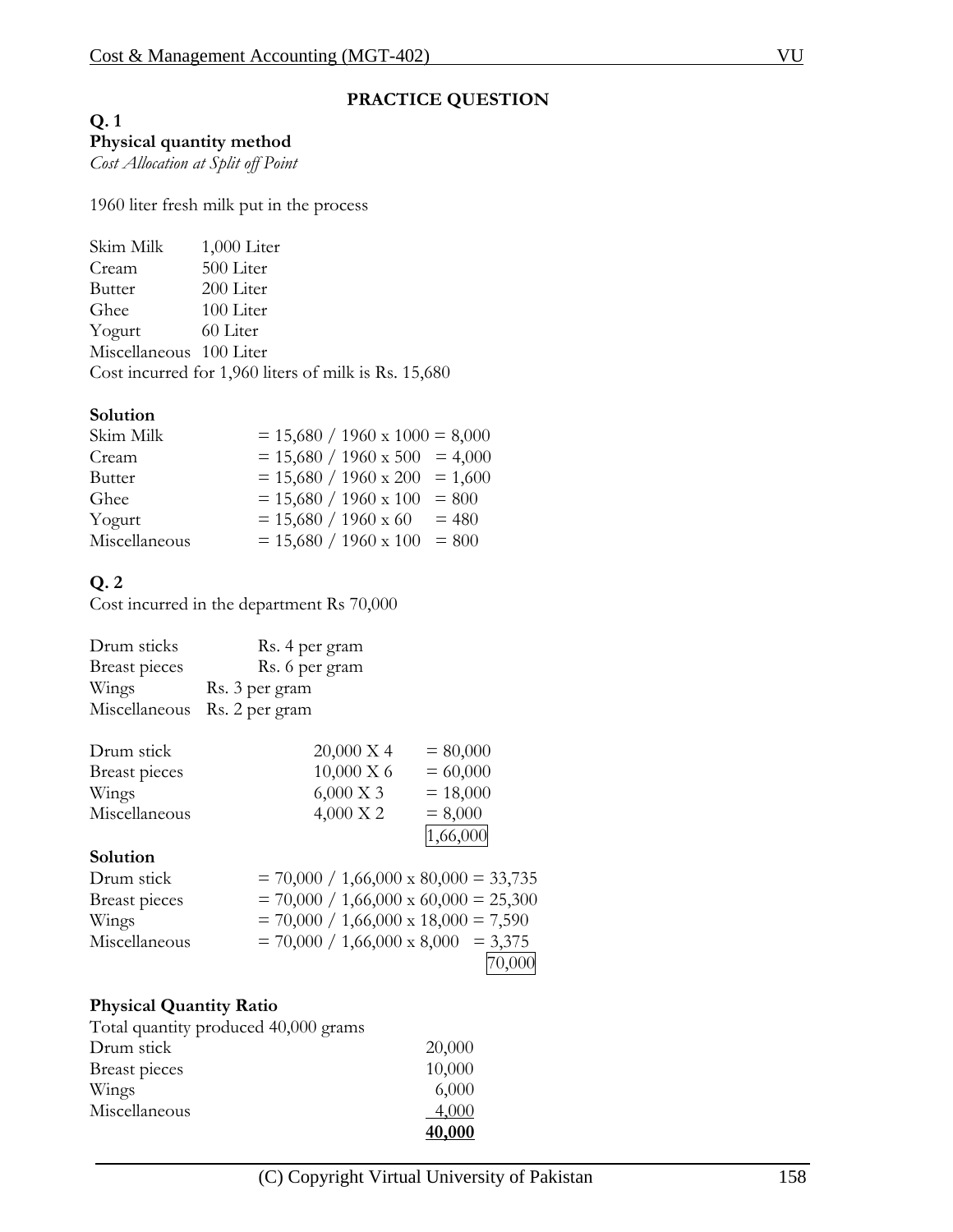| Drum stick    | $= 70,000 / 40,000 \times 20,000 = 35,000$ |            |
|---------------|--------------------------------------------|------------|
| Breast pieces | $= 70,000 / 40,000 \times 10,000 = 17,500$ |            |
| Wings         | $= 70,000 / 40,000 \times 6000$            | $= 10,500$ |
|               | Miscellaneous = 70,000 / 40,000 x 4000     | $= 7,000$  |
|               |                                            | 70,000     |

**Q. 3.** ABC limited produces three products O, P and Q by the operation. Cost accumulated during the operation.

|      | Direct Material 1000 kg $\omega$ Rs 2 = | $\text{Rs.} \quad 2{,}000$ |        |
|------|-----------------------------------------|----------------------------|--------|
|      | Direct Labor                            |                            | 5,000  |
| FOH. |                                         |                            | 8,000  |
|      |                                         |                            | 15,000 |

#### **Output**

| $\overline{O}$ | $500 \text{ Kg}$ | Sold at split off point for Rs 20 / kg |
|----------------|------------------|----------------------------------------|
| P              | $300 \text{ kg}$ | Enters into a second process           |
| $\overline{O}$ | $200 \text{ kg}$ | Enters into a second process           |

Second process for product P

| Cost incurred: Total                             |           | Per Unit |
|--------------------------------------------------|-----------|----------|
| Direct Labor cost                                | Rs. 6,000 | Rs. 20   |
| FOH.                                             | Rs. 3,000 | Rs. 10   |
| Product P is 100% complete & sold for Rs 70 / kg |           |          |

Second process for product Q

| Cost incurred: Total                             |           | Per Unit |
|--------------------------------------------------|-----------|----------|
| Direct Labor cost                                | Rs. 1,400 | Rs. 7    |
| <b>FOH</b>                                       | Rs. 600   | Rs. 3    |
| Product Q is 100% complete & sold for Rs 30 / kg |           |          |

#### **Solution**

## **Method # 1 Physical Quantity Ratio**

| Process-1                           |                  |
|-------------------------------------|------------------|
| <b>Quantity Schedule</b>            |                  |
| Units put in the process $1,000$ kg |                  |
| Completed units of product "O"      | $500 \text{ kg}$ |
| Transfer to further process         |                  |
| Product "P"                         | 300              |
| Product "Q"                         | 200              |
|                                     | 1000             |

| Cost Accumulated as follow: |  |  |
|-----------------------------|--|--|
|                             |  |  |

| Direct Material | 2,000  |
|-----------------|--------|
| Direct Labor    | 5,000  |
| FOH             | 8,000  |
|                 | 15,000 |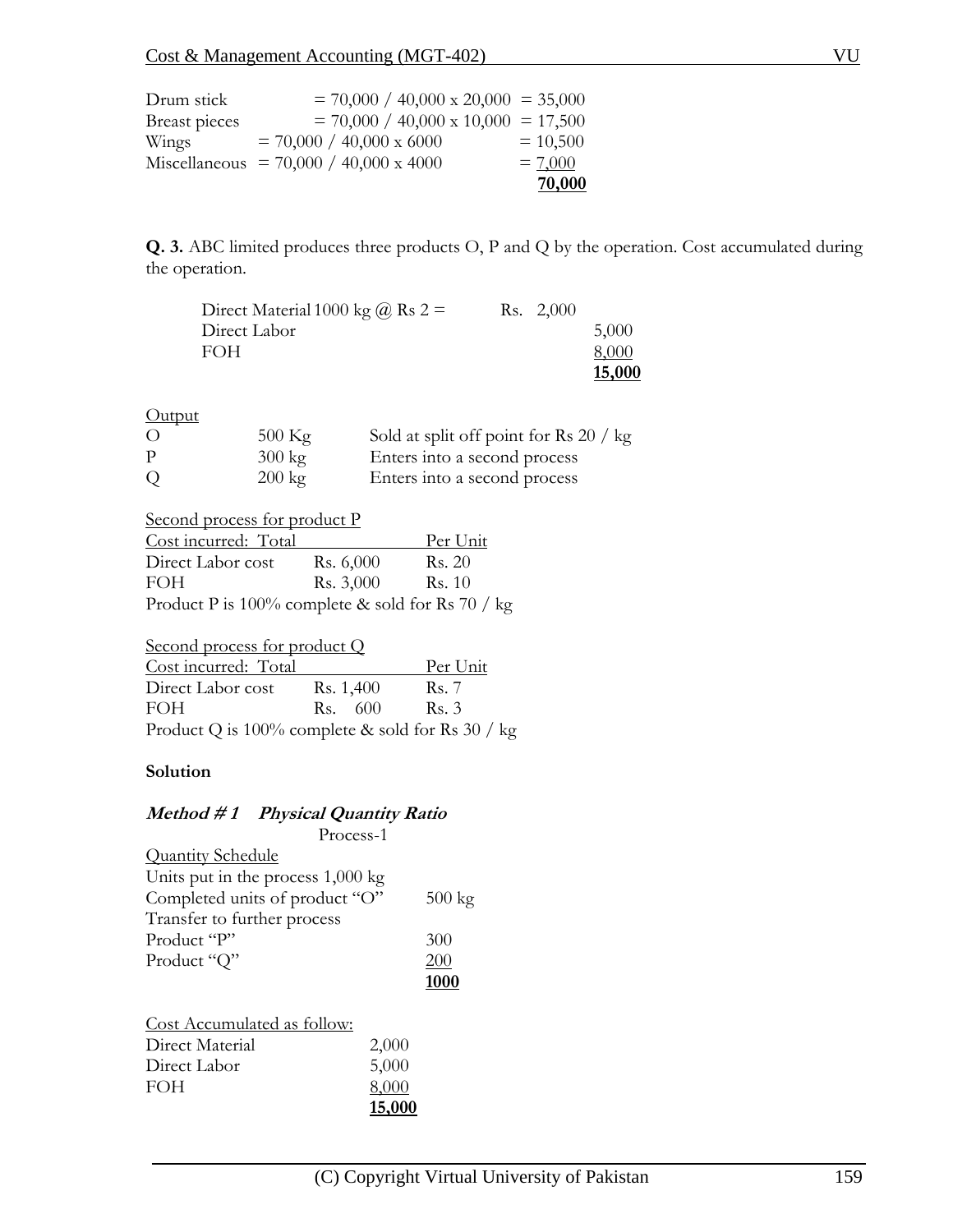## Cost Allocation / Accounting Treatment

| Product O | $=$ | $15,000 \times 500 / 1000 = 7,500$ |
|-----------|-----|------------------------------------|
| Product P | $=$ | $15,000 \times 300 / 1000 = 4,500$ |
| Product Q | $=$ | $15,000 \times 200 / 1000 = 7,500$ |

## **Product O**

No further process is required Completed & Sold

Sold  $500 \times 20 = 10,000$ Cost 500 x 15 =  $\frac{7,500}{2,500}$ Gross Profit **2,500**

## **Product P**

| Cost Accumulated             |           |
|------------------------------|-----------|
| Cost received from Process 1 | Rs. 4,500 |
| Direct Labor                 | 6,000     |
| <b>FOH</b>                   | 3.000     |
|                              | 13,500    |

Unit Cost =  $13,500 / 300 = 45 / Kg$ Transfer to finished goods =  $300 \times 45 = 13,500$ 

| Sales $300 \times 70$     | $= 21,000$ |
|---------------------------|------------|
| Less Cost $300 \times 45$ | $= 13,500$ |
|                           | $-7,500$   |

#### **Product Q**

| <b>Cost Accumulated</b>                              |                         |       |
|------------------------------------------------------|-------------------------|-------|
| Cost received from Process 1                         | Rs. 3,000               |       |
| Direct Labor                                         |                         | 1,400 |
| <b>FOH</b>                                           |                         | 600   |
|                                                      |                         | 5,000 |
| Unit Cost                                            | $5,000 / 200 = 25 /$ Kg |       |
| Transfer to finished goods = $200 \times 25 = 5,000$ |                         |       |
| Sales $200 \times 30$                                | $= 6,000$               |       |
| Less Cost $200 \times 25$                            | $= 5,000$               |       |
|                                                      |                         |       |

## **Method # 2 Hypothetical market Value Basis**

|                           | $\rm Rs$ | $\rm Rs$ | $\rm Rs$ |
|---------------------------|----------|----------|----------|
| Final Price               | 20       | 70       | 30       |
| Additional Cost per kg    |          |          |          |
| In further processing     |          |          |          |
| Direct Labor              |          | 20       |          |
| Factory Overhead          |          | 10       | 3        |
| Hypothetical Market Value |          |          |          |
| At split off point        |          |          | 20       |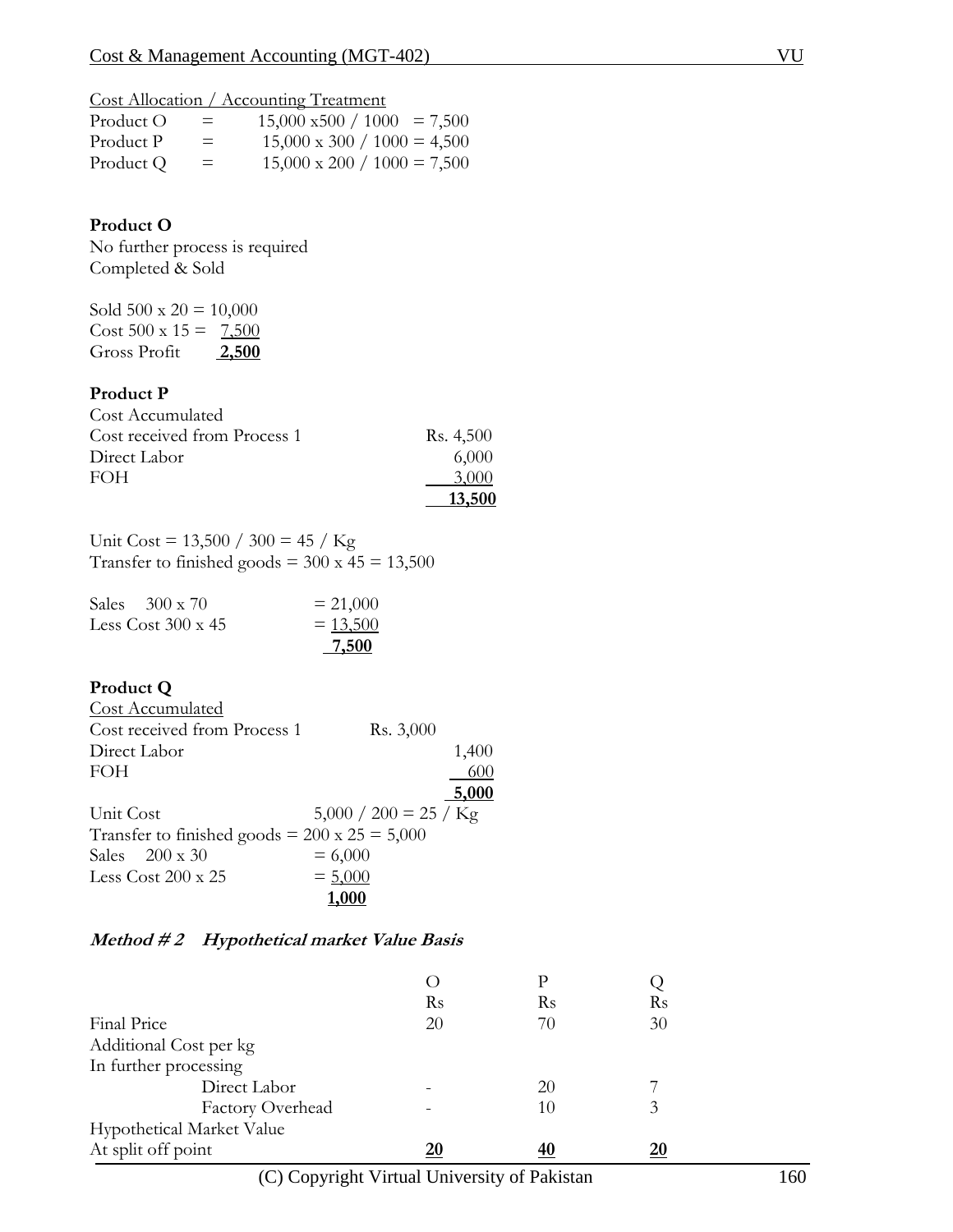|                                                                                                                                           | Cost Allocation in the Process-1<br>Product O (Finished) $15,000 / 80 \times 20$<br>Product P Transferred to process II 15,000 / 80 x 40<br>Product Q Transferred to process II 15,000 / 80 x 20 |                        |                                                                                     |                                 | $= 3,750$<br>$= 7,500$<br>$= 3,750$<br><u>15,000</u> |
|-------------------------------------------------------------------------------------------------------------------------------------------|--------------------------------------------------------------------------------------------------------------------------------------------------------------------------------------------------|------------------------|-------------------------------------------------------------------------------------|---------------------------------|------------------------------------------------------|
| <b>Product P</b><br>Process -II<br><b>Quantity Schedule</b><br>Received From process-I<br>Completed and transfer out                      |                                                                                                                                                                                                  | 300                    | 300                                                                                 |                                 |                                                      |
| <b>Cost Accumulated</b><br><u>Cost added</u><br>Direct Labor<br><b>FOH</b>                                                                | Cost received from process-1                                                                                                                                                                     | 6,000<br>3,000         |                                                                                     | 7,500<br>9,000<br><u>16,500</u> |                                                      |
|                                                                                                                                           | <u>Cost Apportionment / Accounting Treatment</u><br>Cost transfer to finished good<br>$16,500 / 300 = 55$ per kg<br>$300 \times 55 = 16500$                                                      |                        | Rs 16,500                                                                           |                                 |                                                      |
| Sales<br>Less Cost<br>Gross Profit                                                                                                        | $300 \times 70$<br>$300 \times 55$                                                                                                                                                               |                        | $= 21,000$<br>$= 16,500$<br>4,500                                                   |                                 |                                                      |
| Product                                                                                                                                   |                                                                                                                                                                                                  |                        | Q                                                                                   |                                 |                                                      |
| Process -II<br><b>Quantity Schedule</b><br>Received From process-I<br><u>Cost Accumulated</u><br>Cost added<br>Direct Labor<br><b>FOH</b> | Completed and transferred out<br>Cost received from process-1<br><u>Cost Apportionment / Accounting Treatment</u><br>Cost transfer to finished good                                              |                        | <b>200</b><br><u> 200</u><br>3,750<br>1,400<br>600<br>5,750<br>R <sub>s</sub> 5,750 |                                 |                                                      |
|                                                                                                                                           | 5750 / 200 = 28.75 per kg<br>$200 \times 28.75 = 5,750$                                                                                                                                          |                        |                                                                                     |                                 |                                                      |
| Sales 200 x 30<br>Less Cost $300 \times 55$                                                                                               |                                                                                                                                                                                                  | $= 6,000$<br>$= 5,750$ |                                                                                     |                                 |                                                      |

## **By Products**

Some examples of by products are given below:

**250**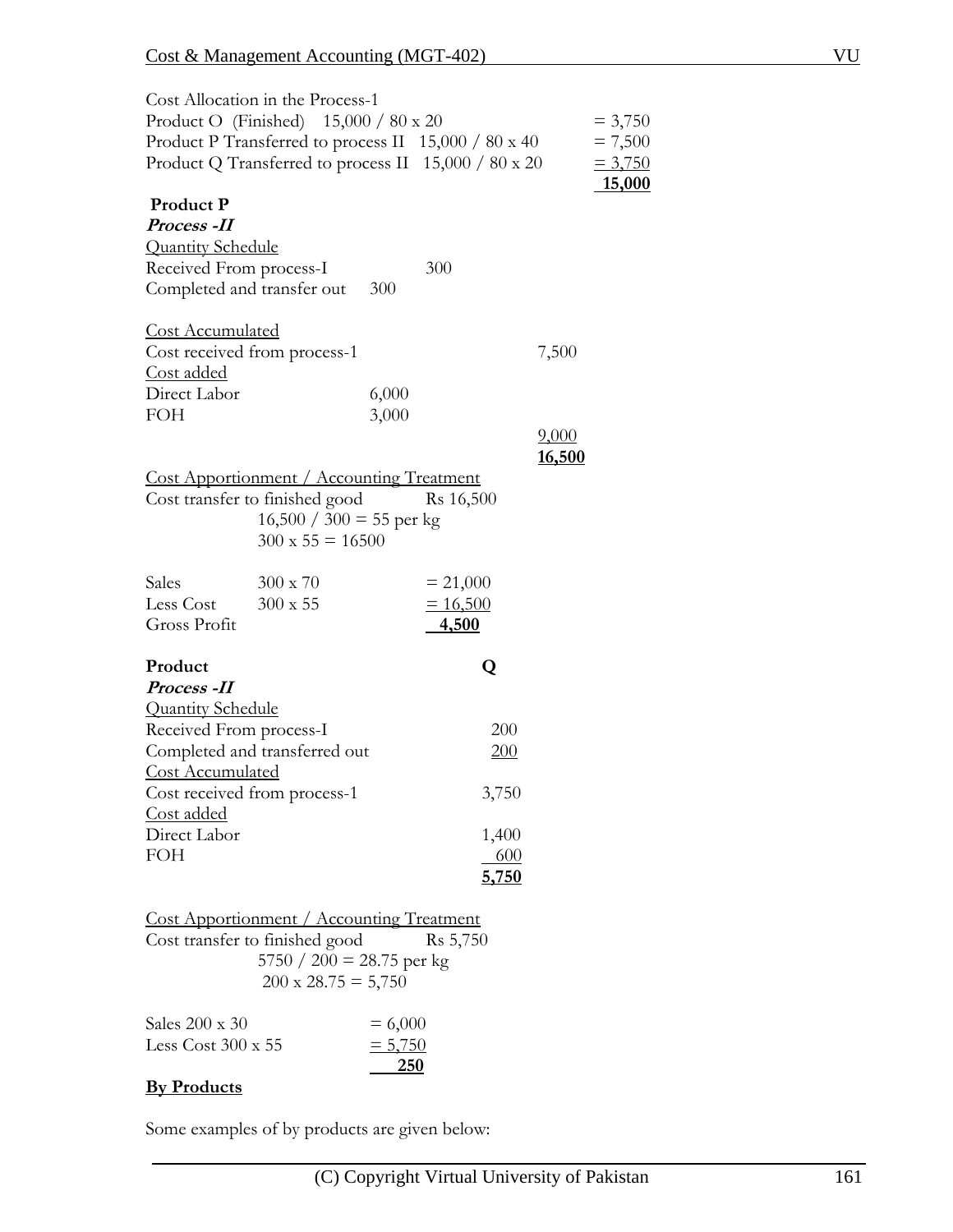## **Main Product** By Product

| Soap  | Glycerin     |
|-------|--------------|
| Meat  | Hides & Fats |
| Flour | Bran         |

## **Classification of by product**

By product can be classified into two categories:

- 1. Requiting no further process, for example Bran
- 2. Requiting further processing, for example Hides

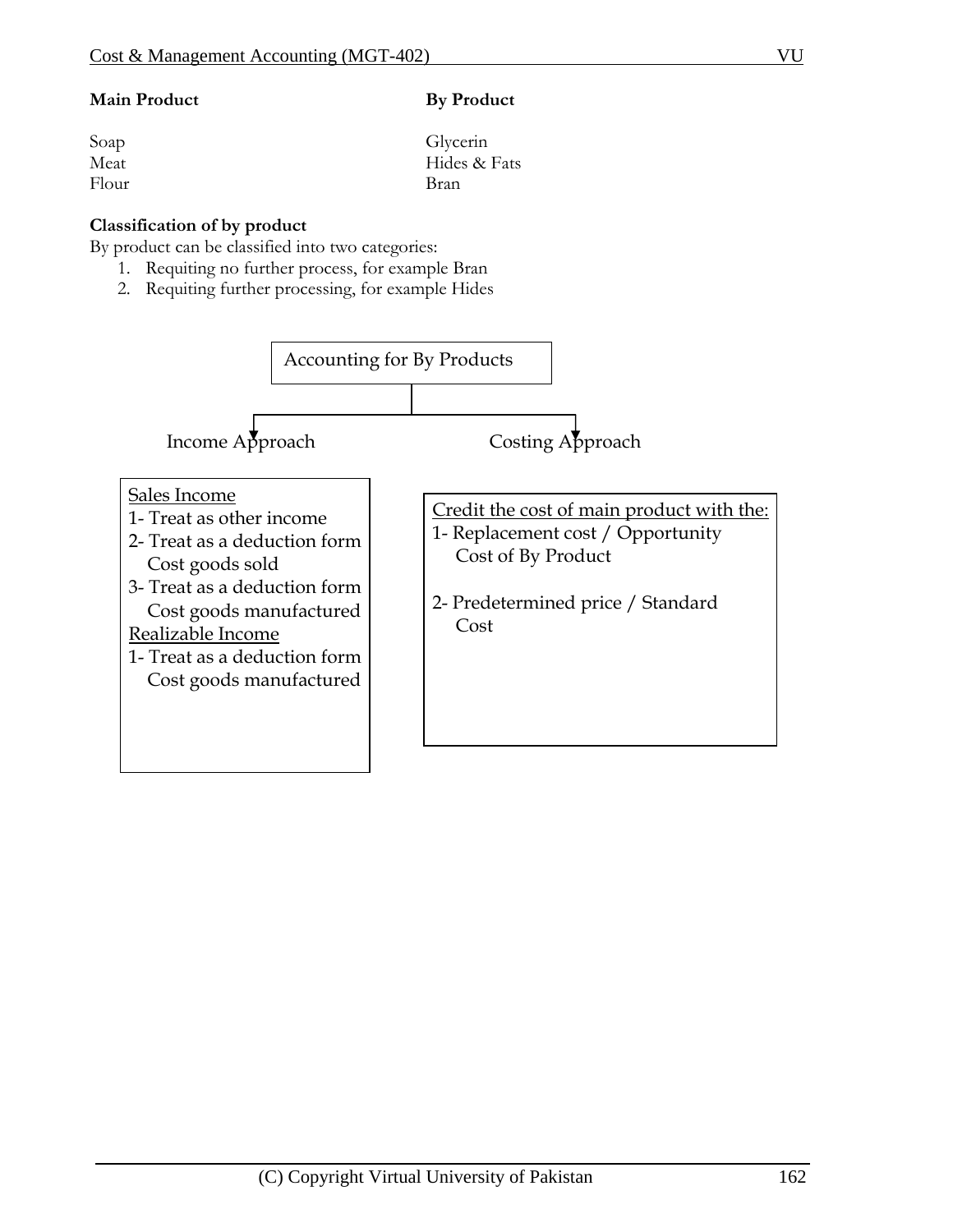# **PRACTICE QUESTION**

Following is a question on by product:

|                                                             | Main product | <u>By product</u> |
|-------------------------------------------------------------|--------------|-------------------|
| Opening stock                                               |              |                   |
| Production during the year                                  | 4,000        | 800               |
| Closing stock                                               | 400          | 100               |
| Cost incurred                                               | 64,000       |                   |
| Cost of 3600 units (64,000/4000x3600)                       | 57,600       |                   |
| Sales price (Per unit)                                      | 30           | 2.50              |
| Further processing cost                                     |              | 0.50              |
| Solution                                                    |              |                   |
|                                                             |              |                   |
| Method #1                                                   |              | <b>Rupees</b>     |
| <u>Treat as an other income</u>                             |              |                   |
| Sales (3600 x 30)                                           |              | 108,000           |
| Less Cost of goods sold                                     |              |                   |
| Opening stock                                               |              |                   |
| Production cost                                             | 64,000       |                   |
| Less Closing stock $(16 \times 400)$                        | (6,400)      |                   |
|                                                             |              |                   |
|                                                             |              | 57,600            |
| Gross Profit                                                |              | 50,400            |
| Add other income                                            |              | 1,400             |
|                                                             |              | 51,800            |
| Sales of By Product $(700 \times 2.5)$                      | 1,750        |                   |
| Less Further Processing cost $(700 \times 0.5)$             | 350          |                   |
|                                                             | 1,400        |                   |
|                                                             |              |                   |
| Method #2                                                   |              | <b>Rupees</b>     |
| <u>Treat as a deduction from cost of goods sold</u>         |              |                   |
| Sales (3600 x 30)                                           |              | 108,000           |
| Less Cost of goods sold                                     |              |                   |
| Opening stock                                               |              |                   |
| Production cost                                             | 64,000       |                   |
| Less Closing stock $(16 \times 400)$                        | 6,400        |                   |
|                                                             | 57,600       |                   |
| Less Sales value of By Product                              | (1,400)      |                   |
|                                                             |              | 56,200            |
| Gross Profit                                                |              | 51,800            |
|                                                             |              |                   |
|                                                             |              |                   |
| Method #3                                                   |              | <b>Rupees</b>     |
| <u>Treat as a deduction from cost of goods manufactured</u> |              |                   |
| Sales (3600 x 30)                                           |              | 108,000           |
| Less Cost of goods sold                                     |              |                   |
| Opening stock                                               |              |                   |
| Production cost $(64,000 - 1,400)$                          | 62,600       |                   |
| Less Closing stock $(62,600 \times 10\%)$                   | 6,260        |                   |
|                                                             |              | <u>56,340</u>     |
| Gross Profit                                                |              | <u>56,660</u>     |
|                                                             |              |                   |

(C) Copyright Virtual University of Pakistan 163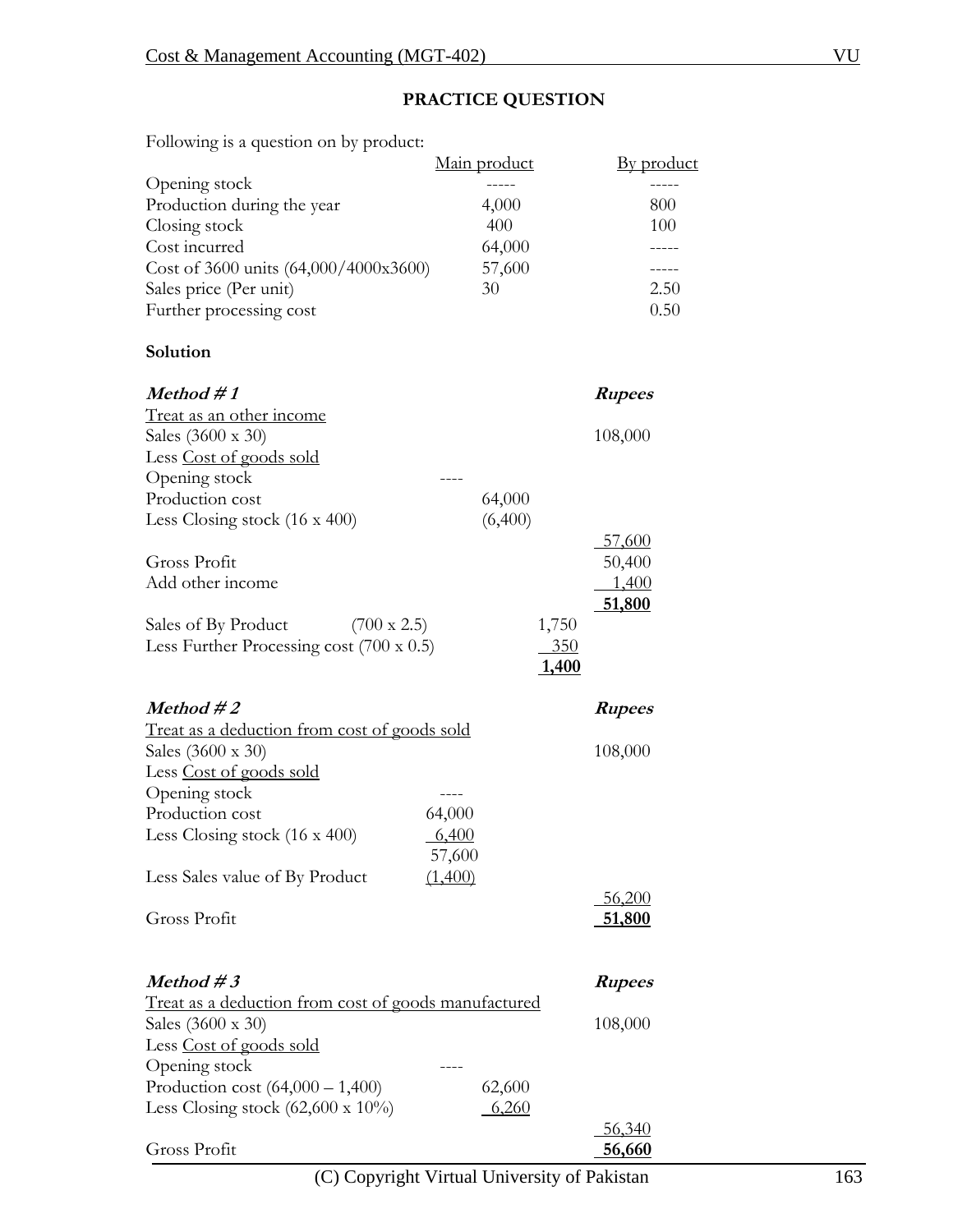## **Realizable Value Basis**

| Production cost on By Product<br>Additional cost on By Product<br>Realizable Value | $800 \times 2.50 = 2,000$<br>$800 \times 0.50 =$ | 400<br>1,600 |         |
|------------------------------------------------------------------------------------|--------------------------------------------------|--------------|---------|
| Treat as a deduction from cost of goods manufactured                               |                                                  |              |         |
| Sales (3600 x 30)                                                                  |                                                  |              | 108,000 |
| Less Cost of goods sold                                                            |                                                  |              |         |
| Opening stock                                                                      |                                                  |              |         |
| Production cost $(64,000 - 1,600)$                                                 | 62,400                                           |              |         |
| Less Closing stock                                                                 |                                                  |              |         |
| $(62,400/4,000=15.6 \times 400)$                                                   | 6,240                                            |              |         |
|                                                                                    |                                                  |              | 56,160  |
| Gross Profit                                                                       |                                                  |              | 51,840  |

Further example of by product

Joint Cost Rs. 206,800

|         |           | <b>Further Cost</b><br>Incurred per<br>pound |                | <b>Sales Price Market Value</b>          |
|---------|-----------|----------------------------------------------|----------------|------------------------------------------|
| Grade 1 | 20,000 lb | 1                                            | 5              | $(5-1) = 4 \times 20,000$<br>80,000      |
| Grade 2 | 40,000    | 0.2                                          | $\overline{4}$ | $(4-0.2) = 3.8 \times 40,000$<br>152,000 |
| Grade 3 | 60,000    | 0.5                                          | 3              | $(3-0.5) = 2.5 \times 60,000$<br>150,000 |
| Grade 4 | 80,000    | 0.2                                          | $\overline{2}$ | $(2-0.2) = 1.8 \times 80,000$<br>144,000 |
| Grade 5 | 50,000    | 0.1                                          |                | $(1-0.1) = 0.9 \times 50,000$<br>45,000  |
| Total   | 250,000   |                                              |                |                                          |

## **Multiple Choice Questions**

A chemical compound is made by raw material being processed through two processes. The output of Process A is passed to Process B where further material is added to the mix. The details of the process costs for the financial period number 10 were as shown below:

#### **Process A**

Direct material 2,000 kilograms at Rs5 per kg Direct labor Rs 7,200 Process plant time 140 hours at Rs60 per hour **Process B**  Direct material 1,400 kilograms at Rs12 per kg Direct labor Rs 4,200 Process plant time 80 hours at Rs72.50 per hour The departmental overhead for Period 10 was Rs 6,840 and is absorbed into the costs of each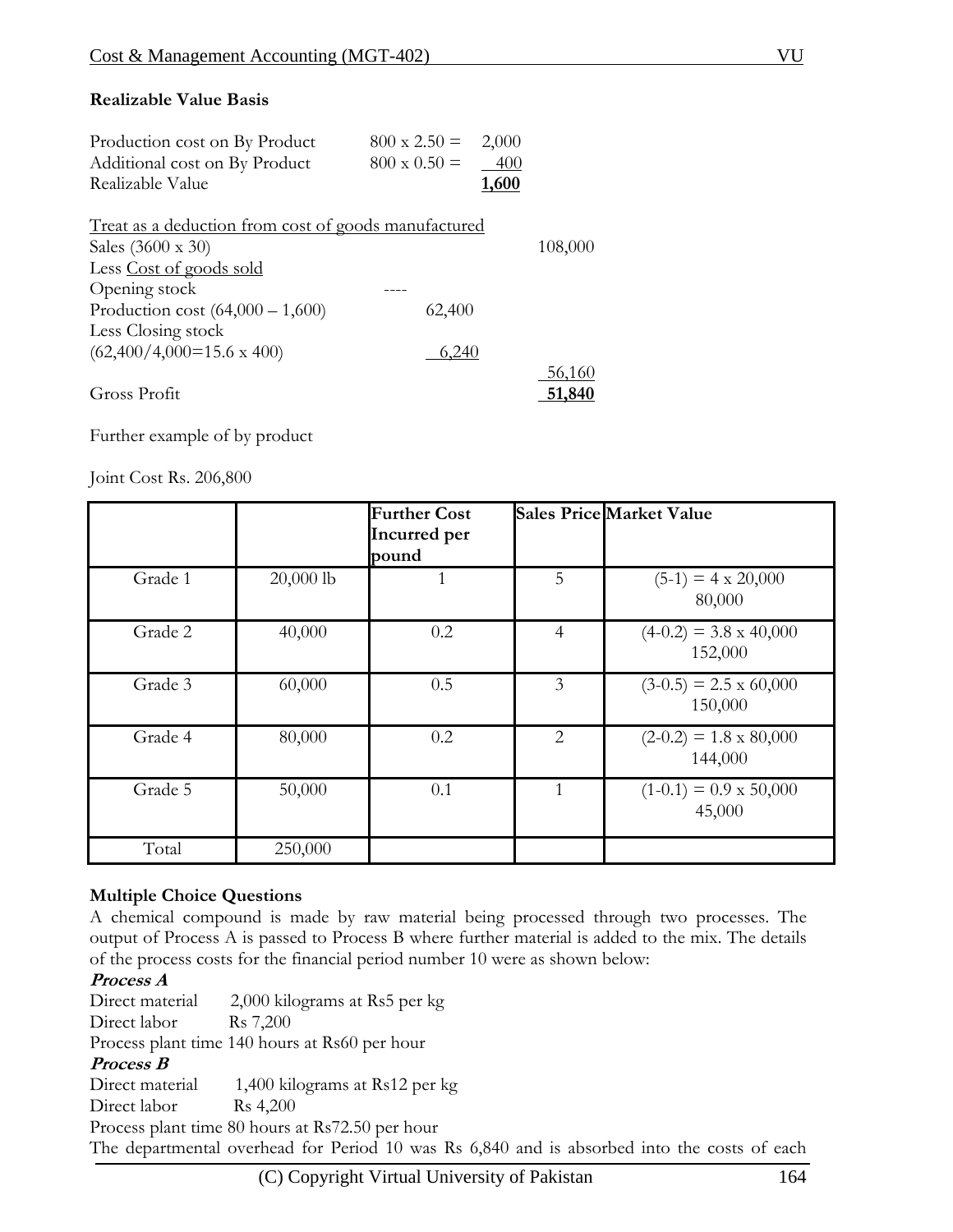process on direct labor cost.

|                                     | Process A           | <i>Process B</i>                                                                              |
|-------------------------------------|---------------------|-----------------------------------------------------------------------------------------------|
| Expected output was                 | $80\%$ of input     | $90\%$ of input                                                                               |
| Actual output was                   | $1,400 \text{ kgs}$ | $2,620$ kgs                                                                                   |
|                                     |                     | Assume no finished stock at the beginning of the period and no work-in-progress at either the |
| beginning or the end of the period. |                     |                                                                                               |

Normal loss is contaminated material which is sold as scrap for Rs0.50 per kg from Process A and Rs1.825 per kg from Process B, for both of which immediate payment is received.

## **Q. 1**

For process A what is the scrap value of the normal loss?

- A Rs 200
- B Rs 2,000
- C Rs 1,000
- $D$  Rs  $0$

## **Q. 2**

What is the abnormal loss for process A in units?

- A 100
- B 200
- C 300
- D 400

# **Q. 3**

What is the cost per kg for process A?

- A Rs 18,575
- B Rs 13,454
- C Rs 14.575
- D Rs 16,575

# **Problem Question**

## **Q. 1**

Kong CO. manufactures two products, one in process A, the other in process B. The following information applies to the processes for Period.

All materials are input at the start of each process, conversion costs (labor and overhead) are incurred evenly throughout the process, and losses are identified at the end of process A and can be sold for 10p per liter. The dosing work-in-progress is % of the way through the process. Write up the accounts for process A and for process B

|                             | Process A            | <b>Process B</b>         |
|-----------------------------|----------------------|--------------------------|
| Material input-1            | 4.000 liters costing | $200 \text{ kg}$ costing |
|                             | R <sub>s</sub> 3,000 | Rs 2,000                 |
| Labor and overhead          | R <sub>s</sub> 3,440 | Rs 3,900                 |
| Transfers to finished goods | 13,000 liters        | $180 \text{ kg}$         |
| Opening work-in-progress    | Nil                  | Nil                      |
| Closing work-in-progress    | Nil                  | $20 \text{ kg}$          |
| Normal loss as % of input   | $10\%$               | Nil                      |

## **Q. 2**

Mineral Separators Ltd operates a process which produces four unrefined minerals known as W, X. Y and Z. The joint costs for operating the process for Period V were as below.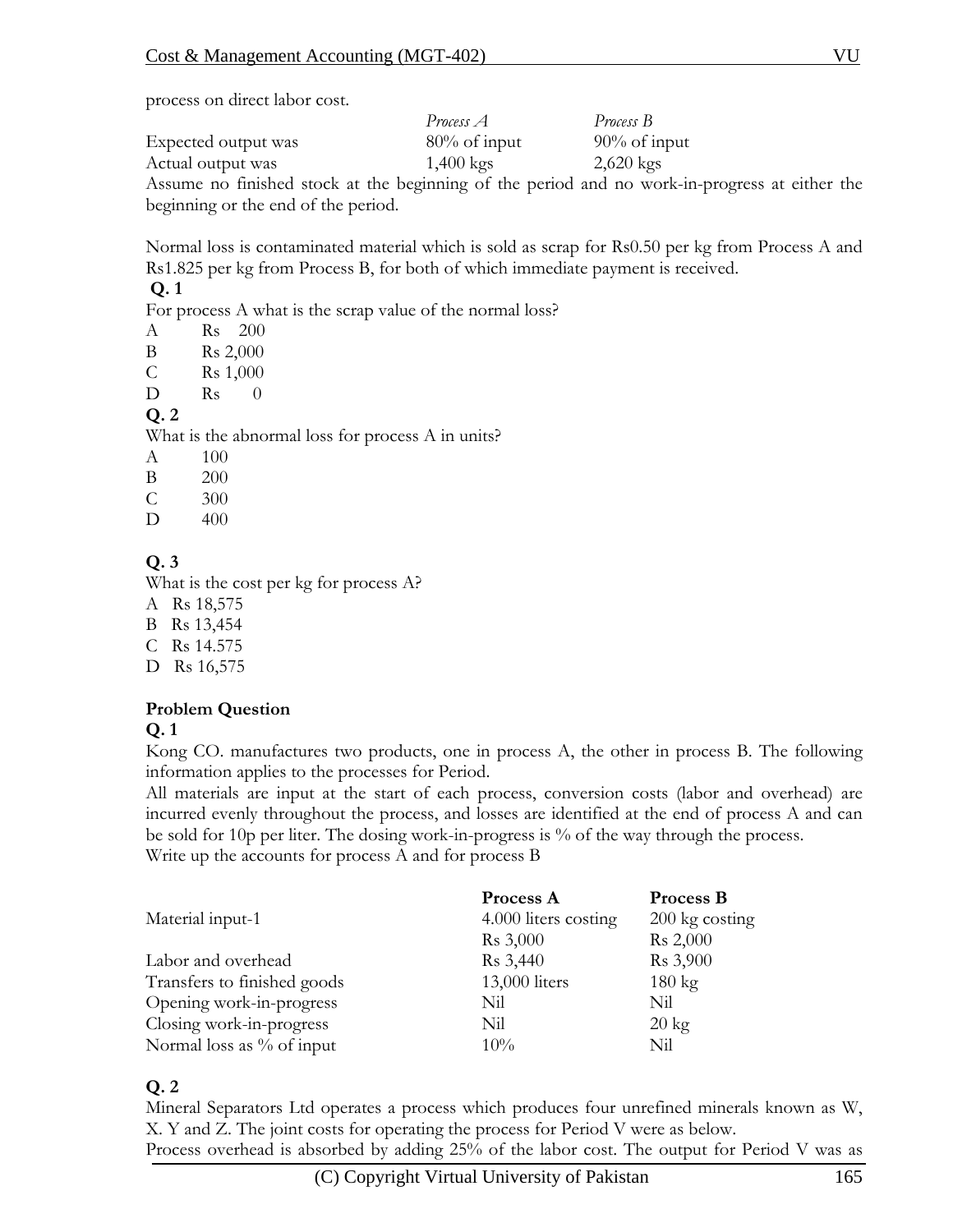shown below.

There were no stocks of unrefined materials at the beginning of Period V, and no work-inprogress, but the stocks shown below were on hand at the end of the period, although there was no work-in-progress at that date.

The price received per ton of unrefined mineral sold is shown below and it is confidently expected that these prices will be maintained.

## **You are required:**

(a) To calculate the cost value of the closing stock, using sales value as the basis of your calculation.

(b) To calculate the cost value of dosing stock, using weight of output as the basis of your calculation.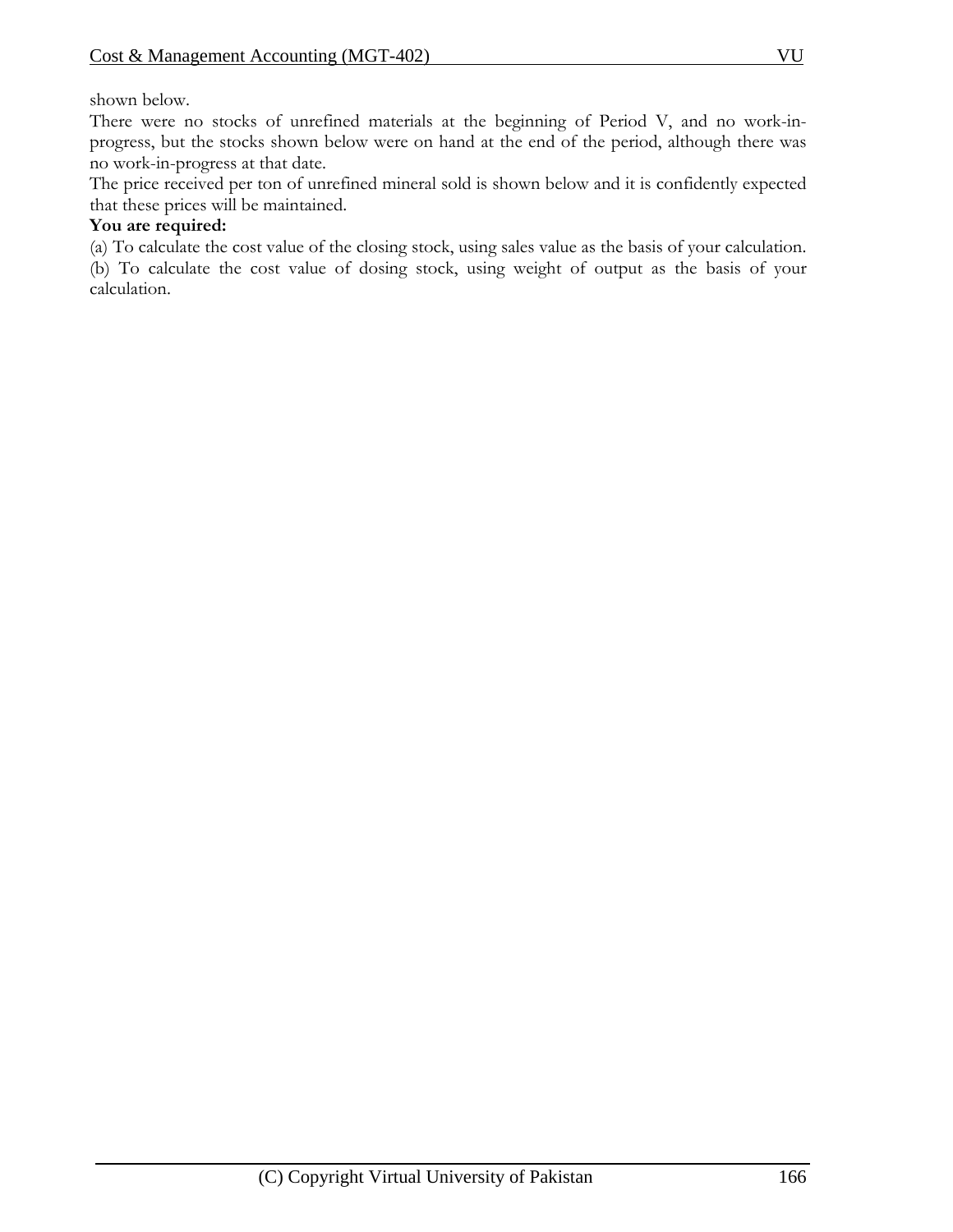# **LESSON# 27 & 28**

#### **MARGINAL AND ABSORPTION COSTING (Product costing systems)**

Following diagram helps to recall the behavior of different cost elements.



Marginal cost is the cost the variable cost that changes with the production of each next unit.

## **Marginal and Absorption Costing**

So far *we* have been looking at the various different types of cost and have gradually built up the total cost of a cost unit by aggregating the cost of direct materials, direct labor, direct expenses, variable overheads and fixed overheads (absorbed into cost units). We can display this total cost as part of a profit and loss account (namely cost of sales). In doing so we must remember to adjust the profit and loss account for any overhead under- or over-absorbed.

This adjustment is only necessary because we are including fixed overheads in the cost of the cost unit. In other words, we are presenting cost information according to absorption costing principles. However, there is another method of presenting cost information, i.e. marginal costing.

## **Marginal Costing**

Under this system, we do not attempt to absorb fixed overheads into cost units, and so we avoid the difficulties of setting absorption rate, adjusting for under or over-absorbed overhead, etc.

Cost units are valued at their marginal cost only (not their fully absorbed cost). In other words the cost of a cost unit is presented as the total of direct materials, direct labor, direct expenses and variable overheads (but not fixed overheads).

Of course, this does not mean that we can simply ignore fixed overheads It is simply that we choose to treat all fixed overheads as period costs, rather than trying to attribute them to individual cost units You will find that this presentation of cost information has distinct advantages overabsorption costing when it comes to decision making.

A key concept in marginal costing is that of contribution margin.

**Contribution Margin** is defined as the sales value of a cost unit minus its variable cost. **Absorption and marginal costing**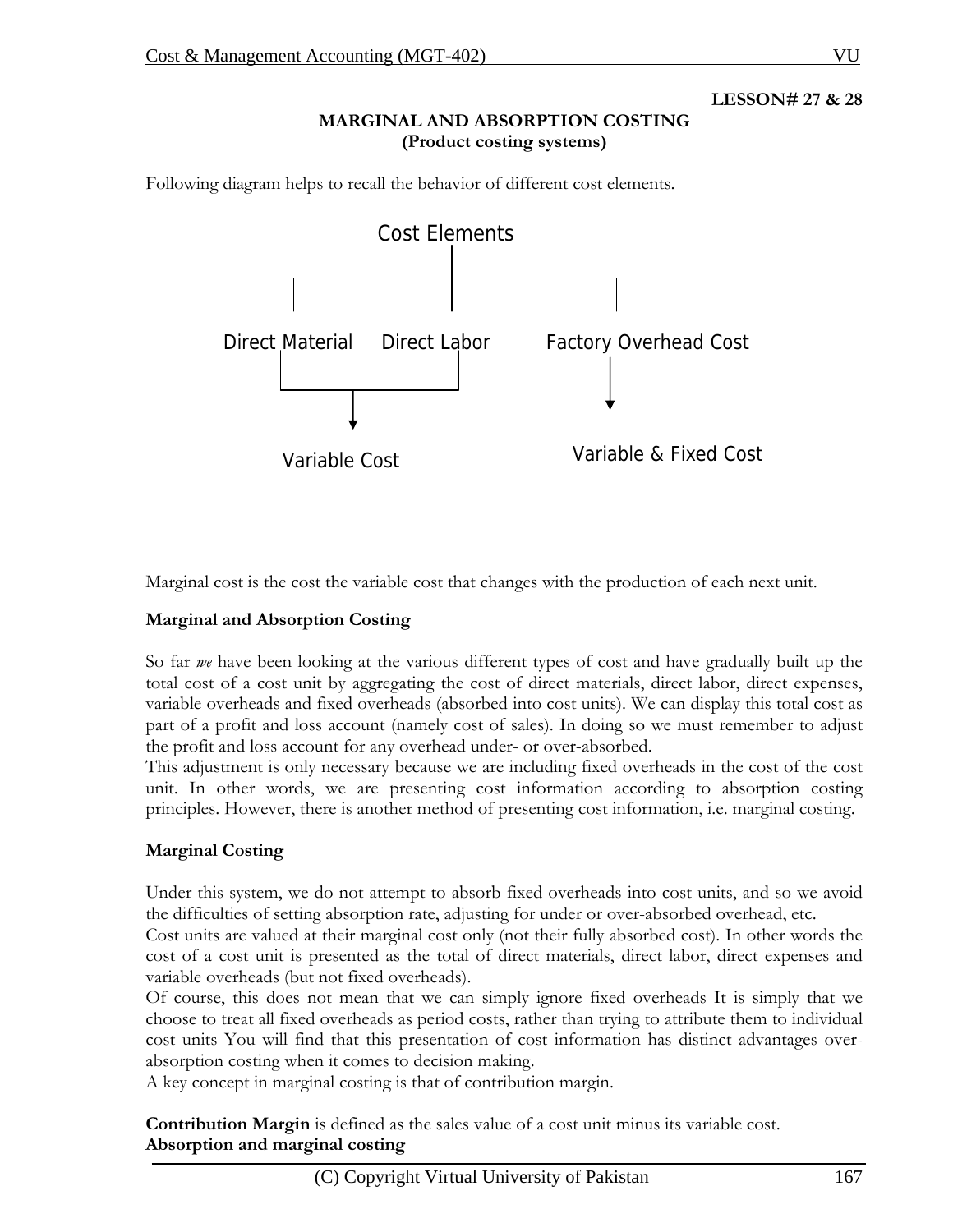In **absorption costing,** fixed manufacturing overheads are absorbed into cost units. Thus stock is valued at absorption cost and fixed manufacturing overheads are charged in the profit and loss account of the period in which the units are sold.

In **marginal costing**, fixed manufacturing overheads are not absorbed into cost units, Stock is valued at marginal (or variable) cost and fixed manufacturing overheads are treated as period costs and are charged in the profit and loss account of the period in which the overheads are incurred.

## **Practice Question**

A Company produces a single product and has the following budget:

| <b>Company Budget Cost Per Unit</b>                                                            | Rs.           |  |
|------------------------------------------------------------------------------------------------|---------------|--|
| Selling price                                                                                  | 10            |  |
| Direct materials                                                                               | $\mathcal{Z}$ |  |
| Direct wages                                                                                   |               |  |
| Variable overhead                                                                              |               |  |
| Fixed production overhead is Rs. 10,000 per month; production volume is 5,000 units per month. |               |  |

Calculate the cost per unit to be used for stock valuation under:

- (a) Absorption costing
- (b) Marginal costing.

## **Solution**

|  | (a) Absorption cost per unit |  |  |  |
|--|------------------------------|--|--|--|
|--|------------------------------|--|--|--|

|                               | R <sub>s</sub>                 |
|-------------------------------|--------------------------------|
| Direct materials              | 3                              |
| Direct wages                  | 2                              |
| Variable overhead             |                                |
| Absorbed fixed overhead       | $Rs$ 10,000<br>2<br>5000 units |
| Cost per Unit                 | $\underline{8}$                |
| Marginal cost per unit<br>(b) |                                |
| Direct materials              | 3                              |
| Direct wages                  | 2                              |
| Variable overhead             | 1                              |
| Cost per Unit                 | <u>6</u>                       |

The stock valuation will be different for marginal and absorption costing. Under absorption costing stock will include variable and fixed overheads whereas under marginal costing stock will only include variable overheads.

Further practice question explaining the concept of product cost, period cost and cost per unit under two product costing systems: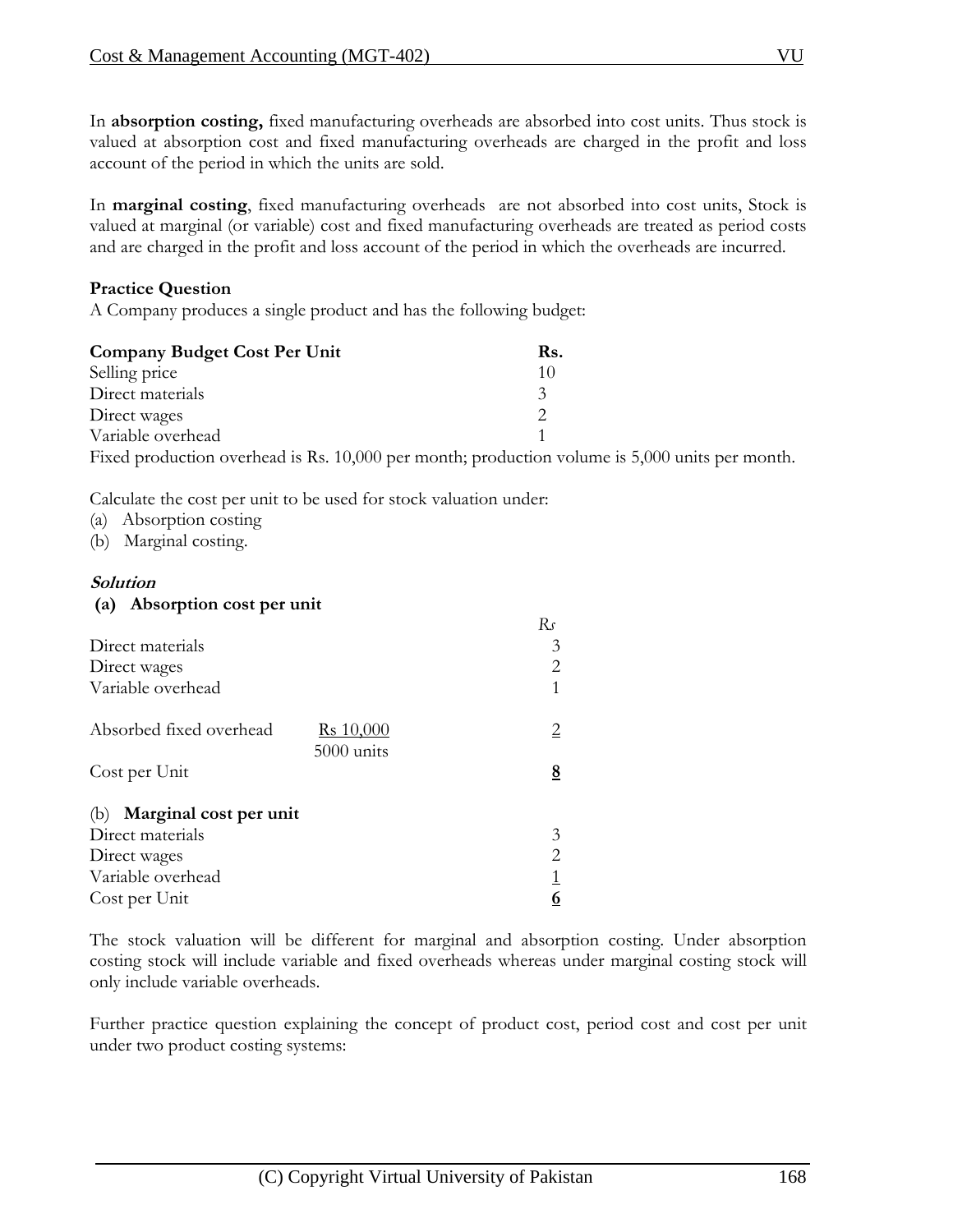|                                 | Absorption Costing | Marginal Costing |
|---------------------------------|--------------------|------------------|
|                                 | 100 units          | 100 units        |
|                                 |                    |                  |
| Direct Material                 | 8,000              | 8,000            |
| Rs. 80 per unit                 |                    |                  |
|                                 |                    |                  |
|                                 | 5,000              | 5,000            |
| Direct Labor                    |                    |                  |
| Rs. 50 per unit                 |                    |                  |
|                                 |                    |                  |
| Factory Overhead                | 3,000              | 3,000            |
| Variable FOH                    | 2,000              |                  |
| <b>Fixed FOH</b>                |                    |                  |
|                                 |                    |                  |
|                                 | 18,000             | 16,000           |
| <b>Product Cost</b>             |                    |                  |
|                                 |                    |                  |
| <b>Fixed Cost</b>               |                    | 2,000            |
| (Period Expenses)               |                    |                  |
|                                 |                    |                  |
| Cost per Unit                   |                    |                  |
| <b>Under Absorption costing</b> | 18,000             | Rs. 180 per unit |
|                                 | 100                |                  |
|                                 |                    |                  |
|                                 |                    |                  |
| Under Marginal costing          | <u>16,000</u>      | Rs. 160 per unit |
|                                 | 100                |                  |

## **Contribution Margin**

Contribution margin is the difference between sales and the variable cost of sales. This can be written as:

Contribution margin = Sales *less* variable costs of sales

```
Contribution margin is short for "contribution to fixed costs and profits".
```
 The idea is that after deducting the variable costs from sales, the figure remaining is the amount that contributes to fixed costs, and once fixed costs are covered the remaining amount is that of profits.

## **Contribution and profit**

Marginal costing values goods at variable cost of production (or marginal cost) and contribution can be shown as follows;

## **Marginal costing: Profit calculation**

|                      | $\mathbf{R} s X$ |
|----------------------|------------------|
| Sales                |                  |
| Less: variable costs |                  |
| Contribution margin  |                  |
| Less: fixed costs    |                  |
| Profit               |                  |

Profit is contribution **less** fixed costs. In absorption costing this is effectively calculated in one stage as the cost of sales already includes fixed costs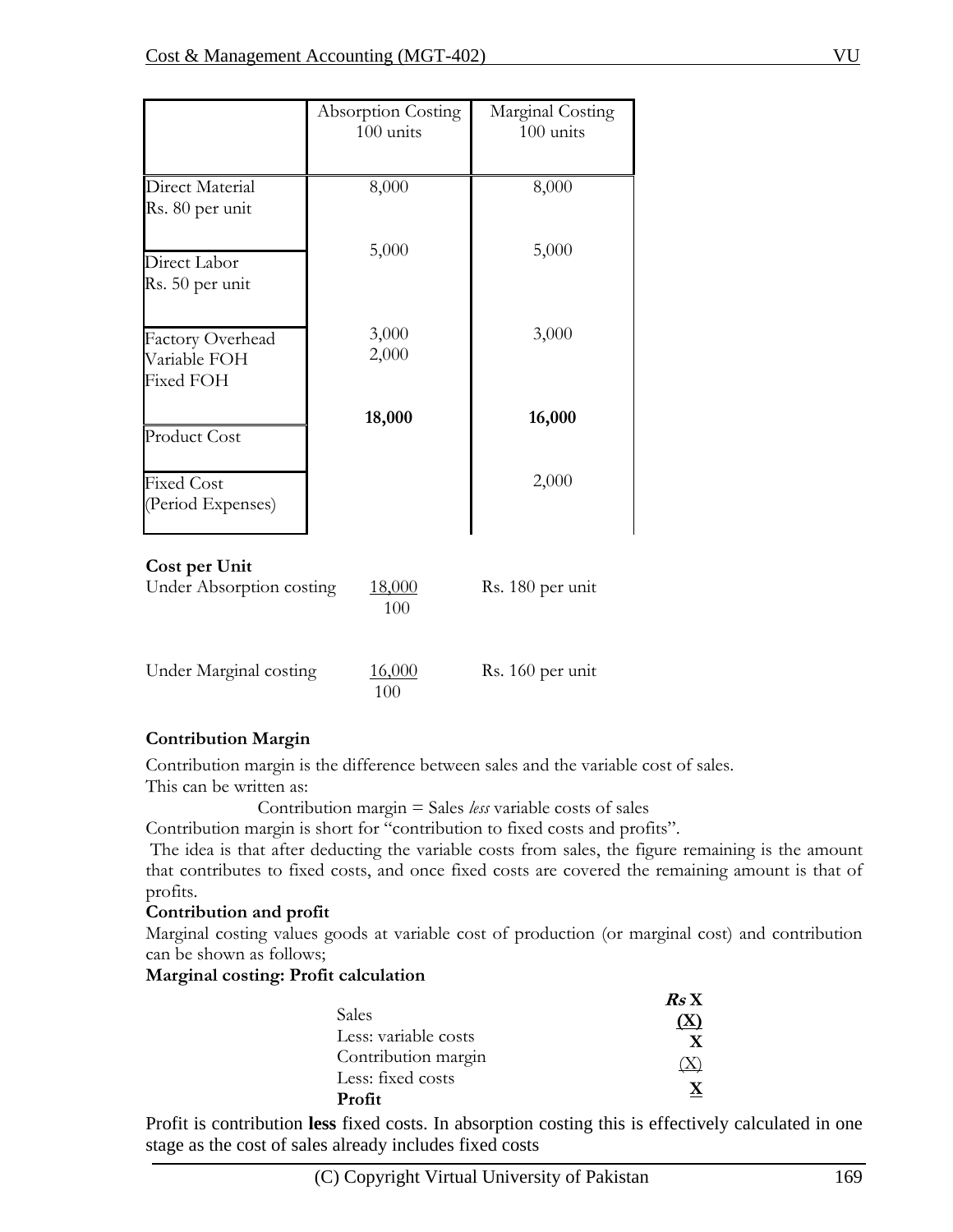## **Absorption costing: profit calculation**

| Sales                 |                   |
|-----------------------|-------------------|
| Less: absorption cost | $(\underline{X})$ |
| Profit                |                   |
|                       |                   |

Profit statements under absorption and marginal costing

To produce financial statements in accordance with IFRS 2, absorption costing must be used, but either marginal or absorption costing can be useful for internal management reporting the choice made will affect:

• The *way* in which profit information is presented

• The level of reported profit if sales do not exactly equal production (i.e. stock is increasing or decreasing).

## **PRACTICE QUESTION**

This example continues with the Company from the above practice question.

Show profit statements for the month if sales are 4,800 units and production is 5,000 units under

- (a) Total absorption costing
- (b) Marginal costing.

## **Solution**

| (a) Profit statement under absorption casting           |         |                                |
|---------------------------------------------------------|---------|--------------------------------|
|                                                         | Rs.     | $\boldsymbol{R}\boldsymbol{s}$ |
| Sales $(4,800 \ (\omega$ Rs10)                          |         | 48,000                         |
| Less:                                                   |         |                                |
| Cost of sates                                           |         |                                |
| Opening stock                                           |         |                                |
| Production<br>$(5,000 \ (\omega$ Rs. 8)                 | 40,000  |                                |
| <b>Less:</b> Closing stock $(200 \omega \text{Rs. } 8)$ | (1,600) | <u>(38.400)</u>                |
| Operating profit                                        |         | 9,600                          |
| (b) Profit statement under marginal costing             |         |                                |
| Sales $(4.800 \omega$ Rs10)                             |         | 48,000                         |
| Less:                                                   |         |                                |
| Cost of sates                                           |         |                                |
| Opening stock                                           |         |                                |
| Production $(5,000 \ (\omega$ Rs6)                      | 30,000  |                                |
| Less: Closing stock $(200 \omega \text{ Rs} 6)$         | (1,200) |                                |
|                                                         |         | (28,800)                       |
| Contribution                                            |         | 19,200                         |
| Less: Fixed overheads                                   |         | 10,000                         |
| Operating profit                                        |         | <u>9,200</u>                   |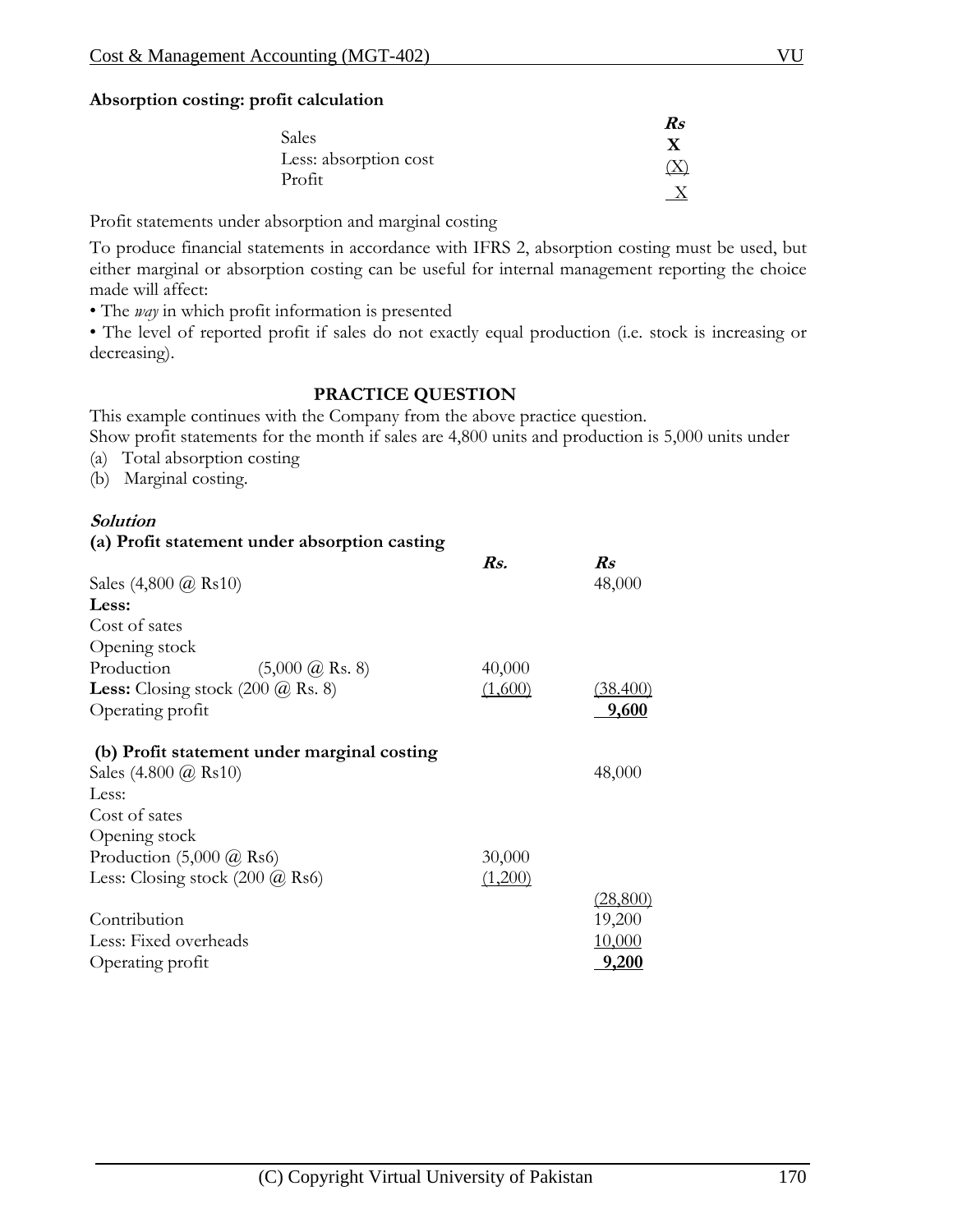|                                                        | Absorption Costing<br>100 units | Marginal<br>Costing<br>100 units |
|--------------------------------------------------------|---------------------------------|----------------------------------|
| Direct Material<br>Rs. 80 per unit                     | 8,000                           | 8,000                            |
| Direct Labor<br>Rs. 50 per unit                        | 5,000                           | 5,000                            |
| <b>Factory Overhead</b><br>Variable FOH<br>Fixed FOH   | 3,000<br>2,000                  | 3,000                            |
| Product Cost<br><b>Fixed Cost</b><br>(Period Expenses) | 18,000                          | 16,000<br>2,000                  |

## **PRACTICE QUESTION**

#### **Cost per Unit**

| Under Absorption costing | <u>18,000</u><br>100. | Rs. 180 per unit |
|--------------------------|-----------------------|------------------|
| Under Marginal costing   | <u>16,000</u><br>100  | Rs. 160 per unit |

Prepare income statements under absorption and marginal costing systems assuming the following facts:

a) All produced units Sold b) No. of units sold 80 No. of units in closing stock 20

|              | No. of units produced         | 100 |
|--------------|-------------------------------|-----|
| $\mathbf{C}$ | No. of units sold             | 110 |
|              | No. of units in opening stock | 10  |
|              | No. of units produced         | 100 |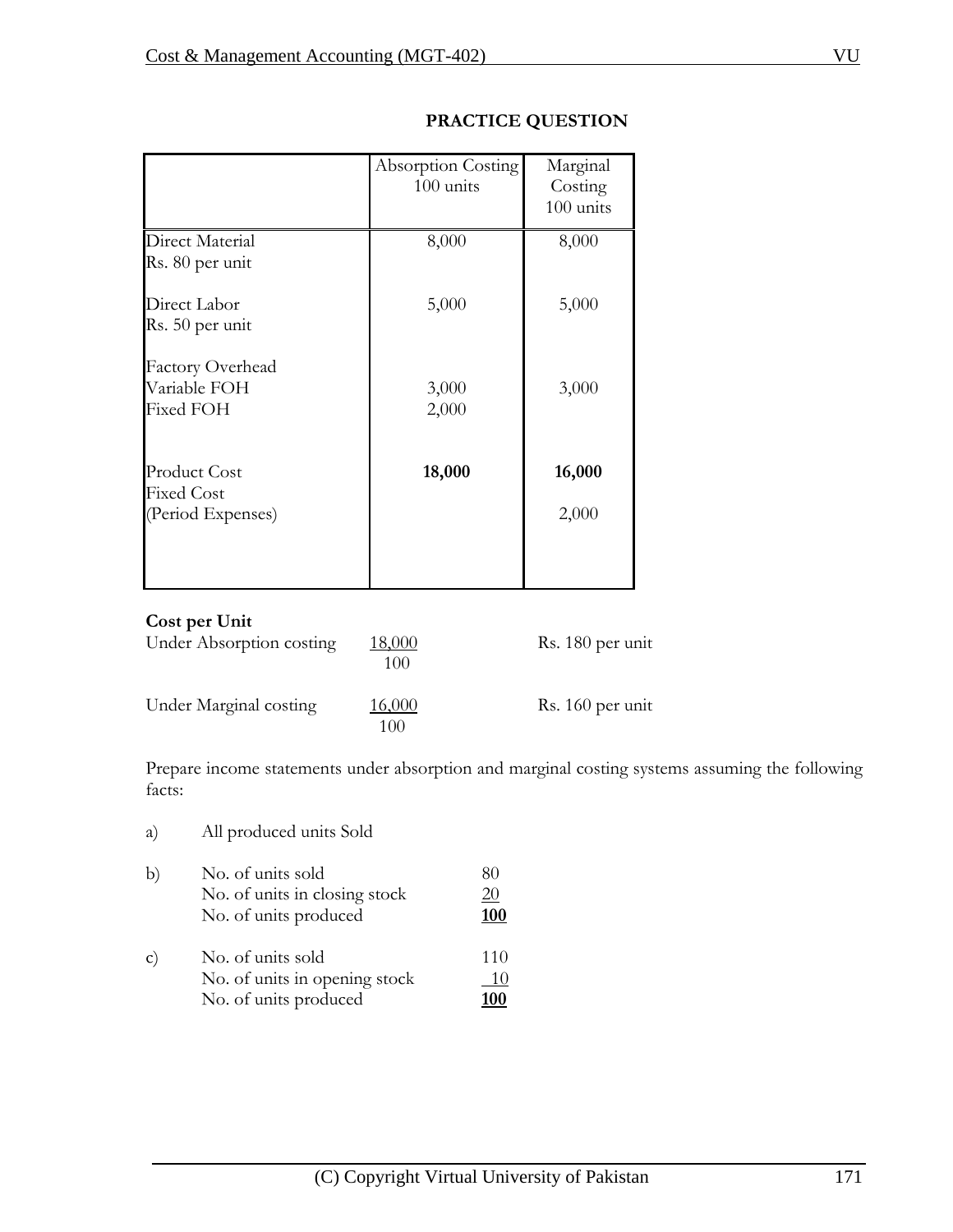#### **Solution**

| <b>All Units Sold</b><br>a)                     |                          |               |                  |        |
|-------------------------------------------------|--------------------------|---------------|------------------|--------|
|                                                 | <i><b>Absorption</b></i> | Marginal      |                  |        |
|                                                 | costing                  | costing       |                  |        |
| $(110 \times 240)$<br>Sales                     | 24,000                   | 24,000        |                  |        |
| Less Product cost                               |                          |               |                  |        |
| $100 \times 180$                                | <u>18,000</u>            |               |                  |        |
| $100 \times 160$                                |                          | <u>16,000</u> |                  |        |
| Gross profit                                    | 6,000                    |               |                  |        |
| Contribution margin                             |                          | 8,000         |                  |        |
| Less Fixed cost                                 | $\theta$                 | (2000)        |                  |        |
| Profit                                          | 6,000                    | 6,000         |                  |        |
| 80 units sold & 20 units in closing stock<br>b) |                          |               |                  |        |
|                                                 | Absorption costing       |               | Marginal costing |        |
|                                                 |                          |               |                  |        |
| Sales 80 x 240                                  | 19,200                   |               |                  | 19,200 |
| Production cost                                 |                          |               |                  |        |
| $100 \times 180 =$                              | 18,000                   |               |                  |        |
| $100 \times 160 =$                              |                          |               | 16,000           |        |
| Less closing stock                              |                          |               |                  |        |
| $20 \times 180 =$                               | (3600)                   |               |                  |        |
| $20 \times 160 =$                               |                          |               | (3,200)          |        |
|                                                 | <u>14,600</u>            |               |                  | 12,800 |
| Less Fixed cost                                 |                          |               |                  | 2,000  |
| Contribution Margin                             | 4,600                    |               |                  |        |

| 110 units sold<br>$\mathbf{c})$ |                    |                  |
|---------------------------------|--------------------|------------------|
|                                 | Absorption costing | Marginal costing |
| Sales $110 \times 240$          | 26,400             | 26,400           |
| Opening stock                   |                    |                  |
| $10 \times 180 =$               | 1,800              |                  |
| $10 \times 160 =$               |                    | 1,600            |
| Production cost                 |                    |                  |
| $100 \times 180 =$              | 18,000             |                  |
| $100 \times 160 =$              |                    | 16,000           |
|                                 | <u>19,800</u>      | 17,600           |
| Less Fixed cost                 |                    | 2,000            |
| Contribution Margin             | 6,600              |                  |
| Profit                          | 6,600              | 6,800            |

## **Reconciliation of the difference in profit**

The difference in profit is due to there being a movement in stock levels - an increase from 0 to 200 units over the month.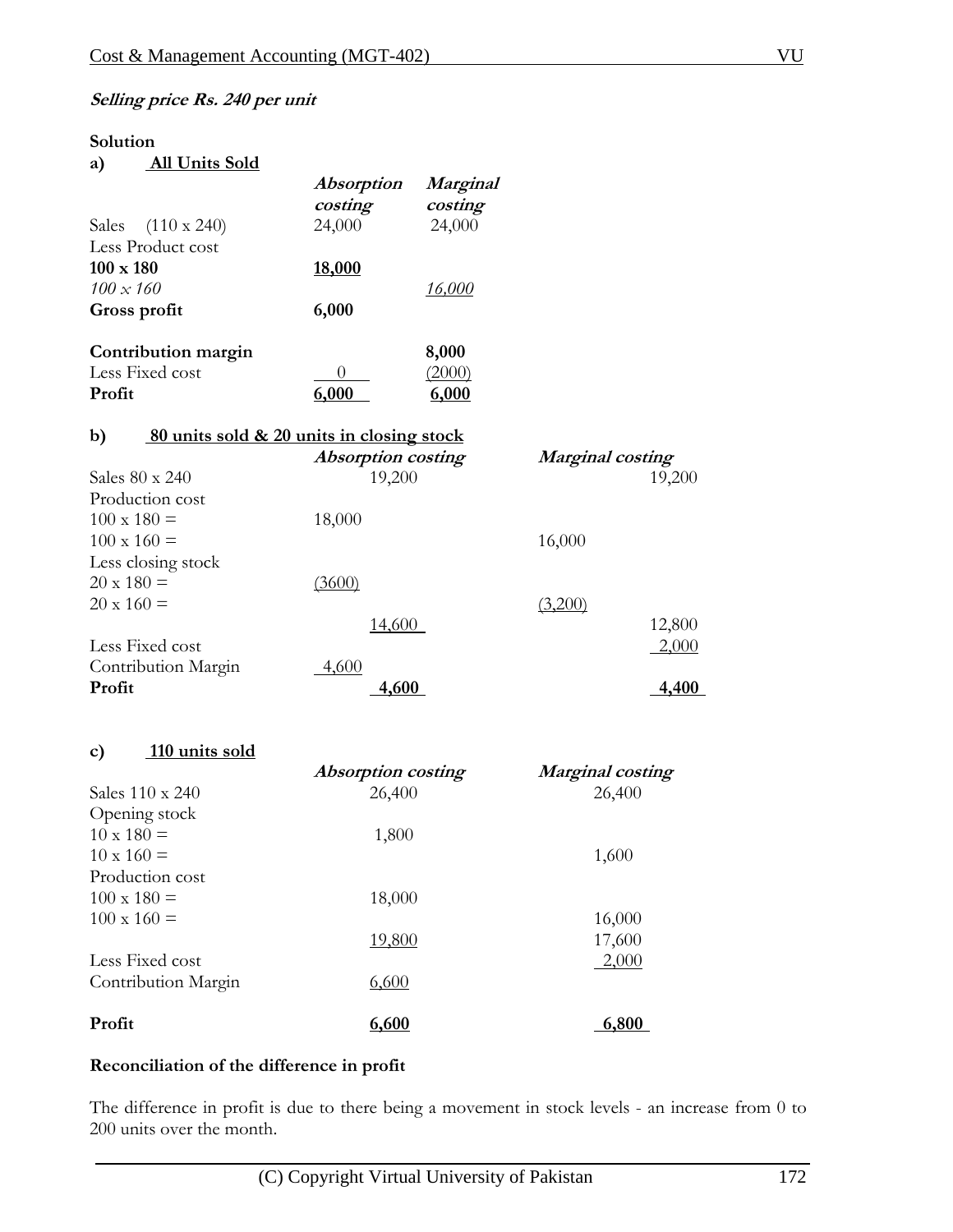The two profit figures can therefore be reconciled as follows:

|                                                                               | <b>Rs</b> |
|-------------------------------------------------------------------------------|-----------|
| Absorption costing profit                                                     | 9.600     |
| Less: fixed costs included in the increase in stock $(200 \times \text{Rs}2)$ | (400)     |
| Marginal costing profit                                                       | 9,200     |

**If stock levels are rising from opening to closing balance**  Absorption Costing profit > Margin Costing profit

## **If stock levels are falling from opening to closing balance**

Absorption Costing profit < Margin Costing profit (Fixed costs carried forward are charged in this period, under absorption costing)

## **If stock levels are the same**

Absorption Costing profit  $=$  Margin Costing profit

|                                  | <b>Absorption Costing</b> | <b>Marginal Costing</b> |
|----------------------------------|---------------------------|-------------------------|
|                                  |                           |                         |
| Produced units $=$ Units<br>sold | Same Profit               | Same Profit             |
| Produced units > Units<br>sold   | More Profit               | Less Profit             |
| Produced units < Units<br>sold   | Less Profit               | More Profit             |

## **Reconciliation of the above practice question**

| b) |                                     | 80 units sold $& 20$ units in closing stock |       |
|----|-------------------------------------|---------------------------------------------|-------|
|    |                                     |                                             | Rs    |
|    | Absorption Profit                   |                                             | 4,800 |
|    | Less Closing Stock @ Fixed FOH Rate |                                             |       |
|    | 20                                  | 20                                          | (400) |
|    | Marginal Costing Profit             |                                             | 4400  |

c) 110 units sold with an opening stock of 10 units

| Absorption Profit                  |              |    | 6,600 |
|------------------------------------|--------------|----|-------|
| Add Opening Stock @ Fixed FOH Rate |              |    |       |
| 10                                 | $\mathbf{x}$ | 20 | 200   |
| Marginal Costing Profit            |              |    | 6,800 |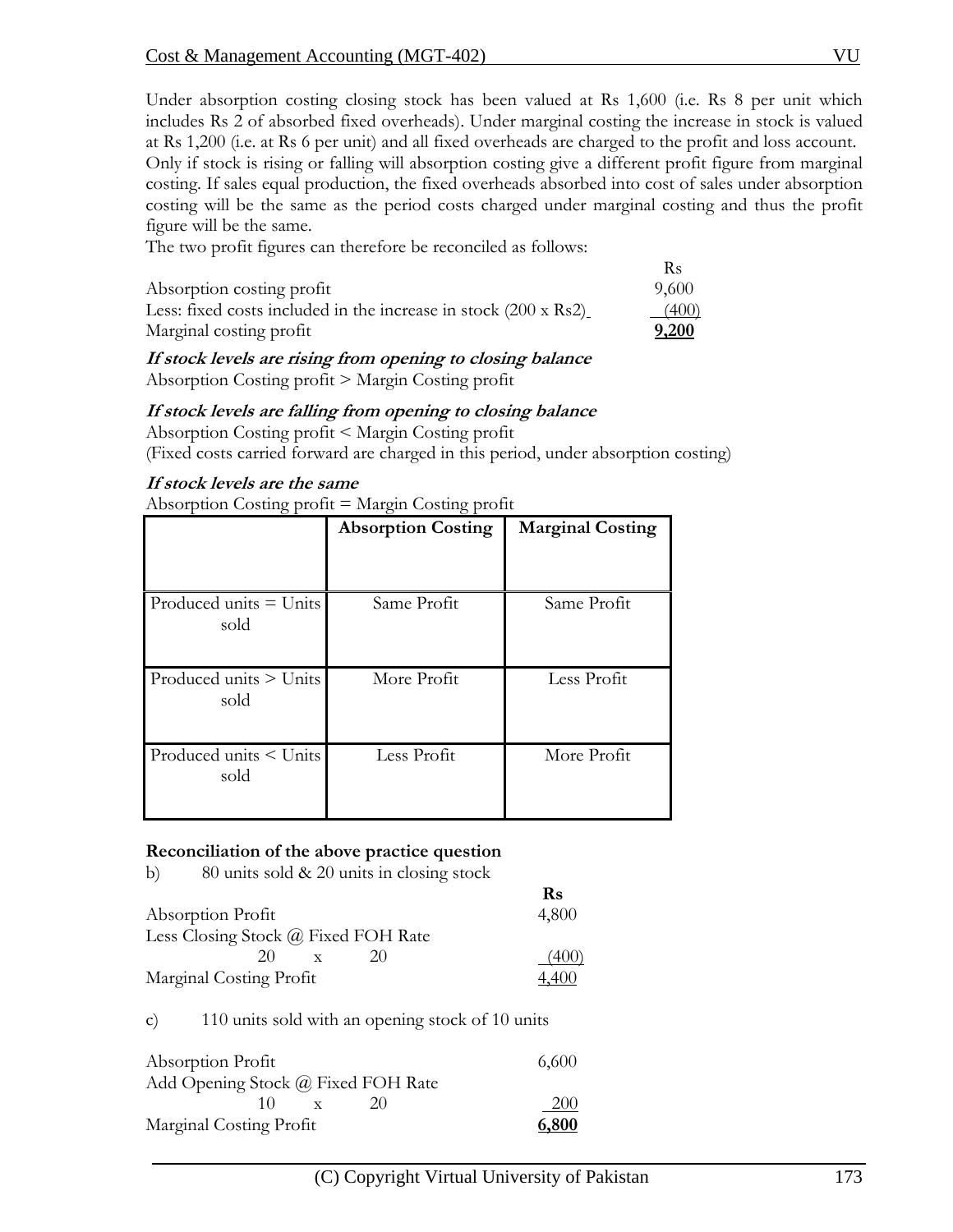|                                                            | Rs                      |
|------------------------------------------------------------|-------------------------|
| Profit as per absorption costing system                    | XXX                     |
| Add Opening stock @ fixed FOH rate at opening date         | <b>XXX</b>              |
| Less Closing stock $\omega$ fixed FOH rate at closing date | $\overline{\text{XXX}}$ |
| Profit as per marginal costing system                      | <b>XXX</b>              |

Advantages of marginal costing

## **(Relative to the absorption costing)**

Preparation of routine operating statements using absorption costing is considered less informative for the following reasons:

- 1. Profit per unit is a misleading figure: in the example above the operating margin of Rs2 per unit arises because fixed overhead per unit is based on output of 5,000 units. If another basis were used margin per unit would differ even though fixed overhead was the same amount in total
- 2. Build-up or run-down of stocks of finished goods can distort comparison of period operating statements and obscure the effect of increasing or decreasing sales.
- 3. Comparison between products can be misleading because of the effect of arbitrary apportionment of fixed costs. Where two or more products are manufactured in a factory and share all production facilities, the fixed overhead can only be apportioned on an arbitrary basis.
- 4. Marginal costing emphasizes variable costs per unit and fixed costs in total whereas absorption costing accounts for all production costs to calculate unit cost. Marginal costing therefore reflects the behavior of costs in relation to activity. Since most decision-making problems involve changes to activity, marginal costing is more appropriate for short-run decision-making than absorption costing.

## **PRACTICE QUESTION**

This practice question illustrates the misleading effect on profit which absorption costing can have. A company sells a product for Rs10. and incurs Rs4 of variable costs in its manufacture. The fixed costs are Rs900 per year and are absorbed on the basis of the normal production volume of 250 units per year. The results for the last four years, when no expenditure variances arose- were as follows:

| Item          | 1st year       | $2^{nd}$ year  | $3^{rd}$ year  | 4th year       | Total          |
|---------------|----------------|----------------|----------------|----------------|----------------|
|               | units          | units          | units          | units          |                |
| Opening stock |                | 200            | 300            | 300            |                |
| Production    | 300            | 250            | <b>200</b>     | <b>200</b>     | 950            |
|               | 300            | 450            | 500            | 500            | 950            |
| Closing stock | <b>200</b>     | 300            | 300            | <b>200</b>     | 200            |
| Sales         | 100            | 150            | 200            | 300            | 750            |
|               | R <sub>s</sub> | R <sub>s</sub> | R <sub>s</sub> | R <sub>s</sub> | R <sub>s</sub> |
| Sales value   | 1,000          | 1,500          | 2,000          | 3,000          | 7,500          |

Prepare a profit statement under absorption and marginal costing.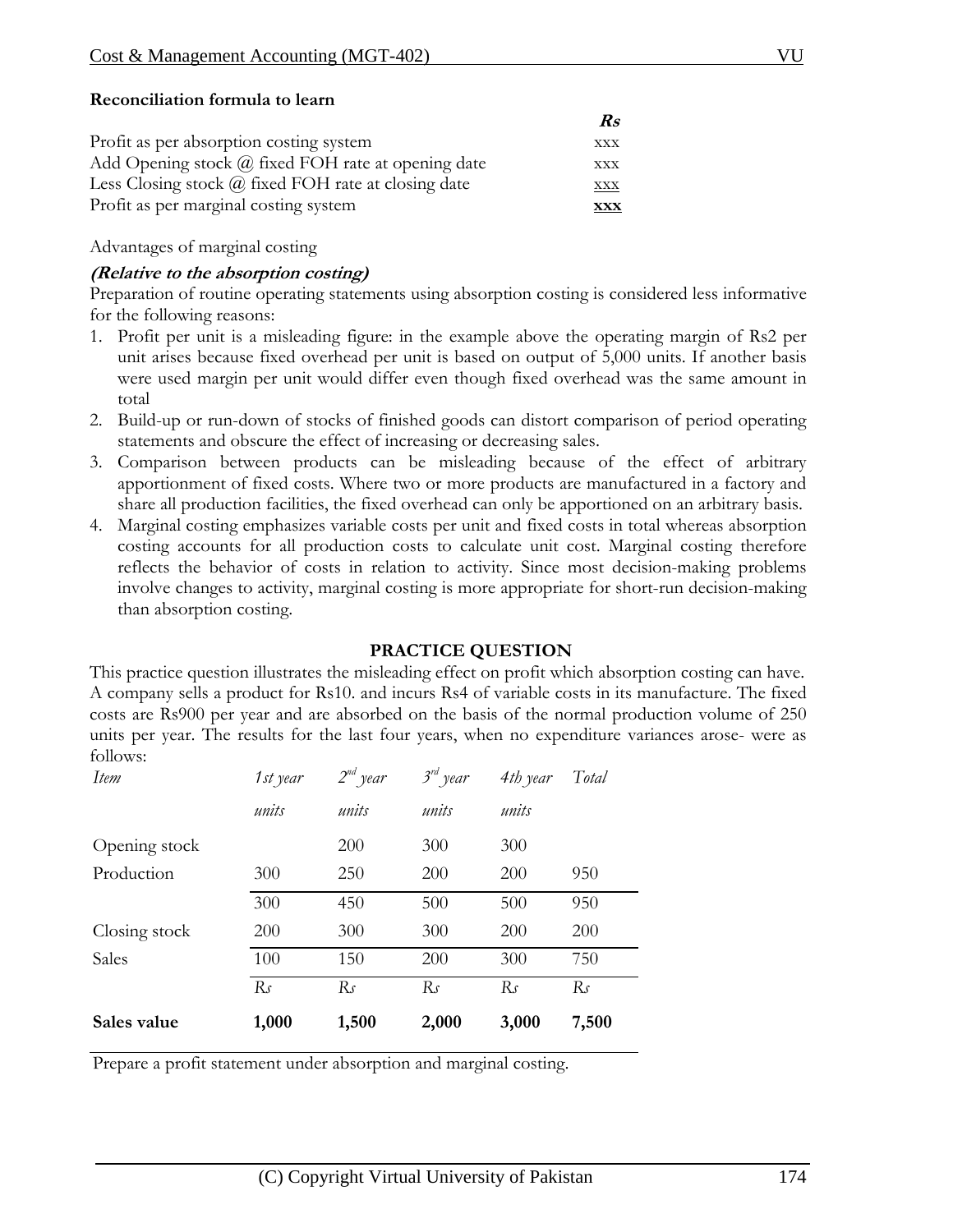# **Solution**

The profit statement under absorption costing would be as follows:

| Items                                              | $1st$ year<br>Rs. | $\bigcirc$<br>$2nd$ year<br>Rs. | $3rd$ year<br>Rs. | $4th$ year<br>Rs. | Total<br>Rs. |
|----------------------------------------------------|-------------------|---------------------------------|-------------------|-------------------|--------------|
| Opening stock $@$ Rs7.60                           |                   | 1,520                           | 2,280             | 2,280             |              |
| Variable<br>of<br>costs<br>production $\omega$ Rs4 | 1,200             | 1,000                           | 800               | 800               | 3,800        |
| Fixed costs $\circledR$ 900/250<br>$=Rs3.60$       | 1,080             | 900                             | 720               | 720               | 3,420        |
|                                                    | 2,280             | 3,420                           | 3,800             | 3,800             | 7,220        |
| Closing stock $@Rs7.60$                            | 1,520             | 2,280                           | 2,280             | 1,520             | 1,520        |
| Cost of sales                                      | (760)             | (1,140)                         | (1,520)           | (2,280)           | (5,700)      |
| (Under)/over absorption<br>(w)                     | 180               | <u>Nil</u>                      | (180)             | (180)             | (180)        |
| <b>Net Profit</b>                                  | <u>420</u>        | <u>360</u>                      | <u>300</u>        | 540               | 1,620        |

## **Working: Calculation of over / under absorption Fixed cost control account**

| Incurred Year 1 | 900        | Absorbed              | 1,080 |
|-----------------|------------|-----------------------|-------|
|                 |            | 300 x Rs. 3.60        |       |
| Over absorption | <u>180</u> |                       |       |
|                 | 1,080      |                       | 1,080 |
| Year 2          | 900        | $250 \times$ Rs. 3.60 |       |
| Year 3          | 900        | 200 x Rs. 3.60        | 720   |
|                 |            | Under absorption      | 180   |
|                 | 900        |                       | 900   |
| Year 4          | 900        |                       |       |
|                 |            | $200 \times 3.60$     | 720   |
|                 |            | Under absorption      | 180   |
|                 | 900        |                       | 900   |
|                 |            |                       |       |
|                 |            |                       |       |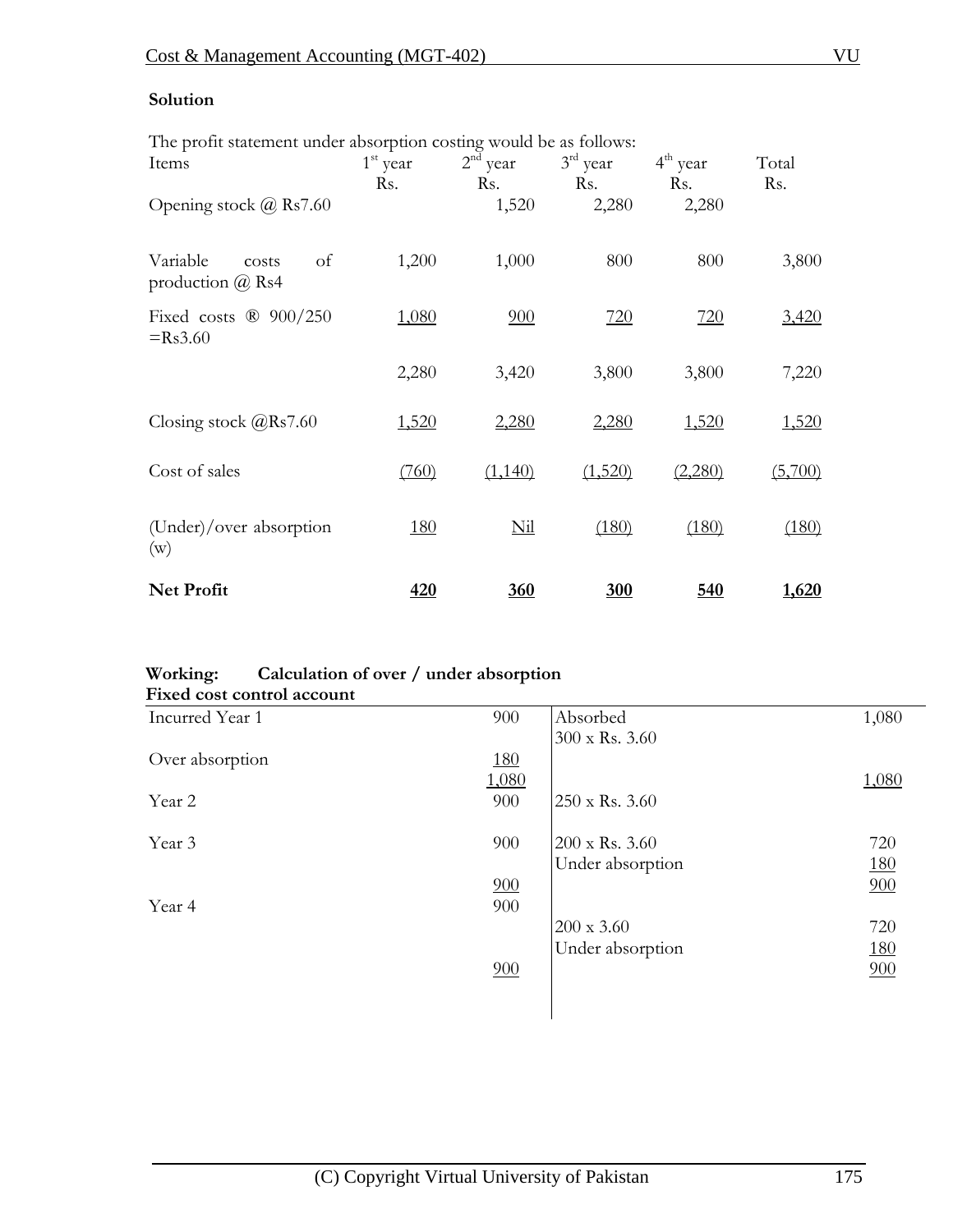| Item                        | 1st year | 2nd year | 3rd year | 4th year       | Total |
|-----------------------------|----------|----------|----------|----------------|-------|
|                             | Rs       | Кs       | Вs       | R <sub>s</sub> | Rs    |
| Sales                       | 1,000    | 1,500    | 2,000    | 3,000          | 7,500 |
| Variable cost of sales      |          |          |          |                |       |
| $(Q)$ Rs4)                  | 400      | 600      | 800      | 1,200          | 3,000 |
| Contribution margin         | 600      | 900      | 1,200    | 1,800          | 4,500 |
| Fixed costs                 | 900      | 900      | 900      | 900            | 3,600 |
| Net profit/ $(\text{loss})$ | (300)    | 300      | 900      | 900            |       |

If marginal costing had been used instead of absorption, the results would have been shown as follows:

The marginal presentation indicates clearly that the business must sell at least 150 units per year to break even, i.e.  $Rs900 + (10 - 4)$ , whereas it appeared, using absorption costing, that even at 100 units it was making a healthy profit.

The total profit for the four years is less under the marginal principle because the closing stocks at the end of the fourth year are valued at Rs800 (Rs4 x 200) instead of Rs 1,520, i.e. Rs720 of the fixed costs are being carried forward under the absorption principle.

The profit figures shown may be reconciled as follows:

|                            | Year 1 | Year 2 | Yea $3$ | Yea r4         | Total |
|----------------------------|--------|--------|---------|----------------|-------|
|                            | Rs     | Rs     | Ŗѕ      | R <sub>s</sub> | Rs    |
| Profit $/$ (loss)          |        |        |         |                |       |
| Under marginal costing     | (300)  | Nil    | 300     | 900            | 900   |
| Add: Fixed overheads       |        |        |         |                |       |
| Absorbed in stock increase |        |        |         |                |       |
| $200 \times$ Rs3.60 =      | 720    |        |         |                |       |
| $100 \times$ Rs3.60=       |        | 360    |         |                |       |
| $200 \times$ Rs3.60=       |        |        |         |                | 720   |
| Less: Fixed overheads      |        |        |         |                |       |
| Absorbed in stock decrease |        |        |         |                |       |
| $100 \times 3.60=$         |        |        |         | (360)          |       |
| Profit per absorption      | 420    | 360    | 300     | 540            | 1,620 |

#### **Problem Questions**

**Q.1.** A factory manufactures three components X, Y and Z and the budgeted production for the year is 1,000 units1,500 units and 2,000 units respectively. Fixed overhead amounts to Rs6.750 and has been apportioned on the basis of budgeted units: Rs 1,500 to X, Rs 2,250 to Y and Rs 3,000 to Z. Sales and variable costs are as follows:

| Selling price Rs. |  |  |
|-------------------|--|--|
| Variable cost Rs. |  |  |

**Q. 2.** A company that manufactures one product has calculated its cost on a quarterly production budget of 10.000 units. The selling price was Rs 5 per unit. Sales in the four successive quarters of the last year were as follows:

|           | (C) Copyright Virtual University of Pakistan | 176 |
|-----------|----------------------------------------------|-----|
| Quarter 3 | $7,000$ units                                |     |
| Quarter 2 | $9,000$ units                                |     |
| Quarter 1 | $10,000$ units                               |     |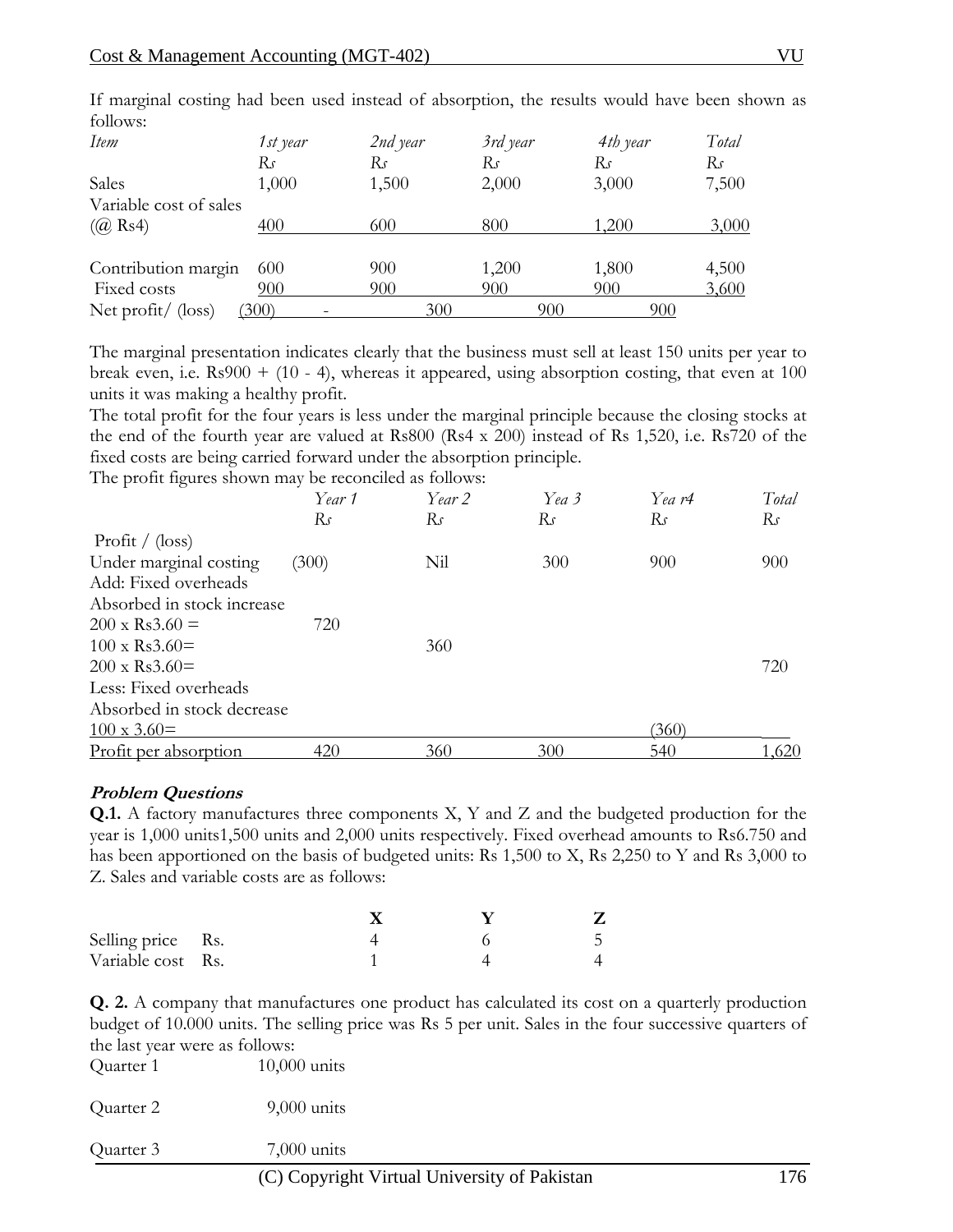Quarter 4 5,500 units

The level of stock at the beginning of the year was 1,000 units and the company maintained its stock of finished products at the same level at the end of each of the four quarters. Based on its quarterly production budget, the cost per unit was as follows:

| Cost per unit                       |        | Rs.  |
|-------------------------------------|--------|------|
| Prime cost                          |        | 3.50 |
| Production overhead                 | 0.75   |      |
| Selling and administration overhead | (0.30) |      |
| Total                               |        | 455  |

Fixed production overhead, which has been taken into account in calculating the above figures, was Rs 5,000 per quarter. Selling and administration overhead was treated as fixed, and was charged against sales in the period in which it was incurred.

You are required to present a tabular statement to bring out the effect on net profit of the declining volume of sales over the four quarters given, assuming in respect of fixed production overhead that the company:

(a) Absorbs it at the budgeted rate per unit

(b) Does not absorb it into the product cost, but charges it against sales in each quarter (i.e. the company uses marginal costing).

Advantages of Absorption Costing

#### **(Relative to marginal costing)**

Absorption costing is widely used and you must understand both principles.

The only difference between using absorption costing and marginal costing as the basis of stock valuation is the treatment of fixed production costs.

The arguments used in favor of absorption costing are as follows:

- 1. Fixed costs are incurred within the production function, and without those facilities production would not be possible. Consequently such costs can be related to production and should be included in stock valuation.
- 2. Absorption costing follows the matching concept by carrying forward a proportion of the production cost in the stock valuation to be matched against the sales value
- 3. When the items are sold.
- 4. It is necessary to include fixed overhead in stock values for financial statements routine cost accounting using absorption costing produces stock values which include a share of fixed overhead.
- 5. Overhead allotment is the only practicable way of obtaining job costs for estimating prices and profit analysis.
- 6. Analysis of under-/over-absorbed overhead is useful to identify inefficient utilization of production resources.

#### **Arguments against absorption costing**

The fixed costs do not change as a result of a change in the level of activity. Therefore such costs cannot be related to production and should not be included in the stock valuation.

The inclusion of fixed costs in the stock valuation conflicts with the prudence concept, therefore the fixed costs should be written off in the period in which they are incurred.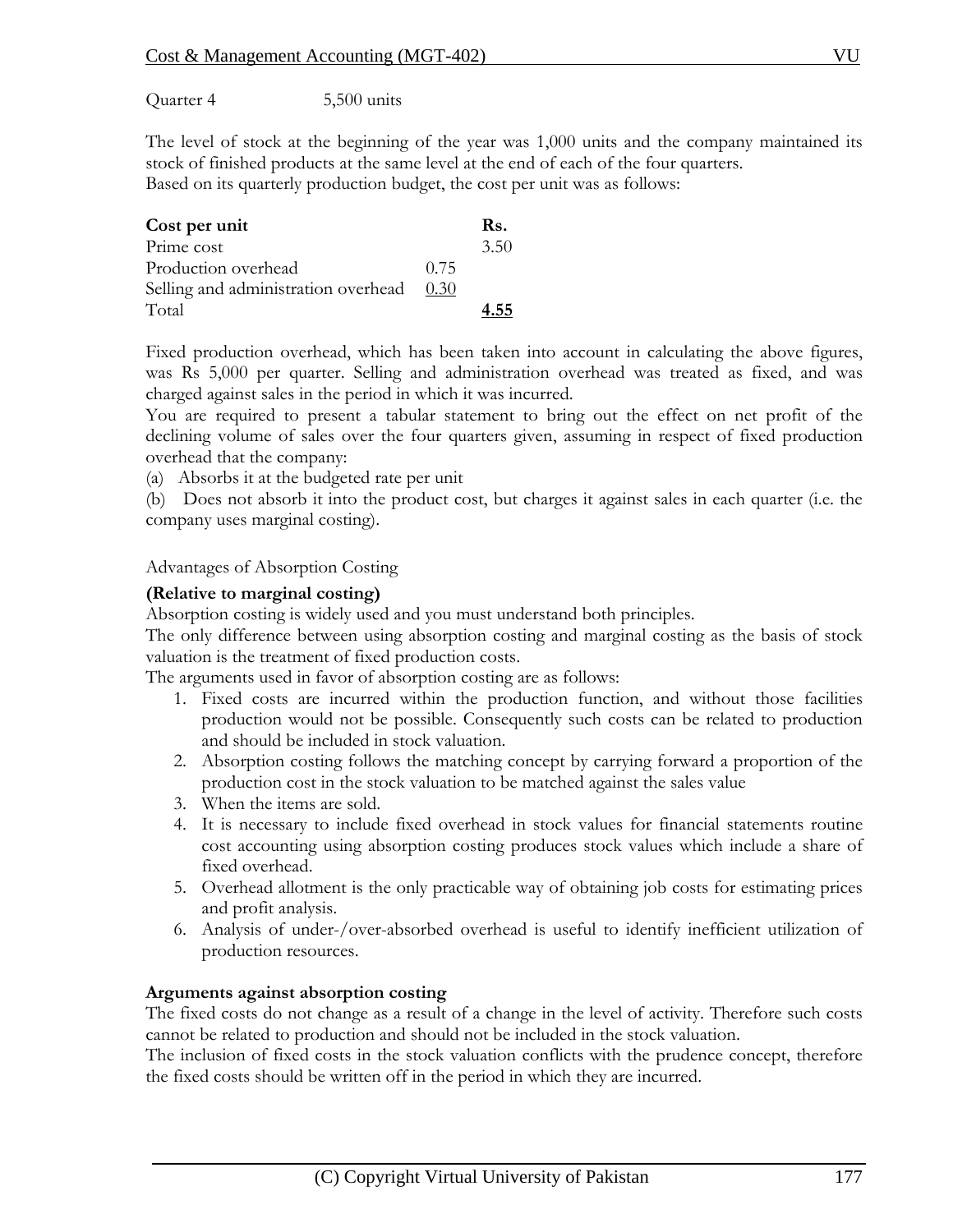# **PRACTICE QUESTION**

| Following information relates to a manufacturing company |                 |  |  |
|----------------------------------------------------------|-----------------|--|--|
| Selling price                                            | Rs. 20 per unit |  |  |
| Units produced                                           | 30,000          |  |  |
| Units sold                                               | 20,000          |  |  |
| Variable cost                                            |                 |  |  |
| Direct material                                          | Rs. 5 per unit  |  |  |
| Direct labor                                             | Rs. 3 per unit  |  |  |
| F.O.H                                                    | Rs. 1 per unit  |  |  |
| Selling & administrative expenses                        | Rs. 2 per unit  |  |  |
| <b>Fixed cost</b>                                        |                 |  |  |
| F.O.H                                                    | Rs 120,000      |  |  |
| Selling & administrative expenses                        | Rs. 15,000      |  |  |
| Solution                                                 |                 |  |  |
|                                                          |                 |  |  |

| Working for cost per unit under |   |
|---------------------------------|---|
| <b>Absorption Costing</b>       |   |
| <b>Fixed FOH Rate</b>           |   |
| $120,000/30,000 =$              |   |
| Variable FOH Rate               |   |
| Direct Material                 | 5 |
| Direct Labor                    | 3 |
| <b>FOH</b>                      | 1 |
|                                 | 9 |
|                                 |   |

| Marginal Costing  |               |
|-------------------|---------------|
| Variable FOH Rate |               |
| Direct Material   | 5             |
| Direct Labor      | $\mathcal{Z}$ |
| <b>FOH</b>        | 1             |
|                   |               |

# **Income Statement under Absorption Costing System**

|                                   |               | <b>Rupees</b>  |
|-----------------------------------|---------------|----------------|
| Sales (20,000 x 20)               |               | 400,000        |
| Less Cost of goods sold           |               |                |
| Opening stock                     | $\theta$      |                |
| Add Production cost               |               |                |
| $(13 \times 30,000)$              | 390,000       |                |
| Less Closing stock                |               |                |
| $(13 \times 10,000)$              | 130,000       |                |
|                                   |               | <u>260,000</u> |
| Gross Profit                      |               | 140,000        |
| Less Operating expenses           |               |                |
| Selling & Administrative expenses |               |                |
| Variable expenses                 |               |                |
| $(20,000 \times 2) =$             | 40,000        |                |
| Fixed expenses                    | <u>15,000</u> | 55,000         |
| Net profit                        |               | 85,000         |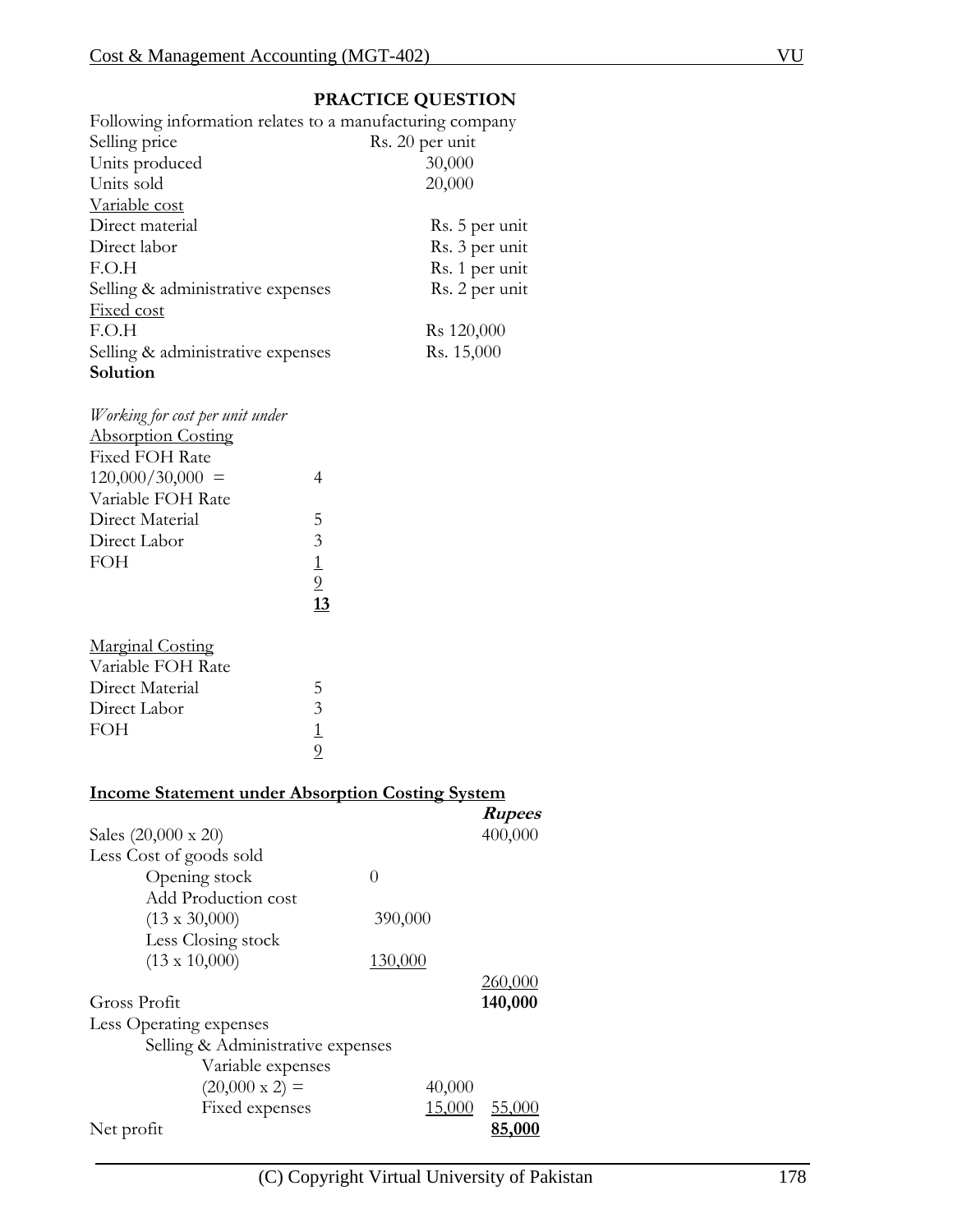|                                        |          | <b>Rupees</b>  |
|----------------------------------------|----------|----------------|
| Sales                                  |          | 400,000        |
| Less Variable cost of goods sold       |          |                |
| Opening stock                          | $\theta$ |                |
| Add Variable production cost           |          |                |
| $(9 \times 30,000)$                    | 270,000  |                |
| Less Closing stock                     |          |                |
| $(9 \times 10,000)$                    | 90,000   |                |
|                                        |          | 180,000        |
| Gross contribution margin              |          | 220,000        |
| Less Variable Selling & Admin Expenses |          |                |
| $(2 \times 20,000)$                    |          | <u>40,000</u>  |
| Contribution margin                    |          | 180,000        |
| Less Fixed expenses                    |          |                |
| Production                             | 120,000  |                |
| Selling & Admin Expenses 15,000        |          | <u>135,000</u> |
| Net Profit                             |          | 45,000         |
|                                        |          |                |
|                                        |          |                |

#### **Income Statement under Marginal Costing System**

#### **Reconciliation**

| Profit as absorption costing           | 85,000 |
|----------------------------------------|--------|
| Less Closing stock $(10,000 \times 4)$ | 40,000 |
| Profit as per Marginal costing         | 45,000 |

#### **Multiple Choice Questions**

**Q.1.** When comparing the profits reported using marginal costing with those reported using absorption costing in a period when closing stock was 1,400 units, opening stock was 2,000 units, and the actual production was 11,200 units at a total cost of Rs 4.50 per unit compared to a target cost of Rs 5.00 per unit, which of the following statements is correct?

A Absorption costing reports profits Rs 2,700 higher

B Absorption costing reports profits Rs 2,700 lower

C Absorption costing reports profits Rs 3,000 higher

D There is insufficient data to calculate the difference between the reported profits

**Q. 2.** When comparing the profits reported under marginal and absorption costing during a period when the level of stocks increased:

**A.** An absorption costing profits will be higher and closing stock valuations lower than those under marginal costing

**B.** An absorption costing profits will be higher and closing stock valuations higher than those under marginal costing

**C.** The marginal costing profits will be higher and closing stock valuations lower than those under absorption costing

**D**. The marginal costing profits will be lower and closing stock valuations higher than those under absorption costing

**Q. 3.** Contribution margin is:

- A. Sales less total costs
- B. Sales less variable costs
- C. Variable costs of production less labor costs
- D. None of the above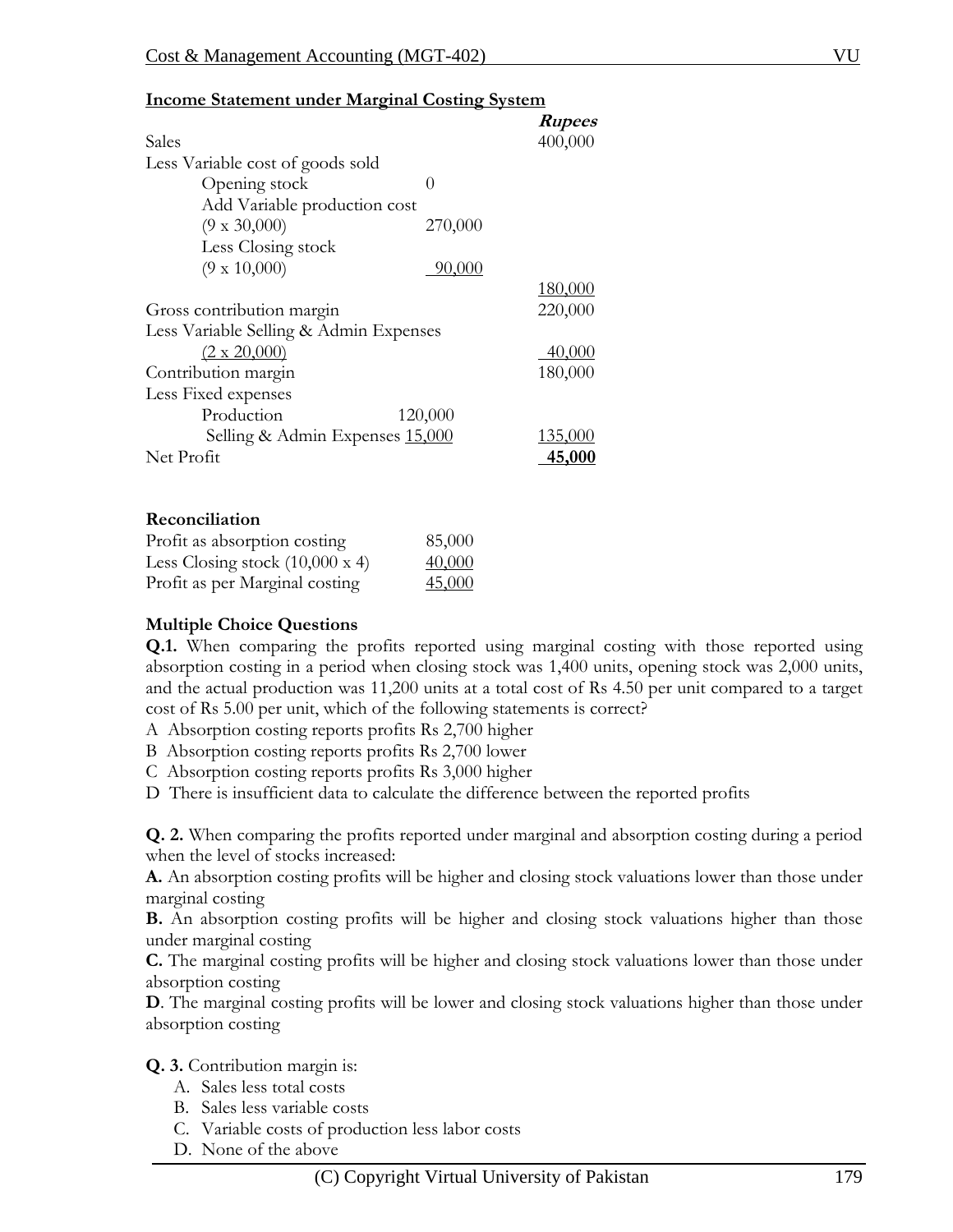## **Problem Question**

Rays Company manufactures and sells electric blankets.

The selling price is Rs 12.

Each blanket has the unit cost set out below.

Administration costs are incurred at the rate of Rs20 per annum.

The company achieved the production and sales of blankets set out below.

The following information is also relevant:

- 1. The overhead costs of Rs2 and Rs3 per unit have been calculated on the basis of a budgeted production volume of 90 units.
- 2. There was no inflation.
- 3. There, was no opening stock.

| Unit cost                    |     |          | Rs. |
|------------------------------|-----|----------|-----|
| Direct material              |     | 2        |     |
| Direct labor                 |     |          |     |
| Variable production overhead |     | 2.       |     |
| Fixed production overhead    |     | <u>3</u> |     |
|                              |     | <u>8</u> |     |
| Year                         |     |          |     |
| Production                   | 100 | 110      | 90  |
| Sales                        | 90  | 110      | 95  |

## **You are required:**

(a) To prepare an operating statement for each year using

(i) Marginal costing and (ii) absorption costing

(b) To explain why the profit figures reported under the two techniques disagree.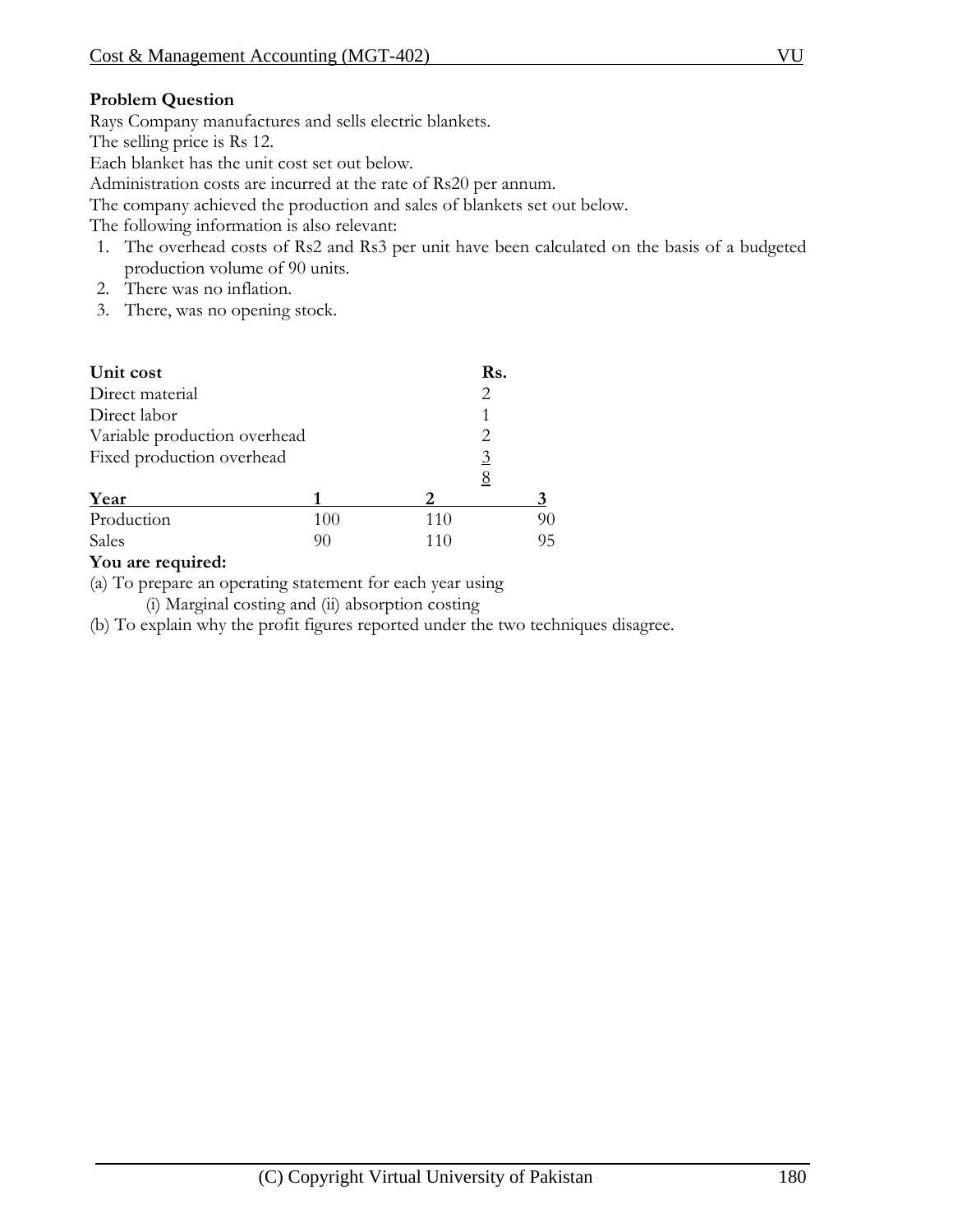## **LESSON# 29**

#### **COST – VOLUME – PROFIT ANALYSIS (Contribution Margin Approach)**

This topic is based on your knowledge of cost behavior and shows how this is applied in a decision-making situation. Cost-volume-profit (CVP) analysis is a technique which uses cost behavior theory to analyze the activity level as to the contribution margin and fixed cost relationship and the level at which there is neither a profit nor a loss (the break-even activity level). This is important management information because managers need to know the minimum activity level that must be achieved in order that the business does not incur losses.

CVP analysis may also be used to predict profit levels at different volumes of activity based upon the assumption that costs and revenues exhibit a linear relationship with the level of activity.

Cost-volume-profit analysis determines how costs and profit react to a change in the volume or level of activity, so that management can decide the 'best' activity level.

Following are the assumptions which are used in CVP analysis.

- 1. Variable costs and selling price (and hence contribution) per unit are assumed to be unaffected by a change in activity level.
- 2. Fixed costs, whilst not affected in total by a change in the activity level, will change per unit as the activity level changes and there are more (or less) units over which to "share out" the fixed costs If fixed costs per unit change with the activity level, then profit per unit must also change.

Thus, cost-volume-profit analysis is always based on contribution per unit (assumed to be constant unless a question clearly says otherwise) and never on profit per unit because profit per unit changes every time a few more or less units are made.

CVP is a relationship of four variables

| <b>Sales</b>  | Volume |
|---------------|--------|
| Variable cost | Cost   |
| Fixed cost    | Cost   |
| Net income    | Profit |

This may be understood through the following equation

| <b>Volume</b> $\omega$ sales price | $=$ | Revenue |
|------------------------------------|-----|---------|
| Cost matching with the sales       | $=$ | (Cost)  |
| Result                             | $=$ | Profit  |

CVP analysis is a tool for decision making. There are two approaches of CVP analysis:

- 1. Contribution margin approach
- 2. Break even analysis approach

## **Contribution Margin Approach & CVP Analysis**

Contribution margin contributes to meet the fixed cost. Once the fixed cost has been met the incremental contribution margin is the profit.

Income Statement as per the marginal costing system is used as a Standard format of Income Statement to analyze the Cost-Volume-Profit relationship.

 (C) Copyright Virtual University of Pakistan 181 Rs.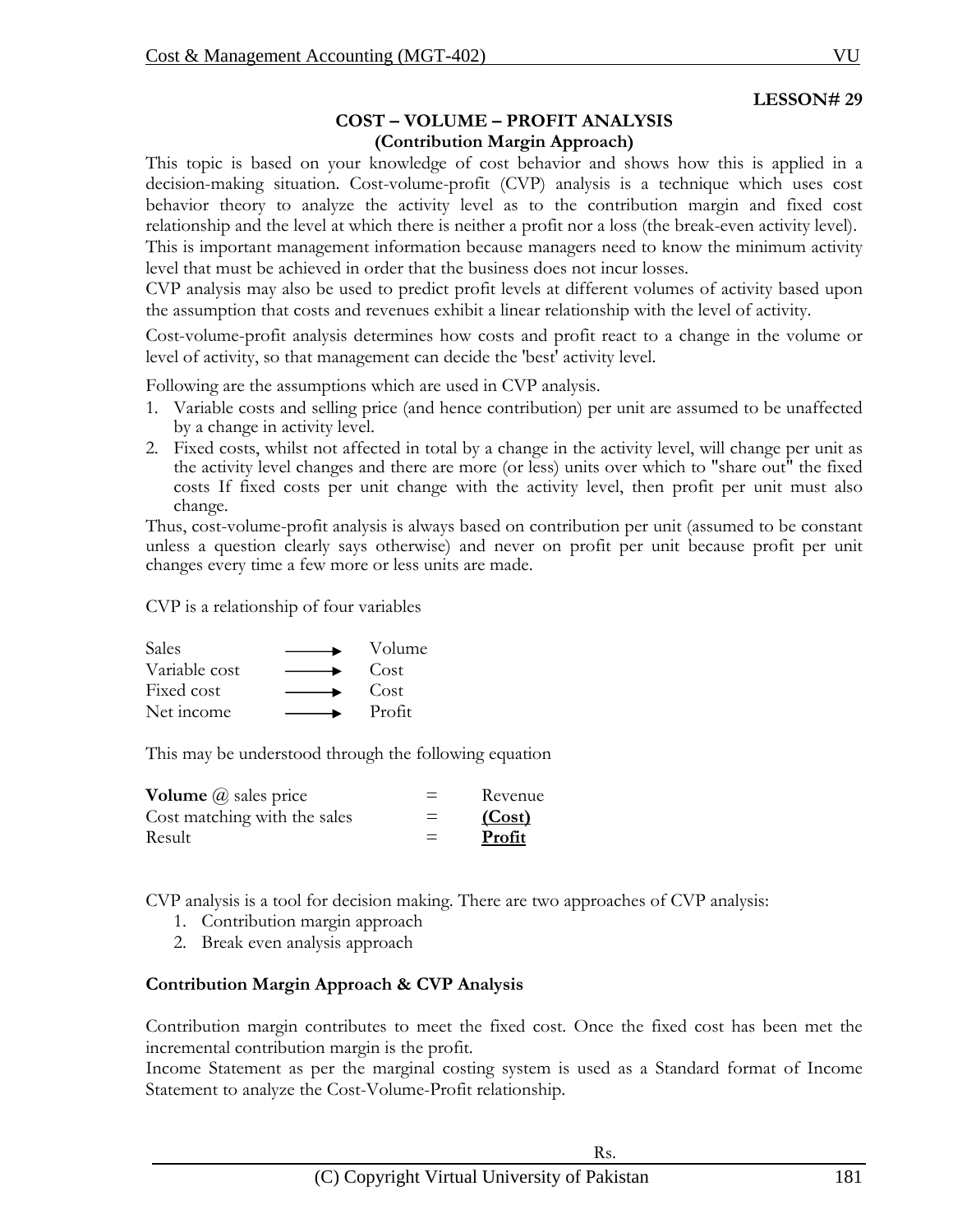| Sales               | <b>XXX</b>              |
|---------------------|-------------------------|
| Variable Cost       | $\overline{\text{XXX}}$ |
| Contribution Margin | <b>XXX</b>              |
| <b>Fixed Cost</b>   | $_{\rm XXX}$            |
| Profit              | $_{\rm XXX}$            |

#### **PRACTICE QUESTION**

#### **Basic question**

90 units of product "PR" is sold for Rs. 100 per unit. Variable cost relating to production and selling is Rs. 75 per unit and fixed cost is Rs. 2,250.

**Q. 1.** Management decides to increase its sales by 10 units. Required: Prepare income statement and analyze.

| Rs.                         | Rs.        | Rs.          |
|-----------------------------|------------|--------------|
| $9,000$ $(10 \times 100)$   | 1,000      | 10,000       |
| $(10 \times 75)$<br>(6,750) | (750)      | (7,500)      |
| 2,250                       | <b>250</b> | 2,500        |
| (2,250)                     |            | <u>2,250</u> |
|                             | 250        | 250          |
|                             |            |              |

#### **Analysis**

**Solution** 

This shows physical increase in volume causes an increase in contribution margin and if there is not increase in the fixed cost because of such change, the incremental contribution margin is added in the final profits.

**Q. 2.** Management decides to increase its sales price by 10%. Continue with the Q. 1. Required: Prepare income statement and analyze.

#### **Solution**

| Sales                      | $100 \times$ Rs $110$ | 11,000  |
|----------------------------|-----------------------|---------|
| Variable cost 100 x Rs. 75 |                       | (7,500) |
| Contribution margin        |                       | 3,500   |
| Fixed cost                 |                       | (2,250) |
| Profit                     |                       | 1,250   |

#### **Analysis**

This shows increase in sales price per unit causes an increase in the contribution margin, as there is not change in the volume the fixed will remain unchanged. So the incremental change is contribution margin is included into the profit.

**Q. 3.** Management decides to decrease its sales price by 10%. Continue with the Q. 1. Required: Prepare income statement and analyze.

| Sales                     | $100 \times$ Rs 90 | 9,000   |
|---------------------------|--------------------|---------|
| Variable cost 100 x Rs 75 |                    | (7,500) |
| Contribution margin       |                    | 1,500   |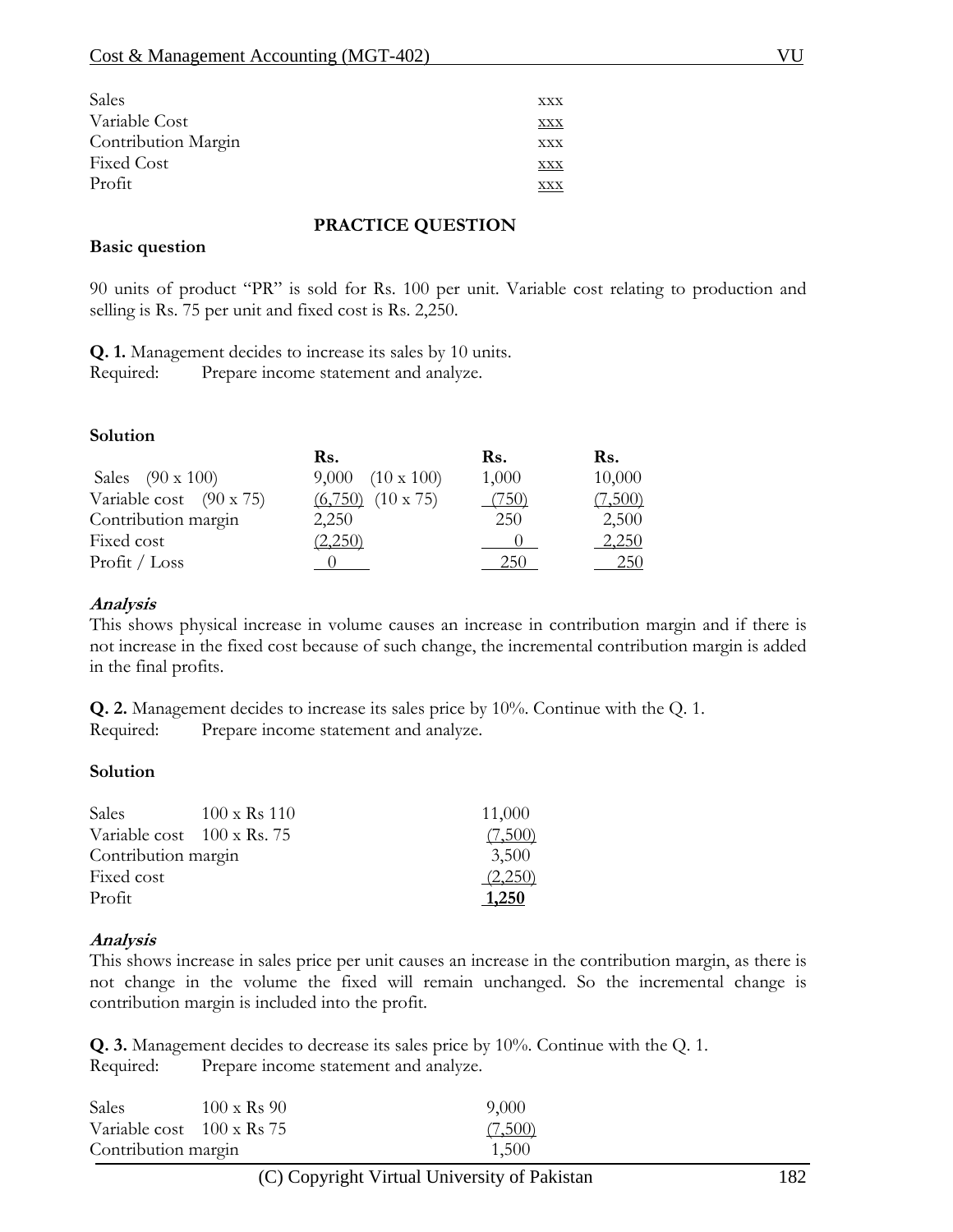| Fixed cost | (2,250) |
|------------|---------|
| Loss       | (750)   |
| Analysis   |         |

This shows decrease in sales price per unit causes a decrease in the contribution margin, as there is not change in the volume the fixed will remain unchanged. So the change in contribution margin is subtracted from the profits, which result into a loss of Rs. 750 in this case.

Normally a decrease in sales price should case an increase in the sales volume.

**Q.4.** Management decides to decrease its sales price by 10% and expects an increase in sales volume by 50%. Continue with the Q. 1.

Required: Prepare income statement and analyse.

## **Solution**

| Sales                            | $150 \times$ Rs 90 | 13,500   |
|----------------------------------|--------------------|----------|
| Variable cost $150 \times$ Rs 75 |                    | (11,250) |
| Contribution margin              |                    | 2,250    |
| Fixed cost                       |                    | (2,250)  |
| Loss                             |                    |          |
|                                  |                    |          |

#### **Analysis**

This shows decrease in sales price per unit causes a decrease of Rs. 1,000 in the contribution margin, as well as an increase in volume is causing an increase in the profit, this results in an increase in profit.

Here in this scenario the increase in the volume must be more than 50% to earn profits.

**Q.5.** Management decides to decrease its sales price by 10% and expects an increase in sales volume by 200%. Continue with the Q. 1.

Required: Prepare income statement and analyse.

## **Solution**

| Sales                     | $200 \times$ Rs 90 | 18,000   |
|---------------------------|--------------------|----------|
| Variable cost 200 x Rs 75 |                    | (15,000) |
| Contribution margin       |                    | 3,000    |
| Fixed cost                |                    | (2,250)  |
| Profit                    |                    | 750      |
| $\lambda = 1$             |                    |          |

## **Analysis**

This shows decrease in sales price per unit causes a decrease of Rs. 1,000 in the contribution margin, as well as an increase in volume is causing an increase in the profit, this results in an increase in profit.

Here in this scenario the increase in the volume must be more than 50% to earn profits.

**Q.6.** Management decides to increase its sales volume by 100% and it is also assumed that the fixed cost also increase upto Rs. 2,500. Continue with the Q. 5.

Required: Prepare income statement and analyse.

## **Solution**

| Sales                     | $200 \times$ Rs 90 | 18,000   |
|---------------------------|--------------------|----------|
| Variable cost 200 x Rs 75 |                    | (15,000) |
| Contribution margin       |                    | 3,000    |
| Fixed cost                |                    | (2,500)  |
| Profit                    |                    | 500      |
| <b>Analysis</b>           |                    |          |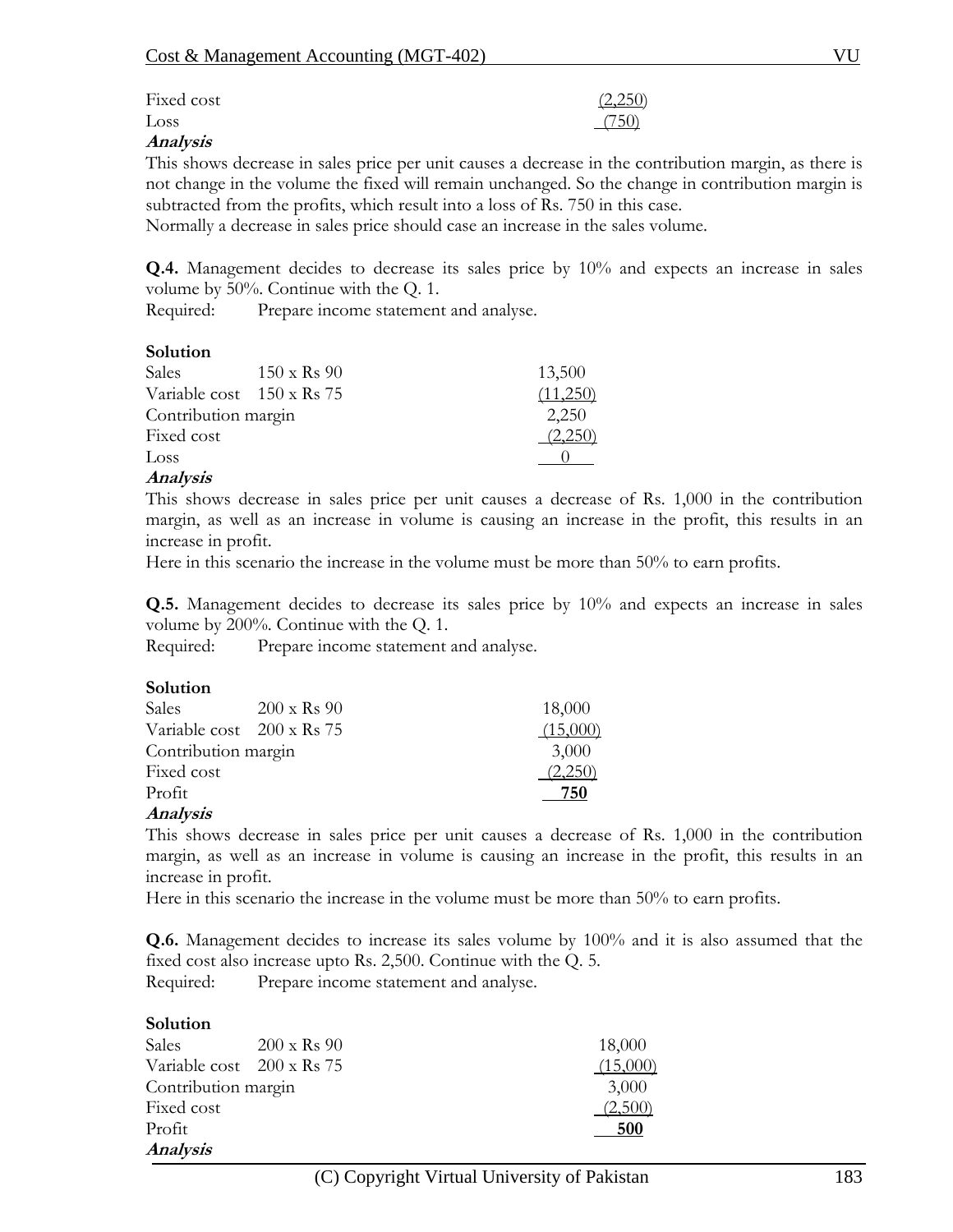This shows a decrease in fixed cost causes a decrease in the profits.

**Q.7.** Management decides to increase its sales volume by 100% and it is also assumed that the fixed cost also increase upto Rs. 2,500, and also there is an increase of 20% in the variable cost. Continue with the Q. 6.

Required: Prepare income statement and analyse.

# **Solution**

| Sales                     | $200 \times$ Rs 90 | 18,000   |
|---------------------------|--------------------|----------|
| Variable cost 200 x Rs 90 |                    | (18,000) |
| Contribution margin       |                    |          |
| Fixed cost                |                    | (2,500)  |
| Loss                      |                    | (2,500)  |
|                           |                    |          |

| Sales               | $***$ |
|---------------------|-------|
| Variable cost       | (***) |
| Contribution margin | $***$ |
| Fixed cost          | (***) |
| Profit / Loss       | $***$ |

This lesson ends up at following lessons:

- 1. At zero contribution margin the loss will be equal to the fixed cost
- 2. Increase in variable cost reduces the contribution margin
- 3. Sales Variable cost  $=$  Contribution margin
- 4. Contribution margin  $+$  Variable cost  $=$  Sales
- 5. Contribution margin Fixed cost  $=$  Profit
- 6. Profit + Fixed cost = Contribution margin
- 7. Sales Variable cost  $=$  Fixed cost  $+$  Profit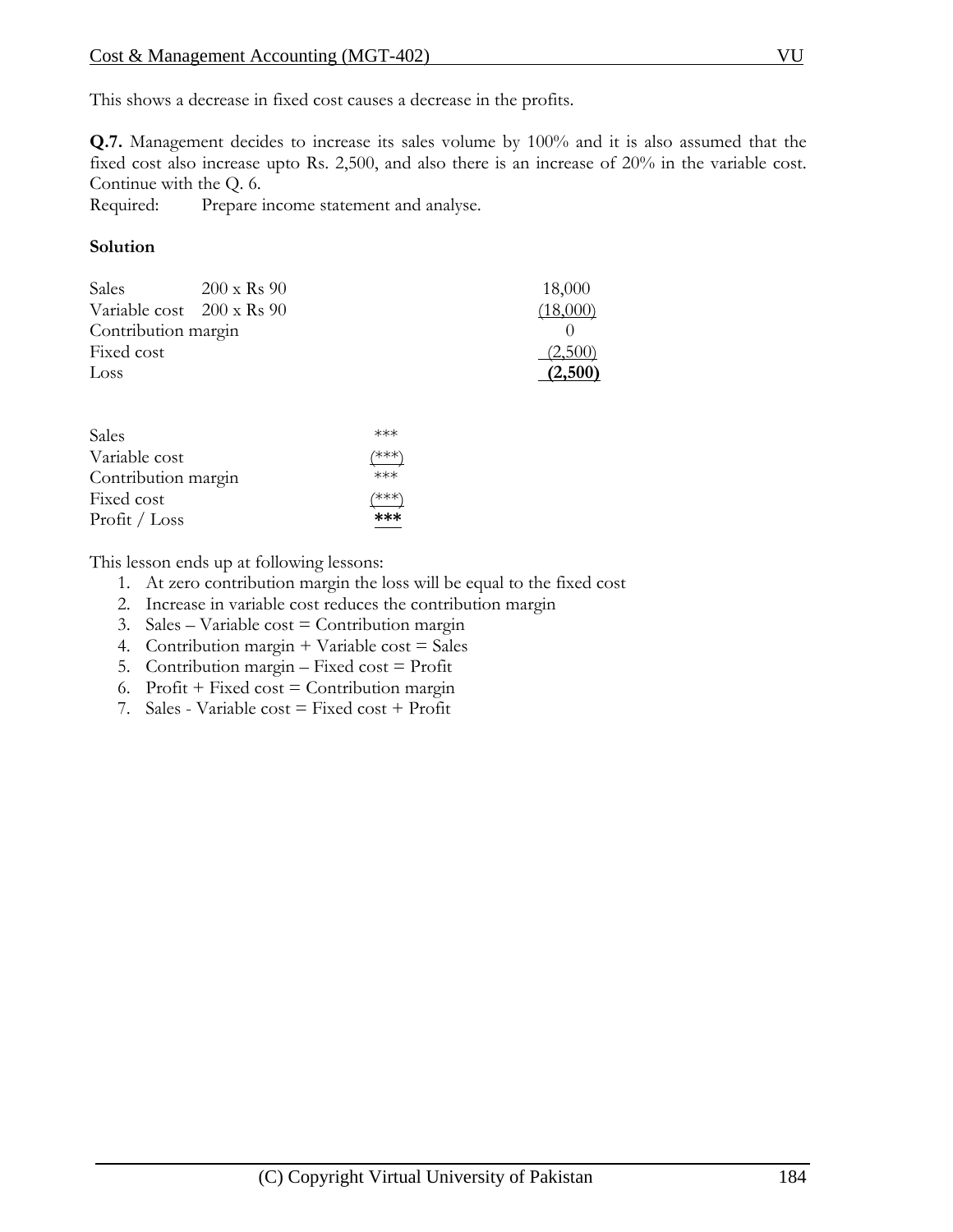## **LESSON# 30**

## **COST – VOLUME – PROFIT ANALYSIS (Break-even Approach)**

#### **Break-even**

Cost-volume-profit analysis can be used to calculate break-even.

Break-even is the point where sales revenue equals total cost, i.e. (here is neither a profit nor a loss. Profit (or loss) is the difference between contribution margin and fixed costs.

Thus the break-even point occurs where contribution margin equals fixed costs

## **Target Contribution Margin**

Target contribution margin is the amount which if equal to fixed cost will give nil net profit, whereas, if we need to earn a target profit, such profit will be added up into the fixed cost to have target contribution margin.

Contribution margin per unit can be assumed to be constant for all levels of output in the relevant range. Similarly, fixed costs can be assumed to be a constant amount in total.

The relationships may be depicted thus:

# **Contribution Margin per unit**

Selling price per unit **less** variable costs per unit

#### **Total contribution**

Volume x (Selling price per unit **less** variable costs per unit)

## **Target Contribution Margin**

Fixed costs + Profit target

## **Target Sales in number of units**

Target Contribution Margin

Unit contribution

Contribution may be calculated in total, or on a per-unit basis using selling prices and variable costs per unit.

The difference between contribution and fixed costs is profit (or loss); thus when contribution equals fixed costs, break-even occurs. In this way a target profit may be converted into a target contribution margin which may be used to calculate the number of units required to achieve the desired target profit.

## **Contribution margin to sales ratio**

Contribution to sales ratio  $(C/S \text{ ratio})$  =

Contribution Margin in Rs

Sales in Rs

Note: you may encounter the term profit to volume (or  $P/V$ ) ratio, which is synonymous with the contribution to sales ratio. Profit to volume is an inaccurate description, however, and should not be used. The C/S ratio is conveniently written as a percentage.

Break even point refers to the volume (sales) at which the entity earns no profit and suffers no loss.

| It is the point where | Contribution margin $=$ Fixed cost |
|-----------------------|------------------------------------|
| And                   | Target profit $= 0$                |

Contribution margin – Fixed  $cost = 0$  Profit Contribution margin  $=$  Fixed cost  $+$  0 Profit

At break even point the target contribution is equal to the fixed cost

Contribution Margin – Fixed  $cost = Profit$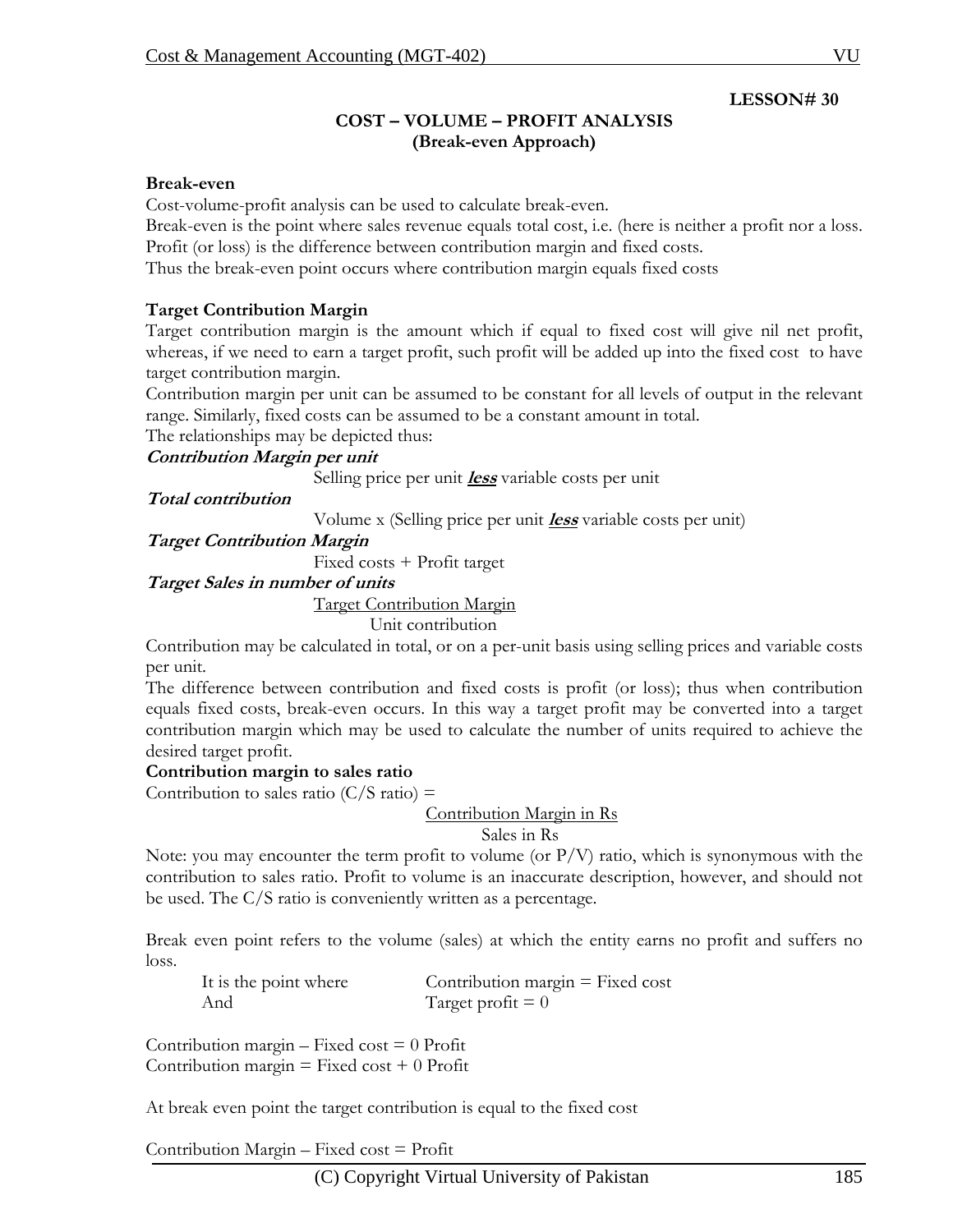Contribution margin  $=$  Fixed cost  $+$  Profit

## **Practice Question Q. 1**

Income Statement

|                     |                                | Rs.   |
|---------------------|--------------------------------|-------|
| Sales               | $700$ units x Rs $8$           | 5,600 |
|                     | Variable cost 700 units x Rs 6 | 4,200 |
| Contribution margin |                                | 1,400 |
| Fixed cost          |                                | 1,000 |
| Profit              |                                |       |

| Variable cost over sales            |  |
|-------------------------------------|--|
| $\frac{4,200}{2} \times 100 = 75\%$ |  |
| 5,600                               |  |
| Contribution margin over sales      |  |
| $1,400 \times 100 = 25\%$           |  |
| 5,600                               |  |

| Rs 8 |
|------|
| (6)  |
|      |
|      |

$$
6 / 8 \times 100 = 75\%
$$
  
2 / 8 × 100 = 25%

|                     |                                | <b>Total</b> | per unit | $\frac{0}{0}$ |
|---------------------|--------------------------------|--------------|----------|---------------|
| Sales               | $700$ units x Rs $8$           | 5,600        |          | $100\%$       |
|                     | Variable cost 700 units x Rs 6 | 4,200        |          | 75%           |
| Contribution margin |                                | 1,400        |          | $25\%$        |
| Fixed cost          |                                | 1,000        |          |               |
| Profit              |                                |              |          |               |

# **Break even sales in Rupees**

Remember the formula to calculate required amount in absence of certain information: Given Amount x  $\frac{\% \text{ of required amount}}{\% \text{ of required amount}}$  Required Amount

% of given amount

Here, to calculate break even sale, we need contribution margin to be equal to the fixed cost so that the profit is zero.

Now if the target contribution margin is equal to Rs. 1,000 then what would be the sales at this point?

Now the above formula will be applied to calculate breakeven sales:

Target CM is the given amount and its % is 25, so the sale which is 100% will be:

Rs  $1,000 \text{ x } \qquad 100 = \text{Rs } 4,000$ 25

OR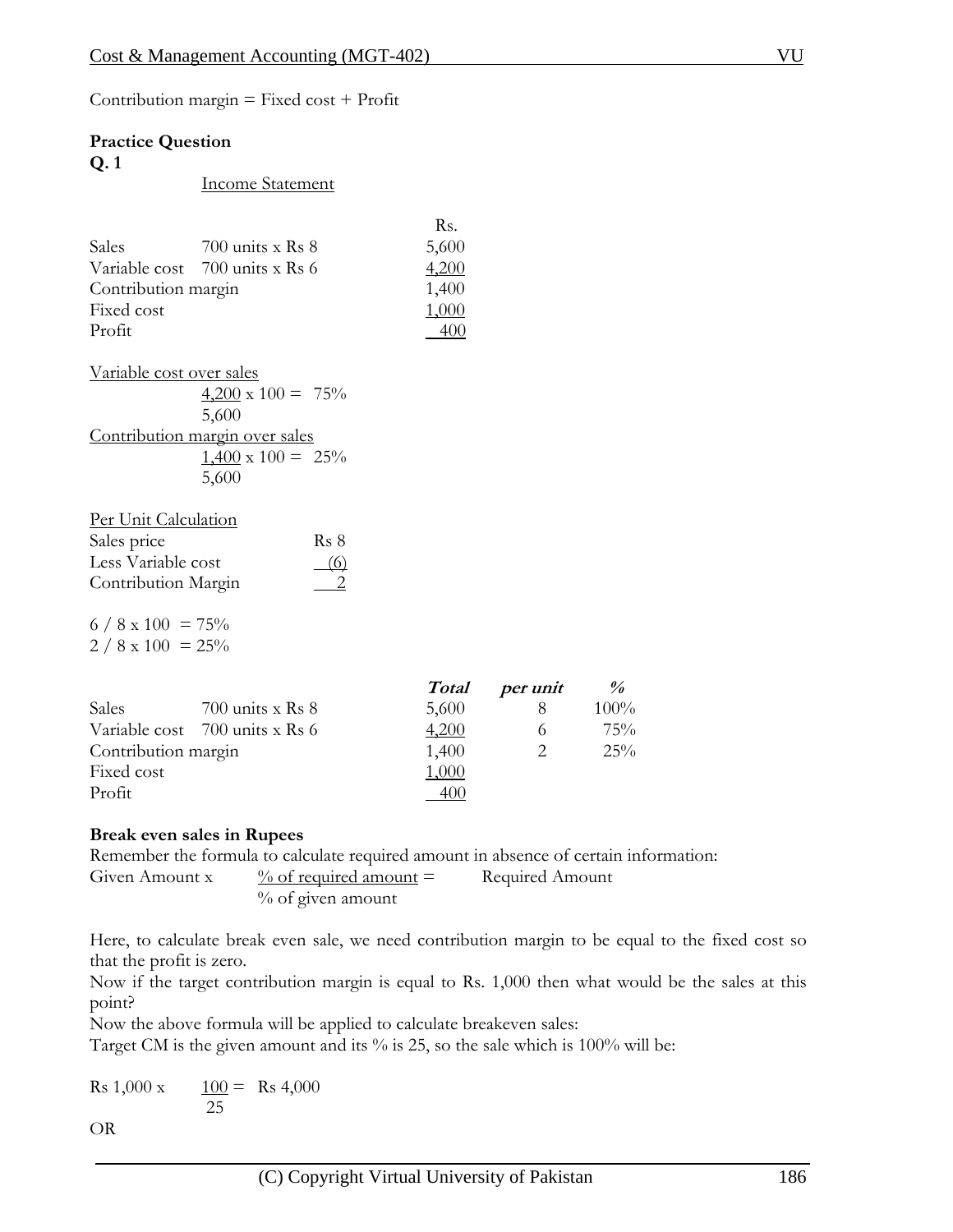$$
Rs 1,000 x \frac{1}{25} = Rs. 4,000
$$
  
OR

 $\text{Rs } 1,000 = \text{Rs. } 4,000$ 25

Break even Sales in Rs. = 
$$
\frac{\text{Fixed cost}}{\text{C/S ratio}}
$$

## **Check**

So,

#### Income Statement

|                     |                                | Rs.   |
|---------------------|--------------------------------|-------|
| Sales               | $500$ units x Rs $8$           | 4,000 |
|                     | Variable cost 500 units x Rs 6 | 3,000 |
| Contribution margin |                                | 1,000 |
| Fixed cost          |                                | 1,000 |
| Profit              |                                |       |

#### **Break even sales in units**

Simple formula:

Break even sales in Rupees  $=$  number of units Sales price per unit  $\frac{4,000}{ } = 500 \text{ units}$  8 Direct formula

## Target CM

CM per unit Here the target contribution margin is equal to the fixed

| <b>Fixed Cost</b>  |               |
|--------------------|---------------|
| <b>CM per unit</b> | $= 500$ units |
| <b>Rs.</b> 1,000   | $= 500$ units |

| Break even sales in Rupees $=$ | Target CM                    |
|--------------------------------|------------------------------|
|                                | Contribution to sales ratio  |
| Break even sales in units $=$  | Target CM                    |
|                                | Contribution margin per unit |

# **Q. 2**

Calculate Sales to target profit of Rs. 500, using the information given in practice question no. 1.

| Sales               | $***$ |
|---------------------|-------|
| Variable cost       | `***` |
| Contribution margin | $***$ |
| Fixed cost          | 1,000 |
| Profit              |       |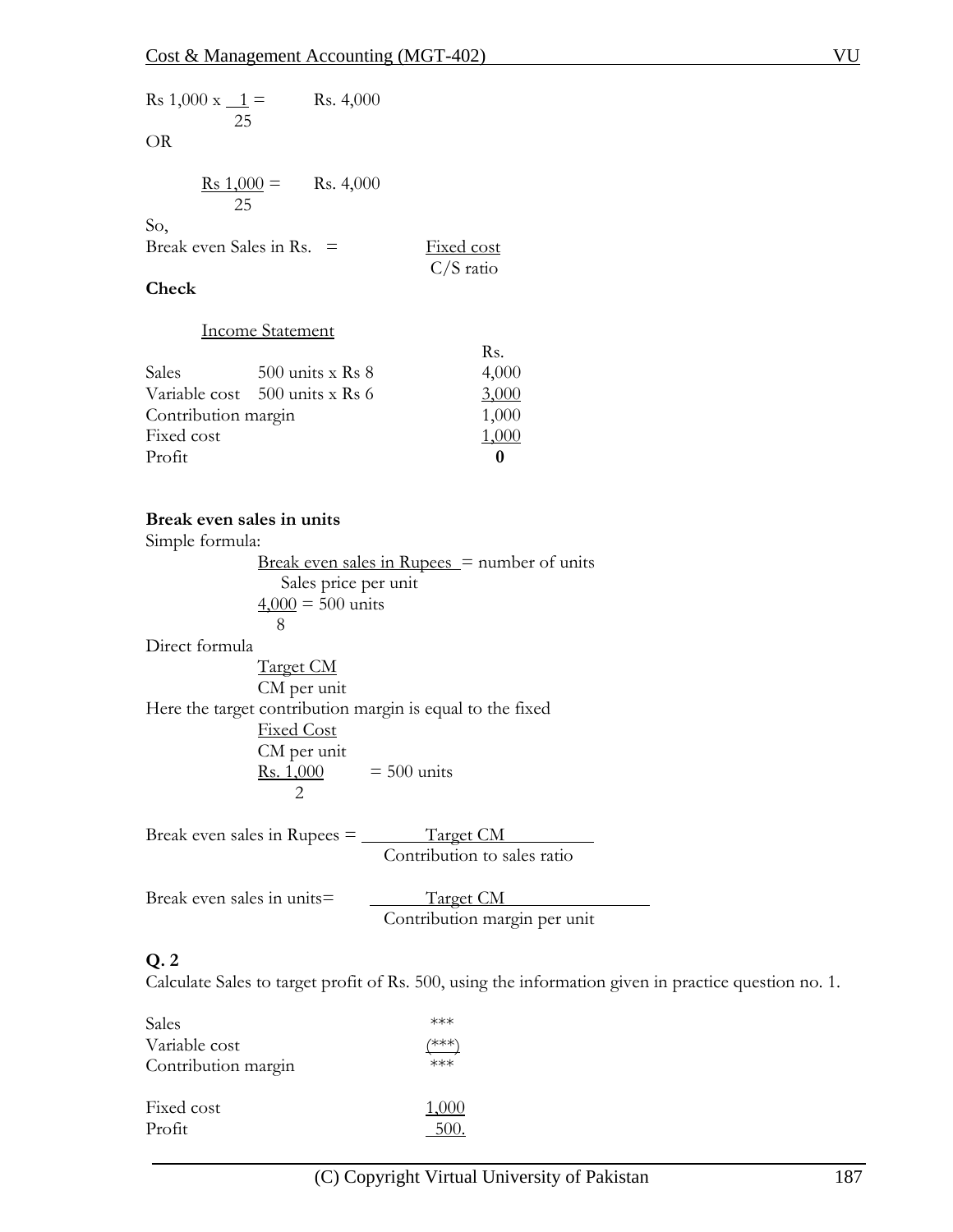Target contribution margin  $=$  Fixed cost  $+$  Target profit

$$
= 1,000 + 500
$$
  
= 1,500  

$$
= 1,500
$$

Sales to earn target profit of Rs. 500

= Rs 1,500 x 
$$
\frac{100}{25}
$$
 = Rs. 6,000

$$
= \frac{\text{Rs } 1,500}{0.25} = \text{Rs. } 6,000
$$

# **Check**

| <b>Income Statement</b> |       |
|-------------------------|-------|
|                         | Rs.   |
| Sales                   | 6,000 |
| Less Variable cost      | 4,500 |
| Contribution Margin     | 1,500 |
| Less Fixed cost         | 1,000 |
| Profit                  | 500   |
|                         |       |

 $Fixed cost + Target profit$ Contribution to sales ratio

# **Problem Question**

A company sold fans at Rs 2,000 each. Variable cost Rs. 1,200 each and fixed cost Rs. 610,000. Calculate:

- a. Calculate break even sales in Rupees.
- b. Break even sales in units.
- c. Sales in units to earn a profit of Rs. 20,000.

# **Multiple Choice Questions**

The following details relate to a shop which currently sells 25,000 pairs of shoes annually. Selling price per pair of shoes Rs.40 Purchase cost per pair of shoes Rs.25 Total annual fixed costs

*Rs.*  Salaries 100,000 Advertising 40,000 Other fixed expenses 100,000 **Q. 1**  What is the contribution per pair of shoes? A Rs.15 B Rs.30 C Rs.7.50

D Rs.18

# **Q. 2**

What is the break-even number of pairs of shoes?

- A 14,000
- B 16,000
- C 28,000
- D 32,000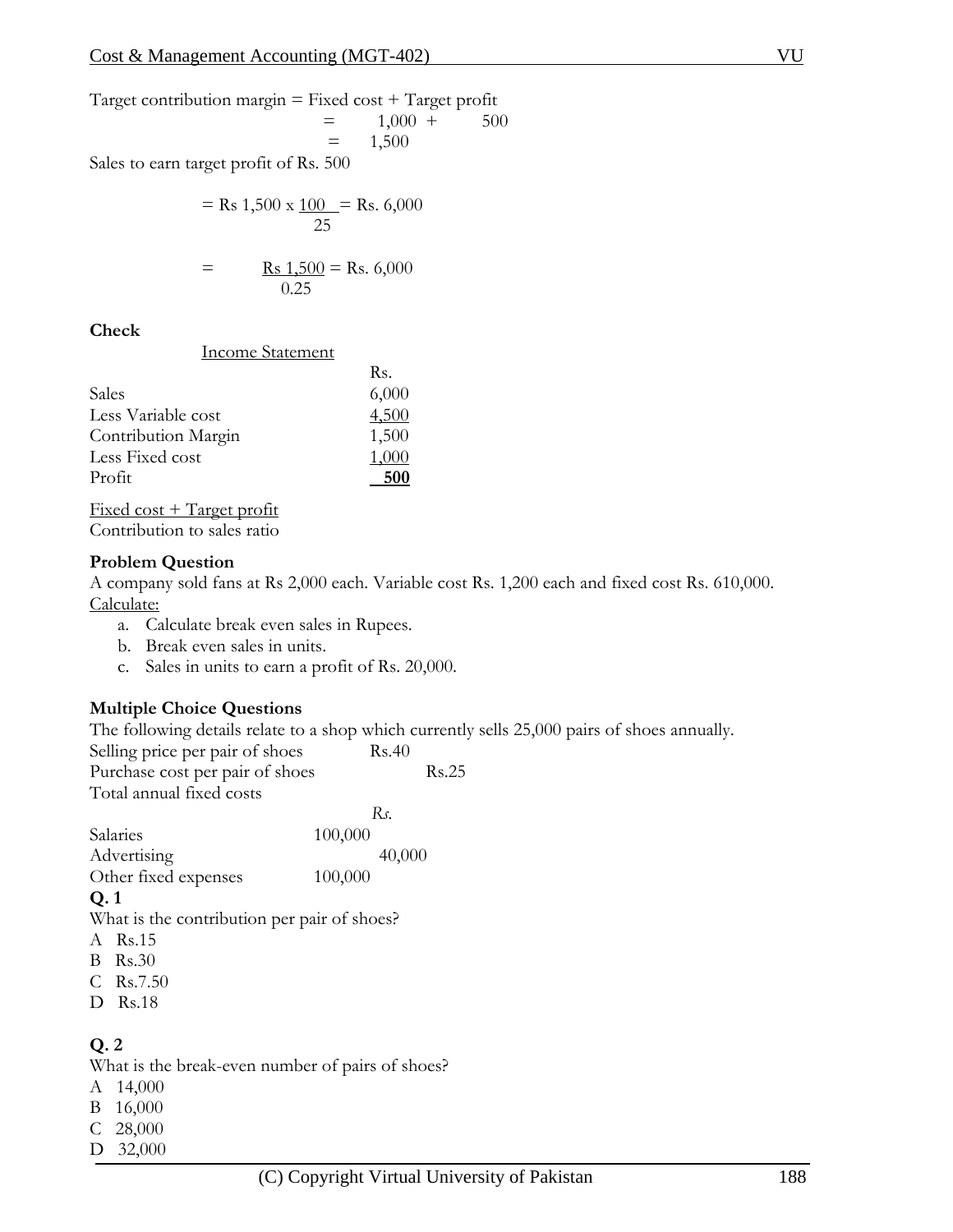#### **LESSON# 31 BREAK EVEN ANALYSIS – MARGIN OF SAFETY**

A company sold fans at Rs 2,000 each. Variable cost Rs. 1200 each and fixed cost Rs. 60,000.

Calculate:

- a. Calculate break even sales in Rupees.
- b. Break even sales in units.

c. Sales in units to earn a profit of Rs. 20,000.

Contribution to sales ratio  $=$  Contribution margin Sales

$$
= 800 / 2{,}000 = 0.4
$$

a) Break-even sales in Rupees  $=$  Fixed cost C/S Ratio  $= 60,000 / 0.4 = \text{Rs.} 150,000$ b) Break-even sales in units  $=$  Fixed cost Contribution margin per unit

 $= 60,000 / 800 = 75$  units

c) Target profit Rs 20,000

Target contribution  $=$  Target profit + Fixed cost

|  | Target contribution margin   |
|--|------------------------------|
|  | Contribution margin per unit |

 $= 80,000 / 800 = 1,000$  units

#### **Check Break even sales**

| Sales 75 x 2,000                           | 150,000 |
|--------------------------------------------|---------|
| Less Variable cost $(150,000 \times 60\%)$ | 90,000  |
| Contribution margin                        | 60,000  |
| Less Fixed cost                            | 60,000  |
| Profit                                     |         |
| <b>Check Target Profit</b>                 |         |
| Sales 100 x 2,000                          | 200,000 |
| Less Variable cost $(200,000 \times 60\%)$ | 90,000  |
| Contribution margin                        | 80,000  |
| Less Fixed cost                            | 60,000  |
| Profit                                     | 20,000  |

## **Margin of Safety (MOS)**

The margin of safety is the difference between budgeted sales volume and break-even sales volume; it indicates the vulnerability of a business to a fall in demand. It is often expressed as a percentage of budgeted sales

Budgeted sales  $-$  Break-even sales  $=$  Margin of safety

MOS ratio =  $\angle$  MOS x 100 = % Budgeted Sales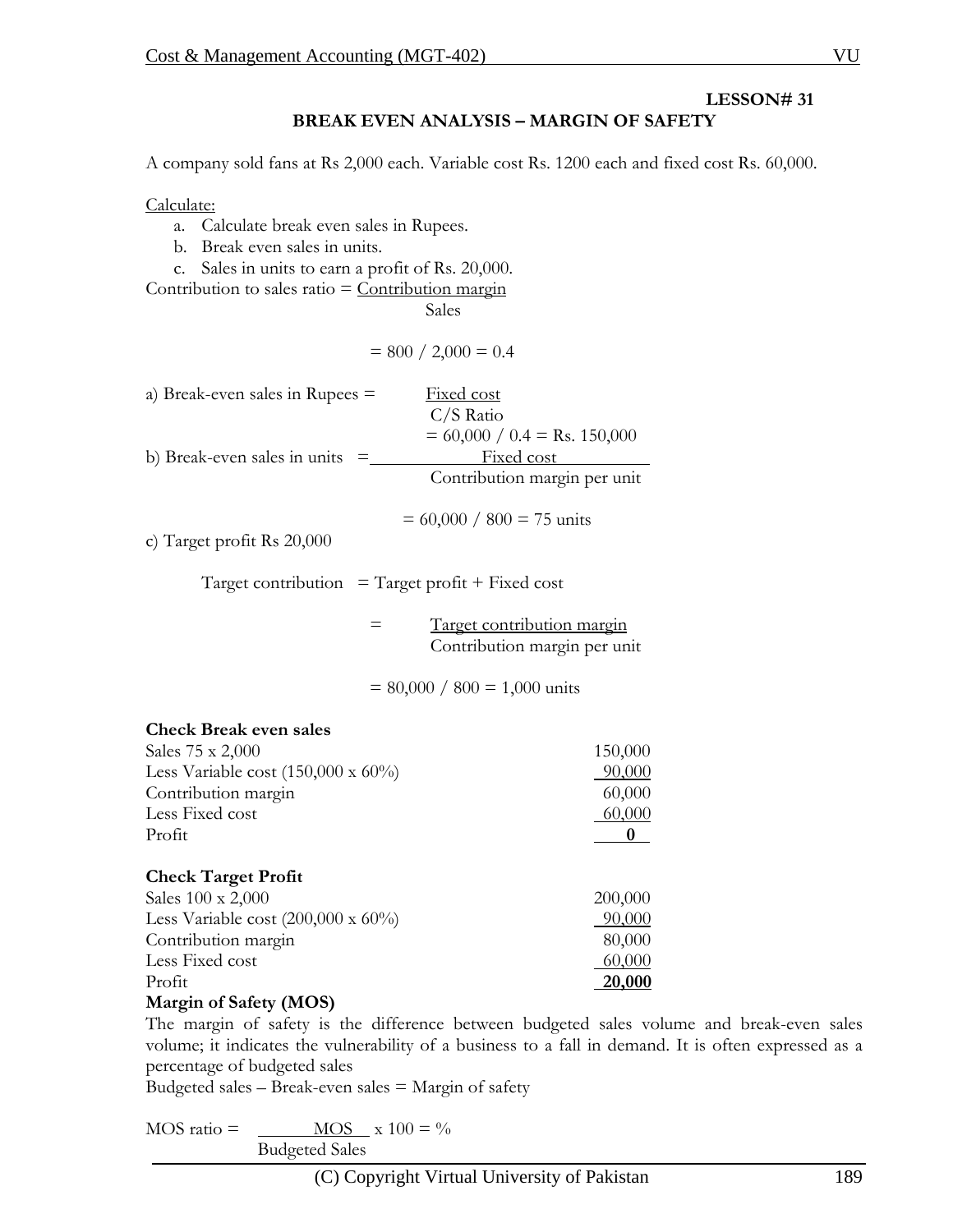# **PRACTICE QUESTION**

# **Q. 1**

## *Budgeted Income statement*

|                                   | Rs.          |
|-----------------------------------|--------------|
| Budgeted Sales 700 units x Rs 8   | 5,600        |
| Variable cost 700 units x Rs 8    | 4,200        |
| Contribution margin<br>1,400      |              |
| Fixed cost                        | <u>1,000</u> |
| Profit                            | 400          |
|                                   |              |
| Break even Sales 500 units x Rs 8 | 4,000        |
| Variable cost 500 units x Rs 6    | 3,000        |
| Contribution margin<br>1,000      |              |
| Fixed cost                        | <u>1,000</u> |
| Profit                            |              |

Percentage of MOS can be calculated in different ways:

## • **Based on Budgeted sales**

Budgeted sales – Break-even sales  $= 5,600 - 4,000 = 1,600$ 

Margin of safety  $x 100 = %$ Budgeted sales

> $1,600 \times 100 = 28.57\%$ 5,600

• **Using Budget profit** 

Budgeted profit  $x 100 = %$ Budgeted contribution margin

 $\frac{400}{1}$  x 100 = 28.57% 1,400

## • **Using profit and contribution ratio**

Profit to sales ratio x  $100 = \%$ Contribution to sales

Profit to sales ratio =  $400 / 5{,}600 \times 100 = 7.14\%$ 

Contribution to sales ratio =  $1,400 / 5,600 \times 100 = 25\%$ 

 $7.14\% \times 100 = 28.57\%$ 25%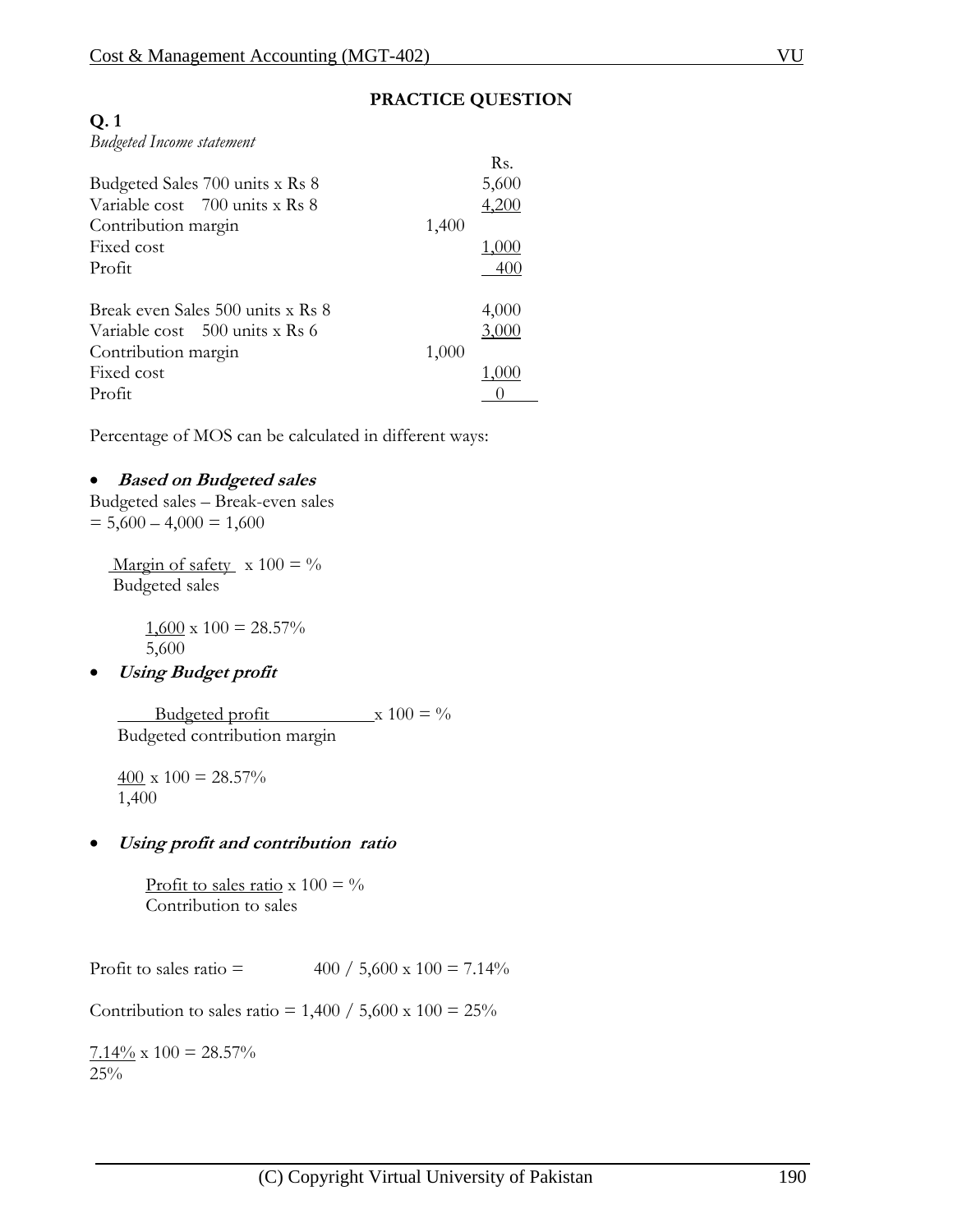## **Q. 2**

*Budgeted Income Statement* 

|                       |        | Rs.   |
|-----------------------|--------|-------|
| <b>Budgeted sales</b> | 10,000 |       |
| Less variable cost    |        | 6,000 |
| Contribution margin   |        | 4,000 |
| Less Fixed cost       |        | 2,500 |
| Profit                |        | 1,500 |

## **Calculate Margin of safety ratio?**

Budgeted profit  $x 100 = %$ Budgeted contribution margin

 $1,500 / 1,000 \times 100 = 37.5\%$ 

 $P/S$  Ratio x  $100 = \%$ C/S Ratio

Profit / Sales x  $100 = 1,500 / 10,000$  x  $100 = 15%$ 

Contribution margin / Sales x  $100 = 4,000 / 10,000$  x  $100 = 40\%$ 

Margin of safety ratio =  $15\% \times 100 = 37.5\%$ 40%

## **Q. 3**

 $Sales = Rs. 50,000$ Margin of safety  $= 25\%$ **Calculate break even sales?**  *Step I* Calculate absolute amount of MOS  $MOS = 50,000 \text{ x } 25\% = \text{Rs. } 12,500$ *Step II* Calculate: Breakeven sales through the following formula: MOS = Budgeted sales - Break even sales Budgeted sales - MOS = Break even sales  $50,000 - 12,500 = 37,500$ 

# **Q. 4**

 $Sales = Rs. 50,000$  $MOS$  ratio =  $25\%$ Budgeted profit  $=$  Rs. 2,500

a). Compute projected profit

b). Prepare Budgeted sales sheet

| Budgeted sales      | 50,000 |
|---------------------|--------|
| Less Variable cost  | 40,000 |
| Contribution margin | 10,000 |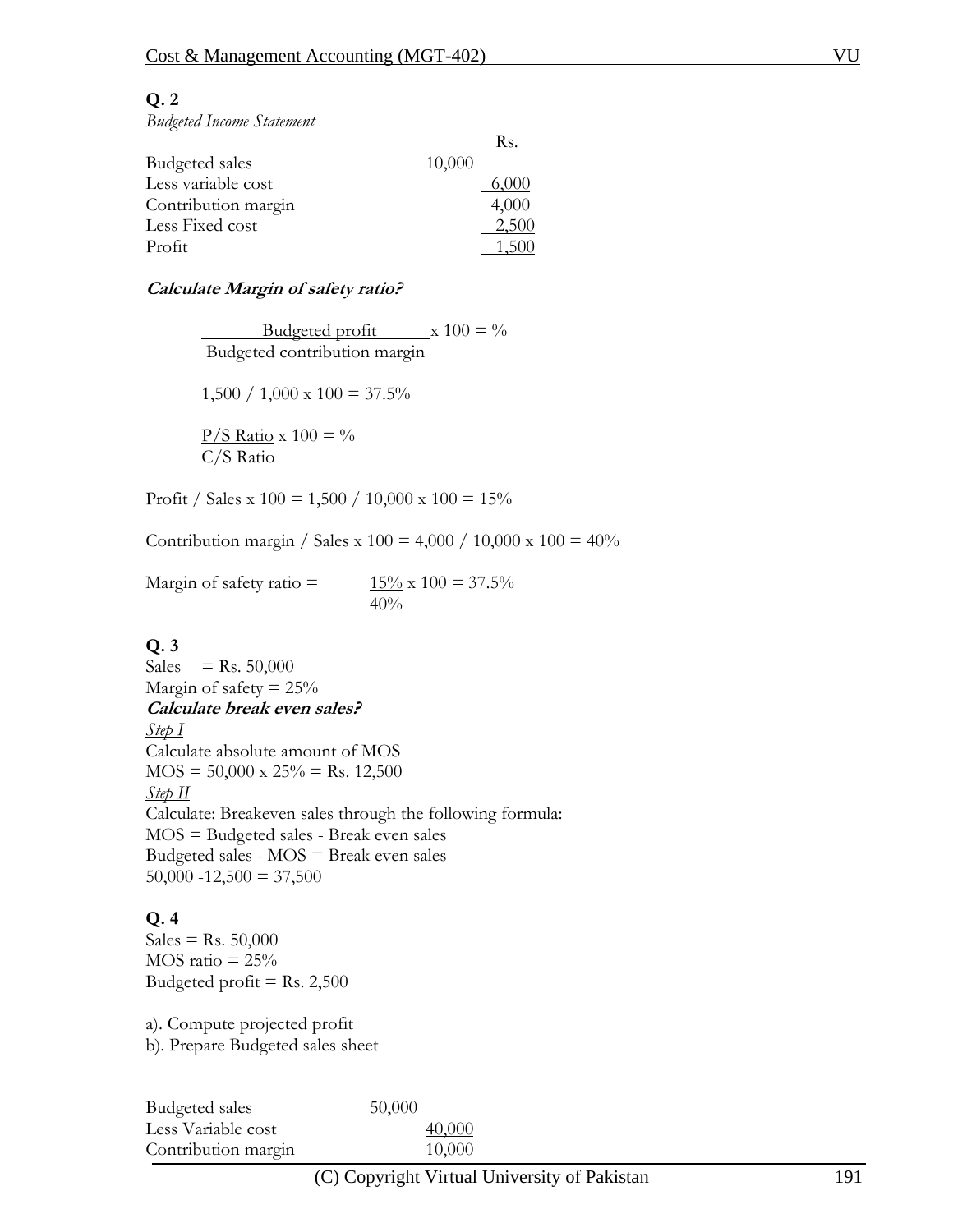| Less Fixed cost<br>Profit | ,500<br>2,500                 |
|---------------------------|-------------------------------|
| $MOS$ ratio $=$           | Profit<br>Contribution margin |
|                           | 2500<br>Contribution margin   |

0.25 contribution margin = 2,500 Contribution margin  $= 2,500 / 0.25$ Contribution margin  $=$  Rs. 10,000

| Break even sales $=$  | Fixed cost  |
|-----------------------|-------------|
|                       | $C/S$ ratio |
|                       |             |
| <b>Budgeted sales</b> | 37,500      |
| Less variable cost    | 30,000      |
| Contribution margin   | 7,500       |
| Less Fixed cost       | 7,500       |
| Profit                |             |

# **Q. 4**

Combined Break-even sales

|                                 | X<br><b>Rupees</b> | Y<br><b>Rupees</b> | Z<br><b>Rupees</b> |  |
|---------------------------------|--------------------|--------------------|--------------------|--|
| Selling price (P.U)             | 2.50               | 4                  | 10                 |  |
| Variable cost (P.U)             | (1.50)             | 2)                 | (4)                |  |
| Contribution<br>margin<br>(P.U) | 1                  | 2                  | 6                  |  |
| Sales Volume                    | 80,000             | 30,000             | 15,000             |  |
| Fixed cost<br>Rs. 1,50,000      |                    |                    |                    |  |

# **Solution**

|              | <b>Rupees</b>       | <b>Rupees</b>       | Z<br><b>Rupees</b>  | Total<br><b>Rupees</b> |
|--------------|---------------------|---------------------|---------------------|------------------------|
| Contribution | $(1 \times 80,000)$ | $(2 \times 30,000)$ | $(6 \times 15,000)$ | 2,30,000               |
| margin       | $= 80,000$          | $= 60,000$          | $= 90,000$          |                        |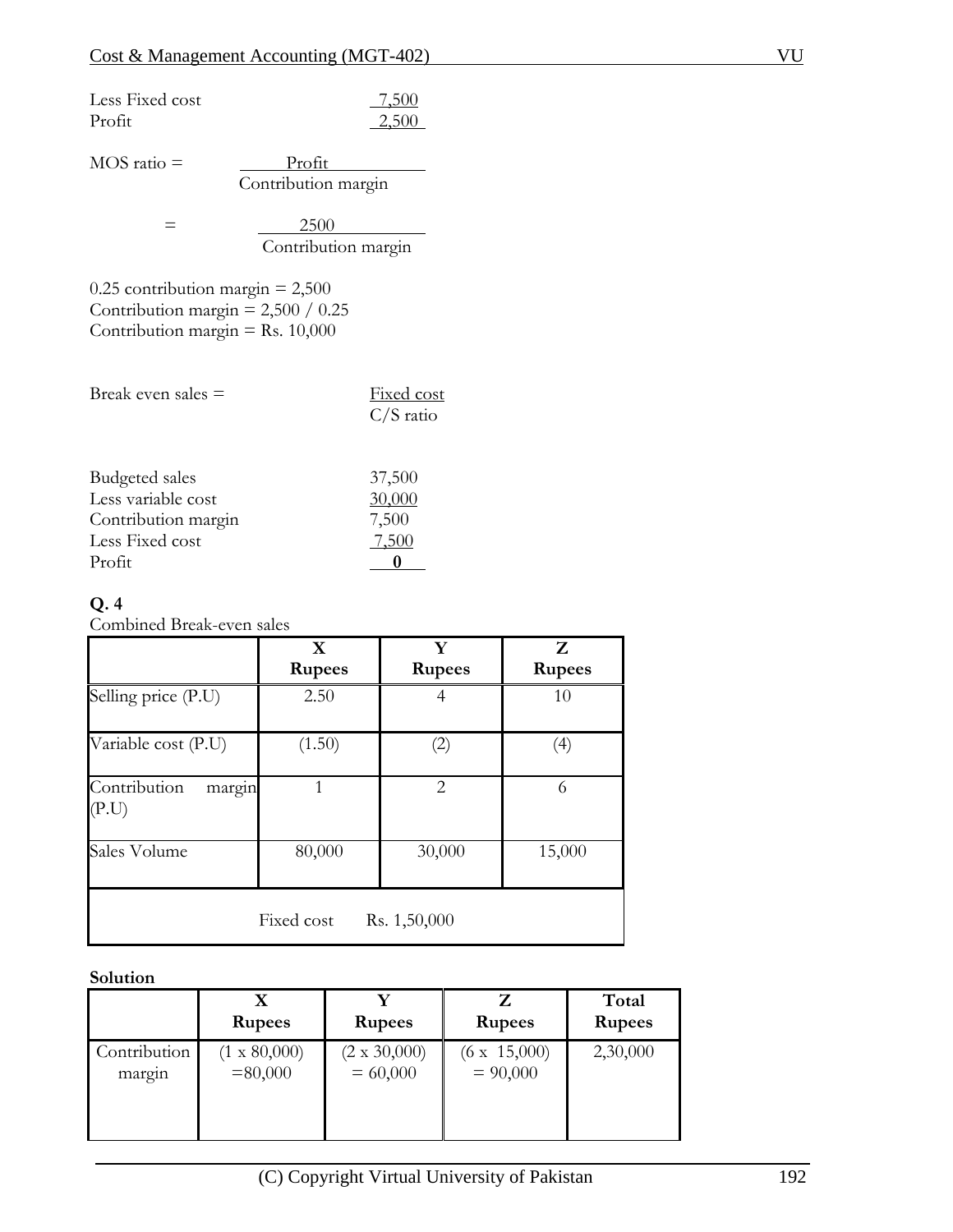| Sales | $(2.5 \times 80,000)$<br>$= 2,00,000$ | $(4 \times 30,000)$<br>$= 1,20,000$ | $(10 \times 15,000)$<br>$= 1,50,000$ | 4,70,000 |
|-------|---------------------------------------|-------------------------------------|--------------------------------------|----------|
|       |                                       |                                     |                                      |          |

Product wise contribution to sales ratio

| Contribution<br>margin ratio | 80,000<br>$2,00,000 \times 100$<br>$= 40\%$ | 60,000 / 1,20,000 x   90,000 / 1,50,000 x<br>100<br>$= 50\%$ | 100<br>$= 60\%$ |
|------------------------------|---------------------------------------------|--------------------------------------------------------------|-----------------|

Combined contribution to sales ratio

 230,000 470,000  $= 48.936$  or 0.489

Break even sales  $=$   $T \n{ are zero}$  contribution margin C/S ratio

> $=$   $\frac{150,000}{150,000}$ 0.48936

 $= 306,523$ 

# **PRACTICE QUESTION**

# **Q. 1**

Victoria Company produces a single product. Last year's income statement is as follows:

| Sales $(29,000 \text{ units})$ | Rs. 1,218,000 |
|--------------------------------|---------------|
| Less: Variable costs:          | 812,000       |
| Contribution margin            | 406,000       |
| Less: Fixed expenses           | 300,000       |
| Net income                     | 106,000       |

# **Required:**

- 1. Compute the break-even point in units and sales Rs.
- 2. What was the margin of safety for Victoria last year?
- 3. Suppose that Victoria Company is considering an investment in new technology that will increase fixed costs by Rs. 250,000 per year but will lower variable costs to 45% of sales. Units sold will remain unchanged. Prepare a budgeted income statement assuming that Victoria makes this investment. What is the new break-even point in units and sales Rs, assuming that the investment is made?

# **Q. 2**

Crown Star Products produces two different types of lamps, a floor lamp and a desk lamp. Floor lamps sell for Rs. 30, Desk lamps for Rs. 20, the projected income statement for the coming year follows:

| <b>Sales</b>          | Rs. 600,000                                                                                                                                                                                                                    |
|-----------------------|--------------------------------------------------------------------------------------------------------------------------------------------------------------------------------------------------------------------------------|
| Less: Variable costs; | 400,000                                                                                                                                                                                                                        |
| Contribution margin   | 200,000                                                                                                                                                                                                                        |
|                       | $(0.00)$ $(1.1)$ $(1.1)$ $(1.1)$ $(1.1)$ $(1.1)$ $(1.1)$ $(1.1)$ $(1.1)$ $(1.1)$ $(1.1)$ $(1.1)$ $(1.1)$ $(1.1)$ $(1.1)$ $(1.1)$ $(1.1)$ $(1.1)$ $(1.1)$ $(1.1)$ $(1.1)$ $(1.1)$ $(1.1)$ $(1.1)$ $(1.1)$ $(1.1)$ $(1.1)$ $(1.$ |

(C) Copyright Virtual University of Pakistan 193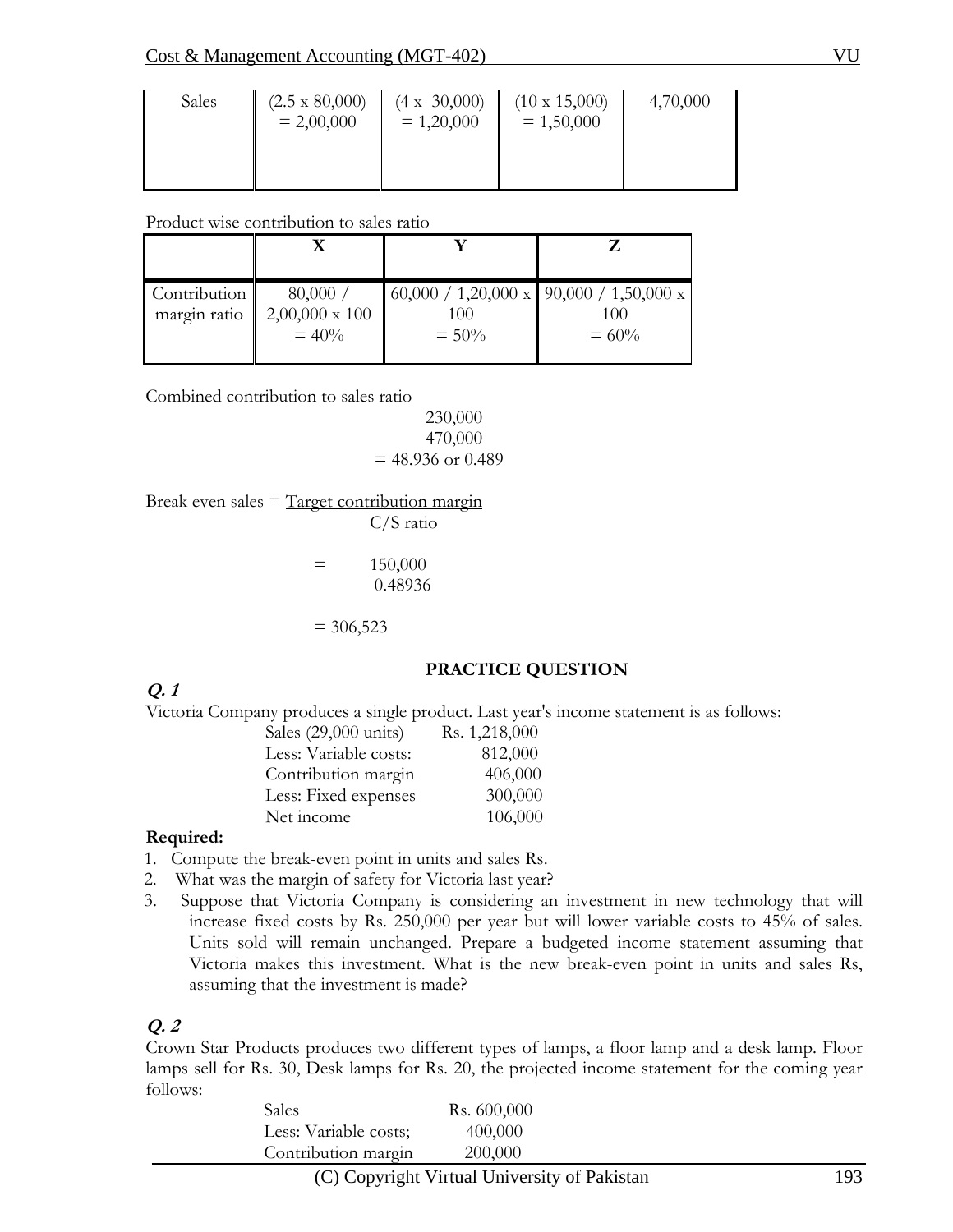The owner of Crown Star estimates that 60% of the sales revenues will be produced by floor lamps with the remaining 40% by desk lamps. Floor lamps are also responsible for 60% of the variable expenses. Of the fixed expenses, one third is common to both products, and one-half are directly to the floor lamp product line.

# **Required:**

1. Compute the sales revenue that must be earned for Crown Star to reach at break even. Compute the number of floor lamps and desk lamps separately that must be sold for Crown Star to break even.

# **Question No. 3**

Unicorn Enterprises produces two strategy games, Mystical Wars and Magical Dragons. The projected income for the coming year, segmented by product line, follows:

|                             | Wars        | Dragons     | Total         |
|-----------------------------|-------------|-------------|---------------|
| Sales                       | Rs. 500,000 | Rs. 800,000 | Rs. 1,300,000 |
| Less: Variable costs        | 230,000     | 460,000     | 690,000       |
| Contribution margin         | 270,000     | 340,000     | 10,000        |
| Less: Direct fixed expenses | 120,000     | 180,000     | 300,000       |
| Product margin              | 150,000     | 160,000     | 310,000       |
| Less: Common fixed expenses |             |             | 210,000       |
| Operating income            |             |             | 100,000       |
|                             |             |             |               |

The selling prices are **Rs.** 10 for Mystical Wars and **Rs.** 20 for Magical **Dragons. Required:**

- 1. Compute the number of games of each kind that must be sold for Unicorn Enterprises to reach its break-even.
- 2. Compute the revenue that must be earned to produce a net income of 10% of sales revenue.

# **Question No. 4**

Khalid is a salt merchant who supplies salt to general merchants in Lahore city. In the year of 2000 he sold 35,000 bags of salt. One bag consists of 50kg salt. He purchases slat in raw form and then grinds it, fills it in bags and then sold it, Sale price per bag is Rs. 45.

He purchases the raw salt ® Rs. 400 per ton (1 ton consist of 1000 kg). Grinding cost is Rs, 7 per bag, carriage outward cost is Rs. 5 per bag, he also purchases empty bags ® 400 per 100 bags**.** Rent of shop Rs, 1500 per month. Electricity and phone expense is Rs, 16000 per year (assume fixed). Depreciation of plant is Rs. 3,680 per year.

In the year 2001 it is expected that sale price and demand will remain the same but all the variable costs will increased by 15%. All the fixed costs will also increase by 10%.

# **Required:**

- 1. Break even point in units and Rs. in both years.
- 2. Income statements of both years.
- 3. If he wants to earn Rs. 350,000 in the year of 2001 how many bags he has to sell.
- 4. Assume that demand in 2001 will remain the same he wants to keep same contribution margin ratio as in year 2000 what'-will be the new selling price per bag.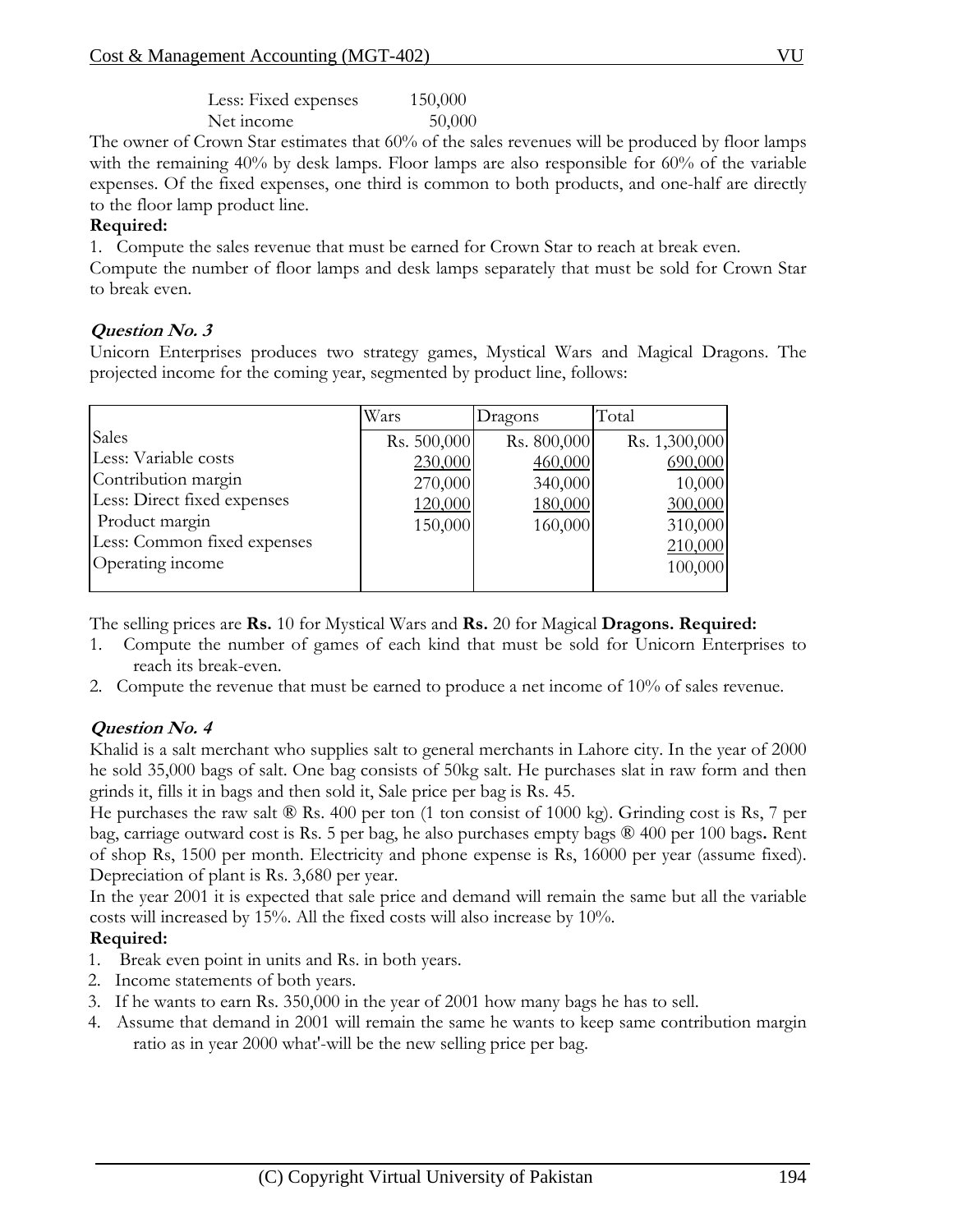**LESSON# 32** 

## **BREAKEVEN ANALYSIS – CHARTS AND GRAPHS**

## **The conventional break-even chart**

The conventional break-even chart plots total costs and total revenues at different output levels and shows the activity level at which break-even is achieved.



The chart or graph is constructed as follows:

- Plot fixed costs, as a straight line parallel to the horizontal axis
- Plot sales revenue and variable costs from the origin
- Total costs represent fixed plus variable costs.

The point at which the sales revenue and total cost lines intersect indicates the breakeven level of output. The amount of profit or loss at any given output can be read off the chart.

By multiplying the sales volume by the unit price at the break-even point the level of revenue needed to break even can be determined.

The chart is normally drawn up to the budgeted sales volume.

The difference between the budgeted sales volume and break-even sales volume is referred to as the margin of safety.

## **Usefulness of charts**

The conventional form of break-even charts was described above. Many variations of such charts exist to illustrate the main relationships of costs, volume and profit.

Unclear or complex charts should, however, be avoided, as a chart which is not easily understood defeats its own object.

Generally, break-even charts are most useful for the following purposes:

- comparing products, time periods or actual outcomes versus planned outcomes
- showing the effect of changes in circumstances or to plans
- giving a broad picture of events,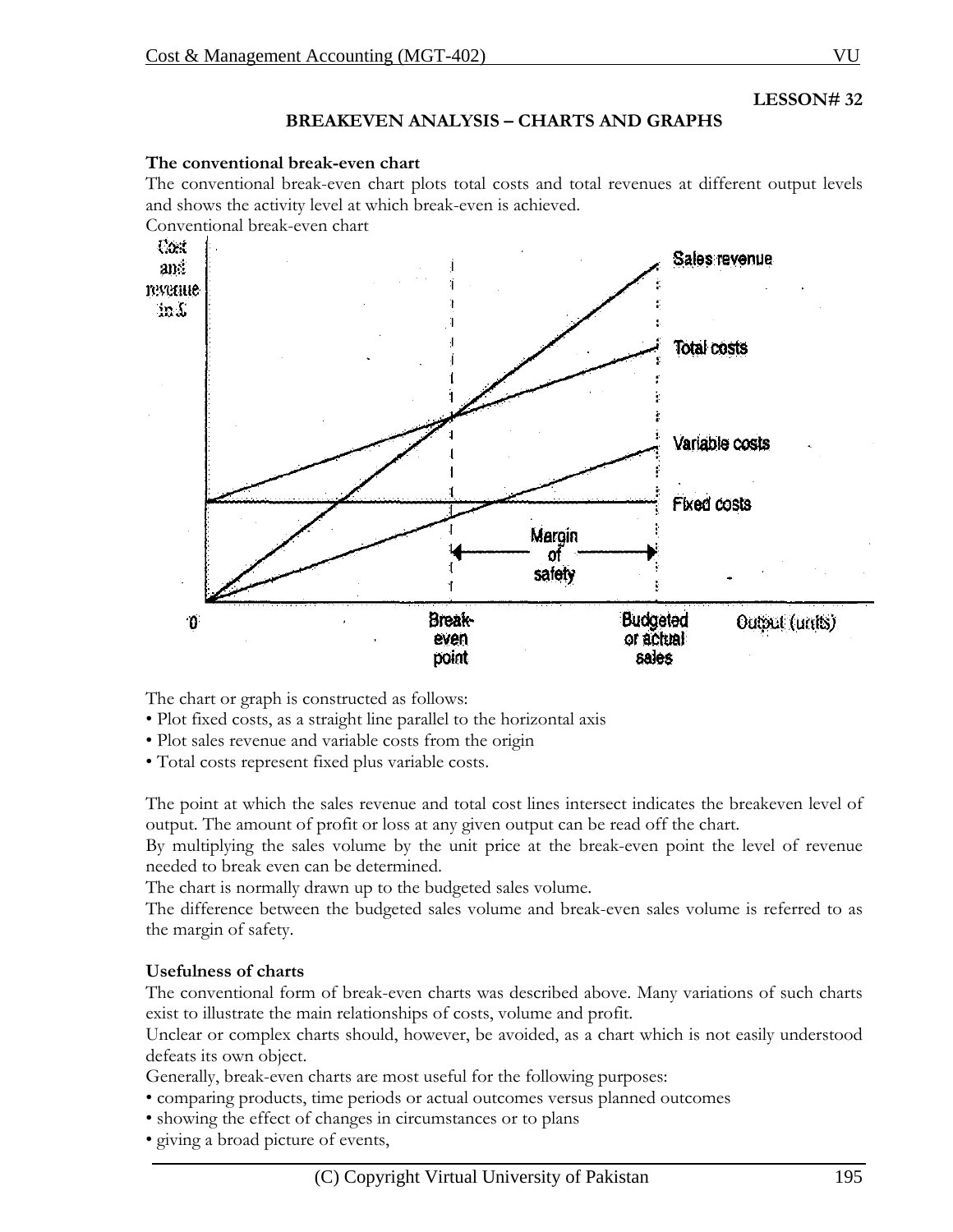A contribution break-even chart is constructed with the variable costs at the foot of the diagram and the fixed costs shown above the variable cost line.

The total cost line will be in the same position as in the break-even chart illustrated above; but by using the revised layout it is possible to read off the figures of contribution at various volume levels, as shown in the following diagram.



## **Profit-volume chart**

A profit-volume chart is a graph which simply depicts the net profit and loss at any given level of activity.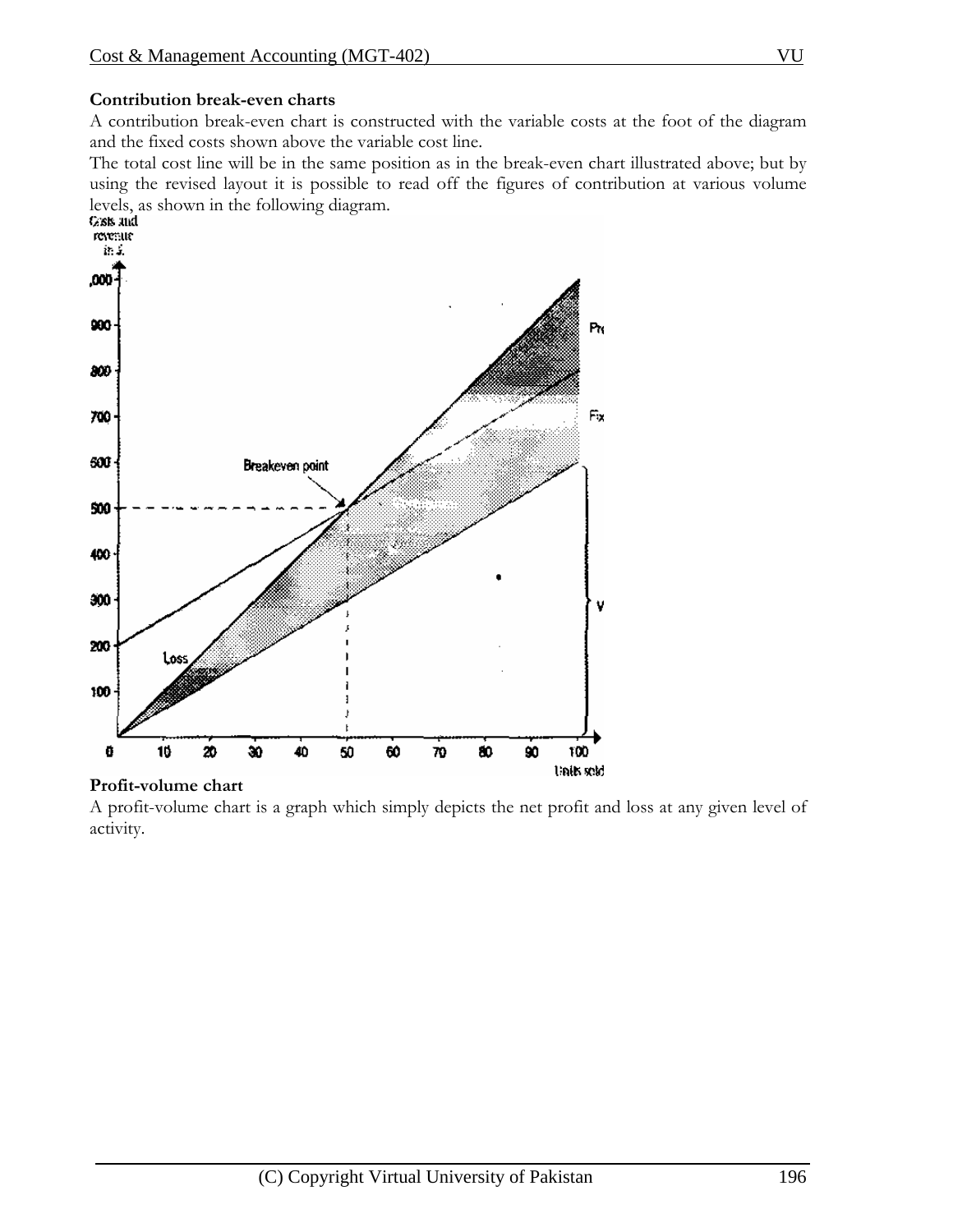

From the above chart the amount of net profit or loss can be read off for any given level of sales activity, unlike a break-even chart which shows both costs and revenues over a given range of activity but does not highlight directly the amounts of profits or losses at the various levels.

- The points to note in the construction of a profit-volume chart are as follows:
- The horizontal axis represents sales (in units or sales value, as appropriate). This is the same as for a break-even chart.
- The vertical axis shows net profit above the horizontal sales axis and net loss below.
- When sales are zero, the net loss equals the fixed costs and one extreme of the 'profit-volume' line is determined. Therefore this is one-point on the graph or chart.
- If variable cost per unit and fixed costs in total are both constant throughout the relevant range of activity under consideration, the profit-volume chart is, depicted by a straight line (as illustrated above). Therefore, to draw that line it is only necessary to know the profit (or loss) at one level of sales. The 'profit-volume ' line is then drawn between this point and the one for zero sales, extended as necessary.
- If there are changes in the variable cost per unit or total fixed costs at various activities, it would be necessary to calculate the profit (or loss) at each point where the cost structure changes and to plot these on the chart. The 'profit-volume' line will then be a series of straight lines joining these points together, as shown in the simple illustration below.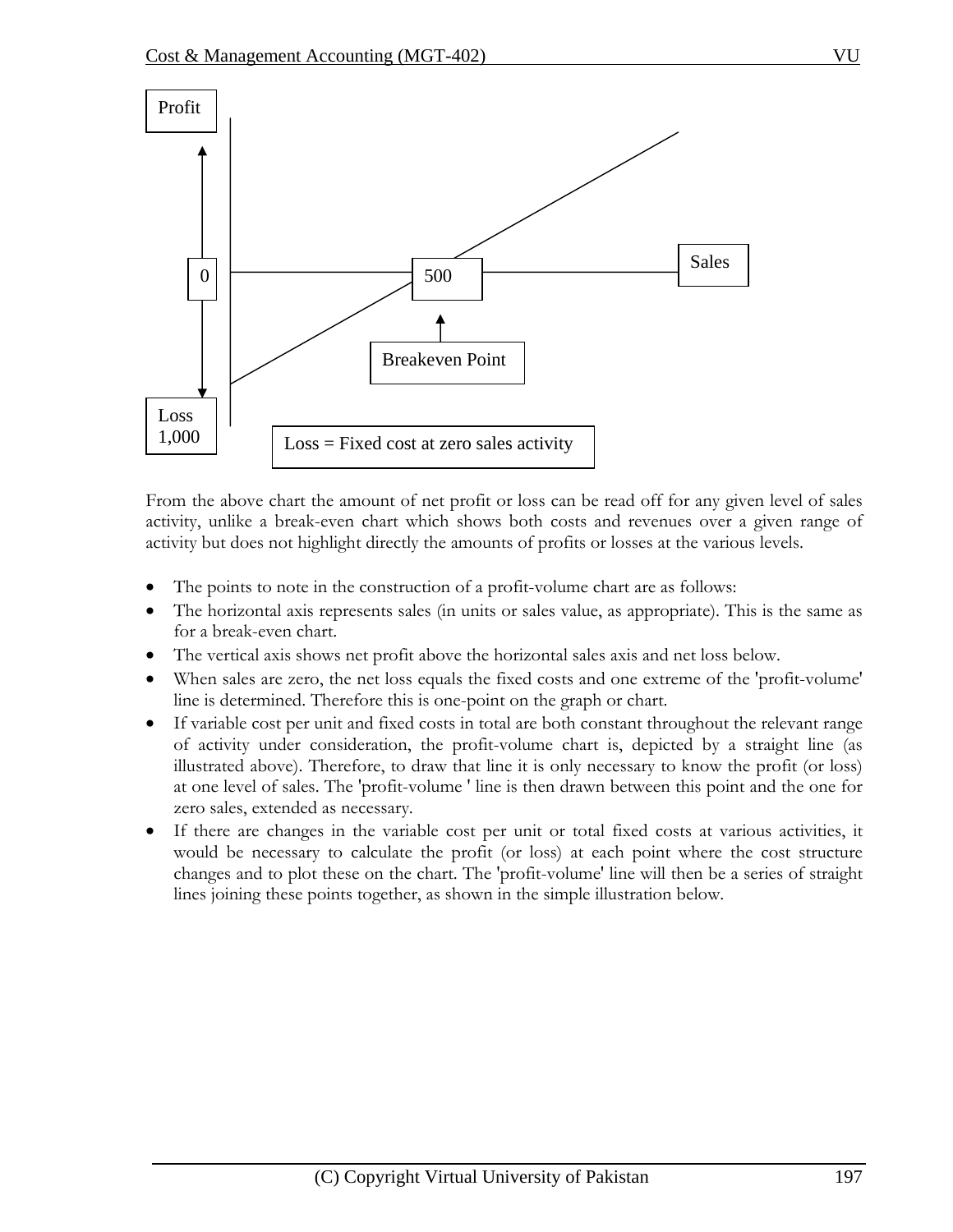

This illustration depicts the situation where the variable cost per unit increases after a certain level of activity (OA), e.g. because of overtime premiums that are incurred when production (and sales) exceed a particular level.

Points to note:

- The profit (OP) at sales level OA would be determined and plotted.
- Similarly the profit (OQ) at sales level of OB would be determined and plotted.
- The loss at zero sales activity  $(=$  fixed costs) can be plotted.
- The "profit-volume' line is then drawn by joining these points, as illustrated.

As long as we make the assumptions that contribution per unit is constant, and fixed costs do not change, we can draw straight-line graphs to show profit or costs and revenues at all possible activity levels.

# **MULTIPLE CHOICE QUESTIONS**

- **1.** If contribution margin is positive?
- (a) Profit will occur.
- (b) Both a profit and loss are possible.
- (c) Profit will occur if the fixed expenses are greater than the contribution margin.
- (d) A loss will occur if the contribution margin is greater than fixed expenses.
- **2**. At the breakeven point:
- (a) Profit is Rs. 0.
- (b) . Fixed Cost + Variable Cost = Safes
- $(c)$  Fixed Cost = Contribution Margin
- (d) All of the above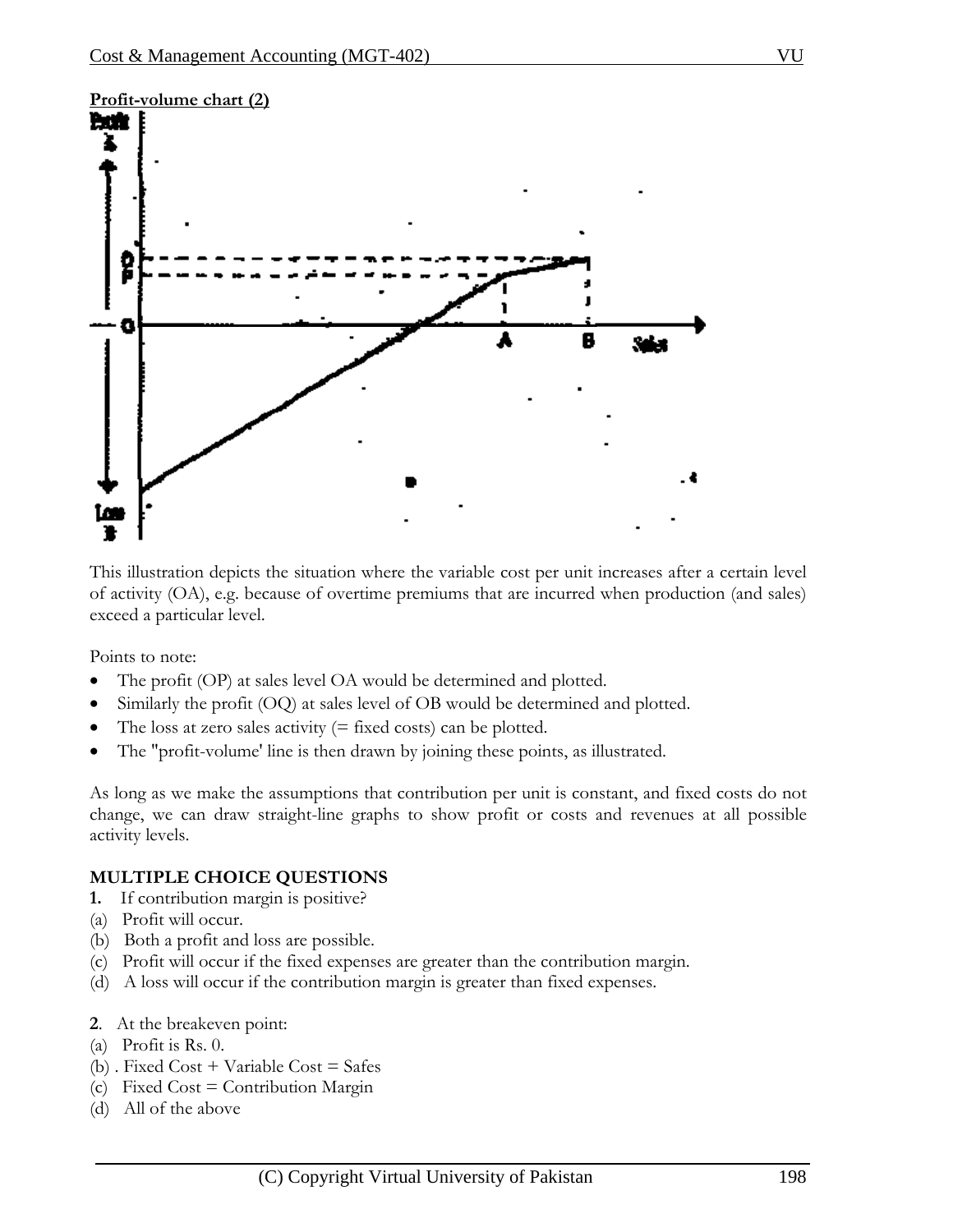- **3.** A completed CVP graph will show that profit or loss at any level of sales is measured by:
- (a) A vertical line between the fixed cost line and the x axis.
- (b) A horizontal line between the revenue line and the y axis.
- (c) A vertical line between the total revenue line and the total expenses line.
- (d) A horizontal line between the total revenue line and the total expenses line.
- **4.** Contribution margin ratio is:
- (a) Total Contribution Margin / Sales.
- (b) Sales / Contribution Margin per unit,
- (c) Fixed cost / Contribution margin per unit.
- (d) Sales / Variable costs.

**5.** The impact on net operating income of any given dollar change in total sales can be computed by applying which ratio to the dollar change?

- (a) Profit margin.
- (b) Variable cost ratio.
- (c) Contribution Margin.
- (d) Ratio of Variable to Fixed Expenses.

**6.** The Hino Corporation has a breakeven point when sales are Rs. 160,000 and variable costs at that level of sales are Rs. 100,000. How much would contribution margin increase or decrease, if variable expenses dropped by Rs. 20,000?

- (a)  $37.5\%$ .
- (b)  $60\%$ .
- (c)  $12.5\%$ .
- (d)  $26%$
- **7.** Which of the following represents the CVP equation?
- (a) Sales  $=$  Contribution margin  $+$  Fixed expenses  $+$  Profits
- (b) Sales  $=$  Contribution margin ratio  $+$  Fixed expenses  $+$  Profits
- (c) Sales  $=$  Variable expenses  $+$  Fixed expenses  $+$  Profits
- (d) Sales  $=$  Variable expenses Fixed expenses  $+$  Profits
- **8.** Margin of Safety is a term best described as the excess of:
- (a) Contribution margin over fixed expenses.
- (b) Total expenses over the breakeven point.
- (c) Sales over the breakeven point.
- (d) Sales over total costs.

# **Point out which of the following statements are TRUE/FALSE**

**1.** Cost-volume-profit (CVP) analysis summarizes the effects of change on an organization's volume of activity on its costs, revenue, and profit.

**2.** The break-even point is the volume of activity where an organization's revenues and expenses are equal,

**3.** Total contribution margin can be calculated by subtracting total fixed costs from total revenues.

**4.** Contribution margin / Sales price per unit = Contribution margin ratio.

**5.** The sales price of a single unit minus the unit's variable expenses is called the unit contribution margin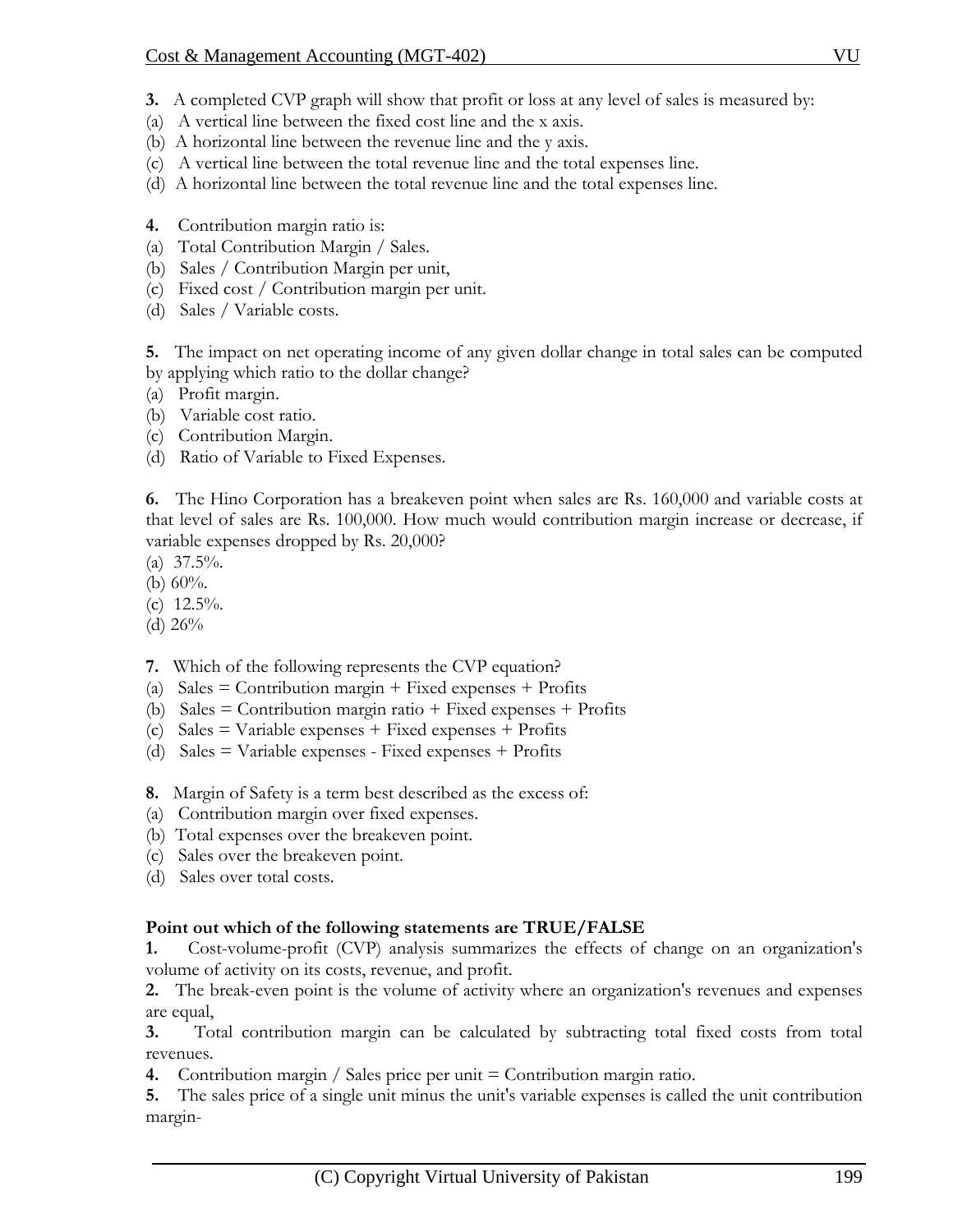**6.** The contribution-margin ratio of a firm is determined by dividing the per unit contribution margin by the per unit sales price.

**7.** The safety margin of an enterprise is the difference between the budgeted sales revenue and the break-even sales revenue-

**8.** A company's break-even sales revenues are Rs, 400,000, and its contribution margin is 40%. If fixed costs increase by Rs. 24,000, breakeven sales will increase to Rs. 440,000.

**9.** If the total contribution margin at break-even sales is Rs, 45,000, then the fixed costs must also be Rs. 45,000,

**10.** If a company sells 50 units of A at Rs. 8 contribution margin and 200 units of B at a Rs. 6 contribution margin, the weighted-average contribution margin is Rs. 7.00.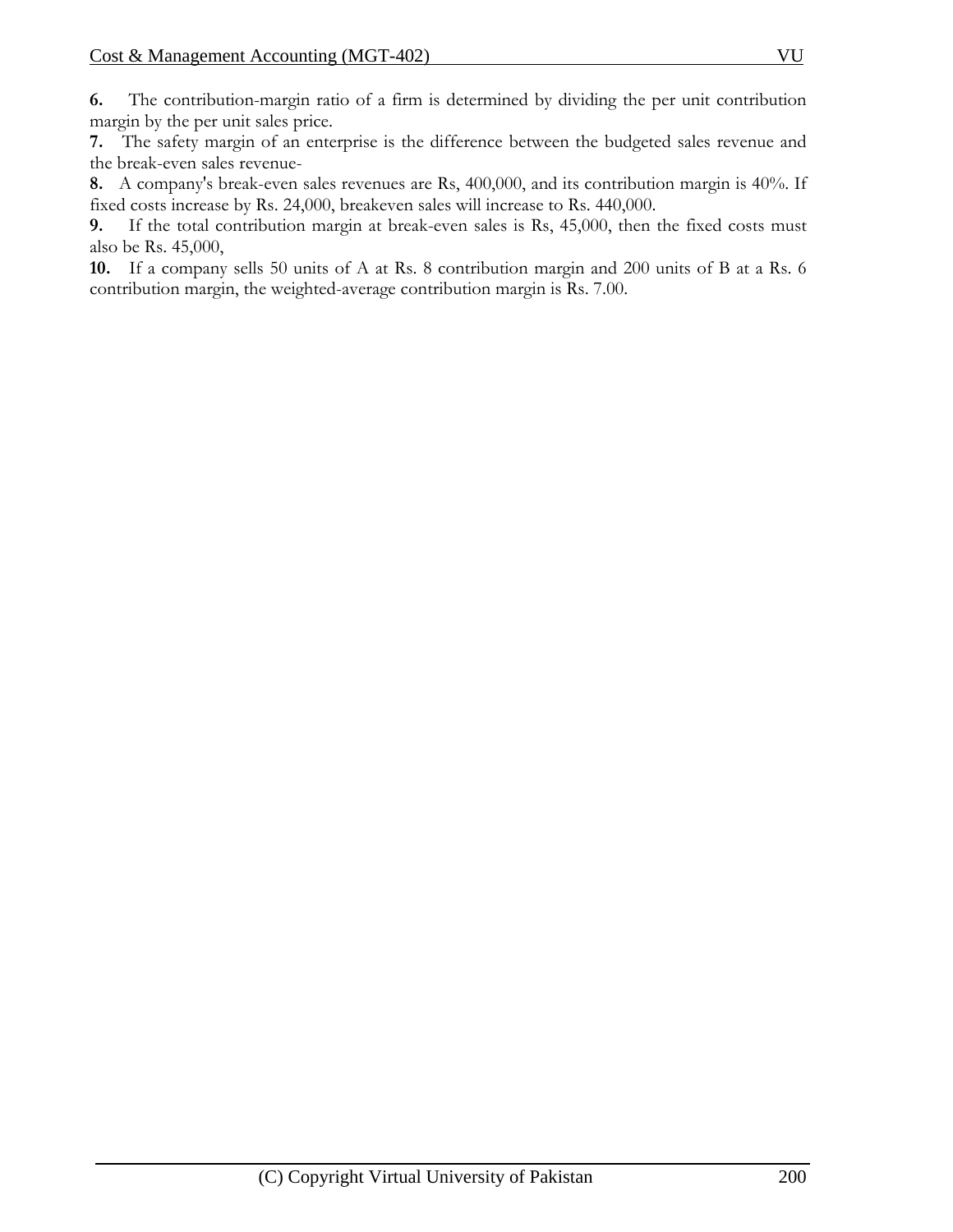# **LESSON-33**

# **WHAT IS A BUDGET?**

A budget is a plan expressed in quantitative, usually monetary terms, covering a specific period of time, usually one year. In other words, a budget is a systematic plan for the utilization of manpower and material resources. In a business organization a budget represents an estimate of future costs and revenues. Budgets may be divided into two basic classes; Capital Budgets and Operating Budgets, Capital budgets are directed towards proposed expenditures for new projects and often require special financing (this topic is discussed in the next Unit). The operating budgets are directed towards achieving short-term operational goals of the organization, for instance, production or profit goals in a business firm. Operating budgets may be sub-divided into various departmental or functional budgets. The main characteristics of a budget are:

It is prepared in advance and is derived from the long, term strategy of the organization. It relates to future period for which objectives or goals have already been laid down. It is expressed in quantitative form, physical or monetary units, or both.

Different types of budgets are prepared for different purposes e.g. Sales. Budget, Production Budget. Administrative Expense Budget, Raw material Budget, etc. All these sectional budgets are afterwards integrated into a master budget- which represents an overall plan of the organization. A budget helps us in the following ways:

- 1. It brings about efficiency and improvement in the working of the organization.
- 2. It is a way of communicating the plans to various units of the organization. By establishing the divisional, departmental, sectional budgets, exact responsibilities are assigned. It thus minimizes the possibilities of buck-passing if the budget figures are not met.
- 3. It is a way or motivating managers to achieve the goals set for the units.
- 4. It serves as a benchmark for controlling on going. Operations.
- 5. It helps in developing a team spirit where participation in budgeting is encouraged.
- 6. It helps in reducing wastage's and losses by revealing them in time for corrective action.
- 7. It serves as a basis for evaluating the performance of managers.
- 8. It serves as a means of educating the managers.

# **Budgetary control**

No system .of planning can be successful without having an effective and efficient system of control. Budgeting is closely connected with control. The exercise of control in the organization with the help of budgets is known as budgetary control. The process of budgetary control includes (i) preparation of various budgets (ii) continuous comparison of actual performance with budgetary performance and (iii) revision of budgets in the light of changed circumstances.

A system of budgetary control should not become rigid. There should be enough scope for flexibility to provide for individual initiative and drive. Budgetary control is an important device for making the organization more efficient on all fronts. It is an important tool for controlling costs and achieving the overall objectives.

# **Installing a budgetary control system**

Having understood the meaning and significance of budgetary control in an organization, it will be useful for you to know how a budgetary control system can be installed in the organization. This requires, first of all, finding answers to the following questions in the context of an organization: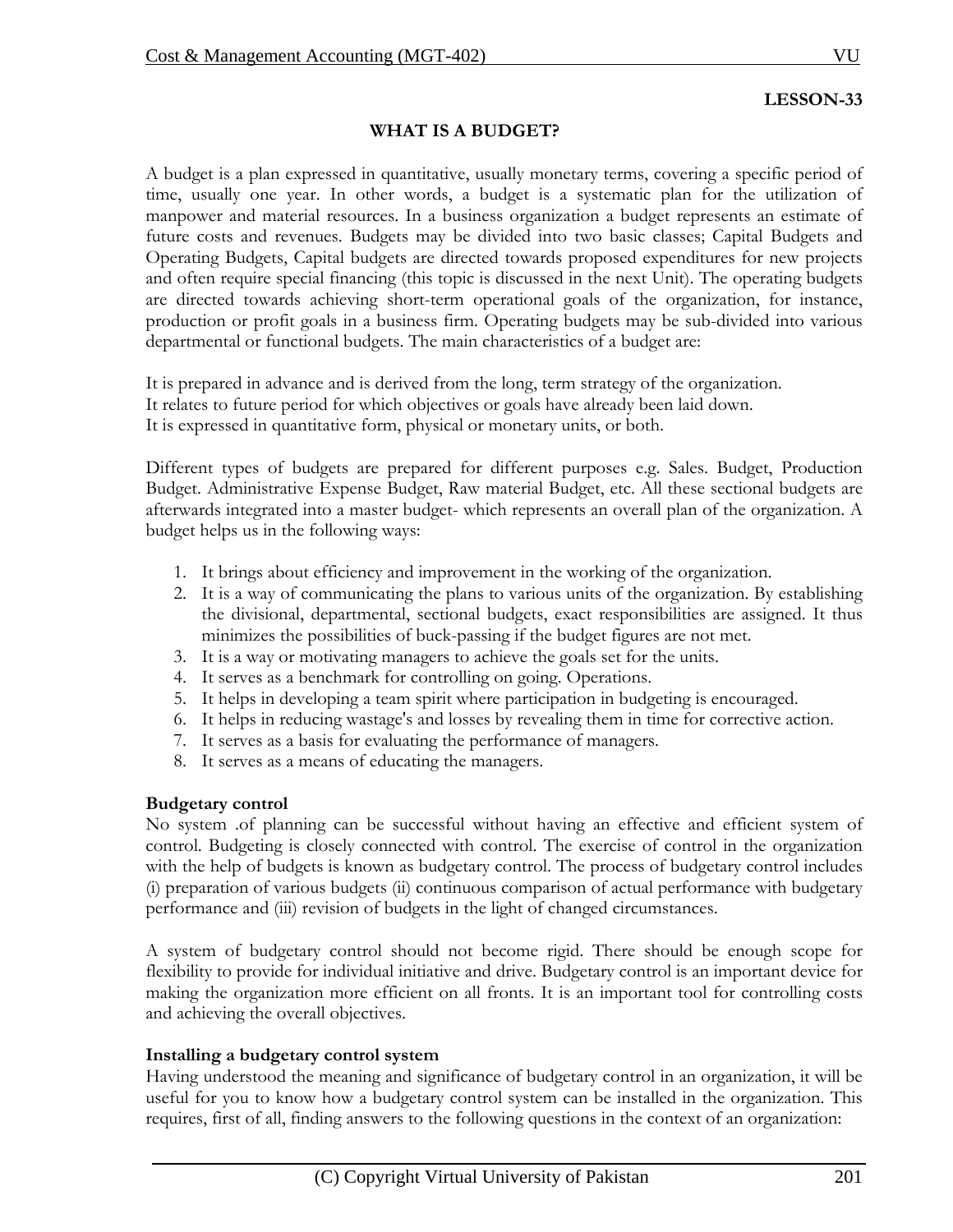What is likely to happen? What can be made to happen? What are the objectives to be achieved? What are the constraints and to what extent their effects can be minimized?

Having found answers to the above questions, the following steps may be taken for installing an effective system of budgetary control in an organization.

## **Organization for budgeting**

The setting up of a definite plan of organization is the first step towards installing budgetary control system in an organization. A Budget Manual should, be prepared giving details of the powers, duties, responsibilities and areas of operation of each executive in the organization.

# **Responsibility for budgeting**

The responsibility for preparation and implementation of the budgets may be fixed as under:

# **Budget controller**

Although the Chief Executive is finally responsible for the budget programme, it is better if a large part of the supervisory responsibility is delegated to an official designated as Budget Controller or Budget Director. Such a person should have knowledge of the technical details of the business and should report directly to the President or the Chief Executive of the organization.

## **Budget committee**

The Budget Controller is assisted 'in his work by the Budget Committee. The Committee may consist of Heads of various departments, viz., Production, Sales. Finance Personnel, Purchase, etc. with the Budget Controller as its Chairman. It is generally the responsibility of the. Budget Committee to submit discusses and finally approves the budget figures. Each head of the department should have his own Sub-committee with executives working under him as its members.

# **Fixation of the Budget Period**

Budget period' means the period for which a budget is prepared and employed. The budget period depends upon the nature of the business and the control techniques. For example, a seasonal industry will budget for each season, while an industry requiring long periods to complete work will budget for four, five or even larger number, of years. However, it is necessary for control purposes to prepare budgets both for long as well as short periods.

# **Budget procedures**

Having established the budget organization and fixed the budget period, the actual work or budgetary control can be taken upon the following pattern:

# **Key factor**

It is also termed as limiting factor. The extent of influence of this factor must first be assessed in order to ensure that the budget targets are met It would be desirable to prepare first the budget relating to this particular factor, and then prepare the other budgets. We are giving below an illustrative list of key factors in certain industries.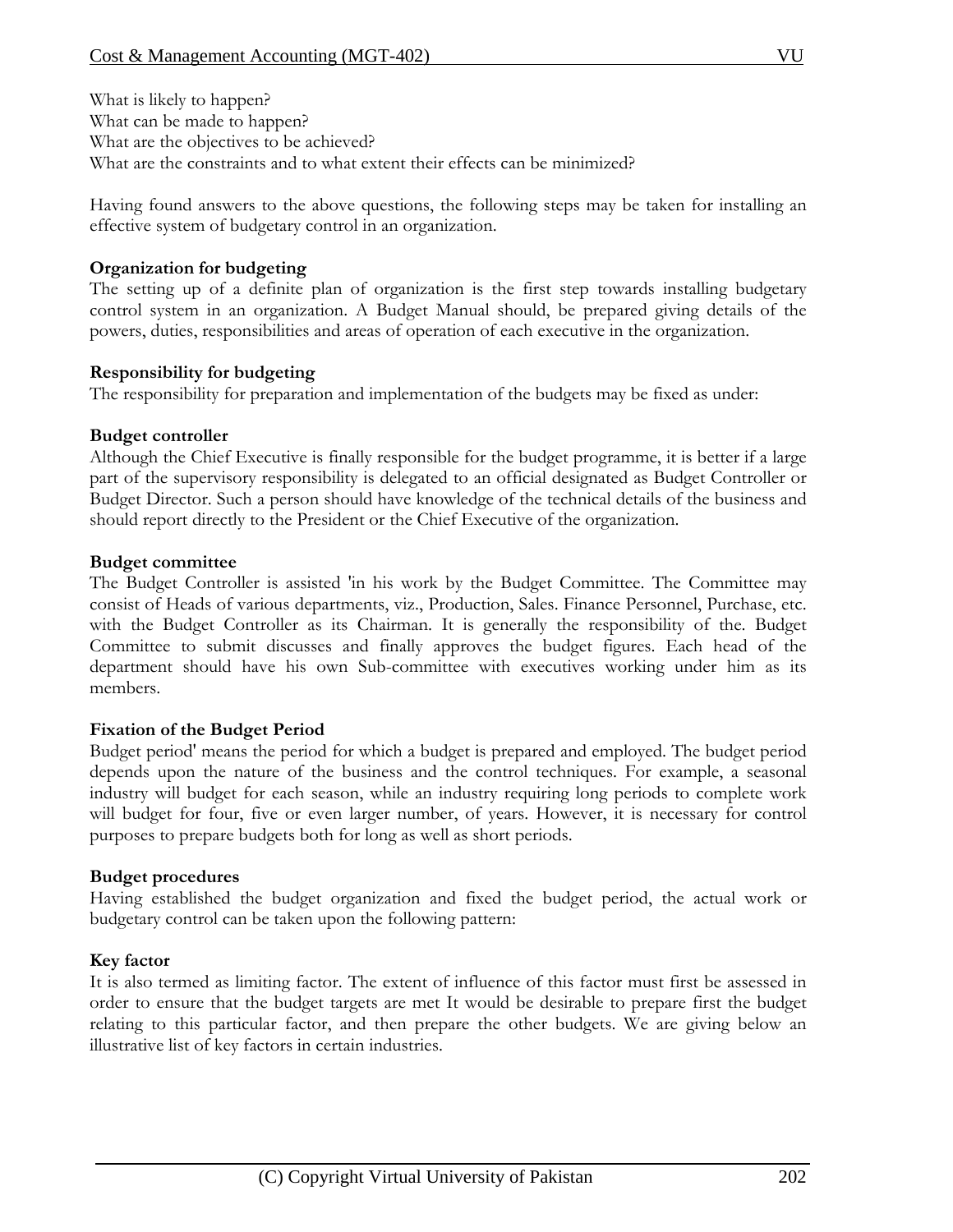| <b>Industry</b>         | <b>Key factor</b>   |
|-------------------------|---------------------|
| Motor Car               | Sales demand        |
| Aluminum                | Power               |
| Petroleum Refinery      | Supply of crude oil |
| Electro-optics          | Skilled technicians |
| Hydral Power generation | Monsoon             |

The key factors should be correctly identified and examined. The key factors need not be a permanent nature. In the long run, the management may overcome the key factors by introducing new products, by changing material mix or by working overtime or extra shifts etc.

## **Making a Forecast**

A forecast is an estimate of the future financial conditions or operating results. Any estimation is based on consideration of probabilities. An estimate differs from a budget in that the latter embodies an operating plan or an organization. A budget envisages a commitment to certain objectives or targets, which the management seeks to attain on the basis of the forecasts prepared. A forecast on the other hand is an estimate based on probabilities of an event. A forecast may be prepared in financial or physical terms for sales, production cost, or other resources required for business. Instead of just one forecast a number of alternative forecasts may be considered with a view to obtaining the most realistic overall plan.

#### **Preparing budgets**

After the forecasts have been finalized the preparation of budgets follows. The budget activity starts with the preparation of the said budget. Then, production budget is prepared on the basis of sales budget and the production capacity available. Financial budget (i.e. cash or working capital budget) will be prepared on the basis of sale forecast and production budget. All these budgets are combined and coordinated into -a master budget- The budgets may be revised in the course of the financial period if it becomes necessary to do so in view of the unexpected developments, which have already taken place or are likely to take place.

## **Choice between Fixed and Flexible Budgets**

A budget may be fixed or flexible. A fixed budget is based on a fixed volume of activity, 11 may lose its effectiveness in planning and controlling if the actual capacity utilization is different from what was planned for any particular unit of time e.g. a month or a quarter. The flexible budget is more useful for changing levels of activity, as it considers fixed and variable costs separately. Fixed costs, as you are aware, remain unchanged over a certain range of output such costs change when there is a change in capacity level. The variable costs change in direct proportion to output if flexible budgeting approach is adopted, the budget controller can analyze the variance between actual costs and budgeted costs depending upon the actual level of activity attained during a period of time.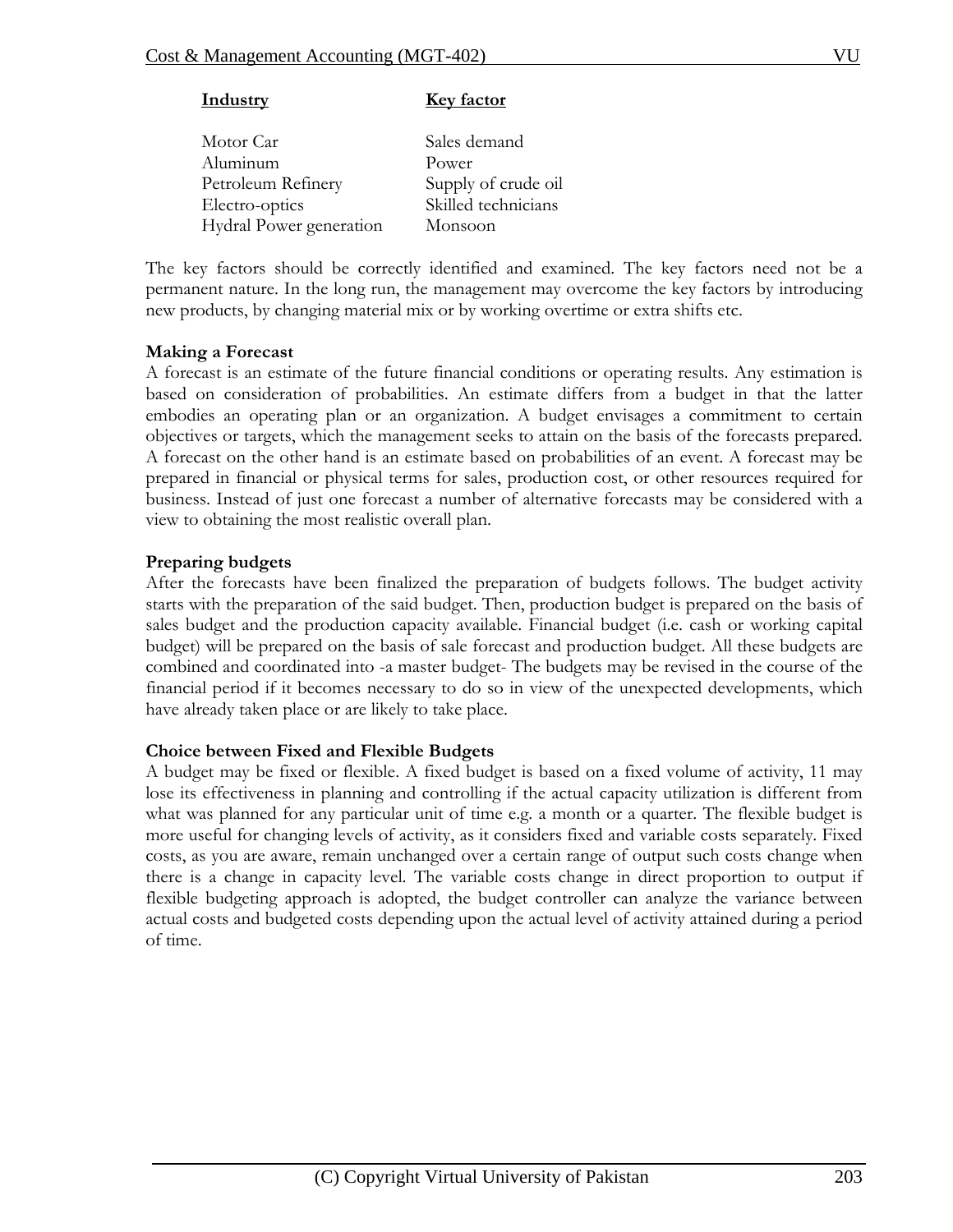# **Objective of Budget**

- Profit maximization.
- **Maximization of sales.**
- Volume growth.
- To compete with the competitors.
- Development of new areas of operation.
- **Quality of service.**
- Work-force efficiency.

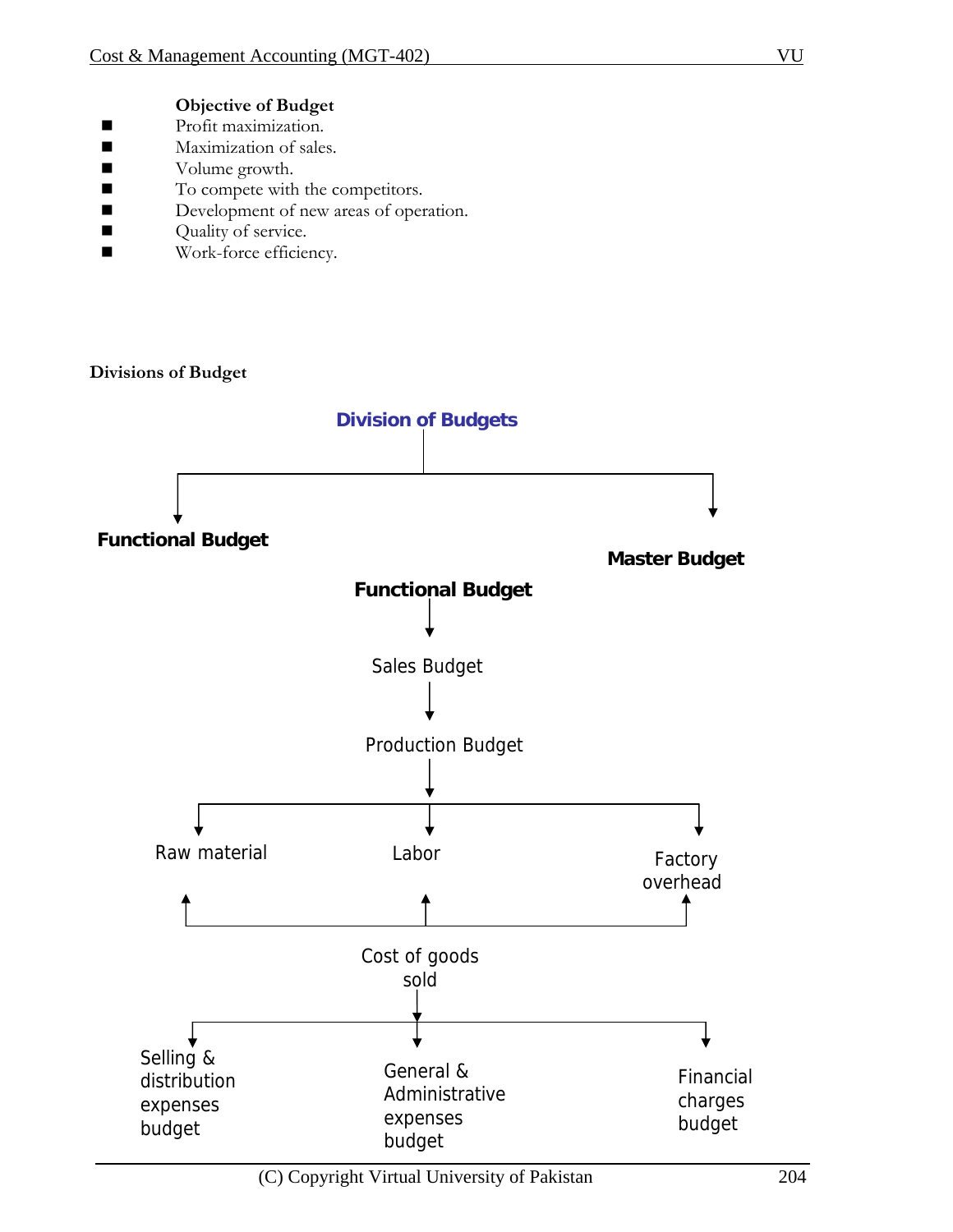# **Production & Sales Budget**

Budgets can be classified into different categories on the basis of Time, Function, or Flexibility. The different budgets covered under each category are shown in the following chart:

## **Chart: clarification of Budgets**

| Function            | Flexibility |
|---------------------|-------------|
| <b>Sales</b>        | Fixed       |
| Production          | Flexible    |
| Cost of Production  |             |
| Purchase            |             |
| Personnel           |             |
| Research            |             |
| Capital Expenditure |             |
| Cash                |             |
| Master              |             |
|                     |             |

Let us discuss some of the budgets covered in the above classification.

## **Rolling budget**

Some organizations follow the practice of preparing a willing or progressive budget in such organizations; budget for a year in advance will always be there. Immediately after a month, or a quarter, passes, as-the case may be, a new budget is prepared for a twelve months. The figures for the month/quarter, which has rolled down, are dropped and the figures for the next month / quarter are added. For example, if a budget has been prepared for the year 19X7, after the expiry of the first quarter ending 31st March 19X7, a new budget forth full year ending 31ft March, 19X8 will be prepared by dropping the figures for the quarter which has past (i.e. quarter ending 31st March 19X7) and adding-the figures for the new quarter-ending 31st March 19X8. The figures for the remaining three quarters ending 31st December 19X7 may also be revised, if necessary. This process will continue whenever a quarter ends and a new quarter begins.

## **Sales budget**

Sales Budget generally forms the fundamental basis on which all other budgets are built the budget is based on projected sales to be achieved in a budget period. The Sales Manager is directly responsible for the preparation and execution of this budget. Be usually taking into consideration the following organizational and environmental factors while preparing the tales budget: Availability of material or supplies

Past sales figures and trends General trade prospects Salesmen's estimates Seasonal fluctuation Plant capacity **Potential market** 

Cost of distribution of goods Financial aspect

## **Internal External**

Orders on hand Government controls, rule and regulator relating to the industry Availability of material or supplies Political situation and its impact on Market

**LESSON# 34 & 35**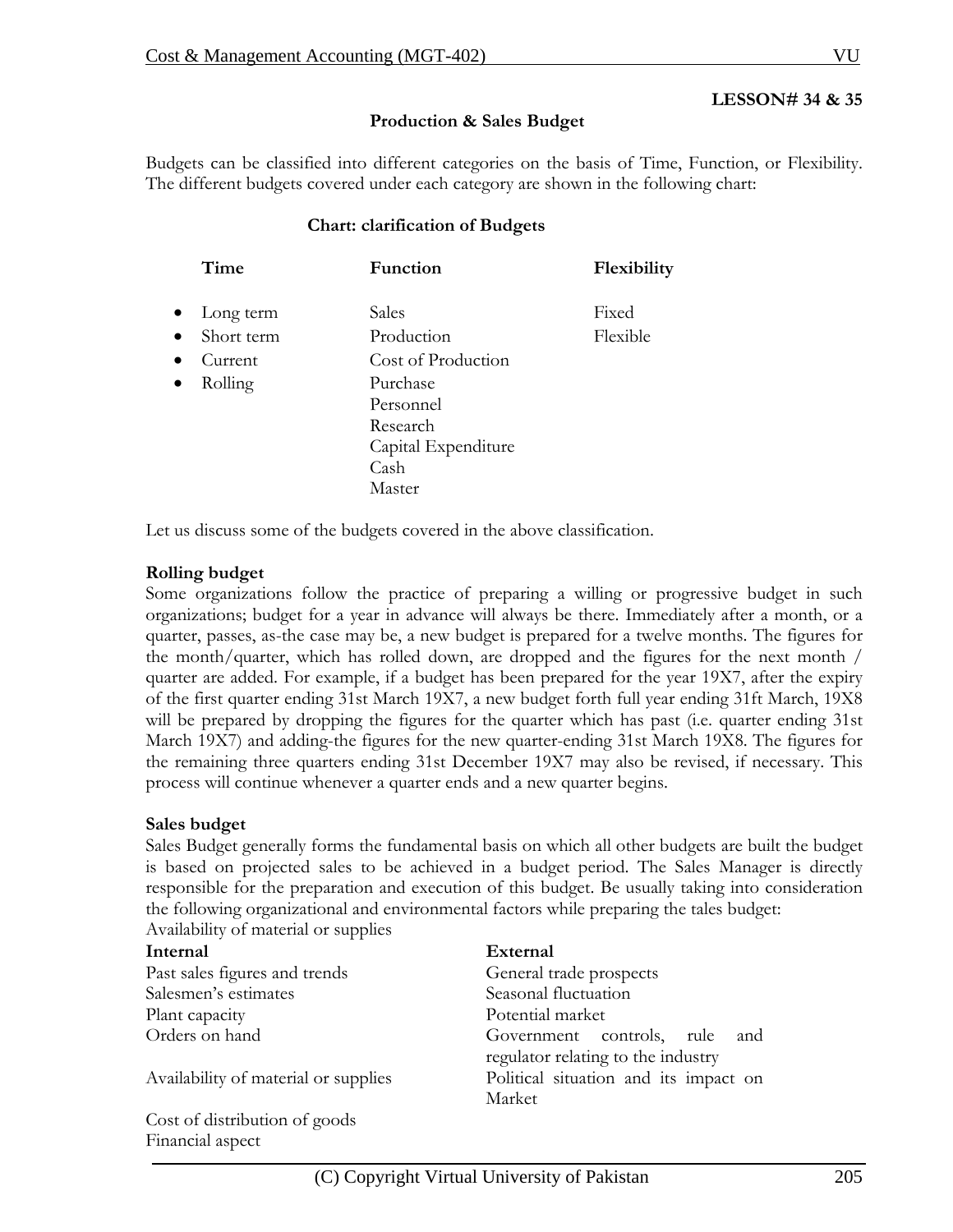It is desirable to break up the entire sales budget on the basis of different products, time periods and sales areas or territories.

## **Illustration 1**

Shad on Ltd. has three sales divisions at A town, B town and C town. It sells two products  $- X$  and Y. The budgeted sales for the month Jan at each place are given blow:-

| A | Product X<br>Product Y | [50,000 units $\omega$ Rs. 16 each<br>[35,000 units $\omega$ Rs. 10 each |
|---|------------------------|--------------------------------------------------------------------------|
| B | Product Y              | [55,000 units $\omega$ Rs. 10 each                                       |
| C | Product X              | [75,000 units $\omega$ Rs. 16 each                                       |

The Budge sales during the Feb were:

| Madras A              | Product X | 62,500 units $\omega$ Rs. 16 each |
|-----------------------|-----------|-----------------------------------|
|                       | Product Y | 37,500 units $\omega$ Rs. 10 each |
| Bangalore B           | Product Y | 62,500 units $(a)$ Rs. 10 each    |
| Hyderabad C Product X |           | 77,500 units $\omega$ Rs. 16 each |

From the reports of the sales department it was estimated that the sales budget for the year ending. 31st March than 19x6 budget in the following respects:

| Madras A              | Product X | $4,000$ units |
|-----------------------|-----------|---------------|
|                       | Product Y | $2,500$ units |
| Bangalore B           | Product Y | $6,500$ units |
| Hyderabad C Product X |           | $5,000$ units |

Intensive safes campaign in Bangalore and Hyderabad is likely to result in additional sales of 12,500 units of product I in Bangalore and 9,000 units of Product II in Hyderabad, Let us prepare a sales budget for the period ending 31st December, 19X7.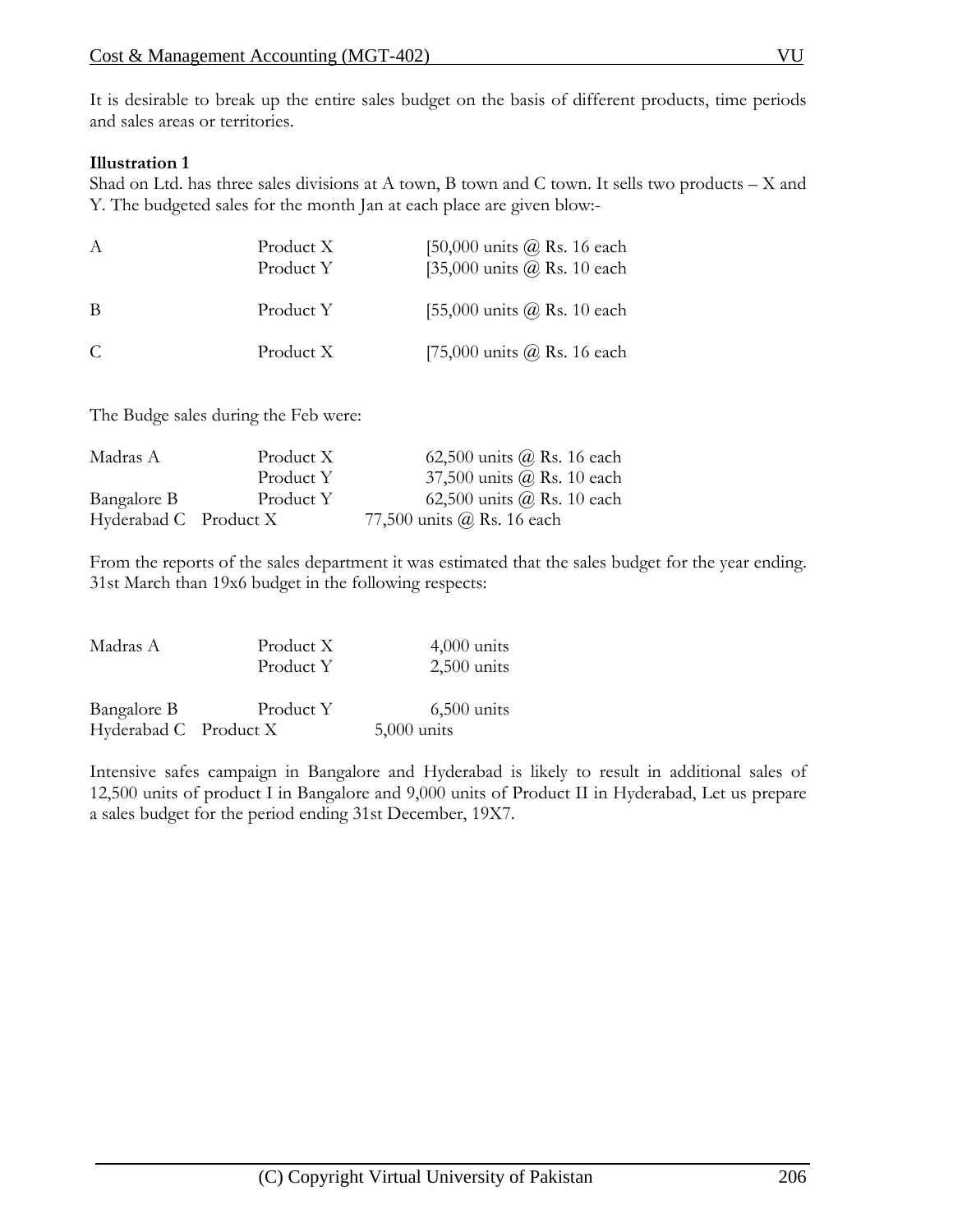| <b>Division</b><br>Product |          | Jan    |           |          | Feb   |           | Mar      |                                                                                                                                                                                                                                                                                                                                                                                              |                              |
|----------------------------|----------|--------|-----------|----------|-------|-----------|----------|----------------------------------------------------------------------------------------------------------------------------------------------------------------------------------------------------------------------------------------------------------------------------------------------------------------------------------------------------------------------------------------------|------------------------------|
|                            | Qty.     | Price  | Value     | Qty.     | Pr    | Value     | $Qty$ .  | Pric                                                                                                                                                                                                                                                                                                                                                                                         | Value                        |
|                            | (Units)  | (Rs.   | (Rs.)     | (Units)  | ice   | (Rs.)     | (Units)  | $\ell$                                                                                                                                                                                                                                                                                                                                                                                       | (Rs.)                        |
|                            |          |        |           |          | (Rs.) |           |          | (Rs.                                                                                                                                                                                                                                                                                                                                                                                         |                              |
| Town A<br>X                | 54,000   | 16     | 8,64,000  | 50,000   | 16    | 8,00,000  | 62,500   | 16                                                                                                                                                                                                                                                                                                                                                                                           | 10,00,00<br>$\Omega$         |
| Y                          | 37,500   | 16     | 3,75,000  | 35,000   | 10    | 3,50,000  | 37,500   | 10                                                                                                                                                                                                                                                                                                                                                                                           | 3,75,000                     |
| Total                      | 91,500   | ----   | 12,2,9000 | 85,000   |       | 11,50,000 |          | ----                                                                                                                                                                                                                                                                                                                                                                                         | 13,75,00<br>$\theta$         |
| Banglore<br>X Town B       | 12,500   | 10     | 2,00,000  |          |       |           |          | 16                                                                                                                                                                                                                                                                                                                                                                                           |                              |
| Y                          | 61,500   | 10     | 6,15,000  | 55,000   | 10    | 5,50,000  | 62,500   | 10                                                                                                                                                                                                                                                                                                                                                                                           | 6,25,000                     |
| Total                      | 74,500   | ---    | 8,15,000  | 55,000   |       | 5,50,000  | 62,500   | ----                                                                                                                                                                                                                                                                                                                                                                                         | 6,25,000                     |
| Hyderabad<br>IX            | 80,000   | 16     | 12,80,000 | 75,000   | 16    | 12,00,000 | 77,500   | 16                                                                                                                                                                                                                                                                                                                                                                                           | 12,40,00<br>$\left( \right)$ |
| II <sub>Y</sub>            | 9,000    | $10\,$ | 90,000    |          |       |           |          | 10                                                                                                                                                                                                                                                                                                                                                                                           |                              |
| Total                      | 89,000   | ----   | 13,80,000 | 75,000   |       | 12,00,000 |          | ----                                                                                                                                                                                                                                                                                                                                                                                         | 12,40,00<br>$\Omega$         |
| Product                    | 1,46,500 | 16     | 23,44,000 | 1,25,000 | 16    | 20,00,000 | 1,40,00  | 16                                                                                                                                                                                                                                                                                                                                                                                           | 22,40,00                     |
| X                          | 1,08,500 | 10     | 10,80,000 | 90,000   | 10    | 9,00,000  | $\Omega$ | 10                                                                                                                                                                                                                                                                                                                                                                                           | 0                            |
| Product II                 |          |        |           |          |       |           | 1,00,00  |                                                                                                                                                                                                                                                                                                                                                                                              | 10,00,00                     |
| Y                          |          |        |           |          |       |           | $\Omega$ |                                                                                                                                                                                                                                                                                                                                                                                              | $\Omega$                     |
| Total                      | 2,54,500 | ----   | 34,24,000 | 2,15,000 |       | 29,00,000 | 2,40,00  | $\frac{1}{2} \frac{1}{2} \frac{1}{2} \frac{1}{2} \frac{1}{2} \frac{1}{2} \frac{1}{2} \frac{1}{2} \frac{1}{2} \frac{1}{2} \frac{1}{2} \frac{1}{2} \frac{1}{2} \frac{1}{2} \frac{1}{2} \frac{1}{2} \frac{1}{2} \frac{1}{2} \frac{1}{2} \frac{1}{2} \frac{1}{2} \frac{1}{2} \frac{1}{2} \frac{1}{2} \frac{1}{2} \frac{1}{2} \frac{1}{2} \frac{1}{2} \frac{1}{2} \frac{1}{2} \frac{1}{2} \frac{$ | 32,40,00                     |
|                            |          |        |           |          |       |           | $\theta$ |                                                                                                                                                                                                                                                                                                                                                                                              | $\theta$                     |

# **Production budget**

This budget provides an estimate of the total volume of production distributed product-wise with the scheduling of operations by days, weeks and months and a forecast of the inventory of finished products. Generally, the production budget is based on the sales -budget. The responsibility for the overall production budget lies with Works Manager and that of departmental production budgets with departmental works management Production budget may be expressed in physical or financial terms or both in relation to production. The production budgets attempt to answer questions like:

- (i) What is to be produced?
- (ii) When it is to be produced?
- (iii) How it is to be produced?
- (iv) Where it is to be produced?

The production budget envisages the production program for achieving the sales target it serves as a basis Job preparation of related cost- budgets, e.g., materials cost budget, labor cost budget, etc. It easily facilities the preparation of a cash budget. The production budget is prepared after taking into consideration several factors like: **(i)** Inventory policies. **(II)** Sales requirements, **(iii)** Production stability, **(iv)** Plant capacity, **(v)** Availability of materials and labor, **(vi)** Time taken in production process, etc.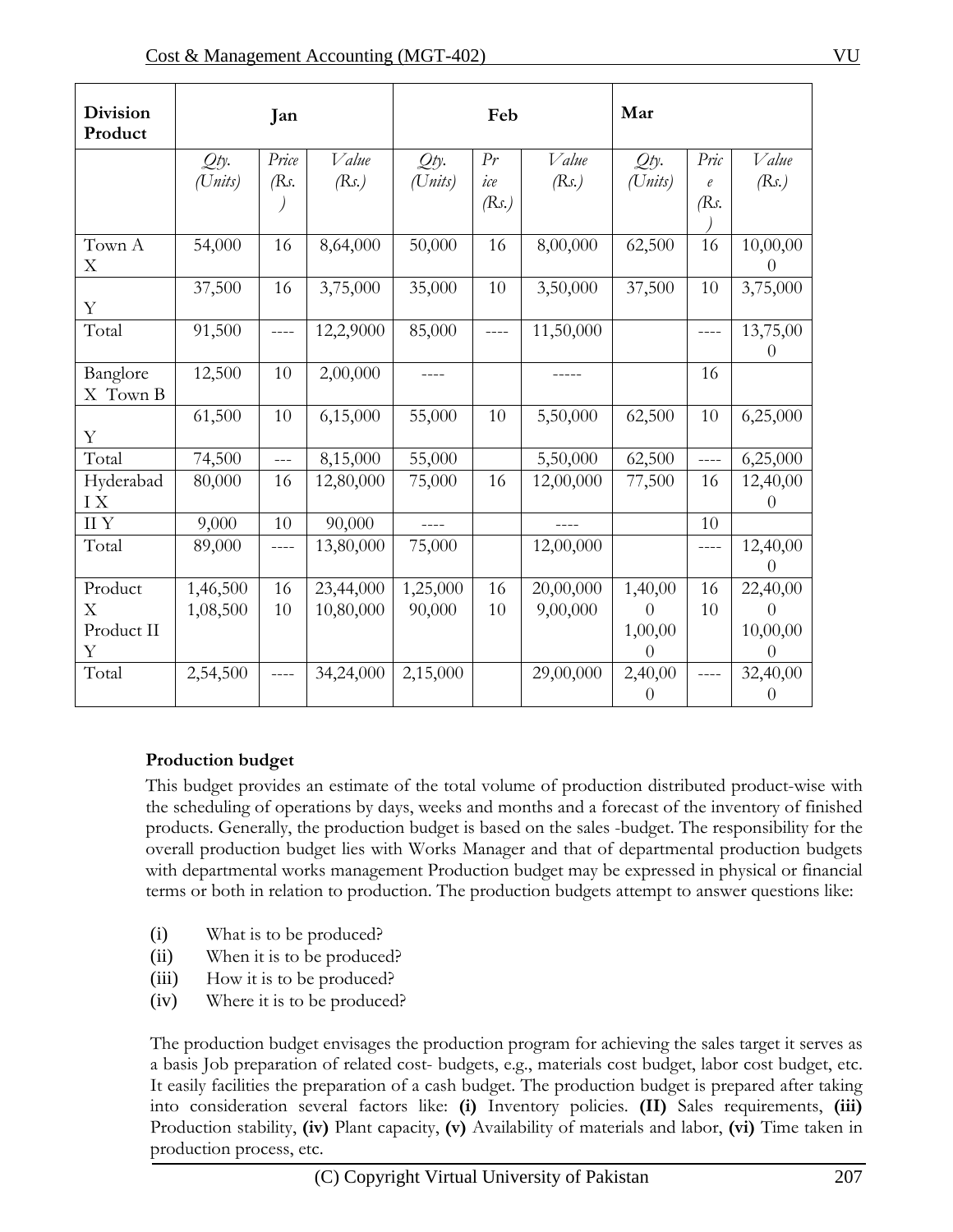# **Activity 2**

From the following details of Mysore Cement Works Limited, complete the production budget for the three-month period ending March 31, 19x6 (Production budget for product P has already been worked out.

|                 | Estimated stock | Estimated sale during | Desired closing stock |
|-----------------|-----------------|-----------------------|-----------------------|
| Type of product | on Jan 1, 19x6  | Jan-March 1986        | on March 31, 19x6     |
|                 | (Units)         | (Units)               | (Units)               |
|                 | 1,000           | 5,000                 | 1,500                 |
| D               |                 |                       |                       |
|                 | 1,500           | 7,500                 | 2,500                 |
| R               | 2,000           | 6,500                 | 1,500                 |
|                 | 1,500           | 6,000                 | 1,000                 |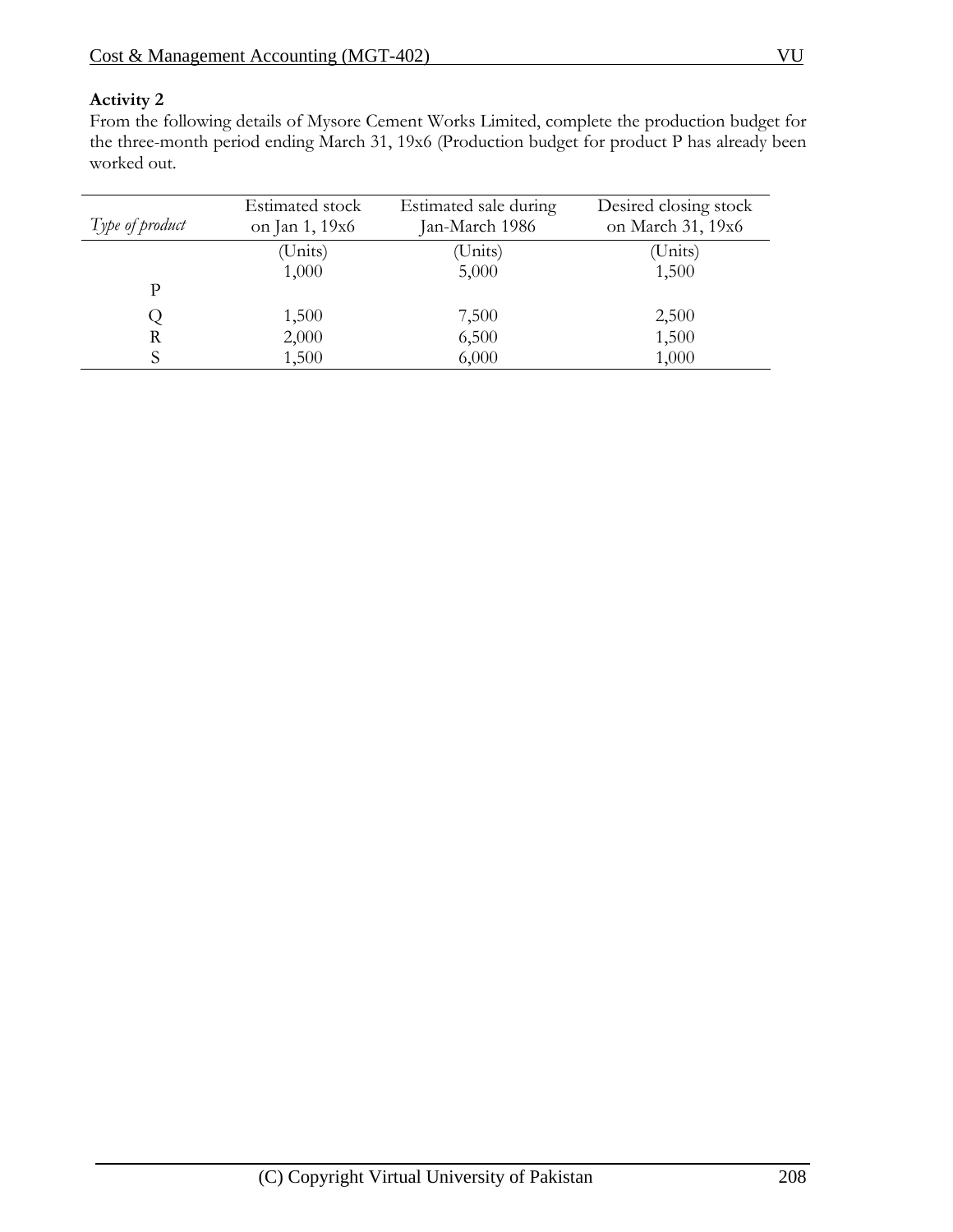## **LESSON– 36 & 37**

## **FLEXIBLE BUDGET**

When a company's activities can be estimated within close limits, the fixed budget is satisfactory. However, completely predictable situations exist in only a few cases. If business conditions change radically, causing actual operations to differ widely from fixed budget plans, this management tool is not reliable or effective. The fact that costs and expenses are affected by fluctuations in volume limits the use of the fixed budget and leads to the use of the flexible budget. To illustrate, the cost of operating an automobile per mile depends on the number of miles driven. The more a car is used per year, the more it costs to operate it but the less it costs per mile. If the owner prepares an estimate of the total cost and compares actual expenses with the budget at year-end, success in keeping expenses within the allowed limits cannot be determined without accounting for the mileage factor. The reason for this lies in the nature of the expenses, some of which arc fixed while others are variable or semi variable. Insurance, taxes, registration, and garaging are fixed costs, which remain the same whether the car is operated 1,000 or 20.000 miles. The costs of tires, gas, and repairs are variable costs, which depend largely upon the miles driven. Obsolescence and depreciation result in a semi-variable cost. Which fluctuates to some degree but does not vary directly with the usage of the car?

The underlying principle of a flexible budget is the need for some norm of expenditures for any given volume of business. This norm should be known beforehand in order to provide a guide to actual expenditures. To recognize this principle is to accept the fact that every business is dynamic, ever changing, and never static. It is erroneous, if not futile, to expect a business lo conform to a fixed, preconceived pattern.

The preparation of a flexible budget results from the development of formulas for each department and for each account within a department or cost center. The formula for each account indicates the fixed amount and/or a variable rate. The fixed amount and variable rate remain constant within prescribed ranges of activity. The variable portion of the formula is a rate expressed in relation to a base such as direct labor hours, direct labor cost or machine hours.

The application of the formulas to the level of activity actually experienced produces the allowable expenditures for the volume of activity attained. These budget figures are compared with actual costs in order to measure the performance of each department. This ready-made comparison makes the flexible budget a valuable instrument for cost control, because it assists in evaluating the effects of varying volumes of activity on profits and on the cash position,

Originally, the flexible budget idea was applied principally 10 the control of departmental factory overhead. Now however, the idea is applied lo the entire budget. So that production as well as marketing and administrative bud-gels is prepared on a flexible budget basis.

# **Capacity and volume**

The discussion of the actual preparation of a flexible budget must be preceded by a basic understanding of the term "capacity." The terms "capacity" and "volume" (or activity) are used in connection with the construction and use of both fixed and flexible budgets. Capacity is that fixed amount of ' "plant and machinery and number of personnel for which management has committed itself and with which it expects to conduct the business. Volume is the variable factor in business. It is related to capacity by the fact that volume (activity) attempts to make the best use of existing capacity.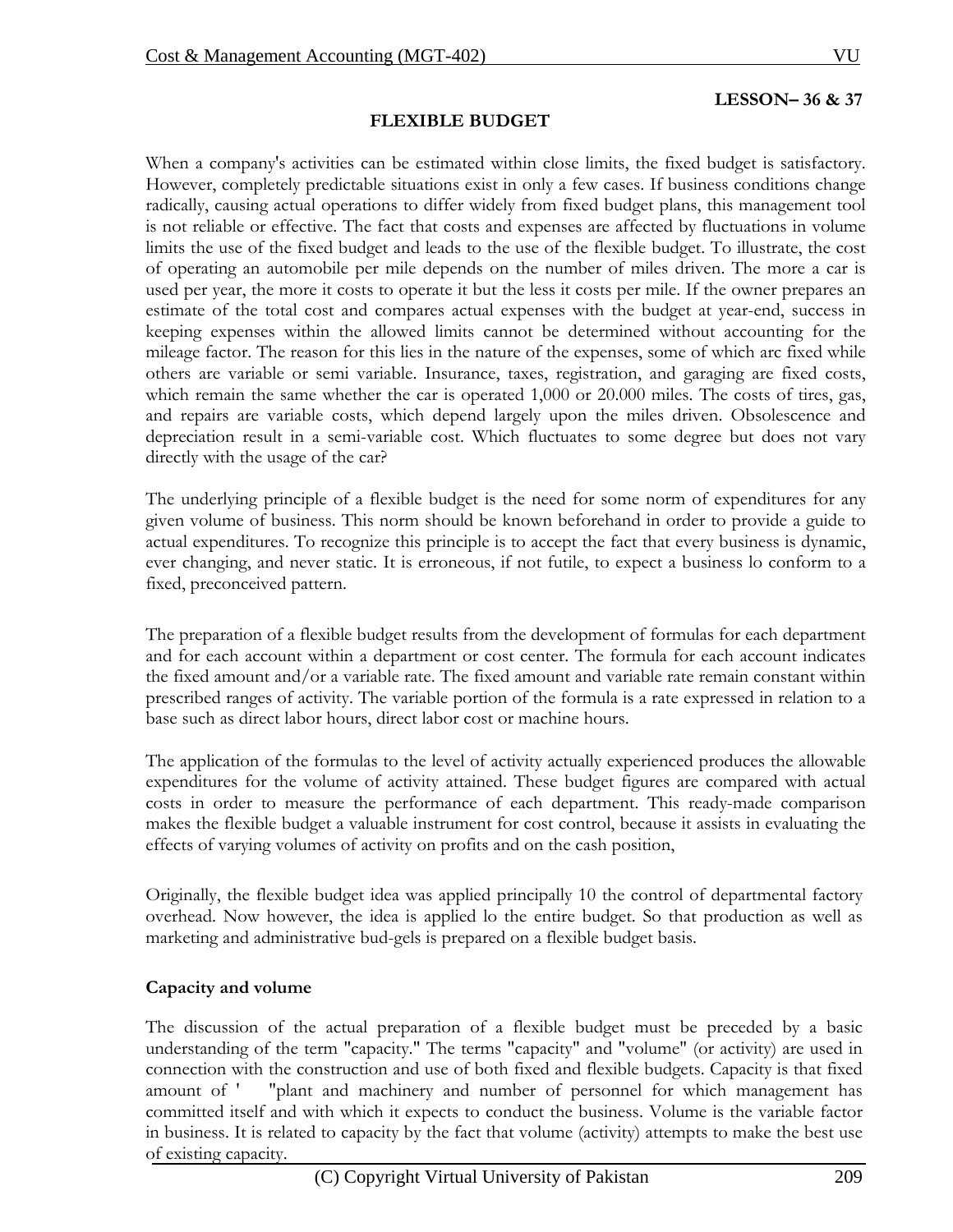Any budget is a forecast of sales, costs, and expenses. Material, labor, factory overhead, marketing expenses, and administrative expenses must be brought into harmony with the sales volume. Sales volume is measured not only by sales the market could absorb, but also by plant capacity and machinery available to produce the goods. A plant or a department may produce the goods. A plant or department may produce 1,000 units or work 10.000 hours, but this volume (or activity) may not be ' compatible with the capacity of the plant or department. The production of 1.000'units or the working of 10.000 hours may be greater or smaller than the amount of sales the company can safely expect to achieve in a given market during a given period.

The following terms are used in referring to capacity levels' theoretical practical, expected actual, and normal. Current Internal Revenue Service regulations permit the use of practical, expected actual or normal capacity in assigning factory overhead costs to inventories.

**Theoretical Capacity.** The theoretical capacity of a department is its capacity to produce at full speed without interruptions. It is achieved if the plant-or department produces at 100 percent of its rated capacity,

**Practical Capacity.** It is highly improbable that any company can operate at theoretical capacity. Allowances must be made for unavoidable interruptions, such as time lost for repairs, inefficiencies, breakdowns, setups. failures, unsatisfactory materials, delays in delivery of materials or supplies, labor shortages and absences, Sundays, holidays, vacations, inventory taking, and pattern and model changes. The number of work shifts must also be considered. These allowances reduce theoretical capacity to the practical capacity level. This reduction is caused by internal influences and does not consider the chief external cause, lack of customers' orders. Reduction from theoretical to practical capacity typically ranges from 15 percent to 25 percent, which results in a practical capacity level or 75 percent lo 85 percent of theoretical capacity.

**Expected Actual Capacity**. Expected actual capacity is based on a short-range outlook. The use of expected actual capacity is feasible with firms whose products are of a seasonal nature» and market and style changes allow price adjustments according to competitive conditions and customer demands.

**Normal Capacity.** Firms may modify the above capacity levels by considering the Utilization of the plant or various departments in the light of meeting average sales demands over a period long enough to level out the peaks and valleys which come with seasonal and cyclical variations. Finding a satisfactory and logical balance between plant capacity and sales volume is one of the important problems of business management.

Once the normal (or average) capacity level has been established, overhead costs can be estimated and factory overhead rates computed. The use of these rates will cause all overhead of the period to be absorbed, provided normal capacity and normal expenses prevail during the period.

Purposes of Establishing Normal Capacity. Although there may be some differences between a normal long-run volume and the sales volume expected in the next period, normal capacity is useful in establishing sales prices and controlling costs. It is the basis for the entire budget system, and it can be used for the following purposes and aims:

1. Preparation of departmental flexible budgets and computation of predetermined factory overhead rates,

2. Compilation of the standard cost of each product.

3. Scheduling production.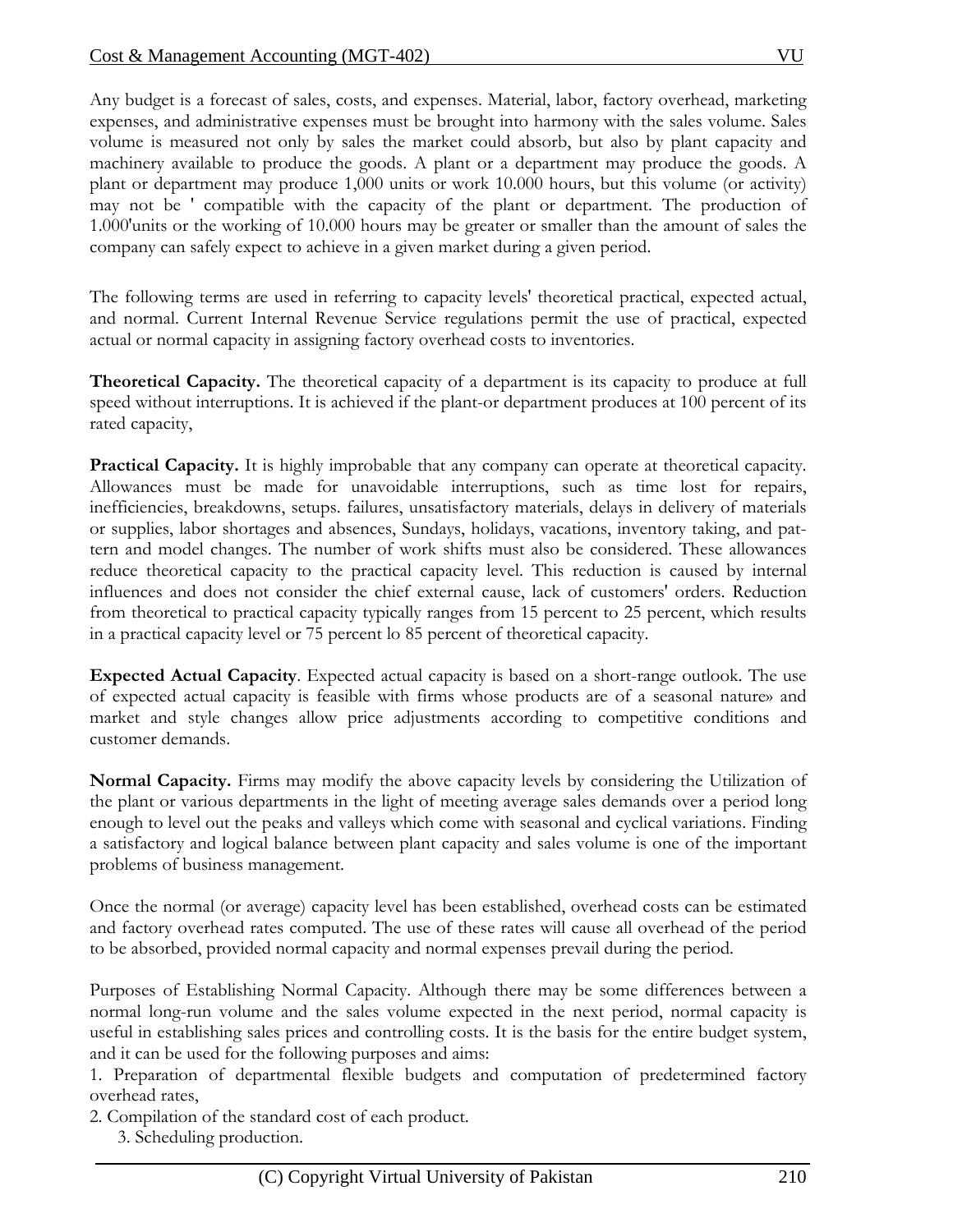- 4. Assigning cost to inventories.
- 5. Measurement of the effects of changing volumes of production.
- 6. Determination of the break-even point.

Although other capacity assumptions are sometimes used due to existing circumstances, normal capacity fulfills both long- and short-term purposes. The long-term utilization of the normal capacity level relates the marketing phase and therewith the pricing policy of the business 10 the production phase over a long period of time, leveling out fluctuations that are of short duration and of comparatively minor significance. The short-term utilization relates to management's analysis of changes or fluctuations that occur during an operating year. This short-term utilization measures temporary idleness and aids in an analysis of its causes.

Factors Involved in Determining Normal Capacity. In determining the normal capacity of a plant, both its physical capacity and average sales expectancy must be considered; neither plant capacity nor sales potential alone is sufficient. As previously mentioned, sales expectancy should be determined for a period long enough to level out cyclical variations rather than on the sales expectancy for a short period of time. It should also be noted that outmoded machinery and machinery bought for future use must be excluded from the considerations which lead to the determination of the normal capacity level-Calculation of the normal capacity of a plant requires many different judgment factors. Normal capacity should be determined first for the business as a whole and then broken down by plants and departments. Determination of a departmental capacity figure might indicate that for a certain department the planned program is an overload while in another ii will result in excess capacity. The capacities of several departments will seldom be in such perfect balance as to produce an unhampered flow of production. For the department with the overload, often termed the "bottleneck" department, actions such as the following might have to be taken;

- 1. Working overtime.
- 2. Introducing an additional shift.
- 3. Temporarily transferring operations to another department where spare capacity is available.
- 4. Subcontracting the excess load.
- 5. Purchasing additional equipment.

On the other hand, the excess facilities of other departments might have to be reduced. Or the safes department might be asked lo search for additional orders to utilize the spare capacity in these departments.

The effect of the various capacity levels on predetermined factory overhead rates is illustrated below. If the 75 percent capacity level is considered to be the normal operating level, the overhead rate is \$2.40 per direct labor hour.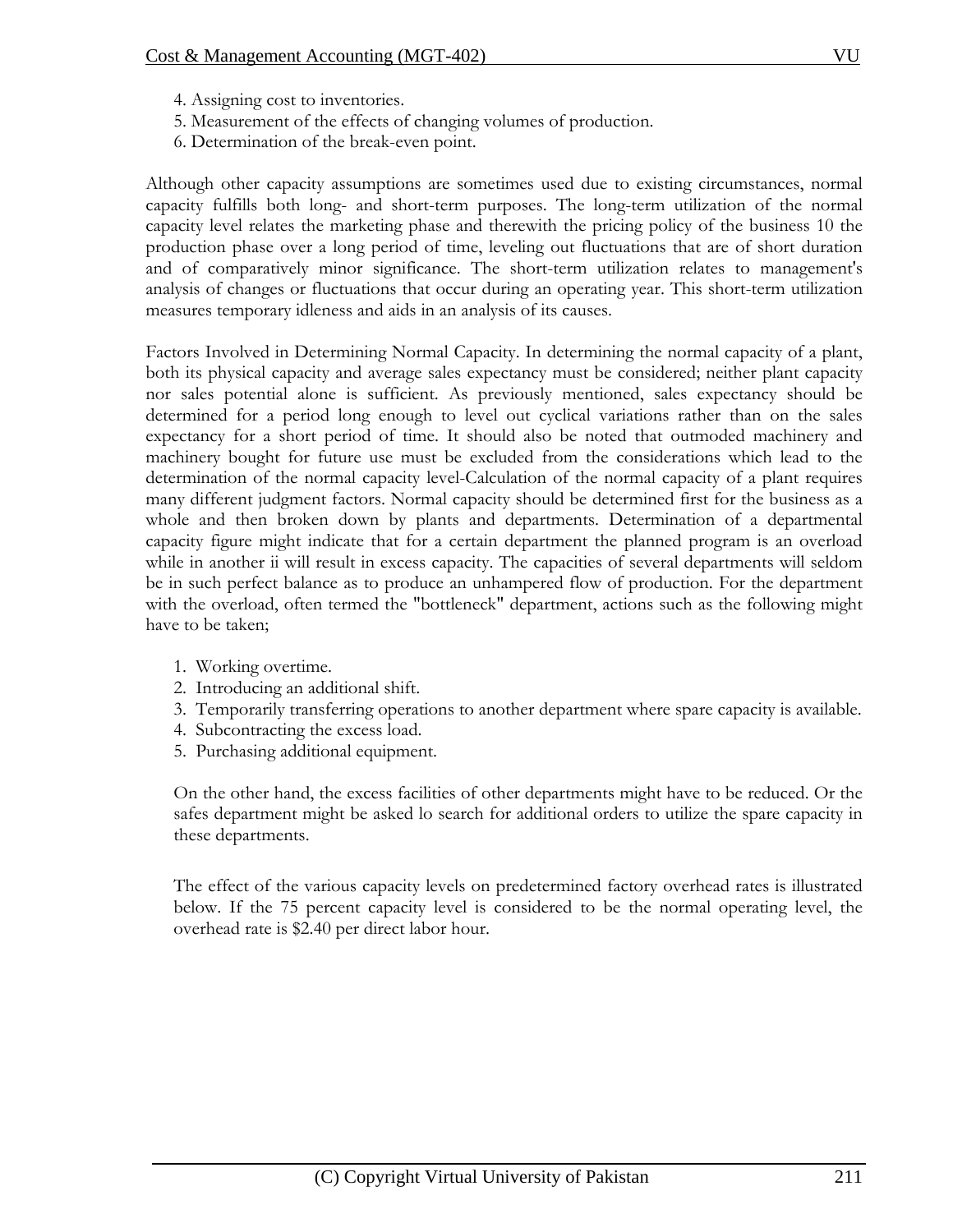| <b>EFFECT OF VARIOUS CAPACITY LEVELS ON PREDETERMINED</b> |                 |                               |                    |
|-----------------------------------------------------------|-----------------|-------------------------------|--------------------|
|                                                           |                 | <b>FACTORY OVERHEAD RATES</b> |                    |
| <b>ITEM</b>                                               | NORMAL          | <b>PRACTICAL</b>              | <b>THEORETICAL</b> |
|                                                           | <b>CAPACITY</b> | <b>CAPACITY</b>               | <b>CAPACITY</b>    |
| Percentage of                                             | 75%             | 85%                           | 100%               |
| production capacity                                       |                 |                               |                    |
| Direct labor hours                                        | 7,500 hrs.      | 8,500 hrs.                    | 10,000 hrs.        |
| <b>Budgeted factory</b>                                   |                 |                               |                    |
| overhead                                                  |                 |                               |                    |
| Fixed                                                     | Rs. 12,000      | Rs. 12,000                    | Rs. 12,000         |
| Variable                                                  | 6,000           | 6,800                         | 8,000              |
| Total                                                     | Rs. 18,000      | Rs. 18,800                    | Rs. 20,000         |
| Fixed factory overhead                                    | Rs. 1.60        | Rs. 1.41                      | Rs. 1.20           |
| rate per direct labor                                     |                 |                               |                    |
| hours                                                     |                 |                               |                    |
| Variable factory                                          | .80             | .80                           | .80                |
| overhead rate per direct                                  |                 |                               |                    |
| labor hour                                                |                 |                               |                    |
| Total factory overhead                                    | Rs. 2.40        | Rs. 2.21                      | Rs. 2.00           |
| rate per direct labor hour                                |                 |                               |                    |

At higher capacity levels [he rate is lower, because the fixed overhead is spread

A distinction must be made between idle and excess capacity. Idle capacity results from the temporary idleness of production or distribution facilities due to a lack of orders. Idle facilities are restored to full use as soon as the need arises. Their cost is usually part of the expense total used in selling up the overhead rate and is at all limes a part of the product cost. However, as explained in the factory overhead and standard cost chapters, the cost of idle capacity can be isolated both for control purposes and for the guidance of management-

Excess Capacity. Conversely, results either from greater productive capacity than the company could ever hope to use. or from an imbalance in equipment or machinery. This imbalance involves the excess capacity of one machine in contrast with the output of other machines with which it must be synchronized. Any expense arising from excess capacity should be excluded from the factory overhead rate and from the product cost. The expense should be treated as a deduction in the income statement. In many instances. It may be wise to dispose of excess plant and equipment.

# **ANALYSIS OF COST BEHAVIOR**

The success of a flexible budget depends upon careful study and analysis of the relationship of expenses to volume of activity or production and results in classifying expenses as fixed, variable, and semi variable,

# **Fixed Expenses**

A fixed expense remains the same in total as activity increases or decreases. Fixed factory overhead includes conventional items such as straight-line depreciation, property insurance, and real estate taxes- Other expenses not inherently fixed acquire the fixed characteristic through the dictates of management policy.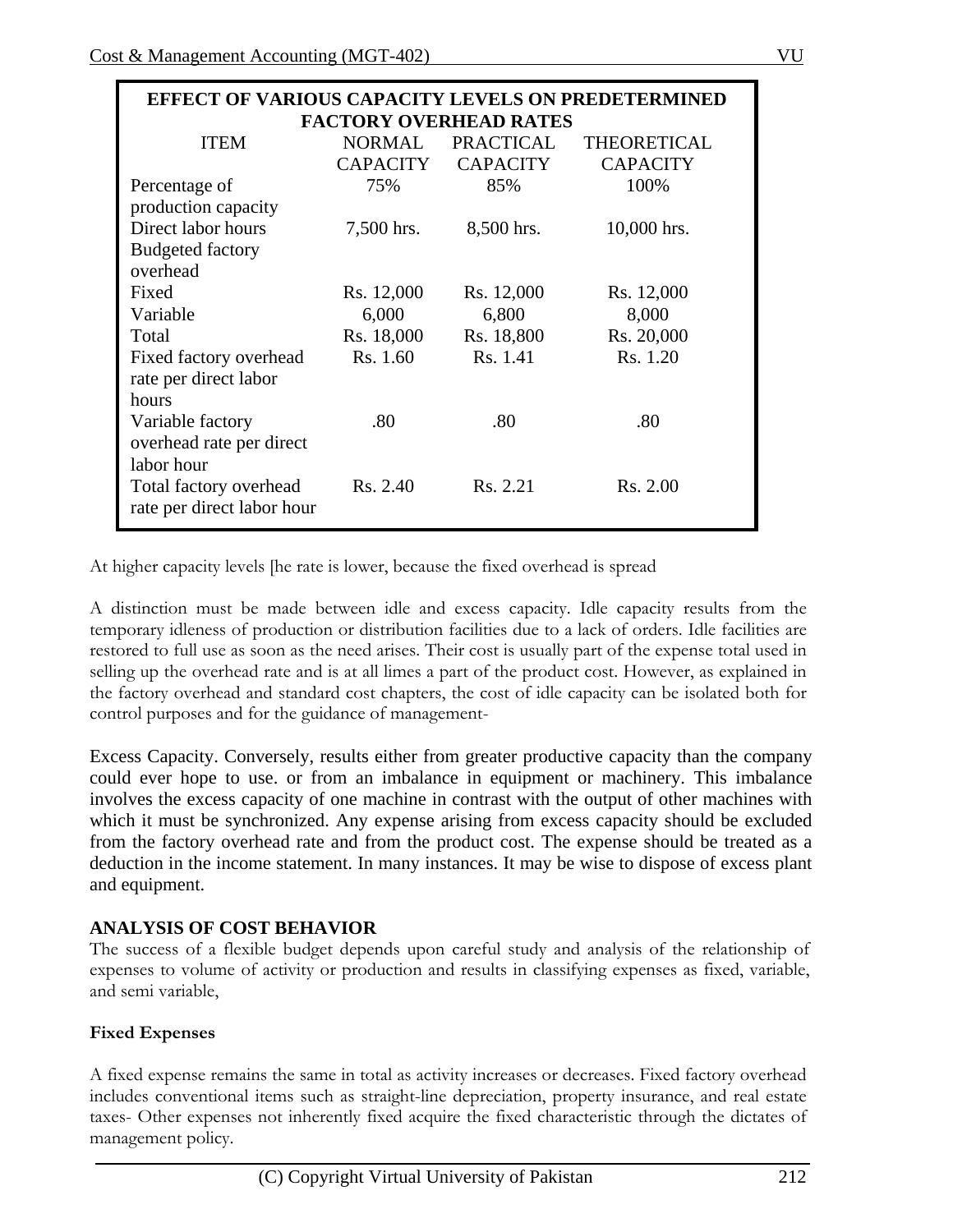The classification of an expense as fixed is valid only on the assumption that the underlying conditions remain unchanged. Thus, there is really nothing irrevocably fixed with respect to any expense classified as fixed. In the long run all expenses are variably. In the short run, some fixed expenses, some times called programmed fixed expenses, will change because of changes in the volume of activity or for such reasons as changes in the umber and salaries of the management groups. Other fixed expenses (e.g., depreciation or a long-term lease agreement) may commit management for a much longer period time; therefore, they have been labeled committed fixed expenses.

## **Variable Expenses**

A variable expense is expected to increase proportionately with an increase in activity and decrease proportionately with a decrease in activity. Variable expenses include the cost of supplies, indirect factory labor, receiving, storing, rework, perishable tools, and maintenance of machinery and tools. A measure of activity – such as direct labor hour or dollars.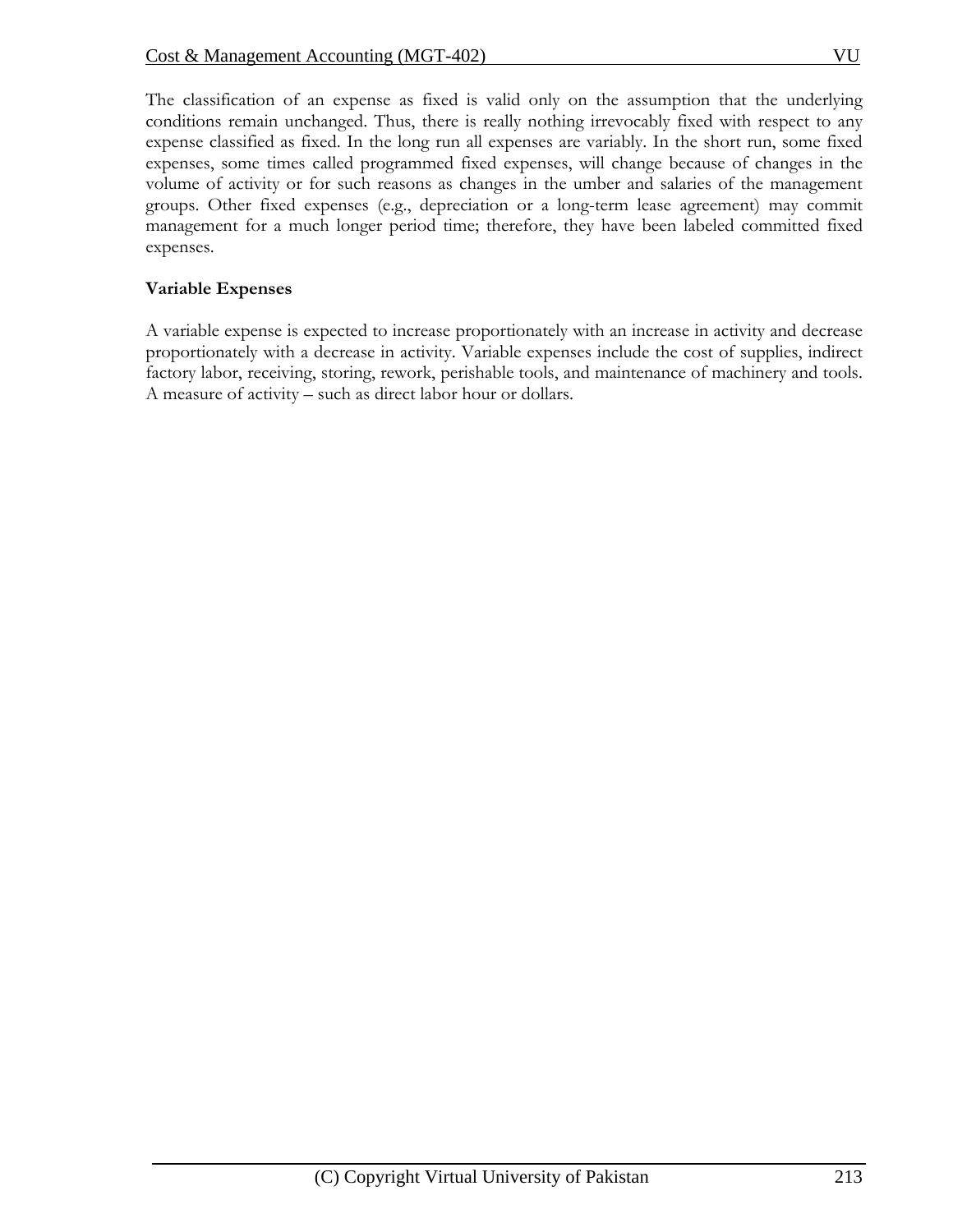# **LESSON# 38**

# **TYPES OF BUDGET**

## **Cash Budget**

The cash budget the management in:

Determining the future is a summary of the firm's expected cash inflows and outflows over a particular period of time. In other words, cash budget involves a projection of future cash receipts and cash disbursements over various time intervals.

- A cash budget helps cash needs of the firm
- Planning for financing of those needs
- Exercising control over cash and liquidity of the firm.

The overall objective of a cash budget is to enable the firm to meet all its commitments in time and at the same time prevent accumulation at any lime of unnecessary large cash balances with it-

# **Format of Cash Budget**

## **XYZ Ltd Cash Budget For the month of Jan-March**

**Jan Feb March**

**Opening balance Add Receipts (Anticipated cash** 

**Receipt from all sources) Less Payments (Anticipated utilization of cash) Excess / Deficit Bank barrowing / Overdraft Closing balance** 

# **Activity**

D.A Corporation has following information relating to the month of January: Opening cash balance Rs. 20,000. Cash receipts are: Credit sales Rs. 1, 40,000, Cash sales Rs. 80,000, Loan Rs. 2,00,000, Disposal of machine Rs. 60,000, further capital Rs. 1,20,000.

 Cash payments are: Payment to creditor Rs. 60,000, Cash purchase Rs. 60,000, machine purchase Rs. 3,50,000, Administrative expenses Rs. 40,000, Selling expenses Rs. 75,000 and Interest on loan Rs. 5,000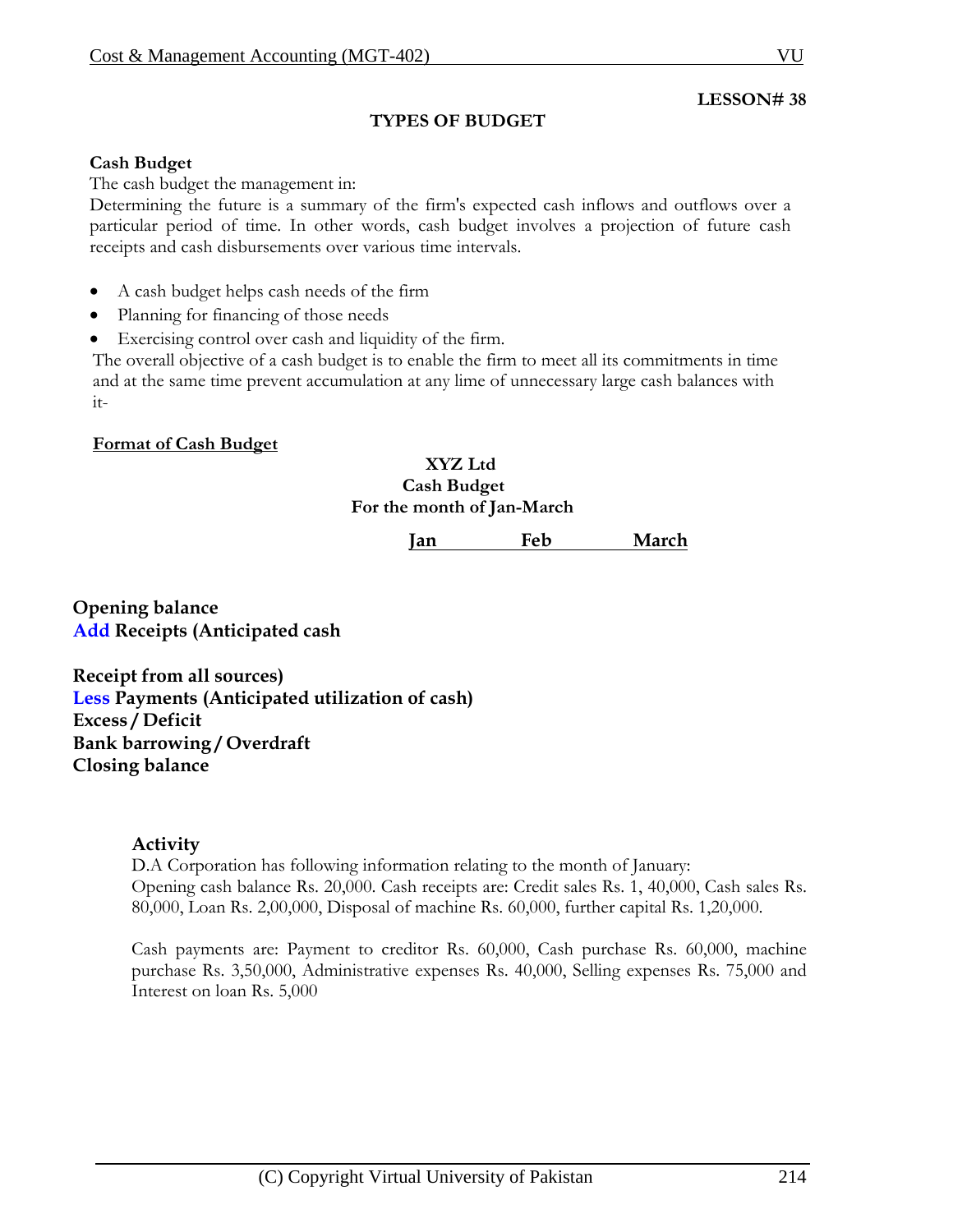|--|

# **Solution**

|                         |          | Jan       |
|-------------------------|----------|-----------|
| Opening balance         |          | 20,000    |
| <b>Add Receipts</b>     |          |           |
| Receipt from sales:     |          |           |
| Credit sales            | 1,40,000 |           |
| Cash sales              | 80,000   |           |
| Loan                    | 2,00,000 |           |
| Further capital         | 1,20,000 |           |
| Disposal of machine     | 60,000   |           |
|                         |          | 6,00,000  |
|                         |          | 6, 20,000 |
| <b>Less Payments</b>    |          |           |
| Purchases:              |          |           |
| Payment to creditor     | 60,000   |           |
| Cash purchase           | 60,000   |           |
| Machine purchase        | 3,50,000 |           |
| Administrative expenses | 40,000   |           |
| Selling expenses        | 75,000   |           |
| Interest on loan        | 5,000    |           |
|                         |          | 5,90,000  |
| <b>Closing balance</b>  |          | 30,000    |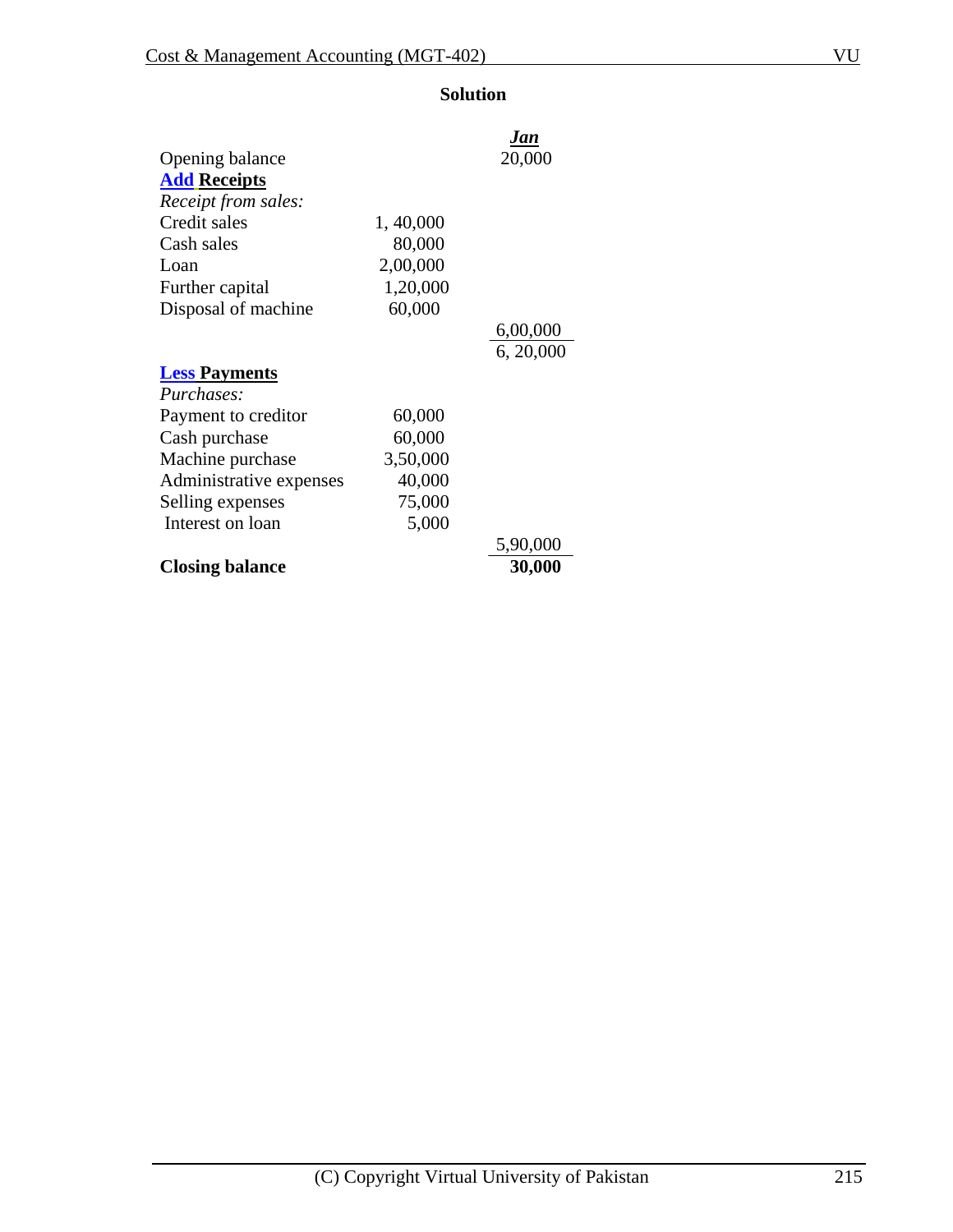# **LESSON# 39**

# **Complex Cash Budget & Flexible Budget**

The cash budget is a summary of the firm's expected cash inflows and outflows over a particular period of time. In other words, cash budget involves a projection of future cash receipts and cash disbursements over various time intervals.

A cash budget helps the management in:

- Determining the future cash needs of the firm
- Planning for financing of those needs
- Exercising control over cash and liquidity of the firm.

The overall objective of a cash budget is to enable the firm to meet all its commitments in time and at the same time prevent accumulation at any lime of unnecessary large cash balances with it:

# **Practice Question---Complex Cash Budget**

Data relating to the months of February to June is available Prepare the cash budget for the month of April to June

| <b>Months</b>                 | <b>Sales</b> | Purchases | Wages          |
|-------------------------------|--------------|-----------|----------------|
|                               |              |           |                |
| February                      | 18,000       | 12,480    | 1,200          |
|                               |              |           |                |
| March                         | 19,200       | 14,400    | 1,400          |
| April                         | 10,800       | 24,300    | 1,100          |
| May                           | 17,400       | 24,600    | 1,000          |
| June                          | 12,500       | 26,800    | 1,500          |
| Particulars                   | April        | May       | June           |
| Opening                       | 2,500        | 2,480     | $\overline{0}$ |
| <b>Balance</b>                |              |           |                |
| <b>Add</b><br><b>Receipts</b> | 15,480       | 15,960    | 13,460         |
|                               |              |           |                |
| <b>Sales</b>                  |              |           |                |
| Total (1)                     | 17,980       | 18,440    | 13,460         |
| Less                          | 14,400       | 24,300    | 24,600         |
| <b>Payments</b>               |              |           |                |
| Purchases                     | 1,100        | 1,000     | 1,500          |
| Wages                         |              |           |                |
| Total (2)                     | $-15,500$    | $-25,300$ | $-26,100$      |
| Closing                       | 2,480        | $-6,680$  | $-12,640$      |
| Balance (1-                   |              |           |                |
| 2)                            |              |           |                |
| Bank O/D                      | $\bf{0}$     | 6,860     | 12,640         |

**Total Bank O/D = 6,860 + 12,640 = 19,500**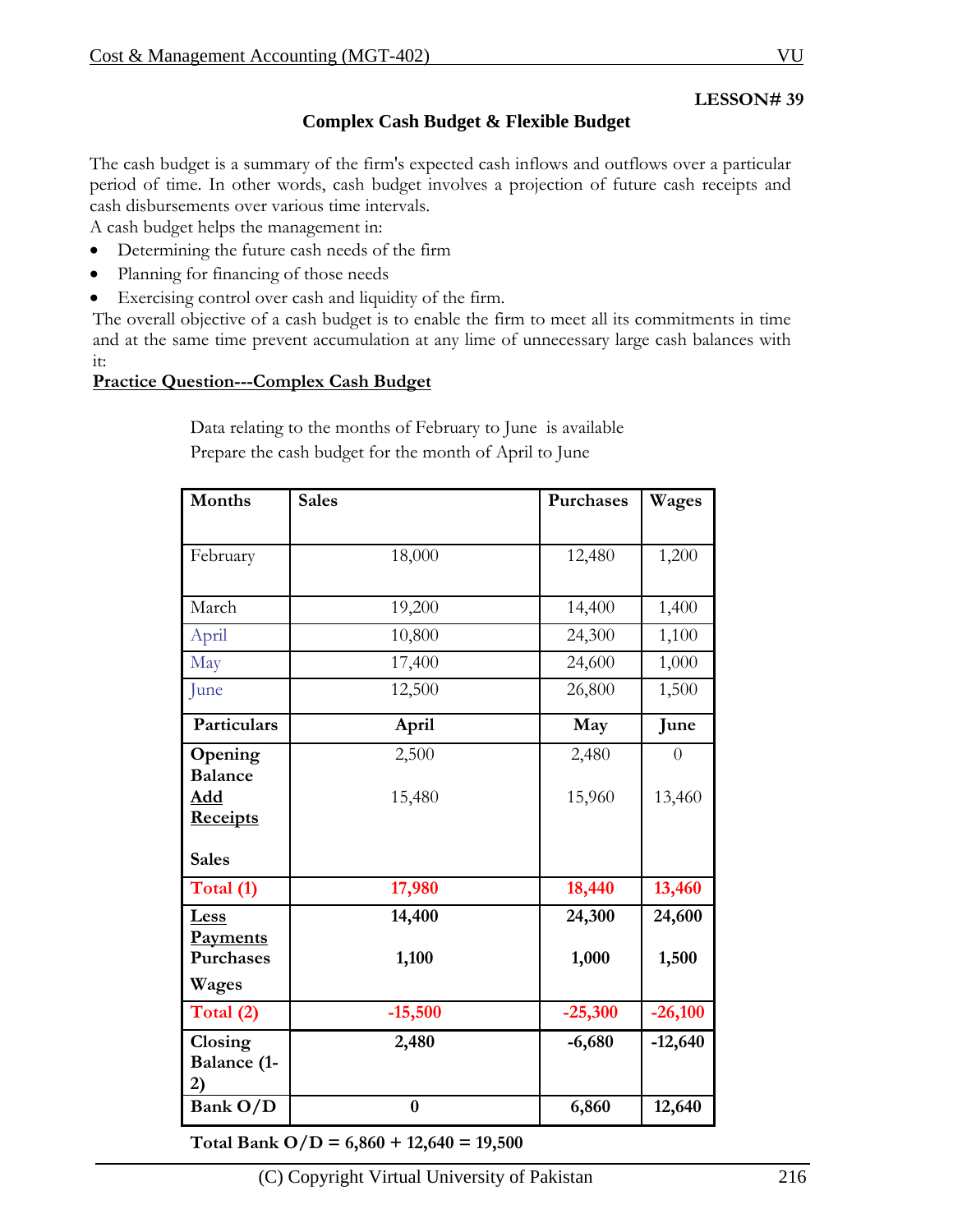# **Flexible budget:**

The Flexible Budget is designed to change in accordance with the level of activity attained. Thus, when a budget is prepared in such a manner that the budgeted cost for any level of activity is available, it is termed as flexible budget. Such a budget is prepared after considering the fixed and variable elements of cost and the changes that may be expected for each item at various levels of operations. Flexible budgeting is desirable in the following cases:

- Where, because of the nature of business, sales are unpredictable, e.g. in luxury or semi-luxury trades.
- Where the venture is a new and, therefore, it is difficult to foresee the demand e.g., novelties and fashion products.
- Where business is subject to the vagaries of nature, such as soft drinks,
- Where progress depends on adequate supply of labor and the business is in an area which suffering forms shortage of labor.

## **Normal capacity level 2,000 units**

| Original budget                      |        |
|--------------------------------------|--------|
| Fixed cost                           | 10,000 |
| Variable cost                        | 40,000 |
|                                      | 50,000 |
| Actual capacity attained 1,500 units |        |
| <b>Flexed budget</b>                 |        |
| Fixed cost                           | 10,000 |
| Variable cost                        | 30,000 |
|                                      | 40,000 |
| Cost actually incurred               |        |
| <b>Flexed budget</b>                 |        |
| Fixed cost                           | 11,000 |
| Variable cost                        | 33,000 |
|                                      |        |
|                                      |        |

#### **Comparing actual with original budget**

|               | Actual | Budget | Variance            |
|---------------|--------|--------|---------------------|
| Fixed cost    | 11,000 | 10,000 | $(1,000) \text{UF}$ |
| Variable cost | 33,000 | 40.000 | 7,000               |
|               | 44.000 | 50.000 | 6 OOO               |

# **Comparing actual with flexed budget**

|                                     | <b>Flexed Actual</b> | Variance   |              |
|-------------------------------------|----------------------|------------|--------------|
| Fixed cost                          | 10,000               | 11,000     | $(1,000)$ UF |
| Variable cost                       | 30,000               | 33,000     | $(3,000)$ F  |
|                                     | 40,000               | 44,000     | 4,000 UF     |
| Production cost at normal capacity: |                      |            |              |
| Direct cost                         |                      |            |              |
| Direct material                     |                      | Rs. 30,000 |              |
| Direct labor                        |                      | 20,000     |              |
| Indirect cost                       |                      |            |              |
| Indirect material (Variable)        |                      | 800        |              |
| Other variable production OH cost   |                      | 4,200      |              |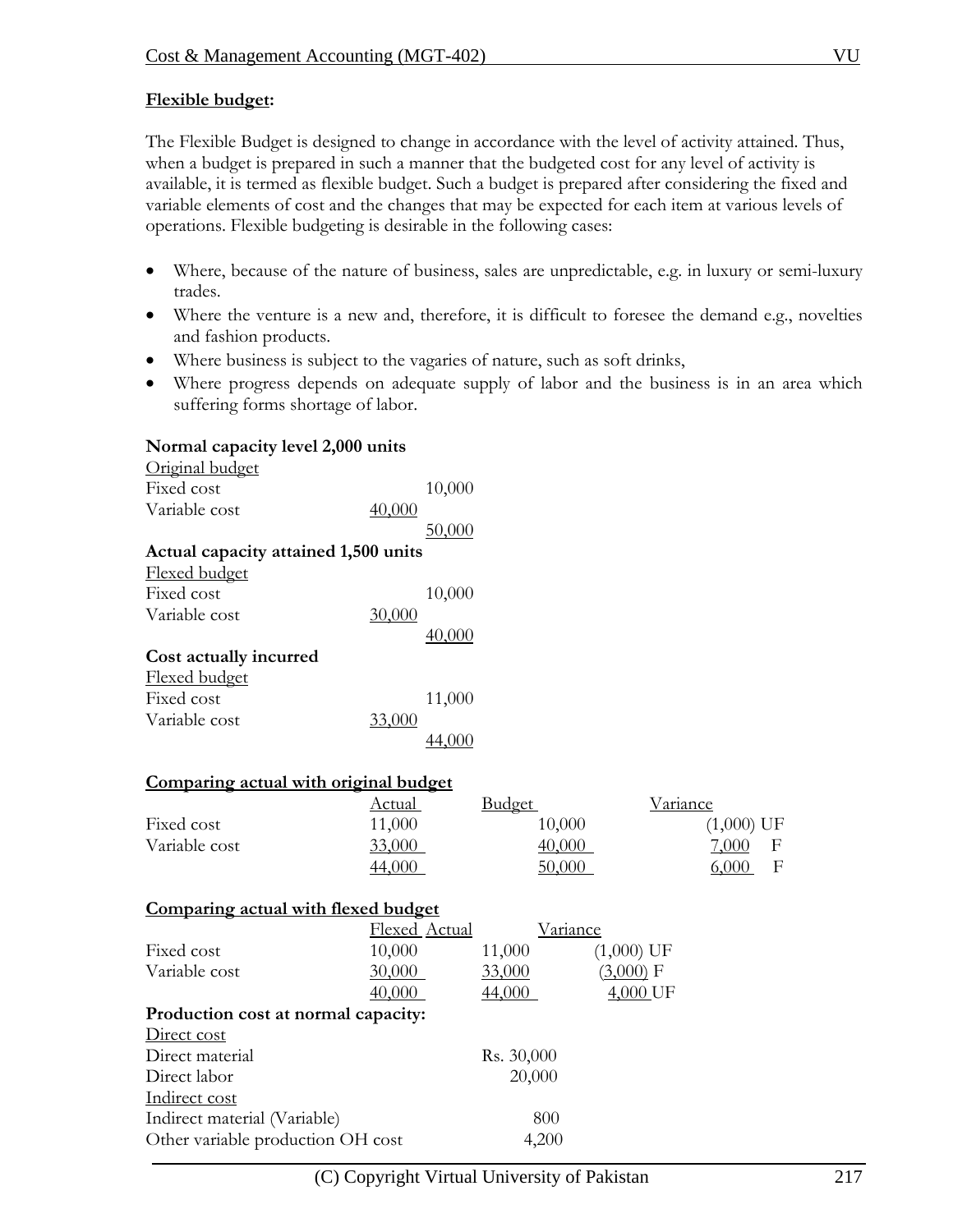| Deprecation (Fixed)             | 10,000        |
|---------------------------------|---------------|
| Other fixed OH cost             | 5,000         |
| Total budgeted cost             | <u>70,000</u> |
| Normal capacity at 20,000 units |               |

| Direct material                         | Rs. 26,900 |
|-----------------------------------------|------------|
| Direct labor                            | 19,540     |
| Indirect material (Variable)            | 1,000      |
| Other variable production OH cost 3,660 |            |
| Deprecation (Fixed)                     | 10,000     |
| Other fixed OH cost                     | 5,400      |
| Total budgeted cost                     | 66,500     |

Capacity attained 17,600 units

**Prepare Flex budget at 16,000, 20,000 and 24,000 units**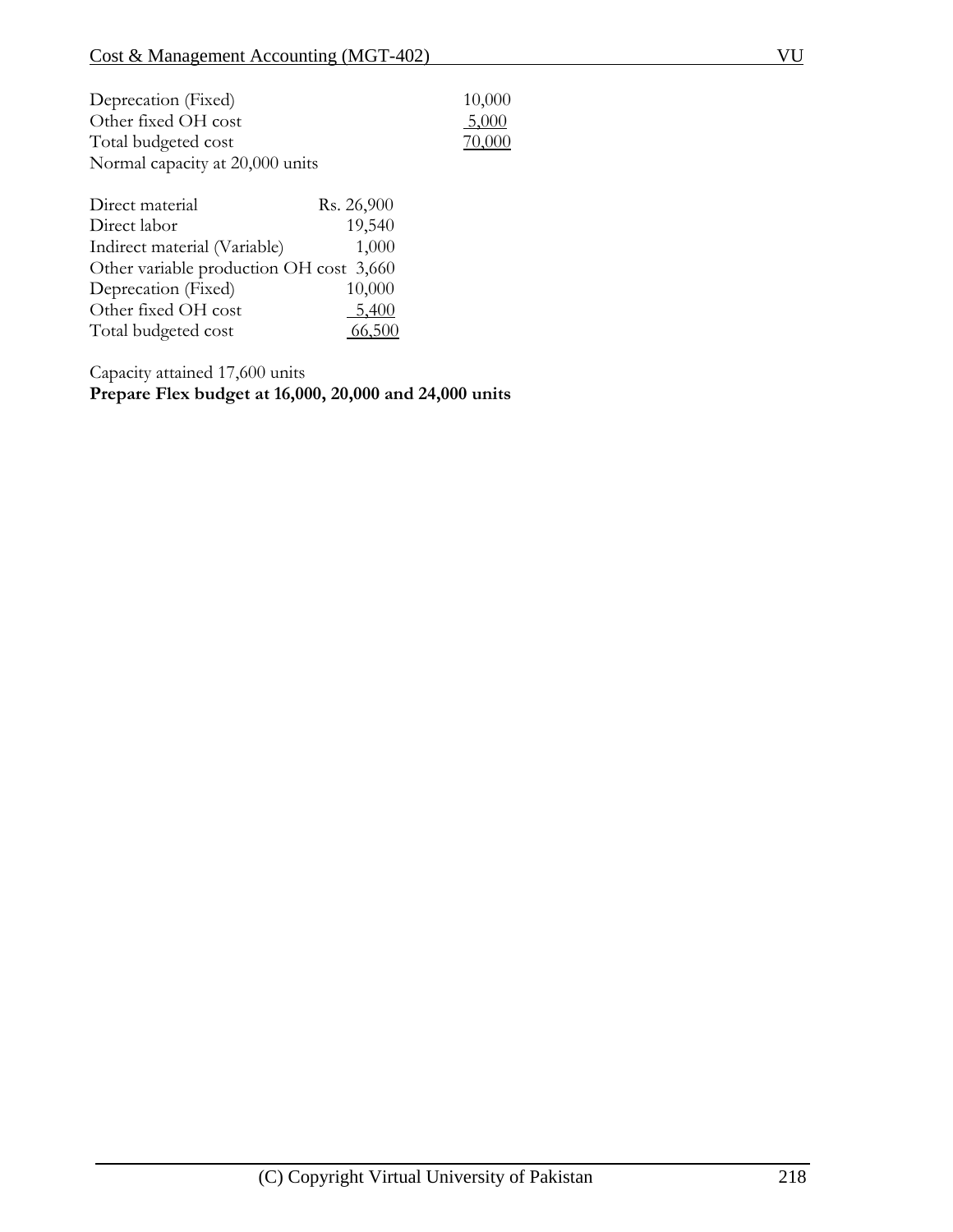# **LESSON# 40**

### **FLEXIBLE & ZERO BASE BUDGETING**

The Flexible Budget is designed to change in accordance with the level of activity attained. Thus, when a budget is prepared in such a manner that the budgeted cost for any level of activity is available, it is termed as flexible budget. Such a budget is prepared after considering the fixed and variable elements of cost and the changes that may be expected for each item at various levels of operations. Flexible budgeting is desirable in the following cases:

- Where, because of the nature of business, sales are unpredictable, e.g. in luxury or semi-luxury trades.
- Where the venture is a new and, therefore, it is difficult to foresee the demand e.g., novelties and fashion products.
- Where business is subject to the vagaries of nature, such as soft drinks,
- Where progress depends on adequate supply of labor and the business is in an area which suffering forms shortage of labor.

#### **Controlling ratios**

Budget is a part of the planning process. After the various budgets, including the master budget, have been prepared, you may like to compare actual performance with the budget performance. This can be done by using three important ratios as shown on the next page.



The above ratios are expressed in terms of percentages, if the ratio works out to 100 per cent or more, the trend is taken as favorable, If the ratio is less than 100 per cent, the indication is taken as unfavorable. We shall discuss these ratios in some detail.

# **Activity Ratio:**

Activity Ratio is a measure of the level of activity attained over a period of time. It is obtained by expressing the number of standard hours equivalent to the work produced as a percentage of the budgeted hours.

Activity Ratio = 
$$
\frac{\text{Standard hours for actual production}}{\text{Budgeted hours}} \quad x \quad 100
$$

# **Capacity Ratio:**

This ratio indicates whether and to what extent budgeted hours of activity are actually utilized. It shows the relationship between the actual number of working hours and the maximum possible number of working hours in a budget period.

Capacity Ratio  $=$  Actual hours worked  $\times 100$ Budgeted hours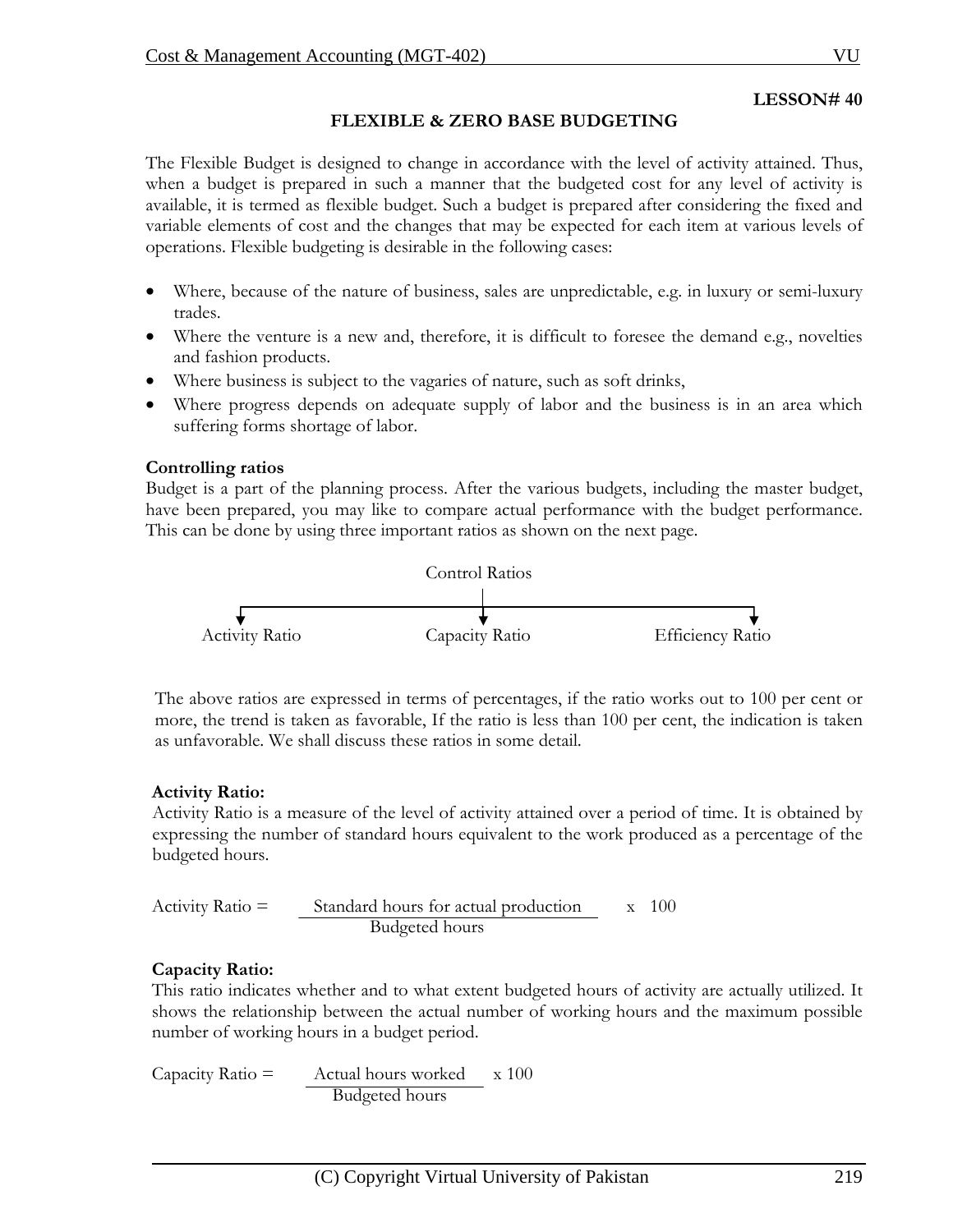This ratio indicates the degree of efficiency attained in production. It is obtain by expressing the standard hours equivalent to the work produced as a percentage of the actual hours spent in producing that work

Efficiency Ratio  $=$  Standard hours for actual production  $\times 100$ Actual hours worked

# **Activity**

**Calculate:** Efficiency, Activity and Capacity ratios and comment on the results obtained for a factory which produces two units of a commodity in one standard hour. Actual production during a particular- year is 34,000 units and the budgeted production for the year is 40,000 units. Actual hours operated are 16,000 (Some clues have been provided).

Two units are produced in one standard hour. Hence, for actual production of 34,000 units, standard hours required will be 17,000 (i.e. 34,000/2). For budgeted production of 40,000 units, budgeted hours will be 20.000  $(i.e. 40,000/2).$ 

# **Performance budgeting**

As explained in the preceding pages, budgeting is nothing but the technique of expressing, largely in financial terms, the management's plans for operating and financing the enterprise during specific periods of time- Any system of budgeting, in order to be successful, must provide for performance appraisal, as well as follow up measures.

The traditional (also known as line-item or object-account) budget in government enumerates estimated expenditures by type (and quantity) for a specified period of time, usually one year, the expenditure is classified by object; the personnel are listed by type of position; the budget is divided into sections according to organizational units, departments, sections; and the types of expenditure are listed by category. The primary purpose of traditional budget particularly in government administration is to ensure financial control and meet the requirements of legal accountability, that is, to ensure that appropriation. Sanction or allotment limits for different items are not exceeded- 11 thus emphasize only the financial aspects. The expenditures are not related to the intended or planned outputs (or achievements). The necessity for finking the expenditures (or inputs in financial terms) to outputs (in physical terms), facilitating the evaluation of outcomes (or results of activities) cannot be over emphasized.

Performance budgeting (or programme budgeting) has been designed to correct the shortcomings of traditional budgeting by emphasizing management considerations/ approaches. Both the financial and physical aspects are incorporated into the budget- A performance budget presents the operations of an organization in terms of functions, programmes, activities, and projects.

In performance budgeting, Precise detail of job to be performed or services to be rendered is done. Secondly, the budget is prepared in terms of functional categories and their sub-division into programmes, activities, and projects. Thirdly, the budget becomes a comprehensive document. Since the financial and physical results are interwoven, it facilitates management control.

The main objectives of PB are; (1) to coordinate the physical and financial aspects; (ii) to improve the budget formulation, review and decision-making at all levels of management; (iii) to facilitate better appreciation and review by controlling.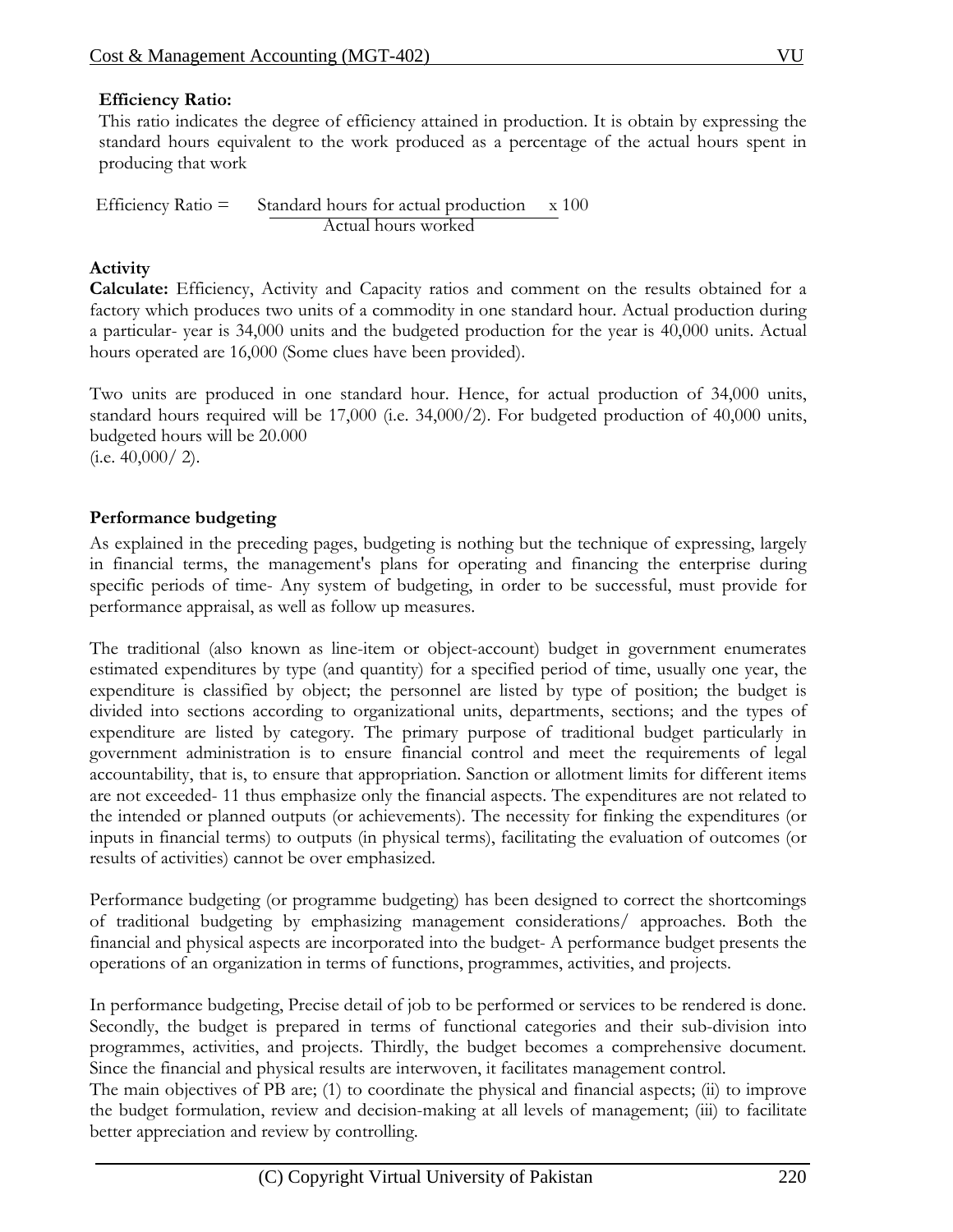Authorities (legislature, Board of Trustees or Governors, etc.) as the presentation is more purposeful and intelligible; (iv) to make more effective performance audit possible; and (v) to measure progress towards long-term objectives which are envisaged in a development plan.

Performance budgeting involves evaluation of the performance of the organisation in the context of both specific, as well as, overall objectives of the organisation. It presupposes a crystal clear perception of organizational objectives in general, and short-term business objectives as stipulated in the budget, in particular by each employee of the organisation, irrespective of his level. It, thus, provides a definite direction to each employee and also a control mechanism to higher management.

Performance budgeting requires preparation of periodic performance reports. Such reports compare budget and actual data, and show variances. Their preparation is greatly facilitated if the authority and responsibility for the incidence of each cost element is clearly defined within the firm's organizational structure- In addition, the accounting system should be sufficiently detailed and coordinated to provide necessary data for reports designed for the particular use of the individuals or cost centers having primary responsibility for specific cost.

The responsibility for preparing the performance budget of each department lies on the respective Department Head. Each Department Head will be supplied with a copy of the section of the master budget appropriate to his sphere. For example, the chief buyer will be supplied with the copy of the materials purchase budget so that he may arrange for purchase of necessary materials-Periodic reports from various sections of a department will be received by the departmental head who will submit a summary report about his department to the budget committee. The report may be daily, weekly or monthly, depending upon the size of business and the budget period. These reports will be in the form of comparison of budgeted and actual figures, both periodic and cumulative. The purpose of preparing these reports is to promptly inform about the deviations in actual and budgeted activity to the person who has the necessary authority and responsibility to take necessary action to correct the deviations from the budget,

#### **Zero base budgeting**

Earlier we have explained the formulation or different types of budgets. If the approach adopted in the formulation and preparation of budgets is based on current level of operations or activities, including current level of expenditure and revenue, such budgeting is known as traditional budgeting. This type of budgeting process generally assumes that the allocation of financial resources in the past was correct and will continue to hold good for the future as well. In most cases, an addition is made to the current figures of costs to allow for expected (or even unexpected) increases. Consequently, the budget generally takes an upward direction year after year, in spite of generally declining efficiency. Such a system of budgeting cannot be expected to promote operational efficiency. It may, on the other hand, create several problems for top management. Some of these problems are:

- Programmes and activities involving wasteful expenditure are not identified, resulting in avoidable financial and other costs.
- Inefficiencies of a prior year are carried forward in determining subsequent years' levels of performance.
- Managers are not encouraged to identify and evaluate alternate means of accomplishing the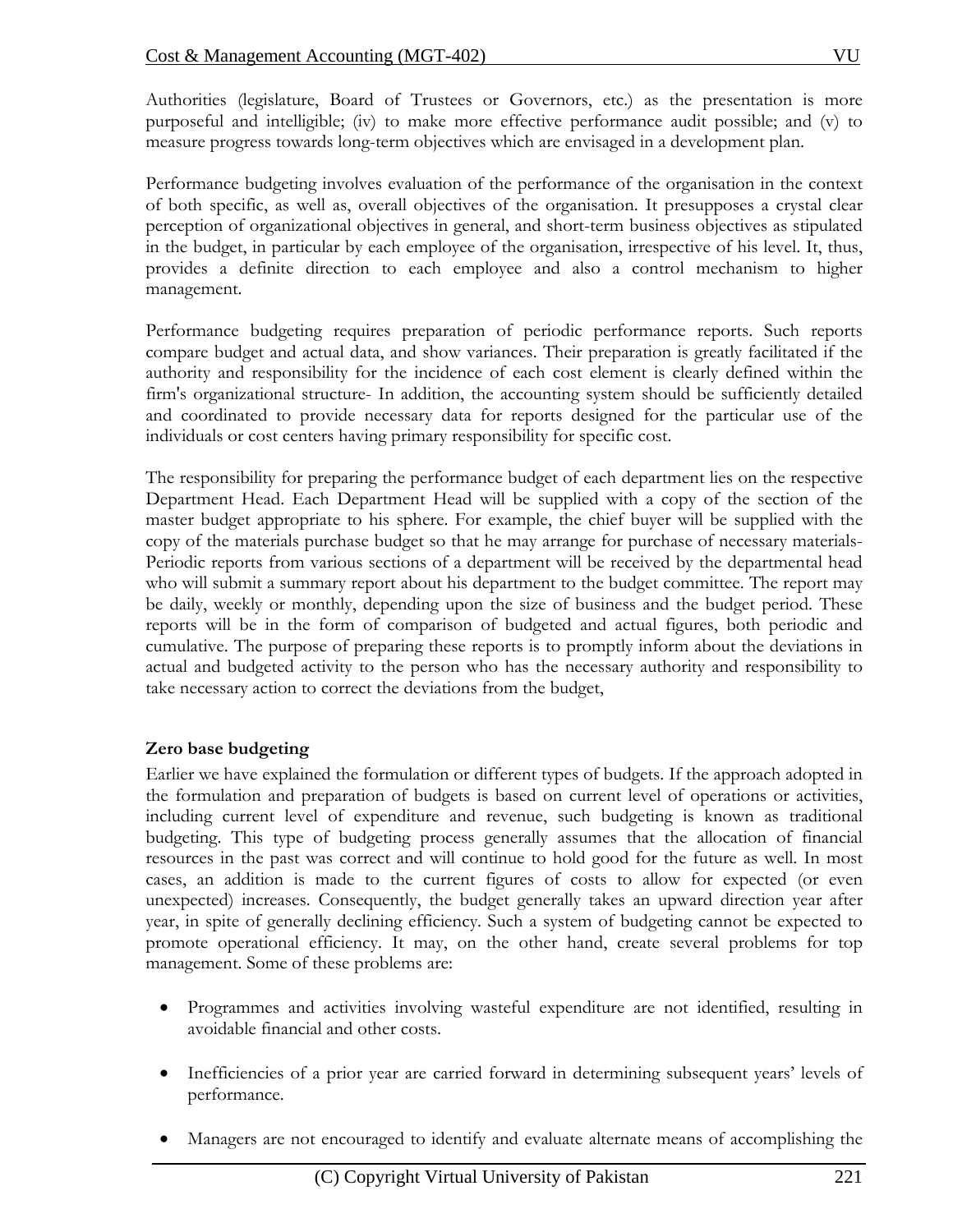same objective.

- Decision-making is irrational in the absence of rigorous analysis of all proposed costs and benefits.
- Key problems and decision areas are not highlighted. Thus, no priorities are established throughout the organization.
- Managers tend to inflate their budget requests resulting in more demand for funds than their availability these results in recycling the entire budgeting process.

Thus, the traditional budgeting technique may be quite meaningless in the present context when management must review or re-evaluate every task with a view to better project which have a positive cost-benefit analysis or which are capable of meeting the objective of the organization.

The above analysis shows that zero base budgeting is in a way an extension of the method of costbenefit analysis to the area of the corporate building.

# **Advantages of Zero Base Budgeting**

Let us summaries the advantages of zero base budgeting:

- It provides the organization with a systematic way to evaluate different operations and programmes undertaken. It enables management to allocate resources according to the priority of the programmes.
- It ensures that each and every programme undertaken by management is really essential for the organization, and is being performed in the best possible way.
- It enables the management to approve departmental budgets on the basis of cost-benefit analysis. No arbitrary cuts or increases in budget estimates are made.
- It links budgets with the corporate objectives. Nothing will be allowed simply because it was being done in the past. An activity may be shelved it does not help in achieving the goals of the enterprises.
- It helps in identifying areas of wasteful expenditure and, desired, it can also be used for suggesting alternative courses of action.

It facilitates the introduction and- implement of the system of management by objectives. Thus, it can be used not only for the objective of traditional budgeting, but also for a variety of other purposes.

It is contended that zero base budgeting it happens only in the (initial stages when to be identified and decision packages have to be developed or completed. Once this is done, and the methodology is "clear, zero base budgeting is likely to take less time than the traditional budgeting. In any case, till such time the organisation is properly acclimatized to the technique of zero base budgeting, it may be done in a way that all responsibility centers are covered at least once in three or four years.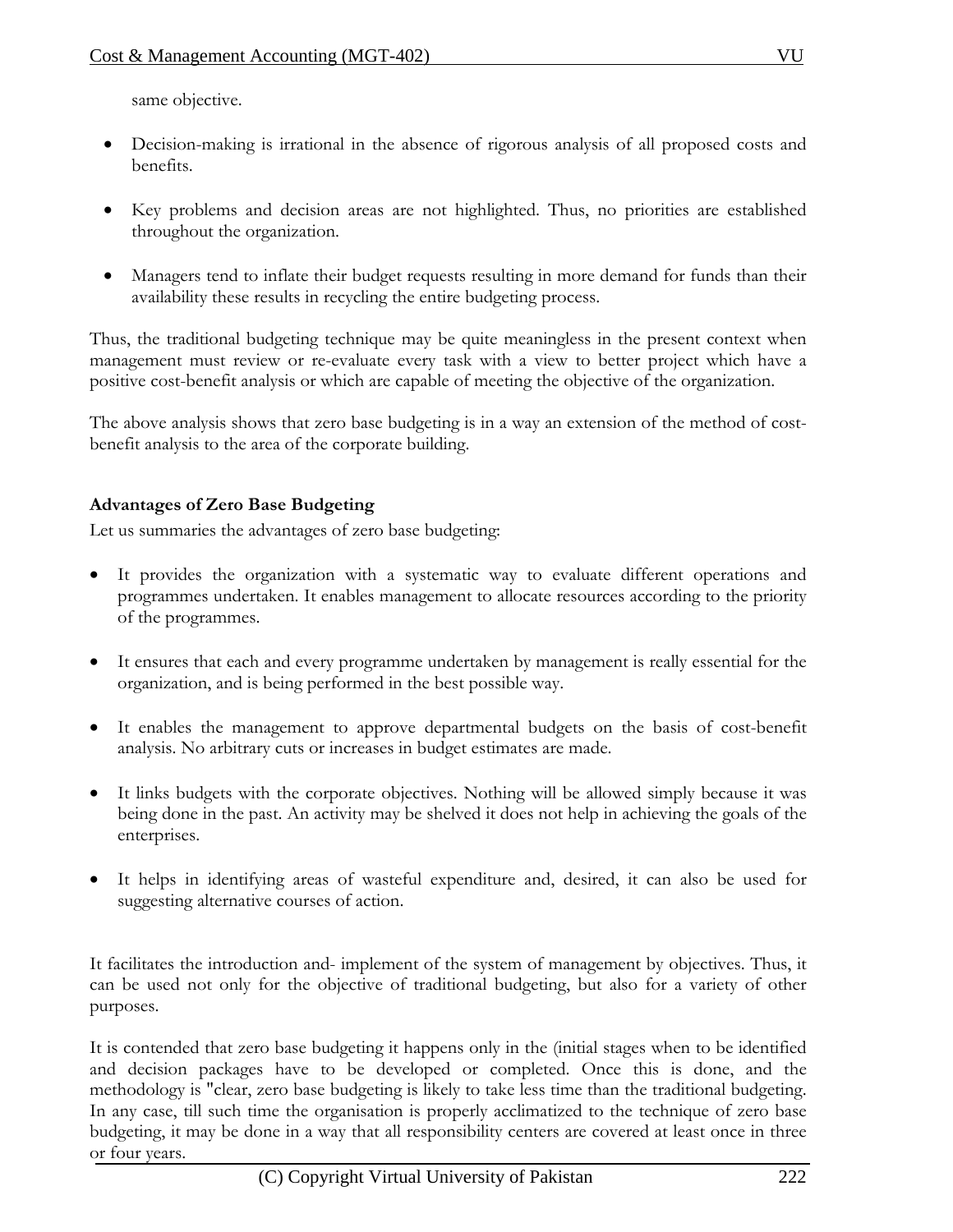Zero base budgeting as a concept has become quite popular these days. The technique was first \_used by the U.S. Department of Agriculture in 1962. Texas instruments, a multinational company, pioneered its use in the private sector. Today a number of major companies such as Zerox, BASF, International Harvester and Eastern Airlines in the United State are using the system. Some departments of government of India have recently introduced zero bases budgeting with a view to make the system of control more effective.

The responsibility for preparing the budget rests on the Budget Controller, who is assisted in his work by a Budget Committee. The Budget Committee may consist of heads of various departments, viz., Sales, Production, and Personnel. Purchase, Finance etc. Each head of the department is made responsible for preparing and executing the budget of his department. In a business organization, preparation of any budget is preceded by a sales forecast. Production budget is prepared after considering the forecasts embodied in the sales budget and the available productive capacity etc. Production budget includes the preparation of various cost budgets associated with production process. Budgets pertaining to different functions or units are then combined and coordinated into one Master Budget.

The budgets may be revised from time to time if the changed conditions or new developments so warrant. A budget may be fixed or flexible. A fixed budget is based on fixed volume of activity. If actual capacity utilization is likely to vary from period to period, flexible budgets are more desirable. A flexible budget is thus prepared for changing levels of activity. It considers fixed and variable costs separately and is therefore more useful to a business where the level of activity cannot be exactly predicted.

In a system of budgetary control, control ratios may be computed and used in order to compare the actual performance with the budgeted performance. These ratios are: activity ratio, capacity ratio and efficiency ratio. In case the ratio is hundred percent or more, it is considered favorable. If it is less than hundred per cent, it is taken as unfavorable.

The traditional budgeting technique which takes the current level of operations as the basis for estimating the future level of operations is slowly going out of date. It is being increasingly realized that the traditional technique has serious shortcomings in view of the constantly changing conditions of today; the management is expected to review and re-evaluate the tasks in view of the increasing pressures of environment. The concept of zero base budgeting is being considered as a suitable alternative to replacing the traditional method. Zero base Budgeting technique suggests that an organization should not only make decisions about the proposed new programmes, but should also, from time to time, review the appropriateness of the existing.

The concept of Zero base Budgeting has been accepted for adoption in the departments of the Central Government, and some State Governments.

#### **Activity**

 ABC Co. wishes to arrange over draft facilities with its bankers during the period April to June when it will be manufacturing mostly for stock. Prepare a Cash Budget including the extent of bank facilities the company will require at the end of each month for the above period from the following data.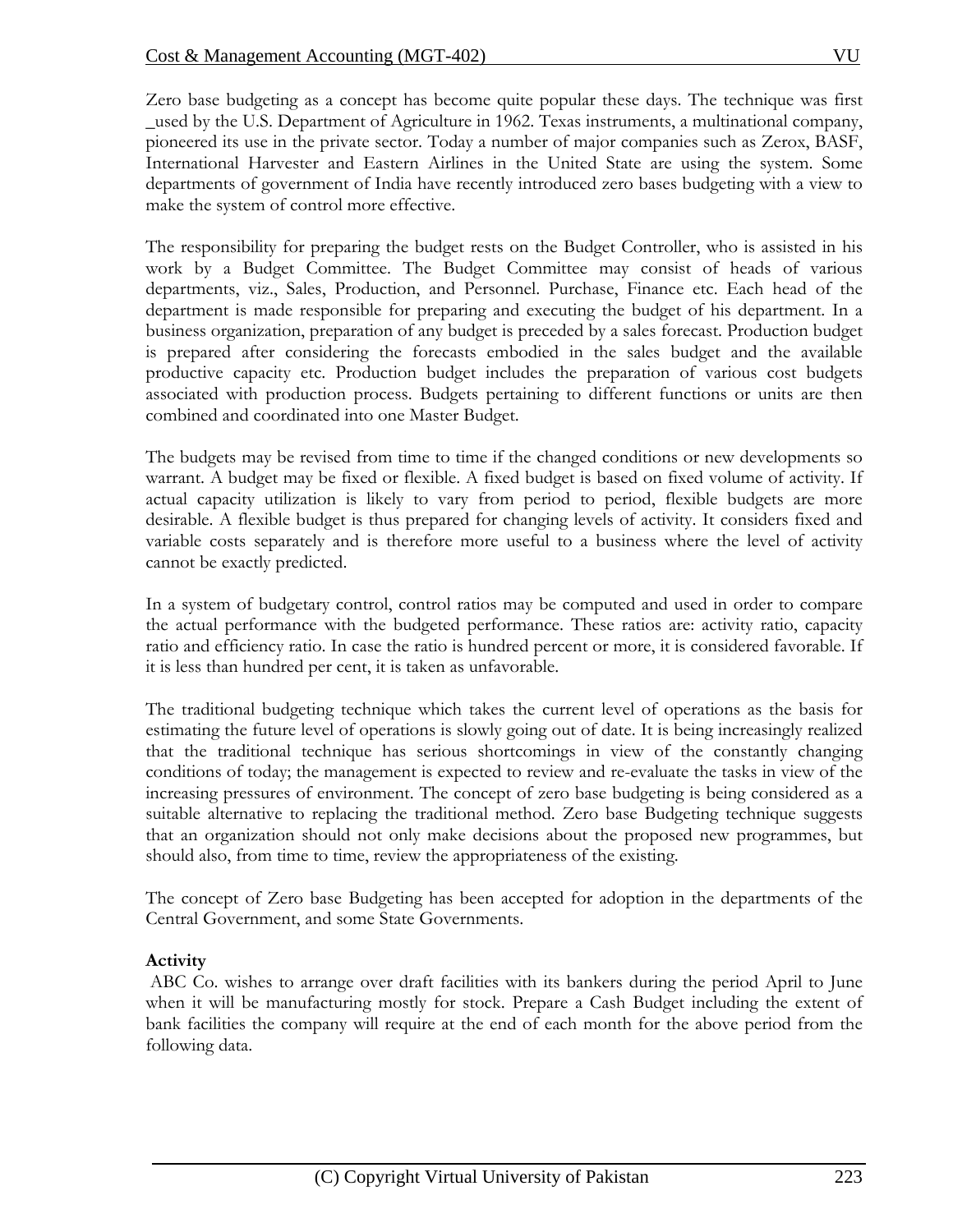|          | <b>Sales</b><br>Rs. | Purchases<br>Rs. | Wages<br>Rs. |
|----------|---------------------|------------------|--------------|
| February | 18,000              | 12,480           | 1,200        |
| March    | 19,200              | 14,400           | 1,400        |
| April    | 10,800              | 24,300           | 1,100        |
| May      | 17,400              | 24,600           | 1,000        |
| June     | 12,500              | 26,800           | 1,500        |

- a) 40% is cash sale.
- b) 50 per cent of credit sales is realized in the month following the sale and the remaining 50 per cent in the second month following. Creditors are paid in the month following (he month of purchase.
- c) Cash at bank on the 1st April (estimated) is Rs. 25, 00.

# **Activity**

Jammu Manufacturing Company Ltd. is to start production on 1st January, 19x3- The prime cost of a unit is expected to be Rs. 40 out of which Rs. 16 is for materials and Rs. 24 for labour. In addition, variable expenses per unit are expected to be Rs. 8, and fixed expenses per month Rs, 30,000. Payment for materials is to be made in the month following the purchase. One-third of sales will be for cash and the rest on credit for settlement in the following month. Expenses are payable in the month in which they are incurred. The selling price is fixed at Rs. 80 per unit the number of units manufactured and sold is expected to be as under:

| anuary   | 900   | April | 2,000 |
|----------|-------|-------|-------|
| February | 1,200 | May   | 2,100 |
| March    | 1,800 | June  | 2,400 |

Draw a cash budget showing requirements of cash from month to month.

# **Activity**

 The Sudershan Chemicals Ltd., operates a system of flexible budgetary control. A flexible budget is required to show levels of activity at 70%, 80% and 90%. The following is a summary of the relevant information:

- a) Sales based on normal level of activity of 70% (3,50,000) units at Rs. 200 each. If output is increased to 80% and 90%, selling prices are to be reduced by 2.5% and 5% of the original selling price respectively in Order to reach a wider market.
- b) Variable costs are Rs. 100 per unit (70% is the cost of raw material). In case output reaches 80% level of activity or above the effective purchase of raw material will be reduced by 5%.
- c) Variable overheads: Salesman's commission is 2% of sale value.
- d) Semi-variable overheads (total) at 3,50,000 units are Rs. 1,20,00,000. They are expected to increase by 5% if output reaches a level of activity of 80% and by a further 10% if it reaches the 90% level,
- e) Total fixed overheads are Rs. 2,00,000, which is likely to remain unchanged up to 100% capacity.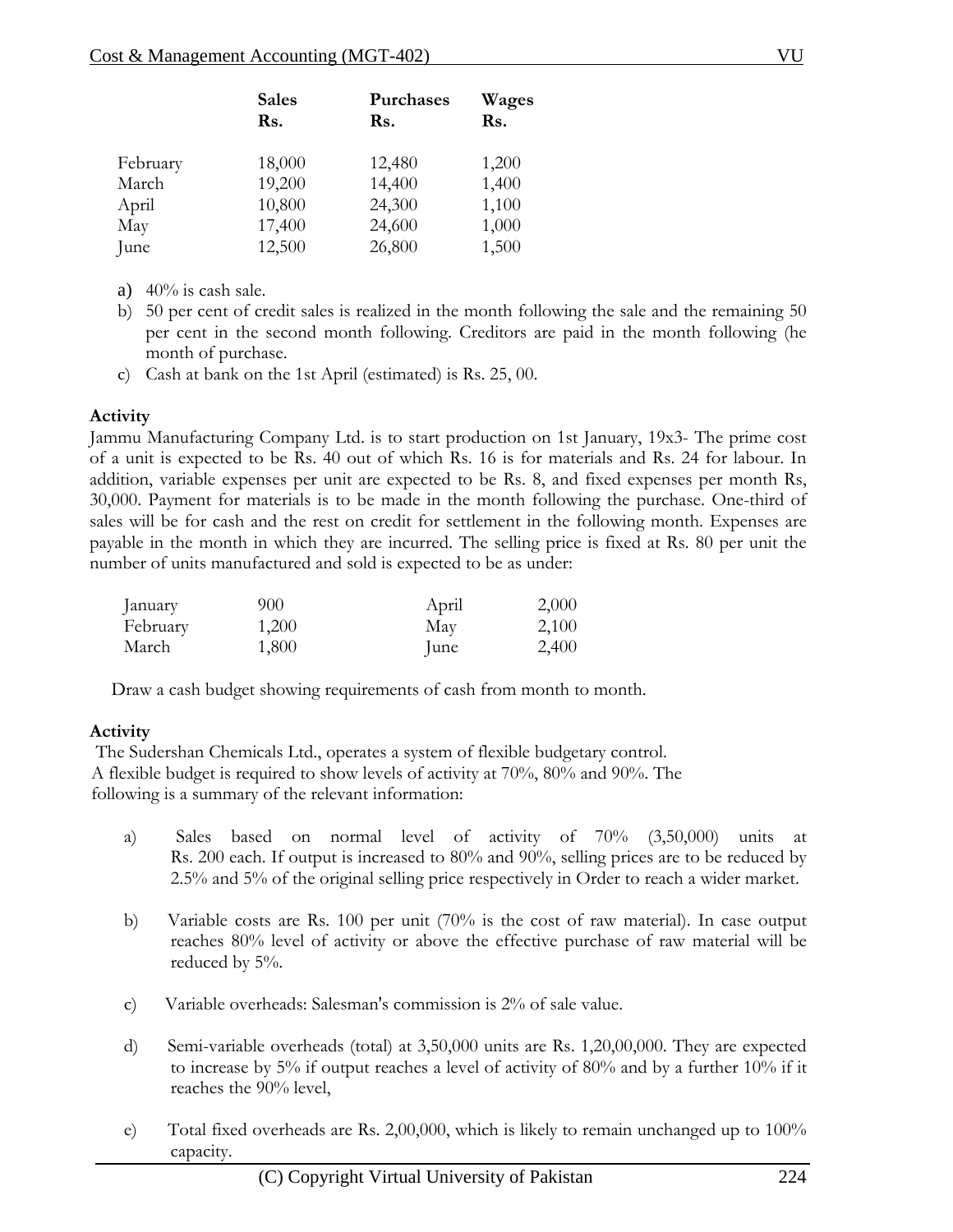# **Activity**

Calculate: (a) Efficiency Ratio (b) Activity Ratio (a) Capacity Ratio from the following figures:

| Budgeted production     | 880 units |
|-------------------------|-----------|
| Standard hours per unit | 10        |
| Actual production       | 750 units |
| Actual working hours    | 6,000     |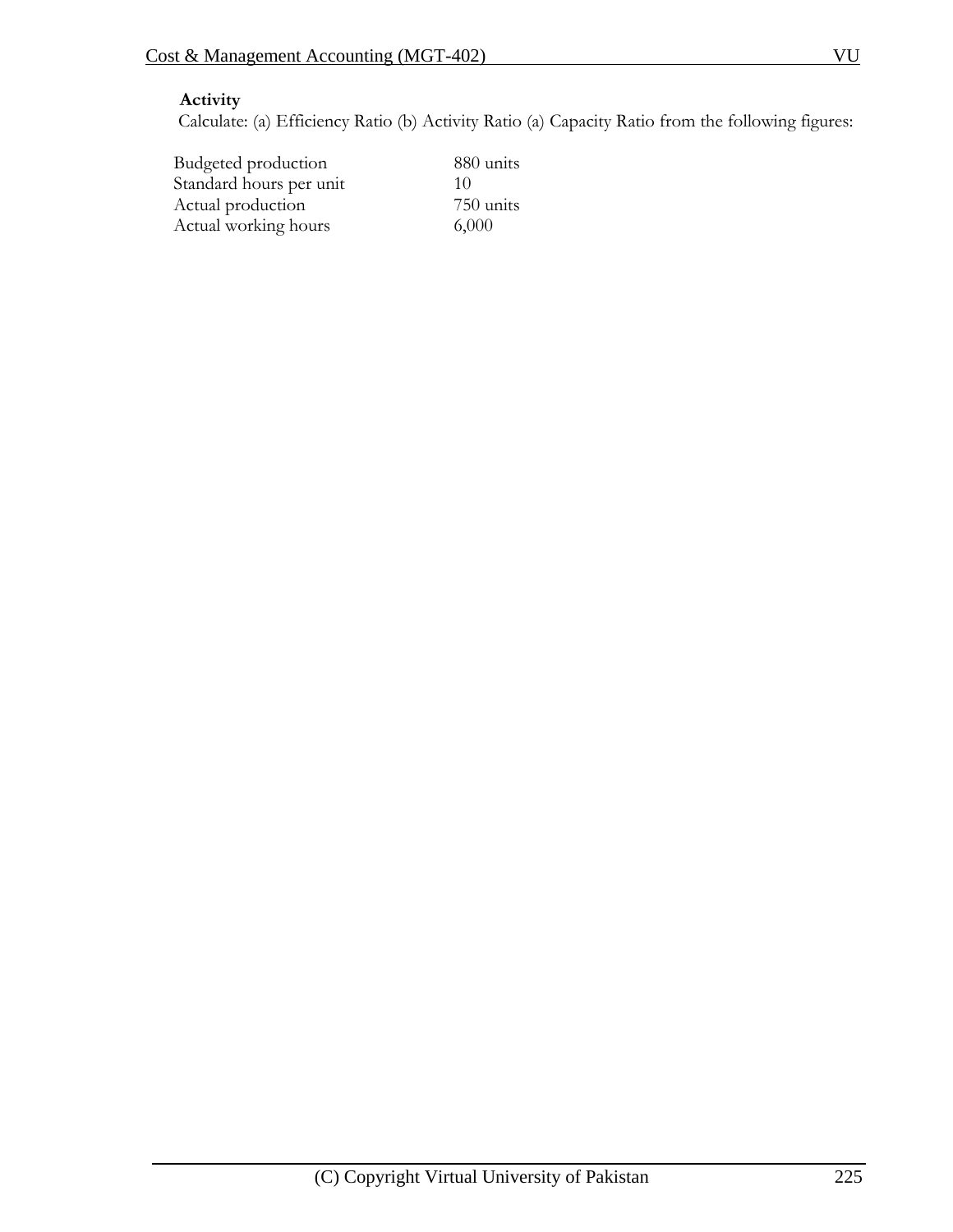# **LESSON # 41**

# **DECISION MAKING IN MANAGEMENT ACCOUNTING**

### **Relevant costs and decision-making**

Relevance is one of the key characteristics of good management accounting information. This means that management accounting information produced for each manager must relate to the decisions, which he/she will have to make.

Relevant costs are the costs that meet this requirement of good management accounting information. The Chartered Institute of Management Accounting defines relevant costs as:

### **The costs appropriate to a specific management decision**

This definition could be restated as 'the amount by which costs increase and benefits decrease as a direct result of a specific management decision'. Relevant benefits are 'the amounts by which costs decrease and benefits increase as a direct result of a specific management decision'.

Before the management of an enterprise can make an informed decision on any matter, they need to incorporate all of the relevant costs-which apply to the specific decision at hand in their decision-making process. To include any non-relevant costs or to exclude any relevant costs will result in management basing their decision on misleading information and ultimately to poor decisions being taken.

Relevant costs and benefits only deal with the quantitative aspects of decision. The qualitative aspects of decisions are of equal importance to the quantitative and no decision should be made in practice without full consideration being given to both aspects.

# **Identifying relevant and non-relevant costs**

The identification of relevant and non-relevant costs in various decision-making situations is based primarily on common sense and the knowledge of the decision maker of the area in which the decision is being making. Armed with these two tools you should be able to sift through all the information that is available in respect of any decision and extract those costs (and benefits), which are appropriate to the decision at hand.

In identifying relevant costs for various decisions, you may find that some costs not included in the normal accounting records of an enterprise are relevant and some costs included in such records are non-relevant. It is important that you and relevant costs for decision-making, and while the latter may be recorded in the former this is not always the case.

Accounting records are used to record the incidence of actual costs and revenues as they arise. Decisions, on the other hand, are based only on the relevant costs and benefits appropriate to each decision while the decision is being made. This point is particularly appropriate when you come to examine opportunity costs and sunk costs that are dealt with below.

In practice, you may also find that the information presented in respect of a decision does not include all the relevant costs appropriate to the decision but the identification of this omission is very difficult unless you are familiar with the area in which the decision is being made.

# **Incremental costs**

An incremental cost can be defined as a cost which is specifically incurred by following a course of action and which is avoidable if such action is not taken. Incremental costs are, by definition, relevant costs because they are directly affected by the decision (i.e. they will be incurred if the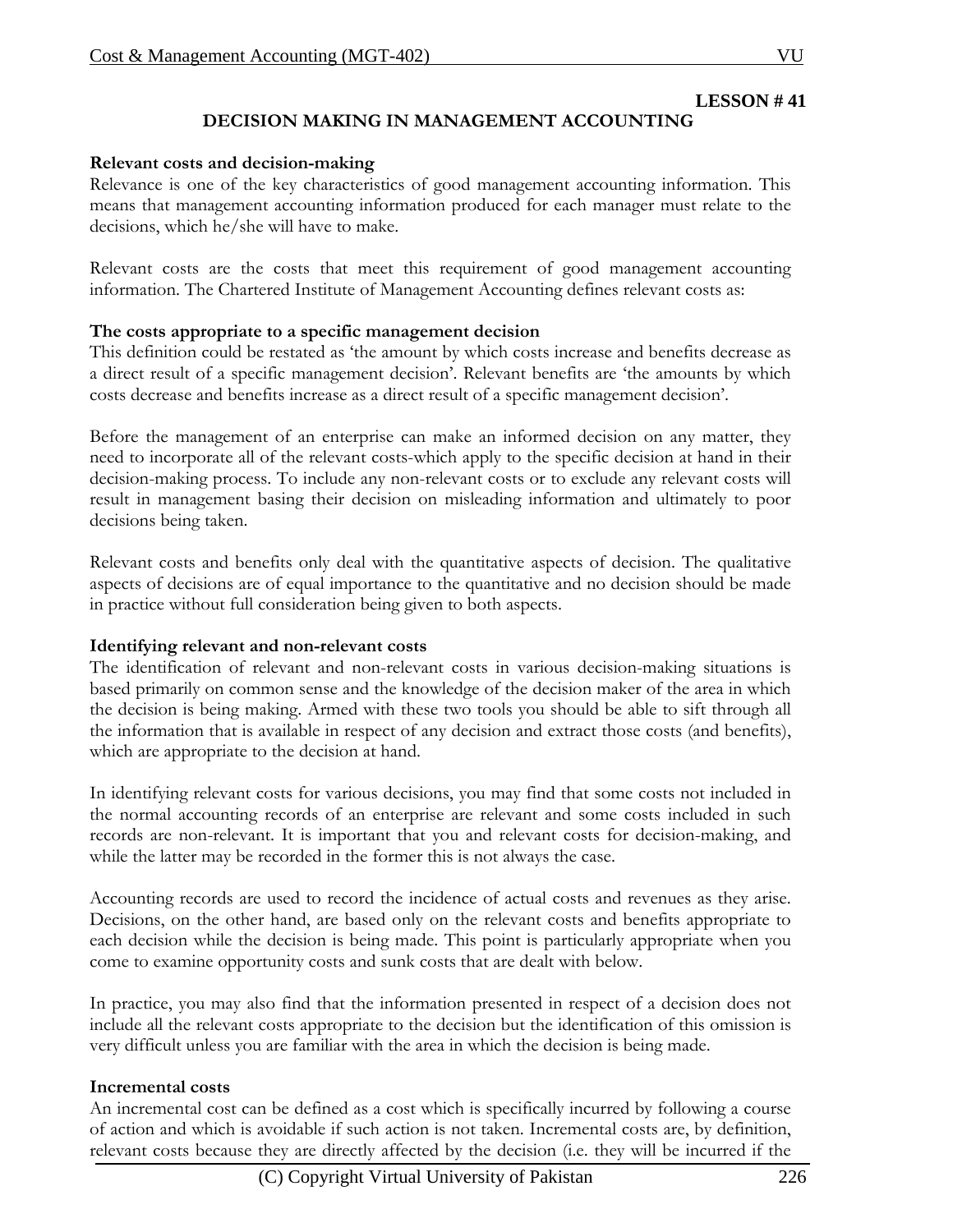decision goes ahead and they will not incurred if the decision is scrapped). For example, if an enterprise is deciding whether or not to accept a special order for its product, the extra variable costs (i.e. number of units in special order x variable cost per unit) that would be incurred in filling the order are an incremental cost because they would not be incurred if the special order were to be rejected.

### **Non-incremental costs**

These are costs, which will not be affected by the decision at hand. Non-incremental costs are non-relevant costs because they are not related to the decision at hand (i.e. non-incremental costs stay the same no matter what decision is taken). An example of non-incremental costs would be fixed costs, which by their very nature should not be affected by decisions (at least in the short-term). If, however, a decision gives rise to a specific increase in fixed costs then the increase in fixed costs would be an incremental and, hence, relevant cost. For example, in a decision on whether to extend the factory floor area of an enterprise, the extra rent to be incurred would be a relevant cost of that decision.

### **Spare capacity costs**

Because of the recent advancements in manufacturing technology most enterprises have greatly increased their efficiency and as a result are often operating at below full capacity. Operating with spare capacity can have a significant impact on the relevant costs for any short-term production decision the management of such an enterprise might have to make.

If spare capacity exists in an enterprise, some costs which are generally considered incremental may in fact be non-incremental and thus, non-relevant, in the short-term. For example, if an enterprise is operating at less than full capacity then its work force is probably under utilized. If it is the policy of the enterprise to maintain the level of its work force would be a non-relevant cost for a decision on whether to accept or reject a once-off special order. The labour cost is nonrelevant because the wages will have to be paid whether the order is accepted or not. If the special order involved and element of overtime then the cost of such overtime would of course be a relevant cost (as it is an incremental cost) for the decision.

Two further types of costs that have to be considered are opportunity costs and sunk costs.

# **Opportunity costs**

An opportunity cost is a level of profit or benefit foregone by the pursuit of a particular course of action. In other words, it is the value of an option, which cannot be taken as a result of following a different option. For example, if an enterprise has a quantity of raw material in stock, which cost Rs. 7 per kg and it plans to use this material in the filling of a special order then you would normally, incorporate Rs. 7 per kg as part of your cost calculations for filling the order. If, however, this quantity of material could be resold without further processing for Rs. 8 per kg, then the opportunity cost of using this material in the special order is Rs. 8 per kg; by filling the order you forego the Rs. 8 per kg, which was available for a straight sale of the material. Opportunity costs are, therefore, the 'real' economic costs of taking one course of action as opposed to another.

In the above decision-making situation it is the opportunity cost which is the relevant cost and, hence, the cost which should be incorporated into your cost-versus-benefit analysis. It is because the loss of the Rs. 8 per kg is directly related to the filling of the order and the opportunity cost is greater than the book cost. Opportunity costs are relevant costs for a decision only when they exceed the costs of the same item in the option to the decision under consideration.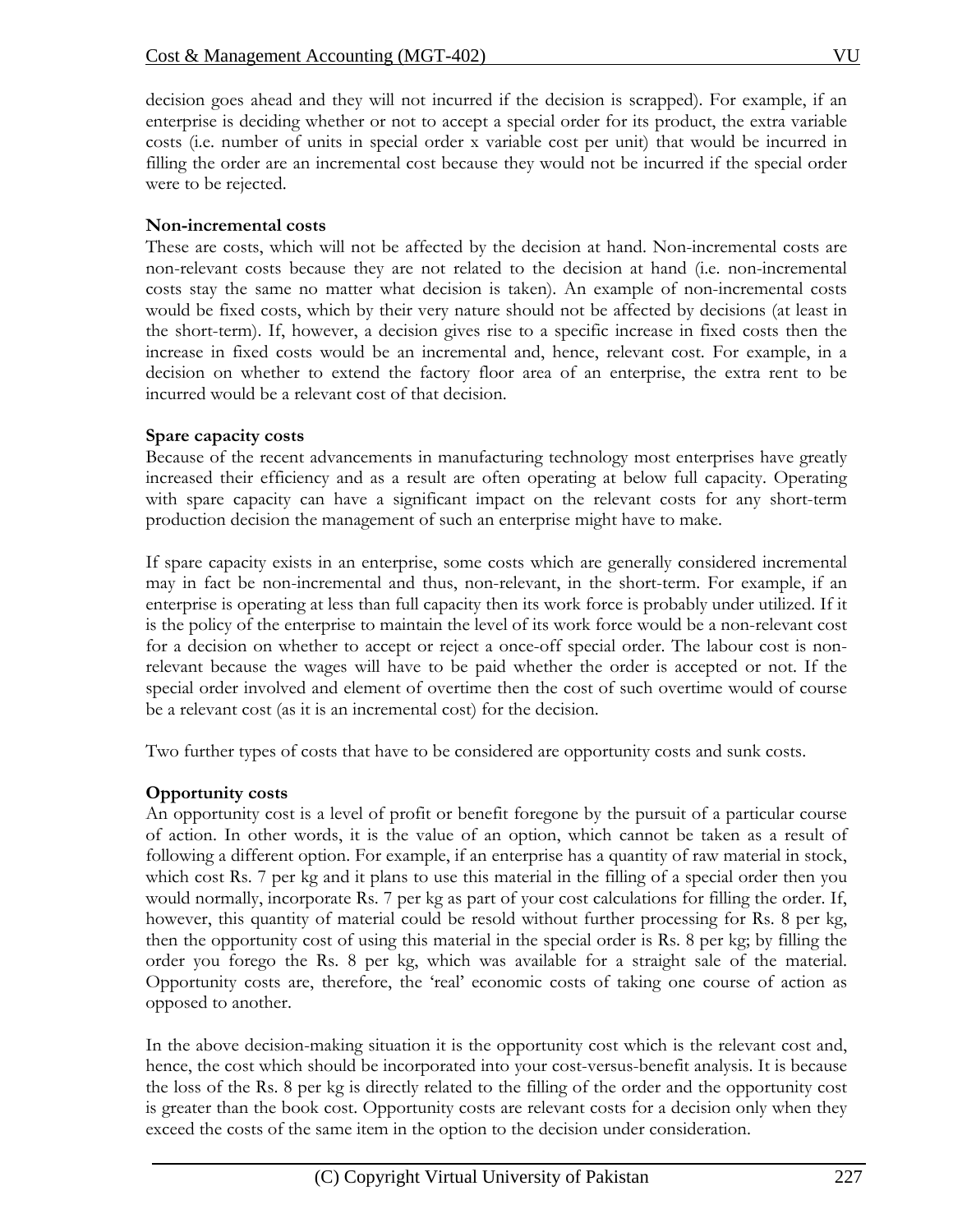You may find the idea of opportunity costs difficult to grasp at first because they are notional costs, which may never be included in the books and records of an enterprise. They are, however, relevant in certain decision-making situation and you must bear in mind the fact that they exist when assessing any such situations.

#### **Sunk cost**

A sunk cost is a cost that the already been incurred and cannot be altered by any future decision. If sunk costs are not affected by a decision then they must be non-relevant costs for decisionmaking purposes. Common examples of sunk costs are market research costs and development expenditure incurred by enterprises in getting a product or service ready for sale. The final decision on whether to launch the product or service would regard these costs as 'sunk' (i.e. irrecoverable) and thus, not incorporate them into the launch decision.

Sunk costs are the opposite of opportunity costs in that they are not incorporated in the decision making process even though they have already been recorded in the books and records of the enterprise.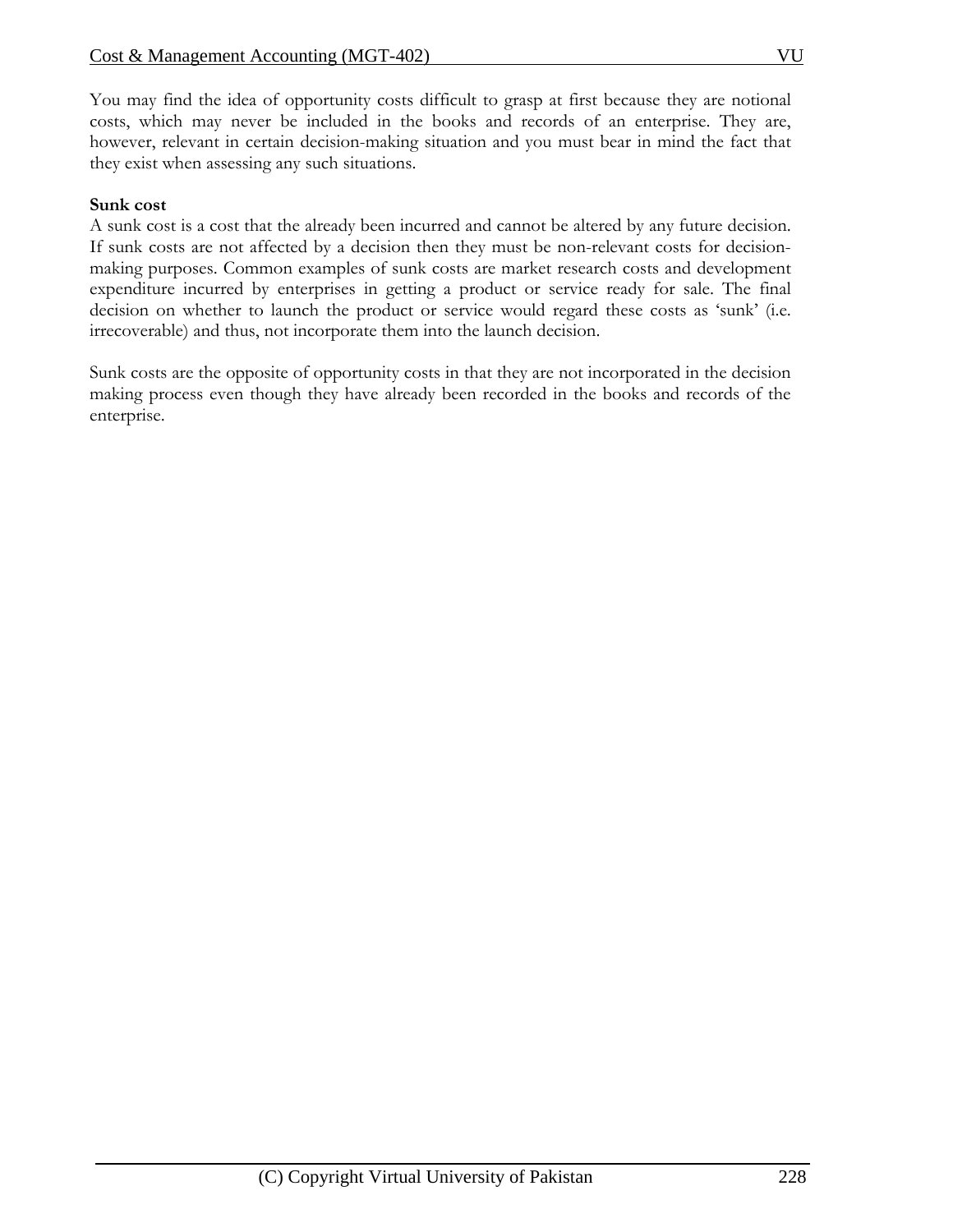# **DECISION MAKING**

Companies are often faced with the problem of whether to close down temporarily a part of the plant during periods of low demand.

How long operations should be continued?

As long as products contribute fixed expenses, a company seems to be better off than if the plant were shut down.

### **Size of fund**

The fund required to continue production is the difference between the following:

- (a) Fixed costs at normal operations,
- (b) Fixed costs when plant is shut down.

Arguments against shut-down

- (a) If the company continues operation, expenses that would be incurred with the closing down of the plant will be saved; e.g. an increase in factory security.
- (b) Continued operation means saving (he expenses that will otherwise be incurred if the plant is reopened again at a later stage.
- (c) A shut-down for a short period of fine will not eliminate all costs. Rent, rates, depreciation and insurance will have to be incurred during the shutdown period.
- (d) If the factory is shut down, this will affect not only morale but also its market standing if it cannot meet consumer demand.

#### **Illustration**

Lanka Manufacturing Company is considering temporarily closing down a division due to an unexpected fall in demand. On the basis of the following information you are required by the board of directors to prepare a statement in such a way as to show clearly whether or not it is advisable to close down the division temporarily.

| Production capacity | $50\%$      | $70\%$      | $90\%$      | $100\%$     |
|---------------------|-------------|-------------|-------------|-------------|
| Units               | 50,000      | 70,000      | 90,000      | 100,000     |
| Prime cost          | Rs. 210,000 | Rs. 294,000 | Rs. 378,000 | Rs. 420,000 |
| Production overhead | 200,000     | 240,000     | 290,000     | 300,000     |
| Other overhead      | 90,000      | 102,000     | 114,000     | 120,000     |

The division is operating at 60 percent capacity with a turnover of Rs. 515,000. If it is decided to close the division temporarily, it is estimated that:

- (a) expenses that would be incurred with the closing down of the division would amount to Rs. 60,000
- (b) present fixed costs would be reduced by Rs. 54,000 per annum;
- (c) plant maintenance during shut-down would be Rs 10,000 per annum;
- (d) On reopening, the cost of overhauling plant, training and engagement of new personnel would be Rs. 30,000

It is expected that in about twelve month's time it may be possible to work at 80 percent capacity.

**LESSON # 42**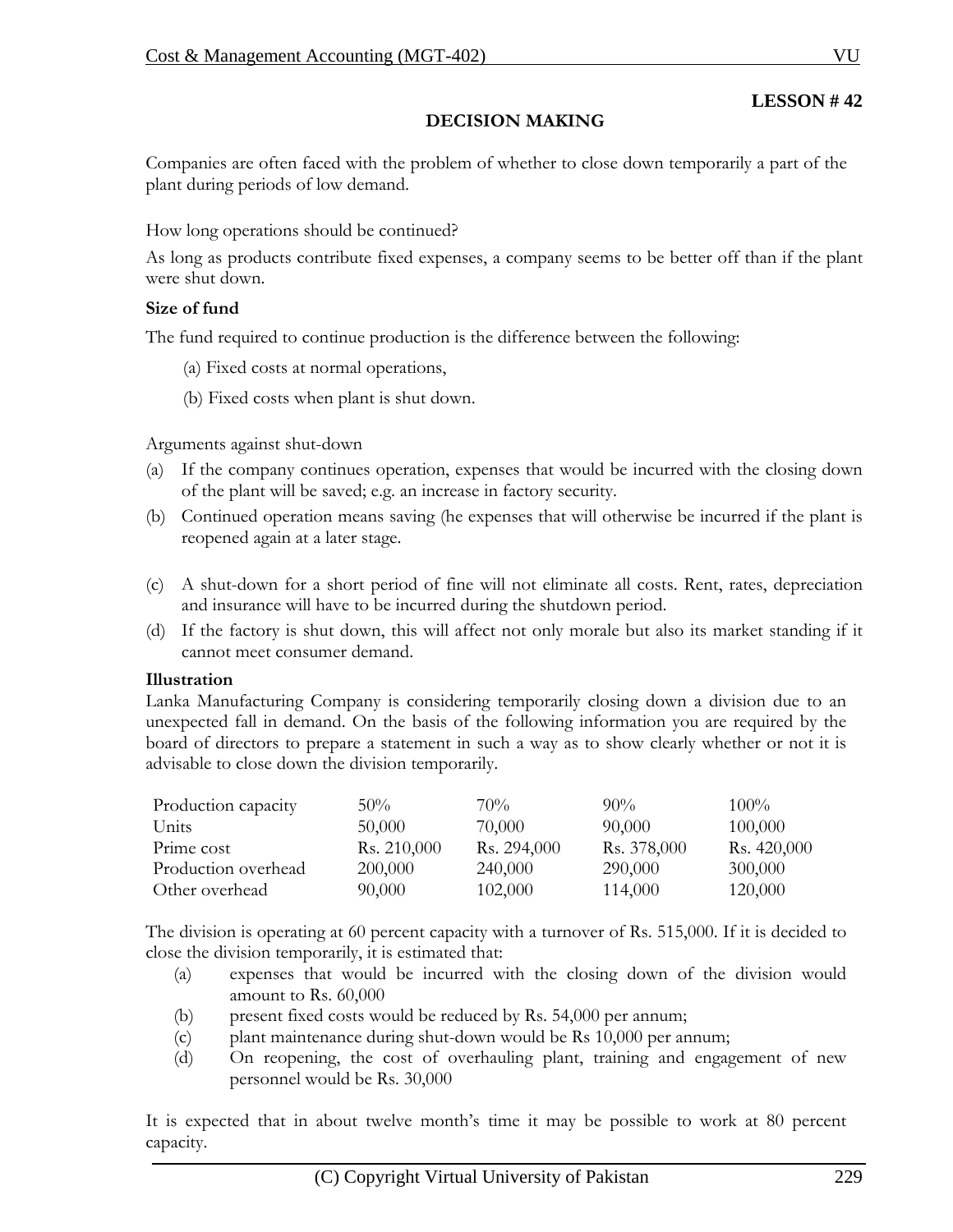# **Differential Costing for Short-Term Decision Making**

### **The role of fixed costs**

If the decrease or increase in the level of activity affects fixed costs then these costs should be considered differential costs. It is generally accepted that if the plant has excess capacity then new or additional volume may be accepted if the selling price ii greater than variable costs. In such a situation, fixed costs arc not relevant if they remain fixed at an increased level of output. But if they are incurred because of the increased level of activity then they are certainly variable. Once incurred, if they arc committed fixed costs, they become a permanent feature and the company may find (hat it has capacity far in excess of requirements.

The following illustration has been prepared so as to place particular emphasis on the role of fixed costs.

### **Illustration**

Sena of London operates at 100 percent of normal capacity. At this volume it produces 50,000 units of a product.

#### **Income statement**

| Sales (50,000 units at Rs. 10 each)           | Rs. 500,000 |
|-----------------------------------------------|-------------|
| Prime cost (Rs. 5 per unit)                   | Rs. 250,000 |
|                                               | Rs. 250,000 |
| Variable production overhead (Rs. 1 per unit) | Rs. 50,000  |
|                                               | Rs. 200,000 |
| Fixed production overhead                     | Rs. 100,000 |
| Factory profit                                | Rs. 100,000 |

The marketing director reports that an overseas customer has offered to pay Rs. 7.50 per unit for an additional 20,000 units. To produce the additional order fixed costs would increase by Rs. 25,000. Would you advise the company to accept the order?

# **Differential cost statement-method 1**

|                                        | Present business | With<br>additional<br>business | Difference  |
|----------------------------------------|------------------|--------------------------------|-------------|
| Sales                                  | Rs. 500,000      | Rs. 650,000                    | Rs. 150,000 |
| Prime cost                             | 250,000          | 350,000                        | 100,000     |
| Variable production overhead           | 50,000           | 70,000                         | 20,000      |
| Fixed production overhead              | 100,000          | 125,000                        | 25,000      |
| Factory profit                         | Rs. 100,000      | Rs. 105,000                    | Rs. 5,000   |
| Differential cost statement - method 2 |                  |                                |             |
|                                        | Present          | Additional                     | Total       |
| Sales                                  | Rs. 500,000      | Rs. 150,000                    | Rs. 650,000 |
| Prime cost                             | 250,000          | 100,000                        | 350,000     |
| Variable production overhead           | 50,000           | 20,000                         | 70,000      |
| Fixed production overhead              | 100,000          | 25,000                         | 125,000     |
| Factory profit                         | 100,000          | 5,000                          | 105,000     |
|                                        |                  |                                |             |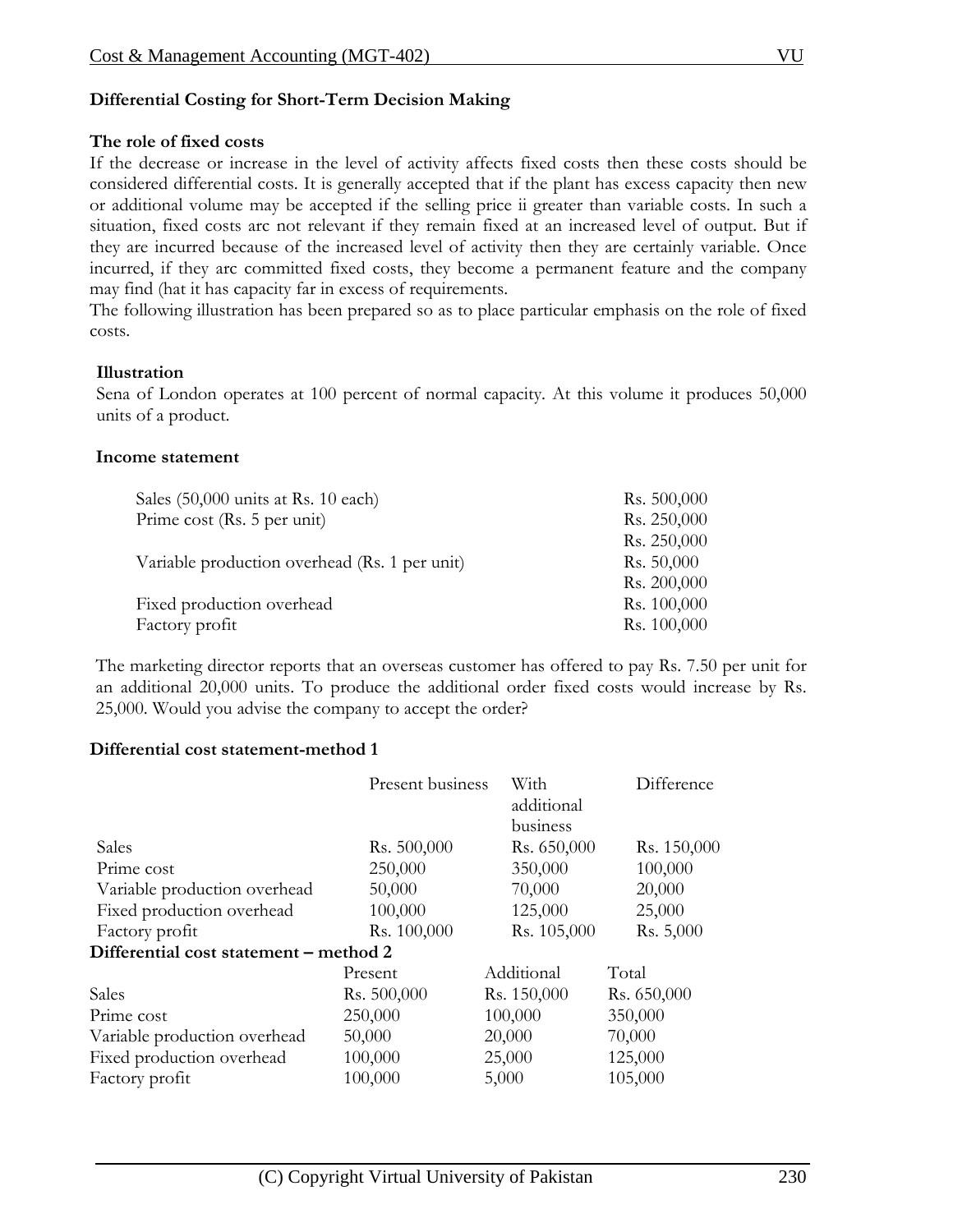| . fauluonai statement toi auuntonai pusiness   |              |
|------------------------------------------------|--------------|
| Sales (20,000 units at Rs. 7.50)               | Rs. 150,000  |
| Prime cost $(20,000$ at Rs. 5)                 | 100,000      |
| Variable production overhead (20,000 at Rs. 1) | 20,000       |
| Joint fixed production overhead (using a       |              |
| predetermined rate of absorption:              |              |
| Rs. $100,000/50,000 =$ Rs. 2 (20,000 at Rs. 2) | 40,000       |
| Separable fixed costs                          | 25,000       |
| Loss on additional business                    | (Rs. 35,000) |
|                                                |              |

**Traditional statement for additional business** 

The traditional cost statement for additional business would cause management to reject the offer. Management may also not accept the offer because as computed under the traditional method absorption costing the price offered per unit is less than the total cost per unit and also because it is less than the current selling price of Rs. 10 per unit:

| Price offered per unit                    | Rs. 7.50   |
|-------------------------------------------|------------|
| Cost per unit                             | Rs.        |
| Prime cost                                | 5.00       |
| Variable production overhead              | 1.00       |
| Joint fixed costs                         | 2.00       |
| Separable fixed costs (Rs. 25,000/20,000) | 1.25       |
| Loss per unit                             | Rs. (1.75) |

In the differential cost statements (methods 1 and 2) the additional business has been charged with differential cost only. It should be noted that the reason for the differential profit is that the regular sales were not affected by the acceptance of additional business. If the acceptance of additional business caused the price to be reduced to Rs. 7.50 per unit on all sales then the result would be a loss of Rs. 20,000 for the company:

#### **Revised income statement – all sales at 7.50**

| Sales (70,000 units at Rs. 7.50) | Rs. 525,000    |
|----------------------------------|----------------|
| Variable costs (70,000 at Rs. 6) | 420,000        |
| Joint fixed production costs     | 100,000        |
| Separable fixed production costs | 25,000         |
| Loss                             | Rs. $(20,000)$ |

#### **The role of variable costs**

In differential cost studies, if the plant is not operating at practical capacity owing to lack of orders, variable costs usually represent the differential cost whether they are incremental or avoidable. The term refers to those costs that will change. It is often assumed that the variable cost per unit will remain constant regardless of the level of activity.

One may question the validity of the above assumption. What if the variable cost per unit does not remain constant at various levels of activity? An increased level of activity may cause the variable cost per unit to change for a variety of reasons.

Examples are:

(a) At a higher level of output material cost per unit may be reduced by bulk buying at lower prices;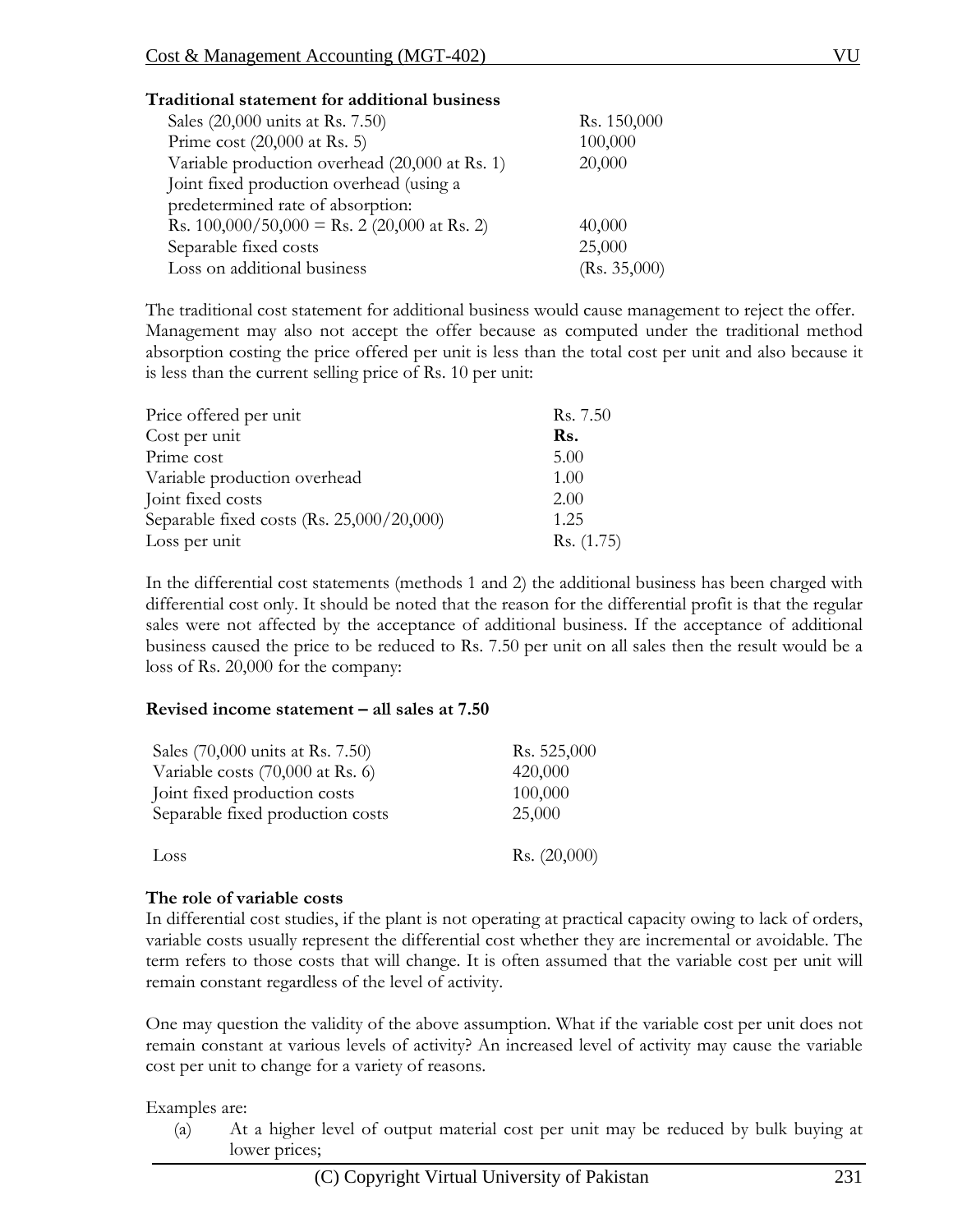- (b) Direct labour cost per unit may increase as a result of overtime working if there is a labour shortage;
- (c) Greater spoilage and waste with increase production.

**Illustration** that follows puts particular emphasis on the role of variable costs: The following are assumed:

Sena of London produces 40,000 units operating at 50 per cent capacity.

| Production fixed costs  | Rs. 20,000   |
|-------------------------|--------------|
| Other fixed costs       | Rs. 40,000   |
|                         |              |
| Variable cost per unit: |              |
| Direct material         | $R_s$ , 3.00 |
| Direct labour           | 2.00         |
| Variable overhead       | 1.00         |
|                         | Rs. 6.00     |

#### Selling price per unit: Rs. 10

An overseas customers offer to buy increased quantities during the forthcoming year at the following prices:

> 10,000 units at Rs. 9 20,000 units at Rs. 8 30,000 units at Rs. 7 40,000 units at Rs. 6

If the offer is accepted then the variable cost per unit is expected to change as follows:

| First 10,000 units  | Would cause a drop in the material cost per unit due to     |
|---------------------|-------------------------------------------------------------|
|                     | large scale purchases                                       |
| Next $10,000$ units | A further reduction in the material cost per unit but an    |
|                     | increase in direct wages                                    |
| Next $10,000$ units | Would involve some overtime and so variable overhead        |
|                     | per unit would increase.                                    |
| Next 10,000 units   | A further reduction in material cost per unit, and increase |
|                     | labour cost per unit and variable cost per unit.            |

### **Summary of expected changes**

| Units                      | 1st $10,000$             | 2 <sub>nd</sub> | 3rd 10,000               | 4th $10,000$ |
|----------------------------|--------------------------|-----------------|--------------------------|--------------|
|                            |                          | 10,000          |                          |              |
| Material per unit          | $(5\%)$                  | (5%)            | -                        | $(5\%)$      |
| Labour per unit            | $\overline{\phantom{a}}$ | $5\% +$         | $\overline{\phantom{0}}$ | $5\% +$      |
| Variable overhead per unit | $\equiv$                 |                 | $5\% +$                  | $5\% +$      |

#### **Variable cost per unit at various levels of activity**

|                  | Normal | Additional | Additional | Additional | Additional |
|------------------|--------|------------|------------|------------|------------|
|                  | (Rs.)  | 10,000     | 20,000     | 30,000     | 40,000     |
| Direct material  | 3.00   | 2.85       | 2.7075     | 2.7075     | 2.572      |
| Direct labour    | 2.00   | 2.00       | 2.1000     | 2.1000     | 2.205      |
| Direct expenses  | 1.00   | 1.00       | 1.0000     | 1.0500     | 1.1025     |
| Variable<br>cost | 6.00   | 5.85       | 5.8075     | 5.8575     | 5.8795     |
| per unit         |        |            |            |            |            |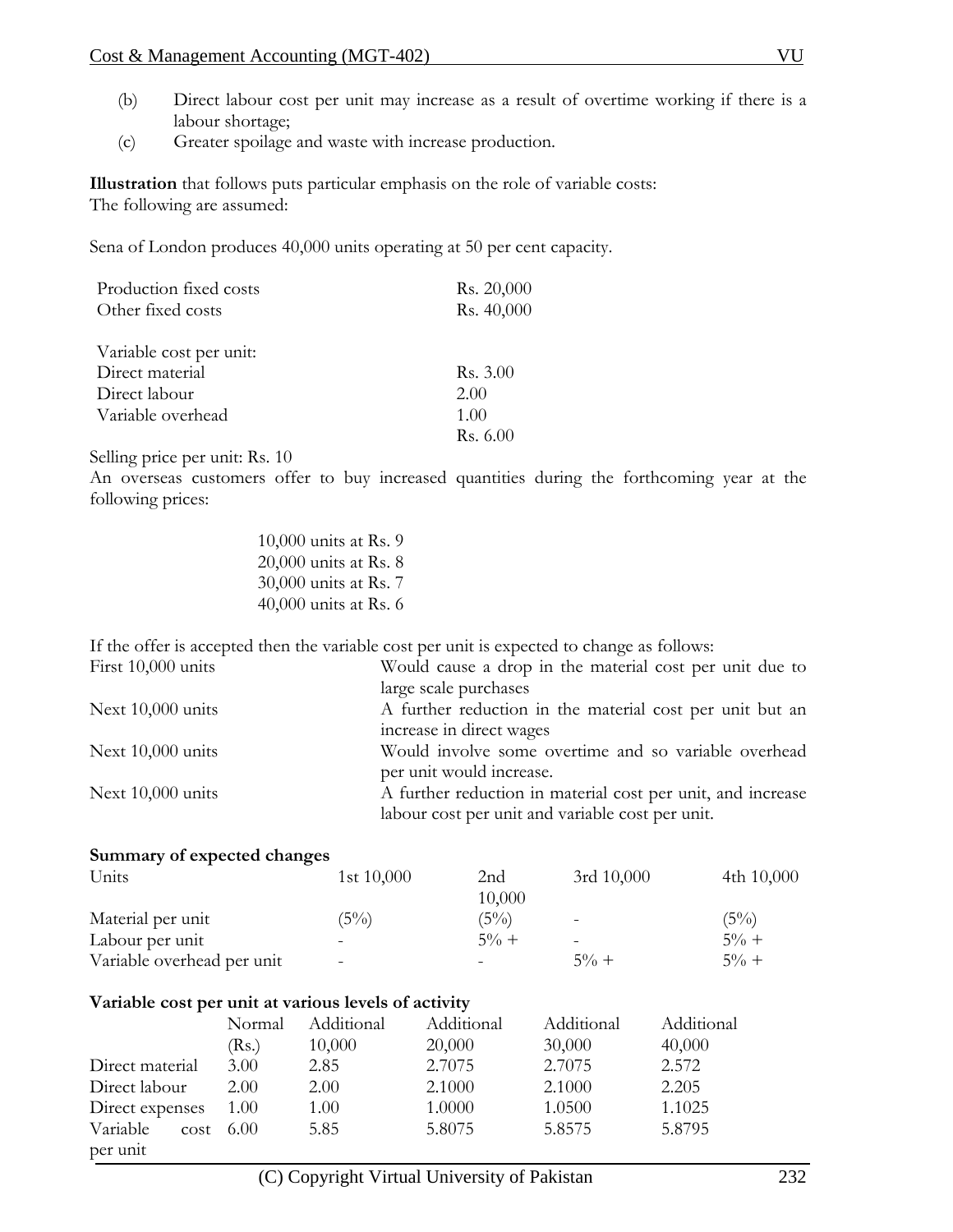# **Differential cost statement**

|                                | Normal<br>40,000 | Additional<br>10,000 | Additional<br>20,000 | Additional<br>30,000 | Additional<br>40,000 |
|--------------------------------|------------------|----------------------|----------------------|----------------------|----------------------|
| Sales<br>value per<br>unit     | <b>Rs.</b> 10    | Rs. 9.00             | Rs. 8.00             | <b>Rs.</b> 7.00      | Rs. 6.00             |
| Variable cost per 6<br>unit    |                  | 5.85                 | 5.8075               | 5.8575               | 5.8795               |
| Contribution per Rs. 4<br>unit |                  | Rs. 3.15             | Rs. 2.1925           | Rs. 1.1425           | Rs. 0.1205           |
| Fund                           | 160,000          | 31,500               | 43,850               | 34,275               | 4,820                |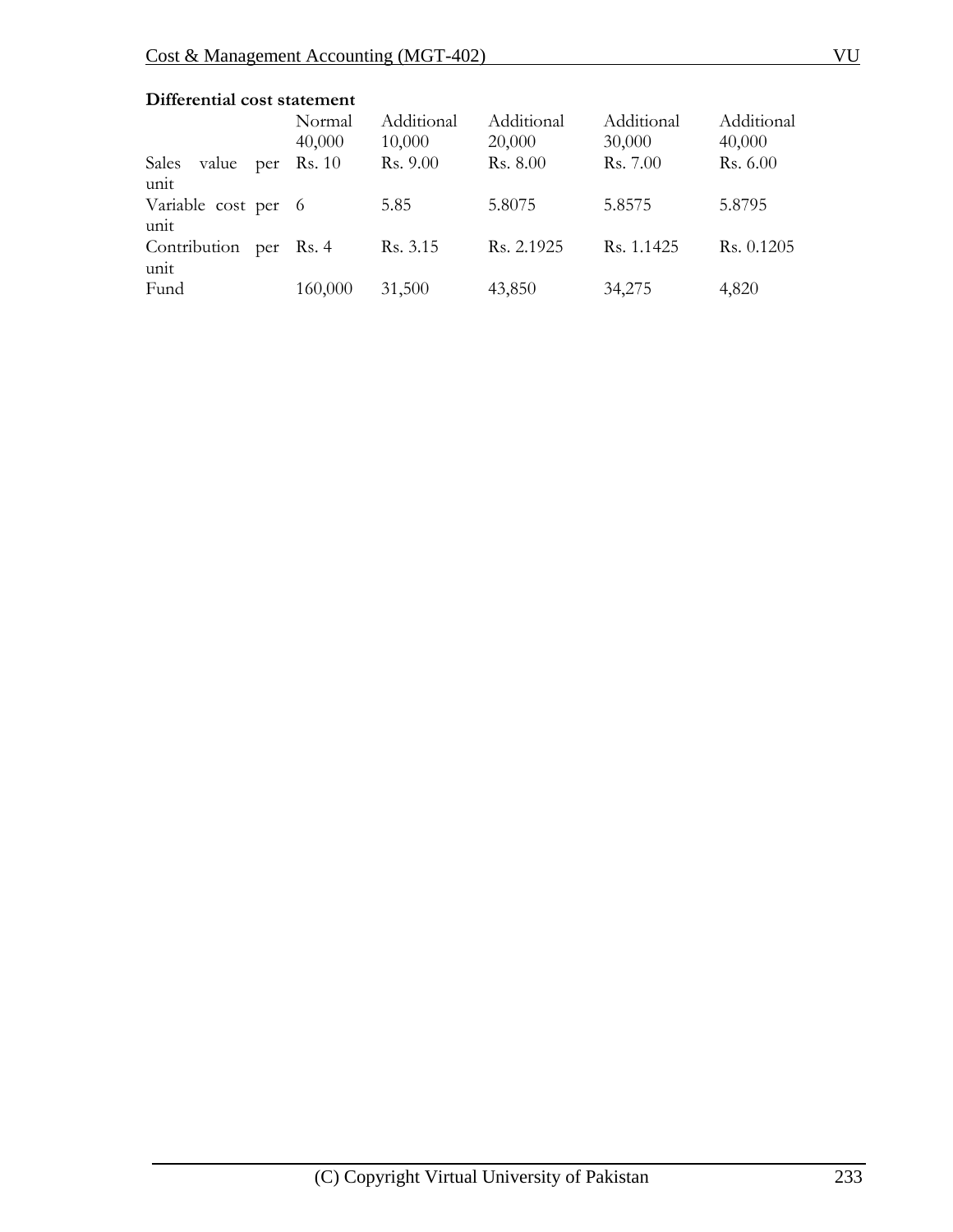# **LESSON # 43**

# **DECISION MAKING**

# **Relevant Costs**

Relevant costs are future cash flows arising as a direct consequence of a decision.

- Relevant costs are future costs
- Relevant costs are cash flows
- Relevant costs are incremental costs

Decision making should be based on relevant costs.

- a. Relevant Costs are future costs. A decision is about the future and it cannot alter what has been done already. Costs that have been incurred in the past are totally irrelevant to any decision that is being made 'now'. Such costs are past costs or sunk costs. Costs that have been incurred include not only costs that have already been paid, but also costs that have been committed. A committed cost is a future cash flow that will be incurred anyway, regardless of the decision taken now.
- b. Relevant costs are cash flows. Only cash flow information is required. This means that costs or charges which do not reflect additional cash spending (such as deprecation and national costs) should be ignored for the purpose of decision making.
- c. Relevant costs are incremental costs. For example, if an employee is expected to have no other work to do during the next week, but will be paid his basic wage (of, say, Rs. 100 per week)( for attending work and doing nothing, his manager might decide to give him a job which earns the organization Rs. 40. The net gain is Rs. 40 and the Rs. 100 is irrelevant to the decision because although it is a future cash flow, it will be incurred anyway whether the employee is given work or not.

# **Avoidable Costs**

One of the situations in which it is necessary to identify the avoidable costs is in deciding whether or not to discontinue a product. The only costs which would be saved are the avoidable costs which are usually the variable costs and sometimes some specific costs. Costs which would be incurred whether or not he product is discontinued are known as unavoidable costs.

# **Differential Costs and Opportunity Costs**

Relevant costs are also differential costs and opportunity costs.

- Differential cost is the difference in total cost between alternatives.
- An opportunity cost is the value of the benefit sacrificed when one course of action is chosen in preference to an alternative.

For example, if decision option A costs Rs. 300 and decision option B costs Rs. 360, the differential costs is Rs. 60.

# **Example: Differential Costs and Opportunity Costs**

Suppose for example that there are three options, A, B and C, only one of which can be chosen. The net profit from each would be Rs. 80, Rs. 100 and Rs. 70 respectively.

Since only one option can be selected option B would be chosen because it offers the biggest benefit.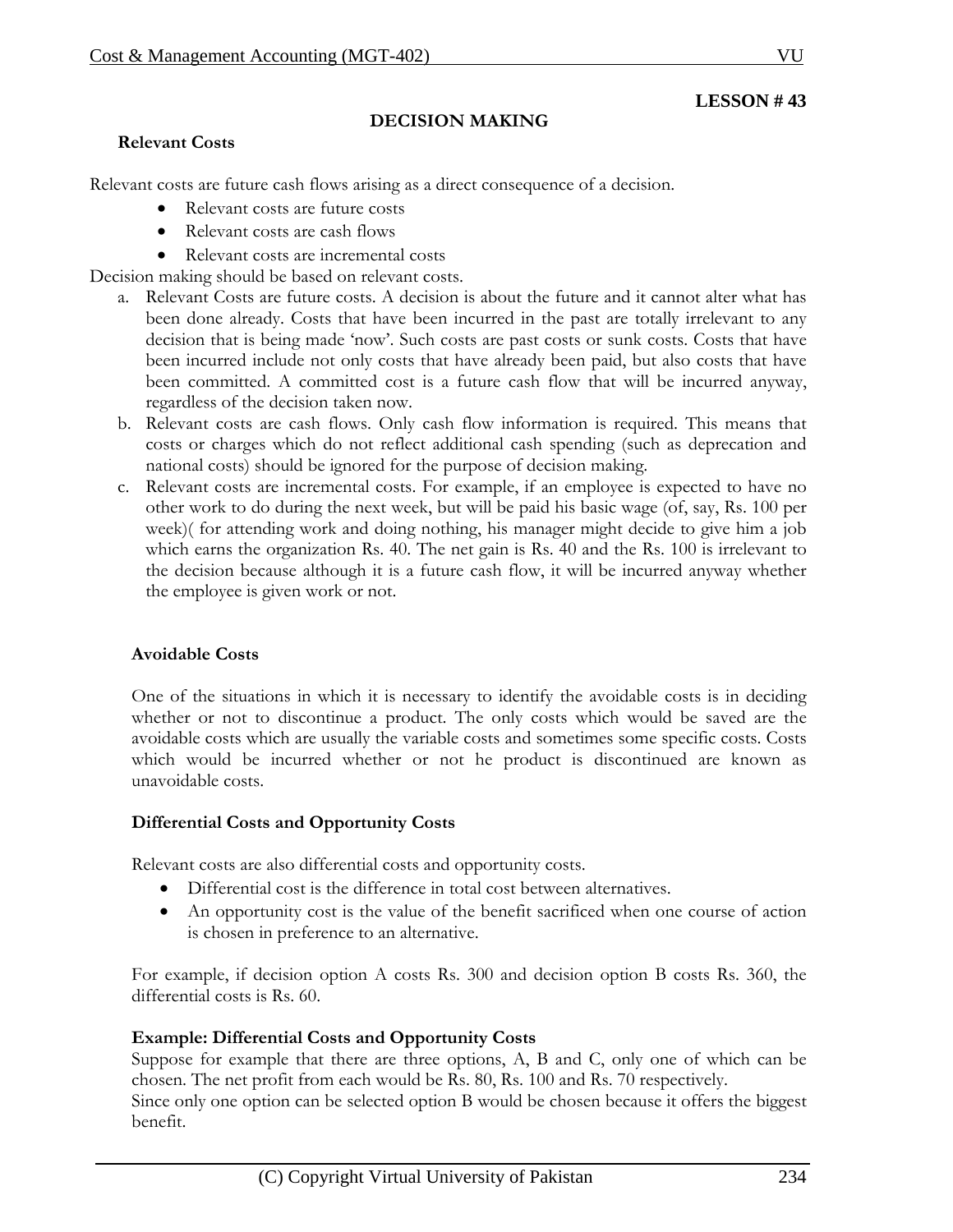|                                                                                                    | - IX S. |
|----------------------------------------------------------------------------------------------------|---------|
| Profit from option B                                                                               | 100     |
| Less opportunity cost (i.e. the benefit from the most profitable alternative, $A$ )                | 80      |
| Differential benefit of option B                                                                   | 20      |
| The decision to choose option B would not be taken simply because it offers a profit of Rs.        |         |
| 100, but because it offers a differential profit of Rs. 20 in excess of the next best alternative. |         |

#### **Controllable and Uncontrollable Costs**

We came across the term controllable costs at the beginning of this study text. Controllable costs are items of expenditure which can be directly influenced by a given manger within a given time span.

As a general rule, committed fixed costs such as those costs arising form the possession of plant, equipment and buildings (giving rise to deprecation and rent) are largely uncontrollable in the short term because they have been committed by longer-term decisions.

Discretionary fixed costs, for example, advertising and research and development costs can be thought of as being controllable because they are incurred as a result of decision made by management and can be raised or lowered at fairly short notice.

### **Sunk Costs**

A sunk cost is a past cost which is not directly relevant in decision making. The principle underlying decision accounting is the management decisions can only affect the future. In decision making, managers therefore required information about future cots and revenues which would be affected by the decision under review. They must not be misled by events, costs and revenues in the past, about which they can do nothing.

Sunk costs, which have been charged already as a cost of sales in a previous accounting period or will be charged in a future accounting period although the expenditure had already been incurred, are irrelevant to decision making.

# **Example: Sunk Costs**

An example of a sunk cost is development costs which have already been incurred. Suppose that a company has spent Rs. 250,000 in developing a new service for customers, but the marketing department's most recent findings are that the service might not gain customer acceptance and could be a commercial failure. The decision whether or not to abandon the development of the new service would have to be taken, but the Rs. 250,000 spent so far should be ignored by the decision makers because it is a sunk cost.

# **Fixed and Variable Costs**

Unless you are given an indication to the contrary, you should assume the following:

- Variable costs will be relevant costs.
- Fixed costs are irrelevant to a decision.

This need not be the case, however, and you should analyze variable and fixed cost data carefully. Do not forget that 'fixed' costs may only be fixed in the short term.

# **Non-Relevant Variable Costs**

There might be occasions when a variable cost is in fact a sunk cost (and therefore a nonrelevant variable cost). For example, suppose that a company has some units of raw material

 $\mathbf{D}$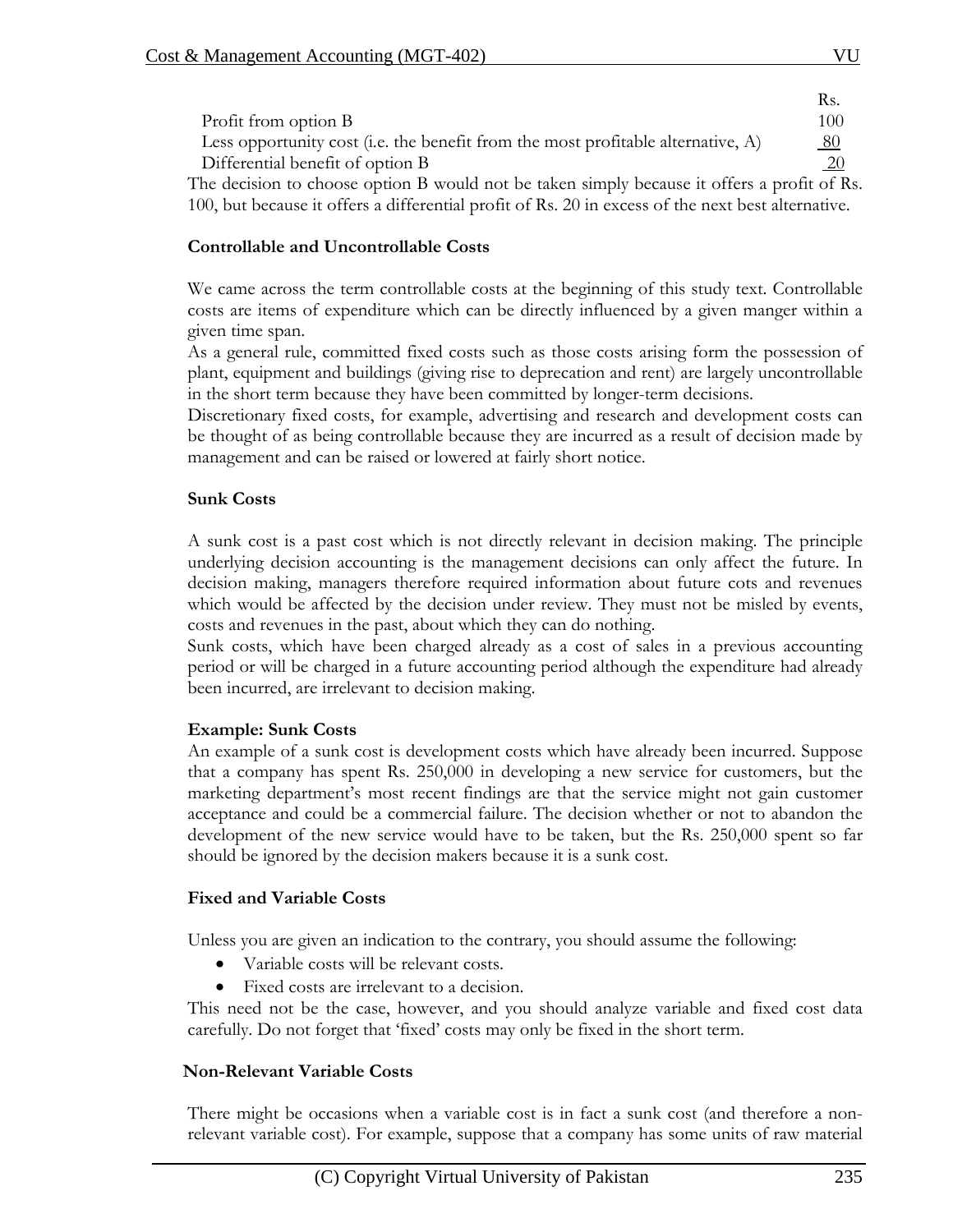in stock. They have been paid for already, and originally cost Rs. 2,000. They are now obsolete and are no longer used in regular production, and they have no scrap value. However, they could be used in a special job which the company is trying to decide whether to undertake. The special job is a 'non-off' customer order, and would use up all these materials in stock.

- a. In deciding whether the job should be undertaken, the relevant cost of the materials to the special job is nil. Their original cost of Rs. 2,000 is a sunk cost, and should be ignored in the decision.
- b. However, if the materials did have scrap value of, say, Rs. 300, then their relevant cost to the job would be the opportunity cost of being unable to sell them for scrap, i.e. Rs. 300.

### **Attributable Fixed Costs**

There might be occasions when a fixed cost is a relevant cost, and you must be aware of the distinction 'specific' or 'directly attributable' fixed costs, and general fixed overheads.

Directly attributable fixed costs are those costs which, although fixed within a relevant range of activity level are relevant to a decision for either of the following reasons.

- a. They could increase if certain extra activities were undertaken. For example, it may be necessary to employ an extra supervisor if a particular order is accepted. The extra salary would be an attributable fixed cost.
- b. They would decrease or be eliminated entirely if a decision were taken either to reduce the scale of operations or shut down entirely.

General fixed overheads are those fixed overheads which will be unaffected by decisions to increase or decreased the scale of operations, perhaps because they are an apportioned share of the fixed costs of items which would be completely unaffected by the decision. General fixed overheads are not relevant in decision making.

#### **Absorbed Overhead**

Absorbed overhead is a national accounting cost and hence should be ignored for decision making purposes. It is overhead incurred which may be relevant to a decision.

# **The Relevant Cost of Materials**

The relevant cost of raw materials is generally their current replacement cost, unless the materials have already been purchased and would not be replaced once used. In this case the relevant cost of using them is the higher of the following:

- Their current resale value
- The value they would obtain if they were put to an alternative use.

If the materials have no resale value and no other possible use, then the relevant cost of using them for the opportunity under consideration would be nil.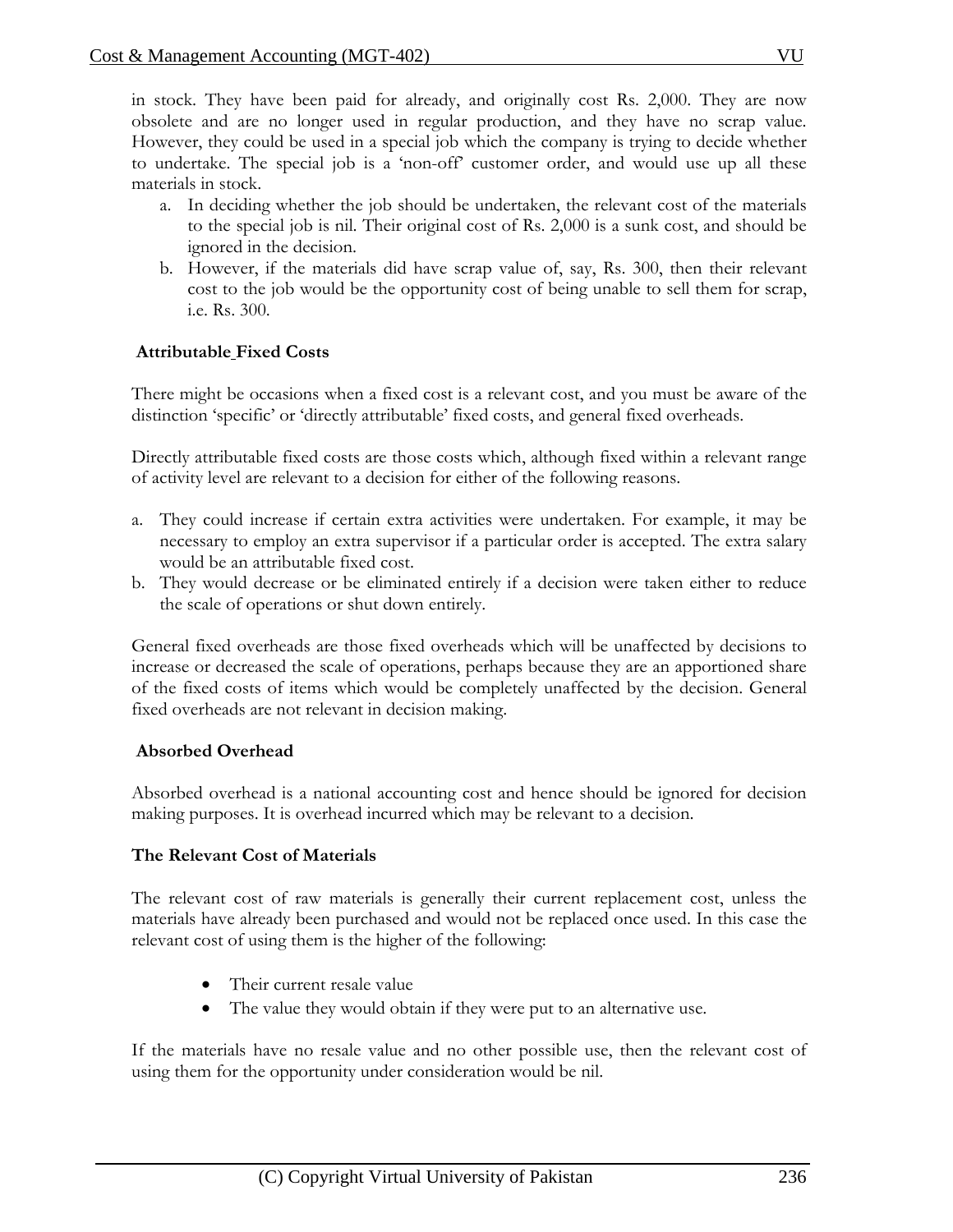### **Question**

Majeed Ltd. has been approached by customer who would like a special job to be done for him, and who is willing to pay Rs. 22,000 for it. The job would require the following materials:

| Material     | Total<br>units Units<br>required | already<br>stock | Book value Realizable<br>in of units in value<br>stock<br>Rs./unit | Rs./unit | Replacement<br>cost<br>Rs./unit |
|--------------|----------------------------------|------------------|--------------------------------------------------------------------|----------|---------------------------------|
| $\mathbf{A}$ | 1,000                            | O                |                                                                    |          | $^{(1)}$                        |
| B            | 1,000                            | 600              |                                                                    | 2.50     | $\mathcal{D}$                   |
| $\mathbf C$  | 1,000                            | 700              | 3                                                                  | 2.50     | 4                               |
| D            | 200                              | 200              |                                                                    | 6.00     |                                 |

Material B is used regularly by Majeed Ltd, and if units of B are required for this job, they would need to be replaced to meet other production demand.

Materials C and D are in stock as the result of previous over-buying, and they have a restricted use. No other use could be found for material C, but the units of material D could be used in another job as substitute for 300 units of material E, which currently costs Rs. 5 per unit (of which the company has no units in stock at the moment).

**Required:** Calculate the relevant costs of material for deciding whether or not to accept the contract.

### **Answer**

- a. Material A is not yet owned. It would have to be bought in full at the replacement cost of Rs. 6 per unit.
- b. Material B is used regularly by the company. There are existing stocks (600 units) but if these are used on the contract under review a further 600 units would be bought to replace them. Relevant costs are therefore 1,000 units at the replacement cost of Rs. 5 per unit.
- c. 1,000 units of material C are needed and 700 are already in stock. If used for the contract, a further 300 units must be bought at Rs. 4 each. The existing stocks of 700 will not be replaced. If they are used for the contract, they could not be sold at Rs. 2.50 each. The realizable value of these 700 units is an opportunity cost of sales revenue forgone.
- d. The required units of material D are already in stock and will not be replaced. There is an opportunity cost of using D in the contract because there are alternative opportunities either to sell the existing stocks for Rs. 6 per unit (Rs. 1,200 in total) or avoid other purchases (of material E), which would cost  $300 \times$  Rs.  $5 =$  Rs. 1,500. Since substitution for E is more beneficial, Rs. 1,500 is the opportunity cost.
- e. Summary of relevant costs:

|                                                | Rs.    |
|------------------------------------------------|--------|
| Material A $(1,000 \times$ Rs. 6)              | 6,000  |
| Material B $(1,000 \times$ Rs. 5)              | 5,000  |
| Material C (300 x Rs. 4) plus (700 x Rs. 2.50) | 2,950  |
| Material D                                     | 1,500  |
| Total                                          | 15,450 |
|                                                |        |

#### **The Relevant Cost of Labor**

The relevant cost of labor, in different situation, is best explained by an example: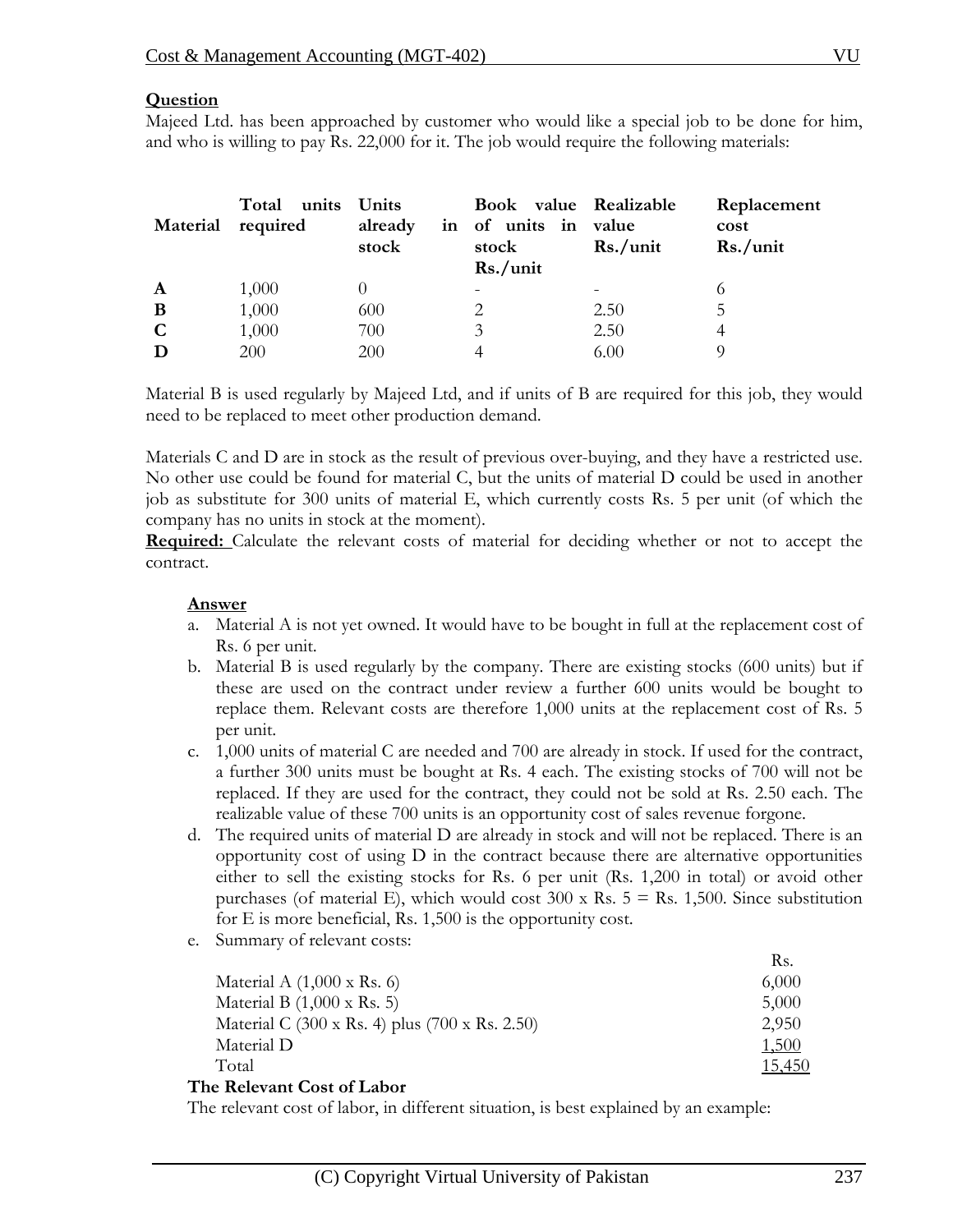# **Example: Relevant Cost of Labor**

LW plc is currently deciding whether to undertake a new contract. 15 hours of labor will be required for the contract. LW plc currently products product L, the standard cost details of which are shown below.

# **STANDARD COST CARD PRODUCT L**

| Rs./Unit                                                                                          |    |    |
|---------------------------------------------------------------------------------------------------|----|----|
| Direct Materials $(10\text{kg }@)$ Rs. 2)                                                         |    |    |
| Direct Labor (5 hrs $(a)$ Rs. 6)                                                                  | 30 |    |
|                                                                                                   |    | 50 |
| Selling price                                                                                     |    |    |
| Contribution                                                                                      | 22 |    |
| WWW.car is also colonized a seat of library if the library constants. It is defined to contribute |    |    |

c. What is the relevant cost of labor if the labor must be hired form outside the organization?

- d. What is the relevant cost of labor if LW plc expects to have 5 hours spare capacity?
- e. What is the relevant cost of labor if labor is in short supply?

#### **Solution**

a. Where labor must be hired from outside the organization, the relevant cost of labor will be the variable costs incurred.

Relevant cost of labor on new contract = 15 hours  $\omega$  Rs. 6 = Rs. 90.

b. It is assumed that the 5 hours spare capacity will be paid anyway, and so if these 5 hours are used on another contract, there is no additional cost to LW plc. Rs.

| Direct labor (10 hours $\omega$ Rs. 6)  | 60. |
|-----------------------------------------|-----|
| Spare capacity (5 hours $\omega$ Rs. 0) |     |
|                                         | 60  |

c. Contribution earned per unit of Product L produced  $=$  Rs. 22

If it requires 5 hours of labor to make one unit of product L, the contribution earned per labor hour = Rs.  $22/5$  = Rs. 4.40.

Rs.

| Direct labor (15 hours $\omega$ Rs. 6)                          |             |           |
|-----------------------------------------------------------------|-------------|-----------|
| Contribution lost by not making product L (Rs. 4.40 x 15 hours) |             | <u>66</u> |
|                                                                 | <u> 156</u> |           |

It is important that you should be able to identify the relevant cost which are appropriate to a decision. In many cases, this is a fairly straightforward problem, but there are cases where great care should be taken. Attempt the following question:

# **Question:**

A company has been making a machine to order for a customer, but the customer has since gone into liquidation, and there is no prospect that nay money will be obtained from the winding up of the company. Costs incurred to date in manufacturing the machine are Rs. 50,000 and progress payments of Rs. 15,000 had been received from the customer prior to the liquidation.

The sales department has found another company willing to buy the machine for Rs. 34,000 once it has been completed.

To complete the work, the following costs would be incurred.

a. Materials: These have been bought at a cost of Rs. 6,000. They have no other use, and if the machine is not finished, they would be sold for scrape for Rs. 2,000.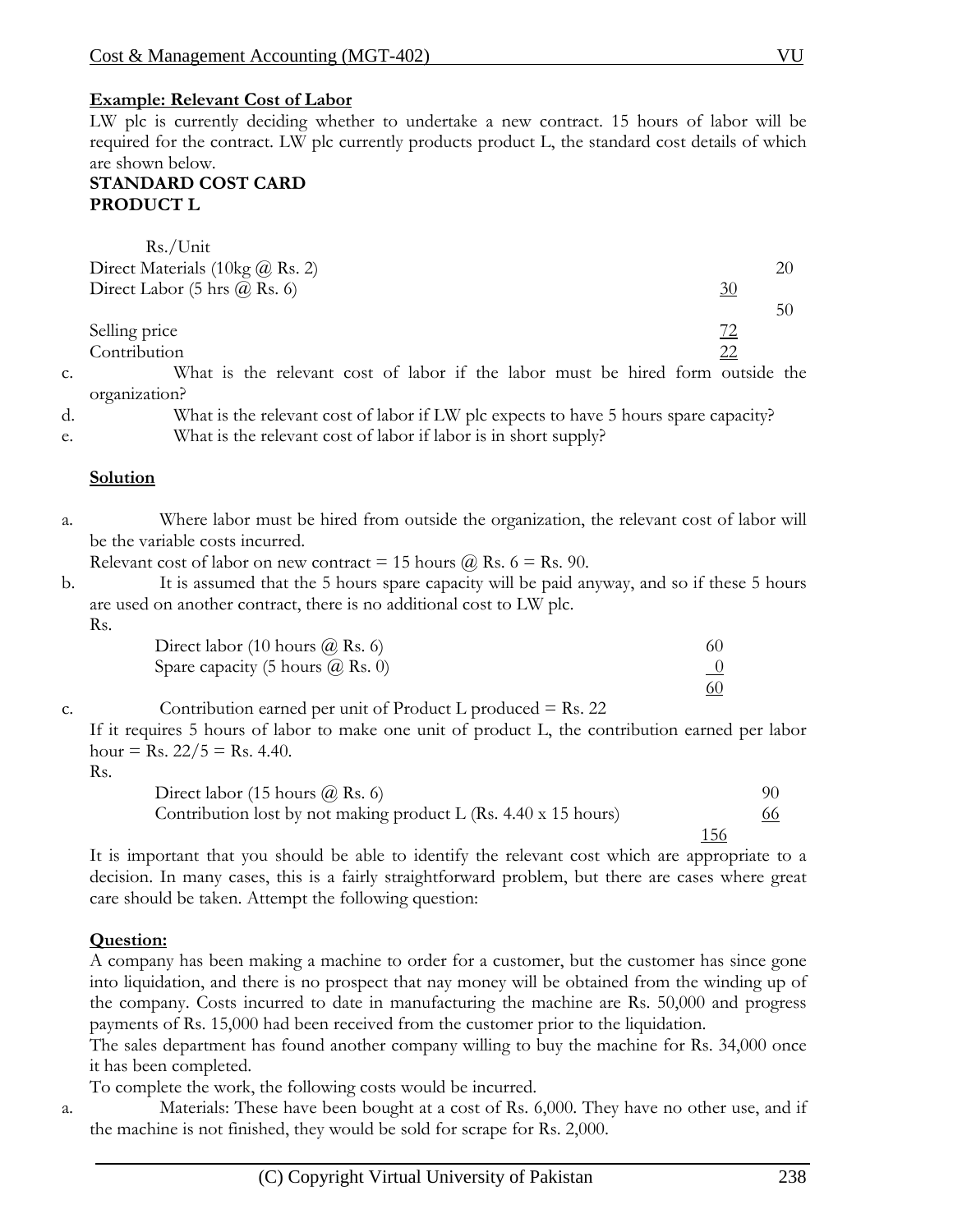- b. Further labor costs would be Rs. 8,000. Labor is in short supply, and if the machine is not finished, the work force would be switched to another job, which would earn Rs. 30,000 in revenue, and incur direct costs of Rs. 12,000 and absorbed (fixed) overhead of Rs. 8,000.
- c. Consultancy fees Rs. 4,000. If the work is not completed, the consultant's contract would be cancelled at a cost at Rs. 1,500.
- d. General overheads of Rs. 8,000 would be added to the cost of the additional work.

### **Required:**

Assess whether the new customer's offer should be accepted.

### **Answer:**

- a. Costs incurred in the past, or revenue received in the past are not relevant because they cannot affect a decision about what is best for the future. Costs incurred to date of Rs. 50,000 and revenue received of Rs. 15,000 are 'water under the bridge' and should be ignored.
- b. Similarly, the price paid in the past for the materials is irrelevant. The only relevant cost of materials affecting the decision is the opportunity cost of the revenue from scrap which would be forgone  $-$  Rs. 2,000.
- c. Labor costs Rs Labor costs required to complete work 8,000 opportunity costs: Contribution forgone by losing other work Rs.  $(30,000 - 12,000)$  18,000 Relevant cot of labor 26,000
- d. The incremental cost of consultancy from completing the work is Rs. 2,500. Rs. Cost of completing work 4,000 Cost of canceling contract 1,500 Incremental cost of completing work 2,500
- e. Absorbed overhead is a national accounting cost and should be ignored. Actual overhead incurred is the only overhead cost to consider. General overhead costs (and the absorbed overhead of the alternative work for the labor force) should be ignored.

| f. |     |                 | Relevant costs may be summarized as follows:     |        |               |
|----|-----|-----------------|--------------------------------------------------|--------|---------------|
|    | Rs. | Rs.             |                                                  |        |               |
|    |     |                 | Revenue from completing work                     |        | 34,000        |
|    |     | Relevant Costs: |                                                  |        |               |
|    |     | Materials:      | Opportunity cost                                 | 2,000  |               |
|    |     | Labor:          | Basic pay                                        | 8,000  |               |
|    |     |                 | <b>Opportunity Cost</b>                          | 18,000 |               |
|    |     |                 | Incremental cost of consultant                   | 2,500  |               |
|    |     |                 |                                                  |        | <u>30,500</u> |
|    |     |                 | Extra profit to be earned by accepting the order |        | 3,500         |

# **The Deprival Value of an Asset**

The deprival value of an asset represents the amount of money that a company would have to receive if it were deprived of an asset in order to be no worse off than it already is. The deprival value of an asset is best demonstrated by means of an example.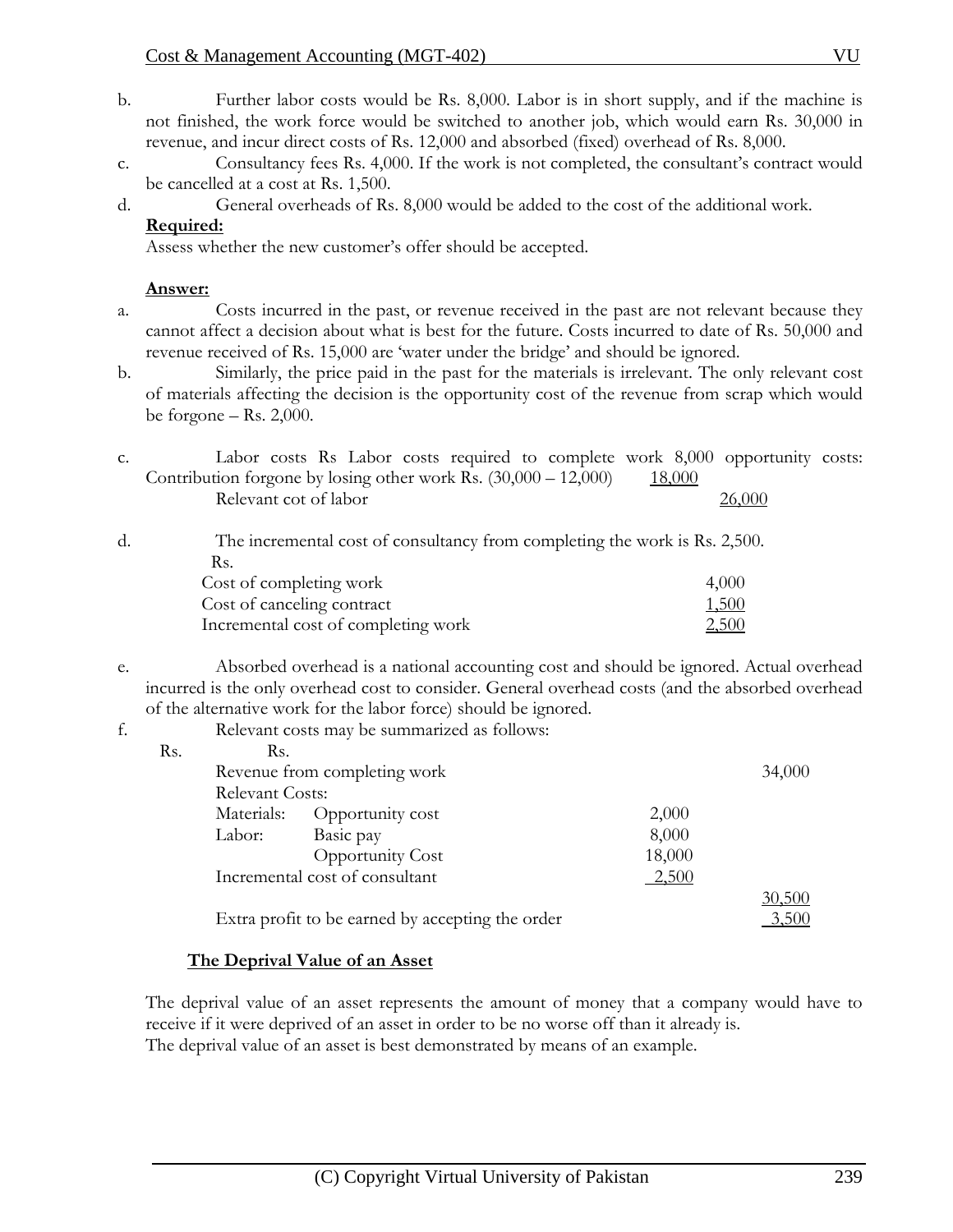# **Example: Deprival Value of an Asset**

A machine cost Rs. 14,000 ten years ago. It is expected that the machine will generate future revenues of Rs. 10,000. Alternatively, the machine could be scrapped for Rs. 8,000. An equivalent machine in the same condition would cost Rs. 9,000 to buy now. What is the deprival value of the machine?

# **Solution**

Firstly, let us think about the relevance of the costs given to us in the question.

Cost of machine = Rs.  $14,000 = \text{past/sunk cost}$ 

Future revenues = Rs.  $10,000$  = revenue expected to be generated

Net realizable value = Rs.  $8,000$  = scrap proceeds

Replacement cost = Rs.  $9,000$ 

When calculating the deprival value of an asset, use the following diagram.



Therefore, the deprival value of the machine is the lower of the replacement cost and Rs. 10,000. The deprival value is therefore Rs. 9,000.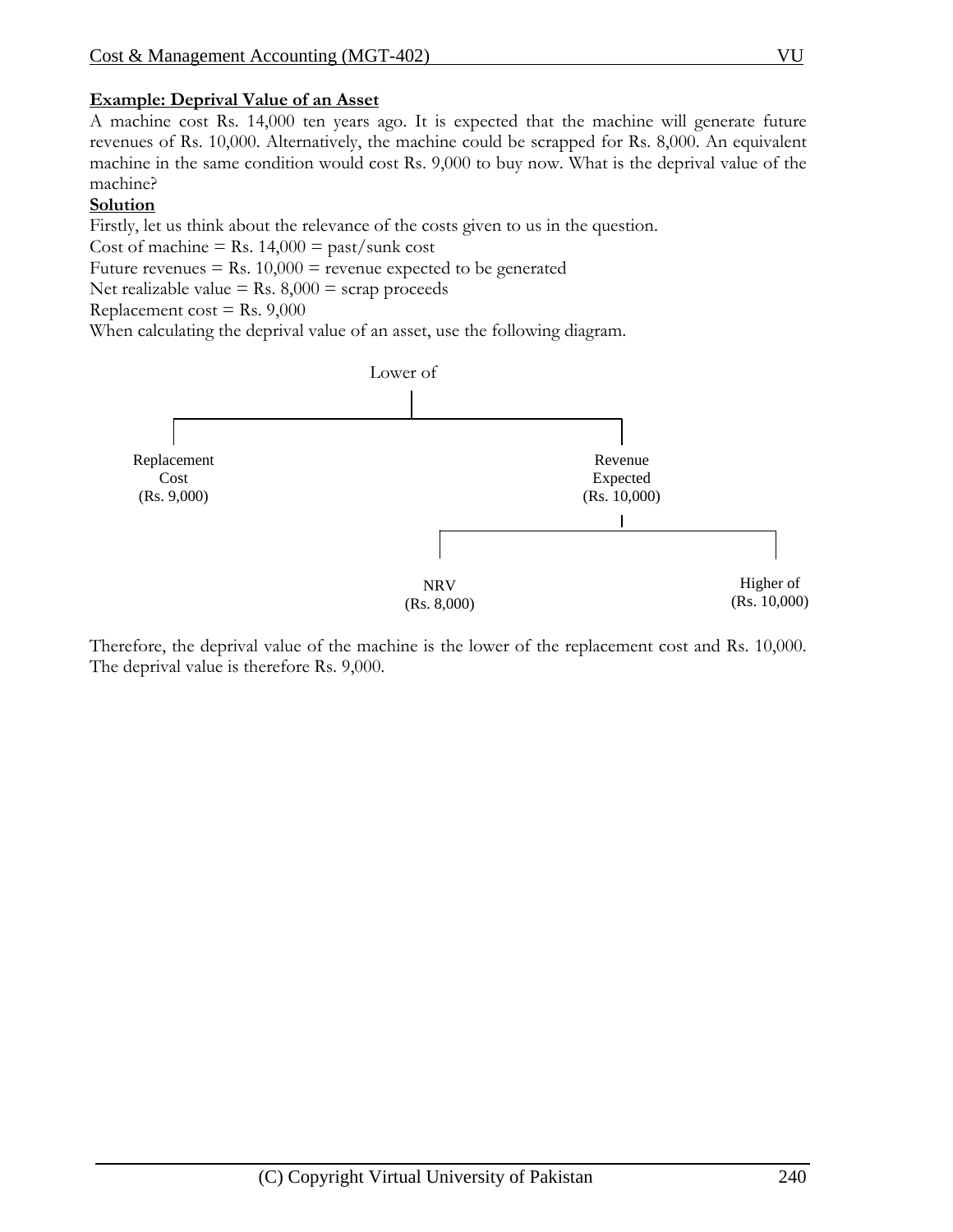# **LESSON # 44 & 45**

#### **DECISION MAKING CHOICE OF PRODUCT (PRODUCT MIX) DECISIONS**

#### **Introduction**

One of the more common decision-making problems is a situation where there are not enough resources to meet the potential sales demand, and so a decision has to be made about what mix of products to produce, using what resources there are as effectively as possible.

A limiting factor could be sales if there is a limit to sales demand but any one of the organization's resources (labor, materials and so on) may be insufficient to meet the level of production demanded. It is assumed in limiting factor accounting that management wishes to maximize profit and that profit will be maximized when contribution is maximized (given no change in fixed cost expenditure incurred). In other words, marginal costing ideas are applied.

Contribution will be maximized by earning the biggest possible contribution from each unit of limiting factor. For example if grade A labor is the limiting factor, contribution will e maximized by earning the biggest contribution from each hour of grade A labor worked.

The limiting factor decision therefore invoices the determination of the contribution earned by each different product from each unit of the limiting factor.

#### **Example: Limiting Factor**

AB Ltd makes two products, the Ay and the Be. Unit variable costs are as follows.

|                               |     | Bе  |
|-------------------------------|-----|-----|
|                               | Rs. | Ks. |
| Direct Materials              |     |     |
| Direct Labor (Rs. 3 per hour) |     |     |
| Variable Overhead             |     |     |
|                               |     |     |

The sales price per unit is Rs. 14 per Ay and Rs. 11 per Be. During July 20X2 the available direct labor is limited to 8,000 hours. Sales demand in July is expected to be 3,000 units for Ays and 5,000 units for Bes.

#### **Required:**

Determine the profit-maximizing production mix, assuming that monthly fixed costs are Rs. 20,000, and that opening stocks of finished goods and work in progress are nil.

#### **Solution:**

**Step 1**. Confirm that the limiting factor is something other than sales demand.

|                                             | Ays           | <b>Bes</b>      | Total     |
|---------------------------------------------|---------------|-----------------|-----------|
| Labor hours per unit                        | 2hrs          | 1 <sub>hr</sub> |           |
| Sales demand                                | $3,000$ units | $5,000$ units   | 8,000hrs  |
| Labor hours needed<br>Labor hours available | $6,000$ hrs   | $5,000$ hrs     | 11,000hrs |
| Shortfall                                   |               |                 | 3,000hrs  |

Labor is the limiting factor on production.

**Step 2.** Identify the contribution earned by each product per unit of limiting factor that is per labor hour worked.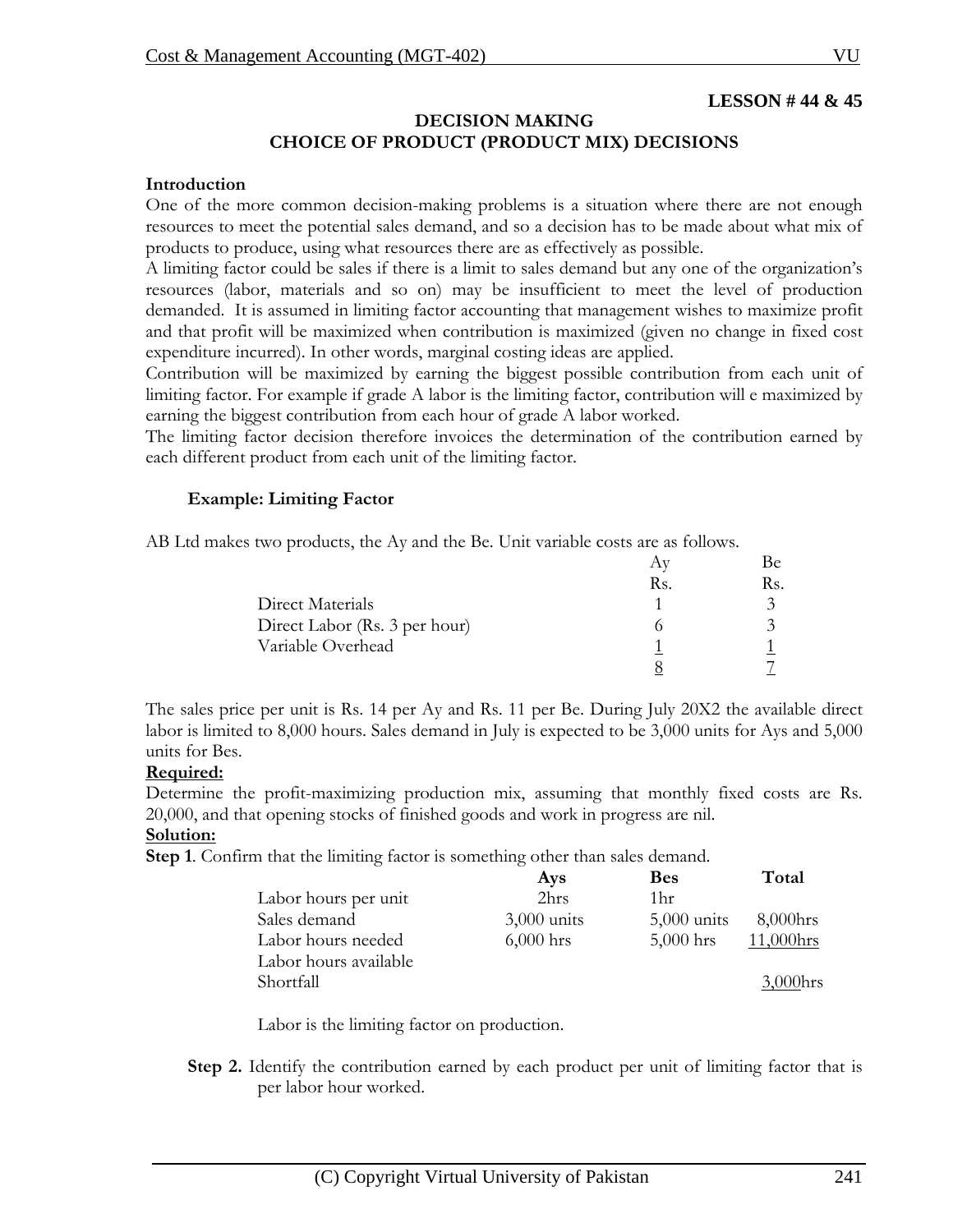|                                                        | Ays   | <b>Bes</b> |
|--------------------------------------------------------|-------|------------|
|                                                        | Rs.   | Rs.        |
| Sales price                                            | 14    | 11         |
| Variable Cost                                          | 8     |            |
| Unit contribution                                      |       |            |
| Labor hours per unit                                   | 2 hrs |            |
| hrs                                                    |       |            |
| Contribution per labor hour (=unit of limiting factor) | Rs. 3 | Rs. 4      |

 Although Ays have a higher unit contribution than Bes, two Bes can be made in the time it takes to make one Ay. Because labor is in short supply it is more profitable to make Bes than Ays.

**Step 3.** Determine the optimum production plan. Sufficient Bes will be made ot meet the full sales demand, and the remaining labor hours available will then be used to make Ays.

| (a). | Product          | Demand | Hours<br>required | Hours<br>available              | of<br>Priority<br>manufacture |
|------|------------------|--------|-------------------|---------------------------------|-------------------------------|
|      | <b>Bes</b>       | 5,000  | 5,000             | 5,000                           | 1 <sup>st</sup>               |
|      | Ays              | 3,000  | 6,000             | $3,000$ (bal)                   | $2^{nd}$                      |
|      |                  |        | 11,000            | 8,000                           |                               |
| (b). | Product          | Units  | Hours<br>needed   | Contribution<br>per unit<br>Rs. | Total<br>Rs.                  |
|      | <b>Bes</b>       | 5,000  | 5,000             | $\overline{4}$                  | 20,000                        |
|      | Ays              | 1,500  | 3,000             | 6                               | 9,000                         |
|      |                  |        | 8,000             |                                 | 29,000                        |
|      | Less fixed costs |        |                   |                                 | 20,000                        |
|      | Profit           |        |                   |                                 | 9,000                         |

In conclusion

- a. Unit contribution is not the correct way to decide priorities.
- b. Labor hours are the scarce resources, and therefore contribution per labor is the correct way to decide priorities.

The Be earns Rs. 4 contribution per labor hour, and the Ay earns Rs. 3 contribution per labor hour. Bes therefore make more profitable use of the scarce resource, and should be manufactured first.

#### **Exam Focus Point**

If an examination question asks you to determine the optimum production plan, follow the five-step approach shown below.

- Step 1. Identify the limiting factor.
- Step 2. Calculate contribution per unit for each product.
- Step 3. Calculate contribution per unit of limiting factor.
- Step 4. Rank products (make product with highest contribution per unit of limiting factor first).
- Step 5. Make products in rank order until scare resource is used up (optimal production plan).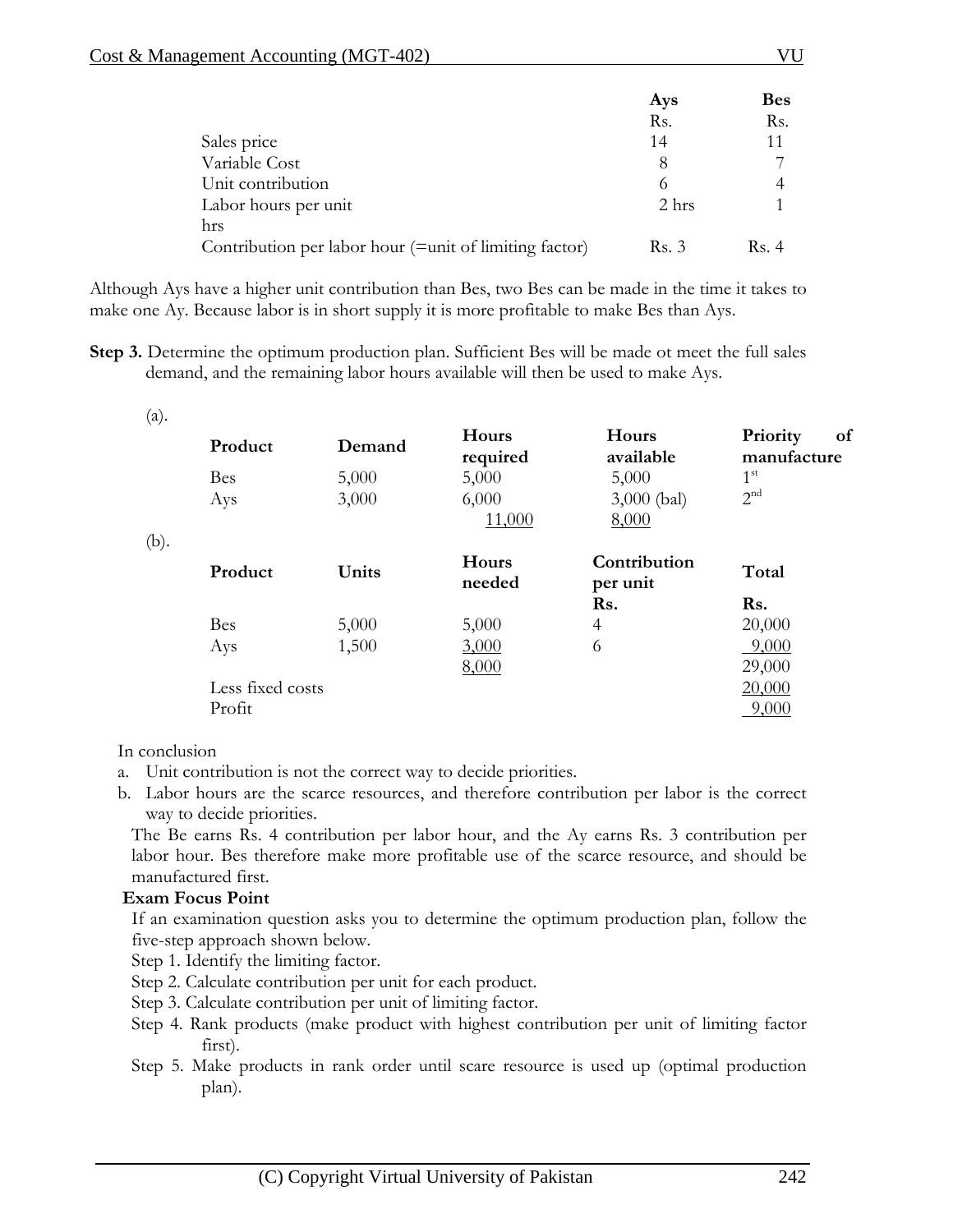# **MAKE OR BUY DECISIONS**

# **Introduction**

In a make or buy situation with no limiting factors, the relevant costs for the decision are the differential costs between the two options.

A make or buy problem involves a decision by an organization about whether it should make a product/carry out an activity with its own internal resources, or whether it should pay another organization to make the production/carry out the activity. Examples of make or buy decisions would be as follows.

- a. Whether a company should manufacture its own components, or buy the components from an outside supplier.
- b. Whether a construction company should do some work with its own employees, or whether it should subcontract the work to another company.

It an organization has the freedom of choice about whether to make internally or buy externally and has no scarce resources that put a restriction on what it can do itself, the relevant costs for the decision will be the differential costs between the two options.

# **Example: Make or Buy**

Buster Ltd makes four components,  $W, X, Y$  and  $Z$ , for which costs in the forthcoming year are expected to be as follows.

|                               | W     |       |       |       |
|-------------------------------|-------|-------|-------|-------|
| Production (units)            | 1,000 | 2,000 | 4,000 | 3,000 |
| Unit marginal costs           | Rs.   | Rs.   | Rs.   | Rs.   |
| Direct materials              |       | ∽     |       |       |
| Direct labor                  | 8     |       |       |       |
| Variable production overheads |       |       |       | ∍     |
|                               |       |       |       |       |

Directly attributable fixed cost per annum and committed fixed costs are as follows:

|                                              | Rs.    |
|----------------------------------------------|--------|
| Incurred as a direct consequence of making W | 1,000  |
| Incurred as a direct consequence of making X | 5,000  |
| Incurred as a direct consequence of making Y | 6,000  |
| Incurred as a direct consequence of making Z | 8,000  |
| Other fixed costs (committed)                | 30,000 |
|                                              | 50,000 |

A subcontractor has offered to supply units of W, X, Y and Z for Rs. 12, Rs. 21, Rs. 10, and Rs. 14 respectively.

# **Required:**

Decide whether Buster Ltd should make or buy the components.

#### **Solution:**

a. The relevant cots are the differential costs between making and buying, and they consist of difference in unit variable costs plus differences in directly attributable fixed costs. Subcontracting will result in some fixed cost savings.

|                              | Rs. | Rs. | Rs. | Rs. |
|------------------------------|-----|-----|-----|-----|
| Unit variable cost of making |     |     |     | 1 2 |
| Unit variable cost of buying |     |     |     | 14  |
|                              | ∼.  |     |     |     |
|                              | W   |     |     |     |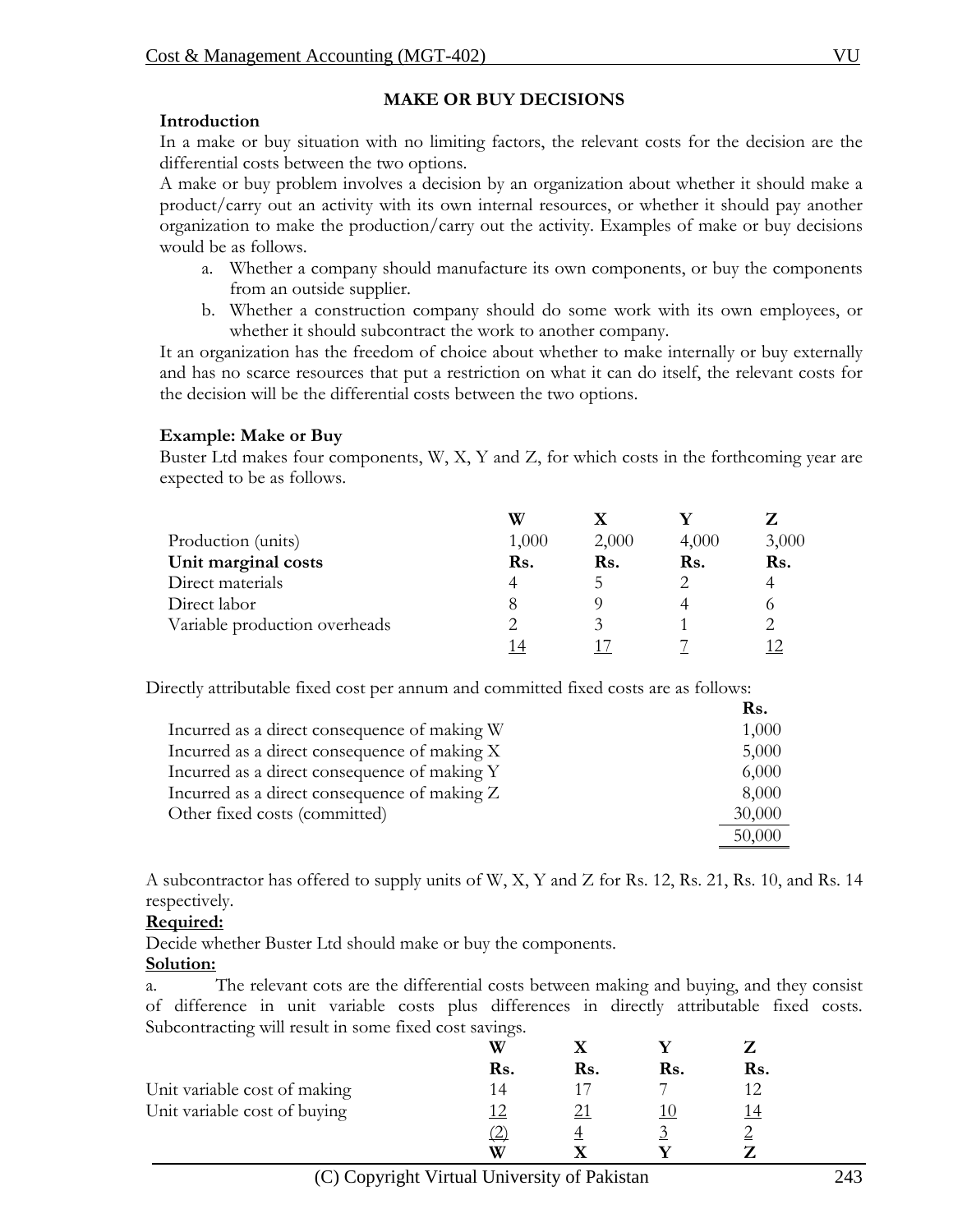| Annual requirements (units)               | 1,000   | 2,000   | 4,000        | 3,000   |
|-------------------------------------------|---------|---------|--------------|---------|
|                                           | Rs.     | Rs.     | Rs.          | Rs.     |
| Extra variable cost of buying (per annum) | (2,000) | 8,000   | 12,000       | 6,000   |
| Fixed costs saved by buying               | (1,000) | (5,000) | (6,000)      | (8,000) |
| Extra total cost of buying                | (3,000) | 3,000   | <u>6,000</u> | 2,000   |

- b. The company would save Rs. 3,000 pa by subcontracting component W (where the purchase cost would be less than the marginal cost per unit to make internally) and would save Rs. 2,000 pa by subcontracting component Z (because of the savings in fixed costs of Rs. 8,000).
- c. In this example, relevant costs are the variable cots in-house manufacture the variable costs of subcontracted units, and the saving in fixed costs.

#### **Other factors to consider in the make or buy decision.**

- a. If components W and Z are subcontracted, how will the company most profitably use the spare capacity? Would the company's workforce resent the loss of work to an outside subcontractor?
- b. Would the subcontractor be reliable with delivery times, and would he supply components of the same quality as those manufactured internally?
- c. Does the company wish to be flexible and maintain better control over operations by making everything itself?
- d. Are the estimates of fixed cost savings reliable? In the case of Product W, buying is clearly cheaper than making in-house. In the case of product Z, the decision to buy rather than make would only be financially beneficial if the fixed cost savings of Rs. 8,000 could really be 'delivered' by management.

#### **Question**

B Limited makes three components – S, T and W. The following costs have been recorded.

|               | <b>Units Cost</b> | Components S Component T Component W<br><b>Unit Cost</b> | <b>Unit Cost</b> |
|---------------|-------------------|----------------------------------------------------------|------------------|
|               | Rs.               | Rs.                                                      | Rs.              |
| Variable Cost | 2.50              | 8.00                                                     | 5.00             |
| Fixed Cost    | <u>2.00</u>       | 8.30                                                     | 3.75             |
| Total Cost    | 4.50              | 16.30                                                    | 8.75             |

Another company has offered to supply the components to BB Limited at the following prices

|            | Components S Component T Component W |              |          |
|------------|--------------------------------------|--------------|----------|
| Price each | Rs. 4                                | <b>Rs.</b> 7 | Rs. 5.50 |

Which component(s), if any, should BB Limited consider buying in?

- A Buy in all three components
- B Do not buy any
- C Buy in S and W
- D Buy in T only

#### **Answer**

BB Limited should buy the component if the variable cost of making the component is more than the variable cost of buying the component.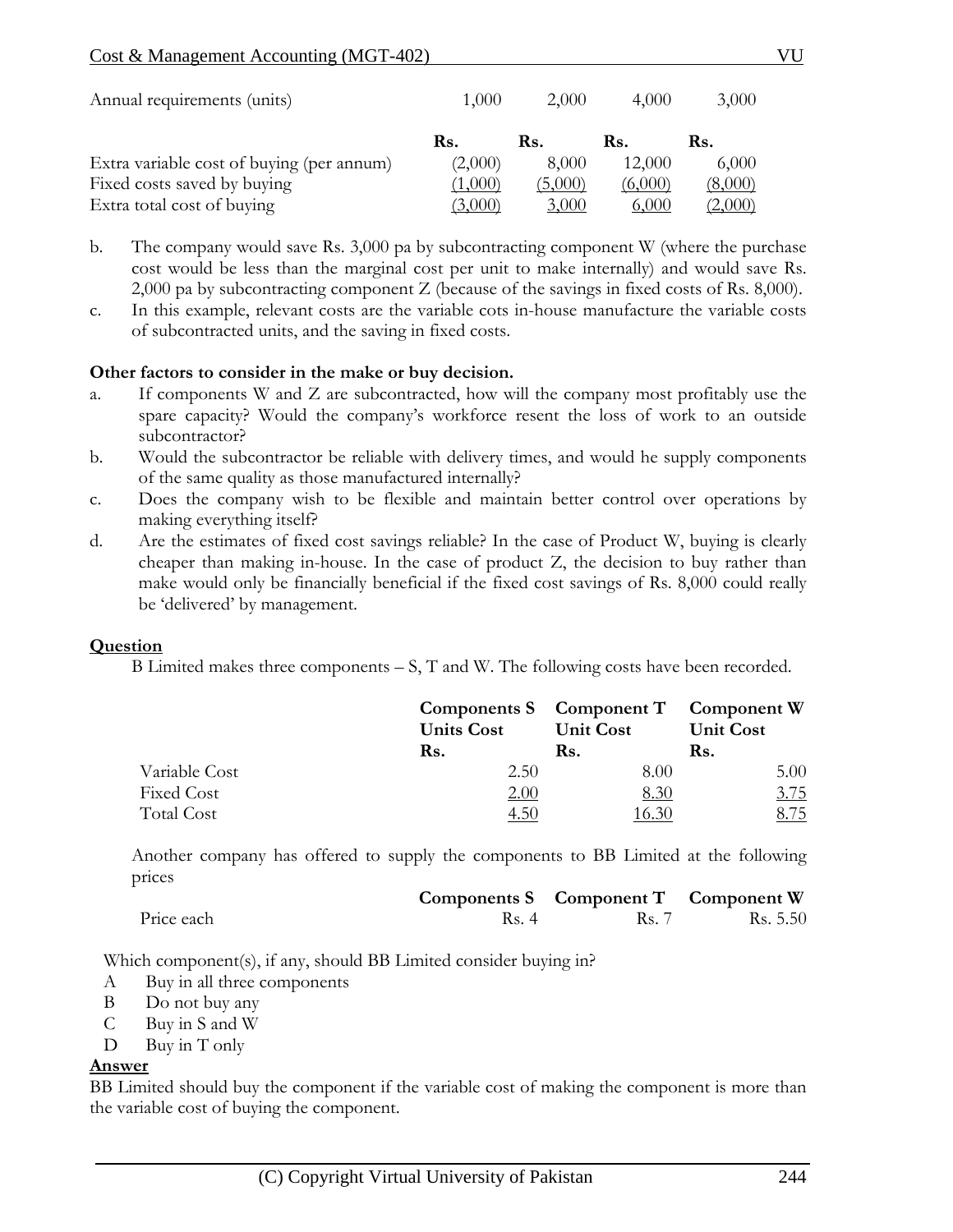|                         |             | Components S Component T Component W |             |  |
|-------------------------|-------------|--------------------------------------|-------------|--|
|                         | Rs.         | Rs.                                  | Rs.         |  |
| Variable Cost of Making | 2.50        | 8.00                                 | 5.00        |  |
| Variable Cost of Buying | <u>4.00</u> | <u>7.00</u>                          | <u>5.50</u> |  |
|                         | (1.50)      | $1.00\,$                             | (0.50)      |  |

The variable cost of making component T is greater than the variable cost of buying it. BB Ltd should consider buying in component T only. The correct answer is D.

### **Make or Buy Decisions and Limiting Factors**

In a situation where a company must subcontract work to make up a shortfall in its won production capability, its total costs are minimized if those components/products subcontracted are those with the lowest extra variable cost of buying per unit of limiting factor saved by buying.

#### **Example: Make or Buy and Limiting Factors**

Green Ltd manufactures two components, the Alpha and Beta, using the same machines for each. The budget for the next year calls for the production and assembly of 4,000 of each component. The variable production cost per unit of the final product, the gamma, is as follows.

|                 | Machine Variable |           |
|-----------------|------------------|-----------|
|                 | hours            | cost      |
|                 |                  | Rs.       |
| 1 unit of Alpha | 3                | 20        |
| 1 unit of Beta  | $\mathcal{L}$    | 36        |
| Assembly        |                  | <u>20</u> |
|                 |                  |           |

Only 16,000 hours of machine time will be available during the year, and a sub-contactor has quoted the following unit prices for supplying components; Alpha Rs. 29, Beta Rs. 40. Advise Green Ltd.

#### **Solution:**

a. There is a shortfall in machine hours available, and some products must be subcontracted.

| Product | Units |           | <b>Machine</b> hours |
|---------|-------|-----------|----------------------|
| Alpha   | 4,000 |           | 12,000               |
| Beta    | 4,000 |           | 8,000                |
|         |       | Required  | 20,000               |
|         |       | Available | 16,000               |
|         |       | Shortfall |                      |

b. The assembly costs are not relevant costs because they are unaffected by the make or buy decision. The units subcontracted should be those which will add least to the costs of Green Ltd. Since 4,000 hours of work must be sub-contracted, the cheapest policy is to subcontract work which adds the least extra costs (the least extra variable costs) per hour of own-time saved.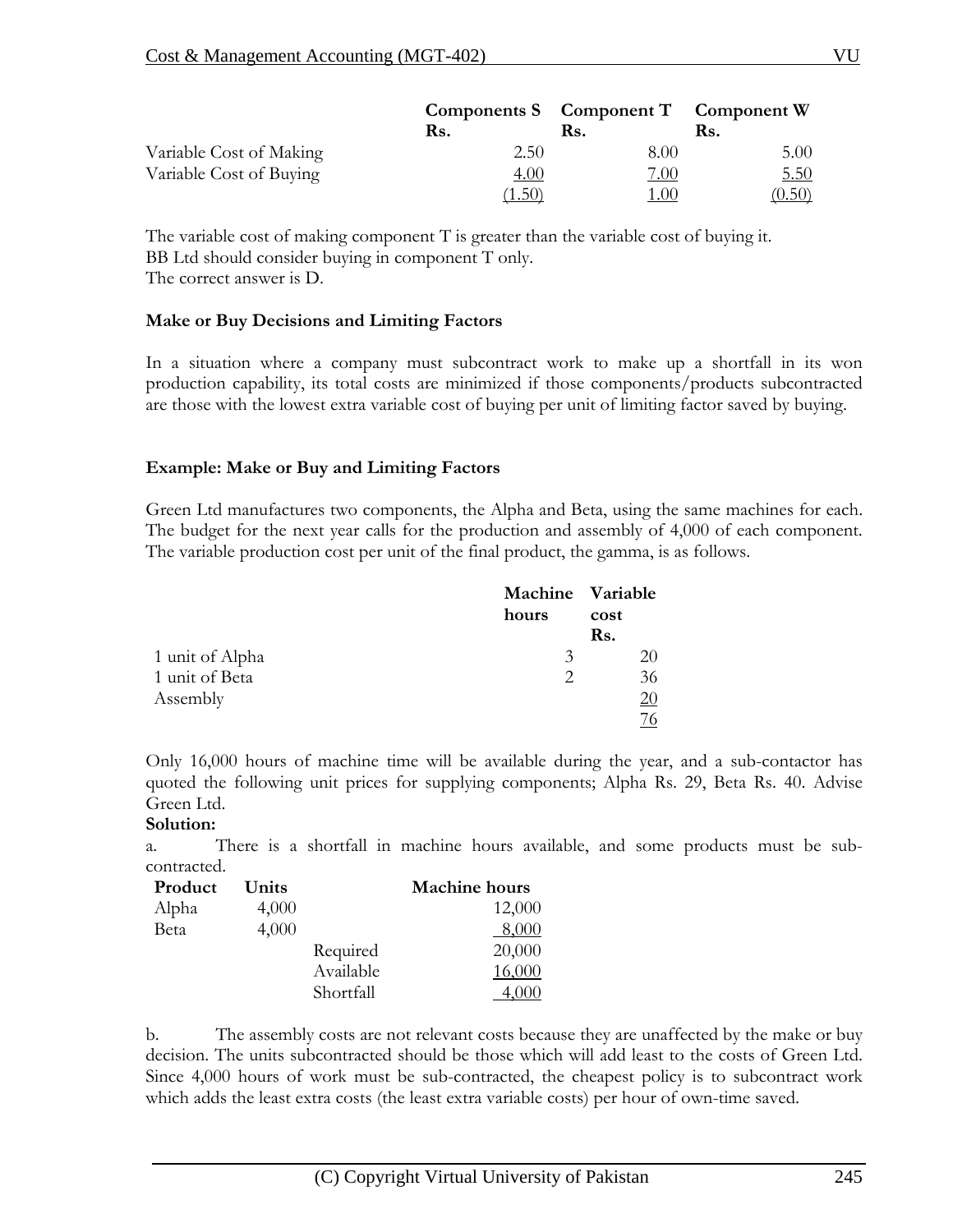c.

e.

|                                                | Alpha<br>Rs. | <b>Beta</b><br>Rs. |
|------------------------------------------------|--------------|--------------------|
| Variable cost of making                        | 20           | 36                 |
| Variable cost of buying                        | 29           | 40                 |
| Extra variable cost of buying                  |              |                    |
| Machine hours saved by buying                  | 3 hours      | 2 hours            |
| Extra variable cost of buying, per hours saved | Rs. 3        | Rs. 2              |

It is cheaper to buy Betas than to buy Alphas and so the priority for making the components inhouse will be in the reverse order the preference for buying them form a subcontractor. d.

| Component       | make in-house | Hours per unit to Hours required in Cumulative<br>total | hours  |
|-----------------|---------------|---------------------------------------------------------|--------|
| Alpha           | 3 hours       | 12,000                                                  | 12,000 |
| Beta            | 2 hours       | 8,000                                                   | 20,000 |
|                 |               | 20,000                                                  |        |
| Hours available |               | <u>16,000</u>                                           |        |
| Shortfall       |               | 4.000                                                   |        |

There are enough machine hours to make all 4,000 units of Alpha and 2,000 units of Beta. 4,000 hours production of Beta must be sub-contracted. This will be the cheapest production policy available.

| Component      | Machine<br>hours | Number<br>οf<br>units                                                               | <b>I</b> Inits<br>cost | variable | Total<br>variable cost |
|----------------|------------------|-------------------------------------------------------------------------------------|------------------------|----------|------------------------|
| Make           |                  |                                                                                     | Rs.                    |          | Rs.                    |
| Alpha          | 12,000           | 4,000                                                                               |                        | 20       | 80,000                 |
| Beta (balance) | 4,000            | 2,000                                                                               |                        | 36       | 72,000                 |
|                | 16,000           |                                                                                     |                        |          | 152,000                |
| Buy            | Hours saved      |                                                                                     |                        |          |                        |
| Beta (balance) | 4,000            | 2,000                                                                               |                        | 40       | 80,000                 |
|                |                  | Total variable cost of components<br>Assembly costs $(4,000 \times \text{Rs. } 20)$ |                        |          | 232,000                |
|                |                  |                                                                                     |                        |          | 80,000                 |
|                |                  | Total variable costs                                                                |                        |          | 312,000                |

#### **SHUT DOWN DECISIONS**

Shut down decisions involve the following:

- Whether or not to shut down a factory, department, or product line either because it is making a loss or it is too expensive to run.
- If the decision is to shut down, whether the closure should be permanent or temporary.

#### **Example: Shut Down Decisions**

Suppose that a company manufactured three products, Corfus, Cretes and Zantes. The present net profit from these is as follows.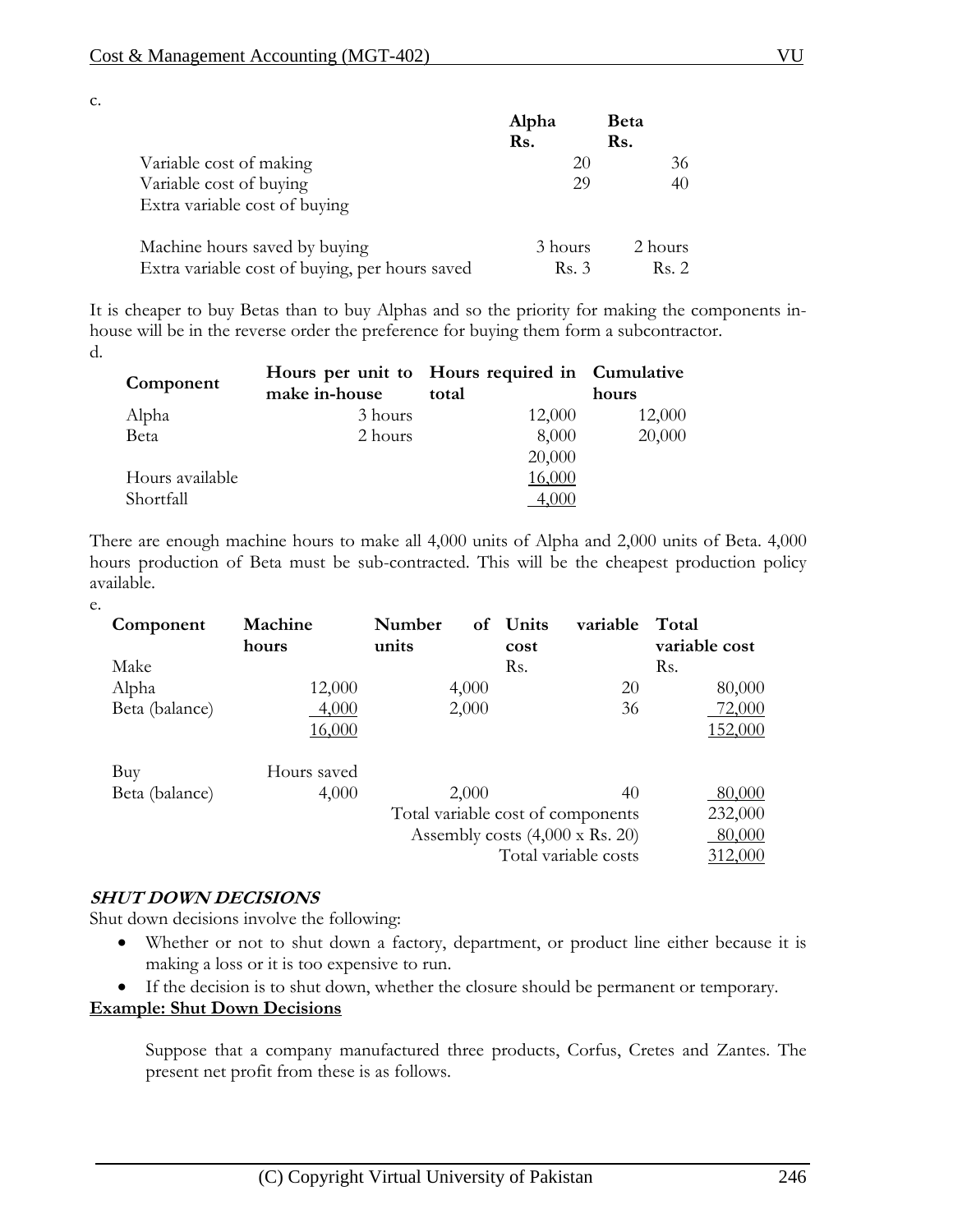|                | Corfus        | Cretes  | <b>Zantes</b> | Total   |
|----------------|---------------|---------|---------------|---------|
|                | Rs.           | Rs.     | Rs.           | Rs.     |
| Sales          | 50,000        | 40,000  | 60,000        | 150,000 |
| Variable costs | 30,000        | 25,000  | 35,000        | 90,000  |
| Contribution   | 20,000        | 15,000  | 25,000        | 60,000  |
| Fixed costs    | <u>17,000</u> | 18,000  | 20,000        | 55,000  |
| Profit/loss    | 3,000         | (3,000) | 5,000         | 5,000   |

The company is concerned about its poor profit performance, and is considering whether or not to cease selling Cretes. It is felt that selling prices cannot be raised or lowered without adversely affecting net income. Rs. 5,000 of the fixed costs of Cretes are attributable fixed costs which would be saved if production ceased. All other fixed costs would remain the same.

#### **Solution:**

a. By stopping production of Cretes, the consequences would be a Rs. 10,000 fall in profits.

|                        | Rs.      |  |  |
|------------------------|----------|--|--|
| Loss of contribution   | (15,000) |  |  |
| Savings in fixed costs | 5,000    |  |  |
| Incremental loss       | (10,000) |  |  |

b. Suppose, however, it were possible to use the resources realized by stopping production of Cretes and switch to producing a new item, Rhodes, which would sell for Rs. 50,000 and incur variable costs of s. 30,000 and extra direct fixed costs of Rs. 6,000. A new decision is now required.

|                                               | <b>Cretes</b> | <b>Rhodes</b> |
|-----------------------------------------------|---------------|---------------|
|                                               | Rs.           | Rs.           |
| Sales                                         | 40,000        | 50,000        |
| Less variable costs                           | 25,000        | 30,000        |
| Contribution                                  | 15,000        | 20,000        |
| Less direct fixed costs                       | 5,000         | 6,000         |
| Contribution to shared fixed costs and profit | 10,000        | 14,000        |

It would be more profitable to shut down production of Cretes and switch resources to making Rhodes, in order to boost contribution to shared fixed costs and profit from Rs. 10,000 (from Cretes) to Rs. 14,000 (from Rhodes).

#### **ONE-OFF CONTRACTS**

# **i. Introduction**

The decision to accept or reject a contract should be made on the basis of whether or not the contract increases contribution and profit.

This type of decision-making situation will concern a contract which would utilize an organization's spare capacity but which would have to be accepted at a price lower than that normally required by the organization. In general you can assume that a contract will probably be accepted if it increases contribution and hence profit, and rejected it reduces contribution (and hence profit). Let us consider an example,

# **ii. Example: One-off Contracts**

Belt and Braces Ltd makes a single product which sells for Rs. 20. It has a full cost of Rs. 15 which is made up as follows: